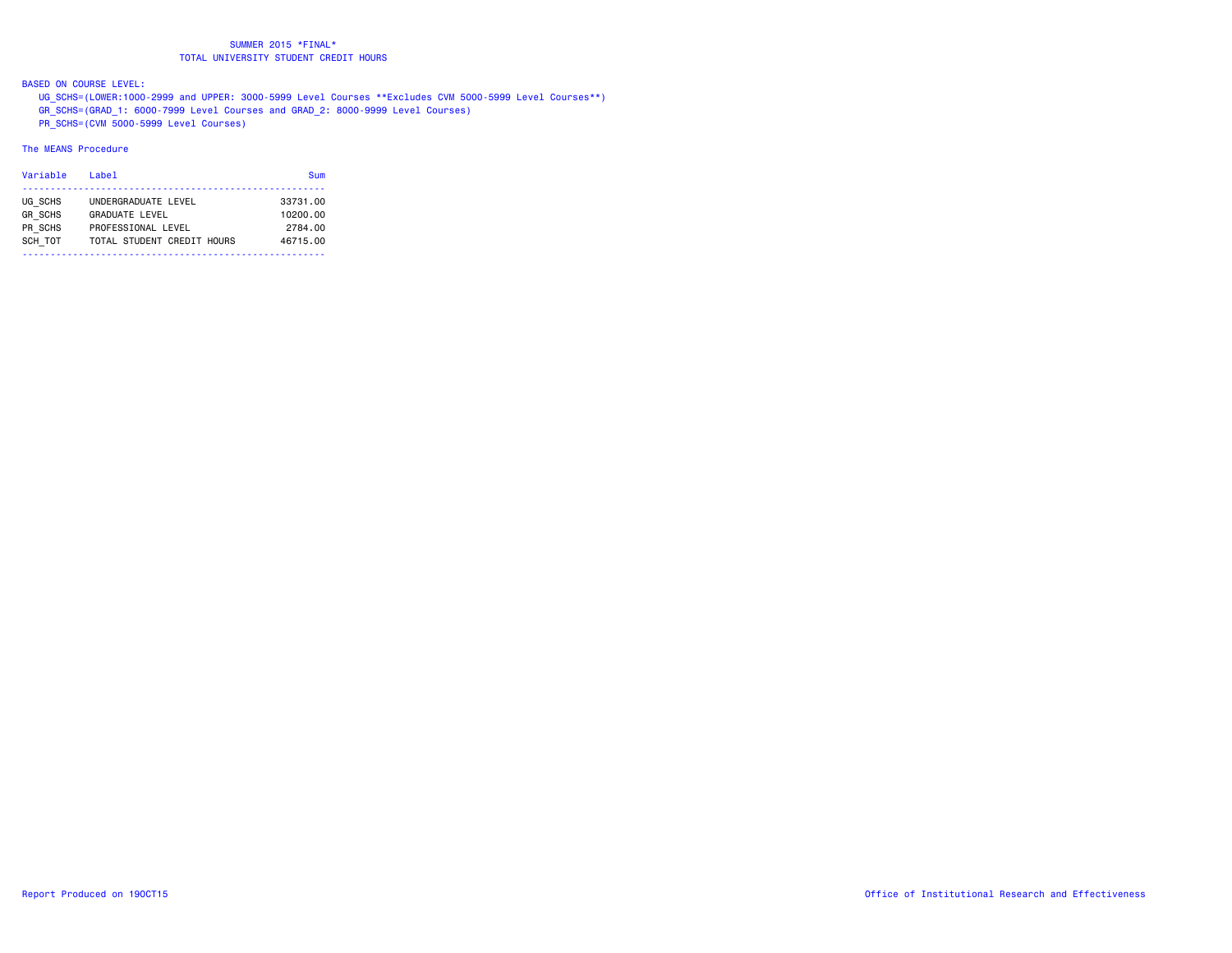BASED ON COURSE LEVEL:

 UG\_SCHS=(LOWER:1000-2999 and UPPER: 3000-5999 Level Courses \*\*Excludes CVM 5000-5999 Level Courses\*\*) GR\_SCHS=(GRAD\_1: 6000-7999 Level Courses and GRAD\_2: 8000-9999 Level Courses) PR\_SCHS=(CVM 5000-5999 Level Courses)

The MEANS Procedure

|               | N          |                |                            |            |
|---------------|------------|----------------|----------------------------|------------|
| <b>CAMPUS</b> | <b>Obs</b> | Variable       | Label                      | <b>Sum</b> |
| MAIN          | 1809       | UG SCHS        | UNDERGRADUATE LEVEL        | 32671.00   |
|               |            | <b>GR SCHS</b> | <b>GRADUATE LEVEL</b>      | 9766.00    |
|               |            | PR SCHS        | PROFESSIONAL LEVEL         | 2784.00    |
|               |            | SCH TOT        | TOTAL STUDENT CREDIT HOURS | 45221.00   |
| MERIDIAN      | 75         | UG SCHS        | UNDERGRADUATE LEVEL        | 1060.00    |
|               |            | <b>GR SCHS</b> | <b>GRADUATE LEVEL</b>      | 434.00     |
|               |            | PR SCHS        | PROFESSIONAL LEVEL         | 0.00       |
|               |            | SCH TOT        | TOTAL STUDENT CREDIT HOURS | 1494.00    |
|               |            |                |                            |            |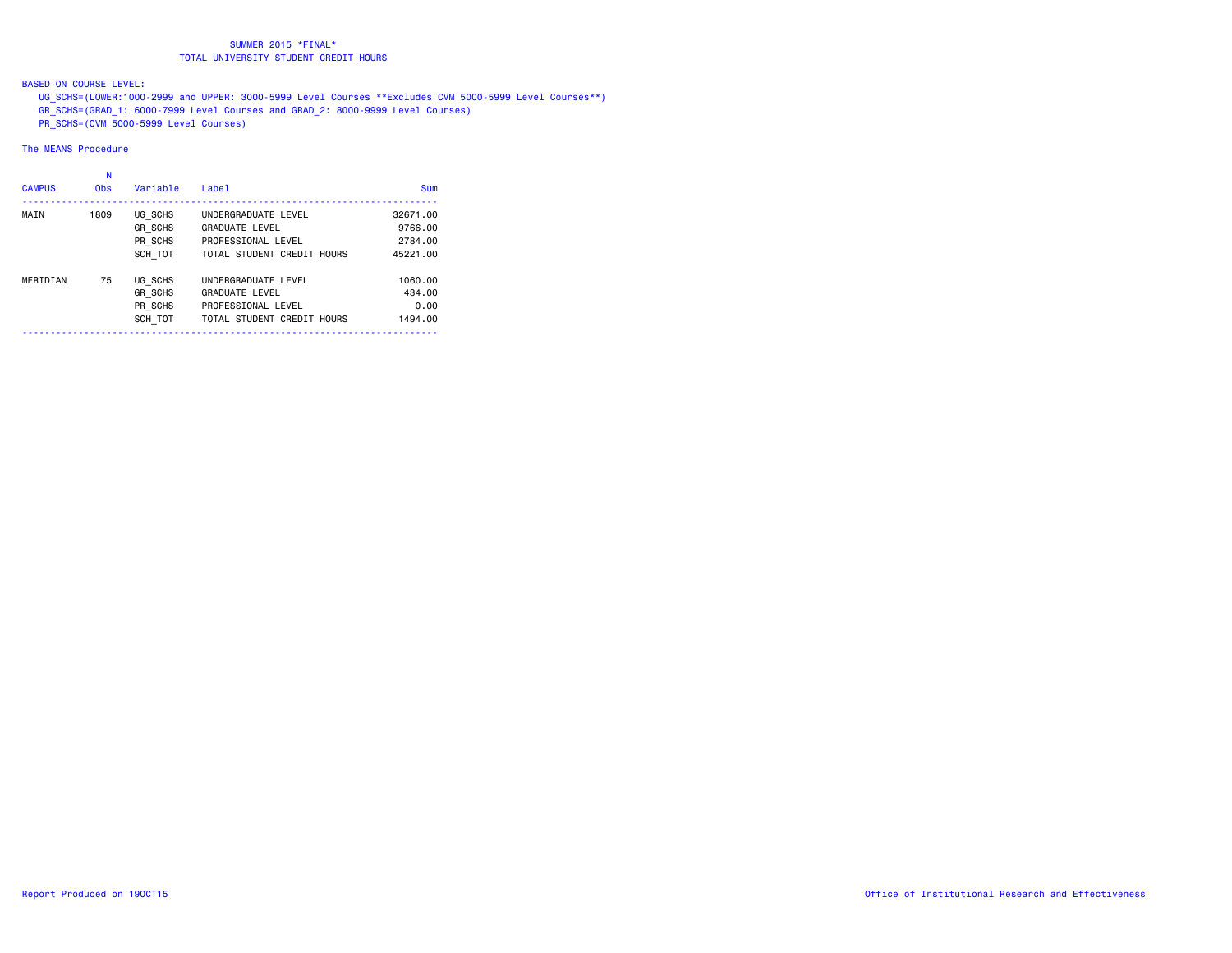# BASED ON COURSE LEVEL:

 UG\_SCHS=(LOWER:1000-2999 and UPPER: 3000-5999 Level Courses \*\*Excludes CVM 5000-5999 Level Courses\*\*) GR\_SCHS=(GRAD\_1: 6000-7999 Level Courses and GRAD\_2: 8000-9999 Level Courses) PR\_SCHS=(CVM 5000-5999 Level Courses)

#### The MEANS Procedure

| ACADEMIC COLLEGE            | N<br>Obs       | Variable | Label                      | Sum      |
|-----------------------------|----------------|----------|----------------------------|----------|
|                             |                |          |                            |          |
| Agriculture & Life Sciences | 248            | UG SCHS  | UNDERGRADUATE LEVEL        | 1425,00  |
|                             |                | GR SCHS  | GRADUATE LEVEL             | 1404.00  |
|                             |                | PR SCHS  | PROFESSIONAL LEVEL         | 0.00     |
|                             |                | SCH TOT  | TOTAL STUDENT CREDIT HOURS | 2829.00  |
| Architecture, Art & Design  | 33             | UG SCHS  | UNDERGRADUATE LEVEL        | 930.00   |
|                             |                | GR SCHS  | <b>GRADUATE LEVEL</b>      | 6.00     |
|                             |                | PR SCHS  | PROFESSIONAL LEVEL         | 0.00     |
|                             |                | SCH TOT  | TOTAL STUDENT CREDIT HOURS | 936.00   |
| Arts & Sciences             | 669            | UG SCHS  | UNDERGRADUATE LEVEL        | 16895.11 |
|                             |                | GR SCHS  | GRADUATE LEVEL             | 2023.50  |
|                             |                | PR SCHS  | PROFESSIONAL LEVEL         | 0.00     |
|                             |                | SCH TOT  | TOTAL STUDENT CREDIT HOURS | 18918.61 |
| <b>Business</b>             | 124            | UG SCHS  | UNDERGRADUATE LEVEL        | 4402.00  |
|                             |                | GR SCHS  | GRADUATE LEVEL             | 1082.00  |
|                             |                | PR SCHS  | PROFESSIONAL LEVEL         | 0.00     |
|                             |                | SCH TOT  | TOTAL STUDENT CREDIT HOURS | 5484.00  |
| Education                   | 378            | UG SCHS  | UNDERGRADUATE LEVEL        | 6815.00  |
|                             |                | GR_SCHS  | GRADUATE LEVEL             | 3399.00  |
|                             |                | PR SCHS  | PROFESSIONAL LEVEL         | 0.00     |
|                             |                | SCH TOT  | TOTAL STUDENT CREDIT HOURS | 10214.00 |
| Engineering                 | 249            | UG SCHS  | UNDERGRADUATE LEVEL        | 2641,00  |
|                             |                | GR SCHS  | GRADUATE LEVEL             | 1346.50  |
|                             |                | PR_SCHS  | PROFESSIONAL LEVEL         | 0.00     |
|                             |                | SCH TOT  | TOTAL STUDENT CREDIT HOURS | 3987.50  |
| Forest Resources            | 86             | UG SCHS  | UNDERGRADUATE LEVEL        | 435.00   |
|                             |                | GR_SCHS  | <b>GRADUATE LEVEL</b>      | 642.00   |
|                             |                | PR SCHS  | PROFESSIONAL LEVEL         | 0.00     |
|                             |                | SCH TOT  | TOTAL STUDENT CREDIT HOURS | 1077.00  |
| Veterinary Medicine         | 95             | UG SCHS  | UNDERGRADUATE LEVEL        | 144.00   |
|                             |                | GR SCHS  | GRADUATE LEVEL             | 297.00   |
|                             |                | PR SCHS  | PROFESSIONAL LEVEL         | 2784.00  |
|                             |                | SCH TOT  | TOTAL STUDENT CREDIT HOURS | 3225.00  |
| Academic Affairs            | $\overline{2}$ | UG SCHS  | UNDERGRADUATE LEVEL        | 43.89    |
|                             |                | GR_SCHS  | GRADUATE LEVEL             | 0.00     |
|                             |                | PR SCHS  | PROFESSIONAL LEVEL         | 0.00     |
|                             |                | SCH_TOT  | TOTAL STUDENT CREDIT HOURS | 43.89    |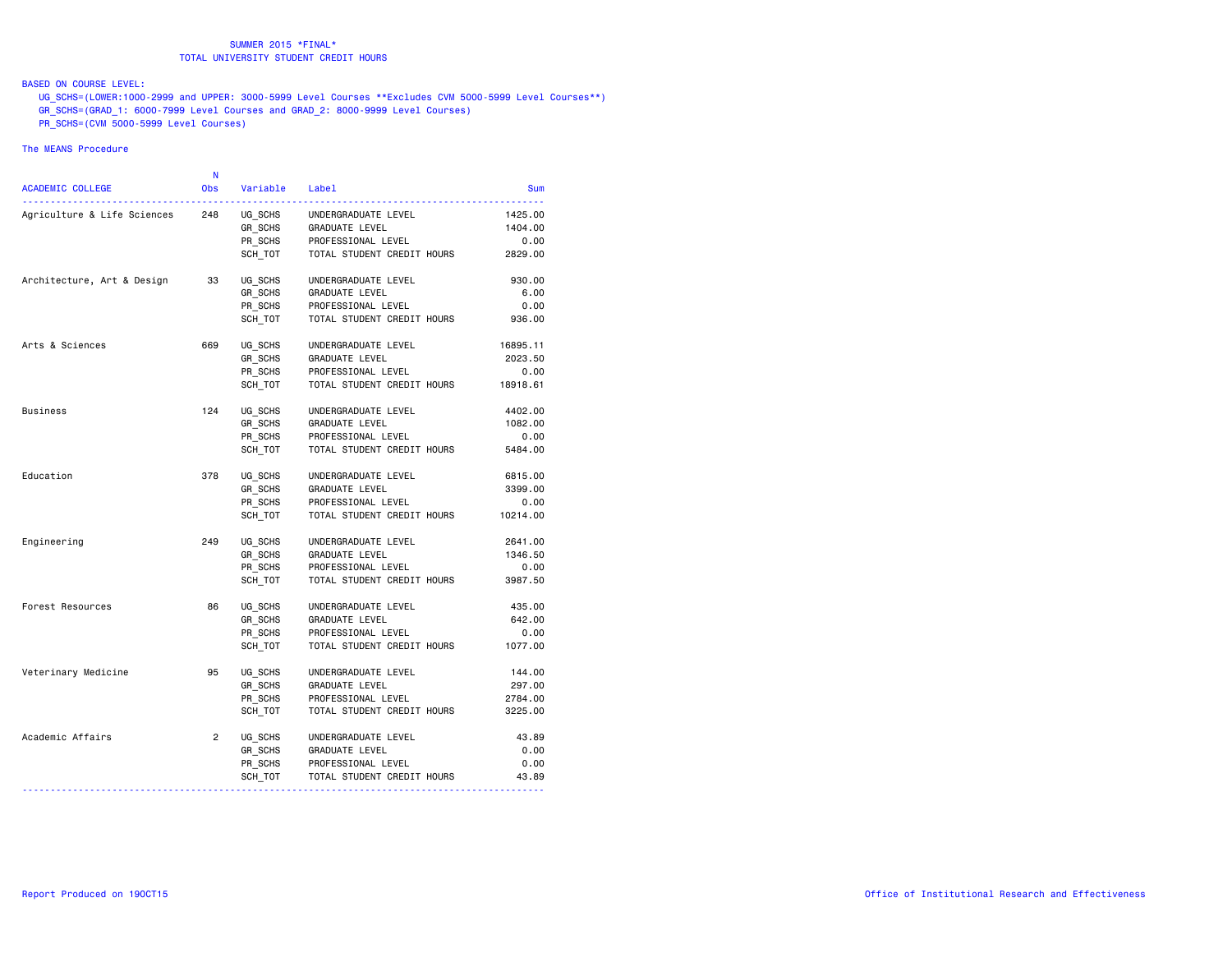# BASED ON COURSE LEVEL:

 UG\_SCHS=(LOWER:1000-2999 and UPPER: 3000-5999 Level Courses \*\*Excludes CVM 5000-5999 Level Courses\*\*) GR\_SCHS=(GRAD\_1: 6000-7999 Level Courses and GRAD\_2: 8000-9999 Level Courses) PR\_SCHS=(CVM 5000-5999 Level Courses)

| <b>ACADEMIC DEPARTMENT</b>                                    | <b>UNDERGRADUATE</b><br><b>LEVEL</b> | <b>GRADUATE</b><br>LEVEL | <b>PROFESSIONAL</b><br><b>LEVEL</b> | <b>TOTAL</b> |
|---------------------------------------------------------------|--------------------------------------|--------------------------|-------------------------------------|--------------|
|                                                               |                                      |                          |                                     |              |
| Ag & Bio Engineering                                          | 0.00                                 | 83.00                    | 0.00                                | 83.00        |
| Agricultural Economics                                        | 14.00                                | 61.00                    | 0.00                                | 75.00        |
| Animal Dairy Science                                          | 100.00                               | 51.00                    | 0.00                                | 151.00       |
| Biochemistry, Molecular Biology, Entomology & Plant Pathology | 87.00                                | 295.00                   | 0.00                                | 382,00       |
| Food Science, Nutrition & Health Promotion                    | 117.00                               | 313.00                   | 0.00                                | 430.00       |
| Landscape Architecture                                        | 80.00                                | 26.00                    | 0.00                                | 106.00       |
| Plant & Soil Sciences                                         | 42.00                                | 279.00                   | 0.00                                | 321.00       |
| Poultry Science                                               | 42.00                                | 64.00                    | 0.00                                | 106.00       |
| School of Human Sciences                                      | 943.00                               | 232.00                   | 0.00                                | 1175.00      |
|                                                               |                                      |                          |                                     |              |
|                                                               | 1425.00                              | 1404.00                  | 0.00                                | 2829.00      |
|                                                               |                                      |                          |                                     |              |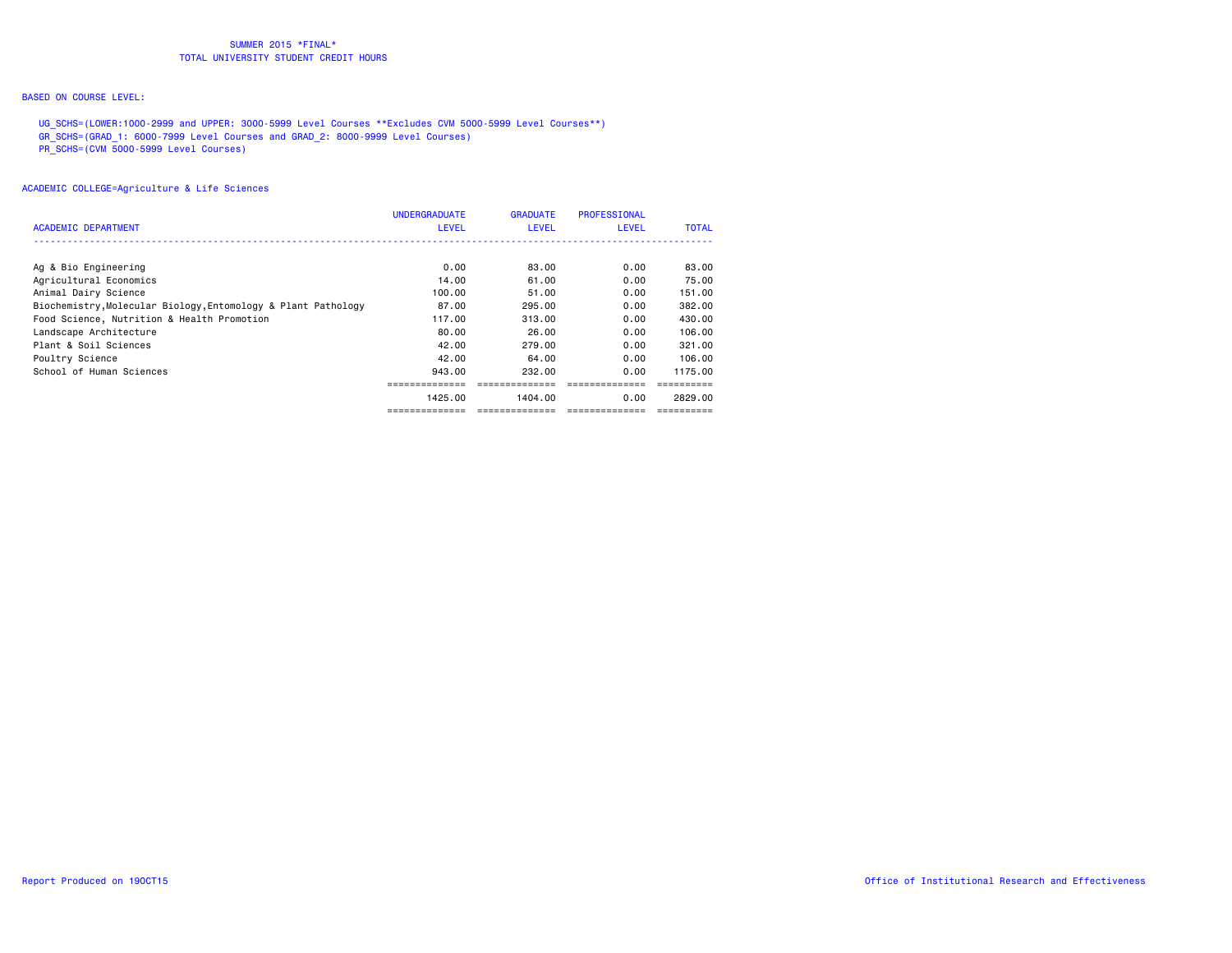# BASED ON COURSE LEVEL:

 UG\_SCHS=(LOWER:1000-2999 and UPPER: 3000-5999 Level Courses \*\*Excludes CVM 5000-5999 Level Courses\*\*) GR\_SCHS=(GRAD\_1: 6000-7999 Level Courses and GRAD\_2: 8000-9999 Level Courses)

PR\_SCHS=(CVM 5000-5999 Level Courses)

| <b>ACADEMIC DEPARTMENT</b>               | <b>UNDERGRADUATE</b><br><b>LEVEL</b> | <b>GRADUATE</b><br><b>LEVEL</b> | <b>PROFESSIONAL</b><br><b>LEVEL</b> | <b>TOTAL</b>    |
|------------------------------------------|--------------------------------------|---------------------------------|-------------------------------------|-----------------|
| Art AAD<br>Building Construction Science | 339.00<br>72.00                      | 0.00<br>0.00                    | 0.00<br>0.00                        | 339.00<br>72.00 |
| Interior Design                          | 144.00                               | 0.00                            | 0.00                                | 144.00          |
| School of Architecture                   | 375.00                               | 6.00                            | 0.00                                | 381.00          |
|                                          | 930.00                               | 6.00                            | 0.00                                | 936.00          |
|                                          |                                      |                                 |                                     |                 |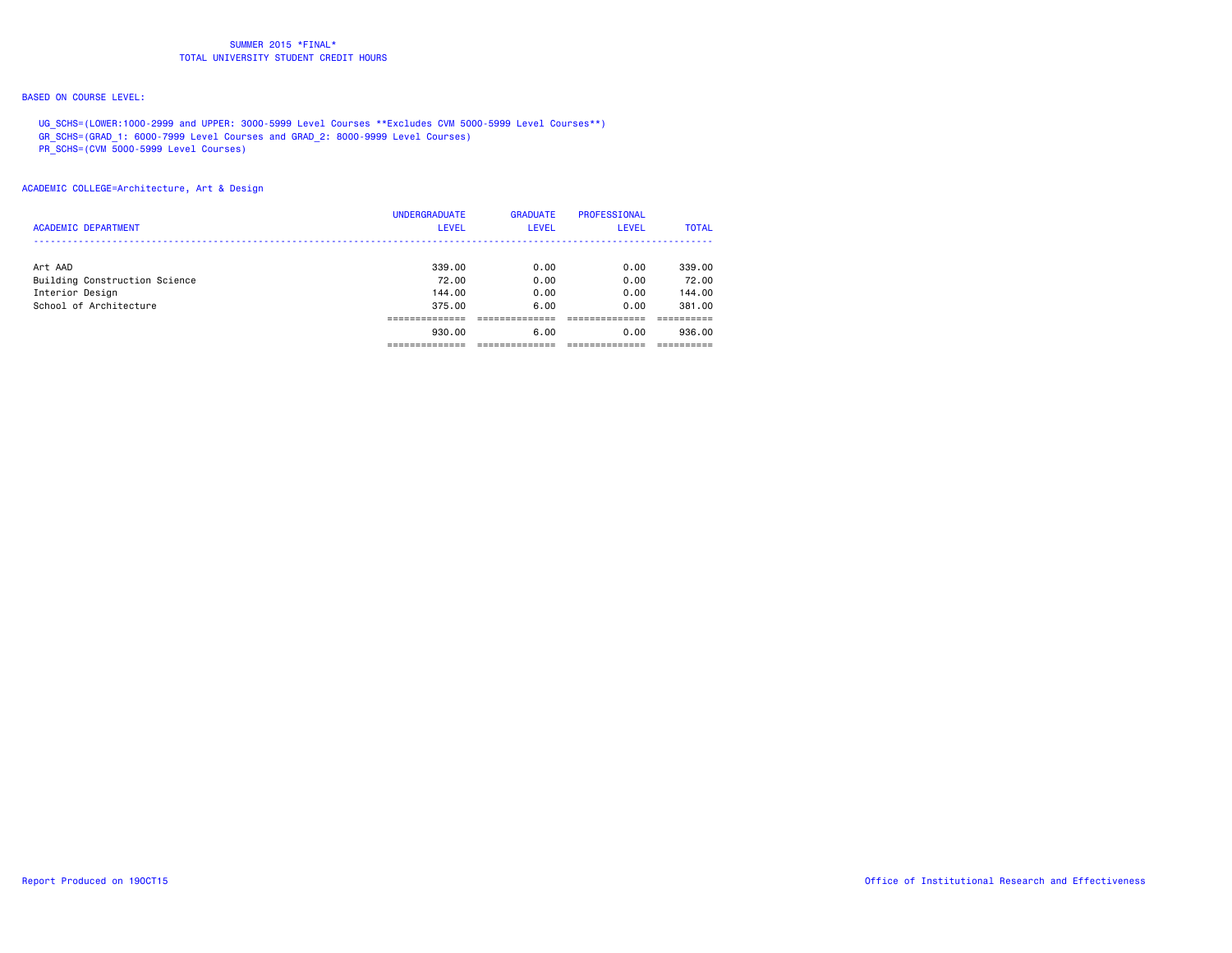# BASED ON COURSE LEVEL:

 UG\_SCHS=(LOWER:1000-2999 and UPPER: 3000-5999 Level Courses \*\*Excludes CVM 5000-5999 Level Courses\*\*) GR\_SCHS=(GRAD\_1: 6000-7999 Level Courses and GRAD\_2: 8000-9999 Level Courses) PR\_SCHS=(CVM 5000-5999 Level Courses)

|                                            | <b>UNDERGRADUATE</b> | <b>GRADUATE</b> | <b>PROFESSIONAL</b> |              |
|--------------------------------------------|----------------------|-----------------|---------------------|--------------|
| <b>ACADEMIC DEPARTMENT</b>                 | <b>LEVEL</b>         | LEVEL           | <b>LEVEL</b>        | <b>TOTAL</b> |
|                                            |                      |                 |                     |              |
| Anthropology & Middle Eastern Cultures     | 138,00               | 17.00           | 0.00                | 155.00       |
| Biological Sciences                        | 1265.00              | 181.00          | 0.00                | 1446.00      |
|                                            |                      |                 |                     |              |
| Chemistry                                  | 1105.00              | 271,00          | 0.00                | 1376.00      |
| Classical & Modern Languages & Literatures | 1380.00              | 6.00            | 0.00                | 1386.00      |
| Communication                              | 1919.00              | 84.00           | 0.00                | 2003.00      |
| English                                    | 1112.22              | 63.00           | 0.00                | 1175.22      |
| Geosciences                                | 1989.00              | 801.00          | 0.00                | 2790.00      |
| History                                    | 474.00               | 42.00           | 0.00                | 516.00       |
| Mathematics & Statistics                   | 2872.89              | 125.50          | 0.00                | 2998.39      |
| Philosophy & Religion                      | 867.00               | 0.00            | 0.00                | 867,00       |
| Physics & Astronomy                        | 850,00               | 19.00           | 0.00                | 869,00       |
| Political Science & Public Administration  | 904.00               | 172.00          | 0.00                | 1076.00      |
| Psychology                                 | 1043.00              | 140.00          | 0.00                | 1183.00      |
| Sociology                                  | 976.00               | 102.00          | 0.00                | 1078.00      |
|                                            | ==============       | ==============  | ==============      |              |
|                                            | 16895.11             | 2023.50         | 0.00                | 18918.61     |
|                                            | ==============       | ==============  | ==============      |              |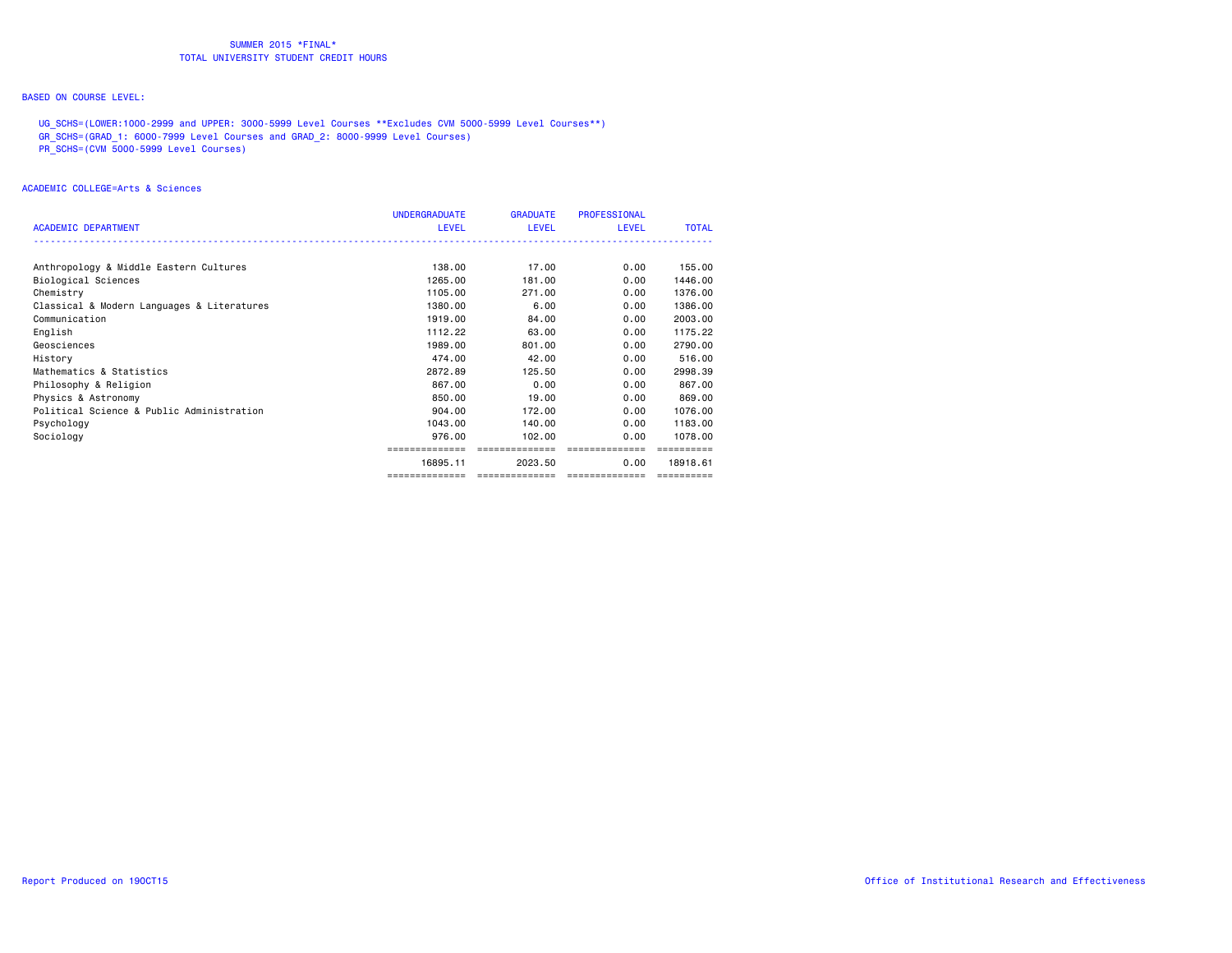# BASED ON COURSE LEVEL:

 UG\_SCHS=(LOWER:1000-2999 and UPPER: 3000-5999 Level Courses \*\*Excludes CVM 5000-5999 Level Courses\*\*) GR\_SCHS=(GRAD\_1: 6000-7999 Level Courses and GRAD\_2: 8000-9999 Level Courses)

PR\_SCHS=(CVM 5000-5999 Level Courses)

## ACADEMIC COLLEGE=Business

| <b>ACADEMIC DEPARTMENT</b>                                                                                                          | <b>UNDERGRADUATE</b><br><b>LEVEL</b>   | <b>GRADUATE</b><br><b>LEVEL</b>      | PROFESSIONAL<br>LEVEL        | <b>TOTAL</b>                             |
|-------------------------------------------------------------------------------------------------------------------------------------|----------------------------------------|--------------------------------------|------------------------------|------------------------------------------|
| Finance & Economics<br>Management & Information Systems<br>Marketing, Quantitative Analysis & Business Law<br>School of Accountancy | 1472.00<br>854.00<br>861.00<br>1215.00 | 226.00<br>348.00<br>258.00<br>250.00 | 0.00<br>0.00<br>0.00<br>0.00 | 1698.00<br>1202.00<br>1119.00<br>1465.00 |
|                                                                                                                                     | 4402.00                                | 1082.00                              | 0.00                         | 5484.00                                  |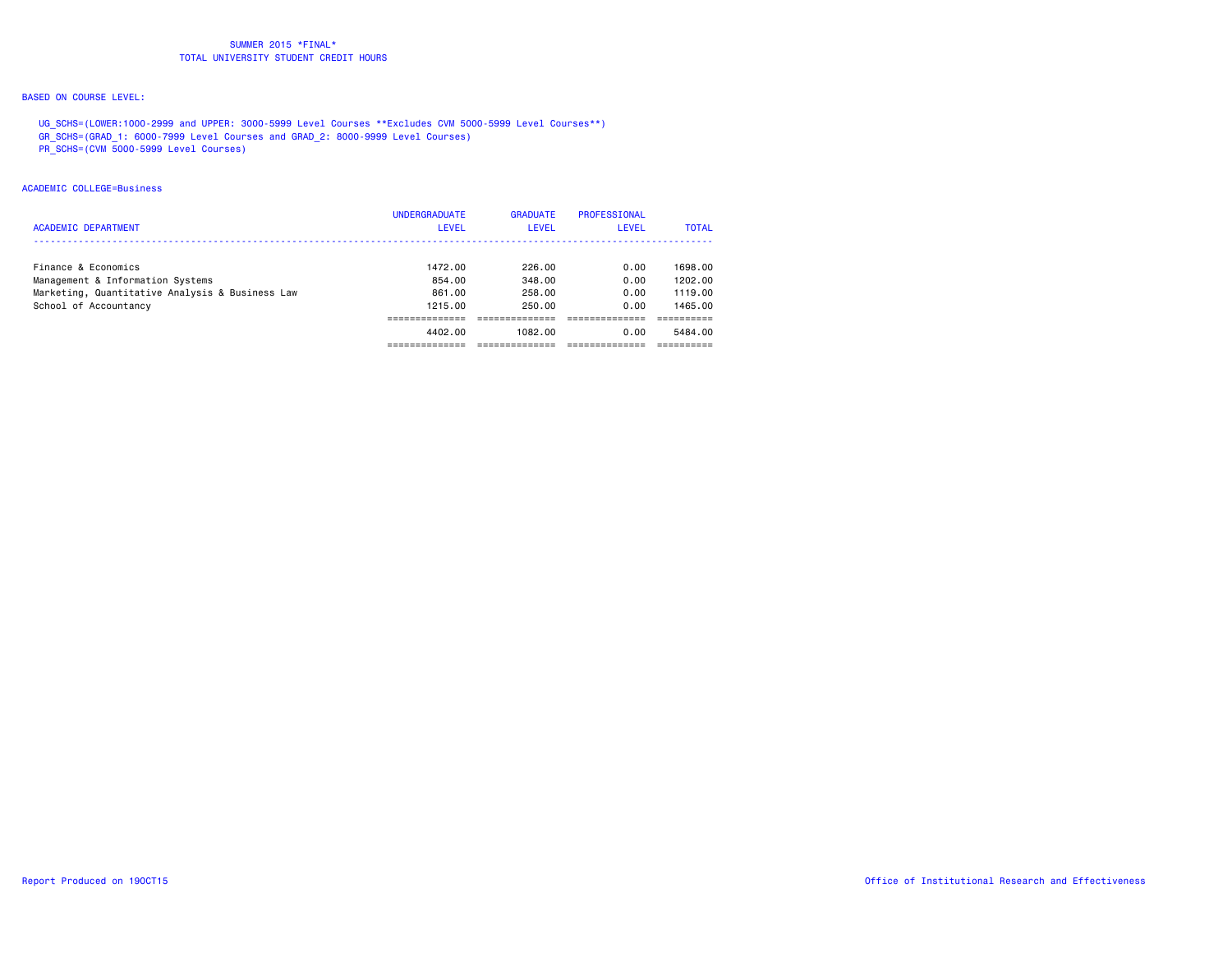# BASED ON COURSE LEVEL:

 UG\_SCHS=(LOWER:1000-2999 and UPPER: 3000-5999 Level Courses \*\*Excludes CVM 5000-5999 Level Courses\*\*) GR\_SCHS=(GRAD\_1: 6000-7999 Level Courses and GRAD\_2: 8000-9999 Level Courses)

PR\_SCHS=(CVM 5000-5999 Level Courses)

## ACADEMIC COLLEGE=Education

| <b>ACADEMIC DEPARTMENT</b>                    | <b>UNDERGRADUATE</b><br><b>LEVEL</b> | <b>GRADUATE</b><br><b>LEVEL</b> | PROFESSIONAL<br><b>LEVEL</b> | <b>TOTAL</b> |
|-----------------------------------------------|--------------------------------------|---------------------------------|------------------------------|--------------|
| Counseling & Educational Psychology           | 1887.00                              | 1110.00                         | 0.00                         | 2997.00      |
| Curriculum, Instruction & Special Education   | 810.00                               | 1011.00                         | 0.00                         | 1821.00      |
| Instructional Systems & Workforce Development | 1242.00                              | 363.00                          | 0.00                         | 1605.00      |
| Kinesiology                                   | 2306.00                              | 161.00                          | 0.00                         | 2467.00      |
| Leadership and Foundations                    | 364.00                               | 754.00                          | 0.00                         | 1118.00      |
| Music                                         | 206.00                               | 0.00                            | 0.00                         | 206.00       |
|                                               |                                      |                                 |                              |              |
|                                               | 6815.00                              | 3399.00                         | 0.00                         | 10214.00     |
|                                               |                                      |                                 |                              |              |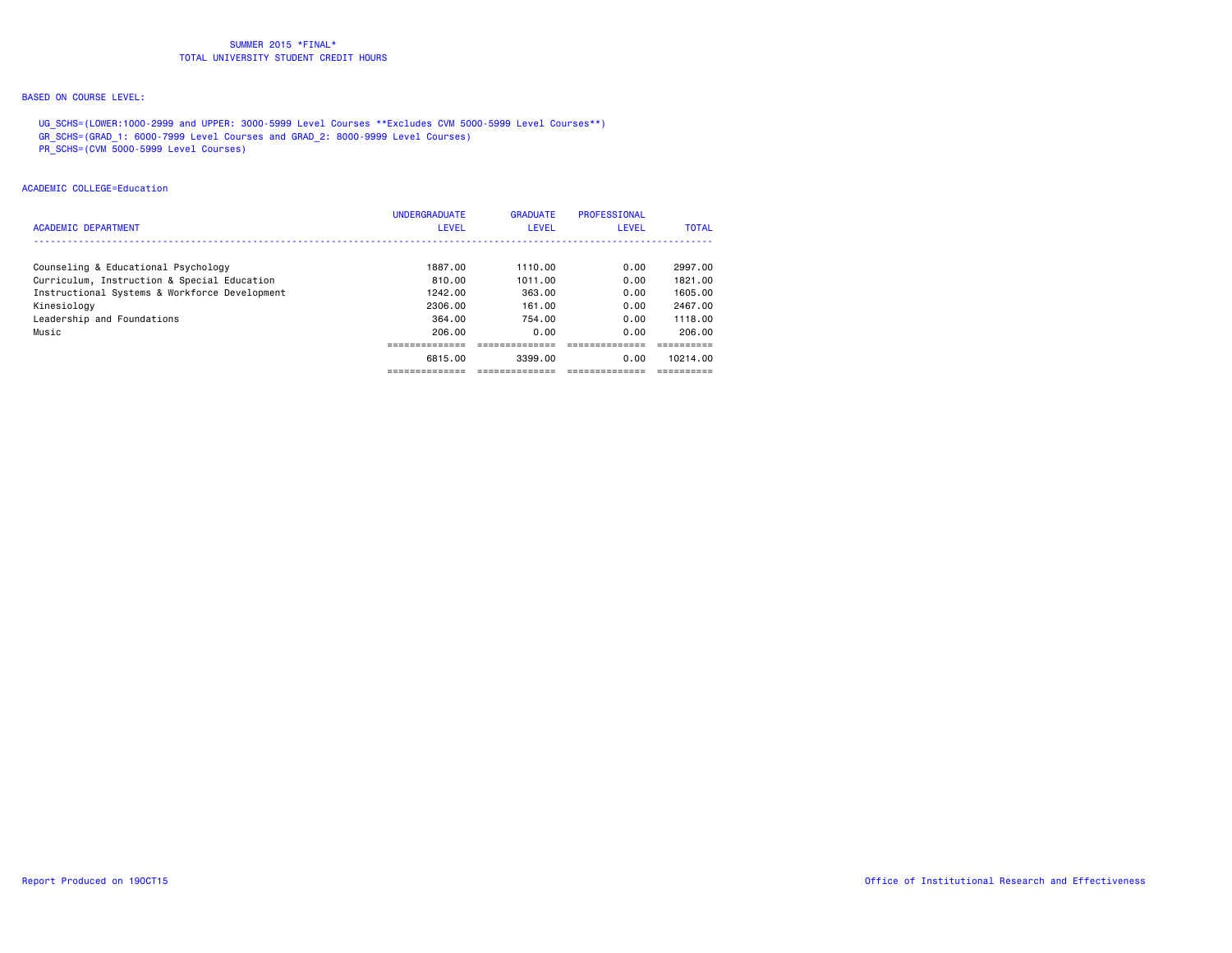# BASED ON COURSE LEVEL:

 UG\_SCHS=(LOWER:1000-2999 and UPPER: 3000-5999 Level Courses \*\*Excludes CVM 5000-5999 Level Courses\*\*) GR\_SCHS=(GRAD\_1: 6000-7999 Level Courses and GRAD\_2: 8000-9999 Level Courses)

PR\_SCHS=(CVM 5000-5999 Level Courses)

## ACADEMIC COLLEGE=Engineering

|                                   | <b>UNDERGRADUATE</b> | <b>GRADUATE</b> | PROFESSIONAL |         |
|-----------------------------------|----------------------|-----------------|--------------|---------|
| ACADEMIC DEPARTMENT               | <b>LEVEL</b>         | LEVEL           | <b>LEVEL</b> | TOTAL   |
|                                   |                      |                 |              |         |
| Aerospace Engineering             | 585.00               | 124.00          | 0.00         | 709.00  |
| Ag & Bio Engineering              | 0.00                 | 77.00           | 0.00         | 77.00   |
| Civil & Environmental Engineering | 106.00               | 132.00          | 0.00         | 238,00  |
| Computer Science & Engineering    | 259.00               | 170.00          | 0.00         | 429.00  |
| Electrical & Computer Engineering | 312.00               | 232.00          | 0.00         | 544.00  |
| Industrial & Systems Engineering  | 517.00               | 174.50          | 0.00         | 691.50  |
| Mechanical Engineering            | 546.00               | 367.00          | 0.00         | 913.00  |
| School of Chemical Engineering    | 316.00               | 70.00           | 0.00         | 386.00  |
|                                   |                      |                 |              |         |
|                                   | 2641.00              | 1346.50         | 0.00         | 3987.50 |
|                                   |                      |                 |              |         |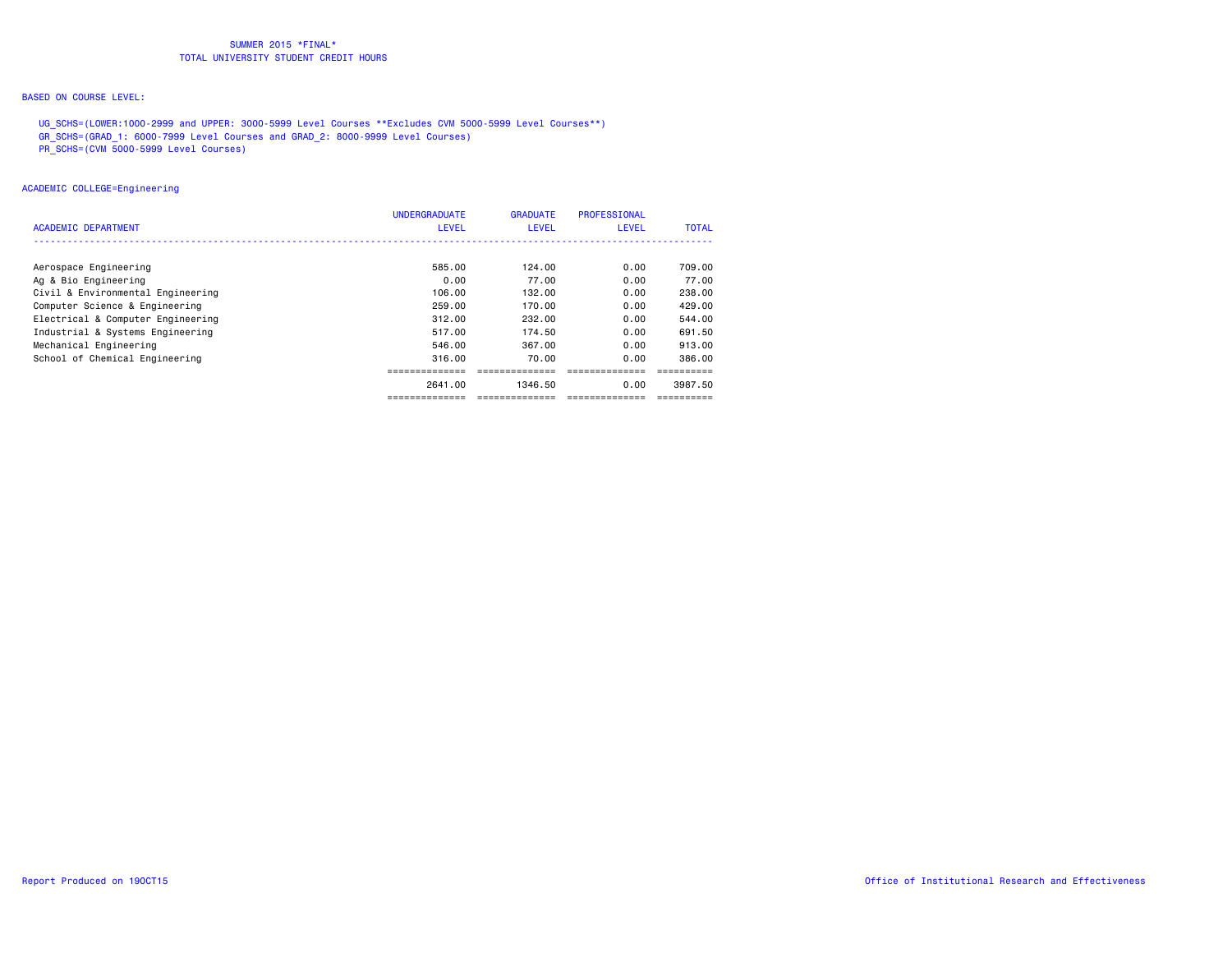# BASED ON COURSE LEVEL:

 UG\_SCHS=(LOWER:1000-2999 and UPPER: 3000-5999 Level Courses \*\*Excludes CVM 5000-5999 Level Courses\*\*) GR\_SCHS=(GRAD\_1: 6000-7999 Level Courses and GRAD\_2: 8000-9999 Level Courses)

PR\_SCHS=(CVM 5000-5999 Level Courses)

### ACADEMIC COLLEGE=Forest Resources

| <b>ACADEMIC DEPARTMENT</b>          | <b>UNDERGRADUATE</b><br><b>LEVEL</b> | <b>GRADUATE</b><br>LEVEL | <b>PROFESSIONAL</b><br>LEVEL | <b>TOTAL</b>     |
|-------------------------------------|--------------------------------------|--------------------------|------------------------------|------------------|
| Forestry<br>Sustainable Bioproducts | 372.00<br>0.00                       | 179.00<br>202.00         | 0.00<br>0.00                 | 551,00<br>202,00 |
| Wildlife, Fisheries & Aquaculture   | 63.00                                | 261.00                   | 0.00                         | 324.00           |
|                                     | 435.00                               | 642.00                   | 0.00                         | 1077.00          |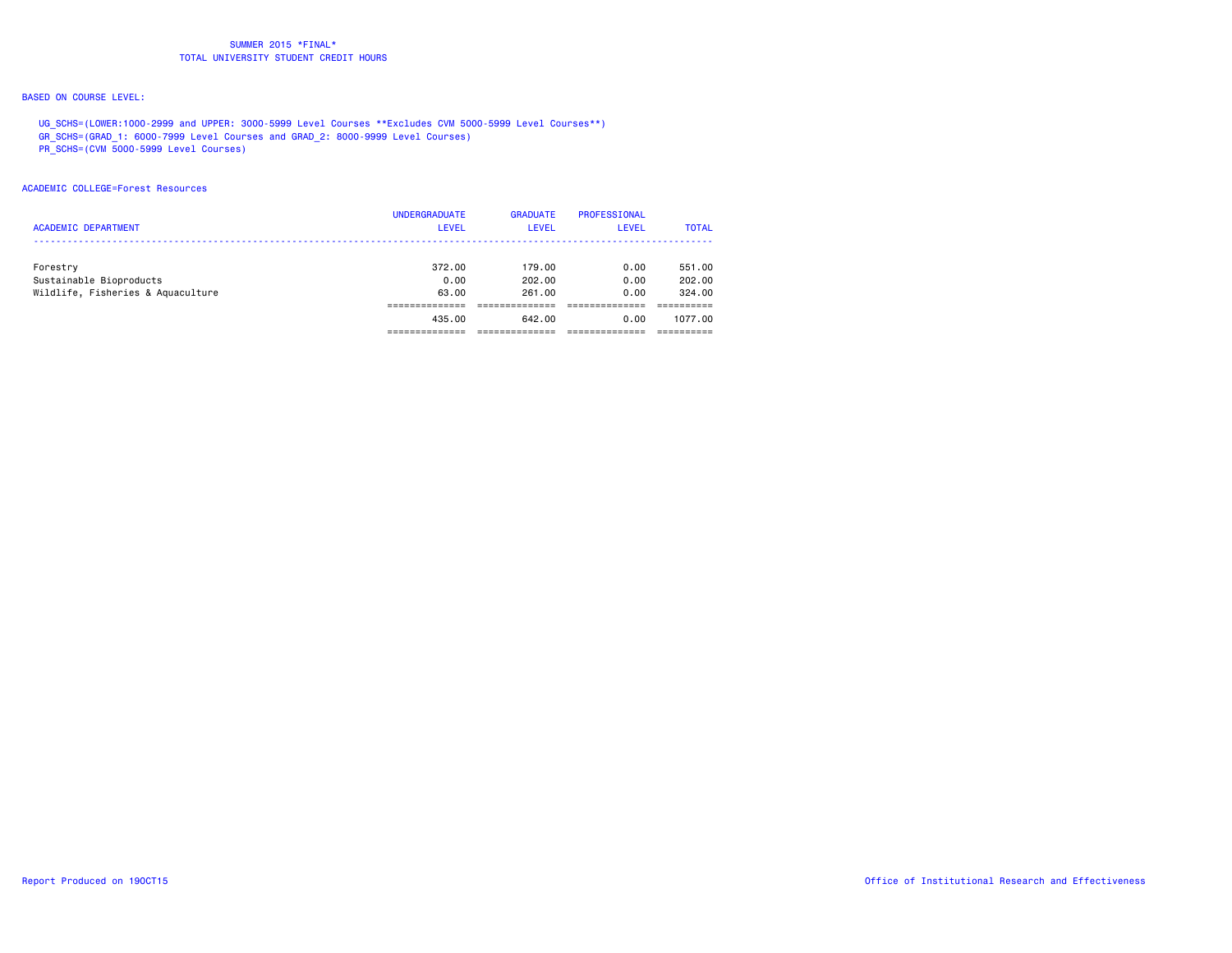# BASED ON COURSE LEVEL:

 UG\_SCHS=(LOWER:1000-2999 and UPPER: 3000-5999 Level Courses \*\*Excludes CVM 5000-5999 Level Courses\*\*) GR\_SCHS=(GRAD\_1: 6000-7999 Level Courses and GRAD\_2: 8000-9999 Level Courses)

PR\_SCHS=(CVM 5000-5999 Level Courses)

#### ACADEMIC COLLEGE=Veterinary Medicine

| <b>ACADEMIC DEPARTMENT</b>                           | <b>UNDERGRADUATE</b><br><b>LEVEL</b> | <b>GRADUATE</b><br><b>LEVEL</b> | PROFESSIONAL<br><b>LEVEL</b> | <b>TOTAL</b>     |
|------------------------------------------------------|--------------------------------------|---------------------------------|------------------------------|------------------|
| Veterinary Medical Technology<br>Veterinary Medicine | 11.20<br>132.80                      | 0.00<br>297.00                  | 0.00<br>2784.00              | 11.20<br>3213.80 |
|                                                      | 144.00                               | 297.00                          | 2784.00                      | 3225.00          |
|                                                      |                                      |                                 |                              |                  |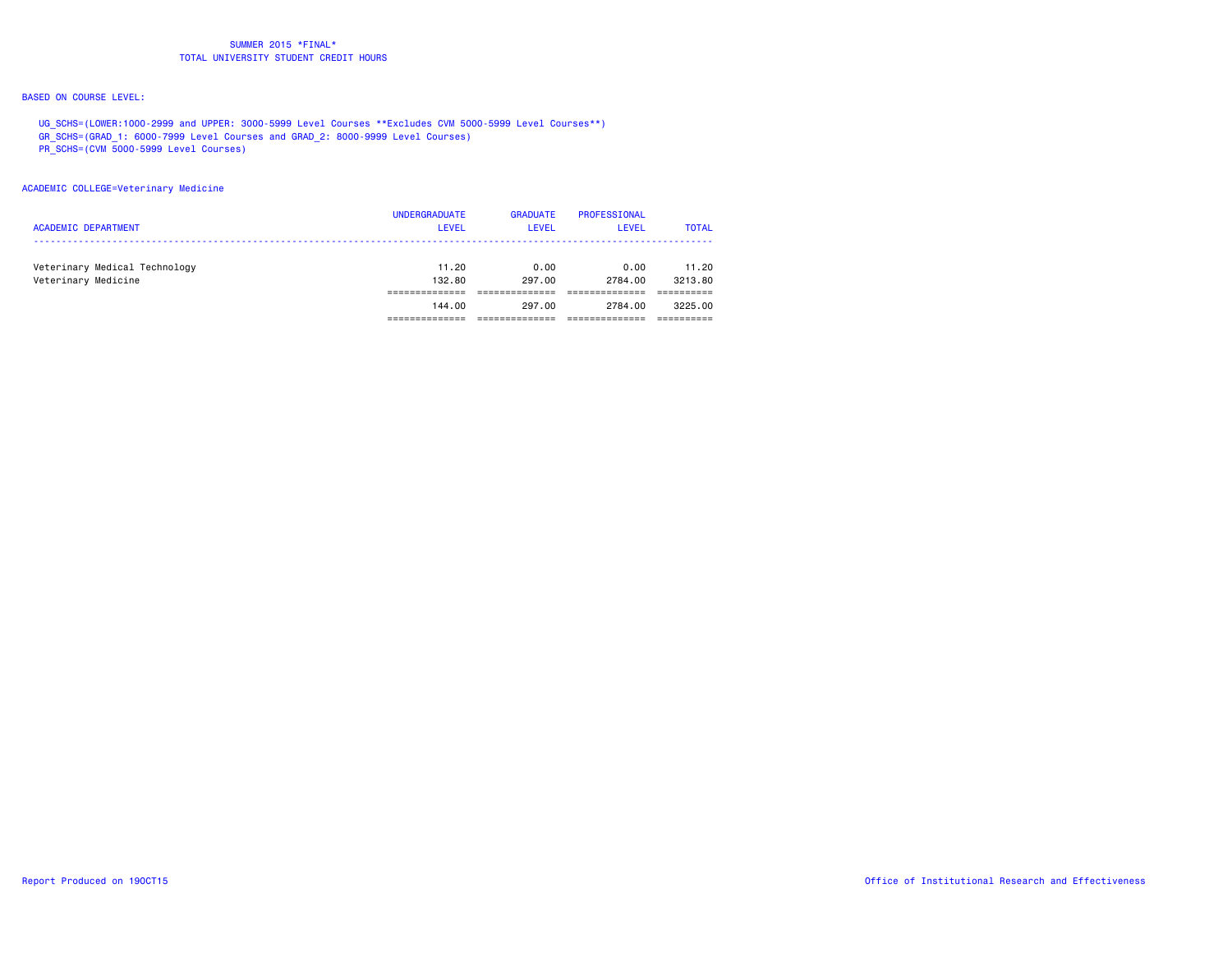# BASED ON COURSE LEVEL:

 UG\_SCHS=(LOWER:1000-2999 and UPPER: 3000-5999 Level Courses \*\*Excludes CVM 5000-5999 Level Courses\*\*) GR\_SCHS=(GRAD\_1: 6000-7999 Level Courses and GRAD\_2: 8000-9999 Level Courses)

PR\_SCHS=(CVM 5000-5999 Level Courses)

## ACADEMIC COLLEGE=Academic Affairs

| <b>ACADEMIC DEPARTMENT</b> | <b>UNDERGRADUATE</b><br><b>LEVEL</b> | <b>GRADUATE</b><br><b>LEVEL</b> | PROFESSIONAL<br><b>LEVEL</b> | <b>TOTAL</b> |
|----------------------------|--------------------------------------|---------------------------------|------------------------------|--------------|
| Provost Office             | 43.89                                | 0.00                            | 0.00                         | 43.89        |
|                            | 43.89                                | 0.00                            | 0.00                         | 43.89        |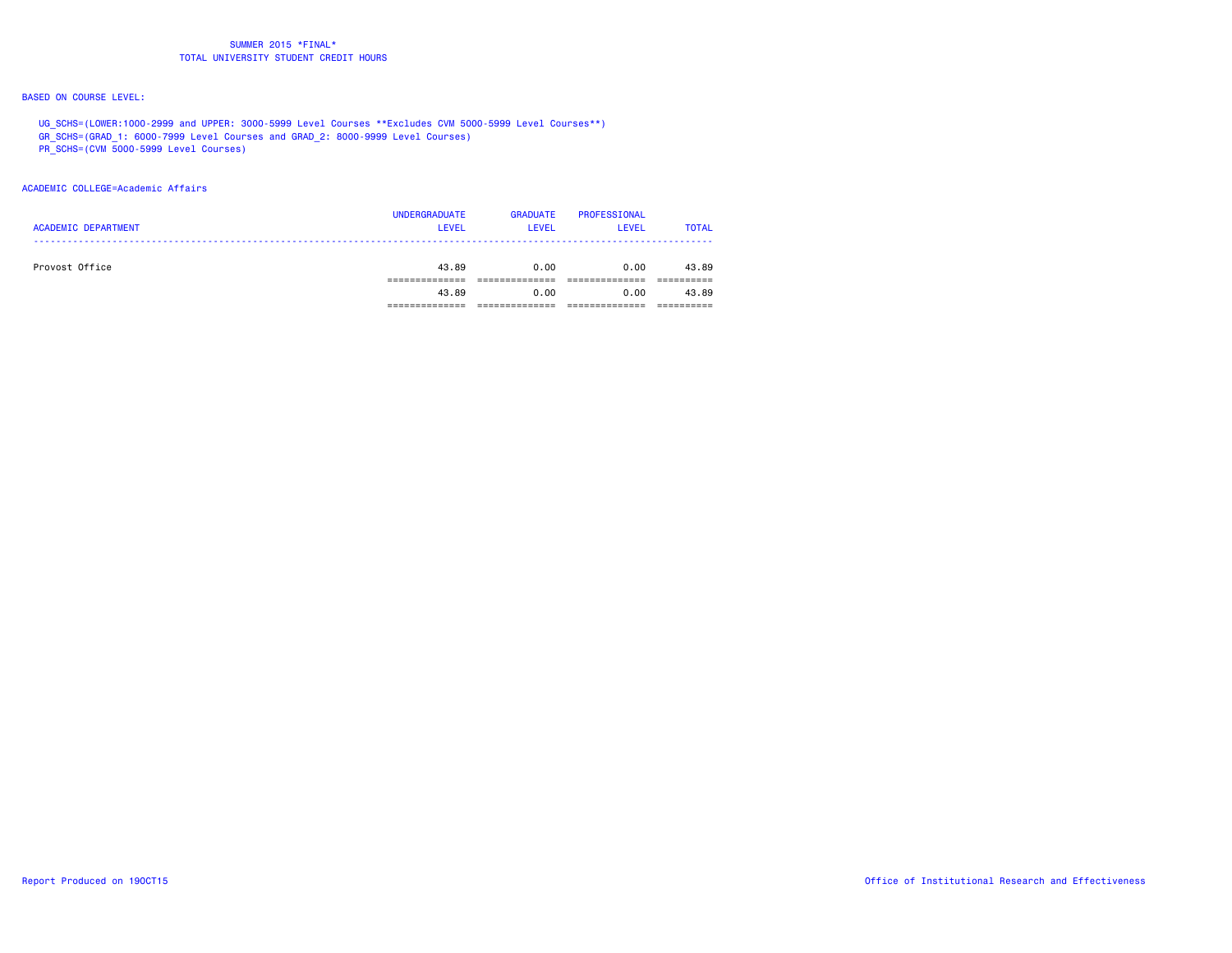| <b>ACADEMIC DEPARTMENT</b>            | <b>Instructor Name</b> | Rank                              | <b>Tenure</b><br><b>Status</b> | <b>Course</b><br>Cip# | <b>CRN</b>     | Course # Sec Type Title     |         |   |                                                | Inst<br>Per | <b>UG</b><br><b>SCHS</b>     | <b>GR</b><br><b>SCHS</b> | <b>PR</b><br><b>SCHS</b> | Total<br><b>SCHS</b>      |
|---------------------------------------|------------------------|-----------------------------------|--------------------------------|-----------------------|----------------|-----------------------------|---------|---|------------------------------------------------|-------------|------------------------------|--------------------------|--------------------------|---------------------------|
| Ag & Bio Engineering                  | Linhoss, Anna          | Assistant Professor Ten Track     |                                |                       |                | 140301 22466 ABE 9000       | $104$ D |   | Research / Diss                                | 1.00        | 0.00<br>$\sim$ $\sim$ $\sim$ | 6.00                     | 0.00                     | 6.00                      |
|                                       |                        |                                   |                                |                       |                |                             |         |   |                                                |             | 0.00                         | 6.00                     | 0.00                     | 6.00                      |
|                                       | Paz, Joel              | Associate Professor Tenured       |                                | 140301                | 22468          | ABE 9000                    | 106 D   |   | Research / Diss                                | 1.00        | 0.00                         | 22.00                    | 0.00                     | 22.00                     |
|                                       |                        |                                   |                                |                       | 22479<br>23464 | ABE 8000<br>ABE 7000 51 I   | 110 D   |   | Research / Thesis<br>Directed Indiv Study 1.00 | 1.00        | 0.00<br>0.00                 | 9.00<br>3.00             | 0.00<br>0.00             | 9.00<br>3.00              |
|                                       |                        |                                   |                                |                       |                |                             |         |   |                                                |             | --------<br>0.00             | . <b>.</b><br>34.00      | .<br>0.00                | 34.00                     |
|                                       | Purswell, Joseph       | 99                                | Not Applicable                 |                       |                | 140301 22977 ABE 9000 108 D |         |   | Research / Diss                                | 1.00        | 0.00<br>$\sim$ $\sim$ $\sim$ | 6.00                     | 0.00                     | 6.00                      |
|                                       |                        |                                   |                                |                       |                |                             |         |   |                                                |             | 0.00                         | 6.00                     | 0.00                     | 6.00                      |
|                                       | Simpson, Chartrisa     | Assistant Professor Ten Track     |                                | 140301                | 22470          | ABE 8000                    | 101 D   |   | Research / Thesis                              | 1.00        | 0.00                         | 12.00                    | 0.00                     | 12.00                     |
|                                       |                        |                                   |                                |                       | 23162          | ABE 8000                    | 10      | D | Research / Thesis                              | 1.00        | 0.00<br>.                    | 3.00                     | 0.00                     | 3.00                      |
|                                       |                        |                                   |                                |                       |                |                             |         |   |                                                |             | 0.00                         | 15.00                    | 0.00                     | 15.00                     |
|                                       | Ward, Jason            | Extension Assist Pr Non-Ten Track |                                | 140301                | 23214<br>23408 | ARF 9000<br>ABE 7000 101 I  | 13      | D | Research / Diss<br>Directed Indiv Study 1.00   | 1.00        | 0.00<br>0.00                 | 6.00<br>1.00             | 0.00<br>0.00             | 6.00<br>1.00              |
|                                       |                        |                                   |                                |                       |                |                             |         |   |                                                |             | $- - -$<br>$- - -$<br>0.00   | 7.00                     | 0.00                     | 7.00                      |
|                                       | Yu, Fei                | Associate Professor Tenured       |                                | 140301                |                | 22982 ABE 9000 113 D        |         |   | Research / Diss                                | 1.00        | 0.00                         | 15.00                    | 0.00                     | 15.00                     |
|                                       |                        |                                   |                                |                       |                |                             |         |   |                                                |             | $\cdots$<br>0.00             | 15.00                    | 0.00                     | 15.00                     |
| Ag & Bio Engineering                  |                        |                                   |                                |                       |                |                             |         |   |                                                |             | ========<br>0.00             | eeeeeee<br>83.00         | eeeeee<br>0.00           | ==========<br>83,00       |
| ------------------------------------- |                        |                                   |                                |                       |                |                             |         |   |                                                |             | ========                     |                          |                          | scorere corerer concerere |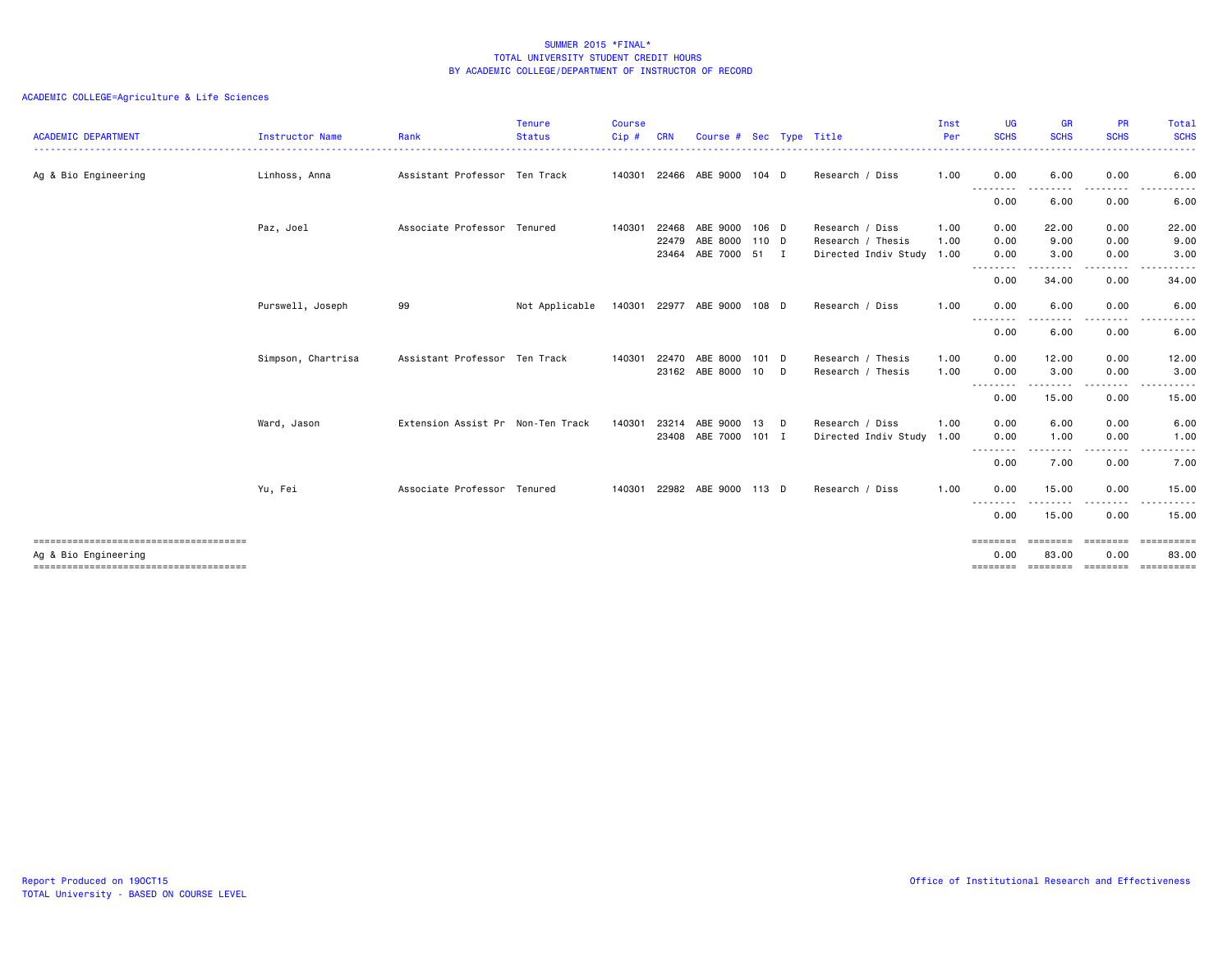| <b>ACADEMIC DEPARTMENT</b>                                      | Instructor Name  | Rank                          | <b>Tenure</b><br><b>Status</b> | Course<br>Cip# | <b>CRN</b> | Course # Sec Type Title |       |             |                           | Inst<br>Per | <b>UG</b><br><b>SCHS</b>     | <b>GR</b><br><b>SCHS</b>                                                                                                          | <b>PR</b><br><b>SCHS</b> | Total<br><b>SCHS</b>                                                                                                              |
|-----------------------------------------------------------------|------------------|-------------------------------|--------------------------------|----------------|------------|-------------------------|-------|-------------|---------------------------|-------------|------------------------------|-----------------------------------------------------------------------------------------------------------------------------------|--------------------------|-----------------------------------------------------------------------------------------------------------------------------------|
| .<br>Agricultural Economics                                     | Barnett, Barry   | Professor                     | Tenured                        | 010103         |            | 22362 AEC 8000          | 101 D |             | Research / Thesis         | 1.00        | .<br>0.00                    | 1.00                                                                                                                              | 0.00                     | $\frac{1}{2} \left( \frac{1}{2} \right) \left( \frac{1}{2} \right) \left( \frac{1}{2} \right) \left( \frac{1}{2} \right)$<br>1.00 |
|                                                                 |                  |                               |                                |                |            |                         |       |             |                           |             | .<br>0.00                    | $\frac{1}{2} \left( \frac{1}{2} \right) \left( \frac{1}{2} \right) \left( \frac{1}{2} \right) \left( \frac{1}{2} \right)$<br>1.00 | . <b>.</b><br>0.00       | 1.00                                                                                                                              |
|                                                                 | Coatney, Kalyn   | Associate Professor Tenured   |                                | 010103         |            | 22363 AEC 8000 102 D    |       |             | Research / Thesis         | 1.00        | 0.00                         | 9.00                                                                                                                              | 0.00                     | 9.00                                                                                                                              |
|                                                                 |                  |                               |                                |                |            |                         |       |             |                           |             | 0.00                         | 9.00                                                                                                                              | 0.00                     | 9.00                                                                                                                              |
|                                                                 | Harri, Ardian    | Associate Professor Tenured   |                                | 010103         | 22364      | AEC 8000                | 103 D |             | Research / Thesis         | 1.00        | 0.00                         | 9.00                                                                                                                              | 0.00                     | 9.00                                                                                                                              |
|                                                                 |                  |                               |                                | 450602         |            | 20036 AEC 8843          | 001 C |             | Survey Design & Exp       | 0.66        | 0.00                         | 9.90                                                                                                                              | 0.00                     | 9.90                                                                                                                              |
|                                                                 |                  |                               |                                |                |            |                         |       |             |                           |             | --------<br>0.00             | .<br>18.90                                                                                                                        | .<br>0.00                | .<br>18.90                                                                                                                        |
|                                                                 | Interis, Matthew | Assistant Professor Ten Track |                                | 010103         | 22365      | AEC 8000                | 104 D |             | Research / Thesis         | 1.00        | 0.00                         | 6.00                                                                                                                              | 0.00                     | 6.00                                                                                                                              |
|                                                                 |                  | Associate Professor Tenured   |                                | 450602         | 20036      | AEC 8843                | 001 C |             | Survey Design & Exp       | 0.34        | 0.00                         | 5.10                                                                                                                              | 0.00                     | 5.10                                                                                                                              |
|                                                                 |                  |                               |                                |                |            |                         |       |             |                           |             | .<br>0.00                    | ------<br>11.10                                                                                                                   | .<br>0.00                | .<br>11.10                                                                                                                        |
|                                                                 | Little, Randall  | Professor                     | Tenured                        | 010101 20031   |            | AEC 4530                | 01    | E           | Internship AEC-AGBM       | 1.00        | 9.00                         | 0.00                                                                                                                              | 0.00                     | 9.00                                                                                                                              |
|                                                                 |                  |                               |                                |                | 20032      | AEC 4530 51             |       | E           | Internship AEC-AGBM       | 1.00        | 1.00                         | 0.00                                                                                                                              | 0.00                     | 1.00                                                                                                                              |
|                                                                 |                  |                               |                                |                | 20034      | AEC 6530 51             |       | E           | Internship AEC-AGBM       | 1.00        | 0.00                         | 3.00                                                                                                                              | 0.00                     | 3.00                                                                                                                              |
|                                                                 |                  |                               |                                | 010103         | 23323      | AEC 4000 51             |       | $\mathbf I$ | Directed Indiv Study 1.00 |             | 3.00                         | 0.00                                                                                                                              | 0.00                     | 3.00                                                                                                                              |
|                                                                 |                  |                               |                                | 521003         |            | 20545 EXL 1191 51       |       | E           | Leadership Internshi 1.00 |             | 1.00<br>--------             | 0.00<br>$\frac{1}{2} \left( \frac{1}{2} \right) \left( \frac{1}{2} \right) \left( \frac{1}{2} \right) \left( \frac{1}{2} \right)$ | 0.00<br>.                | 1.00<br>.                                                                                                                         |
|                                                                 |                  |                               |                                |                |            |                         |       |             |                           |             | 14.00                        | 3.00                                                                                                                              | 0.00                     | 17.00                                                                                                                             |
|                                                                 | Petrolia, Daniel | Associate Professor Tenured   |                                | 010103         |            | 22366 AEC 8000          | 105 D |             | Research / Thesis         | 1.00        | 0.00<br><u>.</u>             | 9.00                                                                                                                              | 0.00                     | 9.00                                                                                                                              |
|                                                                 |                  |                               |                                |                |            |                         |       |             |                           |             | 0.00                         | 9.00                                                                                                                              | ----<br>0.00             | ----<br>9.00                                                                                                                      |
|                                                                 | Tack, Jesse      | Associate Professor Tenured   |                                | 010103         |            | 22367 AEC 8000          | 106 D |             | Research / Thesis         | 1.00        | 0.00                         | 9.00                                                                                                                              | 0.00                     | 9.00                                                                                                                              |
|                                                                 |                  |                               |                                |                |            |                         |       |             |                           |             | $\sim$ $\sim$ $\sim$<br>0.00 | 9.00                                                                                                                              | 0.00                     | 9.00                                                                                                                              |
| -------------------------------------<br>Agricultural Economics |                  |                               |                                |                |            |                         |       |             |                           |             | ========<br>14.00            | ========<br>61.00                                                                                                                 | ========<br>0.00         | $=$ ==========<br>75.00                                                                                                           |
|                                                                 |                  |                               |                                |                |            |                         |       |             |                           |             |                              |                                                                                                                                   |                          | ======== ======== ======== ==========                                                                                             |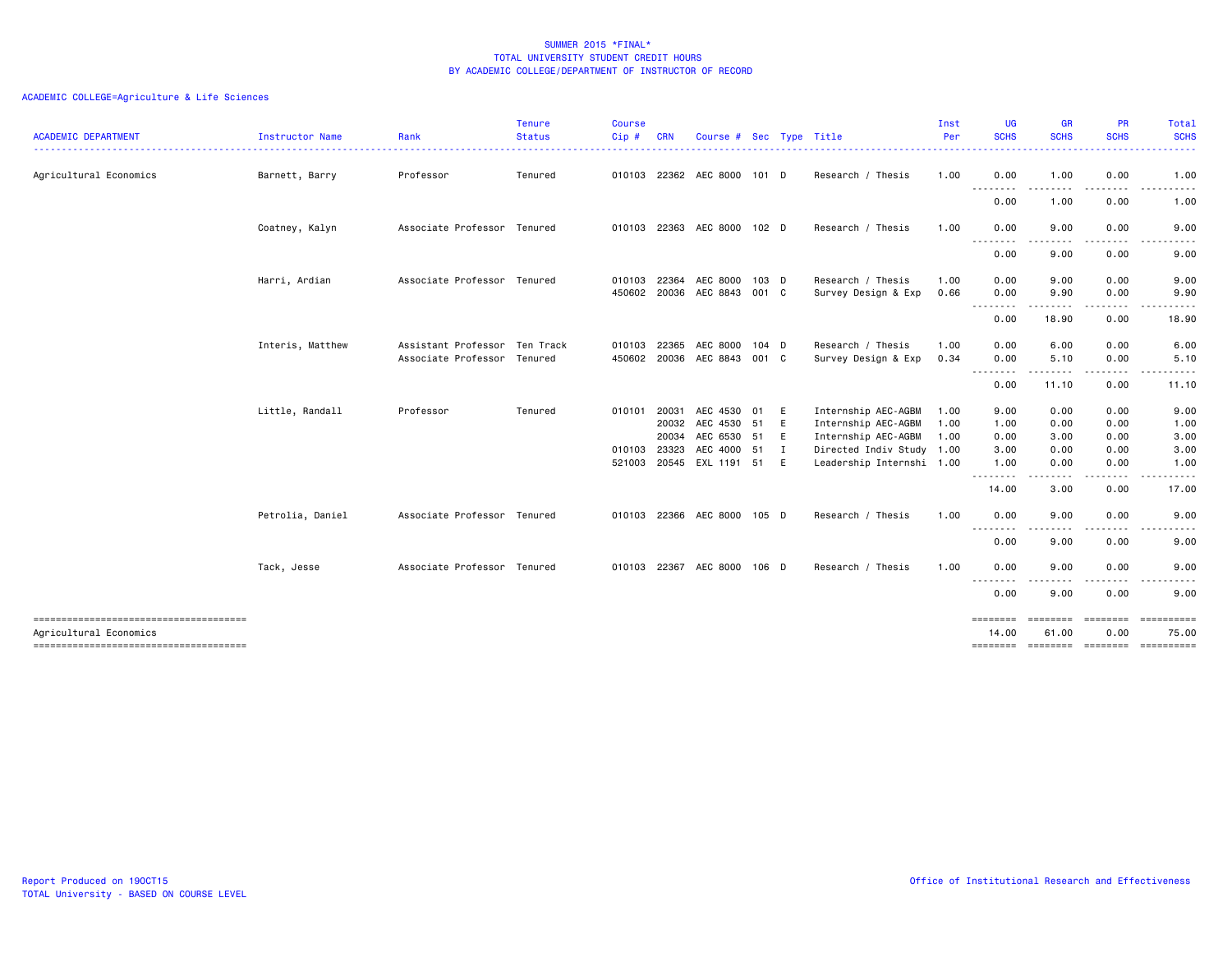# ACADEMIC COLLEGE=Agriculture & Life Sciences

| <b>ACADEMIC DEPARTMENT</b> | Instructor Name  | Rank                              | <b>Tenure</b><br><b>Status</b> | <b>Course</b><br>$Cip$ # | <b>CRN</b>     | Course # Sec Type Title     |                |                |                                  | Inst<br>Per<br>. | <b>UG</b><br><b>SCHS</b><br>222 L  | <b>GR</b><br><b>SCHS</b><br>.                                                                                                     | <b>PR</b><br><b>SCHS</b>                           | Total<br><b>SCHS</b> |
|----------------------------|------------------|-----------------------------------|--------------------------------|--------------------------|----------------|-----------------------------|----------------|----------------|----------------------------------|------------------|------------------------------------|-----------------------------------------------------------------------------------------------------------------------------------|----------------------------------------------------|----------------------|
| Animal Dairy Science       | Dinh, Thu        | Assistant Professor Ten Track     |                                | 010901                   | 22416<br>22434 | ADS 8000<br>ADS 9000        | 104 D<br>103 D |                | Research/Thesis<br>Research/Diss | 1.00<br>1.00     | 0.00<br>0.00                       | 6.00<br>3.00                                                                                                                      | 0.00<br>0.00                                       | 6.00<br>3.00         |
|                            |                  |                                   |                                |                          |                |                             |                |                |                                  |                  | .<br>$\sim$ $\sim$ $\sim$<br>0.00  | .<br>9.00                                                                                                                         | 0.00                                               | 9.00                 |
|                            | Graves, Jessica  | Instructor                        | Non-Ten Track                  |                          |                | 010101 21768 ADS 4420 101 E |                |                | ADS Internship                   | 1.00             | 52.00                              | 0.00                                                                                                                              | 0.00                                               | 52.00                |
|                            |                  |                                   |                                |                          |                |                             |                |                |                                  |                  | 52.00                              | 0.00                                                                                                                              | 0.00                                               | 52.00                |
|                            | Karisch, Brandi  | Extension Assist Pr Non-Ten Track |                                |                          |                | 010901 22417 ADS 8000 105 D |                |                | Research/Thesis                  | 1.00             | 0.00                               | 2.00                                                                                                                              | 0.00                                               | 2.00                 |
|                            |                  |                                   |                                |                          |                |                             |                |                |                                  |                  | $\sim$ $\sim$ $\sim$<br>.<br>0.00  | $\frac{1}{2} \left( \frac{1}{2} \right) \left( \frac{1}{2} \right) \left( \frac{1}{2} \right) \left( \frac{1}{2} \right)$<br>2.00 | .<br>0.00                                          | 2.00                 |
|                            | Larson, Jamie    | Associate Professor Tenured       |                                |                          |                | 260707 22844 PHY 9000 102 D |                |                | Research / Diss                  | 1.00             | 0.00                               | 6.00                                                                                                                              | 0.00                                               | 6.00                 |
|                            |                  |                                   |                                |                          |                |                             |                |                |                                  |                  | $\sim$ $\sim$<br>$- - - -$<br>0.00 | .<br>6.00                                                                                                                         | .<br>0.00                                          | 6.00                 |
|                            | Lemley, Caleb    | Assistant Professor Ten Track     |                                | 010901                   |                | 22436 ADS 9000 105 D        |                |                | Research/Diss                    | 1.00             | 0.00                               | 6.00                                                                                                                              | 0.00                                               | 6.00                 |
|                            |                  |                                   |                                |                          |                |                             |                |                |                                  |                  | ----<br>0.00                       | $\omega$ is a $\omega$<br>6.00                                                                                                    | .<br>0.00                                          | 6.00                 |
|                            | Liao, Shengfa    | Assistant Professor Ten Track     |                                | 010901                   | 22420          | ADS 8000                    | 108 D          |                | Research/Thesis                  | 1.00             | 0.00                               | 3.00                                                                                                                              | 0.00                                               | 3.00                 |
|                            |                  |                                   |                                |                          | 22437          | ADS 9000                    | 106            | $\mathsf{D}$   | Research/Diss                    | 1.00             | 0.00                               | 3.00                                                                                                                              | 0.00                                               | 3.00                 |
|                            |                  |                                   |                                |                          |                | 010904 21771 ADS 8473 01    |                | C              | Micro-Nutrient Nutri 1.00        |                  | 0.00<br>.<br>$\sim$ $\sim$         | 6.00<br>.                                                                                                                         | 0.00<br>.                                          | 6.00                 |
|                            |                  |                                   |                                |                          |                |                             |                |                |                                  |                  | 0.00                               | 12.00                                                                                                                             | 0.00                                               | 12.00                |
|                            | Memili, Erdogan  | Associate Professor Tenured       |                                | 010901                   |                | 22438 ADS 9000 107 D        |                |                | Research/Diss                    | 1.00             | 0.00<br>$\sim$ $\sim$ $\sim$<br>.  | 1.00<br>.                                                                                                                         | 0.00<br>$- - - -$                                  | 1.00                 |
|                            |                  |                                   |                                |                          |                |                             |                |                |                                  |                  | 0.00                               | 1.00                                                                                                                              | 0.00                                               | 1.00                 |
|                            | Nicodemus, Molly | Associate Professor Tenured       |                                | 010302 21770             |                | ADS 3221                    | 101 L          |                | Prac. In Horse Care              | 1.00             | 12.00                              | 0.00                                                                                                                              | 0.00                                               | 12.00                |
|                            |                  |                                   |                                | 010507 21769             |                | ADS 3223                    | 101            | $\overline{B}$ | Horse Management                 | 1.00             | 33.00                              | 0.00                                                                                                                              | 0.00                                               | 33.00                |
|                            |                  |                                   |                                | 010901                   | 23296          | ADS 9000                    | 01             | D              | Research/Diss                    | 1.00             | 0.00                               | 3.00                                                                                                                              | 0.00                                               | 3.00                 |
|                            |                  |                                   |                                |                          | 23297          | ADS 9000 51                 |                | D              | Research/Diss                    | 1.00             | 0.00                               | 3.00                                                                                                                              | 0.00                                               | 3.00                 |
|                            |                  |                                   |                                |                          |                |                             |                |                |                                  |                  | .<br>45.00                         | .<br>6.00                                                                                                                         | 0.00                                               | 51.00                |
|                            | Rivera, J.       | Extension Assist Pr Non-Ten Track |                                | 010999                   |                | 23071 ADS 4440 101 E        |                |                | Research Exp Pract               | 1.00             | 3.00<br>$\sim$ $\sim$ $\sim$       | 0.00                                                                                                                              | 0.00                                               | 3.00                 |
|                            |                  |                                   |                                |                          |                |                             |                |                |                                  |                  | 3.00                               | 0.00                                                                                                                              | 0.00                                               | 3.00                 |
|                            | Rude, Brian      | Professor                         | Tenured                        |                          |                | 010901 22426 ADS 8000 114 D |                |                | Research/Thesis                  | 1.00             | 0.00<br>----                       | 6.00<br>$\frac{1}{2}$                                                                                                             | 0.00                                               | 6.00                 |
|                            |                  |                                   |                                |                          |                |                             |                |                |                                  |                  | 0.00                               | 6.00                                                                                                                              | 0.00                                               | 6.00                 |
|                            | Ward, Stephanie  | Associate Professor Tenured       |                                | 010901                   |                | 22430 ADS 8000 118 D        |                |                | Research/Thesis                  | 1.00             | 0.00<br>.                          | 3.00<br>$- - - -$                                                                                                                 | 0.00                                               | 3.00                 |
|                            |                  |                                   |                                |                          |                |                             |                |                |                                  |                  | 0.00                               | 3.00                                                                                                                              | 0.00                                               | 3.00                 |
| Animal Dairy Science       |                  |                                   |                                |                          |                |                             |                |                |                                  |                  | ========<br>100.00                 | ========<br>51.00                                                                                                                 | ========<br>0.00                                   | ==========<br>151.00 |
|                            |                  |                                   |                                |                          |                |                             |                |                |                                  |                  | ========                           | ========                                                                                                                          | ========                                           | ==========           |
| Report Produced on 190CT15 |                  |                                   |                                |                          |                |                             |                |                |                                  |                  |                                    |                                                                                                                                   | Office of Institutional Research and Effectiveness |                      |

TOTAL University - BASED ON COURSE LEVEL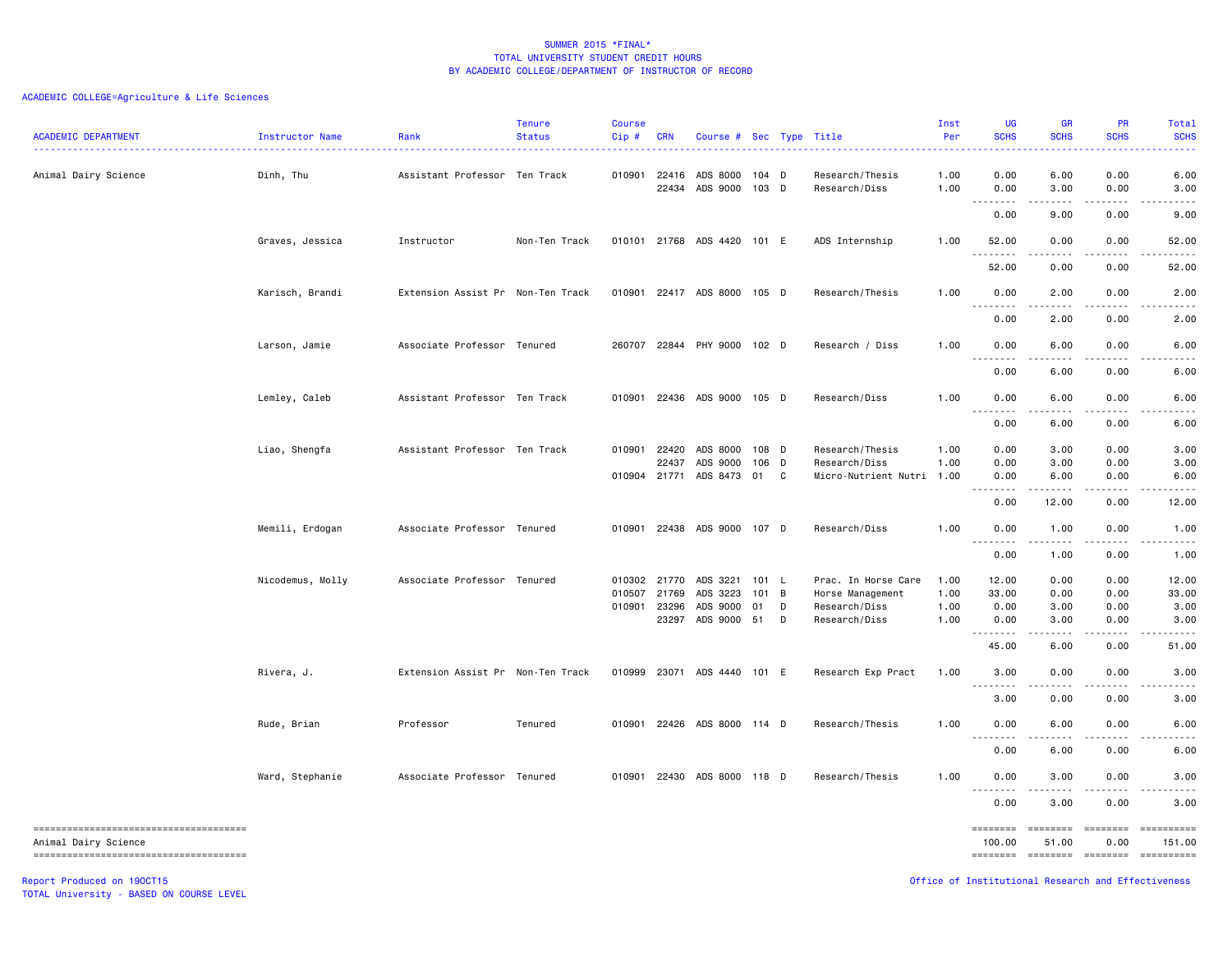| <b>ACADEMIC DEPARTMENT</b>                             | <b>Instructor Name</b> | Rank                              | <b>Tenure</b><br><b>Status</b> | <b>Course</b><br>Cip# | <b>CRN</b> | Course # Sec Type Title     |         |   |                                      | Inst<br>Per  | <b>UG</b><br><b>SCHS</b>                                                                                                                                  | <b>GR</b><br><b>SCHS</b> | PR<br><b>SCHS</b>                   | Total<br><b>SCHS</b>                                                                                                                                          |
|--------------------------------------------------------|------------------------|-----------------------------------|--------------------------------|-----------------------|------------|-----------------------------|---------|---|--------------------------------------|--------------|-----------------------------------------------------------------------------------------------------------------------------------------------------------|--------------------------|-------------------------------------|---------------------------------------------------------------------------------------------------------------------------------------------------------------|
| Biochemistry, Molecular Biology, Entomol Allen, Thomas |                        | Extension Assoc Pro Non-Ten Track |                                |                       |            | 260702 22672 EPP 8000 102 D |         |   | Research / Thesis                    | 1.00         | 0.00<br>$\sim$ $\sim$ $\sim$<br>.                                                                                                                         | 12.00<br>.               | 0.00<br>$\sim$ $\sim$ $\sim$        | 12.00<br>$\frac{1}{2} \left( \frac{1}{2} \right) \left( \frac{1}{2} \right) \left( \frac{1}{2} \right) \left( \frac{1}{2} \right) \left( \frac{1}{2} \right)$ |
|                                                        |                        |                                   |                                |                       |            |                             |         |   |                                      |              | 0.00                                                                                                                                                      | 12.00                    | 0.00                                | 12.00                                                                                                                                                         |
|                                                        | Baird, Richard         | Professor                         | Tenured                        |                       |            | 260305 22315 EPP 8173 001 L |         |   | Clinical Plant Path                  | 1.00         | 0.00<br>.                                                                                                                                                 | 3.00<br><b>.</b>         | 0.00<br>$\sim$ $\sim$ $\sim$ $\sim$ | 3.00<br>$\frac{1}{2} \left( \frac{1}{2} \right) \left( \frac{1}{2} \right) \left( \frac{1}{2} \right) \left( \frac{1}{2} \right) \left( \frac{1}{2} \right)$  |
|                                                        |                        |                                   |                                |                       |            |                             |         |   |                                      |              | 0.00                                                                                                                                                      | 3.00                     | 0.00                                | 3.00                                                                                                                                                          |
|                                                        | Brown Johnson, Ashli   | Associate Professor Tenured       |                                |                       |            | 260202 23509 BCH 8000 51 D  |         |   | Research / Thesis                    | 1.00         | 0.00<br>$- - -$<br><u>.</u>                                                                                                                               | 1.00                     | 0.00                                | 1.00<br>-----                                                                                                                                                 |
|                                                        |                        |                                   |                                |                       |            |                             |         |   |                                      |              | 0.00                                                                                                                                                      | 1.00                     | 0.00                                | 1.00                                                                                                                                                          |
|                                                        | Brown, Richard         | Professor                         | Tenured                        |                       |            | 260702 22676 EPP 8000 106 D |         |   | Research / Thesis                    | 1.00         | 0.00<br>.                                                                                                                                                 | 6.00<br>.                | 0.00<br>$\sim$ $\sim$ $\sim$        | 6.00<br>.                                                                                                                                                     |
|                                                        |                        |                                   |                                |                       |            |                             |         |   |                                      |              | 0.00                                                                                                                                                      | 6.00                     | 0.00                                | 6.00                                                                                                                                                          |
|                                                        | Catchot, Angus         | Extension Professor Non-Ten Track |                                | 260702 22678          | 22703      | EPP 8000 108 D<br>EPP 9000  | $106$ D |   | Research / Thesis<br>Research / Diss | 1.00<br>1.00 | 0.00<br>0.00                                                                                                                                              | 42.00<br>28.00           | 0.00<br>0.00                        | 42.00<br>28.00                                                                                                                                                |
|                                                        |                        |                                   |                                |                       |            | 23483 EPP 7000              | 51 I    |   | Directed Indiv Study 1.00            |              | 0.00                                                                                                                                                      | 2.00                     | 0.00                                | 2.00                                                                                                                                                          |
|                                                        |                        |                                   |                                |                       |            |                             |         |   |                                      |              | .<br>0.00                                                                                                                                                 | <b>.</b><br>72.00        | $- - - -$<br>0.00                   | $- - - - -$<br>72.00                                                                                                                                          |
|                                                        | Edwards, Kristine      | Research Assist Pro Non-Ten Track |                                | 260505 20087          |            | BIO 3303 01                 |         | C | Parasitology                         | 1.00         | 60.00                                                                                                                                                     | 0.00                     | 0.00                                | 60.00                                                                                                                                                         |
|                                                        |                        |                                   |                                |                       |            | 21898 BIO 3303 02           |         | К | Parasitology                         | 1.00         | 0.00<br><u>.</u>                                                                                                                                          | 0.00                     | 0.00                                | 0.00<br>$- - - - -$                                                                                                                                           |
|                                                        |                        |                                   |                                |                       |            |                             |         |   |                                      |              | 60.00                                                                                                                                                     | 0.00                     | 0.00                                | 60.00                                                                                                                                                         |
|                                                        | Farnell, Yuhua         | Assistant Professor Ten Track     |                                |                       |            | 260702 22679 EPP 8000       | 109 D   |   | Research / Thesis                    | 1.00         | 0.00<br>.                                                                                                                                                 | 6.00<br>.                | 0.00<br>$- - - -$                   | 6.00<br>.                                                                                                                                                     |
|                                                        |                        |                                   |                                |                       |            |                             |         |   |                                      |              | 0.00                                                                                                                                                      | 6.00                     | 0.00                                | 6.00                                                                                                                                                          |
|                                                        | Goddard, Jerome        | Extension Professor Non-Ten Track |                                |                       |            | 260702 22706 EPP 9000 109 D |         |   | Research / Diss                      | 1.00         | 0.00<br>$  -$                                                                                                                                             | 7.00<br>.                | 0.00<br>$  -$                       | 7.00<br>.                                                                                                                                                     |
|                                                        |                        |                                   |                                |                       |            |                             |         |   |                                      |              | 0.00                                                                                                                                                      | 7.00                     | 0.00                                | 7.00                                                                                                                                                          |
|                                                        | Harris, Jeffrey        | Extension Assist Pr Non-Ten Track |                                |                       |            | 260702 22681 EPP 8000 111 D |         |   | Research / Thesis                    | 1.00         | 0.00<br>$\sim$ $\sim$ $\sim$<br>$\frac{1}{2} \left( \frac{1}{2} \right) \left( \frac{1}{2} \right) \left( \frac{1}{2} \right) \left( \frac{1}{2} \right)$ | 9.00                     | 0.00                                | 9.00                                                                                                                                                          |
|                                                        |                        |                                   |                                |                       |            |                             |         |   |                                      |              | 0.00                                                                                                                                                      | 9.00                     | 0.00                                | 9.00                                                                                                                                                          |
|                                                        | Hoffmann, Federico     | Assistant Professor Ten Track     |                                | 260202 23284          |            | BCH 9000                    | 102 D   |   | Research/Diss                        | 1.00         | 0.00                                                                                                                                                      | 12.00                    | 0.00                                | 12.00                                                                                                                                                         |
|                                                        |                        |                                   |                                |                       |            | 260702 22708 EPP 9000 111 D |         |   | Research / Diss                      | 1.00         | 0.00<br>.                                                                                                                                                 | 6.00<br>.                | 0.00<br>.                           | 6.00<br>د د د د د                                                                                                                                             |
|                                                        |                        |                                   |                                |                       |            |                             |         |   |                                      |              | 0.00                                                                                                                                                      | 18.00                    | 0.00                                | 18.00                                                                                                                                                         |
|                                                        | Krishnan, Natraj       | Assistant Professor Ten Track     |                                |                       |            | 260702 22683 EPP 8000 113 D |         |   | Research / Thesis                    | 1.00         | 0.00<br>.                                                                                                                                                 | 6.00                     | 0.00                                | 6.00                                                                                                                                                          |
|                                                        |                        |                                   |                                |                       |            |                             |         |   |                                      |              | 0.00                                                                                                                                                      | 6.00                     | 0.00                                | 6.00                                                                                                                                                          |
|                                                        | Lawrence, Gary         | Associate Professor Tenured       |                                |                       |            | 260702 22684 EPP 8000       | 114 D   |   | Research / Thesis                    | 1.00         | 0.00                                                                                                                                                      | 6.00                     | 0.00                                | 6.00                                                                                                                                                          |
|                                                        |                        |                                   |                                |                       |            | 22710 EPP 9000 113 D        |         |   | Research / Diss                      | 1.00         | 0.00<br>.<br>$- - -$                                                                                                                                      | 6.00<br>$\frac{1}{2}$    | 0.00<br>$   -$                      | 6.00<br>$- - - - -$                                                                                                                                           |
|                                                        |                        |                                   |                                |                       |            |                             |         |   |                                      |              | 0.00                                                                                                                                                      | 12.00                    | 0.00                                | 12.00                                                                                                                                                         |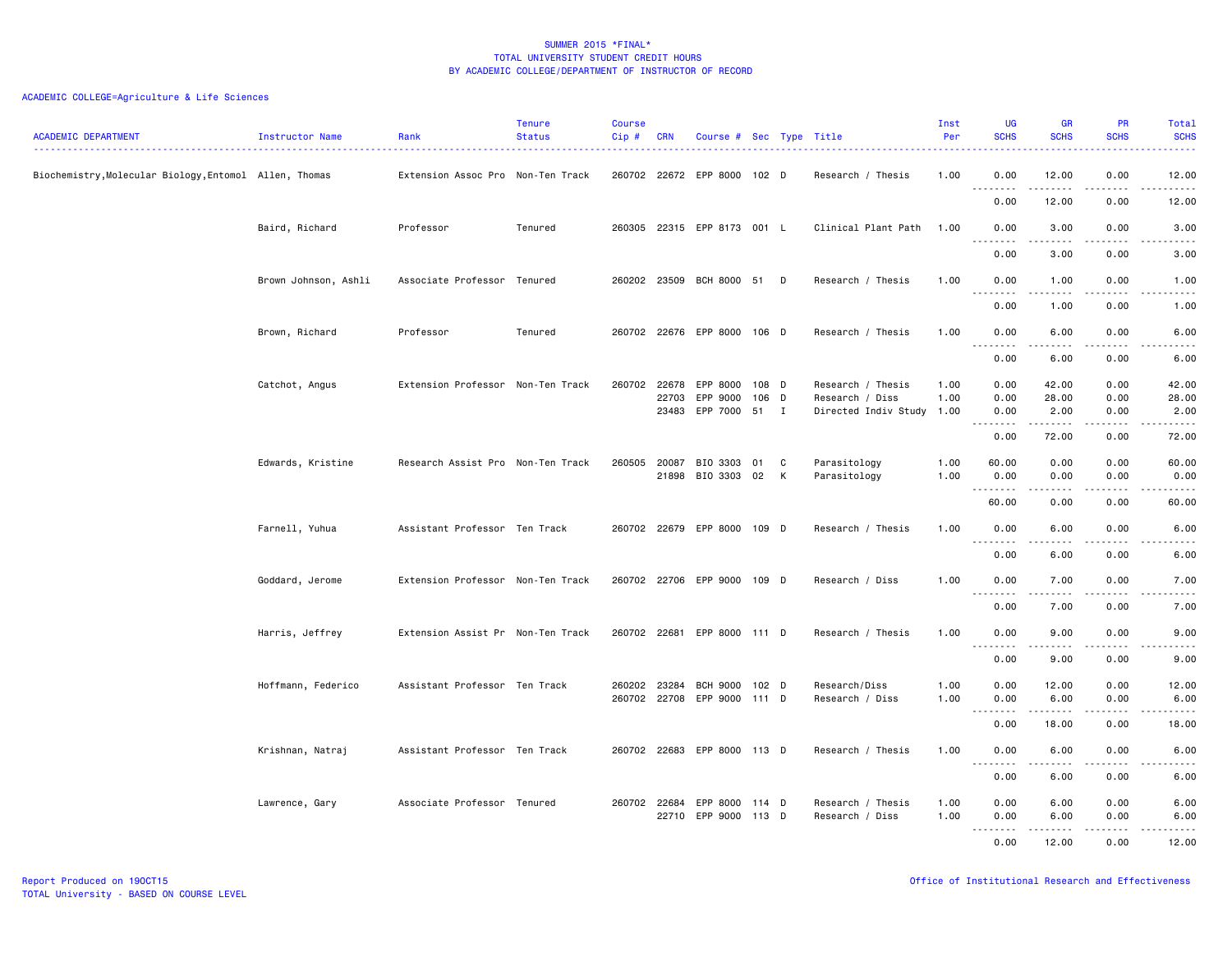| <b>ACADEMIC DEPARTMENT</b>                         | Instructor Name        | Rank                                                         | <b>Tenure</b><br><b>Status</b> | <b>Course</b><br>Cip # | <b>CRN</b>            | Course # Sec Type Title                        |                |        |                                                        | Inst<br>Per  | UG<br><b>SCHS</b>                | <b>GR</b><br><b>SCHS</b>                                                                                                                                                                                                                                                                                                                                                                                                                                                                        | PR<br><b>SCHS</b> | Total<br><b>SCHS</b>                                                                                                                                          |
|----------------------------------------------------|------------------------|--------------------------------------------------------------|--------------------------------|------------------------|-----------------------|------------------------------------------------|----------------|--------|--------------------------------------------------------|--------------|----------------------------------|-------------------------------------------------------------------------------------------------------------------------------------------------------------------------------------------------------------------------------------------------------------------------------------------------------------------------------------------------------------------------------------------------------------------------------------------------------------------------------------------------|-------------------|---------------------------------------------------------------------------------------------------------------------------------------------------------------|
| Biochemistry, Molecular Biology, Entomol Li, Jiaxu |                        | Associate Professor Tenured                                  |                                |                        | 260202 23299          | BCH 9000 103 D                                 |                |        | Research/Diss                                          | 1.00         | 0.00<br>$\sim$ $\sim$<br>د د د د | 7.00<br>$\frac{1}{2}$                                                                                                                                                                                                                                                                                                                                                                                                                                                                           | 0.00<br>.         | 7.00<br>.                                                                                                                                                     |
|                                                    |                        |                                                              |                                |                        |                       |                                                |                |        |                                                        |              | 0.00                             | 7.00                                                                                                                                                                                                                                                                                                                                                                                                                                                                                            | 0.00              | 7.00                                                                                                                                                          |
|                                                    | Lu, Shien              | Associate Professor Tenured                                  |                                |                        | 260702 22686          | EPP 8000 116 D<br>22712 EPP 9000 115 D         |                |        | Research / Thesis<br>Research / Diss                   | 1.00<br>1.00 | 0.00<br>0.00                     | 6.00<br>6.00                                                                                                                                                                                                                                                                                                                                                                                                                                                                                    | 0.00<br>0.00      | 6.00<br>6.00                                                                                                                                                  |
|                                                    |                        |                                                              |                                |                        |                       |                                                |                |        |                                                        |              | .<br>0.00                        | 12.00                                                                                                                                                                                                                                                                                                                                                                                                                                                                                           | .<br>0.00         | $\frac{1}{2} \left( \frac{1}{2} \right) \left( \frac{1}{2} \right) \left( \frac{1}{2} \right) \left( \frac{1}{2} \right) \left( \frac{1}{2} \right)$<br>12.00 |
|                                                    | Ma, Din-Pow            | Professor                                                    | Tenured                        | 260202                 | 23367                 | <b>BCH 8000</b><br>260702 22713 EPP 9000 116 D | $103$ D        |        | Research / Thesis<br>Research / Diss                   | 1.00<br>1.00 | 0.00<br>0.00                     | 6.00<br>6.00                                                                                                                                                                                                                                                                                                                                                                                                                                                                                    | 0.00<br>0.00      | 6.00<br>6.00                                                                                                                                                  |
|                                                    |                        |                                                              |                                |                        |                       |                                                |                |        |                                                        |              | .<br>0.00                        | .<br>12.00                                                                                                                                                                                                                                                                                                                                                                                                                                                                                      | .<br>0.00         | .<br>12.00                                                                                                                                                    |
|                                                    | Musser, Fred           | Associate Professor Tenured                                  |                                |                        |                       | 011102 21036 PSS 3423 103 E                    |                |        | Agronomy Internship                                    | 1.00         | 12.00<br><u>.</u>                | 0.00                                                                                                                                                                                                                                                                                                                                                                                                                                                                                            | 0.00<br>----      | 12.00<br>$- - - - -$                                                                                                                                          |
|                                                    |                        |                                                              |                                |                        |                       |                                                |                |        |                                                        |              | 12.00                            | 0.00                                                                                                                                                                                                                                                                                                                                                                                                                                                                                            | 0.00              | 12.00                                                                                                                                                         |
|                                                    | Peng, Zhaohua          | Professor                                                    | Tenured                        |                        |                       | 260702 22716 EPP 9000 119 D                    |                |        | Research / Diss                                        | 1.00         | 0.00<br><u>.</u>                 | 6.00                                                                                                                                                                                                                                                                                                                                                                                                                                                                                            | 0.00<br>.         | 6.00<br>.                                                                                                                                                     |
|                                                    |                        |                                                              |                                |                        |                       |                                                |                |        |                                                        |              | 0.00                             | 6.00                                                                                                                                                                                                                                                                                                                                                                                                                                                                                            | 0.00              | 6.00                                                                                                                                                          |
|                                                    | Riggins, John          | Assistant Professor Ten Track<br>Associate Professor Tenured |                                | 260702 22691           |                       | 260702 22717 EPP 9000<br>EPP 8000              | 120 D<br>121 D |        | Research / Diss<br>Research / Thesis                   | 1.00<br>1.00 | 0.00<br>0.00                     | 6.00<br>6.00                                                                                                                                                                                                                                                                                                                                                                                                                                                                                    | 0.00<br>0.00      | 6.00<br>6.00                                                                                                                                                  |
|                                                    |                        |                                                              |                                |                        |                       |                                                |                |        |                                                        |              | <u>.</u><br>0.00                 | 12.00                                                                                                                                                                                                                                                                                                                                                                                                                                                                                           | $- - -$<br>0.00   | .<br>12.00                                                                                                                                                    |
|                                                    | Sabanadzovic, Sead     | Professor                                                    | Tenured                        |                        |                       | 260702 22692 EPP 8000 122 D                    |                |        | Research / Thesis                                      | 1.00         | 0.00<br>.                        | 6.00<br>.                                                                                                                                                                                                                                                                                                                                                                                                                                                                                       | 0.00<br>$- - - -$ | 6.00<br>.                                                                                                                                                     |
|                                                    |                        |                                                              |                                |                        |                       |                                                |                |        |                                                        |              | 0.00                             | 6.00                                                                                                                                                                                                                                                                                                                                                                                                                                                                                            | 0.00              | 6.00                                                                                                                                                          |
|                                                    | Sparks, Darrell        | Assistant Professor Ten Track                                |                                |                        | 260202 23070          | BCH 9000<br>260707 22850 PHY 9000              | 101 D<br>108 D |        | Research/Diss<br>Research / Diss                       | 1.00<br>1.00 | 0.00<br>0.00                     | 18.00<br>6.00                                                                                                                                                                                                                                                                                                                                                                                                                                                                                   | 0.00<br>0.00      | 18.00<br>6.00                                                                                                                                                 |
|                                                    |                        |                                                              |                                |                        |                       |                                                |                |        |                                                        |              | .<br>0.00                        | $\begin{array}{cccccccccccccc} \multicolumn{2}{c}{} & \multicolumn{2}{c}{} & \multicolumn{2}{c}{} & \multicolumn{2}{c}{} & \multicolumn{2}{c}{} & \multicolumn{2}{c}{} & \multicolumn{2}{c}{} & \multicolumn{2}{c}{} & \multicolumn{2}{c}{} & \multicolumn{2}{c}{} & \multicolumn{2}{c}{} & \multicolumn{2}{c}{} & \multicolumn{2}{c}{} & \multicolumn{2}{c}{} & \multicolumn{2}{c}{} & \multicolumn{2}{c}{} & \multicolumn{2}{c}{} & \multicolumn{2}{c}{} & \multicolumn{2}{c}{} & \$<br>24.00 | .<br>0.00         | $\frac{1}{2} \left( \frac{1}{2} \right) \left( \frac{1}{2} \right) \left( \frac{1}{2} \right) \left( \frac{1}{2} \right) \left( \frac{1}{2} \right)$<br>24.00 |
|                                                    | Tomaso-Peterson, Maria | Research Assoc Prof Non-Ten Track                            |                                |                        |                       | 260702 22546 EPP 8000                          | 101 D          |        | Research / Thesis                                      | 1.00         | 0.00<br>. <b>.</b>               | 13.00<br>$\frac{1}{2}$                                                                                                                                                                                                                                                                                                                                                                                                                                                                          | 0.00<br>.         | 13.00<br>$\omega$ is a set of                                                                                                                                 |
|                                                    |                        |                                                              |                                |                        |                       |                                                |                |        |                                                        |              | 0.00                             | 13.00                                                                                                                                                                                                                                                                                                                                                                                                                                                                                           | 0.00              | 13.00                                                                                                                                                         |
|                                                    | Willard, Scott         | Professor                                                    | Tenured                        |                        | 22852                 | 260707 22842 PHY 8000 110 D<br>PHY 9000        | 110            | D      | Research / Thesis<br>Research / Diss                   | 1.00<br>1.00 | 0.00<br>0.00                     | 5.00<br>13.00                                                                                                                                                                                                                                                                                                                                                                                                                                                                                   | 0.00<br>0.00      | 5.00<br>13.00                                                                                                                                                 |
|                                                    |                        |                                                              |                                |                        | 22877<br>23477        | <b>PHY 7000</b><br>PHY 8811                    | $101$ I<br>51  | s      | Directed Indiv Study<br>Animal Phys Seminar            | 1.00<br>1.00 | 0.00<br>0.00                     | 1.00<br>1.00                                                                                                                                                                                                                                                                                                                                                                                                                                                                                    | 0.00<br>0.00      | 1.00<br>1.00                                                                                                                                                  |
|                                                    |                        |                                                              |                                |                        | 23478                 | PHY 8841                                       | 51             | - S    | Animal Phys Seminar                                    | 1.00         | 0.00<br>.                        | 1.00<br>$\frac{1}{2} \left( \frac{1}{2} \right) \left( \frac{1}{2} \right) \left( \frac{1}{2} \right) \left( \frac{1}{2} \right) \left( \frac{1}{2} \right) \left( \frac{1}{2} \right)$                                                                                                                                                                                                                                                                                                         | 0.00<br>-----     | 1.00<br>$\frac{1}{2} \left( \frac{1}{2} \right) \left( \frac{1}{2} \right) \left( \frac{1}{2} \right) \left( \frac{1}{2} \right) \left( \frac{1}{2} \right)$  |
|                                                    |                        |                                                              |                                |                        |                       |                                                |                |        |                                                        |              | 0.00                             | 21.00                                                                                                                                                                                                                                                                                                                                                                                                                                                                                           | 0.00              | 21.00                                                                                                                                                         |
|                                                    | Willeford, Kenneth     | Professor                                                    | Tenured                        |                        | 260202 22920          | <b>BCH 8000</b>                                | $101$ D        |        | Research / Thesis                                      | 1.00         | 0.00                             | 18.00                                                                                                                                                                                                                                                                                                                                                                                                                                                                                           | 0.00              | 18.00                                                                                                                                                         |
|                                                    |                        |                                                              |                                |                        | 23520                 | BCH 9000                                       | 51             | D      | Research/Diss                                          | 1.00         | 0.00                             | 6.00                                                                                                                                                                                                                                                                                                                                                                                                                                                                                            | 0.00              | 6.00                                                                                                                                                          |
|                                                    |                        |                                                              |                                |                        | 260802 20075<br>20076 | BCH 4113<br>BCH 6113                           | 01<br>01       | C<br>C | Essentials Mol Genet 1.00<br>Essentials Mol Genet 1.00 |              | 15.00<br>0.00                    | 0.00<br>6.00                                                                                                                                                                                                                                                                                                                                                                                                                                                                                    | 0.00<br>0.00      | 15.00<br>6.00                                                                                                                                                 |
|                                                    |                        |                                                              |                                |                        |                       |                                                |                |        |                                                        |              |                                  |                                                                                                                                                                                                                                                                                                                                                                                                                                                                                                 |                   |                                                                                                                                                               |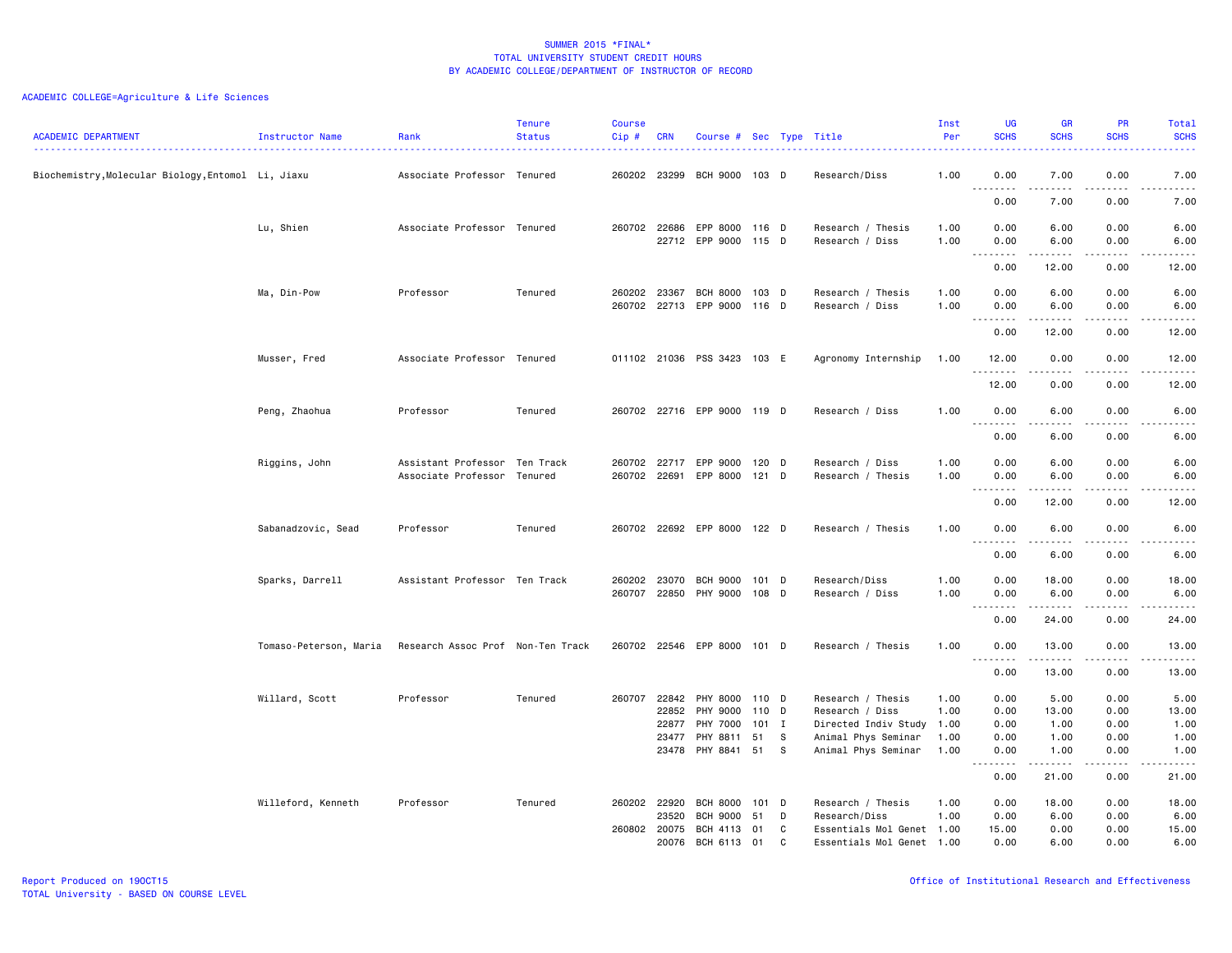| <b>ACADEMIC DEPARTMENT</b>               | <b>Instructor Name</b> | Rank | Tenure<br><b>Status</b> | <b>Course</b><br>Cip# | <b>CRN</b> | Course # Sec Type Title |  | Inst<br>Per | <b>UG</b><br><b>SCHS</b> | GR<br><b>SCHS</b> | <b>PR</b><br><b>SCHS</b> | Total<br><b>SCHS</b> |
|------------------------------------------|------------------------|------|-------------------------|-----------------------|------------|-------------------------|--|-------------|--------------------------|-------------------|--------------------------|----------------------|
|                                          |                        |      |                         |                       |            |                         |  |             | 15.00                    | 30.00             | 0.00                     | 45.00                |
|                                          |                        |      |                         |                       |            |                         |  |             | ========                 | ========          | ========                 | ==========           |
| Biochemistry, Molecular Biology, Entomol |                        |      |                         |                       |            |                         |  |             | 87.00                    | 295.00            | 0.00                     | 382.00               |
|                                          |                        |      |                         |                       |            |                         |  |             | =====                    |                   | -----                    | ==========           |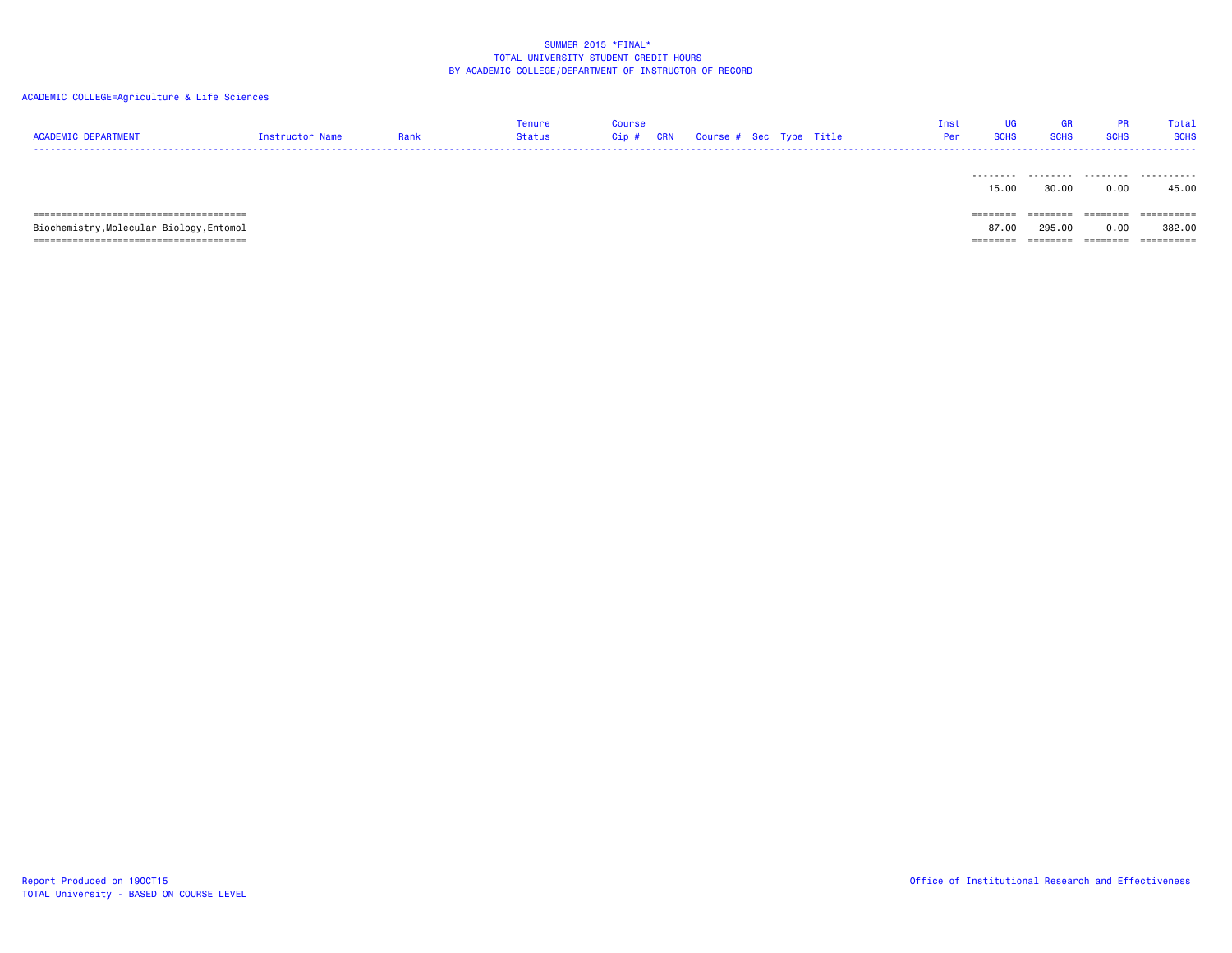# ACADEMIC COLLEGE=Agriculture & Life Sciences

| <b>ACADEMIC DEPARTMENT</b>                          | Instructor Name  | Rank<br>.                         | <b>Tenure</b><br><b>Status</b> | <b>Course</b><br>Cip# | <b>CRN</b> | Course # Sec Type Title                 |         |        | <u>.</u>                         | Inst<br>Per  | <b>UG</b><br><b>SCHS</b>       | <b>GR</b><br><b>SCHS</b> | PR<br><b>SCHS</b> | Total<br><b>SCHS</b> |
|-----------------------------------------------------|------------------|-----------------------------------|--------------------------------|-----------------------|------------|-----------------------------------------|---------|--------|----------------------------------|--------------|--------------------------------|--------------------------|-------------------|----------------------|
| Food Science, Nutrition & Health Promo Byrd, Sylvia |                  | Professor                         | Tenured                        | 190599                | 21956      | <b>FNH 8000</b><br>21992 FNH 9000 101 D | 101 D   |        | Research/Thesis<br>Research/Diss | 1.00<br>1.00 | 0.00<br>0.00                   | 12.00<br>6.00            | 0.00<br>0.00      | 12.00<br>6.00        |
|                                                     |                  |                                   |                                |                       |            |                                         |         |        |                                  |              | .<br>0.00                      | .<br>18.00               | 0.00              | 18.00                |
|                                                     |                  |                                   |                                |                       |            |                                         |         |        |                                  |              |                                |                          |                   |                      |
|                                                     | Chang, Kow-Ching | Professor                         | Tenured                        | 190599 21957          |            | <b>FNH 8000</b>                         | $102$ D |        | Research/Thesis                  | 1.00         | 0.00                           | 8.00                     | 0.00              | 8.00                 |
|                                                     |                  |                                   |                                |                       | 22002      | <b>FNH 9000</b><br>22011 FNH 9000 52    | 02      | D<br>D | Research/Diss<br>Research/Diss   | 1.00<br>1.00 | 0.00<br>0.00                   | 3.00<br>3.00             | 0.00<br>0.00      | 3.00<br>3.00         |
|                                                     |                  |                                   |                                |                       |            |                                         |         |        |                                  |              |                                |                          |                   |                      |
|                                                     |                  |                                   |                                |                       |            |                                         |         |        |                                  |              | 0.00                           | 14.00                    | 0.00              | 14.00                |
|                                                     | Cheng, Wen-Hsing | Associate Professor Ten Track     |                                | 190599                | 21958      | <b>FNH 8000</b>                         | 103 D   |        | Research/Thesis                  | 1.00         | 0.00                           | 12.00                    | 0.00              | 12.00                |
|                                                     |                  |                                   |                                |                       |            | 21994 FNH 9000 103 D                    |         |        | Research/Diss                    | 1.00         | 0.00                           | 6.00                     | 0.00              | 6.00                 |
|                                                     |                  |                                   |                                |                       |            |                                         |         |        |                                  |              | .<br>0.00                      | .<br>18.00               | .<br>0.00         | .<br>18.00           |
|                                                     |                  |                                   |                                |                       |            |                                         |         |        |                                  |              |                                |                          |                   |                      |
|                                                     | Cord, Christine  | Lecturer                          | Non-Ten Track                  | 010401                |            | 22732 FNH 8423                          | 51      | C      | Meat Science                     | 1.00         | 0.00                           | 12.00                    | 0.00              | 12.00                |
|                                                     |                  |                                   |                                |                       |            | 22779 ADS 8423 51                       |         | C      | Meat Science                     | 1.00         | 0.00<br>.                      | 12.00                    | 0.00              | 12.00                |
|                                                     |                  |                                   |                                |                       |            |                                         |         |        |                                  |              | 0.00                           | 24.00                    | 0.00              | 24.00                |
|                                                     | Haque, Zahur     | Professor                         | Tenured                        | 190599                | 21995      | <b>FNH 9000</b>                         | 104 D   |        | Research/Diss                    | 1.00         | 0.00                           | 12.00                    | 0.00              | 12.00                |
|                                                     |                  |                                   |                                |                       | 22004      | <b>FNH 9000</b>                         | 04      | D      | Research/Diss                    | 1.00         | 0.00                           | 3.00                     | 0.00              | 3.00                 |
|                                                     |                  |                                   |                                |                       | 22013      | <b>FNH 9000</b>                         | 54      | D      | Research/Diss                    | 1.00         | 0.00                           | 3.00                     | 0.00              | 3.00                 |
|                                                     |                  |                                   |                                |                       |            | 23018 FNH 7000 101 I                    |         |        | Directed Indiv Study             | 1.00         | 0.00                           | 3.00                     | 0.00              | 3.00                 |
|                                                     |                  |                                   |                                |                       |            |                                         |         |        |                                  |              | 0.00                           | 21.00                    | 0.00              | 21.00                |
|                                                     | Hunt, Barry      | Professor                         | Tenured                        |                       |            | 512207 21918 FNH 8193 551 C             |         |        | Problems in Health E 1.00        |              | 0.00                           | 42.00                    | 0.00              | 42.00                |
|                                                     |                  |                                   |                                |                       |            |                                         |         |        |                                  |              | 0.00                           | 42.00                    | 0.00              | 42.00                |
|                                                     | Kim, Tae Jo      | Research Assist Pro Non-Ten Track |                                | 190501                | 23334      | FNH 4000                                | 101 I   |        | Directed Indiv Study 1.00        |              | 3.00                           | 0.00                     | 0.00              | 3.00                 |
|                                                     |                  |                                   |                                | 190599                | 21961      | FNH 8000 106 D                          |         |        | Research/Thesis                  | 1.00         | 0.00                           | 6.00                     | 0.00              | 6.00                 |
|                                                     |                  |                                   |                                |                       |            |                                         |         |        |                                  |              | .                              | .                        | .                 | .                    |
|                                                     |                  |                                   |                                |                       |            |                                         |         |        |                                  |              | 3.00                           | 6.00                     | 0.00              | 9.00                 |
|                                                     | Matich, June     | Instructor                        | Non-Ten Track                  | 190504                | 20643      | FNH 2293                                | 001 C   |        | Indiv & Family Nutri 1.00        |              | 21.00                          | 0.00                     | 0.00              | 21.00                |
|                                                     |                  |                                   |                                |                       |            | 20704 HS 2293                           | 001 C   |        | Indiv & Family Nutri 1.00        |              | 6.00                           | 0.00                     | 0.00              | 6.00                 |
|                                                     |                  |                                   |                                |                       |            |                                         |         |        |                                  |              | .<br>27.00                     | .<br>0.00                | 0.00              | 27.00                |
|                                                     |                  |                                   |                                |                       |            |                                         |         |        |                                  |              |                                |                          |                   |                      |
|                                                     | Oliver, Brittney | Assistant Professor Ten Track     |                                | 190599                | 22541      | <b>FNH 7000</b>                         | 501 I   |        | Directed Indiv Study 1.00        |              | 0.00                           | 1.00                     | 0.00              | 1.00                 |
|                                                     |                  |                                   |                                | 512207 21322          |            | FNH 8653                                | 501 C   |        | Imp Eval Hp Prog                 | 1.00         | 0.00                           | 51.00                    | 0.00              | 51.00                |
|                                                     |                  |                                   |                                |                       | 21323      | FNH 8653 502 C                          |         |        | Imp Eval Hp Prog                 | 1.00         | 0.00<br>$\frac{1}{2}$<br>$  -$ | 21.00<br>.               | 0.00<br>-----     | 21.00<br>.           |
|                                                     |                  |                                   |                                |                       |            |                                         |         |        |                                  |              | 0.00                           | 73.00                    | 0.00              | 73.00                |
|                                                     | Pylate, Leah     | 98                                | Not Applicable                 |                       |            | 512207 21915 FNH 3163 501 C             |         |        | Basic Principle Heal 1.00        |              | 60.00<br>.                     | 0.00                     | 0.00              | 60.00                |
|                                                     |                  |                                   |                                |                       |            |                                         |         |        |                                  |              | 60.00                          | 0.00                     | 0.00              | 60.00                |
|                                                     | Schilling, Mark  | Professor                         | Tenured                        |                       |            | 190501 23510 FNH 4480 51                |         | E      | Food Science Interns 1.00        |              | 3.00                           | 0.00                     | 0.00              | 3.00                 |

Report Produced on 19OCT15 Office of Institutional Research and Effectiveness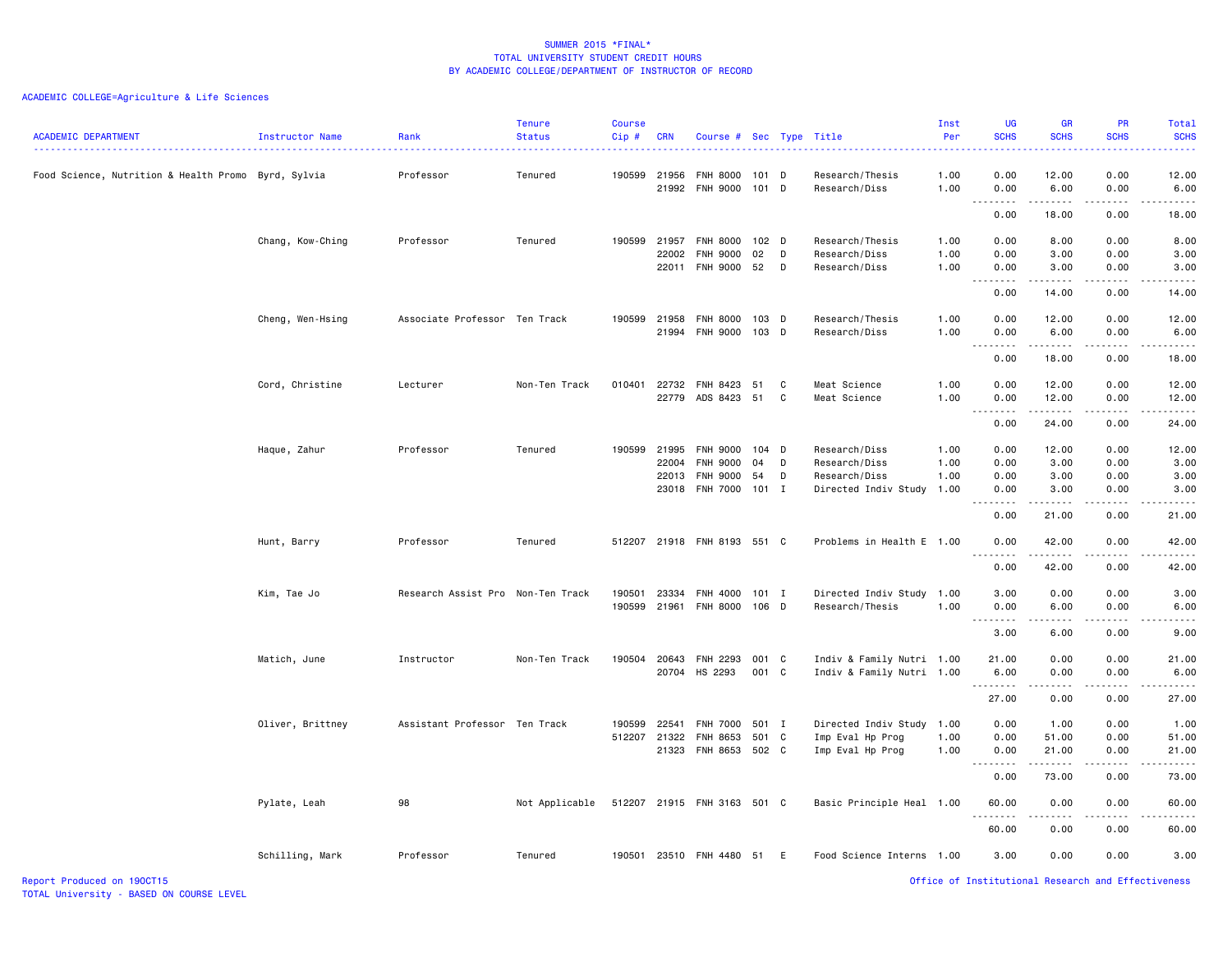|                                                        |                    |                                   | <b>Tenure</b> | <b>Course</b> |            |                         |       |    |                           | Inst | <b>UG</b>          | <b>GR</b>            | <b>PR</b>            | Total                                                                                                                                                        |
|--------------------------------------------------------|--------------------|-----------------------------------|---------------|---------------|------------|-------------------------|-------|----|---------------------------|------|--------------------|----------------------|----------------------|--------------------------------------------------------------------------------------------------------------------------------------------------------------|
| <b>ACADEMIC DEPARTMENT</b>                             | Instructor Name    | Rank                              | <b>Status</b> | Cip#          | <b>CRN</b> | Course # Sec Type Title |       |    |                           | Per  | <b>SCHS</b>        | <b>SCHS</b>          | <b>SCHS</b>          | <b>SCHS</b><br>. <b>.</b>                                                                                                                                    |
| Food Science, Nutrition & Health Promo Schilling, Mark |                    | Professor                         | Tenured       | 190599        | 21964      | <b>FNH 8000</b>         | 109 D |    | Research/Thesis           | 1.00 | 0.00               | 7.00                 | 0.00                 | 7.00                                                                                                                                                         |
|                                                        |                    |                                   |               |               | 21976      | <b>FNH 8000</b>         | 09    | D. | Research/Thesis           | 1.00 | 0.00               | 3.00                 | 0.00                 | 3.00                                                                                                                                                         |
|                                                        |                    |                                   |               |               | 21998      | <b>FNH 9000</b>         | 107 D |    | Research/Diss             | 1.00 | 0.00<br>--------   | 16.00<br>-----       | 0.00<br>. <u>. .</u> | 16.00                                                                                                                                                        |
|                                                        |                    |                                   |               |               |            |                         |       |    |                           |      | 3.00               | 26.00                | 0.00                 | 29.00                                                                                                                                                        |
|                                                        | Silva, Juan        | Professor                         | Tenured       | 190599        | 21989      | <b>FNH 8000</b>         | 60    | D  | Research/Thesis           | 1.00 | 0.00               | 1.00                 | 0.00                 | 1.00                                                                                                                                                         |
|                                                        |                    |                                   |               |               |            | 21999 FNH 9000          | 108 D |    | Research/Diss             | 1.00 | 0.00<br>--------   | 7.00<br>. <b>.</b> . | 0.00<br>.            | 7.00<br>.                                                                                                                                                    |
|                                                        |                    |                                   |               |               |            |                         |       |    |                           |      | 0.00               | 8.00                 | 0.00                 | 8.00                                                                                                                                                         |
|                                                        | Tidwell, Diane     | Professor                         | Tenured       | 190599        | 21966      | <b>FNH 8000</b>         | 111 D |    | Research/Thesis           | 1.00 | 0.00               | 6.00                 | 0.00                 | 6.00                                                                                                                                                         |
|                                                        |                    |                                   |               |               | 22000      | FNH 9000                | 109 D |    | Research/Diss             | 1.00 | 0.00               | 1.00                 | 0.00                 | 1.00                                                                                                                                                         |
|                                                        |                    |                                   |               |               | 22019      | FNH 9000                | 60 D  |    | Research/Diss             | 1.00 | 0.00<br>.          | 14.00<br>-----       | 0.00<br>. <b>.</b>   | 14.00                                                                                                                                                        |
|                                                        |                    |                                   |               |               |            |                         |       |    |                           |      | 0.00               | 21.00                | 0.00                 | 21.00                                                                                                                                                        |
|                                                        | Williams, J. Byron | Extension Assoc Pro Non-Ten Track |               |               |            | 190599 21979 FNH 8000   | 12    | D. | Research/Thesis           | 1.00 | 0.00               | 3.00                 | 0.00                 | 3.00                                                                                                                                                         |
|                                                        |                    |                                   |               |               |            |                         |       |    |                           |      | --------<br>0.00   | $- - -$<br>3.00      | 0.00                 | $\frac{1}{2} \left( \frac{1}{2} \right) \left( \frac{1}{2} \right) \left( \frac{1}{2} \right) \left( \frac{1}{2} \right) \left( \frac{1}{2} \right)$<br>3.00 |
|                                                        | Williams, Ronald   | Lecturer                          | Non-Ten Track | 190501        | 21916      | FNH 4783                | 501 C |    | Sch Comm Drug Use Pr 1.00 |      | 24.00              | 0.00                 | 0.00                 | 24.00                                                                                                                                                        |
|                                                        |                    |                                   |               |               |            | 21917 FNH 6783 501 C    |       |    | Sch Comm Drug Use Pr 1.00 |      | 0.00               | 39.00                | 0.00                 | 39.00                                                                                                                                                        |
|                                                        |                    |                                   |               |               |            |                         |       |    |                           |      | --------<br>24.00  | - - - - -<br>39.00   | 0.00                 | . <b>.</b> .<br>63.00                                                                                                                                        |
| Food Science, Nutrition & Health Promo                 |                    |                                   |               |               |            |                         |       |    |                           |      | ========<br>117,00 | eeeeeee<br>313.00    | ========<br>0.00     | ==========<br>430,00                                                                                                                                         |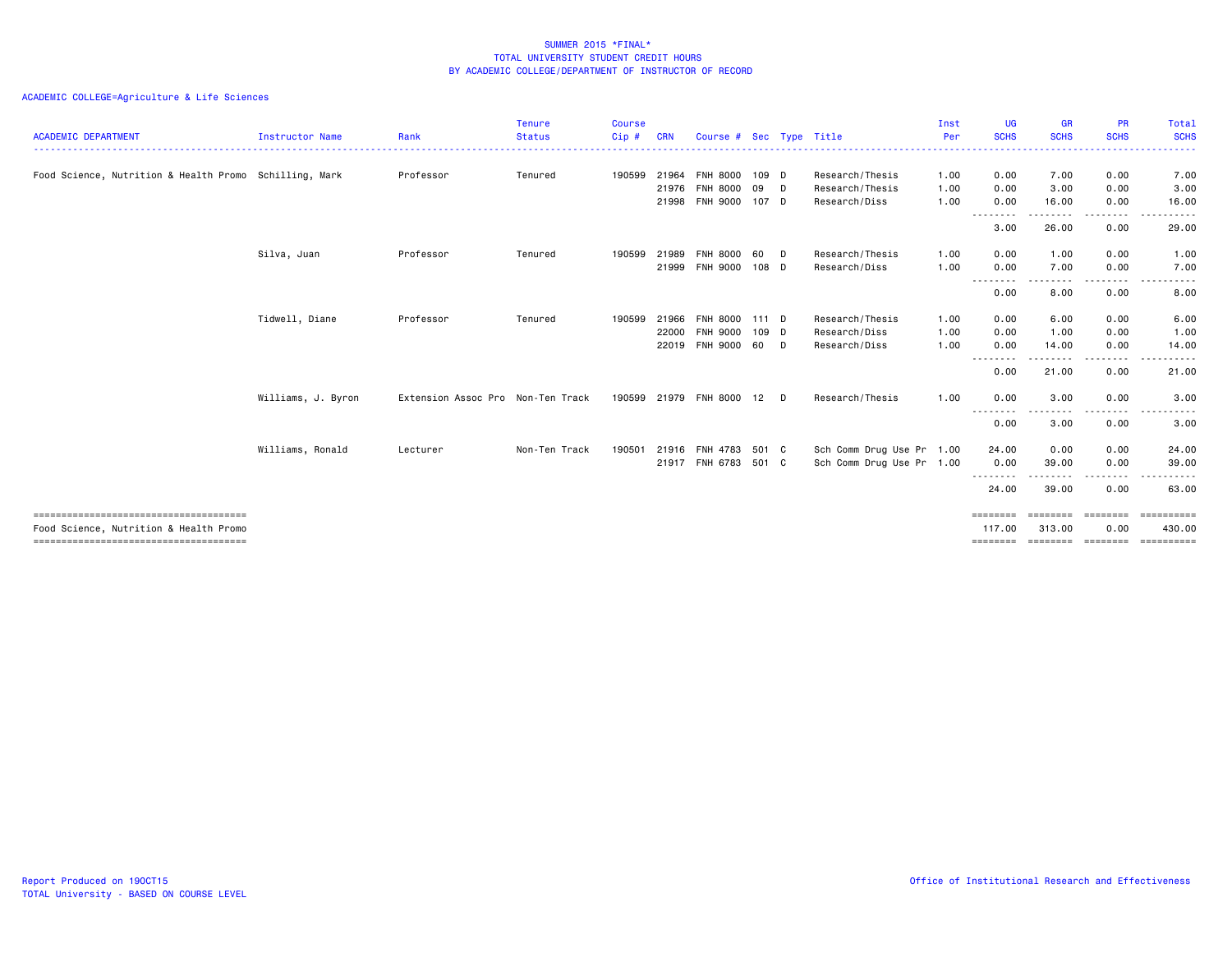| <b>ACADEMIC DEPARTMENT</b><br>.       | Instructor Name      | Rank                          | <b>Tenure</b><br><b>Status</b> | <b>Course</b><br>Cip# | <b>CRN</b> | Course #                 | Sec            |   | Type Title                          | Inst<br>Per  | <b>UG</b><br><b>SCHS</b><br>.   | <b>GR</b><br><b>SCHS</b>  | <b>PR</b><br><b>SCHS</b> | Total<br><b>SCHS</b><br>. <u>.</u> . |
|---------------------------------------|----------------------|-------------------------------|--------------------------------|-----------------------|------------|--------------------------|----------------|---|-------------------------------------|--------------|---------------------------------|---------------------------|--------------------------|--------------------------------------|
| Landscape Architecture                | Brzuszek, Robert     | Professor                     | Tenured                        | 040601                |            | 23318 LA 8000            | 02             | D | Research / Thesis                   | 1.00         | 0.00                            | 4.00                      | 0.00                     | 4.00                                 |
|                                       |                      |                               |                                |                       |            |                          |                |   |                                     |              | .<br>0.00                       | 4.00                      | 0.00                     | 4.00                                 |
|                                       | Fulford, Charles     | Associate Professor Tenured   |                                |                       |            | 040601 22727 LA 4653     | 801 A          |   | St Ab Gardens and Ur 1.00           |              | 12.00                           | 0.00                      | 0.00                     | 12.00                                |
|                                       |                      |                               |                                |                       |            |                          |                |   |                                     |              | -----<br>12.00                  | 0.00                      | 0.00                     | 12.00                                |
|                                       | Gallo, Warren        | Associate Professor Tenured   |                                | 040601                |            | 22893 LA 8000            | 01             | D | Research / Thesis                   | 1.00         | 0.00                            | 3.00                      | 0.00                     | 3.00                                 |
|                                       |                      |                               |                                |                       |            |                          |                |   |                                     |              | <u> - - - - - - - -</u><br>0.00 | 3.00                      | 0.00                     | 3.00                                 |
|                                       | Rood, Cynthia        | Lecturer                      | Non-Ten Track                  | 040601                |            | 21390 LA 1803            | 501 C          |   | Land Arch Appre                     | 1.00         | 27.00                           | 0.00                      | 0.00                     | 27.00                                |
|                                       |                      |                               |                                |                       |            |                          |                |   |                                     |              | .<br>27.00                      | $\frac{1}{2}$<br>0.00     | 0.00                     | .<br>27.00                           |
|                                       | Schauwecker, Timothy | Associate Professor Tenured   |                                | 010605                | 20760      | LA 1711<br>20762 LA 2711 | 101 E<br>101 E |   | LC Internship I<br>LC Internship II | 1.00<br>1.00 | 10.00<br>6.00                   | 0.00<br>0.00              | 0.00<br>0.00             | 10.00<br>6.00                        |
|                                       |                      |                               |                                |                       | 20763      | LA 3711                  | 101 E          |   | LC Internship III                   | 1.00         | 7.00                            | 0.00                      | 0.00                     | 7.00                                 |
|                                       |                      |                               |                                | 040601                | 23409      | LA 8000                  | $101$ D        |   | Research / Thesis                   | 1.00         | 0.00                            | 6.00                      | 0.00                     | 6.00                                 |
|                                       |                      |                               |                                |                       |            | 23485 LA 8000            | 51             | D | Research / Thesis                   | 1.00         | 0.00<br>--------                | 1.00<br>.                 | 0.00<br>. <b>.</b>       | 1.00<br>.                            |
|                                       |                      |                               |                                |                       |            |                          |                |   |                                     |              | 23.00                           | 7.00                      | 0.00                     | 30.00                                |
|                                       | Summerlin, Peter     | Assistant Professor Ten Track |                                | 040601                | 22314      | LA 4443                  | 51             | Q | Exterior Design/Buil 1.00           |              | 6.00                            | 0.00                      | 0.00                     | 6.00                                 |
|                                       |                      |                               |                                |                       |            | 23112 LA 6443            | 51             | Q | Exterior Design/Buil 1.00           |              | 0.00                            | 12.00                     | 0.00                     | 12.00                                |
|                                       |                      |                               |                                |                       |            |                          |                |   |                                     |              | --------<br>6.00                | .<br>12.00                | 0.00                     | 18.00                                |
|                                       | Walker, Jason        | Associate Professor Tenured   |                                | 040601                |            | 20761 LA 2652            | 001 Q          |   | LA Precedent Studies 1.00           |              | 12.00                           | 0.00                      | 0.00                     | 12.00                                |
|                                       |                      |                               |                                |                       |            |                          |                |   |                                     |              | --------<br>12.00               | 0.00                      | 0.00                     | .<br>12.00                           |
| Landscape Architecture                |                      |                               |                                |                       |            |                          |                |   |                                     |              | $=$ = = = = = = =<br>80.00      | ========<br>26.00         | ---------<br>0.00        | -----------<br>106,00                |
| ------------------------------------- |                      |                               |                                |                       |            |                          |                |   |                                     |              |                                 | -------- -------- ------- |                          | ==========                           |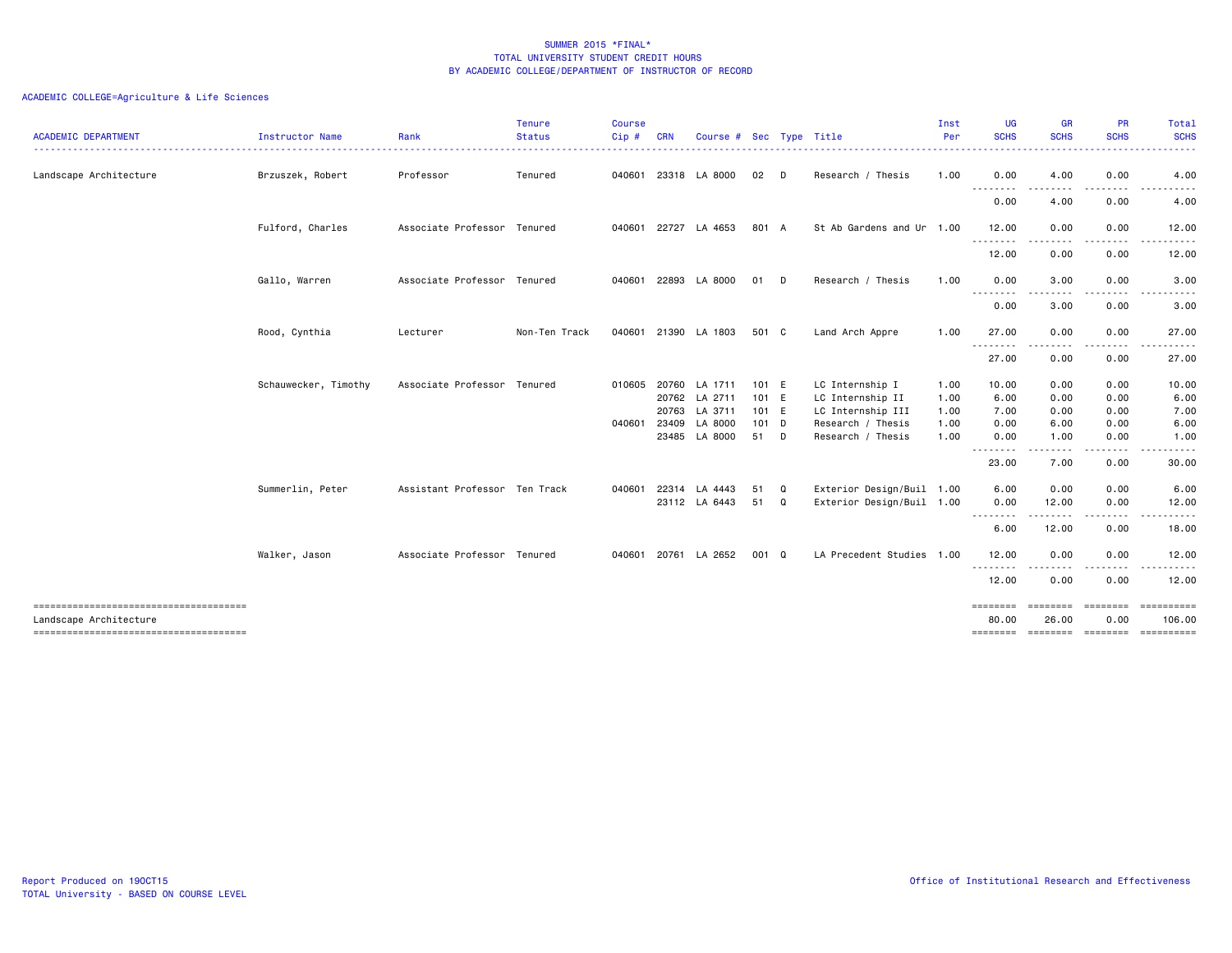| <b>ACADEMIC DEPARTMENT</b> | <b>Instructor Name</b> | Rank<br>.                         | <b>Tenure</b><br><b>Status</b> | <b>Course</b><br>$Cip \#$ | <b>CRN</b>                   | Course # Sec Type Title                                    |                |        |                                          | Inst<br>Per  | <b>UG</b><br><b>SCHS</b> | <b>GR</b><br><b>SCHS</b>        | PR<br><b>SCHS</b><br>.              | Total<br><b>SCHS</b><br>.                                                                                                                                          |
|----------------------------|------------------------|-----------------------------------|--------------------------------|---------------------------|------------------------------|------------------------------------------------------------|----------------|--------|------------------------------------------|--------------|--------------------------|---------------------------------|-------------------------------------|--------------------------------------------------------------------------------------------------------------------------------------------------------------------|
| Plant & Soil Sciences      | Baldwin, Brian         | Professor                         | Tenured                        |                           | 010304 22086<br>22162        | PSS 8000<br>PSS 8000                                       | 101 D<br>51    | D      | Research / Thesis<br>Research / Thesis   | 1.00<br>1.00 | 0.00<br>0.00             | 6.00<br>1.00                    | 0.00<br>0.00                        | 6.00<br>1.00                                                                                                                                                       |
|                            |                        |                                   |                                |                           |                              | 011102 21035 PSS 3423 102 E                                |                |        | Agronomy Internship                      | 1.00         | 6.00<br>.                | 0.00<br><u>.</u>                | 0.00<br>.                           | 6.00<br>$\frac{1}{2} \left( \frac{1}{2} \right) \left( \frac{1}{2} \right) \left( \frac{1}{2} \right) \left( \frac{1}{2} \right) \left( \frac{1}{2} \right)$       |
|                            | Baldwin, Christian     | Assistant Professor Ten Track     |                                |                           |                              | 010304 22087 PSS 8000 102 D                                |                |        | Research / Thesis                        | 1.00         | 6.00<br>0.00             | 7.00<br>12.00                   | 0.00<br>0.00                        | 13.00<br>12.00                                                                                                                                                     |
|                            |                        |                                   |                                |                           |                              |                                                            |                |        |                                          |              | .<br>0.00                | .<br>12.00                      | .<br>0.00                           | .<br>12.00                                                                                                                                                         |
|                            | Bi, Guihong            | Research Assoc Prof Non-Ten Track |                                |                           |                              | 011101 22201 PSS 9000 102 D                                |                |        | Research / Diss                          | 1.00         | 0.00                     | 12.00                           | 0.00                                | 12.00                                                                                                                                                              |
|                            |                        |                                   |                                |                           |                              |                                                            |                |        |                                          |              | .<br>0.00                | .<br>12.00                      | .<br>0.00                           | .<br>12.00                                                                                                                                                         |
|                            | Blythe, Eugene         | Research Assoc Prof Non-Ten Track |                                |                           | 010304 22128                 | PSS 8000                                                   | 05             | D      | Research / Thesis                        | 1.00         | 0.00                     | 3.00                            | 0.00                                | 3.00                                                                                                                                                               |
|                            |                        |                                   |                                |                           |                              | 22166 PSS 8000                                             | 55 D           |        | Research / Thesis                        | 1.00         | 0.00<br>.<br>0.00        | 3.00<br>.<br>6.00               | 0.00<br>$- - - -$<br>0.00           | 3.00<br>. <u>.</u> .<br>6.00                                                                                                                                       |
|                            | Bond, Jason            | Extension Professor Non-Ten Track |                                |                           |                              | 010304 22091 PSS 8000 106 D                                |                |        | Research / Thesis                        | 1.00         | 0.00                     | 13.00                           | 0.00                                | 13.00                                                                                                                                                              |
|                            |                        |                                   |                                |                           |                              |                                                            |                |        |                                          |              | .<br>0.00                | .<br>13.00                      | .<br>0.00                           | .<br>13.00                                                                                                                                                         |
|                            | Broderick, Shaun       | Extension Assist Pr Non-Ten Track |                                |                           | 010304 23398                 | PSS 7000 101 I                                             |                |        | Directed Indiv Study 1.00                |              | 0.00                     | 6.00                            | 0.00                                | 6.00                                                                                                                                                               |
|                            |                        |                                   |                                |                           |                              | 011101 23429 PSS 4000 501 I                                |                |        | Directed Indiv Study 1.00                |              | 3.00                     | 0.00<br>.                       | 0.00<br>.                           | 3.00                                                                                                                                                               |
|                            |                        |                                   |                                |                           |                              |                                                            |                |        |                                          |              | 3.00                     | 6.00                            | 0.00                                | 9.00                                                                                                                                                               |
|                            | Byrd, John             | Extension Professor Non-Ten Track |                                |                           |                              | 010304 22092 PSS 8000 107 D<br>011101 22202 PSS 9000 103 D |                |        | Research / Thesis<br>Research / Diss     | 1.00<br>1.00 | 0.00<br>0.00<br>.        | 7.00<br>6.00<br>المتمام المتعاد | 0.00<br>0.00<br>-----               | 7.00<br>6.00<br>د د د د د                                                                                                                                          |
|                            |                        |                                   |                                |                           |                              |                                                            |                |        |                                          |              | 0.00                     | 13.00                           | 0.00                                | 13.00                                                                                                                                                              |
|                            | Coker, Christine       | Extension Assoc Pro Non-Ten Track |                                |                           |                              | 011101 22203 PSS 9000 104 D                                |                |        | Research / Diss                          | 1.00         | 0.00<br>.                | 6.00                            | 0.00<br>.                           | 6.00                                                                                                                                                               |
|                            |                        |                                   |                                |                           |                              |                                                            |                |        |                                          |              | 0.00                     | 6.00                            | 0.00                                | 6.00                                                                                                                                                               |
|                            | Cox, Michael           | Professor                         | Tenured                        |                           |                              | 010304 22094 PSS 8000 109 D<br>011102 21034 PSS 3423 101 E |                |        | Research / Thesis<br>Agronomy Internship | 1.00<br>1.00 | 0.00<br>9.00             | 10.00<br>0.00                   | 0.00<br>0.00                        | 10.00<br>9.00                                                                                                                                                      |
|                            |                        |                                   |                                |                           |                              |                                                            |                |        |                                          |              | .<br>9.00                | د د د د د<br>10.00              | .<br>0.00                           | د د د د د<br>19.00                                                                                                                                                 |
|                            | Denny, Geoffrey        | Extension Assist Pr Non-Ten Track |                                |                           |                              | 010304 22095 PSS 8000 110 D                                |                |        | Research / Thesis                        | 1.00         | 0.00<br>.                | 6.00<br>.                       | 0.00<br>$\sim$ $\sim$ $\sim$ $\sim$ | 6.00                                                                                                                                                               |
|                            |                        |                                   |                                |                           |                              |                                                            |                |        |                                          |              | 0.00                     | 6.00                            | 0.00                                | 6.00                                                                                                                                                               |
|                            | Dodds, Darrin          | Extension Assoc Pro Non-Ten Track |                                |                           | 010304 22096<br>011101 22205 | PSS 8000<br>PSS 9000                                       | 111 D<br>106 D |        | Research / Thesis<br>Research / Diss     | 1.00<br>1.00 | 0.00<br>0.00             | 6.00<br>6.00                    | 0.00<br>0.00                        | 6.00<br>6.00                                                                                                                                                       |
|                            |                        |                                   |                                |                           | 22227<br>22249               | PSS 9000<br>PSS 9000                                       | 06<br>56       | D<br>D | Research / Diss<br>Research / Diss       | 1.00<br>1.00 | 0.00<br>0.00             | 3.00<br>3.00                    | 0.00<br>0.00                        | 3.00<br>3.00                                                                                                                                                       |
|                            |                        |                                   |                                |                           |                              |                                                            |                |        |                                          |              | .<br>0.00                | .<br>18,00                      | <u>.</u> .<br>0.00                  | $\frac{1}{2} \left( \frac{1}{2} \right) \left( \frac{1}{2} \right) \left( \frac{1}{2} \right) \left( \frac{1}{2} \right) \left( \frac{1}{2} \right)$<br>.<br>18.00 |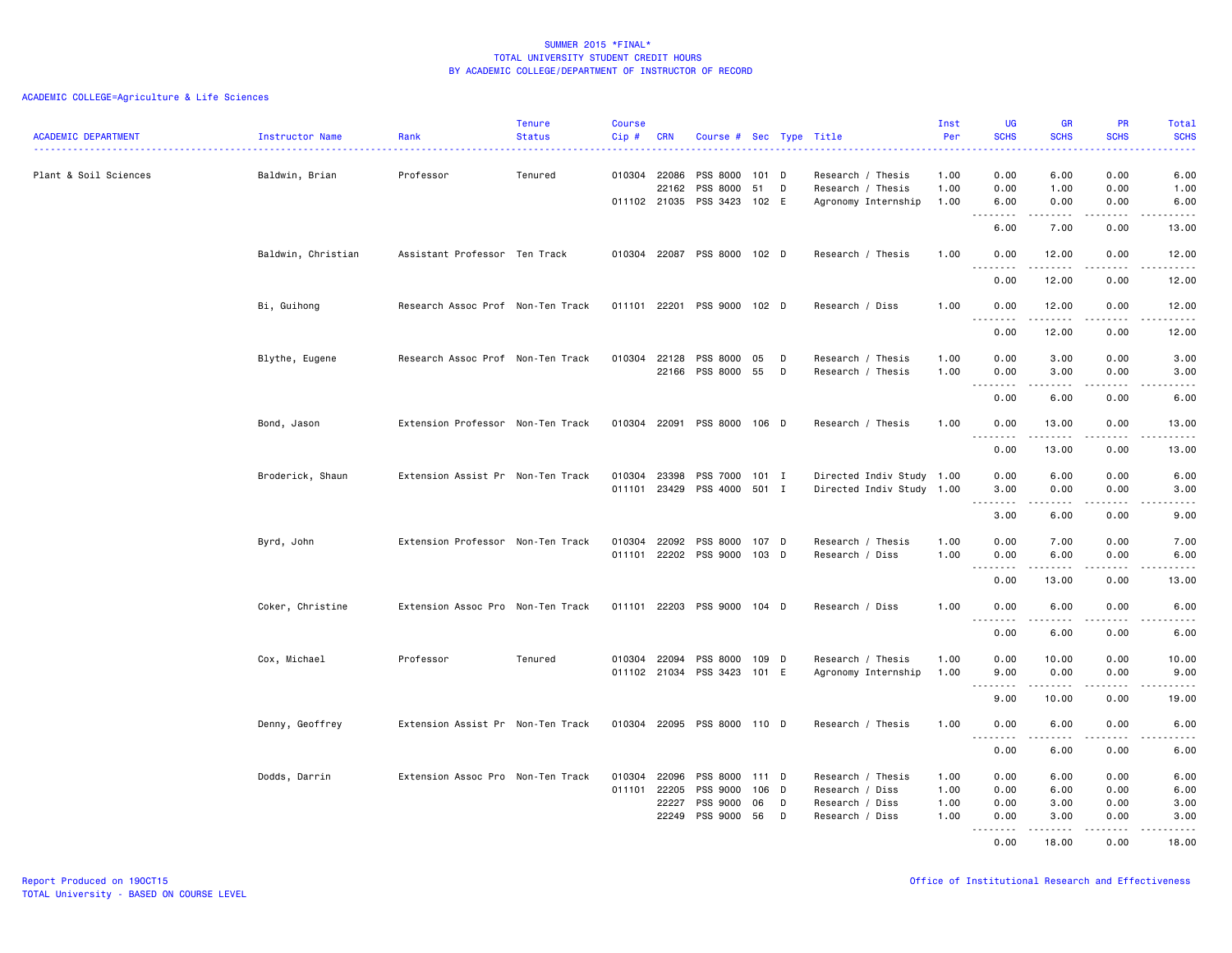| <b>ACADEMIC DEPARTMENT</b> | Instructor Name    | Rank                              | <b>Tenure</b><br><b>Status</b> | <b>Course</b><br>Cip#        | <b>CRN</b>            | Course # Sec Type Title                                    |                      |        |                                                         | Inst<br>Per          | <b>UG</b><br><b>SCHS</b>                                    | <b>GR</b><br><b>SCHS</b>   | PR<br><b>SCHS</b>                   | Total<br><b>SCHS</b>                                                                                                                                         |
|----------------------------|--------------------|-----------------------------------|--------------------------------|------------------------------|-----------------------|------------------------------------------------------------|----------------------|--------|---------------------------------------------------------|----------------------|-------------------------------------------------------------|----------------------------|-------------------------------------|--------------------------------------------------------------------------------------------------------------------------------------------------------------|
| Plant & Soil Sciences      | Golden, Bobby      | Extension Assist Pr Non-Ten Track |                                |                              | 010304 22098          | PSS 8000 113 D                                             |                      |        | Research / Thesis                                       | 1.00                 | 0.00<br>$\sim$ $\sim$ $\sim$ $\sim$<br>$\sim$ $\sim$ $\sim$ | 6.00                       | 0.00<br>.                           | 6.00                                                                                                                                                         |
|                            |                    |                                   |                                |                              |                       |                                                            |                      |        |                                                         |                      | 0.00                                                        | 6.00                       | 0.00                                | 6.00                                                                                                                                                         |
|                            | Harkess, Richard   | Professor                         | Tenured                        | 010304 22099<br>010601 21037 |                       | PSS 8000 114 D<br>PSS 3433                                 | 101 E                |        | Research / Thesis<br>Hort Internship                    | 1.00<br>1.00         | 0.00<br>6.00                                                | 6.00<br>0.00               | 0.00<br>0.00                        | 6.00<br>6.00                                                                                                                                                 |
|                            |                    |                                   |                                | 011101 22207                 | 22229                 | PSS 9000<br>PSS 9000                                       | 108<br>08            | D<br>D | Research / Diss<br>Research / Diss                      | 1.00<br>1.00         | 0.00<br>0.00<br>.                                           | 6.00<br>3.00<br>.          | 0.00<br>0.00<br>$- - - -$           | 6.00<br>3.00<br>$- - - - -$                                                                                                                                  |
|                            |                    |                                   |                                |                              |                       |                                                            |                      |        |                                                         |                      | 6.00                                                        | 15.00                      | 0.00                                | 21.00                                                                                                                                                        |
|                            | Henry, William     | Associate Professor Ten Track     |                                |                              |                       | 010304 22100 PSS 8000 115 D                                |                      |        | Research / Thesis                                       | 1.00                 | 0.00<br>.                                                   | 12.00<br>د د د د د         | 0.00<br>.                           | 12.00<br>.                                                                                                                                                   |
|                            |                    |                                   |                                |                              |                       |                                                            |                      |        |                                                         |                      | 0.00                                                        | 12.00                      | 0.00                                | 12.00                                                                                                                                                        |
|                            | Irby, Jon          | Extension Assist Pr Non-Ten Track |                                | 010304 22101                 | 23405                 | PSS 8000 116 D<br>PSS 7000 102 I                           |                      |        | Research / Thesis<br>Directed Indiv Study 1.00          | 1.00                 | 0.00<br>0.00<br>.                                           | 1.00<br>3.00<br>. <b>.</b> | 0.00<br>0.00<br>$- - - -$           | 1.00<br>3.00<br>.                                                                                                                                            |
|                            |                    |                                   |                                |                              |                       |                                                            |                      |        |                                                         |                      | 0.00                                                        | 4.00                       | 0.00                                | 4.00                                                                                                                                                         |
|                            | Krutz, Larry       | Extension Assoc Pro Non-Ten Track |                                |                              | 010304 22103          | PSS 8000 118 D<br>011101 22210 PSS 9000 111 D              |                      |        | Research / Thesis<br>Research / Diss                    | 1.00<br>1.00         | 0.00<br>0.00<br>.                                           | 6.00<br>9.00<br>$\cdots$   | 0.00<br>0.00<br>.                   | 6.00<br>9.00<br>$- - - - -$                                                                                                                                  |
|                            |                    |                                   |                                |                              |                       |                                                            |                      |        |                                                         |                      | 0.00                                                        | 15.00                      | 0.00                                | 15.00                                                                                                                                                        |
|                            | Larson, Erick      | Extension Assoc Pro Non-Ten Track |                                |                              |                       | 010304 22105 PSS 8000 120 D                                |                      |        | Research / Thesis                                       | 1.00                 | 0.00<br>.                                                   | 6.00                       | 0.00<br>.                           | 6.00<br>.                                                                                                                                                    |
|                            |                    |                                   |                                |                              |                       |                                                            |                      |        |                                                         |                      | 0.00                                                        | 6.00                       | 0.00                                | 6.00                                                                                                                                                         |
|                            | Lemus, Rocky       | Extension Assoc Pro Non-Ten Track |                                |                              |                       | 011101 23089 PSS 9000 72                                   |                      | D      | Research / Diss                                         | 1.00                 | 0.00<br>.                                                   | 6.00<br>.                  | 0.00<br>$\sim$ $\sim$ $\sim$ $\sim$ | 6.00<br>$\frac{1}{2} \left( \frac{1}{2} \right) \left( \frac{1}{2} \right) \left( \frac{1}{2} \right) \left( \frac{1}{2} \right) \left( \frac{1}{2} \right)$ |
|                            |                    |                                   |                                |                              |                       |                                                            |                      |        |                                                         |                      | 0.00                                                        | 6.00                       | 0.00                                | 6.00                                                                                                                                                         |
|                            | McDougald, Lynette | Instructor                        | Non-Ten Track                  |                              |                       | 010608 21033 PSS 3413 101 E                                |                      |        | Floristry Internship 1.00                               |                      | 12.00<br>.                                                  | 0.00<br>.                  | 0.00<br>.                           | 12.00<br>.                                                                                                                                                   |
|                            |                    |                                   |                                |                              |                       |                                                            |                      |        |                                                         |                      | 12.00                                                       | 0.00                       | 0.00                                | 12.00                                                                                                                                                        |
|                            | Peterson, Daniel   | Professor                         | Tenured                        |                              |                       | 010304 22111 PSS 8000<br>260202 23382 BCH 9000 106 D       | 126 D                |        | Research / Thesis<br>Research/Diss                      | 1.00<br>1.00         | 0.00<br>0.00<br>.                                           | 1.00<br>6.00<br>.          | 0.00<br>0.00<br>.                   | 1.00<br>6.00<br>المتماليات                                                                                                                                   |
|                            |                    |                                   |                                |                              |                       |                                                            |                      |        |                                                         |                      | 0.00                                                        | 7.00                       | 0.00                                | 7.00                                                                                                                                                         |
|                            | Reddy, Kambham     | Research Professor                | Non-Ten Track                  |                              |                       | 010304 22113 PSS 8000 128 D<br>011101 22215 PSS 9000 116 D |                      |        | Research / Thesis<br>Research / Diss                    | 1.00<br>1.00         | 0.00<br>0.00<br>$\sim$ $\sim$ $\sim$<br>.                   | 12.00<br>24.00             | 0.00<br>0.00                        | 12.00<br>24.00<br>د د د د د                                                                                                                                  |
|                            |                    |                                   |                                |                              |                       |                                                            |                      |        |                                                         |                      | 0.00                                                        | 36.00                      | 0.00                                | 36.00                                                                                                                                                        |
|                            | Reynolds, Daniel   | Professor                         | Tenured                        |                              | 011101 22216<br>22238 | 010304 22114 PSS 8000<br>PSS 9000<br>PSS 9000              | 129 D<br>117 D<br>17 | D      | Research / Thesis<br>Research / Diss<br>Research / Diss | 1.00<br>1.00<br>1.00 | 0.00<br>0.00<br>0.00                                        | 19.00<br>6.00<br>1.00      | 0.00<br>0.00<br>0.00                | 19.00<br>6.00<br>1.00                                                                                                                                        |
|                            |                    |                                   |                                |                              |                       |                                                            |                      |        |                                                         |                      | <u>.</u><br>0.00                                            | .<br>26.00                 | .<br>0.00                           | .<br>26.00                                                                                                                                                   |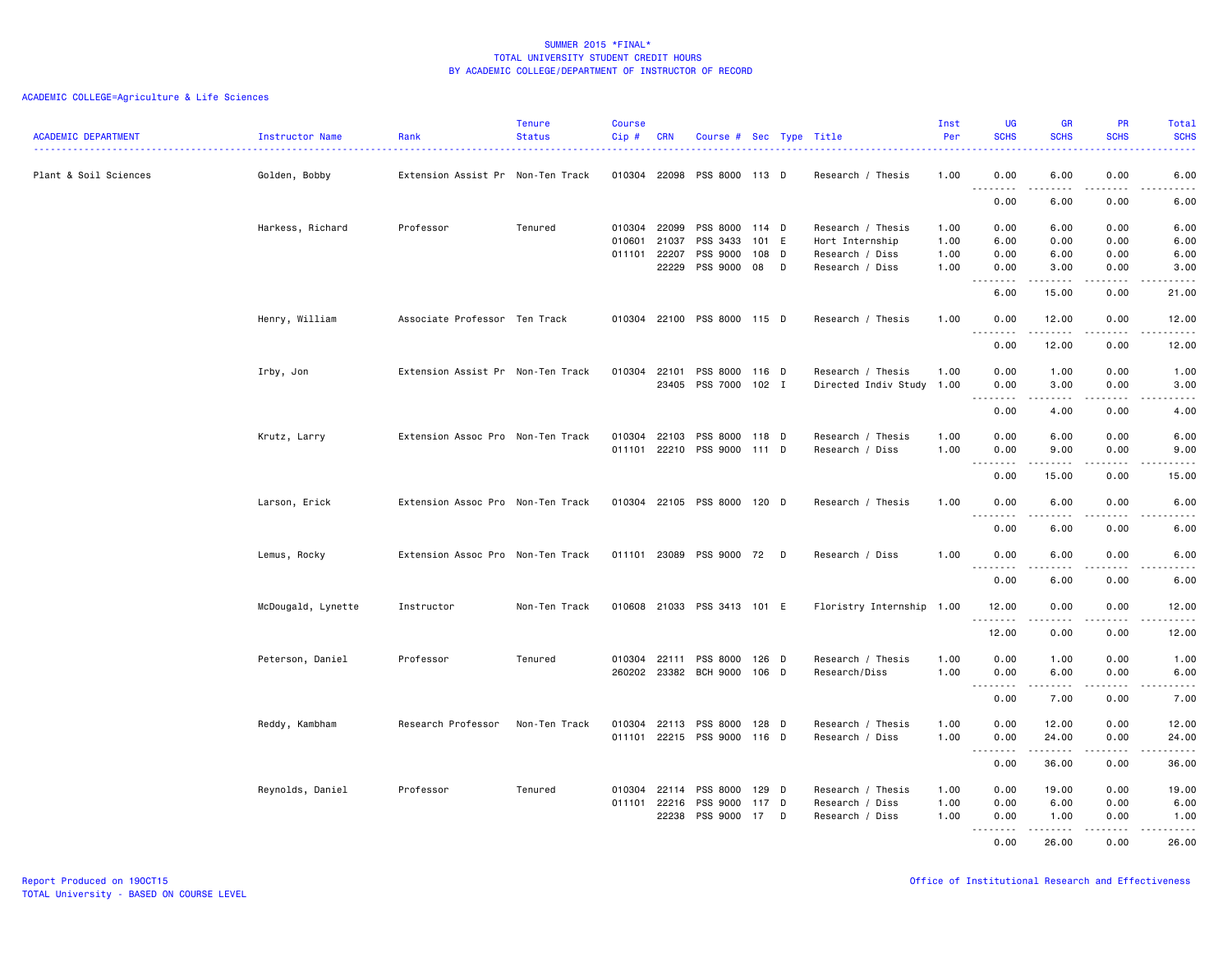| <b>ACADEMIC DEPARTMENT</b> | Instructor Name   | Rank                              | <b>Tenure</b><br><b>Status</b> | <b>Course</b><br>Cip#        | <b>CRN</b> | Course # Sec Type Title                  |                  |                                          | Inst<br>Per  | <b>UG</b><br><b>SCHS</b>        | <b>GR</b><br><b>SCHS</b> | <b>PR</b><br><b>SCHS</b> | Total<br><b>SCHS</b>               |
|----------------------------|-------------------|-----------------------------------|--------------------------------|------------------------------|------------|------------------------------------------|------------------|------------------------------------------|--------------|---------------------------------|--------------------------|--------------------------|------------------------------------|
| Plant & Soil Sciences      | Rushing, Jason    | Extension Assist Pr Non-Ten Track |                                |                              |            | 010304 22115 PSS 8000                    | 130 D            | Research / Thesis                        | 1.00         | 0.00                            | 6.00                     | 0.00                     | 6.00                               |
|                            |                   |                                   |                                |                              |            |                                          |                  |                                          |              | .<br>0.00                       | 6.00                     | 0.00                     | 6.00                               |
|                            | Sarver, Jason     | Extension Assist Pr Non-Ten Track |                                |                              |            | 010304 22116 PSS 8000                    | 131 D            | Research / Thesis                        | 1.00         | 0.00                            | 6.00                     | 0.00                     | 6.00                               |
|                            |                   |                                   |                                |                              |            |                                          |                  |                                          |              | --------<br>0.00                | 6.00                     | 0.00                     | 6.00                               |
|                            | Shaw, David       | Professor                         | Tenured                        |                              |            | 011101 22218 PSS 9000 119 D              |                  | Research / Diss                          | 1.00         | 0.00<br>--------                | 6.00                     | 0.00                     | 6.00                               |
|                            |                   |                                   |                                |                              |            |                                          |                  |                                          |              | 0.00                            | 6.00                     | 0.00                     | 6.00                               |
|                            | Stewart, Barry    | Associate Professor Tenured       |                                |                              |            | 010000 22450 GA 4000                     | $101$ I          | Dis in Agriculture                       | 1.00         | 3.00<br>.                       | 0.00                     | 0.00                     | 3.00                               |
|                            |                   |                                   |                                |                              |            |                                          |                  |                                          |              | 3.00                            | 0.00                     | 0.00                     | 3.00                               |
|                            | Varco, Jac        | Professor                         | Tenured                        | 010304                       | 22120      | <b>PSS 8000</b><br>011101 22219 PSS 9000 | 135 D<br>$120$ D | Research / Thesis<br>Research / Diss     | 1.00<br>1.00 | 0.00<br>0.00                    | 9.00<br>1.00             | 0.00<br>0.00             | 9.00<br>1.00                       |
|                            |                   |                                   |                                |                              |            |                                          |                  |                                          |              | .<br>0.00                       | 10.00                    | 0.00                     | 10.00                              |
|                            | Wallace, Teddy    | Associate Professor Tenured       |                                | 010304 22121<br>011102 23143 |            | PSS 8000<br>PSS 3423                     | 136 D<br>104 E   | Research / Thesis<br>Agronomy Internship | 1.00<br>1.00 | 0.00<br>3.00                    | 2.00<br>0.00             | 0.00<br>0.00             | 2.00<br>3.00                       |
|                            |                   |                                   |                                |                              |            |                                          |                  |                                          |              | --------<br>3.00                | 2.00                     | 0.00                     | 5.00                               |
|                            | Williams, W. Paul | 99                                | Not Applicable                 |                              |            | 011101 23096 PSS 9000                    | 123 D            | Research / Diss                          | 1.00         | 0.00                            | 7.00                     | 0.00                     | 7.00                               |
|                            |                   |                                   |                                |                              |            |                                          |                  |                                          |              | <u> - - - - - - - -</u><br>0.00 | 7.00                     | 0.00                     | 7.00                               |
| Plant & Soil Sciences      |                   |                                   |                                |                              |            |                                          |                  |                                          |              | ========<br>42.00               | <b>EEEEEEE</b><br>279.00 | <b>EDDEDED</b><br>0.00   | ==========<br>321.00<br>========== |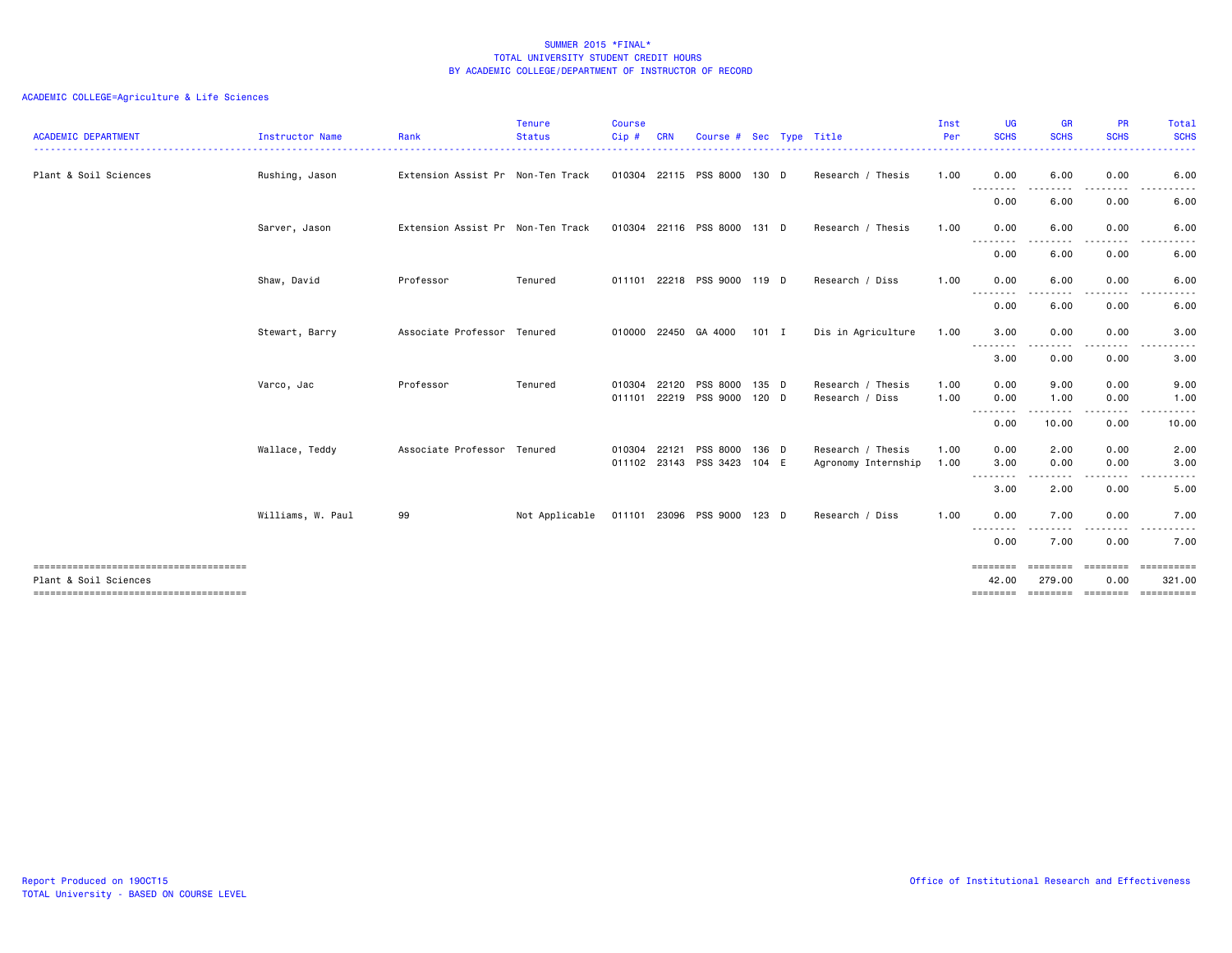| <b>ACADEMIC DEPARTMENT</b> | Instructor Name | Rank                              | <b>Tenure</b><br><b>Status</b> | <b>Course</b><br>Cip# | <b>CRN</b> | Course # Sec Type Title |        |              |                           | Inst<br>Per | <b>UG</b><br><b>SCHS</b>                                                                                                                                                                                                                                                                                                                                                                                  | <b>GR</b><br><b>SCHS</b>                                                                                                          | <b>PR</b><br><b>SCHS</b> | Total<br><b>SCHS</b><br>$\frac{1}{2} \left( \frac{1}{2} \right) \left( \frac{1}{2} \right) \left( \frac{1}{2} \right) \left( \frac{1}{2} \right)$ |
|----------------------------|-----------------|-----------------------------------|--------------------------------|-----------------------|------------|-------------------------|--------|--------------|---------------------------|-------------|-----------------------------------------------------------------------------------------------------------------------------------------------------------------------------------------------------------------------------------------------------------------------------------------------------------------------------------------------------------------------------------------------------------|-----------------------------------------------------------------------------------------------------------------------------------|--------------------------|---------------------------------------------------------------------------------------------------------------------------------------------------|
| Poultry Science            | Kiess, Aaron    | Associate Professor Tenured       |                                | 010907                |            | 22866 PO 9000           | 103 D  |              | Research / Diss           | 1.00        | 0.00                                                                                                                                                                                                                                                                                                                                                                                                      | 6.00                                                                                                                              | 0.00                     | 6.00                                                                                                                                              |
|                            |                 |                                   |                                |                       |            |                         |        |              |                           |             | .<br>0.00                                                                                                                                                                                                                                                                                                                                                                                                 | $\frac{1}{2} \left( \frac{1}{2} \right) \left( \frac{1}{2} \right) \left( \frac{1}{2} \right) \left( \frac{1}{2} \right)$<br>6.00 | .<br>0.00                | $  -$<br>.<br>6.00                                                                                                                                |
|                            | Peebles, Edgar  | Professor                         | Tenured                        | 010907                | 22496      | PO 7000                 | $01$ I |              | Directed Indiv Study 1.00 |             | 0.00                                                                                                                                                                                                                                                                                                                                                                                                      | 1.00                                                                                                                              | 0.00                     | 1.00                                                                                                                                              |
|                            |                 |                                   |                                |                       | 22860      | PO 8000                 | 105 D  |              | Research / Thesis         | 1.00        | 0.00                                                                                                                                                                                                                                                                                                                                                                                                      | 5.00                                                                                                                              | 0.00                     | 5.00                                                                                                                                              |
|                            |                 |                                   |                                |                       | 22868      | PO 9000                 | 105 D  |              | Research / Diss           | 1.00        | 0.00<br>--------                                                                                                                                                                                                                                                                                                                                                                                          | 4.00<br>------                                                                                                                    | 0.00                     | 4.00                                                                                                                                              |
|                            |                 |                                   |                                |                       |            |                         |        |              |                           |             | 0.00                                                                                                                                                                                                                                                                                                                                                                                                      | 10.00                                                                                                                             | 0.00                     | 10.00                                                                                                                                             |
|                            | Sharma, Chander | Assistant Professor Ten Track     |                                | 010907                | 22516      | P0 4990                 | 01     | B            | Special Topic In PO       | 1.00        | 9.00                                                                                                                                                                                                                                                                                                                                                                                                      | 0.00                                                                                                                              | 0.00                     | 9.00                                                                                                                                              |
|                            |                 |                                   |                                |                       | 22731      | PO 6990                 | 01     | B            | Special Topic In PO       | 1.00        | 0.00                                                                                                                                                                                                                                                                                                                                                                                                      | 6.00                                                                                                                              | 0.00                     | 6.00                                                                                                                                              |
|                            |                 |                                   |                                |                       | 22861      | PO 8000                 | 106 D  |              | Research / Thesis         | 1.00        | 0.00                                                                                                                                                                                                                                                                                                                                                                                                      | 3.00                                                                                                                              | 0.00                     | 3.00                                                                                                                                              |
|                            |                 |                                   |                                |                       | 22869      | PO 9000                 | 106 D  |              | Research / Diss           | 1.00        | 0.00<br>.                                                                                                                                                                                                                                                                                                                                                                                                 | 6.00                                                                                                                              | 0.00                     | 6.00                                                                                                                                              |
|                            |                 |                                   |                                |                       |            |                         |        |              |                           |             | 9.00                                                                                                                                                                                                                                                                                                                                                                                                      | 15.00                                                                                                                             | 0.00                     | 24.00                                                                                                                                             |
|                            | Wamsley, Kelley | Assistant Professor Ten Track     |                                | 010907                | 22862      | PO 8000                 | 107 D  |              | Research / Thesis         | 1.00        | 0.00                                                                                                                                                                                                                                                                                                                                                                                                      | 7.00                                                                                                                              | 0.00                     | 7.00                                                                                                                                              |
|                            |                 |                                   |                                |                       |            | 22872 PO 7000           | 02     | $\mathbf{I}$ | Directed Indiv Study 1.00 |             | 0.00<br>$  -$<br>د د د د                                                                                                                                                                                                                                                                                                                                                                                  | 2.00                                                                                                                              | 0.00                     | 2.00                                                                                                                                              |
|                            |                 |                                   |                                |                       |            |                         |        |              |                           |             | 0.00                                                                                                                                                                                                                                                                                                                                                                                                      | 9.00                                                                                                                              | 0.00                     | 9.00                                                                                                                                              |
|                            | Wells, Jessica  | Extension Instructo Non-Ten Track |                                | 010907                | 21020      | PO 3353                 | 101 E  |              | Poultry Prod Interns 1.00 |             | 18.00                                                                                                                                                                                                                                                                                                                                                                                                     | 0.00                                                                                                                              | 0.00                     | 18.00                                                                                                                                             |
|                            |                 |                                   |                                |                       |            | 21021 PO 3363           | 101 E  |              | Poultry Processing I 1.00 |             | 15.00                                                                                                                                                                                                                                                                                                                                                                                                     | 0.00                                                                                                                              | 0.00<br>.                | 15.00<br>$\cdots$                                                                                                                                 |
|                            |                 |                                   |                                |                       |            |                         |        |              |                           |             | .<br>33.00                                                                                                                                                                                                                                                                                                                                                                                                | .<br>0.00                                                                                                                         | 0.00                     | 33.00                                                                                                                                             |
|                            | Zhai, Wei       | Assistant Professor Ten Track     |                                | 010907                | 21629      | PO 8443                 | 51     | C            | Avian Nutrition           | 1.00        | 0.00                                                                                                                                                                                                                                                                                                                                                                                                      | 18.00                                                                                                                             | 0.00                     | 18.00                                                                                                                                             |
|                            |                 |                                   |                                |                       |            | 22871 PO 9000           | 108 D  |              | Research / Diss           | 1.00        | 0.00                                                                                                                                                                                                                                                                                                                                                                                                      | 6.00                                                                                                                              | 0.00                     | 6.00                                                                                                                                              |
|                            |                 |                                   |                                |                       |            |                         |        |              |                           |             | $\frac{1}{2} \frac{1}{2} \frac{1}{2} \frac{1}{2} \frac{1}{2} \frac{1}{2} \frac{1}{2} \frac{1}{2} \frac{1}{2} \frac{1}{2} \frac{1}{2} \frac{1}{2} \frac{1}{2} \frac{1}{2} \frac{1}{2} \frac{1}{2} \frac{1}{2} \frac{1}{2} \frac{1}{2} \frac{1}{2} \frac{1}{2} \frac{1}{2} \frac{1}{2} \frac{1}{2} \frac{1}{2} \frac{1}{2} \frac{1}{2} \frac{1}{2} \frac{1}{2} \frac{1}{2} \frac{1}{2} \frac{$<br>.<br>0.00 | 24.00                                                                                                                             | 0.00                     | 24.00                                                                                                                                             |
|                            |                 |                                   |                                |                       |            |                         |        |              |                           |             | --------                                                                                                                                                                                                                                                                                                                                                                                                  | ---------                                                                                                                         | ---------                | ==========                                                                                                                                        |
| Poultry Science            |                 |                                   |                                |                       |            |                         |        |              |                           |             | 42.00                                                                                                                                                                                                                                                                                                                                                                                                     | 64.00                                                                                                                             | 0.00                     | 106,00                                                                                                                                            |
|                            |                 |                                   |                                |                       |            |                         |        |              |                           |             |                                                                                                                                                                                                                                                                                                                                                                                                           |                                                                                                                                   |                          | ======== ======== ======== =========                                                                                                              |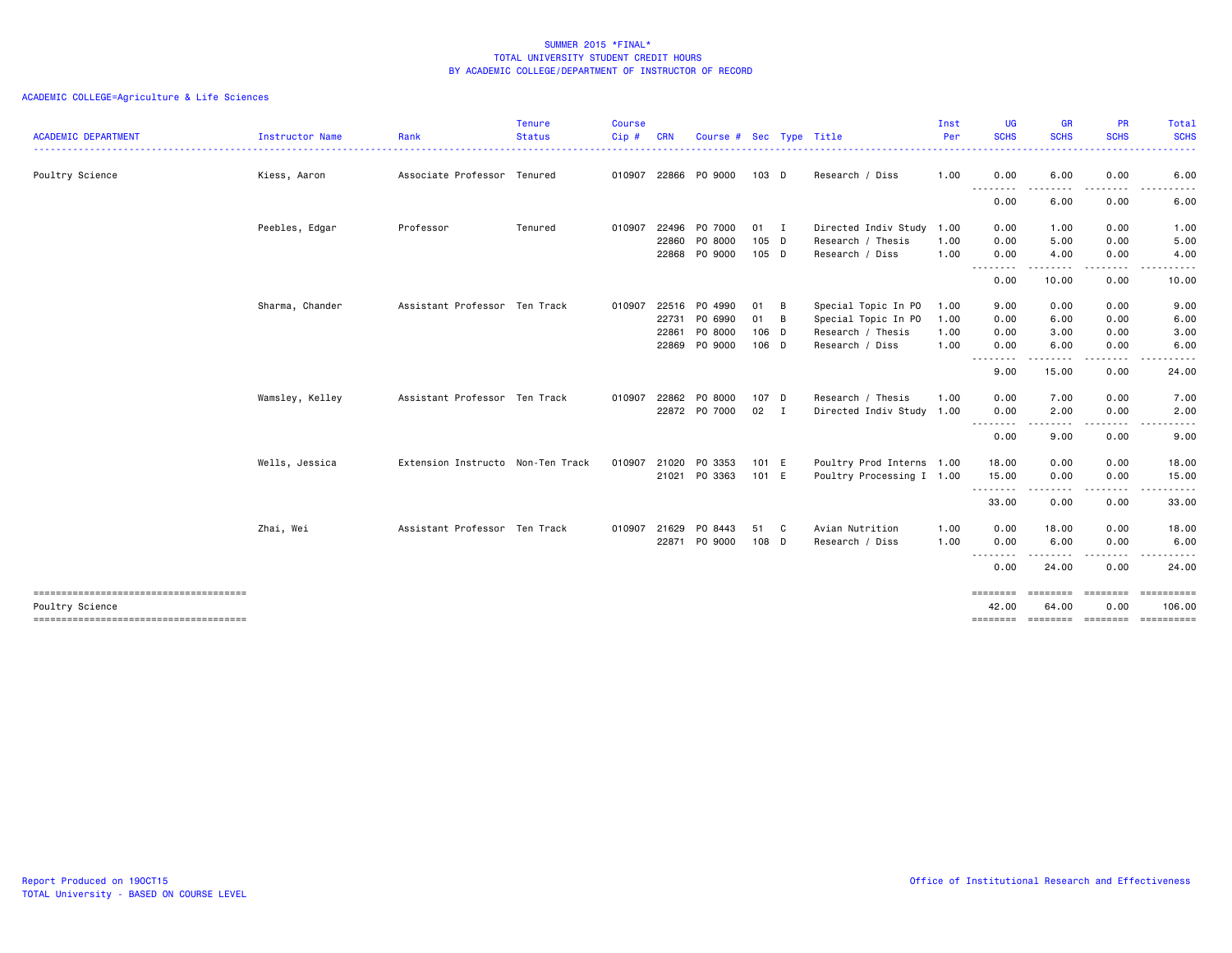| <b>ACADEMIC DEPARTMENT</b> | Instructor Name     | Rank<br>.                         | <b>Tenure</b><br><b>Status</b> | <b>Course</b><br>Cip# | <b>CRN</b>   | Course # Sec Type Title |                  |              |                           | Inst<br>Per | <b>UG</b><br><b>SCHS</b>                           | <b>GR</b><br><b>SCHS</b>                                                                                                                                      | PR<br><b>SCHS</b> | Total<br><b>SCHS</b><br>$\sim$ $\sim$ $\sim$ $\sim$ $\sim$                                                                                                                                |
|----------------------------|---------------------|-----------------------------------|--------------------------------|-----------------------|--------------|-------------------------|------------------|--------------|---------------------------|-------------|----------------------------------------------------|---------------------------------------------------------------------------------------------------------------------------------------------------------------|-------------------|-------------------------------------------------------------------------------------------------------------------------------------------------------------------------------------------|
| School of Human Sciences   | Boutwell, Angela    | Lecturer                          | Non-Ten Track                  |                       |              | 190708 21380 HS 3803    | 501 B            |              | Creat & Play Young C 1.00 |             | 39.00                                              | 0.00                                                                                                                                                          | 0.00              | 39.00                                                                                                                                                                                     |
|                            |                     |                                   |                                |                       |              |                         |                  |              |                           |             | .<br>39.00                                         | 0.00                                                                                                                                                          | 0.00              | 39.00                                                                                                                                                                                     |
|                            | Downey, Laura       | Extension Assist Pr Non-Ten Track |                                | 190701                | 23056        | HS 8000                 | $104$ D          |              | Research/Thesis           | 1.00        | 0.00                                               | 3.00                                                                                                                                                          | 0.00              | 3.00                                                                                                                                                                                      |
|                            |                     | Extension Assoc Pro Non-Ten Track |                                |                       |              | 131301 22449 AIS 9000   | 105 D            |              | Research/Diss             | 1.00        | 0.00                                               | 7.00                                                                                                                                                          | 0.00              | 7.00                                                                                                                                                                                      |
|                            |                     |                                   |                                |                       |              |                         |                  |              |                           |             | 0.00                                               | 10.00                                                                                                                                                         | 0.00              | 10.00                                                                                                                                                                                     |
|                            | Elmore-Staton, Lori | Assistant Professor Ten Track     |                                |                       |              | 190101 21873 HS 4710    | 502 A            |              | Study Tour                | 0.50        | 10.50                                              | 0.00                                                                                                                                                          | 0.00              | 10.50                                                                                                                                                                                     |
|                            |                     |                                   |                                |                       | 22666        | HS 7000                 | $102$ I          |              | Directed Indiv Study 1.00 |             | 0.00                                               | 1.00                                                                                                                                                          | 0.00              | 1.00                                                                                                                                                                                      |
|                            |                     |                                   |                                |                       | 22667        | HS 7000                 | $103$ I          |              | Directed Indiv Study 1.00 |             | 0.00                                               | 1.00                                                                                                                                                          | 0.00              | 1.00                                                                                                                                                                                      |
|                            |                     |                                   |                                |                       | 23476        | HS 7000                 | 51 I             |              | Directed Indiv Study 1.00 |             | 0.00                                               | 3.00                                                                                                                                                          | 0.00              | 3.00                                                                                                                                                                                      |
|                            |                     |                                   |                                | 190701                | 22593        | HS 9000                 | 102 D            |              | Research/Dissertatio      | 1.00        | 0.00                                               | 9.00                                                                                                                                                          | 0.00              | 9.00                                                                                                                                                                                      |
|                            |                     |                                   |                                | 190704                | 21381        | HS 4803                 | 501 C            |              | Parenting                 | 1.00        | 69.00                                              | 0.00                                                                                                                                                          | 0.00              | 69.00                                                                                                                                                                                     |
|                            |                     |                                   |                                | 190706                | 21382        | HS 6803                 | 501 C            |              | Parenting                 | 1.00        | 0.00                                               | 9.00                                                                                                                                                          | 0.00              | 9.00                                                                                                                                                                                      |
|                            |                     |                                   |                                | 199999                |              | 21874 HS 6710           | 502 A            |              | Study Tour                | 0.50        | 0.00                                               | 3.00                                                                                                                                                          | 0.00              | 3.00                                                                                                                                                                                      |
|                            |                     |                                   |                                |                       |              |                         |                  |              |                           |             | 1.1.1.1.1.1.1<br>79.50                             | .<br>26.00                                                                                                                                                    | .<br>0.00         | $\frac{1}{2} \left( \frac{1}{2} \right) \left( \frac{1}{2} \right) \left( \frac{1}{2} \right) \left( \frac{1}{2} \right) \left( \frac{1}{2} \right) \left( \frac{1}{2} \right)$<br>105.50 |
|                            | Fason, Angel        | Instructor                        | Non-Ten Track                  | 010101                | 20708        | HS 4750                 | 102 E            |              | Internship                | 1.00        | 48.00                                              | 0.00                                                                                                                                                          | 0.00              | 48.00                                                                                                                                                                                     |
|                            |                     |                                   |                                | 190101                | 23264        | HS 4000                 | 103              | $\mathbf{I}$ | Directed Indiv Study      | 1.00        | 1.00                                               | 0.00                                                                                                                                                          | 0.00              | 1.00                                                                                                                                                                                      |
|                            |                     |                                   |                                | 190701                | 20707        | HS 4740                 | 101 E            |              | PreK-K Teacher Cand       | 1.00        | 60.00                                              | 0.00                                                                                                                                                          | 0.00              | 60.00                                                                                                                                                                                     |
|                            |                     |                                   |                                |                       |              |                         |                  |              |                           |             |                                                    | 0.00                                                                                                                                                          | 0.00              |                                                                                                                                                                                           |
|                            |                     |                                   |                                |                       |              | 20709 HS 4760           | 101 E            |              | Child Studies Intern 1.00 |             | 12.00<br>.                                         | $\frac{1}{2} \left( \frac{1}{2} \right) \left( \frac{1}{2} \right) \left( \frac{1}{2} \right) \left( \frac{1}{2} \right) \left( \frac{1}{2} \right)$          | .                 | 12.00<br>2.2.2.2.2                                                                                                                                                                        |
|                            |                     |                                   |                                |                       |              |                         |                  |              |                           |             | 121.00                                             | 0.00                                                                                                                                                          | 0.00              | 121.00                                                                                                                                                                                    |
|                            | Freeman, Charles    | Assistant Professor Ten Track     |                                |                       | 190101 21519 | HS 4710                 | 851 A            |              | Study Tour                | 0.50        | 30.00                                              | 0.00                                                                                                                                                          | 0.00              | 30.00                                                                                                                                                                                     |
|                            |                     |                                   |                                |                       |              | 199999 21875 HS 6710    | 851 A            |              | Study Tour                | 0.50        | 0.00                                               | 1.50<br>$\frac{1}{2} \left( \frac{1}{2} \right) \left( \frac{1}{2} \right) \left( \frac{1}{2} \right) \left( \frac{1}{2} \right) \left( \frac{1}{2} \right)$  | 0.00<br>-----     | 1.50<br>$\frac{1}{2} \left( \frac{1}{2} \right) \left( \frac{1}{2} \right) \left( \frac{1}{2} \right) \left( \frac{1}{2} \right) \left( \frac{1}{2} \right)$                              |
|                            |                     |                                   |                                |                       |              |                         |                  |              |                           |             | 30.00                                              | 1.50                                                                                                                                                          | 0.00              | 31.50                                                                                                                                                                                     |
|                            | Hock, Gaea          | Assistant Professor Ten Track     |                                |                       |              | 010801 21775 AIS 4403   | 01               | C            | Dev of Youth Program      | 1.00        | 27.00                                              | 0.00                                                                                                                                                          | 0.00              | 27.00                                                                                                                                                                                     |
|                            |                     |                                   |                                |                       | 22518        | AIS 3013                | 101              | E            | Field Experience in       | 1.00        | 9.00                                               | 0.00                                                                                                                                                          | 0.00              | 9.00                                                                                                                                                                                      |
|                            |                     |                                   |                                |                       | 23076        | AIS 8100                | 102              | $\mathbf{I}$ | Creative Component A      | 1.00        | 0.00                                               | 3.00                                                                                                                                                          | 0.00              | 3.00                                                                                                                                                                                      |
|                            |                     |                                   |                                | 131301                | 20038        | AIS 3500                | 101 E            |              | Internship                | 1.00        | 54.00                                              | 0.00                                                                                                                                                          | 0.00              | 54.00                                                                                                                                                                                     |
|                            |                     |                                   |                                |                       | 21772        | AIS 3500                | 102 E            |              | Internship                | 1.00        | 33.00                                              | 0.00                                                                                                                                                          | 0.00              | 33.00                                                                                                                                                                                     |
|                            |                     |                                   |                                |                       | 21776        | AIS 6403                | 01               | C            | Dev of Youth Program      | 1.00        | 0.00                                               | 9.00                                                                                                                                                          | 0.00              | 9.00                                                                                                                                                                                      |
|                            |                     |                                   |                                |                       | 22368        | AIS 9000                | 102 <sub>D</sub> |              | Research/Diss             | 1.00        | 0.00                                               | 5.00                                                                                                                                                          | 0.00              | 5.00                                                                                                                                                                                      |
|                            |                     |                                   |                                |                       | 23062        | AIS 4000                | 101 I            |              | Directed Indiv Study      | 1.00        | 1.00                                               | 0.00                                                                                                                                                          | 0.00              | 1.00                                                                                                                                                                                      |
|                            |                     |                                   |                                |                       | 23496        | AIS 8000                | 52               | D            | Research/Thesis           | 1.00        | 0.00                                               | 3.00                                                                                                                                                          | 0.00              | 3.00                                                                                                                                                                                      |
|                            |                     |                                   |                                |                       |              | 231303 21774 AIS 3203   | 01               | C            | Prof Writing ANR Hum      | 1.00        | 45.00                                              | 0.00                                                                                                                                                          | 0.00              | 45.00                                                                                                                                                                                     |
|                            |                     |                                   |                                |                       |              |                         |                  |              |                           |             | 1.1.1.1.1.1.1<br>169.00                            | $\frac{1}{2} \left( \frac{1}{2} \right) \left( \frac{1}{2} \right) \left( \frac{1}{2} \right) \left( \frac{1}{2} \right) \left( \frac{1}{2} \right)$<br>20.00 | المتماما<br>0.00  | .<br>189.00                                                                                                                                                                               |
|                            | Kobia, Caroline     | Assistant Professor               | Ten Track                      | 190901                | 20710        | HS 4763                 | 101 E            |              | ATM Internship            | 1.00        | 99.00                                              | 0.00                                                                                                                                                          | 0.00              | 99.00                                                                                                                                                                                     |
|                            |                     | Instructor                        | Non-Ten Track                  |                       | 190101 21519 | HS 4710                 | 851 A            |              | Study Tour                | 0.50        | 30.00                                              | 0.00                                                                                                                                                          | 0.00              | 30.00                                                                                                                                                                                     |
|                            |                     |                                   |                                |                       |              | 21872 HS 4710           | 501              | A            | Study Tour                | 1.00        | 57.00                                              | 0.00                                                                                                                                                          | 0.00              | 57.00                                                                                                                                                                                     |
|                            |                     |                                   |                                | 199999                |              | 21875 HS 6710           | 851 A            |              | Study Tour                | 0.50        | 0.00                                               | 1.50                                                                                                                                                          | 0.00              | 1.50                                                                                                                                                                                      |
|                            |                     |                                   |                                |                       |              |                         |                  |              |                           |             | 186.00                                             | .<br>1.50                                                                                                                                                     | .<br>0.00         | <u>.</u><br>187.50                                                                                                                                                                        |
|                            | Lemons, Laura       | Assistant Professor Ten Track     |                                | 010000                |              | 23500 GA 4000           | 51 I             |              | Dis in Agriculture        | 1.00        | 4.00                                               | 0.00                                                                                                                                                          | 0.00              | 4.00                                                                                                                                                                                      |
| Report Produced on 190CT15 |                     |                                   |                                |                       |              |                         |                  |              |                           |             | Office of Institutional Research and Effectiveness |                                                                                                                                                               |                   |                                                                                                                                                                                           |
|                            |                     |                                   |                                |                       |              |                         |                  |              |                           |             |                                                    |                                                                                                                                                               |                   |                                                                                                                                                                                           |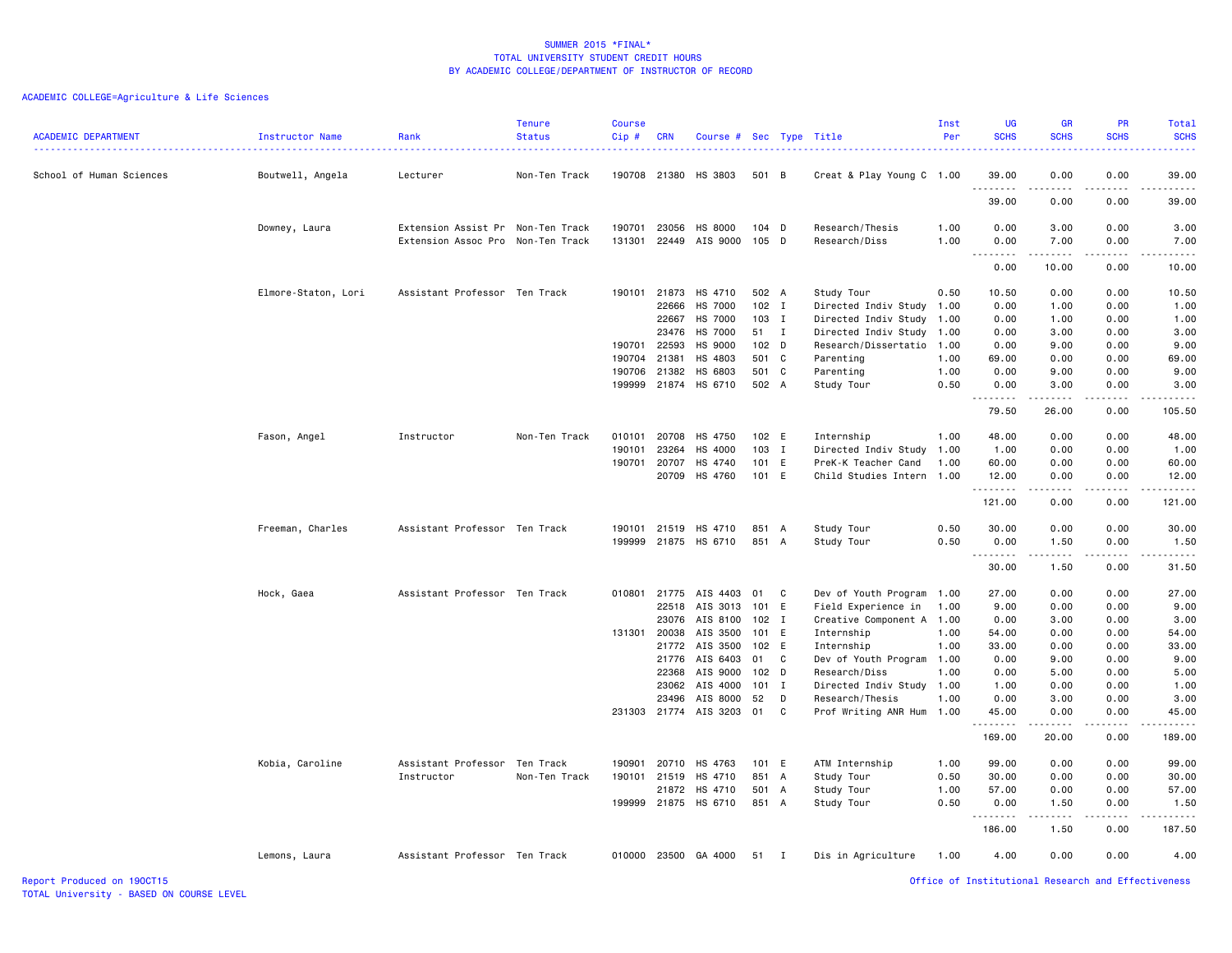| <b>ACADEMIC DEPARTMENT</b> | Instructor Name | Rank                          | <b>Tenure</b><br><b>Status</b> | <b>Course</b><br>Cip# | <b>CRN</b>                              | Course # Sec Type Title                                                                      |                                             |                           |                                                                                                                                  | Inst<br>Per                          | UG<br><b>SCHS</b>                             | <b>GR</b><br><b>SCHS</b>                       | PR<br><b>SCHS</b>                            | Total<br><b>SCHS</b>                                                                                                                                           |
|----------------------------|-----------------|-------------------------------|--------------------------------|-----------------------|-----------------------------------------|----------------------------------------------------------------------------------------------|---------------------------------------------|---------------------------|----------------------------------------------------------------------------------------------------------------------------------|--------------------------------------|-----------------------------------------------|------------------------------------------------|----------------------------------------------|----------------------------------------------------------------------------------------------------------------------------------------------------------------|
| School of Human Sciences   | Lemons, Laura   | Assistant Professor Ten Track |                                | 131301                | 22401                                   | AIS 8000<br>22402 AIS 9000                                                                   | 101 D<br>104 D                              |                           | Research/Thesis<br>Research/Diss                                                                                                 | 1.00<br>1.00                         | 0.00<br>0.00                                  | 3.00<br>6.00                                   | 0.00<br>0.00                                 | 3.00<br>6.00                                                                                                                                                   |
|                            |                 |                               |                                |                       |                                         |                                                                                              |                                             |                           |                                                                                                                                  |                                      | .<br>4.00                                     | -----<br>9.00                                  | .<br>0.00                                    | $\frac{1}{2} \left( \frac{1}{2} \right) \left( \frac{1}{2} \right) \left( \frac{1}{2} \right) \left( \frac{1}{2} \right) \left( \frac{1}{2} \right)$<br>13.00  |
|                            | Miller, Phyllis | Professor                     | Tenured                        |                       | 151303 20706                            | HS 4733<br>190901 20711 HS 4763                                                              | 001 B<br>102 E                              |                           | Computr-Aided Design<br>ATM Internship                                                                                           | 1.00<br>1.00                         | 18.00<br>42.00                                | 0.00<br>0.00                                   | 0.00<br>0.00                                 | 18.00<br>42.00                                                                                                                                                 |
|                            |                 |                               |                                |                       |                                         |                                                                                              |                                             |                           |                                                                                                                                  |                                      | .<br>60.00                                    | $\frac{1}{2}$<br>0.00                          | .<br>0.00                                    | .<br>60.00                                                                                                                                                     |
|                            | Newman, Michael | Professor                     | Tenured                        |                       |                                         | 131301 22369 AIS 9000 103 D                                                                  |                                             |                           | Research/Diss                                                                                                                    | 1.00                                 | 0.00                                          | 12.00                                          | 0.00                                         | 12.00                                                                                                                                                          |
|                            |                 |                               |                                |                       |                                         |                                                                                              |                                             |                           |                                                                                                                                  |                                      | <u>.</u><br>0.00                              | 12.00                                          | 0.00                                         | .<br>12.00                                                                                                                                                     |
|                            | Parker, Julie   | Assistant Professor Ten Track |                                |                       | 190101 21873<br>23102<br>190701 22668   | HS 4710<br>HS 4000<br>HS 9000                                                                | 502 A<br>$102$ I<br>103 D                   |                           | Study Tour<br>Directed Indiv Study<br>Research/Dissertatio                                                                       | 0.50<br>1.00<br>1.00                 | 10.50<br>1.00<br>0.00                         | 0.00<br>0.00<br>3.00                           | 0.00<br>0.00<br>0.00                         | 10.50<br>1.00<br>3.00                                                                                                                                          |
|                            |                 |                               |                                |                       | 23304<br>199999 21874<br>22331          | HS 8000<br>HS 6710<br>HS 8990                                                                | 105 D<br>502 A<br>01 C                      |                           | Research/Thesis<br>Study Tour<br>Special Topic In HS                                                                             | 1.00<br>0.50<br>1.00                 | 0.00<br>0.00<br>0.00                          | 3.00<br>3.00<br>21.00                          | 0.00<br>0.00<br>0.00                         | 3.00<br>3.00<br>21.00                                                                                                                                          |
|                            |                 |                               |                                |                       |                                         |                                                                                              |                                             |                           |                                                                                                                                  |                                      | .<br>11.50                                    | .<br>30.00                                     | .<br>0.00                                    | $\frac{1}{2}$<br>41.50                                                                                                                                         |
|                            | Phillips, Tommy | Assistant Professor Ten Track |                                | 190101<br>190701      | 22403<br>20716<br>20718                 | HS 7000<br>HS 4883<br>HS 6883                                                                | $101$ I<br>51<br>51                         | $\mathbf{C}$<br>C         | Directed Indiv Study 1.00<br>Risk, Resilience & Pr 1.00<br>Risk, Resilience & Pr 1.00                                            |                                      | 0.00<br>63.00<br>0.00                         | 3.00<br>0.00<br>15.00                          | 0.00<br>0.00<br>0.00                         | 3.00<br>63.00<br>15.00                                                                                                                                         |
|                            |                 | Associate Professor Tenured   |                                |                       | 21777<br>21778                          | HS 3833<br>HS 8853<br>190701 20705 HS 3813                                                   | 01<br>51<br>01                              | C<br>C<br>$\mathbf{C}$    | Human Dev in Leisure 1.00<br>Current issues in HD<br>Lifespan Theory                                                             | 1.00<br>1.00                         | 33.00<br>0.00<br>69.00                        | 0.00<br>24.00<br>0.00                          | 0.00<br>0.00<br>0.00                         | 33.00<br>24.00<br>69.00                                                                                                                                        |
|                            |                 |                               |                                |                       |                                         |                                                                                              |                                             |                           |                                                                                                                                  |                                      | <u>.</u><br>165.00                            | .<br>42.00                                     | .<br>0.00                                    | .<br>207.00                                                                                                                                                    |
|                            | Settle, Quisto  | Assistant Professor Ten Track |                                |                       |                                         | 131301 23378 AIS 4000 501 I                                                                  |                                             |                           | Directed Indiv Study 1.00                                                                                                        |                                      | 3.00<br>.                                     | 0.00                                           | 0.00                                         | 3.00<br>.                                                                                                                                                      |
|                            |                 |                               |                                |                       |                                         |                                                                                              |                                             |                           |                                                                                                                                  |                                      | 3.00                                          | 0.00                                           | 0.00                                         | 3.00                                                                                                                                                           |
|                            | Swortzel, Kirk  | Professor                     | Tenured                        | 010801<br>131301      | 21773<br>22332                          | 22597 AIS 8100<br>20039 AIS 4113<br>20040 AIS 6113<br>AIS 8503<br>AIS 9000<br>22976 AIS 8000 | $101$ I<br>51<br>51<br>01<br>101 D<br>103 D | B<br>$\overline{B}$<br>C. | Creative Component A 1.00<br>Methods of Teaching<br>Methods of Teaching<br>Pro Pln & Dev AIS<br>Research/Diss<br>Research/Thesis | 1.00<br>1.00<br>1.00<br>1.00<br>1.00 | 0.00<br>27.00<br>0.00<br>0.00<br>0.00<br>0.00 | 4.00<br>0.00<br>3.00<br>33.00<br>34.00<br>3.00 | 0.00<br>0.00<br>0.00<br>0.00<br>0.00<br>0.00 | 4.00<br>27.00<br>3.00<br>33.00<br>34.00<br>3.00                                                                                                                |
|                            |                 |                               |                                |                       |                                         |                                                                                              |                                             |                           |                                                                                                                                  |                                      | .<br>27.00                                    | .<br>77.00                                     | .<br>0.00                                    | $\frac{1}{2} \left( \frac{1}{2} \right) \left( \frac{1}{2} \right) \left( \frac{1}{2} \right) \left( \frac{1}{2} \right) \left( \frac{1}{2} \right)$<br>104.00 |
|                            | Wilmoth, Joe    | Associate Professor Tenured   |                                | 190101<br>190701      | 22409<br>22333<br>22334<br>190704 20715 | HS 4000<br>HS 9000<br>HS 8000<br>HS 4853                                                     | $101$ I<br>101 D<br>101 D<br>001 C          |                           | Directed Indiv Study<br>Research/Dissertatio<br>Research/Thesis<br>Family:Human Ecolog                                           | 1.00<br>1.00<br>1.00<br>1.00         | 3.00<br>0.00<br>0.00<br>45.00                 | 0.00<br>2.00<br>1.00<br>0.00                   | 0.00<br>0.00<br>0.00<br>0.00                 | 3.00<br>2.00<br>1.00<br>45.00                                                                                                                                  |
|                            |                 |                               |                                |                       |                                         |                                                                                              |                                             |                           |                                                                                                                                  |                                      | .<br>48.00                                    | .<br>3,00                                      | .<br>0.00                                    | $\frac{1}{2} \left( \frac{1}{2} \right) \left( \frac{1}{2} \right) \left( \frac{1}{2} \right) \left( \frac{1}{2} \right) \left( \frac{1}{2} \right)$<br>51.00  |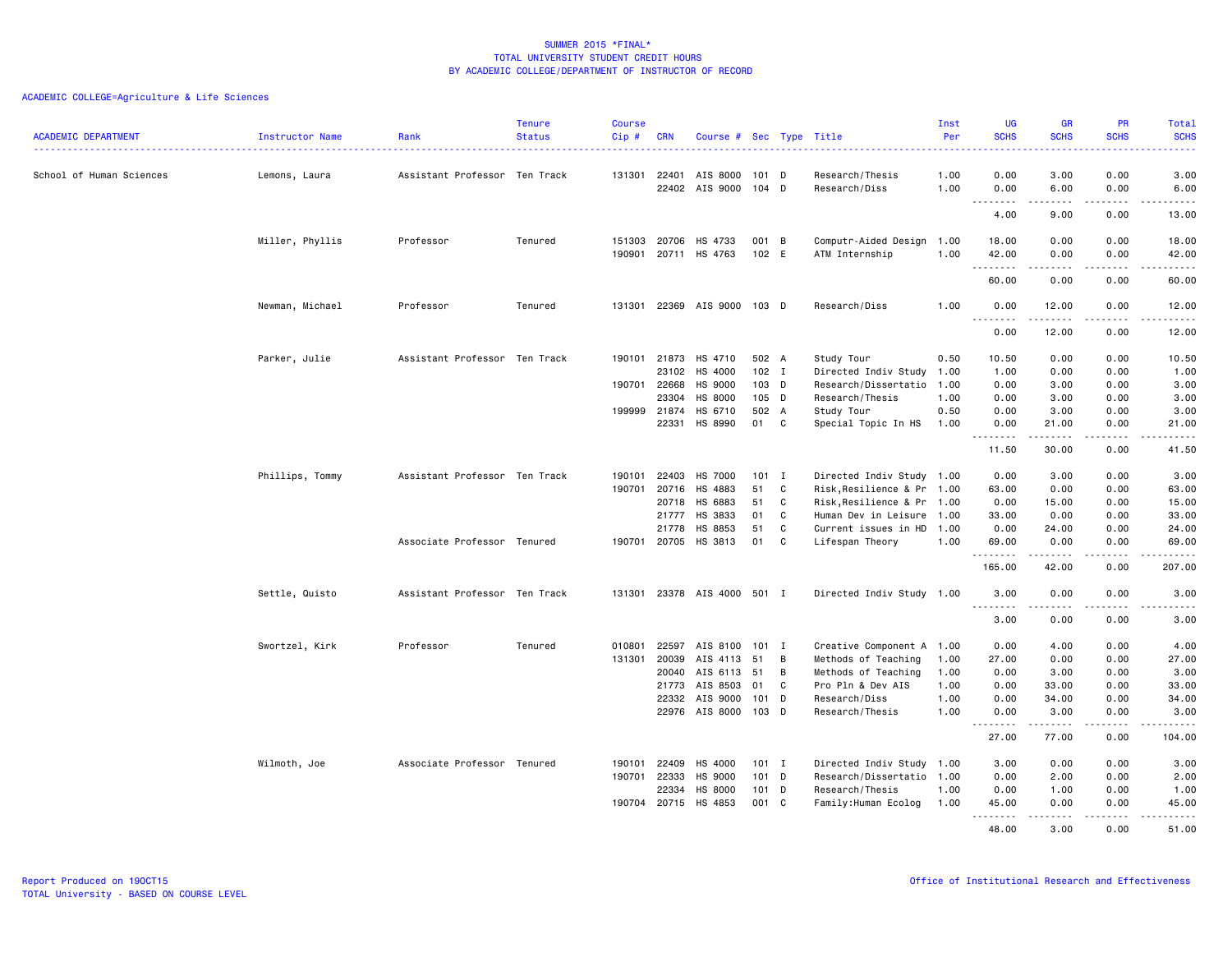## ACADEMIC COLLEGE=Agriculture & Life Sciences

| <b>ACADEMIC DEPARTMENT</b> | Instructor Name | Rank | <b>Tenure</b><br>Status | Course<br>Cip # CRN Course # Sec Type Title |  | Inst<br>Per | <b>SCHS</b> | <b>SCHS</b> | <b>PR</b><br><b>SCHS</b> | Total<br><b>SCHS</b> |
|----------------------------|-----------------|------|-------------------------|---------------------------------------------|--|-------------|-------------|-------------|--------------------------|----------------------|
|                            |                 |      |                         |                                             |  |             | =======     |             |                          | ==========           |
| School of Human Sciences   |                 |      |                         |                                             |  |             | 943.00      | 232.00      | 0.00                     | 1175.00              |

====================================== ======== ======== ======== ==========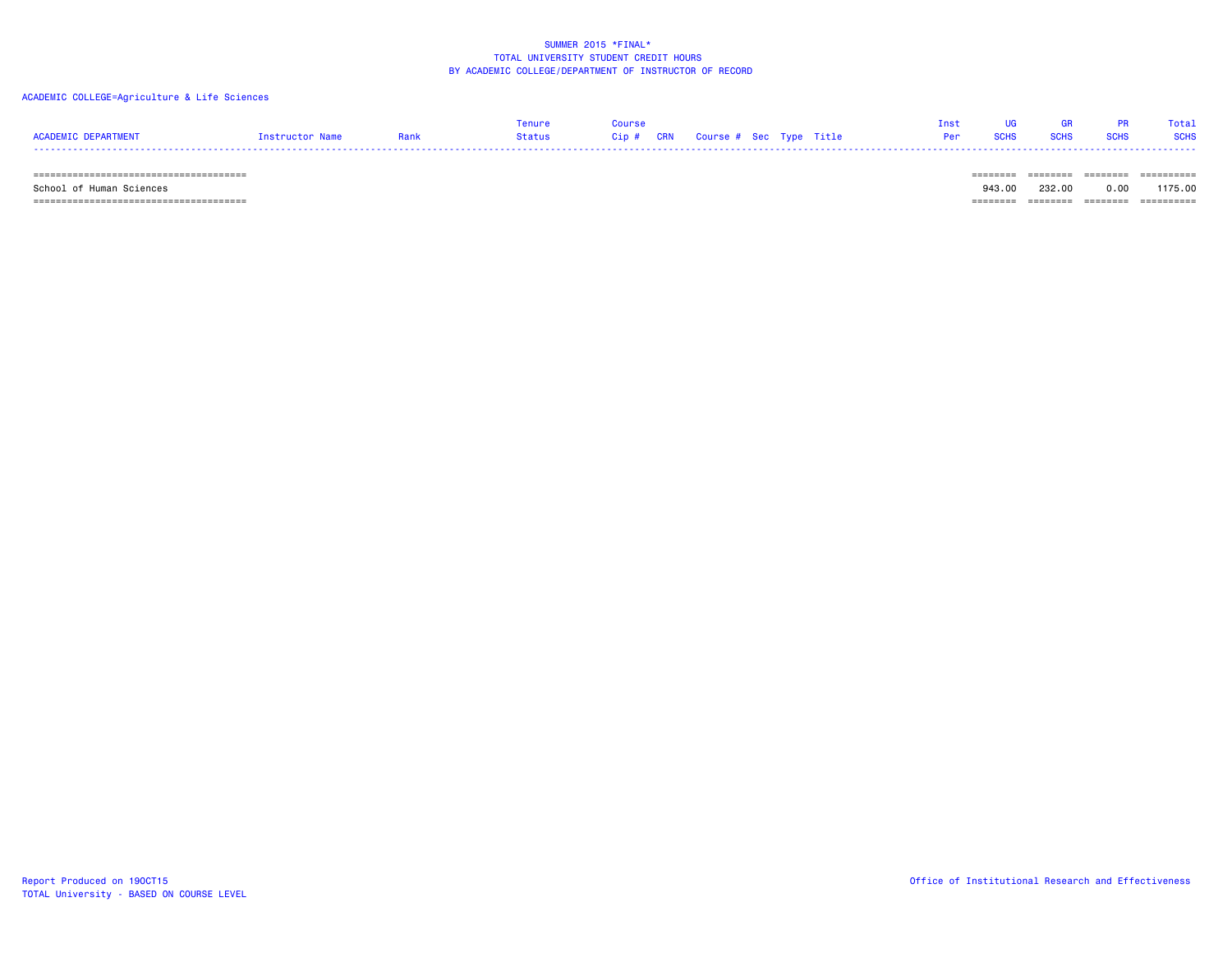| <b>ACADEMIC DEPARTMENT</b>            | Instructor Name     | Rank                          | <b>Tenure</b><br><b>Status</b> | <b>Course</b><br>Cip# | <b>CRN</b>     | Course # Sec Type Title                            |      |                                             | Inst<br>Per  | <b>UG</b><br><b>SCHS</b><br>. | <b>GR</b><br><b>SCHS</b>                                                                                                                                     | <b>PR</b><br><b>SCHS</b><br>. <u>.</u> | Total<br><b>SCHS</b><br>.                       |
|---------------------------------------|---------------------|-------------------------------|--------------------------------|-----------------------|----------------|----------------------------------------------------|------|---------------------------------------------|--------------|-------------------------------|--------------------------------------------------------------------------------------------------------------------------------------------------------------|----------------------------------------|-------------------------------------------------|
| Art AAD                               | Bostic, Alexander   | Associate Professor Tenured   |                                |                       |                | 500701 22890 ART 4000 01 I                         |      | Directed Indiv Study 1.00                   |              | 3.00                          | 0.00                                                                                                                                                         | 0.00                                   | 3.00                                            |
|                                       |                     |                               |                                |                       |                |                                                    |      |                                             |              | .<br>3.00                     | $\cdots$<br>0.00                                                                                                                                             | .<br>0.00                              | .<br>3.00                                       |
|                                       | Callander, Adrienne | 98                            | Not Applicable                 |                       |                | 500703 21251 ART 1113 501 C                        |      | Art Appreciation                            | 1.00         | 42.00                         | 0.00                                                                                                                                                         | 0.00                                   | 42.00                                           |
|                                       |                     |                               |                                |                       |                |                                                    |      |                                             |              | .<br>42.00                    | 0.00                                                                                                                                                         | 0.00                                   | 42.00                                           |
|                                       | Funderburk, Thomas  | Professor                     | Tenured                        |                       |                | 500708 20068 ART 3053 51 L                         |      | Watercolor Painting                         | 1.00         | 36.00<br>.                    | 0.00<br>.                                                                                                                                                    | 0.00<br>.                              | 36.00<br>.                                      |
|                                       |                     |                               |                                |                       |                |                                                    |      |                                             |              | 36.00                         | 0.00                                                                                                                                                         | 0.00                                   | 36.00                                           |
|                                       | Haupt, Jeffrey      | Professor                     | Tenured                        | 500703<br>500705      | 20058<br>20062 | ART 1113 E51 C<br>ART 1213 01<br>20064 ART 1223 51 | - L  | Art Appreciation<br>Drawing I<br>Drawing II | 1.00<br>1.00 | 48.00<br>24.00<br>27.00       | 0.00<br>0.00                                                                                                                                                 | 0.00<br>0.00                           | 48.00<br>24.00                                  |
|                                       |                     |                               |                                |                       |                |                                                    | - L  |                                             | 1.00         | .                             | 0.00                                                                                                                                                         | 0.00                                   | 27.00                                           |
|                                       |                     |                               |                                |                       |                |                                                    |      |                                             |              | 99.00                         | 0.00                                                                                                                                                         | 0.00                                   | 99.00                                           |
|                                       | Hester, Cassie      | Assistant Professor Ten Track |                                |                       |                | 500402 21701 ART 4123 001 Q                        |      | Screen Printing for                         | 1.00         | 33.00<br>.                    | 0.00<br>--------                                                                                                                                             | 0.00<br>.                              | 33.00<br>.                                      |
|                                       |                     |                               |                                |                       |                |                                                    |      |                                             |              | 33.00                         | 0.00                                                                                                                                                         | 0.00                                   | 33.00                                           |
|                                       | Koch, Zachary       | Lecturer                      | Non-Ten Track                  | 500401                | 20059          | ART 1123 01                                        | L.   | Design I                                    | 1.00         | 33.00                         | 0.00                                                                                                                                                         | 0.00                                   | 33.00                                           |
|                                       |                     |                               |                                |                       |                | 20061 ART 1133 51                                  | -L   | Design II                                   | 1.00         | 39.00<br>.                    | 0.00                                                                                                                                                         | 0.00                                   | 39.00<br>. <b>.</b> .                           |
|                                       |                     |                               |                                |                       |                |                                                    |      |                                             |              | 72.00                         | 0.00                                                                                                                                                         | 0.00                                   | 72.00                                           |
|                                       | Long, Robert        | Professor                     | Tenured                        | 500711 21703          |                | ART 2503 51                                        | - Li | Ceramic Art Survey                          | 1.00         | 33.00                         | 0.00                                                                                                                                                         | 0.00                                   | 33.00                                           |
|                                       |                     |                               |                                |                       |                | 21704 ART 4650 51 L                                |      | Advanced Studio-Cera 1.00                   |              | 21.00<br>.                    | 0.00<br>$\frac{1}{2} \left( \frac{1}{2} \right) \left( \frac{1}{2} \right) \left( \frac{1}{2} \right) \left( \frac{1}{2} \right) \left( \frac{1}{2} \right)$ | 0.00<br>-----                          | 21.00<br>.                                      |
|                                       |                     |                               |                                |                       |                |                                                    |      |                                             |              | 54.00                         | 0.00                                                                                                                                                         | 0.00                                   | 54.00                                           |
| ------------------------------------- |                     |                               |                                |                       |                |                                                    |      |                                             |              | ========                      | <b>ESSESSE</b>                                                                                                                                               | ========                               | ==========                                      |
| Art AAD                               |                     |                               |                                |                       |                |                                                    |      |                                             |              | 339.00                        | 0.00                                                                                                                                                         | 0.00                                   | 339.00<br>======== ======== ======== ========== |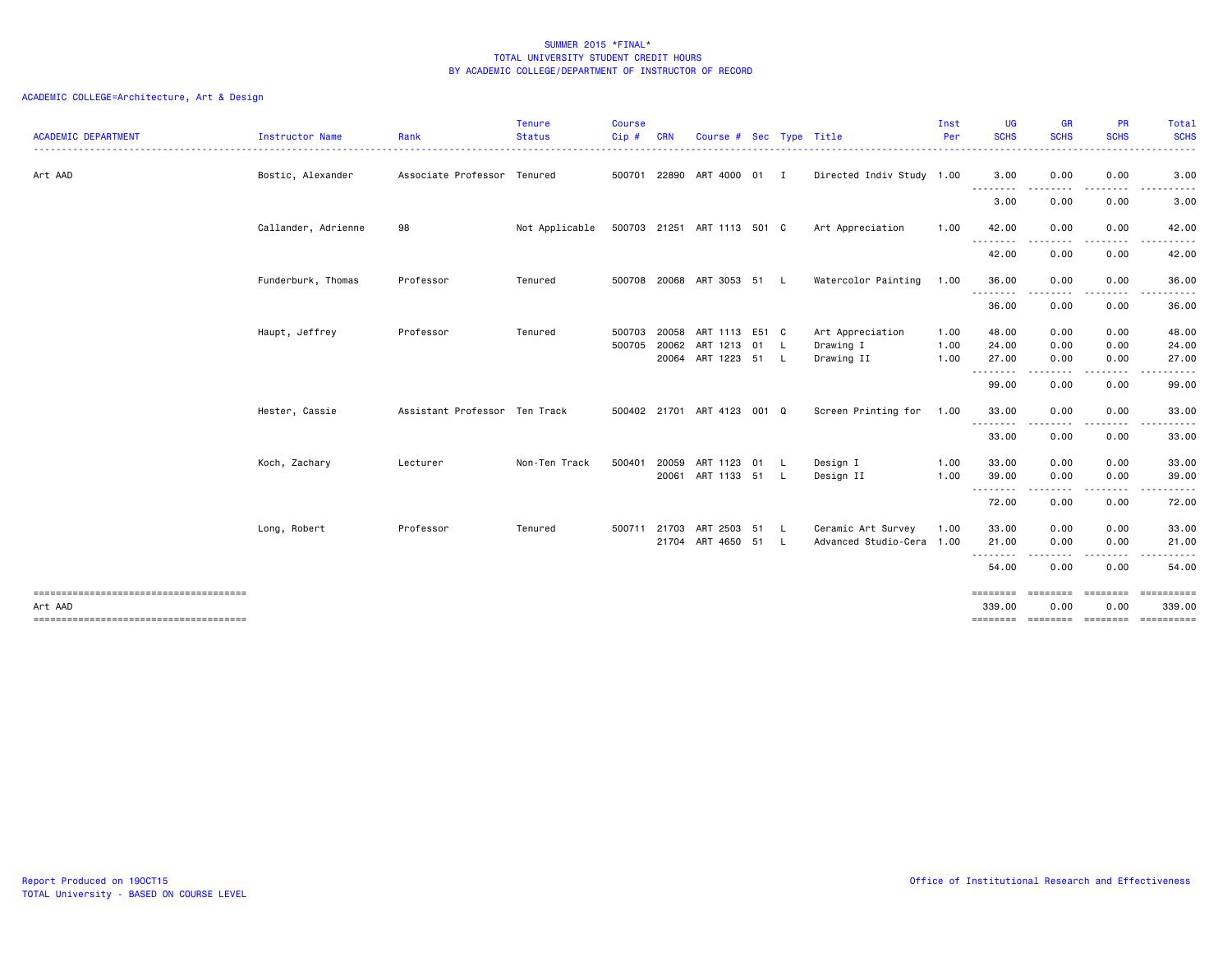| <b>ACADEMIC DEPARTMENT</b>    | Instructor Name | Rank                          | Tenure<br>Status | Course<br>Cip# | <b>CRN</b> | Course # Sec Type Title          |                      |                                                     | Inst<br>Per      | <b>UG</b><br><b>SCHS</b>            | <b>GR</b><br><b>SCHS</b>          | <b>PR</b><br><b>SCHS</b>  | Total<br><b>SCHS</b>         |
|-------------------------------|-----------------|-------------------------------|------------------|----------------|------------|----------------------------------|----------------------|-----------------------------------------------------|------------------|-------------------------------------|-----------------------------------|---------------------------|------------------------------|
| Building Construction Science | Leathem, Thomas | Assistant Professor Ten Track |                  | 522001         | 22317      | BCS 1116 01<br>22318 BCS 1126 51 | $\Omega$<br>$\Omega$ | Build Construct Stud 1.00<br>Build Construct Stud 1 | $\overline{0}$ . | 36.00<br>36.00<br>--------<br>72.00 | 0.00<br>0.00<br>---------<br>0.00 | 0.00<br>0.00<br>.<br>0.00 | 36.00<br>36.00<br>.<br>72.00 |
|                               |                 |                               |                  |                |            |                                  |                      |                                                     |                  | $=$ = = = = = = =                   | ========                          | ========                  |                              |
| Building Construction Science |                 |                               |                  |                |            |                                  |                      |                                                     |                  | 72.00                               | 0.00                              | 0.00                      | 72.00                        |
|                               |                 |                               |                  |                |            |                                  |                      |                                                     |                  | $=$ = = = = = = =                   | ========                          | ========                  | ==========                   |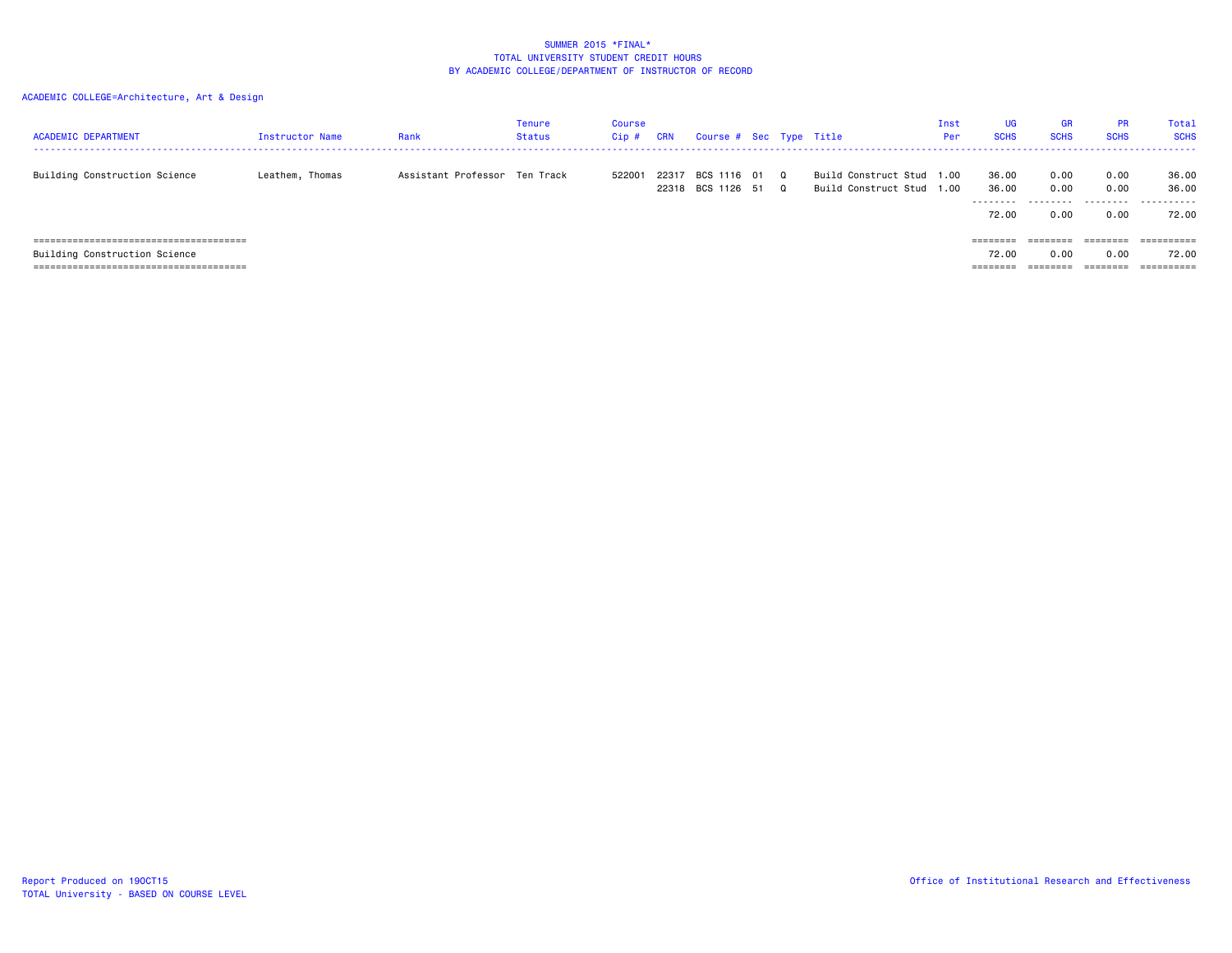| <b>ACADEMIC DEPARTMENT</b> | Instructor Name | Rank                          | <b>Tenure</b><br><b>Status</b> | <b>Course</b><br>Cip# | <b>CRN</b> | Course # Sec Type Title |       |          |                           | Inst<br>Per | <b>UG</b><br><b>SCHS</b> | <b>GR</b><br><b>SCHS</b> | <b>PR</b><br><b>SCHS</b> | Total<br><b>SCHS</b> |
|----------------------------|-----------------|-------------------------------|--------------------------------|-----------------------|------------|-------------------------|-------|----------|---------------------------|-------------|--------------------------|--------------------------|--------------------------|----------------------|
|                            |                 |                               |                                |                       |            |                         |       |          |                           |             |                          |                          |                          |                      |
| Interior Design            | Carroll, Robin  | Instructor                    | Non-Ten Track                  | 500408 20725          |            | ID 3603                 | 001 C |          | Digital Design for I 1.00 |             | 21.00<br>.               | 0.00                     | 0.00<br>--------         | 21.00                |
|                            |                 |                               |                                |                       |            |                         |       |          |                           |             | 21.00                    | 0.00                     | 0.00                     | 21.00                |
|                            | Miller, Beth    | Professor                     | Tenured                        | 500408                | 23503      | ID 4753                 | 851 E |          | Interior Design Inte 1.00 |             | 30.00                    | 0.00                     | 0.00                     | 30.00                |
|                            |                 |                               |                                |                       | 23504      | ID 4753                 | 852 E |          | Interior Design Inte 1.00 |             | 27.00                    | 0.00                     | 0.00                     | 27.00                |
|                            |                 |                               |                                | 500410 21697          |            | ID 2203                 | 01 Q  |          | Rendering                 | 1.00        | 21.00                    | 0.00                     | 0.00                     | 21.00                |
|                            |                 |                               |                                |                       |            |                         |       |          |                           |             |                          |                          |                          |                      |
|                            |                 |                               |                                |                       |            |                         |       |          |                           |             | 78.00                    | 0.00                     | 0.00                     | 78.00                |
|                            | Miller, Lyndsey | Assistant Professor Ten Track |                                | 151303 21698          |            | ID 3363                 | 01    | B.       | 3/D & CAD Modeling i 1.00 |             | 21.00                    | 0.00                     | 0.00<br>.                | 21.00                |
|                            |                 |                               |                                |                       |            |                         |       |          |                           |             | 21.00                    | 0.00                     | 0.00                     | 21.00                |
|                            | Riehm, William  | Assistant Professor Ten Track |                                | 500408 21699          |            | ID 2614                 | 51    | <b>B</b> | ID Studio II              | 1.00        | 24.00                    | 0.00                     | 0.00                     | 24.00                |
|                            |                 |                               |                                |                       |            |                         |       |          |                           |             | --------<br>24.00        | 0.00                     | -----<br>0.00            | 24.00                |
|                            |                 |                               |                                |                       |            |                         |       |          |                           |             | $=$ = = = = = = =        | ----                     | ========                 | ==========           |
| Interior Design            |                 |                               |                                |                       |            |                         |       |          |                           |             | 144.00                   | 0.00                     | 0.00                     | 144,00               |
|                            |                 |                               |                                |                       |            |                         |       |          |                           |             |                          |                          |                          |                      |
|                            |                 |                               |                                |                       |            |                         |       |          |                           |             |                          |                          |                          | =======              |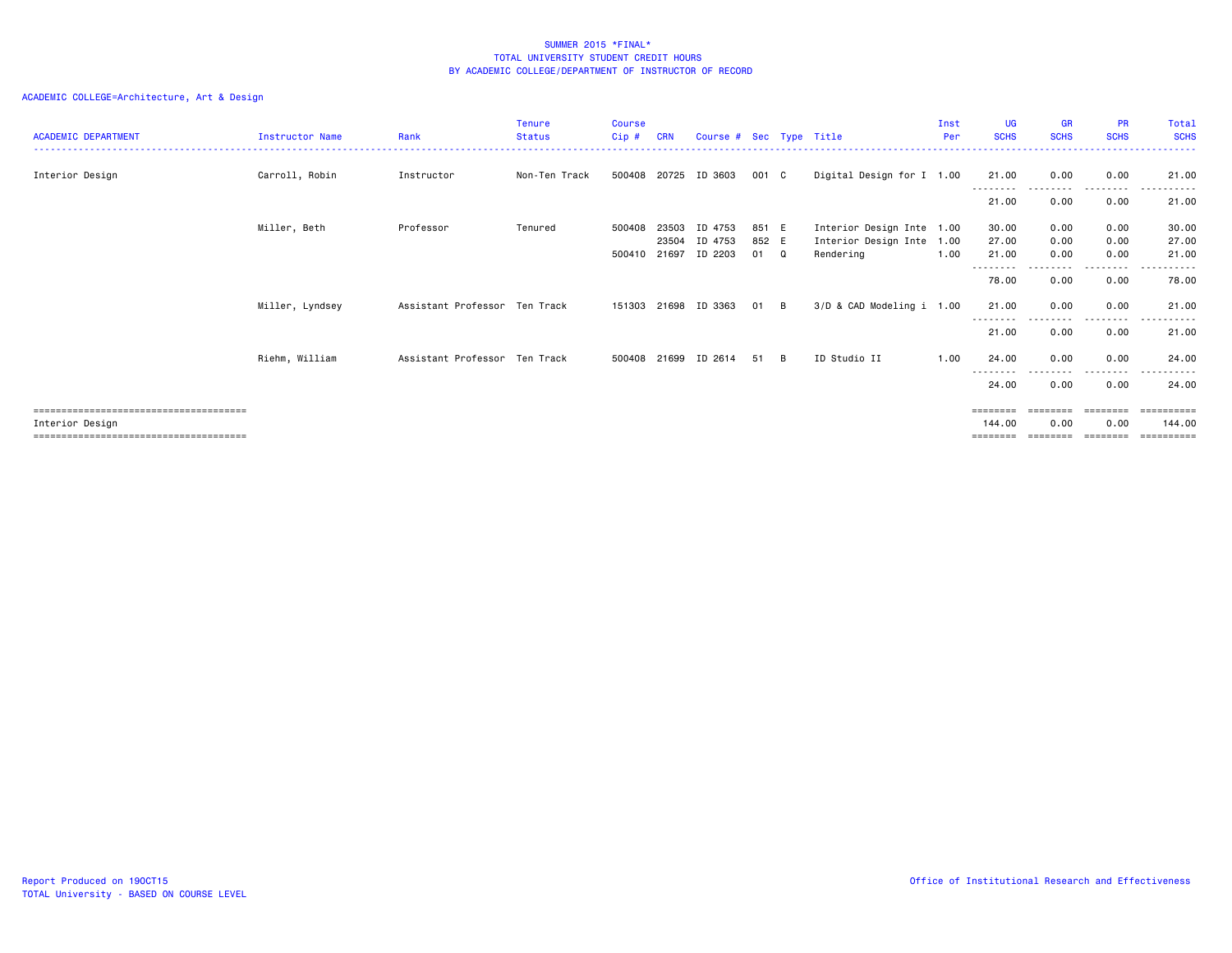| <b>ACADEMIC DEPARTMENT</b>                                      | Instructor Name | Rank                          | <b>Tenure</b><br><b>Status</b> | <b>Course</b><br>Cip# | <b>CRN</b> | Course # Sec Type Title            |                |                                            | Inst<br>Per  | UG<br><b>SCHS</b>                                                                                       | <b>GR</b><br><b>SCHS</b> | PR<br><b>SCHS</b> | Total<br><b>SCHS</b><br>$\frac{1}{2} \left( \frac{1}{2} \right) \left( \frac{1}{2} \right) \left( \frac{1}{2} \right) \left( \frac{1}{2} \right)$ |
|-----------------------------------------------------------------|-----------------|-------------------------------|--------------------------------|-----------------------|------------|------------------------------------|----------------|--------------------------------------------|--------------|---------------------------------------------------------------------------------------------------------|--------------------------|-------------------|---------------------------------------------------------------------------------------------------------------------------------------------------|
| School of Architecture                                          | Gregory, Alexis | Assistant Professor Ten Track |                                | 040201                |            | 20052 ARC 3713 01                  | $\mathbf{C}$   | Assemblages                                | 1.00         | 36.00                                                                                                   | 0.00                     | 0.00              | 36.00                                                                                                                                             |
|                                                                 |                 |                               |                                |                       |            |                                    |                |                                            |              | 36.00                                                                                                   | .<br>0.00                | .<br>0.00         | .<br>36.00                                                                                                                                        |
|                                                                 | Herrmann, Hans  | Associate Professor Tenured   |                                | 040201                |            | 20048 ARC 1536 01 B                |                | Arch Design I-A                            | 1.00         | 42.00                                                                                                   | 0.00                     | 0.00              | 42.00                                                                                                                                             |
|                                                                 |                 |                               |                                |                       |            |                                    |                |                                            |              | $\frac{1}{2} \left( \frac{1}{2} \right) \left( \frac{1}{2} \right) \left( \frac{1}{2} \right)$<br>42.00 | 0.00                     | 0.00              | 42.00                                                                                                                                             |
|                                                                 | Kemp, Leah      | 98                            | Not Applicable                 |                       |            | 040201 21250 ARC 1013 501 C        |                | Arch Appreciation                          | 1.00         | 6.00                                                                                                    | 0.00                     | 0.00              | 6.00                                                                                                                                              |
|                                                                 |                 |                               |                                |                       |            |                                    |                |                                            |              | $\frac{1}{2}$<br>.<br>6.00                                                                              | 0.00                     | 0.00              | 6.00                                                                                                                                              |
|                                                                 | Latham, Angela  | Instructor                    | Non-Ten Track                  | 500799                | 21118      | 21117 TKI 2413 01 C<br>TKI 2413 51 | - C            | Hi & Appr Artcrafts<br>Hi & Appr Artcrafts | 1.00<br>1.00 | 33.00<br>27.00                                                                                          | 0.00<br>0.00             | 0.00<br>0.00      | 33.00<br>27.00                                                                                                                                    |
|                                                                 |                 |                               |                                |                       | 21119      | TKI 2413 52                        | - C            | Hi & Appr Artcrafts                        | 1.00         | 57.00                                                                                                   | 0.00                     | 0.00              | 57.00                                                                                                                                             |
|                                                                 |                 |                               |                                |                       |            | 21646 TKI 2413 02 C                |                | Hi & Appr Artcrafts                        | 1.00         | 21.00                                                                                                   | 0.00                     | 0.00              | 21.00                                                                                                                                             |
|                                                                 |                 |                               |                                |                       |            |                                    |                |                                            |              | .                                                                                                       | .                        | .                 | <u>.</u>                                                                                                                                          |
|                                                                 |                 |                               |                                |                       |            |                                    |                |                                            |              | 138.00                                                                                                  | 0.00                     | 0.00              | 138.00                                                                                                                                            |
|                                                                 | McGlohn, Emily  | Assistant Professor Ten Track |                                | 040201                |            | 21706 ARC 3723 01                  | - C            | Active Bldg Systems                        | 1.00         | 36.00                                                                                                   | 0.00                     | 0.00              | 36.00                                                                                                                                             |
|                                                                 |                 |                               |                                |                       |            |                                    |                |                                            |              | .<br>36.00                                                                                              | $\cdots$<br>0.00         | 0.00              | 36.00                                                                                                                                             |
|                                                                 | Perkes, David   | Professor                     | Tenured                        | 040201                | 20054      | ARC 6833 01                        | C              | Public Design III                          | 1.00         | 0.00                                                                                                    | 3.00                     | 0.00              | 3.00                                                                                                                                              |
|                                                                 |                 |                               |                                |                       |            | 20056 ARC 6873 01                  | B              | Public Practice III                        | 1.00         | 0.00                                                                                                    | 3.00                     | 0.00              | 3.00                                                                                                                                              |
|                                                                 |                 |                               |                                |                       |            |                                    |                |                                            |              | ---------<br>0.00                                                                                       | . <b>.</b><br>6.00       | 0.00              | .<br>6.00                                                                                                                                         |
|                                                                 | Tripp, Andrew   | Assistant Professor Ten Track |                                | 040201                | 20050      | ARC 1546 52                        | $\overline{B}$ | Arch Design I-B                            | 1.00         | 48.00                                                                                                   | 0.00                     | 0.00              | 48.00                                                                                                                                             |
|                                                                 |                 |                               |                                |                       | 21705      | ARC 4313 801 A                     |                | Architectural Theory 1.00                  |              | 33.00                                                                                                   | 0.00                     | 0.00              | 33.00                                                                                                                                             |
|                                                                 |                 |                               |                                |                       | 22316      | ARC 3813 801 S                     |                | Study Abroad Seminar 1.00                  |              | 33.00                                                                                                   | 0.00                     | 0.00              | 33.00                                                                                                                                             |
|                                                                 |                 |                               |                                |                       |            | 23343 ARC 4000 01                  | <b>I</b>       | Directed Indiv Study 1.00                  |              | 3.00                                                                                                    | 0.00                     | 0.00              | 3.00<br>.                                                                                                                                         |
|                                                                 |                 |                               |                                |                       |            |                                    |                |                                            |              | --------<br>117.00                                                                                      | ----<br>0.00             | .<br>0.00         | 117.00                                                                                                                                            |
| -------------------------------------<br>School of Architecture |                 |                               |                                |                       |            |                                    |                |                                            |              | ========<br>375.00                                                                                      | ========<br>6.00         | ========<br>0.00  | ==========<br>381.00                                                                                                                              |
| -------------------------------------                           |                 |                               |                                |                       |            |                                    |                |                                            |              |                                                                                                         |                          |                   | -------- ------- -------- ---------                                                                                                               |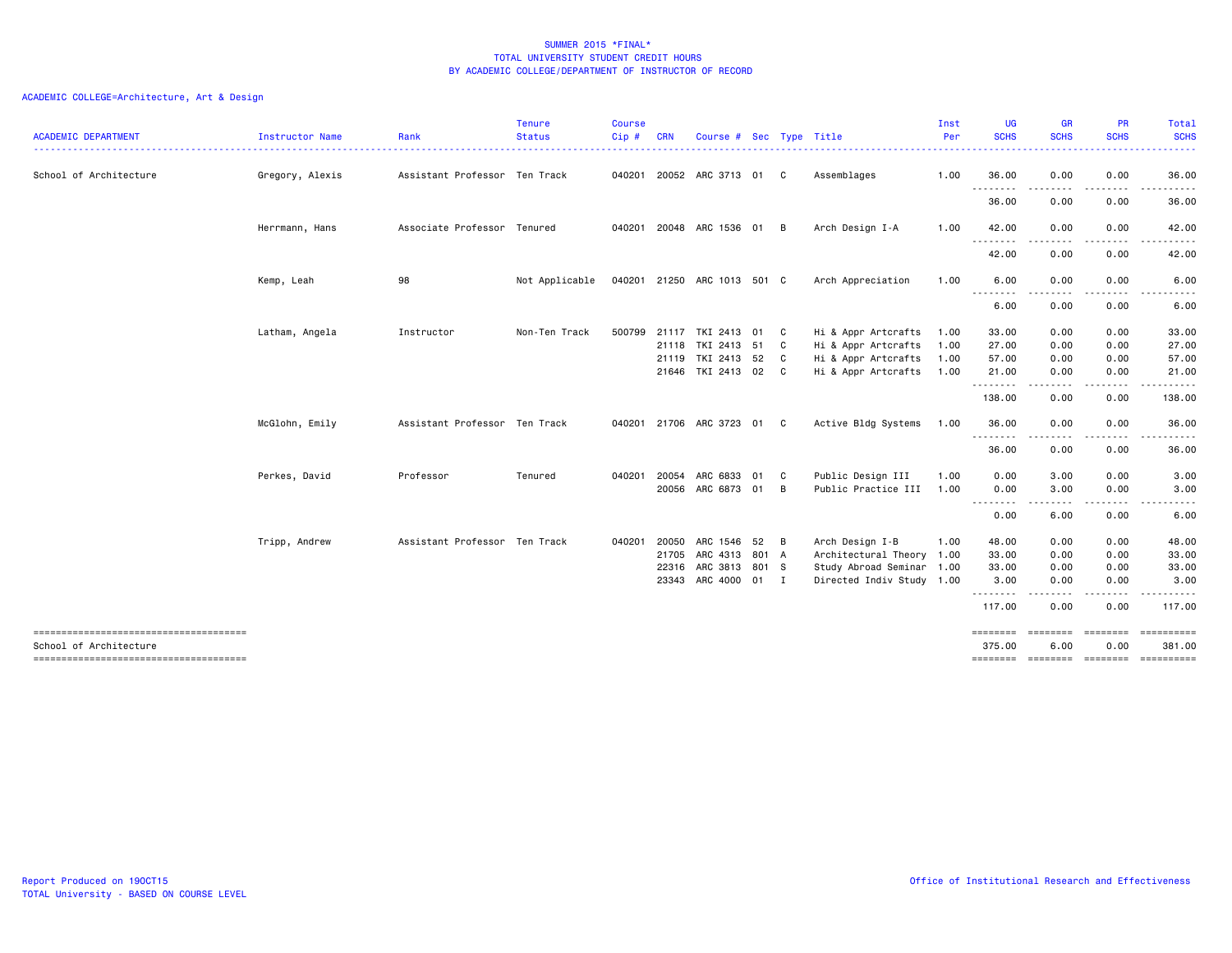| <b>ACADEMIC DEPARTMENT</b>                            | <b>Instructor Name</b> | Rank                          | <b>Tenure</b><br><b>Status</b> | <b>Course</b><br>Cip# | <b>CRN</b> | Course # Sec Type Title |               |   |                           | Inst<br>Per | <b>UG</b><br><b>SCHS</b>    | <b>GR</b><br><b>SCHS</b> | <b>PR</b><br><b>SCHS</b> | Total<br><b>SCHS</b>     |
|-------------------------------------------------------|------------------------|-------------------------------|--------------------------------|-----------------------|------------|-------------------------|---------------|---|---------------------------|-------------|-----------------------------|--------------------------|--------------------------|--------------------------|
| Anthropology & Middle Eastern Cultures Copeland, Toni |                        | Assistant Professor Ten Track |                                |                       |            | 450201 23415 AN 8000    | $101$ D       |   | Thesis Research           | 1.00        | 0.00                        | 6.00                     | 0.00                     | 6.00                     |
|                                                       |                        |                               |                                |                       |            |                         |               |   |                           |             | --------<br>0.00            | 6.00                     | ----<br>0.00             | 6.00                     |
|                                                       | Hardin, James          | Associate Professor Tenured   |                                |                       |            | 450201 23349 AN 8215    | 101 E         |   | Internship in Applie 1.00 |             | 0.00                        | 5.00                     | 0.00                     | 5.00                     |
|                                                       |                        |                               |                                |                       |            |                         |               |   |                           |             | --------<br>0.00            | 5.00                     | - - - -<br>0.00          | 5.00                     |
|                                                       | Miller, Darcy          | Assistant Professor Ten Track |                                | 450201                | 23020      | AN 4000                 | 801 A         |   | Directed Indiv Study 1.00 |             | 6.00                        | 0.00                     | 0.00<br>0.00             | 6.00                     |
|                                                       |                        |                               |                                |                       |            | 450301 21453 AN 2510    | 801 A         |   | Archy Field Meth: Su 1.00 |             | 72.00<br>--------           | 0.00                     | -----<br>$  -$           | 72.00<br>.               |
|                                                       |                        |                               |                                |                       |            |                         |               |   |                           |             | 78.00                       | 0.00                     | 0.00                     | 78.00                    |
|                                                       | Peacock, Claude        | Professor                     | Tenured                        | 450201                | 23495      | AN 8000                 | 51            | D | Thesis Research           | 1.00        | 0.00<br>--------            | 6.00                     | 0.00<br>----             | 6.00<br>.                |
|                                                       |                        |                               |                                |                       |            |                         |               |   |                           |             | 0.00                        | 6.00                     | 0.00                     | 6.00                     |
|                                                       | Turner, James          | Lecturer                      | Non-Ten Track                  |                       |            | 450201 21694 AN 3113    | $201 \quad C$ |   | Societies Of World        | 1.00        | 60.00<br>--------           | 0.00<br>. <i>.</i> .     | 0.00<br>--------         | 60.00<br>------<br>$  -$ |
|                                                       |                        |                               |                                |                       |            |                         |               |   |                           |             | 60.00                       | 0.00                     | 0.00                     | 60.00                    |
| Anthropology & Middle Eastern Cultures                |                        |                               |                                |                       |            |                         |               |   |                           |             | $=$ = = = = = = =<br>138.00 | ========<br>17.00        | ========<br>0.00         | ==========<br>155.00     |
|                                                       |                        |                               |                                |                       |            |                         |               |   |                           |             |                             |                          |                          | ==========               |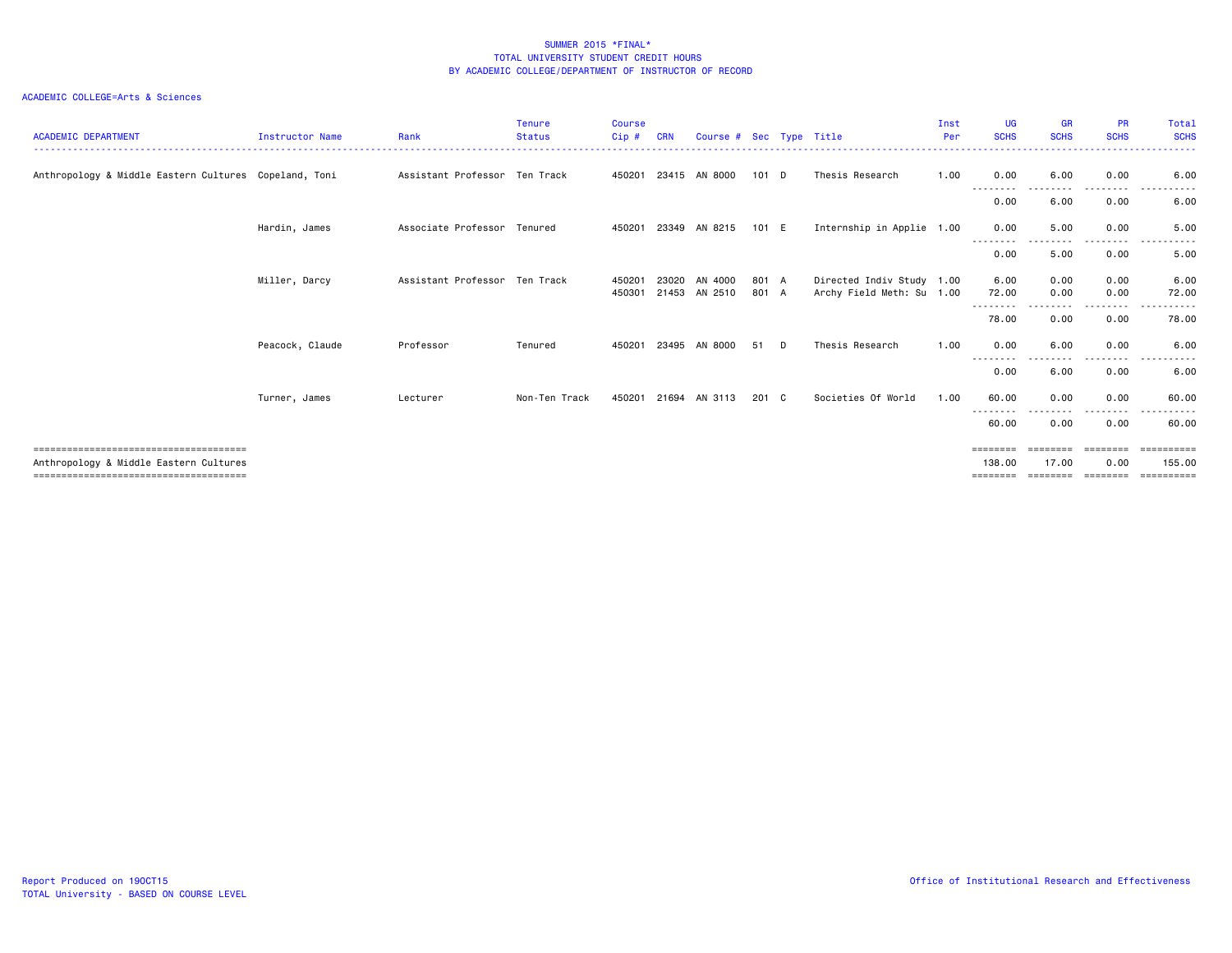| <b>ACADEMIC DEPARTMENT</b> | Instructor Name   | Rank                          | <b>Tenure</b><br><b>Status</b> | Course<br>Cip# | <b>CRN</b> | Course # Sec Type Title     |         |   |                           | Inst<br>Per | <b>UG</b><br><b>SCHS</b>                                                                                                                     | <b>GR</b><br><b>SCHS</b>                                                                                                                                      | PR<br><b>SCHS</b> | Total<br><b>SCHS</b> |
|----------------------------|-------------------|-------------------------------|--------------------------------|----------------|------------|-----------------------------|---------|---|---------------------------|-------------|----------------------------------------------------------------------------------------------------------------------------------------------|---------------------------------------------------------------------------------------------------------------------------------------------------------------|-------------------|----------------------|
| Biological Sciences        | Counterman, Brian | Assistant Professor Ten Track |                                | 269999         |            | 22069 BIO 9000 02           |         | D | Research / Diss           | 1.00        | 0.00                                                                                                                                         | 3.00                                                                                                                                                          | 0.00              | 3.00                 |
|                            |                   |                               |                                |                |            |                             |         |   |                           |             | 0.00                                                                                                                                         | 3.00                                                                                                                                                          | 0.00              | 3.00                 |
|                            | Donaldson, Janet  | Associate Professor Tenured   |                                | 269999         | 21927      | BIO 8000                    | 104 D   |   | Research/Thesis           | 1.00        | 0.00                                                                                                                                         | 1.00                                                                                                                                                          | 0.00              | 1.00                 |
|                            |                   |                               |                                |                | 21943      | BIO 9000                    | $104$ D |   | Research / Diss           | 1.00        | 0.00                                                                                                                                         | 6.00                                                                                                                                                          | 0.00              | 6.00                 |
|                            |                   |                               |                                |                | 22023      | BIO 8000                    | 04      | D | Research/Thesis           | 1.00        | 0.00                                                                                                                                         | 1.00                                                                                                                                                          | 0.00              | 1.00                 |
|                            |                   |                               |                                |                |            | 23436 BIO 4000 109 I        |         |   | Directed Indiv Study      | 1.00        | 1.00<br>$\frac{1}{2} \left( \frac{1}{2} \right) \left( \frac{1}{2} \right) \left( \frac{1}{2} \right) \left( \frac{1}{2} \right)$            | 0.00                                                                                                                                                          | 0.00              | 1.00                 |
|                            |                   |                               |                                |                |            |                             |         |   |                           |             | 1.00                                                                                                                                         | 8.00                                                                                                                                                          | 0.00              | 9.00                 |
|                            | Ervin, Gary       | Professor                     | Tenured                        |                |            | 269999 21929 BIO 8000 106 D |         |   | Research/Thesis           | 1.00        | 0.00                                                                                                                                         | 6.00                                                                                                                                                          | 0.00              | 6.00                 |
|                            |                   |                               |                                |                |            | 21944 BIO 9000 105 D        |         |   | Research / Diss           | 1.00        | 0.00                                                                                                                                         | 6.00                                                                                                                                                          | 0.00              | 6.00                 |
|                            |                   |                               |                                |                |            |                             |         |   |                           |             | <u>.</u><br>0.00                                                                                                                             | $\frac{1}{2} \left( \frac{1}{2} \right) \left( \frac{1}{2} \right) \left( \frac{1}{2} \right) \left( \frac{1}{2} \right) \left( \frac{1}{2} \right)$<br>12.00 | .<br>0.00         | .<br>12.00           |
|                            | Fogarty, Jarrod   | Instructor                    | Non-Ten Track                  | 240102         |            | 22875 IDS 4111              | 201 C   |   | Professional Seminar      | 1.00        | 2.00                                                                                                                                         | 0.00                                                                                                                                                          | 0.00              | 2.00                 |
|                            |                   |                               |                                | 261310         | 21680      | BIO 2313                    | 201 C   |   | Ecosystems of MS          | 1.00        | 21.00                                                                                                                                        | 0.00                                                                                                                                                          | 0.00              | 21.00                |
|                            |                   |                               |                                | 269999         | 23366      | BIO 4000                    | 201 I   |   | Directed Indiv Study      | 1.00        | 3.00                                                                                                                                         | 0.00                                                                                                                                                          | 0.00              | 3.00                 |
|                            |                   |                               |                                | 270501         | 21225      | MA 2113                     | 201 C   |   | Intro to Stats            | 1.00        | 9.00                                                                                                                                         | 0.00                                                                                                                                                          | 0.00              | 9.00                 |
|                            |                   |                               |                                |                |            | 21241 ST 2113               | 201 C   |   | Intro to Stats            | 1.00        | 12.00                                                                                                                                        | 0.00                                                                                                                                                          | 0.00              | 12.00                |
|                            |                   |                               |                                |                |            |                             |         |   |                           |             | -----<br>47.00                                                                                                                               | $\sim$ $\sim$ $\sim$ $\sim$<br>0.00                                                                                                                           | 0.00              | 47.00                |
|                            | Gordon, Donna     | Associate Professor Tenured   |                                | 260101         |            | 21254 BIO 8183 501 E        |         |   | Capstone in Modern B      | 1.00        | 0.00                                                                                                                                         | 72.00                                                                                                                                                         | 0.00              | 72.00                |
|                            |                   |                               |                                | 269999         |            | 21930 BIO 8000              | 107 D   |   | Research/Thesis           | 1.00        | 0.00                                                                                                                                         | 1.00                                                                                                                                                          | 0.00              | 1.00                 |
|                            |                   |                               |                                |                |            |                             |         |   |                           |             | $- - - - -$<br>$- - -$<br>0.00                                                                                                               | .<br>73.00                                                                                                                                                    | .<br>0.00         | . <u>.</u><br>73.00  |
|                            | Holder, Thomas    | Instructor                    | Non-Ten Track                  | 260101         | 20084      | BIO 1144 51                 |         | C | Biology II                | 1.00        | 100.00                                                                                                                                       | 0.00                                                                                                                                                          | 0.00              | 100.00               |
|                            |                   |                               |                                |                | 21909      | BIO 1144                    | 52      | K | Biology II                | 1.00        | 0.00                                                                                                                                         | 0.00                                                                                                                                                          | 0.00              | 0.00                 |
|                            |                   |                               |                                | 260701         | 20088      | BIO 3524                    | 51      | C | Biol Of Vertebrates       | 1.00        | 96.00                                                                                                                                        | 0.00                                                                                                                                                          | 0.00              | 96.00                |
|                            |                   |                               |                                |                |            | 21912 BIO 3524 52           |         | K | Biol Of Vertebrates       | 1.00        | 0.00                                                                                                                                         | 0.00                                                                                                                                                          | 0.00              | 0.00                 |
|                            |                   |                               |                                |                |            |                             |         |   |                           |             | .<br>196.00                                                                                                                                  | .<br>0.00                                                                                                                                                     | .<br>0.00         | .<br>196.00          |
|                            | Jolley, Rachel    | Lecturer                      | Non-Ten Track                  | 261301         |            | 21253 BIO 8043 501 C        |         |   | Ecology & Environ         | 1.00        | 0.00                                                                                                                                         | 30.00                                                                                                                                                         | 0.00              | 30.00                |
|                            |                   |                               |                                |                |            |                             |         |   |                           |             | .<br>0.00                                                                                                                                    | .<br>30.00                                                                                                                                                    | .<br>0.00         | .<br>30.00           |
|                            | Jordan, Heather   | Assistant Professor Ten Track |                                | 269999         |            | 23463 BIO 4000 111 I        |         |   | Directed Indiv Study 1.00 |             | 3.00                                                                                                                                         | 0.00                                                                                                                                                          | 0.00              | 3.00                 |
|                            |                   |                               |                                |                |            |                             |         |   |                           |             | 3.00                                                                                                                                         | د د د د<br>0.00                                                                                                                                               | 0.00              | 3.00                 |
|                            |                   |                               |                                |                |            |                             |         |   |                           |             |                                                                                                                                              |                                                                                                                                                               |                   |                      |
|                            | Kaplan, Evan      | Instructor                    | Non-Ten Track                  | 260401         |            | 20086 BIO 2103 01           |         | C | Cell Biology              | 1.00        | 129.00<br>.                                                                                                                                  | 0.00<br>الماليات المالية                                                                                                                                      | 0.00<br>.         | 129.00<br><u>.</u>   |
|                            |                   |                               |                                |                |            |                             |         |   |                           |             | 129.00                                                                                                                                       | 0.00                                                                                                                                                          | 0.00              | 129.00               |
|                            | Klink, Vincent    | Associate Professor           | Tenured                        | 269999         |            | 21932 BIO 8000 109 D        |         |   | Research/Thesis           | 1.00        | 0.00<br>$\frac{1}{2} \left( \frac{1}{2} \right) \left( \frac{1}{2} \right) \left( \frac{1}{2} \right) \left( \frac{1}{2} \right)$<br>$- - -$ | 6.00<br>.                                                                                                                                                     | 0.00<br>.         | 6.00                 |
|                            |                   |                               |                                |                |            |                             |         |   |                           |             | 0.00                                                                                                                                         | 6.00                                                                                                                                                          | 0.00              | 6.00                 |
|                            | McCurdy, Victoria | Instructor                    | Non-Ten Track                  | 260101         |            | 20082 BIO 1134 E51 C        |         |   | Biology I                 | 1.00        | 144.00                                                                                                                                       | 0.00                                                                                                                                                          | 0.00              | 144.00               |
| Report Produced on 190CT15 |                   |                               |                                |                |            |                             |         |   |                           |             | Office of Institutional Research and Effectiveness                                                                                           |                                                                                                                                                               |                   |                      |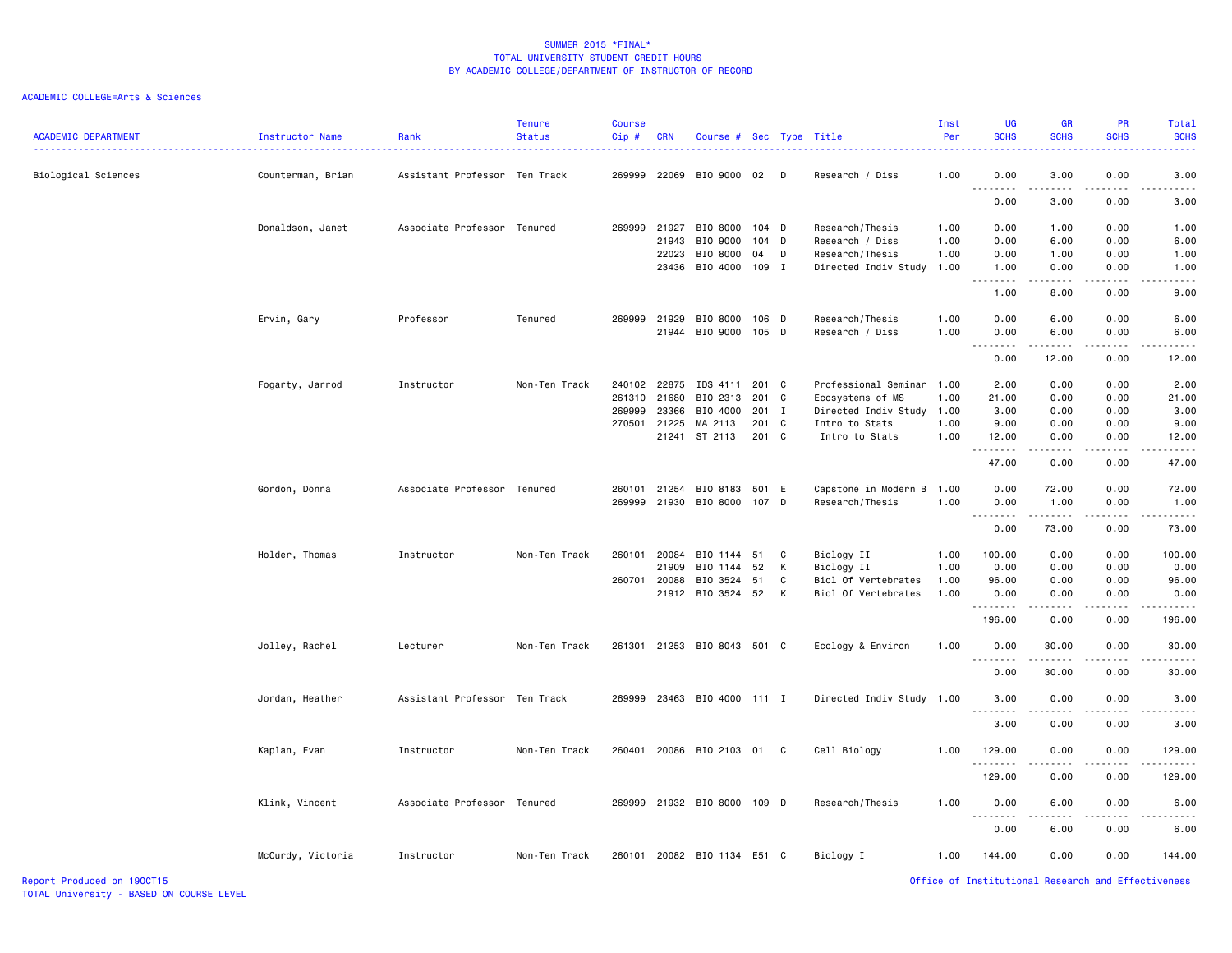| <b>ACADEMIC DEPARTMENT</b> | <b>Instructor Name</b> | Rank                          | <b>Tenure</b><br><b>Status</b> | <b>Course</b><br>Cip # | <b>CRN</b>     | Course # Sec Type Title                       |          |                |                                                        | Inst<br>Per  | <b>UG</b><br><b>SCHS</b>     | <b>GR</b><br><b>SCHS</b> | PR<br><b>SCHS</b>            | Total<br><b>SCHS</b> |
|----------------------------|------------------------|-------------------------------|--------------------------------|------------------------|----------------|-----------------------------------------------|----------|----------------|--------------------------------------------------------|--------------|------------------------------|--------------------------|------------------------------|----------------------|
| Biological Sciences        | McCurdy, Victoria      | Instructor                    | Non-Ten Track                  | 260101                 | 22325          | BIO 1134 E52 K<br>260507 21913 BIO 4413 51    |          | C              | Biology I<br>Immunology                                | 1.00<br>1.00 | 0.00<br>96.00                | 0.00<br>0.00             | 0.00<br>0.00                 | 0.00<br>96.00        |
|                            |                        |                               |                                |                        |                |                                               |          |                |                                                        |              | .<br>240.00                  | -----<br>0.00            | .<br>0.00                    | .<br>240.00          |
|                            | Outlaw, Diana          | Assistant Professor Ten Track |                                | 269999                 | 21933          | BIO 8000<br>23344 BIO 4000 104 I              | 110 D    |                | Research/Thesis<br>Directed Indiv Study                | 1.00<br>1.00 | 0.00<br>4.00                 | 3.00<br>0.00             | 0.00<br>0.00                 | 3.00<br>4.00         |
|                            |                        |                               |                                |                        |                |                                               |          |                |                                                        |              | $\sim$ $\sim$ $\sim$<br>4.00 | .<br>3.00                | $- - - -$<br>0.00            | .<br>7.00            |
|                            | Outlaw, Robert         | Instructor                    | Non-Ten Track                  | 260101                 | 20083          | BIO 1134 R01 C                                |          |                | Biology I                                              | 1.00         | 96.00                        | 0.00                     | 0.00                         | 96.00                |
|                            |                        |                               |                                |                        |                | 21899 BIO 1134 R02 K                          |          |                | Biology I                                              | 1.00         | 0.00<br><u>.</u>             | 0.00                     | 0.00<br>.                    | 0.00<br>-----        |
|                            |                        |                               |                                |                        |                |                                               |          |                |                                                        |              | 96.00                        | 0.00                     | 0.00                         | 96.00                |
|                            | Reese, Mary            | Instructor                    | Non-Ten Track                  | 260701                 | 21906<br>21908 | BIO 6503<br>BIO 6503                          | 01<br>02 | C<br>к         | Vertebrate Histology 1.00<br>Vertebrate Histology 1.00 |              | 0.00<br>0.00                 | 3.00<br>0.00             | 0.00<br>0.00                 | 3.00<br>0.00         |
|                            |                        |                               |                                | 269999                 | 23345          | BIO 4000                                      | 01       | I              | Directed Indiv Study 1.00                              |              | 1.00                         | 0.00                     | 0.00                         | 1.00                 |
|                            |                        |                               |                                |                        | 23346          | BIO 4000                                      | 02       | Ι.             | Directed Indiv Study 1.00                              |              | 1.00                         | 0.00                     | 0.00                         | 1.00                 |
|                            |                        |                               |                                |                        | 23461          | BIO 4000                                      | 51       | I              | Directed Indiv Study 1.00                              |              | 1.00                         | 0.00                     | 0.00                         | 1.00                 |
|                            |                        |                               |                                |                        | 511005 20089   | BIO 4100                                      | 01       | H              | Med Tech Clinicals                                     | 1.00         | 6.00                         | 0.00                     | 0.00                         | 6.00                 |
|                            |                        |                               |                                |                        | 20090          | BIO 4100 101 H                                |          |                | Med Tech Clinicals                                     | 1.00         | 78.00<br>.                   | 0.00                     | 0.00<br>$\sim$ $\sim$ $\sim$ | 78.00<br>.           |
|                            |                        |                               |                                |                        |                |                                               |          |                |                                                        |              | 87.00                        | 3.00                     | 0.00                         | 90.00                |
|                            | Reichert, Nancy        | Professor                     | Tenured                        | 261201                 | 21252          | BIO 6033 501 C<br>269999 21935 BIO 8000 112 D |          |                | Fund Biotechnology                                     | 1.00         | 0.00                         | 36.00                    | 0.00                         | 36.00<br>1.00        |
|                            |                        |                               |                                |                        |                |                                               |          |                | Research/Thesis                                        | 1.00         | 0.00<br>.                    | 1.00<br>.                | 0.00<br>.                    | .                    |
|                            |                        |                               |                                |                        |                |                                               |          |                |                                                        |              | 0.00                         | 37.00                    | 0.00                         | 37.00                |
|                            | Stewart, James         | Assistant Professor Ten Track |                                |                        | 260701 21897   | BIO 3004 02                                   |          | К              | Human Anatomy                                          | 1.00         | 0.00                         | 0.00                     | 0.00                         | 0.00                 |
|                            |                        |                               |                                |                        | 21902          | BIO 3004                                      | 01       | C              | Human Anatomy                                          | 1.00         | 164.00                       | 0.00                     | 0.00                         | 164.00               |
|                            |                        |                               |                                |                        | 21910          | BIO 3014 51                                   |          | C              | Human Physiology                                       | 1.00         | 152.00                       | 0.00                     | 0.00                         | 152.00               |
|                            |                        |                               |                                |                        | 21911          | BIO 3014                                      | 52       | К              | Human Physiology                                       | 1.00         | 0.00                         | 0.00                     | 0.00                         | 0.00                 |
|                            |                        |                               |                                | 269999                 | 21936          | BIO 8000                                      | 113      | D              | Research/Thesis                                        | 1.00         | 0.00                         | 1.00                     | 0.00                         | 1.00                 |
|                            |                        |                               |                                |                        |                | 23420 BIO 4000 03                             |          | $\blacksquare$ | Directed Indiv Study                                   | 1.00         | 4.00<br><u>.</u>             | 0.00<br>.                | 0.00<br>.                    | 4.00                 |
|                            |                        |                               |                                |                        |                |                                               |          |                |                                                        |              | 320.00                       | 1.00                     | 0.00                         | 321.00               |
|                            | Thornton, Justin       | Assistant Professor Ten Track |                                |                        | 260503 21903   | BIO 4443                                      | 01       | C              | Bacterial Genetics                                     | 1.00         | 33.00                        | 0.00                     | 0.00                         | 33.00                |
|                            |                        |                               |                                |                        | 21904          | BIO 6443                                      | 01       | C              | Bacterial Genetics                                     | 1.00         | 0.00                         | 3.00                     | 0.00                         | 3.00                 |
|                            |                        |                               |                                | 269999                 | 21937          | BIO 8000                                      | 114 D    |                | Research/Thesis                                        | 1.00         | 0.00                         | 2.00                     | 0.00                         | 2.00                 |
|                            |                        |                               |                                |                        |                | 23437 BIO 4000 110 I                          |          |                | Directed Indiv Study 1.00                              |              | 1.00<br>.                    | 0.00<br>$- - - - -$      | 0.00<br>.                    | 1.00<br>د د د د د    |
|                            |                        |                               |                                |                        |                |                                               |          |                |                                                        |              | 34.00                        | 5.00                     | 0.00                         | 39.00                |
|                            | Williamson, Emily      | Instructor                    | Non-Ten Track                  | 260701                 | 21900          | BIO 1123                                      | 01       | C              | Animal Biology                                         | 1.00         | 60.00                        | 0.00                     | 0.00                         | 60.00                |
|                            |                        |                               |                                |                        | 21901          | BIO 1123                                      | 02       | К              | Animal Biology                                         | 1.00         | 0.00                         | 0.00                     | 0.00                         | 0.00                 |
|                            |                        |                               |                                |                        | 21905<br>21907 | BIO 4503<br>BIO 4503                          | 01<br>02 | C<br>К         | Vertebrate Histology<br>Vertebrate Histology           | 1.00<br>1.00 | 48.00<br>0.00                | 0.00<br>0.00             | 0.00<br>0.00                 | 48.00<br>0.00        |
|                            |                        |                               |                                |                        |                |                                               |          |                |                                                        |              | .<br>108.00                  | $\frac{1}{2}$<br>0.00    | $\frac{1}{2}$<br>0.00        | .<br>108.00          |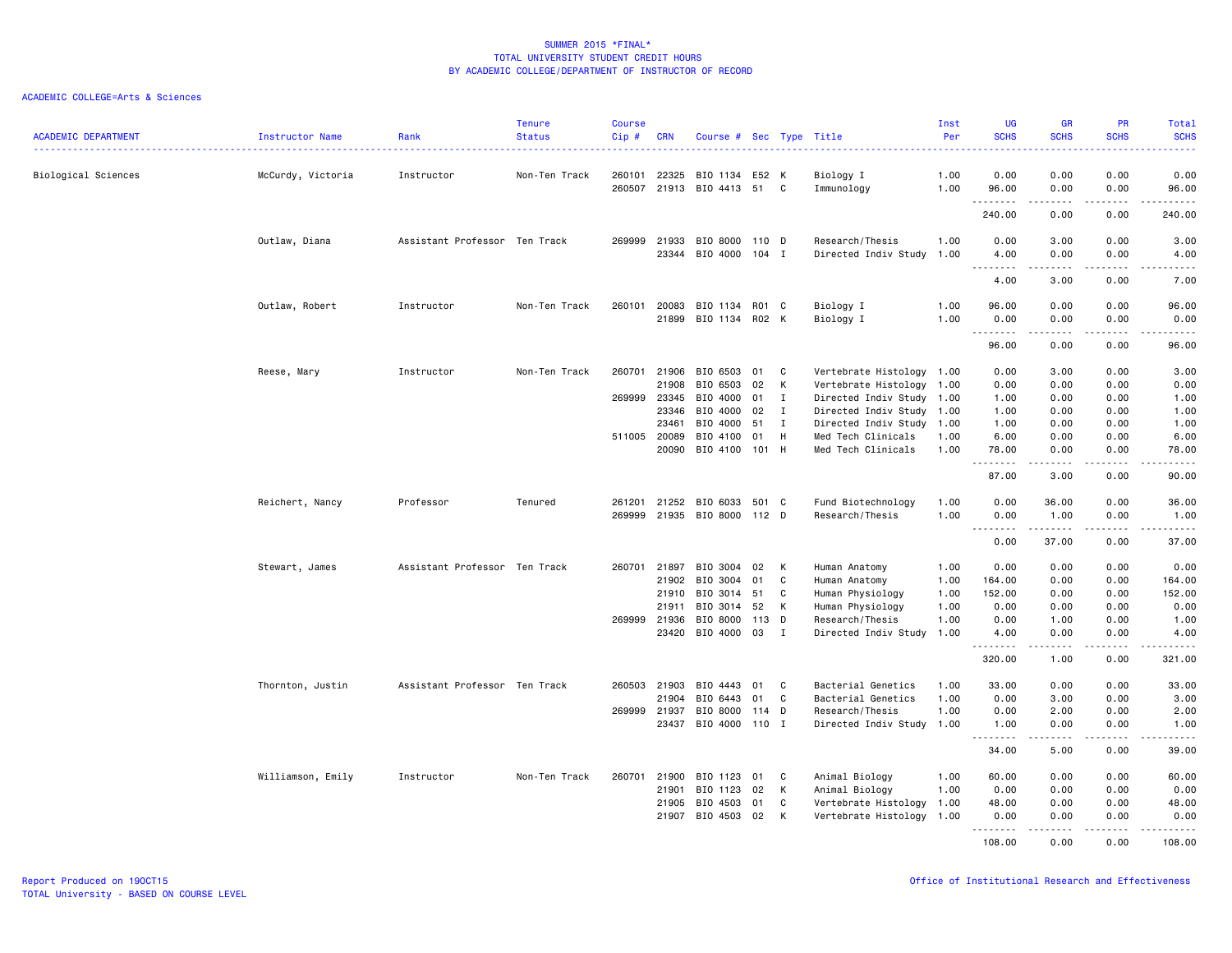## ACADEMIC COLLEGE=Arts & Sciences

| <b>ACADEMIC DEPARTMENT</b> | Instructor Name | Rank | <b>Tenure</b><br>Status | Course<br>Cip # CRN Course # Sec Type Title |  |  | Tnet<br>Per | <b>SCHS</b> | <b>GR</b><br><b>SCHS</b> | <b>PR</b><br><b>SCHS</b> | Total<br><b>SCHS</b> |
|----------------------------|-----------------|------|-------------------------|---------------------------------------------|--|--|-------------|-------------|--------------------------|--------------------------|----------------------|
|                            |                 |      |                         |                                             |  |  |             |             |                          |                          | ==========           |

Biological Sciences 1265.00 181.00 0.00 1446.00

====================================== ======== ======== ======== ==========

TOTAL University - BASED ON COURSE LEVEL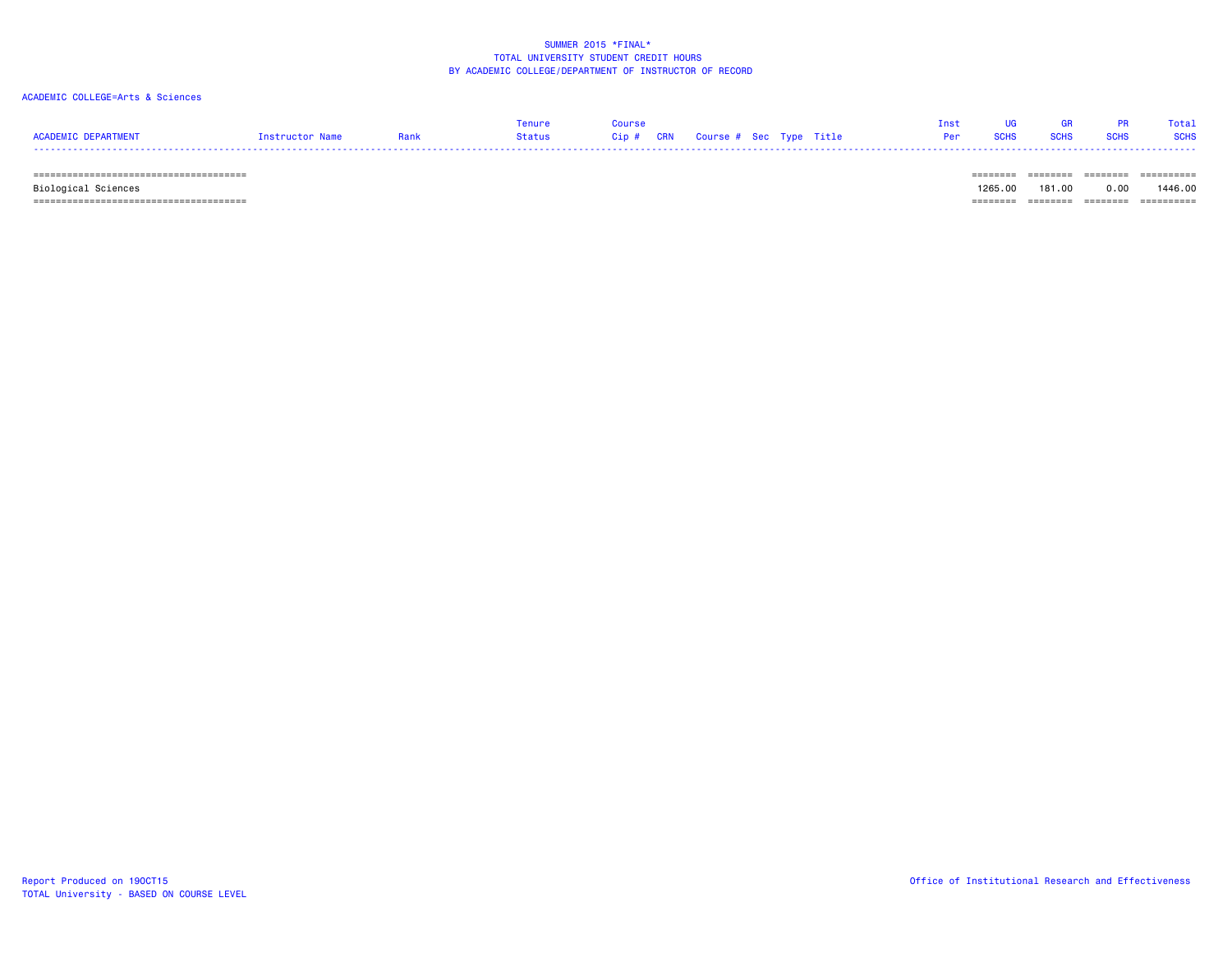| 0.00<br>72.00<br>Chemistry<br>Assistant Professor Ten Track<br>400501<br>20162<br>CH 1213<br>C<br>72.00<br>0.00<br>Emerson, Joseph<br>02<br>Chemistry I<br>1.00<br>20167<br>CH 1223<br>51<br>C<br>63.00<br>0.00<br>0.00<br>63.00<br>Chemistry II<br>1.00<br>22984<br>CH 9000<br>19.00<br>101 D<br>Research / Diss<br>1.00<br>0.00<br>19.00<br>0.00<br>23292<br>CH 8000<br>102 <sub>D</sub><br>Research / Thesis<br>1.00<br>6.00<br>0.00<br>6.00<br>0.00<br>CH 4000<br>02<br>$\mathbf{I}$<br>Directed Indiv Study 1.00<br>3.00<br>0.00<br>0.00<br>3.00<br>23320<br>CH 4000<br>3.00<br>23321<br>53<br>I<br>Directed Indiv Study 1.00<br>3.00<br>0.00<br>0.00<br>CH 7000<br>23327<br>$111$ I<br>Directed Indiv Study 1.00<br>0.00<br>6.00<br>0.00<br>6.00<br>23328<br>CH 7000<br>$112$ I<br>Directed Indiv Study 1.00<br>0.00<br>6.00<br>0.00<br>6.00<br>.<br>.<br>141.00<br>37.00<br>0.00<br>178.00<br>Fitzkee, Nicholas<br>Assistant Professor Ten Track<br>400501<br>22925<br>CH 7000<br>$102$ I<br>Directed Indiv Study 1.00<br>0.00<br>6.00<br>0.00<br>6.00<br>22926<br>CH 7000<br>01<br>0.00<br>3.00<br>0.00<br>3.00<br>$\mathbf{I}$<br>Directed Indiv Study 1.00<br>22927<br>CH 7000<br>02<br>$\mathbf{I}$<br>Directed Indiv Study 1.00<br>0.00<br>3.00<br>0.00<br>3.00<br>22929<br>CH 7000<br>04<br>Directed Indiv Study 1.00<br>0.00<br>0.00<br>3.00<br>$\mathbf{I}$<br>3.00<br>CH 7000<br>05<br>$\mathbf{I}$<br>22930<br>Directed Indiv Study 1.00<br>0.00<br>3.00<br>0.00<br>3.00<br>CH 7000<br>22931<br>51<br>$\mathbf{I}$<br>Directed Indiv Study 1.00<br>0.00<br>3.00<br>0.00<br>3.00<br>22932<br>CH 7000<br>52<br>0.00<br>0.00<br>3.00<br>$\mathbf{I}$<br>Directed Indiv Study 1.00<br>3.00<br>CH 7000<br>53<br>$\mathbf{I}$<br>Directed Indiv Study 1.00<br>0.00<br>3.00<br>0.00<br>3.00<br>22933<br>22934<br>CH 7000<br>54<br>0.00<br>$\bf{I}$<br>Directed Indiv Study 1.00<br>3.00<br>0.00<br>3.00<br>CH 9000<br>22985<br>$102$ D<br>Research / Diss<br>1.00<br>0.00<br>12.00<br>0.00<br>12.00<br>.<br>.<br>.<br>$-$<br>.<br>0.00<br>42.00<br>0.00<br>42.00<br>CH 1223<br>0.00<br>69.00<br>Foster, Stephen<br>Associate Professor Tenured<br>400501<br>22999<br>52<br>C<br>Chemistry II<br>1.00<br>69.00<br>0.00<br>0.00<br>23487<br>CH 9000<br>01<br>D<br>Research / Diss<br>1.00<br>6.00<br>0.00<br>6.00<br>23492<br>CH 8000<br>51<br>D<br>Research / Thesis<br>1.00<br>0.00<br>6.00<br>0.00<br>6.00<br>.<br>.<br>.<br>.<br>69.00<br>12.00<br>0.00<br>81.00<br>Hillesheim, Patrick<br>Non-Ten Track<br>400501<br>20159<br>CH 1211<br>01<br>Invst In Chemistry I 1.00<br>10.00<br>0.00<br>0.00<br>10.00<br>Instructor<br>L.<br>CH 1211<br>02<br>L.<br>10.00<br>20160<br>Invst In Chemistry I 1.00<br>10.00<br>0.00<br>0.00<br>20161<br>CH 1211<br>03<br>L.<br>Invst In Chemistry I 1.00<br>10.00<br>0.00<br>0.00<br>10.00<br>CH 1221<br>51<br>$\mathsf{L}$<br>Invst Chemistry II<br>11.00<br>0.00<br>11.00<br>20164<br>1.00<br>0.00<br>52<br>L.<br>20165<br>CH 1221<br>Invst Chemistry II<br>1.00<br>8.00<br>0.00<br>0.00<br>8.00<br>CH 4513<br>02<br>C<br>400504<br>22312<br>Organic Chemistry I 1.00<br>96.00<br>0.00<br>0.00<br>96.00<br>.<br>145.00<br>0.00<br>0.00<br>145.00<br>Lewis, Edwin<br>Professor<br>Tenured<br>400501<br>22598<br>CH 4000<br>01<br>Directed Indiv Study 1.00<br>3.00<br>0.00<br>0.00<br>3.00<br>$\mathbf{I}$<br>22599<br>CH 4000<br>51<br>$\mathbf{I}$<br>Directed Indiv Study 1.00<br>3.00<br>0.00<br>0.00<br>3.00<br>CH 7000<br>22784<br>101 I<br>Directed Indiv Study 1.00<br>0.00<br>3.00<br>0.00<br>3.00<br>22988<br>CH 9000<br>105 D<br>Research / Diss<br>1.00<br>0.00<br>9.00<br>0.00<br>9.00<br>CH 7000<br>$103$ I<br>23077<br>Directed Indiv Study 1.00<br>0.00<br>6.00<br>0.00<br>6.00<br>CH 7000<br>23078<br>104 I<br>Directed Indiv Study 1.00<br>0.00<br>6.00<br>0.00<br>6.00<br>$\sim$ $\sim$<br>6.00<br>24.00<br>0.00<br>30.00<br>Mead, Keith<br>Professor<br>Tenured<br>400501<br>22989<br>CH 9000<br>106 D<br>Research / Diss<br>1.00<br>0.00<br>24.00<br>0.00<br>24.00<br>23287<br>CH 7000<br>109<br>$\mathbf{I}$<br>Directed Indiv Study 1.00<br>0.00<br>6.00<br>0.00<br>6.00<br>400504<br>20181<br>CH 4523<br>52<br>C<br>Organic Chemistry II 1.00<br>117.00<br>0.00<br>0.00<br>117.00 | <b>ACADEMIC DEPARTMENT</b> | Instructor Name | Rank | <b>Tenure</b><br><b>Status</b> | <b>Course</b><br>Cip# | <b>CRN</b> | Course # Sec Type Title |  | Inst<br>Per | <b>UG</b><br><b>SCHS</b> | <b>GR</b><br><b>SCHS</b> | <b>PR</b><br><b>SCHS</b> | <b>Total</b><br><b>SCHS</b> |
|-----------------------------------------------------------------------------------------------------------------------------------------------------------------------------------------------------------------------------------------------------------------------------------------------------------------------------------------------------------------------------------------------------------------------------------------------------------------------------------------------------------------------------------------------------------------------------------------------------------------------------------------------------------------------------------------------------------------------------------------------------------------------------------------------------------------------------------------------------------------------------------------------------------------------------------------------------------------------------------------------------------------------------------------------------------------------------------------------------------------------------------------------------------------------------------------------------------------------------------------------------------------------------------------------------------------------------------------------------------------------------------------------------------------------------------------------------------------------------------------------------------------------------------------------------------------------------------------------------------------------------------------------------------------------------------------------------------------------------------------------------------------------------------------------------------------------------------------------------------------------------------------------------------------------------------------------------------------------------------------------------------------------------------------------------------------------------------------------------------------------------------------------------------------------------------------------------------------------------------------------------------------------------------------------------------------------------------------------------------------------------------------------------------------------------------------------------------------------------------------------------------------------------------------------------------------------------------------------------------------------------------------------------------------------------------------------------------------------------------------------------------------------------------------------------------------------------------------------------------------------------------------------------------------------------------------------------------------------------------------------------------------------------------------------------------------------------------------------------------------------------------------------------------------------------------------------------------------------------------------------------------------------------------------------------------------------------------------------------------------------------------------------------------------------------------------------------------------------------------------------------------------------------------------------------------------------------------------------------------------------------------------------------------------------------------------------------------------------------------------------------------------------------------------------------------------------------------------------------------------------------------------------------------------------------------------------------------------------------------------------------------------------------------------------------------------------------------------------------------------------------------------------------------------------------------------------------------------------------------------------------------|----------------------------|-----------------|------|--------------------------------|-----------------------|------------|-------------------------|--|-------------|--------------------------|--------------------------|--------------------------|-----------------------------|
|                                                                                                                                                                                                                                                                                                                                                                                                                                                                                                                                                                                                                                                                                                                                                                                                                                                                                                                                                                                                                                                                                                                                                                                                                                                                                                                                                                                                                                                                                                                                                                                                                                                                                                                                                                                                                                                                                                                                                                                                                                                                                                                                                                                                                                                                                                                                                                                                                                                                                                                                                                                                                                                                                                                                                                                                                                                                                                                                                                                                                                                                                                                                                                                                                                                                                                                                                                                                                                                                                                                                                                                                                                                                                                                                                                                                                                                                                                                                                                                                                                                                                                                                                                                                                                                           |                            |                 |      |                                |                       |            |                         |  |             |                          |                          |                          |                             |
|                                                                                                                                                                                                                                                                                                                                                                                                                                                                                                                                                                                                                                                                                                                                                                                                                                                                                                                                                                                                                                                                                                                                                                                                                                                                                                                                                                                                                                                                                                                                                                                                                                                                                                                                                                                                                                                                                                                                                                                                                                                                                                                                                                                                                                                                                                                                                                                                                                                                                                                                                                                                                                                                                                                                                                                                                                                                                                                                                                                                                                                                                                                                                                                                                                                                                                                                                                                                                                                                                                                                                                                                                                                                                                                                                                                                                                                                                                                                                                                                                                                                                                                                                                                                                                                           |                            |                 |      |                                |                       |            |                         |  |             |                          |                          |                          |                             |
|                                                                                                                                                                                                                                                                                                                                                                                                                                                                                                                                                                                                                                                                                                                                                                                                                                                                                                                                                                                                                                                                                                                                                                                                                                                                                                                                                                                                                                                                                                                                                                                                                                                                                                                                                                                                                                                                                                                                                                                                                                                                                                                                                                                                                                                                                                                                                                                                                                                                                                                                                                                                                                                                                                                                                                                                                                                                                                                                                                                                                                                                                                                                                                                                                                                                                                                                                                                                                                                                                                                                                                                                                                                                                                                                                                                                                                                                                                                                                                                                                                                                                                                                                                                                                                                           |                            |                 |      |                                |                       |            |                         |  |             |                          |                          |                          |                             |
|                                                                                                                                                                                                                                                                                                                                                                                                                                                                                                                                                                                                                                                                                                                                                                                                                                                                                                                                                                                                                                                                                                                                                                                                                                                                                                                                                                                                                                                                                                                                                                                                                                                                                                                                                                                                                                                                                                                                                                                                                                                                                                                                                                                                                                                                                                                                                                                                                                                                                                                                                                                                                                                                                                                                                                                                                                                                                                                                                                                                                                                                                                                                                                                                                                                                                                                                                                                                                                                                                                                                                                                                                                                                                                                                                                                                                                                                                                                                                                                                                                                                                                                                                                                                                                                           |                            |                 |      |                                |                       |            |                         |  |             |                          |                          |                          |                             |
|                                                                                                                                                                                                                                                                                                                                                                                                                                                                                                                                                                                                                                                                                                                                                                                                                                                                                                                                                                                                                                                                                                                                                                                                                                                                                                                                                                                                                                                                                                                                                                                                                                                                                                                                                                                                                                                                                                                                                                                                                                                                                                                                                                                                                                                                                                                                                                                                                                                                                                                                                                                                                                                                                                                                                                                                                                                                                                                                                                                                                                                                                                                                                                                                                                                                                                                                                                                                                                                                                                                                                                                                                                                                                                                                                                                                                                                                                                                                                                                                                                                                                                                                                                                                                                                           |                            |                 |      |                                |                       |            |                         |  |             |                          |                          |                          |                             |
|                                                                                                                                                                                                                                                                                                                                                                                                                                                                                                                                                                                                                                                                                                                                                                                                                                                                                                                                                                                                                                                                                                                                                                                                                                                                                                                                                                                                                                                                                                                                                                                                                                                                                                                                                                                                                                                                                                                                                                                                                                                                                                                                                                                                                                                                                                                                                                                                                                                                                                                                                                                                                                                                                                                                                                                                                                                                                                                                                                                                                                                                                                                                                                                                                                                                                                                                                                                                                                                                                                                                                                                                                                                                                                                                                                                                                                                                                                                                                                                                                                                                                                                                                                                                                                                           |                            |                 |      |                                |                       |            |                         |  |             |                          |                          |                          |                             |
|                                                                                                                                                                                                                                                                                                                                                                                                                                                                                                                                                                                                                                                                                                                                                                                                                                                                                                                                                                                                                                                                                                                                                                                                                                                                                                                                                                                                                                                                                                                                                                                                                                                                                                                                                                                                                                                                                                                                                                                                                                                                                                                                                                                                                                                                                                                                                                                                                                                                                                                                                                                                                                                                                                                                                                                                                                                                                                                                                                                                                                                                                                                                                                                                                                                                                                                                                                                                                                                                                                                                                                                                                                                                                                                                                                                                                                                                                                                                                                                                                                                                                                                                                                                                                                                           |                            |                 |      |                                |                       |            |                         |  |             |                          |                          |                          |                             |
|                                                                                                                                                                                                                                                                                                                                                                                                                                                                                                                                                                                                                                                                                                                                                                                                                                                                                                                                                                                                                                                                                                                                                                                                                                                                                                                                                                                                                                                                                                                                                                                                                                                                                                                                                                                                                                                                                                                                                                                                                                                                                                                                                                                                                                                                                                                                                                                                                                                                                                                                                                                                                                                                                                                                                                                                                                                                                                                                                                                                                                                                                                                                                                                                                                                                                                                                                                                                                                                                                                                                                                                                                                                                                                                                                                                                                                                                                                                                                                                                                                                                                                                                                                                                                                                           |                            |                 |      |                                |                       |            |                         |  |             |                          |                          |                          |                             |
|                                                                                                                                                                                                                                                                                                                                                                                                                                                                                                                                                                                                                                                                                                                                                                                                                                                                                                                                                                                                                                                                                                                                                                                                                                                                                                                                                                                                                                                                                                                                                                                                                                                                                                                                                                                                                                                                                                                                                                                                                                                                                                                                                                                                                                                                                                                                                                                                                                                                                                                                                                                                                                                                                                                                                                                                                                                                                                                                                                                                                                                                                                                                                                                                                                                                                                                                                                                                                                                                                                                                                                                                                                                                                                                                                                                                                                                                                                                                                                                                                                                                                                                                                                                                                                                           |                            |                 |      |                                |                       |            |                         |  |             |                          |                          |                          |                             |
|                                                                                                                                                                                                                                                                                                                                                                                                                                                                                                                                                                                                                                                                                                                                                                                                                                                                                                                                                                                                                                                                                                                                                                                                                                                                                                                                                                                                                                                                                                                                                                                                                                                                                                                                                                                                                                                                                                                                                                                                                                                                                                                                                                                                                                                                                                                                                                                                                                                                                                                                                                                                                                                                                                                                                                                                                                                                                                                                                                                                                                                                                                                                                                                                                                                                                                                                                                                                                                                                                                                                                                                                                                                                                                                                                                                                                                                                                                                                                                                                                                                                                                                                                                                                                                                           |                            |                 |      |                                |                       |            |                         |  |             |                          |                          |                          |                             |
|                                                                                                                                                                                                                                                                                                                                                                                                                                                                                                                                                                                                                                                                                                                                                                                                                                                                                                                                                                                                                                                                                                                                                                                                                                                                                                                                                                                                                                                                                                                                                                                                                                                                                                                                                                                                                                                                                                                                                                                                                                                                                                                                                                                                                                                                                                                                                                                                                                                                                                                                                                                                                                                                                                                                                                                                                                                                                                                                                                                                                                                                                                                                                                                                                                                                                                                                                                                                                                                                                                                                                                                                                                                                                                                                                                                                                                                                                                                                                                                                                                                                                                                                                                                                                                                           |                            |                 |      |                                |                       |            |                         |  |             |                          |                          |                          |                             |
|                                                                                                                                                                                                                                                                                                                                                                                                                                                                                                                                                                                                                                                                                                                                                                                                                                                                                                                                                                                                                                                                                                                                                                                                                                                                                                                                                                                                                                                                                                                                                                                                                                                                                                                                                                                                                                                                                                                                                                                                                                                                                                                                                                                                                                                                                                                                                                                                                                                                                                                                                                                                                                                                                                                                                                                                                                                                                                                                                                                                                                                                                                                                                                                                                                                                                                                                                                                                                                                                                                                                                                                                                                                                                                                                                                                                                                                                                                                                                                                                                                                                                                                                                                                                                                                           |                            |                 |      |                                |                       |            |                         |  |             |                          |                          |                          |                             |
|                                                                                                                                                                                                                                                                                                                                                                                                                                                                                                                                                                                                                                                                                                                                                                                                                                                                                                                                                                                                                                                                                                                                                                                                                                                                                                                                                                                                                                                                                                                                                                                                                                                                                                                                                                                                                                                                                                                                                                                                                                                                                                                                                                                                                                                                                                                                                                                                                                                                                                                                                                                                                                                                                                                                                                                                                                                                                                                                                                                                                                                                                                                                                                                                                                                                                                                                                                                                                                                                                                                                                                                                                                                                                                                                                                                                                                                                                                                                                                                                                                                                                                                                                                                                                                                           |                            |                 |      |                                |                       |            |                         |  |             |                          |                          |                          |                             |
|                                                                                                                                                                                                                                                                                                                                                                                                                                                                                                                                                                                                                                                                                                                                                                                                                                                                                                                                                                                                                                                                                                                                                                                                                                                                                                                                                                                                                                                                                                                                                                                                                                                                                                                                                                                                                                                                                                                                                                                                                                                                                                                                                                                                                                                                                                                                                                                                                                                                                                                                                                                                                                                                                                                                                                                                                                                                                                                                                                                                                                                                                                                                                                                                                                                                                                                                                                                                                                                                                                                                                                                                                                                                                                                                                                                                                                                                                                                                                                                                                                                                                                                                                                                                                                                           |                            |                 |      |                                |                       |            |                         |  |             |                          |                          |                          |                             |
|                                                                                                                                                                                                                                                                                                                                                                                                                                                                                                                                                                                                                                                                                                                                                                                                                                                                                                                                                                                                                                                                                                                                                                                                                                                                                                                                                                                                                                                                                                                                                                                                                                                                                                                                                                                                                                                                                                                                                                                                                                                                                                                                                                                                                                                                                                                                                                                                                                                                                                                                                                                                                                                                                                                                                                                                                                                                                                                                                                                                                                                                                                                                                                                                                                                                                                                                                                                                                                                                                                                                                                                                                                                                                                                                                                                                                                                                                                                                                                                                                                                                                                                                                                                                                                                           |                            |                 |      |                                |                       |            |                         |  |             |                          |                          |                          |                             |
|                                                                                                                                                                                                                                                                                                                                                                                                                                                                                                                                                                                                                                                                                                                                                                                                                                                                                                                                                                                                                                                                                                                                                                                                                                                                                                                                                                                                                                                                                                                                                                                                                                                                                                                                                                                                                                                                                                                                                                                                                                                                                                                                                                                                                                                                                                                                                                                                                                                                                                                                                                                                                                                                                                                                                                                                                                                                                                                                                                                                                                                                                                                                                                                                                                                                                                                                                                                                                                                                                                                                                                                                                                                                                                                                                                                                                                                                                                                                                                                                                                                                                                                                                                                                                                                           |                            |                 |      |                                |                       |            |                         |  |             |                          |                          |                          |                             |
|                                                                                                                                                                                                                                                                                                                                                                                                                                                                                                                                                                                                                                                                                                                                                                                                                                                                                                                                                                                                                                                                                                                                                                                                                                                                                                                                                                                                                                                                                                                                                                                                                                                                                                                                                                                                                                                                                                                                                                                                                                                                                                                                                                                                                                                                                                                                                                                                                                                                                                                                                                                                                                                                                                                                                                                                                                                                                                                                                                                                                                                                                                                                                                                                                                                                                                                                                                                                                                                                                                                                                                                                                                                                                                                                                                                                                                                                                                                                                                                                                                                                                                                                                                                                                                                           |                            |                 |      |                                |                       |            |                         |  |             |                          |                          |                          |                             |
|                                                                                                                                                                                                                                                                                                                                                                                                                                                                                                                                                                                                                                                                                                                                                                                                                                                                                                                                                                                                                                                                                                                                                                                                                                                                                                                                                                                                                                                                                                                                                                                                                                                                                                                                                                                                                                                                                                                                                                                                                                                                                                                                                                                                                                                                                                                                                                                                                                                                                                                                                                                                                                                                                                                                                                                                                                                                                                                                                                                                                                                                                                                                                                                                                                                                                                                                                                                                                                                                                                                                                                                                                                                                                                                                                                                                                                                                                                                                                                                                                                                                                                                                                                                                                                                           |                            |                 |      |                                |                       |            |                         |  |             |                          |                          |                          |                             |
|                                                                                                                                                                                                                                                                                                                                                                                                                                                                                                                                                                                                                                                                                                                                                                                                                                                                                                                                                                                                                                                                                                                                                                                                                                                                                                                                                                                                                                                                                                                                                                                                                                                                                                                                                                                                                                                                                                                                                                                                                                                                                                                                                                                                                                                                                                                                                                                                                                                                                                                                                                                                                                                                                                                                                                                                                                                                                                                                                                                                                                                                                                                                                                                                                                                                                                                                                                                                                                                                                                                                                                                                                                                                                                                                                                                                                                                                                                                                                                                                                                                                                                                                                                                                                                                           |                            |                 |      |                                |                       |            |                         |  |             |                          |                          |                          |                             |
|                                                                                                                                                                                                                                                                                                                                                                                                                                                                                                                                                                                                                                                                                                                                                                                                                                                                                                                                                                                                                                                                                                                                                                                                                                                                                                                                                                                                                                                                                                                                                                                                                                                                                                                                                                                                                                                                                                                                                                                                                                                                                                                                                                                                                                                                                                                                                                                                                                                                                                                                                                                                                                                                                                                                                                                                                                                                                                                                                                                                                                                                                                                                                                                                                                                                                                                                                                                                                                                                                                                                                                                                                                                                                                                                                                                                                                                                                                                                                                                                                                                                                                                                                                                                                                                           |                            |                 |      |                                |                       |            |                         |  |             |                          |                          |                          |                             |
|                                                                                                                                                                                                                                                                                                                                                                                                                                                                                                                                                                                                                                                                                                                                                                                                                                                                                                                                                                                                                                                                                                                                                                                                                                                                                                                                                                                                                                                                                                                                                                                                                                                                                                                                                                                                                                                                                                                                                                                                                                                                                                                                                                                                                                                                                                                                                                                                                                                                                                                                                                                                                                                                                                                                                                                                                                                                                                                                                                                                                                                                                                                                                                                                                                                                                                                                                                                                                                                                                                                                                                                                                                                                                                                                                                                                                                                                                                                                                                                                                                                                                                                                                                                                                                                           |                            |                 |      |                                |                       |            |                         |  |             |                          |                          |                          |                             |
|                                                                                                                                                                                                                                                                                                                                                                                                                                                                                                                                                                                                                                                                                                                                                                                                                                                                                                                                                                                                                                                                                                                                                                                                                                                                                                                                                                                                                                                                                                                                                                                                                                                                                                                                                                                                                                                                                                                                                                                                                                                                                                                                                                                                                                                                                                                                                                                                                                                                                                                                                                                                                                                                                                                                                                                                                                                                                                                                                                                                                                                                                                                                                                                                                                                                                                                                                                                                                                                                                                                                                                                                                                                                                                                                                                                                                                                                                                                                                                                                                                                                                                                                                                                                                                                           |                            |                 |      |                                |                       |            |                         |  |             |                          |                          |                          |                             |
|                                                                                                                                                                                                                                                                                                                                                                                                                                                                                                                                                                                                                                                                                                                                                                                                                                                                                                                                                                                                                                                                                                                                                                                                                                                                                                                                                                                                                                                                                                                                                                                                                                                                                                                                                                                                                                                                                                                                                                                                                                                                                                                                                                                                                                                                                                                                                                                                                                                                                                                                                                                                                                                                                                                                                                                                                                                                                                                                                                                                                                                                                                                                                                                                                                                                                                                                                                                                                                                                                                                                                                                                                                                                                                                                                                                                                                                                                                                                                                                                                                                                                                                                                                                                                                                           |                            |                 |      |                                |                       |            |                         |  |             |                          |                          |                          |                             |
|                                                                                                                                                                                                                                                                                                                                                                                                                                                                                                                                                                                                                                                                                                                                                                                                                                                                                                                                                                                                                                                                                                                                                                                                                                                                                                                                                                                                                                                                                                                                                                                                                                                                                                                                                                                                                                                                                                                                                                                                                                                                                                                                                                                                                                                                                                                                                                                                                                                                                                                                                                                                                                                                                                                                                                                                                                                                                                                                                                                                                                                                                                                                                                                                                                                                                                                                                                                                                                                                                                                                                                                                                                                                                                                                                                                                                                                                                                                                                                                                                                                                                                                                                                                                                                                           |                            |                 |      |                                |                       |            |                         |  |             |                          |                          |                          |                             |
|                                                                                                                                                                                                                                                                                                                                                                                                                                                                                                                                                                                                                                                                                                                                                                                                                                                                                                                                                                                                                                                                                                                                                                                                                                                                                                                                                                                                                                                                                                                                                                                                                                                                                                                                                                                                                                                                                                                                                                                                                                                                                                                                                                                                                                                                                                                                                                                                                                                                                                                                                                                                                                                                                                                                                                                                                                                                                                                                                                                                                                                                                                                                                                                                                                                                                                                                                                                                                                                                                                                                                                                                                                                                                                                                                                                                                                                                                                                                                                                                                                                                                                                                                                                                                                                           |                            |                 |      |                                |                       |            |                         |  |             |                          |                          |                          |                             |
|                                                                                                                                                                                                                                                                                                                                                                                                                                                                                                                                                                                                                                                                                                                                                                                                                                                                                                                                                                                                                                                                                                                                                                                                                                                                                                                                                                                                                                                                                                                                                                                                                                                                                                                                                                                                                                                                                                                                                                                                                                                                                                                                                                                                                                                                                                                                                                                                                                                                                                                                                                                                                                                                                                                                                                                                                                                                                                                                                                                                                                                                                                                                                                                                                                                                                                                                                                                                                                                                                                                                                                                                                                                                                                                                                                                                                                                                                                                                                                                                                                                                                                                                                                                                                                                           |                            |                 |      |                                |                       |            |                         |  |             |                          |                          |                          |                             |
|                                                                                                                                                                                                                                                                                                                                                                                                                                                                                                                                                                                                                                                                                                                                                                                                                                                                                                                                                                                                                                                                                                                                                                                                                                                                                                                                                                                                                                                                                                                                                                                                                                                                                                                                                                                                                                                                                                                                                                                                                                                                                                                                                                                                                                                                                                                                                                                                                                                                                                                                                                                                                                                                                                                                                                                                                                                                                                                                                                                                                                                                                                                                                                                                                                                                                                                                                                                                                                                                                                                                                                                                                                                                                                                                                                                                                                                                                                                                                                                                                                                                                                                                                                                                                                                           |                            |                 |      |                                |                       |            |                         |  |             |                          |                          |                          |                             |
|                                                                                                                                                                                                                                                                                                                                                                                                                                                                                                                                                                                                                                                                                                                                                                                                                                                                                                                                                                                                                                                                                                                                                                                                                                                                                                                                                                                                                                                                                                                                                                                                                                                                                                                                                                                                                                                                                                                                                                                                                                                                                                                                                                                                                                                                                                                                                                                                                                                                                                                                                                                                                                                                                                                                                                                                                                                                                                                                                                                                                                                                                                                                                                                                                                                                                                                                                                                                                                                                                                                                                                                                                                                                                                                                                                                                                                                                                                                                                                                                                                                                                                                                                                                                                                                           |                            |                 |      |                                |                       |            |                         |  |             |                          |                          |                          |                             |
|                                                                                                                                                                                                                                                                                                                                                                                                                                                                                                                                                                                                                                                                                                                                                                                                                                                                                                                                                                                                                                                                                                                                                                                                                                                                                                                                                                                                                                                                                                                                                                                                                                                                                                                                                                                                                                                                                                                                                                                                                                                                                                                                                                                                                                                                                                                                                                                                                                                                                                                                                                                                                                                                                                                                                                                                                                                                                                                                                                                                                                                                                                                                                                                                                                                                                                                                                                                                                                                                                                                                                                                                                                                                                                                                                                                                                                                                                                                                                                                                                                                                                                                                                                                                                                                           |                            |                 |      |                                |                       |            |                         |  |             |                          |                          |                          |                             |
|                                                                                                                                                                                                                                                                                                                                                                                                                                                                                                                                                                                                                                                                                                                                                                                                                                                                                                                                                                                                                                                                                                                                                                                                                                                                                                                                                                                                                                                                                                                                                                                                                                                                                                                                                                                                                                                                                                                                                                                                                                                                                                                                                                                                                                                                                                                                                                                                                                                                                                                                                                                                                                                                                                                                                                                                                                                                                                                                                                                                                                                                                                                                                                                                                                                                                                                                                                                                                                                                                                                                                                                                                                                                                                                                                                                                                                                                                                                                                                                                                                                                                                                                                                                                                                                           |                            |                 |      |                                |                       |            |                         |  |             |                          |                          |                          |                             |
|                                                                                                                                                                                                                                                                                                                                                                                                                                                                                                                                                                                                                                                                                                                                                                                                                                                                                                                                                                                                                                                                                                                                                                                                                                                                                                                                                                                                                                                                                                                                                                                                                                                                                                                                                                                                                                                                                                                                                                                                                                                                                                                                                                                                                                                                                                                                                                                                                                                                                                                                                                                                                                                                                                                                                                                                                                                                                                                                                                                                                                                                                                                                                                                                                                                                                                                                                                                                                                                                                                                                                                                                                                                                                                                                                                                                                                                                                                                                                                                                                                                                                                                                                                                                                                                           |                            |                 |      |                                |                       |            |                         |  |             |                          |                          |                          |                             |
|                                                                                                                                                                                                                                                                                                                                                                                                                                                                                                                                                                                                                                                                                                                                                                                                                                                                                                                                                                                                                                                                                                                                                                                                                                                                                                                                                                                                                                                                                                                                                                                                                                                                                                                                                                                                                                                                                                                                                                                                                                                                                                                                                                                                                                                                                                                                                                                                                                                                                                                                                                                                                                                                                                                                                                                                                                                                                                                                                                                                                                                                                                                                                                                                                                                                                                                                                                                                                                                                                                                                                                                                                                                                                                                                                                                                                                                                                                                                                                                                                                                                                                                                                                                                                                                           |                            |                 |      |                                |                       |            |                         |  |             |                          |                          |                          |                             |
|                                                                                                                                                                                                                                                                                                                                                                                                                                                                                                                                                                                                                                                                                                                                                                                                                                                                                                                                                                                                                                                                                                                                                                                                                                                                                                                                                                                                                                                                                                                                                                                                                                                                                                                                                                                                                                                                                                                                                                                                                                                                                                                                                                                                                                                                                                                                                                                                                                                                                                                                                                                                                                                                                                                                                                                                                                                                                                                                                                                                                                                                                                                                                                                                                                                                                                                                                                                                                                                                                                                                                                                                                                                                                                                                                                                                                                                                                                                                                                                                                                                                                                                                                                                                                                                           |                            |                 |      |                                |                       |            |                         |  |             |                          |                          |                          |                             |
|                                                                                                                                                                                                                                                                                                                                                                                                                                                                                                                                                                                                                                                                                                                                                                                                                                                                                                                                                                                                                                                                                                                                                                                                                                                                                                                                                                                                                                                                                                                                                                                                                                                                                                                                                                                                                                                                                                                                                                                                                                                                                                                                                                                                                                                                                                                                                                                                                                                                                                                                                                                                                                                                                                                                                                                                                                                                                                                                                                                                                                                                                                                                                                                                                                                                                                                                                                                                                                                                                                                                                                                                                                                                                                                                                                                                                                                                                                                                                                                                                                                                                                                                                                                                                                                           |                            |                 |      |                                |                       |            |                         |  |             |                          |                          |                          |                             |
|                                                                                                                                                                                                                                                                                                                                                                                                                                                                                                                                                                                                                                                                                                                                                                                                                                                                                                                                                                                                                                                                                                                                                                                                                                                                                                                                                                                                                                                                                                                                                                                                                                                                                                                                                                                                                                                                                                                                                                                                                                                                                                                                                                                                                                                                                                                                                                                                                                                                                                                                                                                                                                                                                                                                                                                                                                                                                                                                                                                                                                                                                                                                                                                                                                                                                                                                                                                                                                                                                                                                                                                                                                                                                                                                                                                                                                                                                                                                                                                                                                                                                                                                                                                                                                                           |                            |                 |      |                                |                       |            |                         |  |             |                          |                          |                          |                             |
|                                                                                                                                                                                                                                                                                                                                                                                                                                                                                                                                                                                                                                                                                                                                                                                                                                                                                                                                                                                                                                                                                                                                                                                                                                                                                                                                                                                                                                                                                                                                                                                                                                                                                                                                                                                                                                                                                                                                                                                                                                                                                                                                                                                                                                                                                                                                                                                                                                                                                                                                                                                                                                                                                                                                                                                                                                                                                                                                                                                                                                                                                                                                                                                                                                                                                                                                                                                                                                                                                                                                                                                                                                                                                                                                                                                                                                                                                                                                                                                                                                                                                                                                                                                                                                                           |                            |                 |      |                                |                       |            |                         |  |             |                          |                          |                          |                             |
|                                                                                                                                                                                                                                                                                                                                                                                                                                                                                                                                                                                                                                                                                                                                                                                                                                                                                                                                                                                                                                                                                                                                                                                                                                                                                                                                                                                                                                                                                                                                                                                                                                                                                                                                                                                                                                                                                                                                                                                                                                                                                                                                                                                                                                                                                                                                                                                                                                                                                                                                                                                                                                                                                                                                                                                                                                                                                                                                                                                                                                                                                                                                                                                                                                                                                                                                                                                                                                                                                                                                                                                                                                                                                                                                                                                                                                                                                                                                                                                                                                                                                                                                                                                                                                                           |                            |                 |      |                                |                       |            |                         |  |             |                          |                          |                          |                             |
|                                                                                                                                                                                                                                                                                                                                                                                                                                                                                                                                                                                                                                                                                                                                                                                                                                                                                                                                                                                                                                                                                                                                                                                                                                                                                                                                                                                                                                                                                                                                                                                                                                                                                                                                                                                                                                                                                                                                                                                                                                                                                                                                                                                                                                                                                                                                                                                                                                                                                                                                                                                                                                                                                                                                                                                                                                                                                                                                                                                                                                                                                                                                                                                                                                                                                                                                                                                                                                                                                                                                                                                                                                                                                                                                                                                                                                                                                                                                                                                                                                                                                                                                                                                                                                                           |                            |                 |      |                                |                       |            |                         |  |             |                          |                          |                          |                             |
|                                                                                                                                                                                                                                                                                                                                                                                                                                                                                                                                                                                                                                                                                                                                                                                                                                                                                                                                                                                                                                                                                                                                                                                                                                                                                                                                                                                                                                                                                                                                                                                                                                                                                                                                                                                                                                                                                                                                                                                                                                                                                                                                                                                                                                                                                                                                                                                                                                                                                                                                                                                                                                                                                                                                                                                                                                                                                                                                                                                                                                                                                                                                                                                                                                                                                                                                                                                                                                                                                                                                                                                                                                                                                                                                                                                                                                                                                                                                                                                                                                                                                                                                                                                                                                                           |                            |                 |      |                                |                       |            |                         |  |             |                          |                          |                          |                             |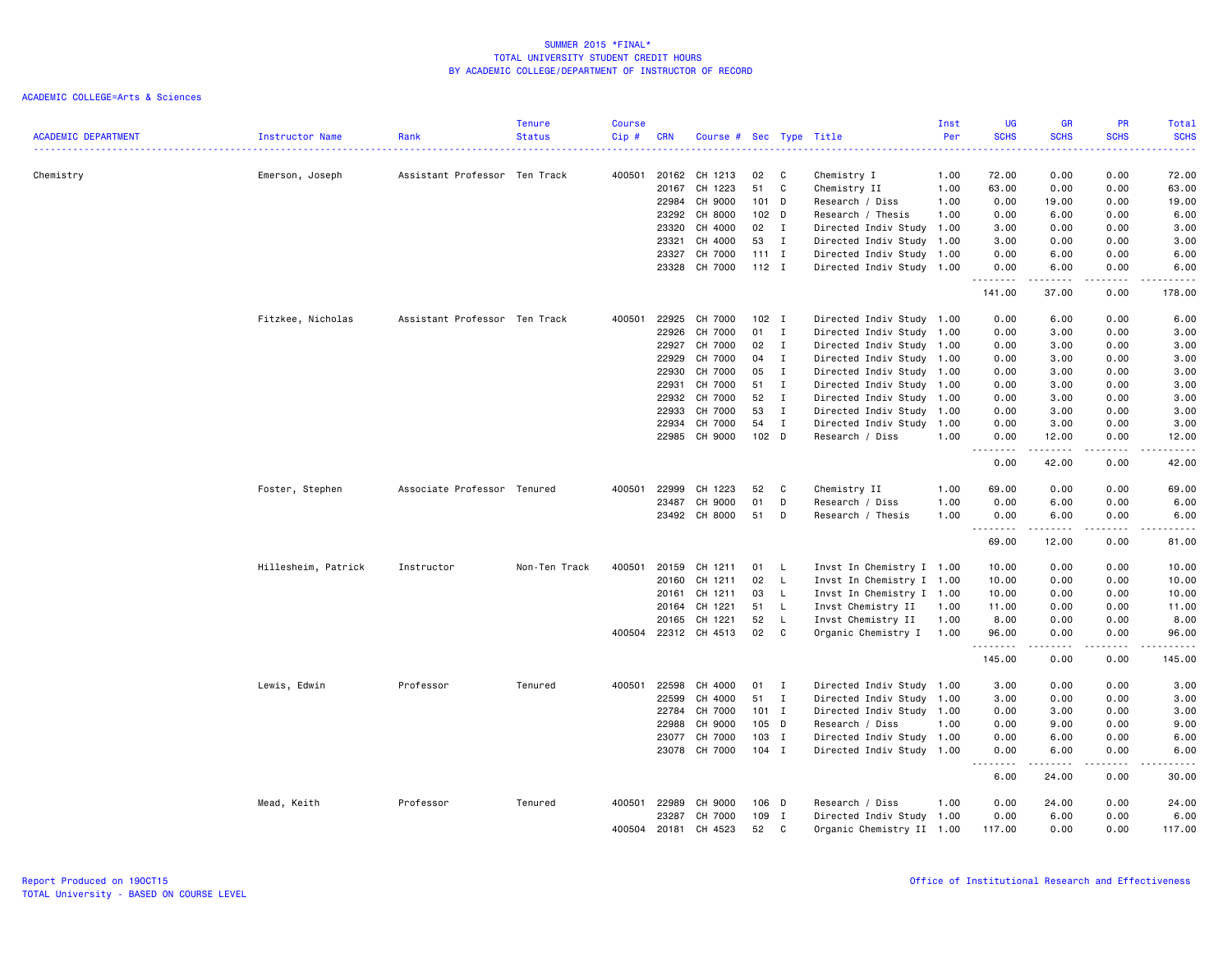## ACADEMIC COLLEGE=Arts & Sciences

| <b>ACADEMIC DEPARTMENT</b> | <b>Instructor Name</b> | Rank                          | <b>Tenure</b><br><b>Status</b> | <b>Course</b><br>Cip# | <b>CRN</b> | Course # Sec Type Title         |              |              |                                                   | Inst<br>Per | <b>UG</b><br><b>SCHS</b> | <b>GR</b><br><b>SCHS</b>                                                                                                                                     | PR<br><b>SCHS</b>                   | Total<br><b>SCHS</b><br>.                                                                                                                            |
|----------------------------|------------------------|-------------------------------|--------------------------------|-----------------------|------------|---------------------------------|--------------|--------------|---------------------------------------------------|-------------|--------------------------|--------------------------------------------------------------------------------------------------------------------------------------------------------------|-------------------------------------|------------------------------------------------------------------------------------------------------------------------------------------------------|
|                            |                        |                               |                                |                       |            |                                 |              |              |                                                   |             | <u>.</u><br>117.00       | 30.00                                                                                                                                                        | 0.00                                | 147.00                                                                                                                                               |
|                            |                        |                               |                                |                       |            |                                 |              |              |                                                   |             |                          |                                                                                                                                                              |                                     |                                                                                                                                                      |
| Chemistry                  | Mlsna, Todd            | Associate Professor Ten Track |                                | 400501                | 22991      | CH 9000                         | 108 D        |              | Research / Diss                                   | 1.00        | 0.00                     | 30.00                                                                                                                                                        | 0.00                                | 30.00                                                                                                                                                |
|                            |                        |                               |                                |                       | 22998      | CH 1213                         | 01           | C            | Chemistry I                                       | 1.00        | 45.00                    | 0.00                                                                                                                                                         | 0.00                                | 45.00                                                                                                                                                |
|                            |                        |                               |                                |                       | 23142      | CH 4000                         | $101$ I      |              | Directed Indiv Study                              | 1.00        | 6.00                     | 0.00                                                                                                                                                         | 0.00                                | 6.00                                                                                                                                                 |
|                            |                        |                               | Tenured                        |                       | 23394      | CH 4000<br>400501 20185 CH 4603 | 102<br>102 L | $\mathbf{I}$ | Directed Indiv Study<br>Undergraduate Resear 1.00 | 1.00        | 2.00<br>3.00             | 0.00<br>0.00                                                                                                                                                 | 0.00<br>0.00                        | 2.00<br>3.00                                                                                                                                         |
|                            |                        |                               |                                |                       |            |                                 |              |              |                                                   |             | .                        | المتمام المتعاد                                                                                                                                              | .                                   | $\frac{1}{2} \left( \frac{1}{2} \right) \left( \frac{1}{2} \right) \left( \frac{1}{2} \right) \left( \frac{1}{2} \right) \left( \frac{1}{2} \right)$ |
|                            |                        |                               |                                |                       |            |                                 |              |              |                                                   |             | 56.00                    | 30.00                                                                                                                                                        | 0.00                                | 86.00                                                                                                                                                |
|                            | Rowland, Emily         | Instructor                    | Non-Ten Track                  | 400504                | 20170      | CH 2503                         | 01           | C            | Elem Organic Chem                                 | 1.00        | 87.00                    | 0.00                                                                                                                                                         | 0.00                                | 87.00                                                                                                                                                |
|                            |                        |                               |                                |                       | 20175      | CH 4513                         | 01           | $\mathtt{C}$ | Organic Chemistry I                               | 1.00        | 99.00                    | 0.00                                                                                                                                                         | 0.00                                | 99.00                                                                                                                                                |
|                            |                        |                               |                                |                       |            |                                 |              |              |                                                   |             | <u>.</u>                 | .                                                                                                                                                            | .                                   | .                                                                                                                                                    |
|                            |                        |                               |                                |                       |            |                                 |              |              |                                                   |             | 186.00                   | 0.00                                                                                                                                                         | 0.00                                | 186.00                                                                                                                                               |
|                            | Smith, Laura           | Instructor                    | Non-Ten Track                  | 400501                | 20156      | CH 1043                         | 01           | C            | Survey of Chemistry                               | 1.00        | 135.00                   | 0.00                                                                                                                                                         | 0.00                                | 135.00                                                                                                                                               |
|                            |                        |                               |                                |                       | 20157      | CH 1051                         | 51           | L            | Experimental Chem                                 | 1.00        | 10.00                    | 0.00                                                                                                                                                         | 0.00                                | 10.00                                                                                                                                                |
|                            |                        |                               |                                |                       | 20158      | CH 1053                         | 51           | C            | Survey of Chemistry                               | 1.00        | 60.00                    | 0.00                                                                                                                                                         | 0.00                                | 60.00                                                                                                                                                |
|                            |                        |                               |                                |                       | 22814      | CH 1051                         | 01           | L            | Experimental Chem                                 | 1.00        | 7.00                     | 0.00                                                                                                                                                         | 0.00                                | 7.00                                                                                                                                                 |
|                            |                        |                               |                                |                       |            |                                 |              |              |                                                   |             | . <b>.</b><br>212.00     | .<br>0.00                                                                                                                                                    | $\sim$ $\sim$ $\sim$ $\sim$<br>0.00 | .<br>212.00                                                                                                                                          |
|                            | Stokes, Sean           | Instructor                    | Non-Ten Track                  | 400504                | 20169      | CH 2501                         | 01           | <b>L</b>     | Elem Org Chem-Lab                                 | 1.00        | 27.00                    | 0.00                                                                                                                                                         | 0.00                                | 27.00                                                                                                                                                |
|                            |                        |                               |                                |                       | 20171      | CH 4511                         | 01           | L.           | Org Chem Lab I                                    | 1.00        | 12.00                    | 0.00                                                                                                                                                         | 0.00                                | 12.00                                                                                                                                                |
|                            |                        |                               |                                |                       | 20172      | CH 4511                         | 02           | L.           | Org Chem Lab I                                    | 1.00        | 12.00                    | 0.00                                                                                                                                                         | 0.00                                | 12.00                                                                                                                                                |
|                            |                        |                               |                                |                       | 20173      | CH 4511                         | 04           | L.           | Org Chem Lab I                                    | 1.00        | 10.00                    | 0.00                                                                                                                                                         | 0.00                                | 10.00                                                                                                                                                |
|                            |                        |                               |                                |                       |            | 20177 CH 4521                   | 51           | L            | Org Chem Lab II                                   | 1.00        | 11.00                    | 0.00                                                                                                                                                         | 0.00                                | 11.00                                                                                                                                                |
|                            |                        |                               |                                |                       | 20178      | CH 4521                         | 52           | L.           | Org Chem Lab II                                   | 1.00        | 8.00                     | 0.00                                                                                                                                                         | 0.00                                | 8.00                                                                                                                                                 |
|                            |                        |                               |                                |                       | 20179      | CH 4521                         | 54           | L            | Org Chem Lab II                                   | 1.00        | 9.00<br>1.1.1.1.1.1.1    | 0.00                                                                                                                                                         | 0.00                                | 9.00<br>22222                                                                                                                                        |
|                            |                        |                               |                                |                       |            |                                 |              |              |                                                   |             | 89.00                    | 0.00                                                                                                                                                         | 0.00                                | 89.00                                                                                                                                                |
|                            | Sygula, Andrzej        | Professor                     | Tenured                        | 400501                | 22992      | CH 9000                         | 109 D        |              | Research / Diss                                   | 1.00        | 0.00                     | 12.00                                                                                                                                                        | 0.00                                | 12.00                                                                                                                                                |
|                            |                        |                               |                                |                       |            | 400504 22313 CH 4523            | 51           | C            | Organic Chemistry II 1.00                         |             | 84.00                    | 0.00                                                                                                                                                         | 0.00                                | 84.00                                                                                                                                                |
|                            |                        |                               |                                |                       |            |                                 |              |              |                                                   |             | .                        | .                                                                                                                                                            | .                                   | .                                                                                                                                                    |
|                            |                        |                               |                                |                       |            |                                 |              |              |                                                   |             | 84.00                    | 12.00                                                                                                                                                        | 0.00                                | 96.00                                                                                                                                                |
|                            | Webster, Charles       | Associate Professor Tenured   |                                | 400501                | 23279      | CH 7000                         | 105 I        |              | Directed Indiv Study 1.00                         |             | 0.00                     | 6.00                                                                                                                                                         | 0.00                                | 6.00                                                                                                                                                 |
|                            |                        |                               |                                |                       | 23280      | CH 7000                         | 106          | I            | Directed Indiv Study 1.00                         |             | 0.00                     | 6.00                                                                                                                                                         | 0.00                                | 6.00                                                                                                                                                 |
|                            |                        |                               |                                |                       | 23281      | CH 7000                         | $107$ I      |              | Directed Indiv Study 1.00                         |             | 0.00                     | 6.00                                                                                                                                                         | 0.00                                | 6.00                                                                                                                                                 |
|                            |                        |                               |                                |                       |            | 23282 CH 7000                   | 108 I        |              | Directed Indiv Study 1.00                         |             | 0.00<br>.                | 6.00<br>$\frac{1}{2} \left( \frac{1}{2} \right) \left( \frac{1}{2} \right) \left( \frac{1}{2} \right) \left( \frac{1}{2} \right) \left( \frac{1}{2} \right)$ | 0.00<br>.                           | 6.00<br>-----                                                                                                                                        |
|                            |                        |                               |                                |                       |            |                                 |              |              |                                                   |             | 0.00                     | 24.00                                                                                                                                                        | 0.00                                | 24.00                                                                                                                                                |
|                            | Wipf, David            | Professor                     | Tenured                        | 400501                | 22994      | CH 9000                         | 111 D        |              | Research / Diss                                   | 1.00        | 0.00                     | 12.00                                                                                                                                                        | 0.00                                | 12.00                                                                                                                                                |
|                            |                        |                               |                                |                       |            | 23319 CH 8000                   | 103 D        |              | Research / Thesis                                 | 1.00        | 0.00                     | 6.00                                                                                                                                                         | 0.00                                | 6.00                                                                                                                                                 |
|                            |                        |                               |                                |                       |            |                                 |              |              |                                                   |             | $\sim$ $\sim$ $\sim$     |                                                                                                                                                              |                                     | -----                                                                                                                                                |
|                            |                        |                               |                                |                       |            |                                 |              |              |                                                   |             | 0.00                     | 18.00                                                                                                                                                        | 0.00                                | 18.00                                                                                                                                                |
|                            | Zhang, Dongmao         | Associate Professor Tenured   |                                | 400501                | 22995      | CH 9000                         | 112 D        |              | Research / Diss                                   | 1.00        | 0.00                     | 24.00                                                                                                                                                        | 0.00                                | 24.00                                                                                                                                                |
|                            |                        |                               |                                |                       | 23383      | CH 7000                         | 113 I        |              | Directed Indiv Study 1.00                         |             | 0.00                     | 6.00                                                                                                                                                         | 0.00                                | 6.00                                                                                                                                                 |
|                            |                        |                               |                                |                       | 23384      | CH 7000                         | $114$ I      |              | Directed Indiv Study 1.00                         |             | 0.00                     | 6.00                                                                                                                                                         | 0.00                                | 6.00                                                                                                                                                 |

Report Produced on 19OCT15 Office of Institutional Research and Effectiveness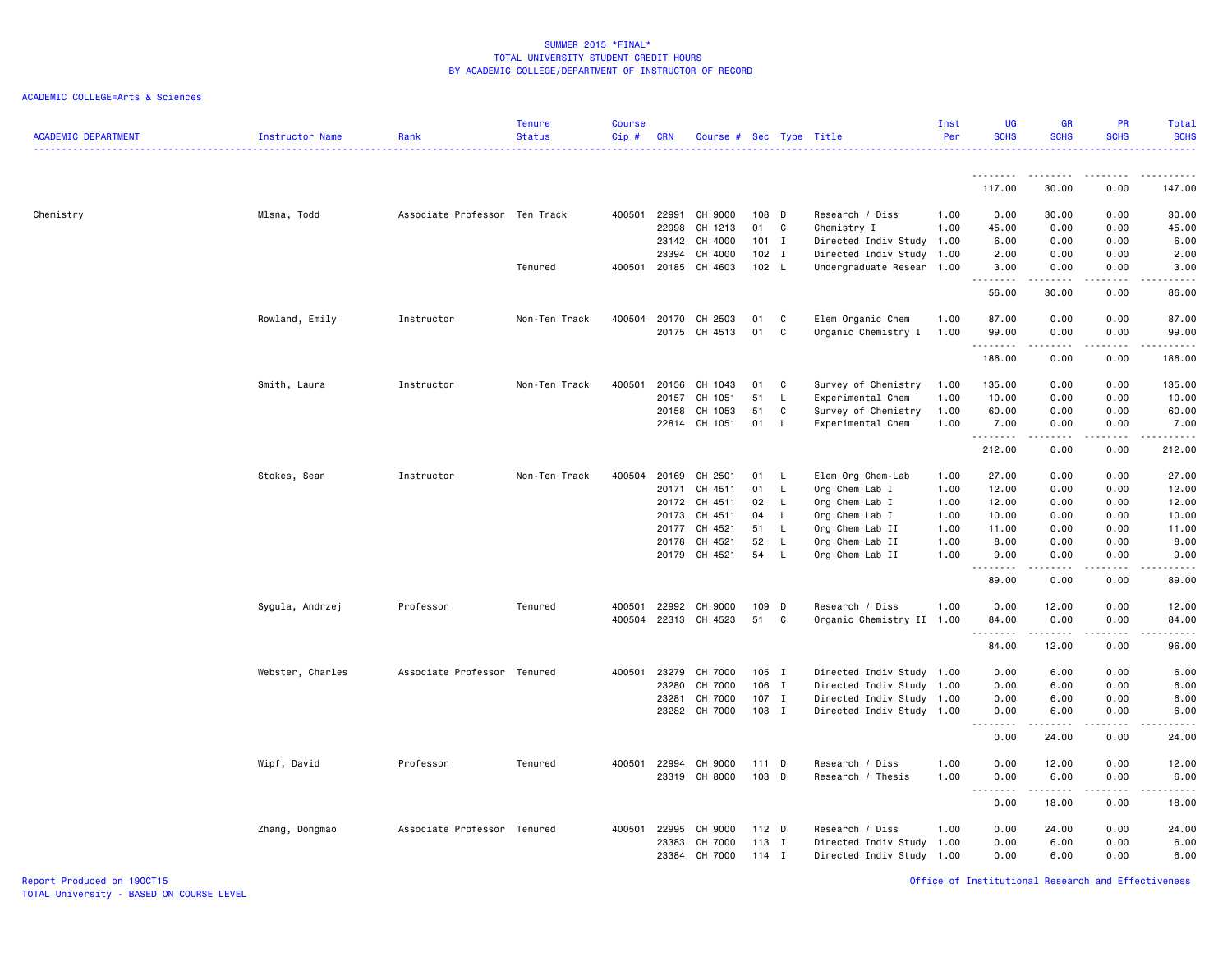| <b>ACADEMIC DEPARTMENT</b> | Instructor Name | Rank                        | <b>Tenure</b><br><b>Status</b> | Course<br>Cip# | <b>CRN</b> | Course # Sec Type Title |       |                           | Inst<br>Per | <b>UG</b><br><b>SCHS</b>                 | <b>GR</b><br><b>SCHS</b>       | <b>PR</b><br><b>SCHS</b>      | Total<br><b>SCHS</b>                |
|----------------------------|-----------------|-----------------------------|--------------------------------|----------------|------------|-------------------------|-------|---------------------------|-------------|------------------------------------------|--------------------------------|-------------------------------|-------------------------------------|
| Chemistry                  | Zhang, Dongmao  | Associate Professor Tenured |                                | 400501         |            | 23385 CH 7000           | 115 I | Directed Indiv Study 1.00 |             | 0.00<br>.<br>0.00                        | 6.00<br>.<br>42.00             | 0.00<br>.<br>0.00             | 6.00<br>.<br>42.00                  |
| Chemistry                  |                 |                             |                                |                |            |                         |       |                           |             | $=$ = = = = = = =<br>1105.00<br>======== | ========<br>271,00<br>======== | ========<br>0.00<br>--------- | ==========<br>1376.00<br>========== |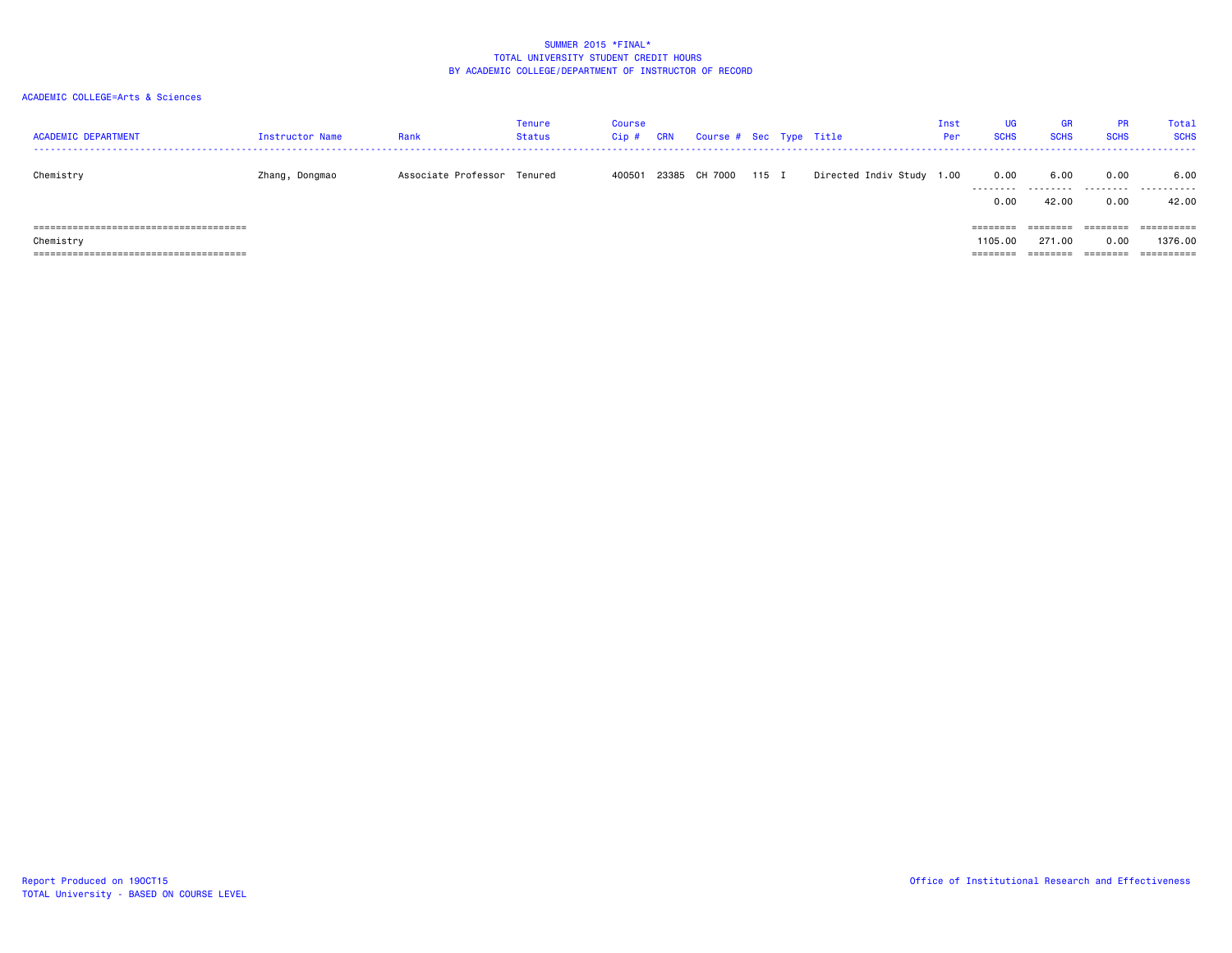| <b>ACADEMIC DEPARTMENT</b>                                 | <b>Instructor Name</b> | Rank                          | <b>Tenure</b><br><b>Status</b> | <b>Course</b><br>Cip#            | <b>CRN</b>              | Course # Sec Type Title                                        |                         |              |                                                                                                                  | Inst<br>Per          | <b>UG</b><br><b>SCHS</b>                          | <b>GR</b><br><b>SCHS</b>                  | PR<br><b>SCHS</b>                             | Total<br><b>SCHS</b>                       |
|------------------------------------------------------------|------------------------|-------------------------------|--------------------------------|----------------------------------|-------------------------|----------------------------------------------------------------|-------------------------|--------------|------------------------------------------------------------------------------------------------------------------|----------------------|---------------------------------------------------|-------------------------------------------|-----------------------------------------------|--------------------------------------------|
| Classical & Modern Languages & Literat Blackbourn, Forrest |                        | Lecturer                      | Non-Ten Track                  | 160901                           | 20568<br>20572<br>22697 | FLF 2163<br>FLF 3163<br>FLF 3800<br>22724 FLF 2800 851 A       | 01 C<br>01<br>851 A     | C            | Int. French Expressi 0.75<br>Int. French Expressi 0.75<br>Adv. Fr. Study Abroa 0.75<br>Intm. Fr. Study Abro 0.75 |                      | 22.50<br>13.50<br>20.25<br>29.25                  | 0.00<br>0.00<br>0.00<br>0.00              | 0.00<br>0.00<br>0.00<br>0.00                  | 22.50<br>13.50<br>20.25<br>29.25           |
|                                                            |                        |                               |                                |                                  |                         |                                                                |                         |              |                                                                                                                  |                      | .<br>85.50                                        | الماليات المالية<br>0.00                  | .<br>0.00                                     | .<br>85.50                                 |
|                                                            | Calderon, Beth         | Lecturer                      | Non-Ten Track                  |                                  |                         | 160905 23133 FLS 2133 201 C                                    |                         |              | Spanish III                                                                                                      | 1.00                 | 3.00                                              | 0.00                                      | 0.00                                          | 3.00                                       |
|                                                            |                        |                               |                                |                                  |                         |                                                                |                         |              |                                                                                                                  |                      | .<br>3.00                                         | 0.00                                      | 0.00                                          | 3.00                                       |
|                                                            | Clark, Mark            | Associate Professor Tenured   |                                |                                  |                         | 161203 23048 FLL 4000 101 I                                    |                         |              | Directed Indiv Study 1.00                                                                                        |                      | 3.00                                              | 0.00                                      | 0.00                                          | 3.00                                       |
|                                                            |                        |                               |                                |                                  |                         |                                                                |                         |              |                                                                                                                  |                      | <u>.</u><br>3.00                                  | .<br>0.00                                 | 0.00                                          | 3.00                                       |
|                                                            | Davisson, Brian        | Assistant Professor Ten Track |                                | 160905<br>169999<br>309999 21526 | 20629<br>22307          | FLS 3413<br>FLS 4990<br>ISE 4100<br>21527 ISE 4100 899 A       | 001 C<br>801 A<br>898 A |              | Intensive Spanish<br>Special Topic In FLS 1.00<br>Intl Student Exchang 1.00<br>Intl Student Exchang 1.00         | 1.00                 | 24.00<br>42.00<br>150.00<br>180.00<br>.<br>396.00 | 0.00<br>0.00<br>0.00<br>0.00<br>.         | 0.00<br>0.00<br>0.00<br>0.00<br>.<br>0.00     | 24.00<br>42.00<br>150.00<br>180.00<br>.    |
|                                                            | Debicka, Anna          | Instructor                    | Non-Ten Track                  | 160905                           | 22380                   | FLS 1113 503 C<br>22997 FLS 2133 552 C                         |                         |              | Spanish I<br>Spanish III                                                                                         | 1.00<br>1.00         | 33.00<br>36.00<br>.                               | 0.00<br>0.00<br>0.00                      | 0.00<br>0.00<br>.                             | 396.00<br>33.00<br>36.00<br>.              |
|                                                            |                        |                               |                                |                                  |                         |                                                                |                         |              |                                                                                                                  |                      | 69.00                                             | .<br>0.00                                 | 0.00                                          | 69.00                                      |
|                                                            | Franca, Thales         | Grad Teach Assist             | Not Applicable                 | 160901                           | 20568<br>20572          | FLF 2163<br>FLF 3163<br>22697 FLF 3800<br>22724 FLF 2800 851 A | 01 C<br>01<br>851 A     | C            | Int. French Expressi 0.25<br>Int. French Expressi 0.25<br>Adv. Fr. Study Abroa 0.25<br>Intm. Fr. Study Abro 0.25 |                      | 7.50<br>4.50<br>6.75<br>9.75<br>.<br>28.50        | 0.00<br>0.00<br>0.00<br>0.00<br>.<br>0.00 | 0.00<br>0.00<br>0.00<br>0.00<br>-----<br>0.00 | 7.50<br>4.50<br>6.75<br>9.75<br>.<br>28.50 |
|                                                            | Guerra, Victor         | Grad Teach Assist             | Not Applicable                 |                                  |                         | 160905 20597 FLS 1113 51                                       |                         | C.           | Spanish I                                                                                                        | 0.25                 | 12.00                                             | 0.00                                      | 0.00                                          | 12.00                                      |
|                                                            |                        |                               |                                |                                  |                         |                                                                |                         |              |                                                                                                                  |                      | <u>.</u><br>12.00                                 | 0.00                                      | 0.00                                          | 12.00                                      |
|                                                            | Harland, Robert        | Associate Professor Tenured   |                                |                                  |                         | 160905 20610 FLS 2133 51 C                                     |                         |              | Spanish III                                                                                                      | 1.00                 | 15.00                                             | 0.00                                      | 0.00                                          | 15.00                                      |
|                                                            |                        |                               |                                |                                  |                         |                                                                |                         |              |                                                                                                                  |                      | <u>.</u><br>15.00                                 | 0.00                                      | 0.00                                          | 15.00                                      |
|                                                            | Kraker, Julia          | Lecturer                      | Non-Ten Track                  | 160905                           | 22390                   | FLS 1123 551 C<br>22391 FLS 1123 552 C                         |                         |              | Spanish II<br>Spanish II                                                                                         | 1.00<br>1.00         | 51.00<br>48.00<br>.                               | 0.00<br>0.00                              | 0.00<br>0.00                                  | 51.00<br>48.00                             |
|                                                            |                        |                               |                                |                                  |                         |                                                                |                         |              |                                                                                                                  |                      | 99.00                                             | 0.00                                      | 0.00                                          | 99.00                                      |
|                                                            | Little, Christopher    | Lecturer                      | Non-Ten Track                  | 160905                           | 22386                   | 20607 FLS 2133<br>FLS 1123<br>22392 FLS 2133 551 C             | 02<br>502 C             | $\mathbf{C}$ | Spanish III<br>Spanish II<br>Spanish III                                                                         | 1.00<br>1.00<br>1.00 | 33.00<br>48.00<br>51.00                           | 0.00<br>0.00<br>0.00                      | 0.00<br>0.00<br>0.00                          | 33.00<br>48.00<br>51.00                    |
|                                                            |                        |                               |                                |                                  |                         |                                                                |                         |              |                                                                                                                  |                      | <u>.</u><br>132.00                                | 0.00                                      | 0.00                                          | 132.00                                     |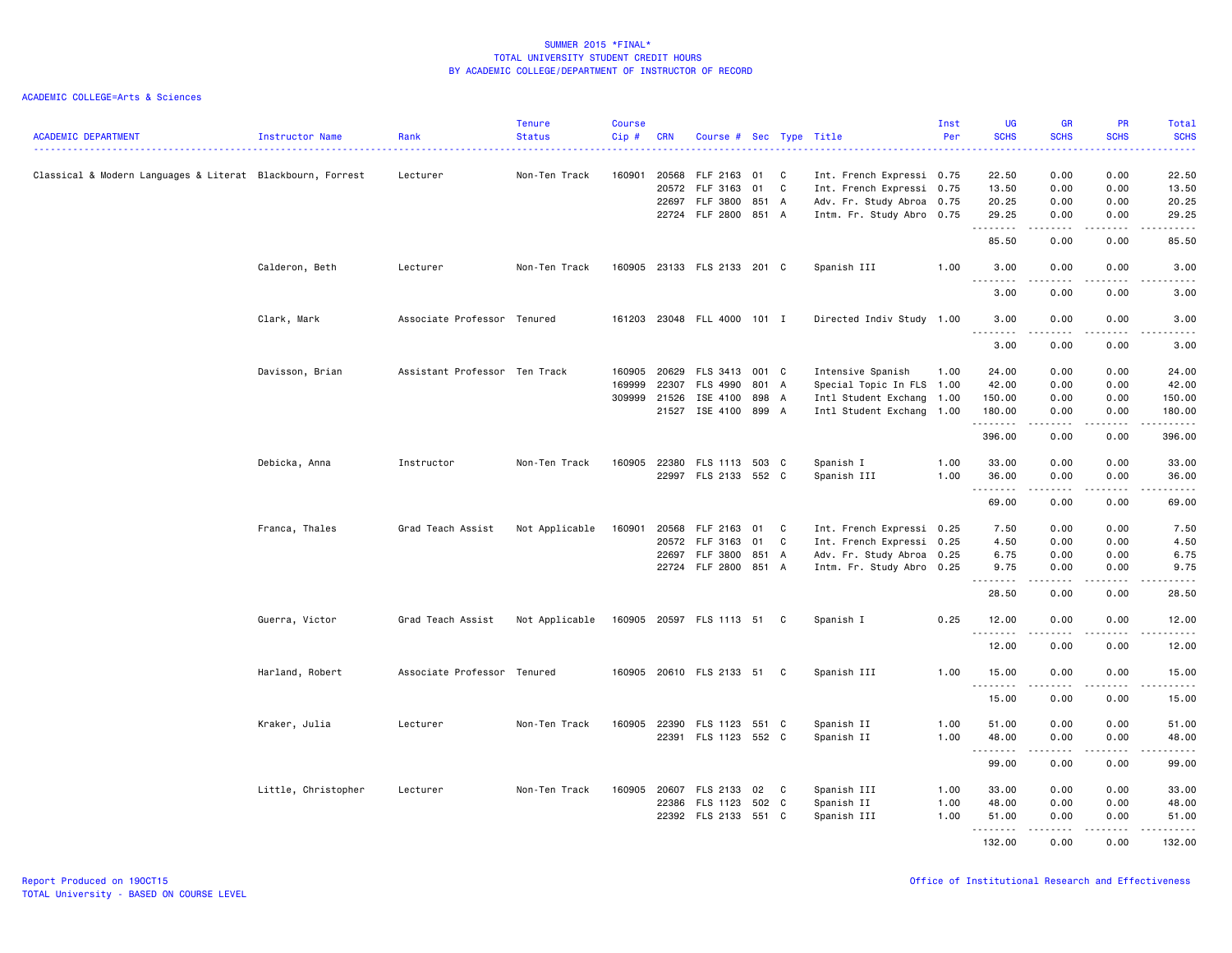| <b>ACADEMIC DEPARTMENT</b>                                                      | Instructor Name    | Rank                              | <b>Tenure</b><br><b>Status</b> | <b>Course</b><br>$Cip$ # | <b>CRN</b>     | Course # Sec Type Title                      |   |                                                        | Inst<br>Per  | <b>UG</b><br><b>SCHS</b>                                  | GR<br><b>SCHS</b><br>----                                                                                                         | PR<br><b>SCHS</b>  | Total<br><b>SCHS</b><br>المتمامين                                                                                                                                                                                                                                                                                                                                                                                                                                                      |
|---------------------------------------------------------------------------------|--------------------|-----------------------------------|--------------------------------|--------------------------|----------------|----------------------------------------------|---|--------------------------------------------------------|--------------|-----------------------------------------------------------|-----------------------------------------------------------------------------------------------------------------------------------|--------------------|----------------------------------------------------------------------------------------------------------------------------------------------------------------------------------------------------------------------------------------------------------------------------------------------------------------------------------------------------------------------------------------------------------------------------------------------------------------------------------------|
| Classical & Modern Languages & Literat McFadden, Michael                        |                    | Lecturer                          | Non-Ten Track                  | 160905                   | 20597          | FLS 1113 51<br>22385 FLS 1123 501 C          | C | Spanish I<br>Spanish II                                | 0.75<br>1.00 | 36.00<br>69.00                                            | 0.00<br>0.00                                                                                                                      | 0.00<br>0.00       | 36.00<br>69.00                                                                                                                                                                                                                                                                                                                                                                                                                                                                         |
|                                                                                 |                    |                                   |                                |                          |                |                                              |   |                                                        |              | .<br>105.00                                               | .<br>0.00                                                                                                                         | 0.00               | 105.00                                                                                                                                                                                                                                                                                                                                                                                                                                                                                 |
|                                                                                 | Moser, Keith       | Associate Professor Tenured       |                                | 160901                   | 23100<br>23101 | FLF 7000 01 I<br>FLF 7000 51 I               |   | Directed Indiv Study 1.00<br>Directed Indiv Study 1.00 |              | 0.00<br>0.00                                              | 3.00<br>3.00                                                                                                                      | 0.00<br>0.00       | 3.00<br>3.00                                                                                                                                                                                                                                                                                                                                                                                                                                                                           |
|                                                                                 |                    |                                   |                                |                          |                |                                              |   |                                                        |              | .<br>0.00                                                 | $\frac{1}{2} \left( \frac{1}{2} \right) \left( \frac{1}{2} \right) \left( \frac{1}{2} \right) \left( \frac{1}{2} \right)$<br>6.00 | .<br>0.00          | .<br>6.00                                                                                                                                                                                                                                                                                                                                                                                                                                                                              |
|                                                                                 | Moya, Arleana      | Instructor                        | Non-Ten Track                  | 160905                   |                | 22387 FLS 1113 551 C                         |   | Spanish I                                              | 1.00         | 72.00<br>--------                                         | 0.00<br>د د د                                                                                                                     | 0.00               | 72.00                                                                                                                                                                                                                                                                                                                                                                                                                                                                                  |
|                                                                                 |                    |                                   |                                |                          |                |                                              |   |                                                        |              | 72.00                                                     | 0.00                                                                                                                              | 0.00               | 72.00                                                                                                                                                                                                                                                                                                                                                                                                                                                                                  |
|                                                                                 | Munn, David        | Lecturer                          | Non-Ten Track                  | 160905                   | 20595          | FLS 1113 03<br>23252 FLS 1123 553 C          | C | Spanish I<br>Spanish II                                | 0.75<br>1.00 | 24.75<br>45.00<br>$\sim$ $\sim$ $\sim$ $\sim$ $\sim$<br>. | 0.00<br>0.00<br>$- - -$                                                                                                           | 0.00<br>0.00       | 24.75<br>45.00                                                                                                                                                                                                                                                                                                                                                                                                                                                                         |
|                                                                                 |                    |                                   |                                |                          |                |                                              |   |                                                        |              | 69.75                                                     | 0.00                                                                                                                              | 0.00               | 69.75                                                                                                                                                                                                                                                                                                                                                                                                                                                                                  |
|                                                                                 | Ricketts, Maria    | Lecturer                          | Non-Ten Track                  |                          |                | 160905 22460 FLS 1113 505 C                  |   | Spanish I                                              | 1.00         | 39.00                                                     | 0.00<br>.                                                                                                                         | 0.00<br>.          | 39.00                                                                                                                                                                                                                                                                                                                                                                                                                                                                                  |
|                                                                                 |                    |                                   |                                |                          |                |                                              |   |                                                        |              | 39.00                                                     | 0.00                                                                                                                              | 0.00               | 39.00                                                                                                                                                                                                                                                                                                                                                                                                                                                                                  |
|                                                                                 | Rodriguez, Adriana | Grad Teach Assist                 | Not Applicable                 |                          |                | 160905 20595 FLS 1113 03                     | C | Spanish I                                              | 0.25         | 8.25<br>$\sim$ $\sim$ $\sim$ $\sim$<br>.                  | 0.00                                                                                                                              | 0.00               | 8.25                                                                                                                                                                                                                                                                                                                                                                                                                                                                                   |
|                                                                                 |                    |                                   |                                |                          |                |                                              |   |                                                        |              | 8.25                                                      | 0.00                                                                                                                              | 0.00               | 8.25                                                                                                                                                                                                                                                                                                                                                                                                                                                                                   |
|                                                                                 | Russell, Amie      | Instructor                        | Non-Ten Track                  | 160905                   |                | 22378 FLS 1113 501 C<br>22379 FLS 1113 502 C |   | Spanish I<br>Spanish I                                 | 1.00<br>1.00 | 48.00<br>45.00                                            | 0.00<br>0.00                                                                                                                      | 0.00<br>0.00       | 48.00<br>45.00                                                                                                                                                                                                                                                                                                                                                                                                                                                                         |
|                                                                                 |                    |                                   |                                |                          |                |                                              |   |                                                        |              | .<br>93.00                                                | 0.00                                                                                                                              | 0.00               | 93.00                                                                                                                                                                                                                                                                                                                                                                                                                                                                                  |
|                                                                                 | Simpore, Karim     | Assistant Professor Ten Track     |                                | 160901                   | 22383          | FLF 1113 501 C                               |   | French I                                               | 1.00         | 27.00                                                     | 0.00                                                                                                                              | 0.00               | 27.00                                                                                                                                                                                                                                                                                                                                                                                                                                                                                  |
|                                                                                 |                    |                                   |                                |                          |                | 22393 FLF 1123 551 C                         |   | French II                                              | 1.00         | 30.00                                                     | 0.00<br>.                                                                                                                         | 0.00<br>. <b>.</b> | 30.00                                                                                                                                                                                                                                                                                                                                                                                                                                                                                  |
|                                                                                 |                    |                                   |                                |                          |                |                                              |   |                                                        |              | 57.00                                                     | 0.00                                                                                                                              | 0.00               | 57.00                                                                                                                                                                                                                                                                                                                                                                                                                                                                                  |
|                                                                                 | Vozzo, Rosa        | Instructor                        | Non-Ten Track                  | 160905                   |                | 22382 FLS 2133 501 C                         |   | Spanish III                                            | 1.00         | 51.00                                                     | 0.00                                                                                                                              | 0.00               | 51.00                                                                                                                                                                                                                                                                                                                                                                                                                                                                                  |
|                                                                                 |                    |                                   |                                |                          |                |                                              |   |                                                        |              | $- - -$<br>51.00                                          | 0.00                                                                                                                              | 0.00               | 51.00                                                                                                                                                                                                                                                                                                                                                                                                                                                                                  |
|                                                                                 | Zelaya, Karina     | Visiting Assist Pro Non-Ten Track |                                |                          |                | 160905 22306 FLS 3143 851 A                  |   | Hispanic Civiliza                                      | 1.00         | 42.00<br><u>.</u>                                         | 0.00<br>$\frac{1}{2}$                                                                                                             | 0.00               | 42.00                                                                                                                                                                                                                                                                                                                                                                                                                                                                                  |
|                                                                                 |                    |                                   |                                |                          |                |                                              |   |                                                        |              | 42.00                                                     | 0.00                                                                                                                              | . <b>.</b><br>0.00 | 42.00                                                                                                                                                                                                                                                                                                                                                                                                                                                                                  |
| -------------------------------------<br>Classical & Modern Languages & Literat |                    |                                   |                                |                          |                |                                              |   |                                                        |              | 1380.00                                                   | 6.00                                                                                                                              | ========<br>0.00   | ==========<br>1386.00                                                                                                                                                                                                                                                                                                                                                                                                                                                                  |
| --------------------------------------                                          |                    |                                   |                                |                          |                |                                              |   |                                                        |              |                                                           |                                                                                                                                   | ========           | $\begin{array}{cccccccccc} \multicolumn{2}{c}{} & \multicolumn{2}{c}{} & \multicolumn{2}{c}{} & \multicolumn{2}{c}{} & \multicolumn{2}{c}{} & \multicolumn{2}{c}{} & \multicolumn{2}{c}{} & \multicolumn{2}{c}{} & \multicolumn{2}{c}{} & \multicolumn{2}{c}{} & \multicolumn{2}{c}{} & \multicolumn{2}{c}{} & \multicolumn{2}{c}{} & \multicolumn{2}{c}{} & \multicolumn{2}{c}{} & \multicolumn{2}{c}{} & \multicolumn{2}{c}{} & \multicolumn{2}{c}{} & \multicolumn{2}{c}{} & \mult$ |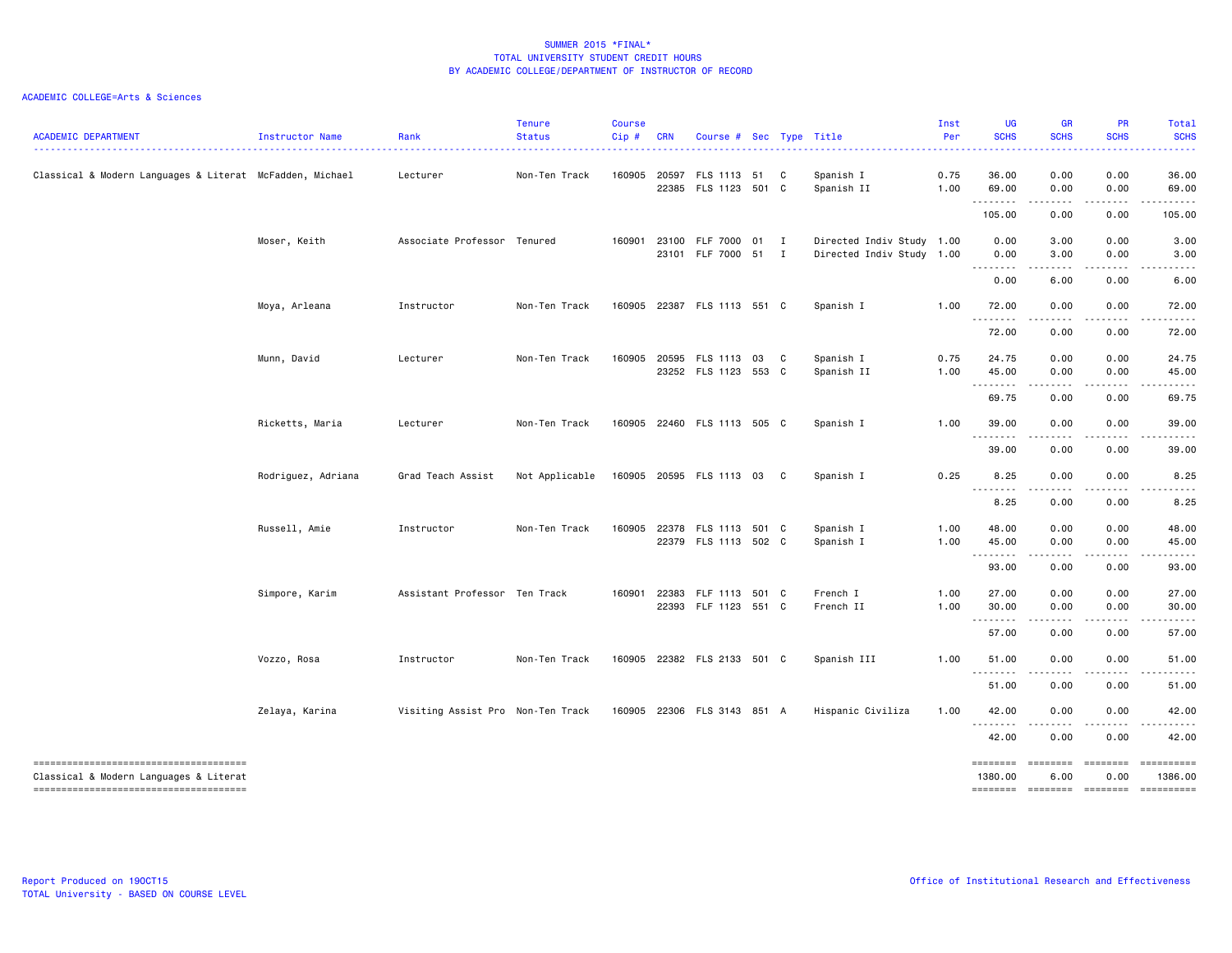| <b>ACADEMIC DEPARTMENT</b> | Instructor Name    | Rank                          | <b>Tenure</b><br><b>Status</b> | <b>Course</b><br>Cip# | <b>CRN</b>   | Course # Sec Type Title |       |   |                           | Inst<br>Per | <b>UG</b><br><b>SCHS</b> | <b>GR</b><br><b>SCHS</b>                                                                                                                                     | <b>PR</b><br><b>SCHS</b>                                                                                                          | Total<br><b>SCHS</b> |
|----------------------------|--------------------|-------------------------------|--------------------------------|-----------------------|--------------|-------------------------|-------|---|---------------------------|-------------|--------------------------|--------------------------------------------------------------------------------------------------------------------------------------------------------------|-----------------------------------------------------------------------------------------------------------------------------------|----------------------|
| Communication              | Bogue, Patty       | Lecturer                      | Non-Ten Track                  |                       |              | 090101 21164 CO 1223    | 201 C |   | Intro Comm Theory         | 1.00        | 24.00<br>.               | 0.00<br>-----                                                                                                                                                | 0.00<br>د د د د                                                                                                                   | 24.00<br>.           |
|                            |                    |                               |                                |                       |              |                         |       |   |                           |             | 24.00                    | 0.00                                                                                                                                                         | 0.00                                                                                                                              | 24.00                |
|                            | Chambers, Cheryl   | Instructor                    | Non-Ten Track                  | 090101                | 20203        | CO 1013                 | 001 C |   | Intro to Communicati 1.00 |             | 42.00                    | 0.00                                                                                                                                                         | 0.00                                                                                                                              | 42.00                |
|                            |                    |                               |                                |                       | 20206        | CO 1013                 | 52    | C | Intro to Communicati 1.00 |             | 72.00                    | 0.00                                                                                                                                                         | 0.00                                                                                                                              | 72.00                |
|                            |                    |                               |                                |                       |              | 20214 CO 3213           | 51    | C | Small Group Coummuni 1.00 |             | 36.00<br>.               | 0.00<br>$- - - - -$                                                                                                                                          | 0.00<br>.                                                                                                                         | 36.00<br>.           |
|                            |                    |                               |                                |                       |              |                         |       |   |                           |             | 150.00                   | 0.00                                                                                                                                                         | 0.00                                                                                                                              | 150.00               |
|                            | Cooley, Skye       | Assistant Professor Ten Track |                                | 090900                | 20231        | CO 4803                 | 51    | C | Research in PR & Adv 1.00 |             | 48.00                    | 0.00                                                                                                                                                         | 0.00                                                                                                                              | 48.00                |
|                            |                    |                               |                                |                       | 20237        | CO 6803                 | 51    | C | Research in PR & Adv 1.00 |             | 0.00                     | 12.00                                                                                                                                                        | 0.00                                                                                                                              | 12.00                |
|                            |                    |                               |                                |                       | 22508        | CO 3853                 | 51    | C | Public Relations Wri 1.00 |             | 45.00                    | 0.00                                                                                                                                                         | 0.00                                                                                                                              | 45.00                |
|                            |                    |                               |                                |                       | 22509        | CO 3813                 | 801 A |   | PR Case Problems          | 1.00        | 15.00<br>.               | 0.00                                                                                                                                                         | 0.00                                                                                                                              | 15.00<br>.           |
|                            |                    |                               |                                |                       |              |                         |       |   |                           |             | 108.00                   | 12.00                                                                                                                                                        | 0.00                                                                                                                              | 120.00               |
|                            | Denton, Raymond    | Lecturer                      | Non-Ten Track                  |                       | 090101 23002 | CO 7000                 | 251 I |   | Directed Indiv Study 1.00 |             | 0.00                     | 3.00                                                                                                                                                         | 0.00                                                                                                                              | 3.00                 |
|                            |                    |                               |                                |                       | 23451        | CO 7000                 | 201 I |   | Directed Indiv Study 1.00 |             | 0.00                     | 3.00                                                                                                                                                         | 0.00                                                                                                                              | 3.00                 |
|                            |                    |                               |                                | 090701                |              | 23024 CO 6373           | 251 C |   | Prac In Tv News           | 1.00        | 0.00                     | 3.00                                                                                                                                                         | 0.00                                                                                                                              | 3.00                 |
|                            |                    |                               |                                |                       |              |                         |       |   |                           |             | .<br>0.00                | .<br>9.00                                                                                                                                                    | 0.00                                                                                                                              | .<br>9.00            |
|                            | Edmonds, Khristina | Instructor                    | Non-Ten Track                  |                       | 231304 20196 | CO 1003                 | 001 C |   | Fund Of Public Speak 1.00 |             | 48.00                    | 0.00                                                                                                                                                         | 0.00                                                                                                                              | 48.00                |
|                            |                    |                               |                                |                       | 20197        | CO 1003                 | 01    | C | Fund Of Public Speak 1.00 |             | 45.00                    | 0.00                                                                                                                                                         | 0.00                                                                                                                              | 45.00                |
|                            |                    |                               |                                |                       | 20198        | CO 1003                 | 02    | C | Fund Of Public Speak 1.00 |             | 36.00                    | 0.00                                                                                                                                                         | 0.00                                                                                                                              | 36.00                |
|                            |                    |                               |                                |                       | 20201        | CO 1003                 | E51 C |   | Fund Of Public Speak 1.00 |             | 54.00                    | 0.00                                                                                                                                                         | 0.00                                                                                                                              | 54.00                |
|                            |                    |                               |                                |                       | 23341        | CO 1003                 | E52 C |   | Fund Of Public Speak 1.00 |             | 51.00<br>.               | 0.00                                                                                                                                                         | 0.00<br>. <b>.</b> .                                                                                                              | 51.00<br>.           |
|                            |                    |                               |                                |                       |              |                         |       |   |                           |             | 234.00                   | 0.00                                                                                                                                                         | 0.00                                                                                                                              | 234.00               |
|                            | Fisher, Melody     | Assistant Professor Ten Track |                                |                       | 090900 21737 | CO 3803                 | 001 C |   | Prin Public Relation 1.00 |             | 27.00                    | 0.00                                                                                                                                                         | 0.00                                                                                                                              | 27.00                |
|                            |                    |                               |                                |                       |              | 21834 CO 3813           | 501 C |   | PR Case Problems          | 1.00        | 42.00                    | 0.00                                                                                                                                                         | 0.00                                                                                                                              | 42.00                |
|                            |                    |                               |                                |                       |              |                         |       |   |                           |             |                          | $\frac{1}{2} \left( \frac{1}{2} \right) \left( \frac{1}{2} \right) \left( \frac{1}{2} \right) \left( \frac{1}{2} \right) \left( \frac{1}{2} \right)$         | د د د د                                                                                                                           | .                    |
|                            |                    |                               |                                |                       |              |                         |       |   |                           |             | 69.00                    | 0.00                                                                                                                                                         | 0.00                                                                                                                              | 69.00                |
|                            | Flick, Harry       | Professor                     | Tenured                        | 090101                | 20213        | CO 3213                 | 01    | C | Small Group Coummuni      | 1.00        | 51.00                    | 0.00                                                                                                                                                         | 0.00                                                                                                                              | 51.00                |
|                            |                    |                               |                                |                       | 20220        | CO 3833                 | 01    | C | Interviewing              | 1.00        | 27.00                    | 0.00                                                                                                                                                         | 0.00                                                                                                                              | 27.00                |
|                            |                    |                               |                                |                       | 20221        | CO 3833                 | 51    | C | Interviewing              | 1.00        | 21.00                    | 0.00                                                                                                                                                         | 0.00                                                                                                                              | 21.00                |
|                            |                    |                               |                                |                       |              | 21735 CO 3833           | 001 C |   | Interviewing              | 1.00        | 30.00<br>.               | 0.00<br>$\frac{1}{2} \left( \frac{1}{2} \right) \left( \frac{1}{2} \right) \left( \frac{1}{2} \right) \left( \frac{1}{2} \right) \left( \frac{1}{2} \right)$ | 0.00<br>.                                                                                                                         | 30.00<br>.           |
|                            |                    |                               |                                |                       |              |                         |       |   |                           |             | 129.00                   | 0.00                                                                                                                                                         | 0.00                                                                                                                              | 129.00               |
|                            | Fountain, Amy      | Instructor                    | Non-Ten Track                  |                       | 090101 21266 | CO 1013                 | 501 C |   | Intro to Communicati 1.00 |             | 54.00                    | 0.00                                                                                                                                                         | 0.00                                                                                                                              | 54.00                |
|                            |                    |                               |                                |                       | 21268        | CO 1223                 | 501 C |   | Intro Comm Theory         | 1.00        | 36.00                    | 0.00                                                                                                                                                         | 0.00                                                                                                                              | 36.00                |
|                            |                    |                               |                                |                       |              | 090401 20225 CO 4053    | 101 E |   | Internship Comm           | 1.00        | 30.00<br>.               | 0.00<br>د د د د                                                                                                                                              | 0.00<br>$\frac{1}{2} \left( \frac{1}{2} \right) \left( \frac{1}{2} \right) \left( \frac{1}{2} \right) \left( \frac{1}{2} \right)$ | 30.00<br>.           |
|                            |                    |                               |                                |                       |              |                         |       |   |                           |             | 120.00                   | 0.00                                                                                                                                                         | 0.00                                                                                                                              | 120.00               |
|                            | Gawrych, Teresa    | Instructor                    | Non-Ten Track                  |                       |              | 090701 21744 CO 3333    | 51    | B | Adv Television Prd        | 1.00        | 27.00                    | 0.00                                                                                                                                                         | 0.00                                                                                                                              | 27,00                |
|                            |                    |                               |                                | 090900                |              | 20224 CO 3863           | 51    | B | PR Production             | 1.00        | 48.00                    | 0.00                                                                                                                                                         | 0.00                                                                                                                              | 48.00                |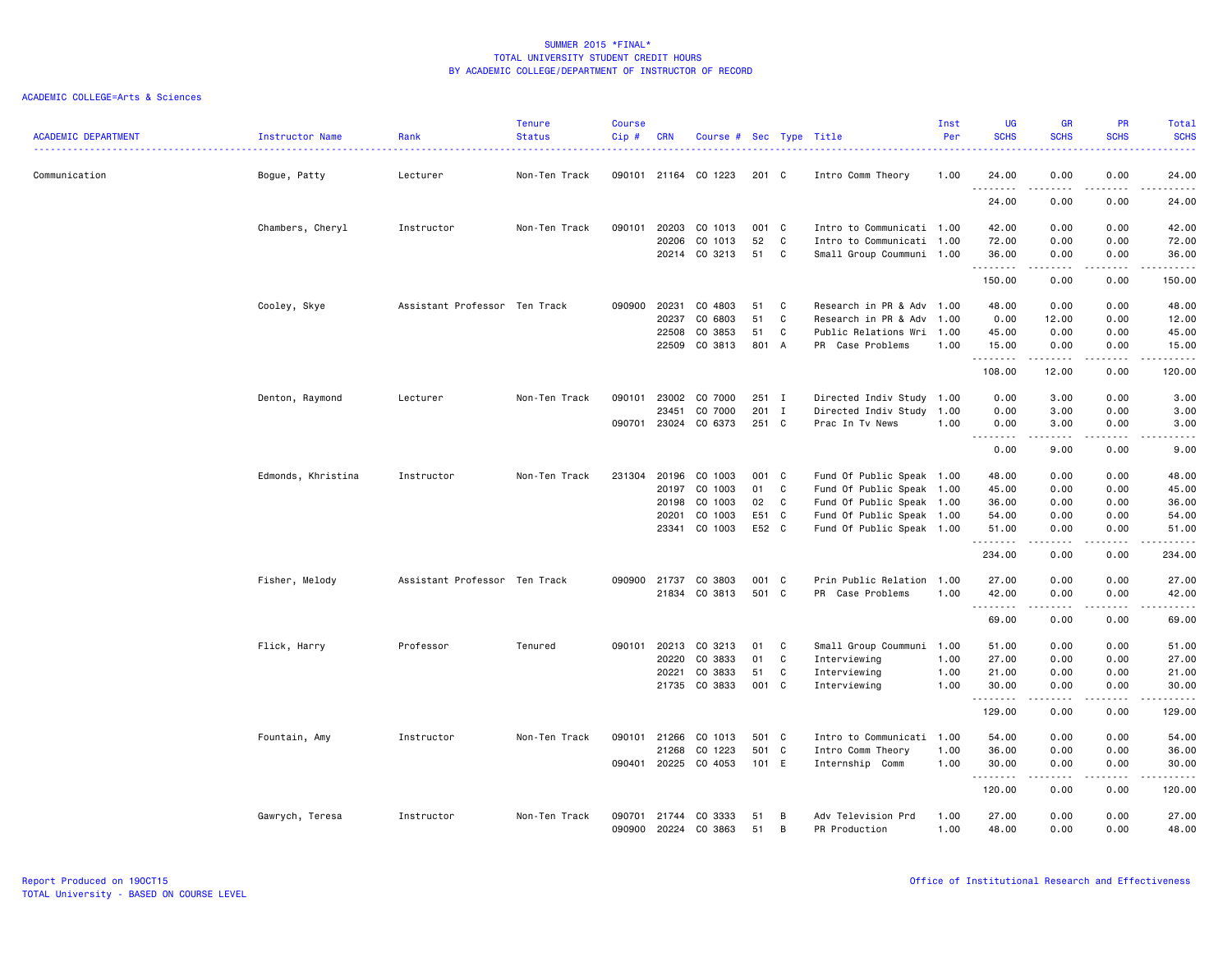# ACADEMIC COLLEGE=Arts & Sciences

| <b>ACADEMIC DEPARTMENT</b> | Instructor Name      | Rank                          | <b>Tenure</b><br><b>Status</b> | <b>Course</b><br>Cip#  | <b>CRN</b>   | Course # Sec Type Title |              |              |                                                        | Inst<br>Per  | <b>UG</b><br><b>SCHS</b> | <b>GR</b><br><b>SCHS</b> | PR<br><b>SCHS</b>                           | Total<br><b>SCHS</b><br>المتمامين                                                                                               |
|----------------------------|----------------------|-------------------------------|--------------------------------|------------------------|--------------|-------------------------|--------------|--------------|--------------------------------------------------------|--------------|--------------------------|--------------------------|---------------------------------------------|---------------------------------------------------------------------------------------------------------------------------------|
|                            |                      |                               |                                |                        |              |                         |              |              |                                                        |              | <u>.</u>                 | .                        | $- - - -$                                   | .                                                                                                                               |
|                            |                      |                               |                                |                        |              |                         |              |              |                                                        |              | 75.00                    | 0.00                     | 0.00                                        | 75.00                                                                                                                           |
| Communication              | Goodman, Mark        | Professor                     | Tenured                        |                        |              | 090404 21742 CO 3403    | 01           | B            | Photographic Communi 1.00                              |              | 27.00<br>.               | 0.00                     | 0.00                                        | 27.00<br>.                                                                                                                      |
|                            |                      |                               |                                |                        |              |                         |              |              |                                                        |              | 27.00                    | 0.00                     | 0.00                                        | 27.00                                                                                                                           |
|                            | Gordon, Meaghan      | Instructor                    | Non-Ten Track                  |                        |              | 090900 20222 CO 3853    | 01           | C            | Public Relations Wri 1.00                              |              | 36.00<br>.               | 0.00                     | 0.00                                        | 36.00<br>.                                                                                                                      |
|                            |                      |                               |                                |                        |              |                         |              |              |                                                        |              | 36.00                    | 0.00                     | 0.00                                        | 36.00                                                                                                                           |
|                            | Knight, Amy          | Instructor                    | Non-Ten Track                  |                        |              | 090101 21267 CO 1013    | 551 C        |              | Intro to Communicati 1.00                              |              | 60.00<br><u>.</u>        | 0.00<br>.                | 0.00<br>$- - - -$                           | 60.00<br>$    -$                                                                                                                |
|                            |                      |                               |                                |                        |              |                         |              |              |                                                        |              | 60.00                    | 0.00                     | 0.00                                        | 60.00                                                                                                                           |
|                            | Misun, Christopher   | 98                            | Not Applicable                 | 090102 22891           | 090401 22892 | CO 4323<br>CO 3443      | 201 C<br>201 | C            | Mass Media-Society<br>Adv News Writ-Report 1.00        | 1.00         | 15.00<br>9.00<br>.       | 0.00<br>0.00             | 0.00<br>0.00<br>.                           | 15.00<br>9.00<br>.                                                                                                              |
|                            |                      |                               |                                |                        |              |                         |              |              |                                                        |              | 24.00                    | 0.00                     | 0.00                                        | 24.00                                                                                                                           |
|                            | Morschauser, Lindsey | Instructor                    | Non-Ten Track                  | 090101<br>400404 21348 | 20204        | CO 1013<br>GR 4713      | 01<br>501    | C<br>B       | Intro to Communicati 1.00<br>Synoptic Met I            | 1.00         | 57.00<br>75.00<br>.      | 0.00<br>0.00             | 0.00<br>0.00<br>$\sim$ $\sim$ $\sim$ $\sim$ | 57.00<br>75.00<br>وعاديات                                                                                                       |
|                            |                      |                               |                                |                        |              |                         |              |              |                                                        |              | 132.00                   | 0.00                     | 0.00                                        | 132.00                                                                                                                          |
|                            | Nicholson, John      | Associate Professor Tenured   |                                | 090101 20226           |              | CO 4203                 | 01           | C            | Nonverbal Communicat 1.00                              |              | 42.00                    | 0.00                     | 0.00                                        | 42.00                                                                                                                           |
|                            |                      |                               |                                | 231304 20228           | 20232        | CO 6203<br>CO 4253      | 01<br>51     | C<br>C       | Nonverbal Communicat 1.00<br>Elements Of Persuasn      | 1.00         | 0.00<br>24.00            | 21.00<br>0.00            | 0.00<br>0.00                                | 21.00<br>24.00                                                                                                                  |
|                            |                      |                               |                                |                        | 20234        | CO 6253                 | 51           | $\mathbf{C}$ | Elements Of Persuasn 1.00                              |              | 0.00                     | 6.00                     | 0.00                                        | 6.00                                                                                                                            |
|                            |                      |                               |                                |                        | 21740        | CO 2253                 | 01           | C            | Fund Interprsn Comm                                    | 1.00         | 24.00<br>.               | 0.00<br>.                | 0.00<br>$\sim$ $\sim$ $\sim$                | 24.00<br>.                                                                                                                      |
|                            |                      |                               |                                |                        |              |                         |              |              |                                                        |              | 90.00                    | 27.00                    | 0.00                                        | 117.00                                                                                                                          |
|                            | Poe, Philip          | Assistant Professor Ten Track |                                | 090401                 | 20216        | CO 3423                 | 001 C        |              | Feature Writing                                        | 1.00         | 33.00                    | 0.00                     | 0.00                                        | 33.00                                                                                                                           |
|                            |                      |                               |                                | 090701                 | 20210        | CO 2333                 | 01           | B            | Tv Production                                          | 1.00         | 27.00                    | 0.00                     | 0.00                                        | 27.00                                                                                                                           |
|                            |                      |                               |                                |                        | 20211        | CO 2413                 | 01           | B            | Intro News Writ-Repo                                   | 1.00         | 42.00<br>.               | 0.00<br>.                | 0.00<br>.                                   | 42.00<br>.                                                                                                                      |
|                            |                      |                               |                                |                        |              |                         |              |              |                                                        |              | 102.00                   | 0.00                     | 0.00                                        | 102.00                                                                                                                          |
|                            | Ryalls, Emily        | Assistant Professor Ten Track |                                | 050207                 | 21727        | AN 1173                 | 51           | C            | Intro Gender Studies 1.00                              |              | 12.00                    | 0.00                     | 0.00                                        | 12.00                                                                                                                           |
|                            |                      |                               |                                |                        | 21728        | GS 1173                 | 51           | C            | Introduction to Gend 1.00                              |              | 6.00                     | 0.00                     | 0.00                                        | 6.00                                                                                                                            |
|                            |                      |                               |                                | 099999 22510           | 21767        | SO 1173                 | 51<br>801 A  | C            | Intro Gender Studies 1.00                              |              | 21.00                    | 0.00<br>0.00             | 0.00                                        | 21.00                                                                                                                           |
|                            |                      |                               |                                |                        |              | CO 4990                 |              |              | Special Topic In CO                                    | 1.00         | 15.00<br>.               | . <b>.</b>               | 0.00<br>.                                   | 15.00<br>.                                                                                                                      |
|                            |                      |                               |                                |                        |              |                         |              |              |                                                        |              | 54.00                    | 0.00                     | 0.00                                        | 54.00                                                                                                                           |
|                            | Ryals, Howard        | Lecturer                      | Non-Ten Track                  | 090101<br>231304 20199 | 20205        | CO 1013<br>CO 1003      | 51<br>03     | C<br>C       | Intro to Communicati 1.00<br>Fund Of Public Speak 1.00 |              | 69.00<br>33.00           | 0.00<br>0.00             | 0.00<br>0.00                                | 69.00<br>33.00                                                                                                                  |
|                            |                      |                               |                                |                        |              |                         |              |              |                                                        |              | .<br>102.00              | .<br>0.00                | .<br>0.00                                   | $\begin{array}{cccccccccc} \bullet & \bullet & \bullet & \bullet & \bullet & \bullet & \bullet & \bullet \end{array}$<br>102.00 |
|                            | Smith, Glenn         | Associate Professor Tenured   |                                | 090401 20207           | 20208        | CO 1403<br>CO 1403      | 01<br>51     | C<br>C       | Intro Mass Media<br>Intro Mass Media                   | 1.00<br>1.00 | 42.00<br>63.00           | 0.00<br>0.00             | 0.00<br>0.00                                | 42.00<br>63.00                                                                                                                  |

Report Produced on 19OCT15 Office of Institutional Research and Effectiveness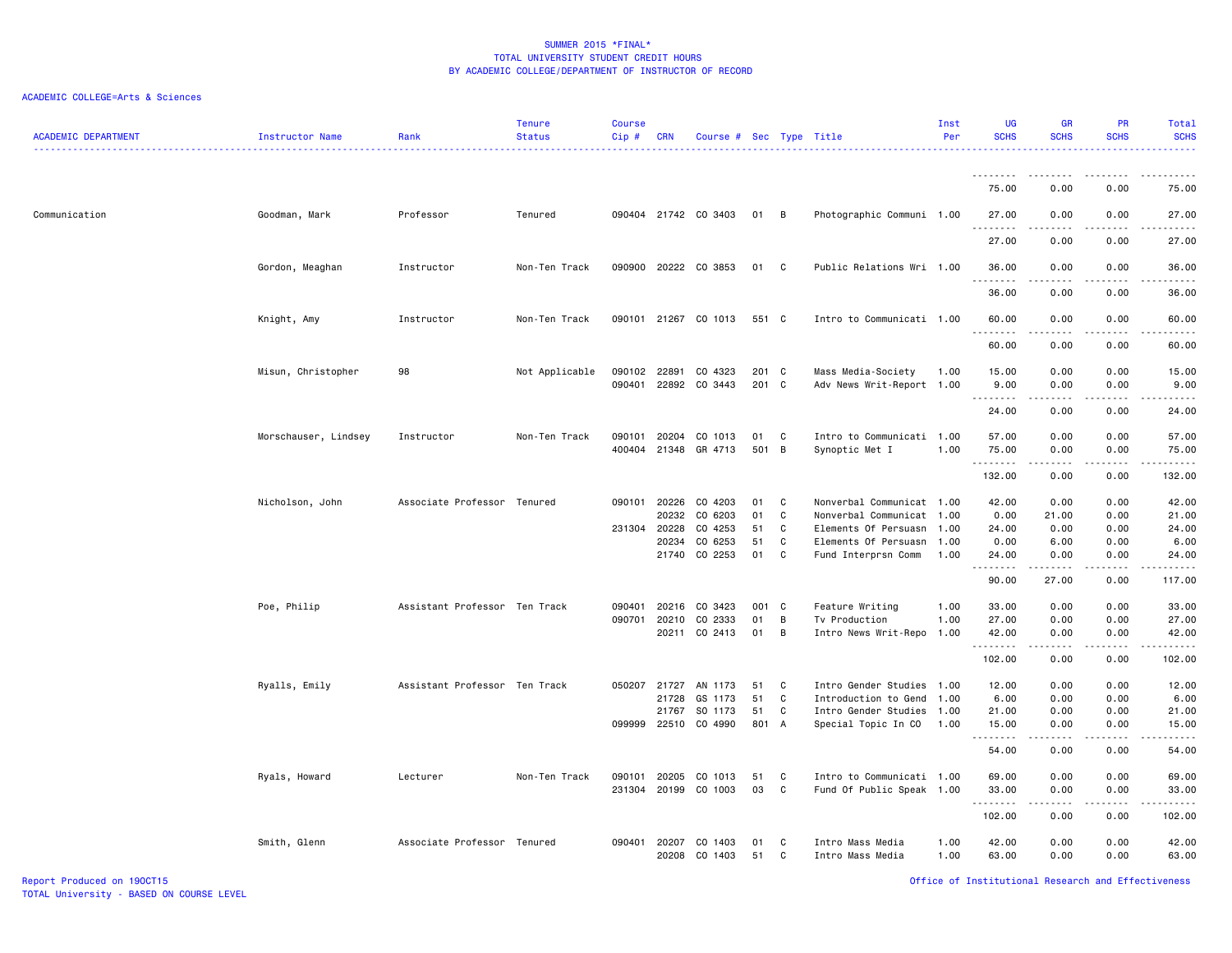| <b>ACADEMIC DEPARTMENT</b> | <b>Instructor Name</b> | Rank                              | <b>Tenure</b><br><b>Status</b> | <b>Course</b><br>Cip# | <b>CRN</b> | Course # Sec Type Title |       |              |                           | Inst<br>Per | <b>UG</b><br><b>SCHS</b> | <b>GR</b><br><b>SCHS</b> | <b>PR</b><br><b>SCHS</b> | Total<br><b>SCHS</b> |
|----------------------------|------------------------|-----------------------------------|--------------------------------|-----------------------|------------|-------------------------|-------|--------------|---------------------------|-------------|--------------------------|--------------------------|--------------------------|----------------------|
|                            |                        |                                   |                                |                       |            |                         |       |              |                           |             |                          |                          |                          |                      |
| Communication              | Smith, Glenn           | Associate Professor Tenured       |                                | 090401                | 21269      | CO 1403                 | 501 C |              | Intro Mass Media          | 1.00        | 30.00                    | 0.00                     | 0.00                     | 30.00                |
|                            |                        |                                   |                                | 231304                | 21270      | CO 4253                 | 501 C |              | Elements Of Persuasn 1.00 |             | 42.00                    | 0.00                     | 0.00                     | 42.00                |
|                            |                        |                                   |                                |                       |            | 21273 CO 6253           | 501 C |              | Elements Of Persuasn 1.00 |             | 0.00                     | 15.00                    | 0.00                     | 15.00                |
|                            |                        |                                   |                                |                       |            |                         |       |              |                           |             | <u>.</u><br>177.00       | <u>.</u><br>15.00        | --------<br>0.00         | .<br>192.00          |
|                            | Stockstill, William    | Assistant Professor Ten Track     |                                | 500501                | 20209      | CO 1503                 | 01    | C.           | Intro To Theatre          | 1.00        | 24.00                    | 0.00                     | 0.00                     | 24.00                |
|                            |                        | Visiting Assist Pro Non-Ten Track |                                | 500501                |            | 20212 CO 2574           | 51    | B            | Sum Theatre Workshop      | 1.00        | 32.00                    | 0.00                     | 0.00                     | 32.00                |
|                            |                        |                                   |                                |                       |            | 21736 CO 1503           | 001 C |              | Intro To Theatre          | 1.00        | 42.00                    | 0.00                     | 0.00                     | 42.00                |
|                            |                        |                                   |                                |                       |            |                         |       |              |                           |             | .<br>98.00               | 0.00                     | $- - - -$<br>0.00        | 98.00                |
|                            | Williams, Kevin        | Associate Professor Tenured       |                                | 090102 20230          |            | CO 4323                 | 51    | $\mathbf{C}$ | Mass Media-Society        | 1.00        | 30.00                    | 0.00                     | 0.00                     | 30.00                |
|                            |                        |                                   |                                |                       | 21271      | CO 4323                 | 501 C |              | Mass Media-Society        | 1.00        | 51.00                    | 0.00                     | 0.00                     | 51.00                |
|                            |                        |                                   |                                |                       |            | 21272 CO 4323           | 502 C |              | Mass Media-Society        | 1.00        | 27.00                    | 0.00                     | 0.00                     | 27.00                |
|                            |                        |                                   |                                | 090401                | 20236      | CO 6323                 | 51 C  |              | Mass Media-Society        | 1.00        | 0.00                     | 6.00                     | 0.00                     | 6.00                 |
|                            |                        |                                   |                                |                       | 21274      | CO 6323                 | 501 C |              | Mass Media-Society        | 1.00        | 0.00                     | 3.00                     | 0.00                     | 3.00                 |
|                            |                        |                                   |                                |                       |            | 21275 CO 6323           | 502 C |              | Mass Media-Society        | 1.00        | 0.00                     | 12.00                    | 0.00                     | 12.00                |
|                            |                        |                                   |                                |                       |            |                         |       |              |                           |             | --------<br>108.00       | 21.00                    | ----<br>0.00             | 129.00               |
|                            |                        |                                   |                                |                       |            |                         |       |              |                           |             | $=$ = = = = = = =        | ---------                | ---------                | ==========           |
| Communication              |                        |                                   |                                |                       |            |                         |       |              |                           |             | 1919,00                  | 84.00                    | 0.00                     | 2003.00              |
|                            |                        |                                   |                                |                       |            |                         |       |              |                           |             | ========                 | ======                   | ========                 |                      |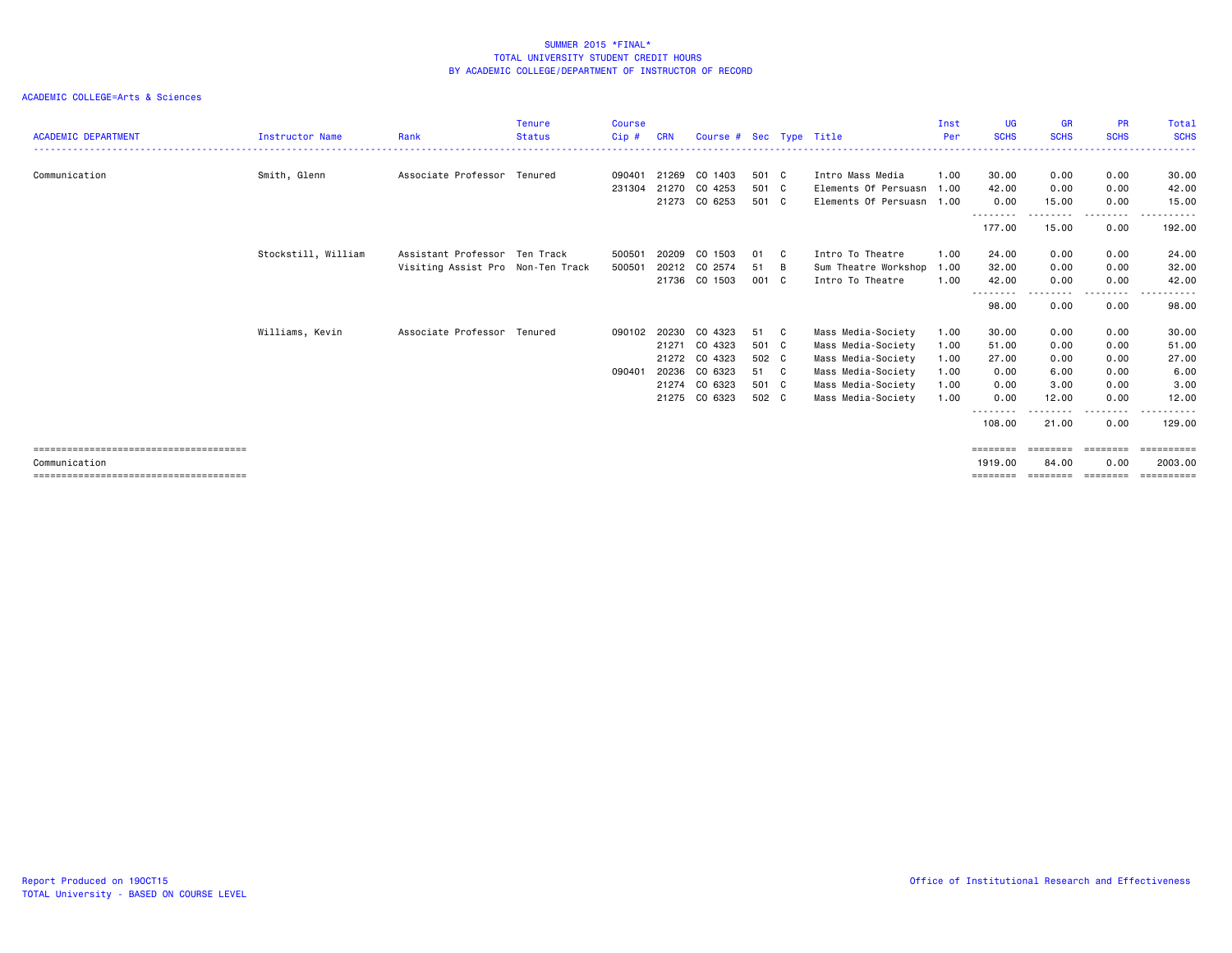| ACADEMIC DEPARTMENT | <b>Instructor Name</b> | Rank                          | <b>Tenure</b><br><b>Status</b> | <b>Course</b><br>Cip# | <b>CRN</b>            | Course # Sec Type Title         |             |        |                                              | Inst<br>Per  | <b>UG</b><br><b>SCHS</b> | <b>GR</b><br><b>SCHS</b>                                                                                                                                     | <b>PR</b><br><b>SCHS</b>            | Total<br><b>SCHS</b><br>$\frac{1}{2} \left( \frac{1}{2} \right) \left( \frac{1}{2} \right) \left( \frac{1}{2} \right) \left( \frac{1}{2} \right)$ |
|---------------------|------------------------|-------------------------------|--------------------------------|-----------------------|-----------------------|---------------------------------|-------------|--------|----------------------------------------------|--------------|--------------------------|--------------------------------------------------------------------------------------------------------------------------------------------------------------|-------------------------------------|---------------------------------------------------------------------------------------------------------------------------------------------------|
| English             | Agee, Kelly            | Instructor                    | Non-Ten Track                  |                       |                       | 231303 20658 GE 3513            | 52          | C      | Technical Writing                            | 1.00         | 30.00<br>.               | 0.00                                                                                                                                                         | 0.00                                | 30.00<br>.                                                                                                                                        |
|                     |                        |                               |                                |                       |                       |                                 |             |        |                                              |              | 30.00                    | 0.00                                                                                                                                                         | 0.00                                | 30.00                                                                                                                                             |
|                     | Anderson, Thomas       | Associate Professor Tenured   |                                |                       | 231404 21779          | EN 4503                         | 51          | C      | Shakespeare                                  | 1.00         | 36.00                    | 0.00                                                                                                                                                         | 0.00                                | 36.00                                                                                                                                             |
|                     |                        |                               |                                |                       | 21780                 | EN 6503                         | 51          | C      | Shakespeare                                  | 1.00         | 0.00<br>1.1.1.1.1.1.1    | 3.00<br>.                                                                                                                                                    | 0.00<br>د د د د                     | 3.00<br>.                                                                                                                                         |
|                     |                        |                               |                                |                       |                       |                                 |             |        |                                              |              | 36.00                    | 3.00                                                                                                                                                         | 0.00                                | 39.00                                                                                                                                             |
|                     | Barton, Amy            | Instructor                    | Non-Ten Track                  |                       | 231303 20657<br>20659 | GE 3513<br>GE 3513              | 51<br>53    | C<br>C | Technical Writing<br>Technical Writing       | 1.00<br>1.00 | 36.00<br>39.00           | 0.00<br>0.00                                                                                                                                                 | 0.00<br>0.00                        | 36.00<br>39.00                                                                                                                                    |
|                     |                        |                               |                                |                       |                       |                                 |             |        |                                              |              | .<br>75.00               | $\sim$ $\sim$ $\sim$ $\sim$<br>0.00                                                                                                                          | د د د د<br>0.00                     | .<br>75.00                                                                                                                                        |
|                     | Bentley, Gregory       | Associate Professor Tenured   |                                |                       |                       | 239999 21803 EN 8990            | 01 C        |        | Special Topic In EN                          | 1.00         | 0.00                     | 9.00                                                                                                                                                         | 0.00                                | 9.00                                                                                                                                              |
|                     |                        |                               |                                |                       |                       |                                 |             |        |                                              |              | 22222<br>0.00            | 9.00                                                                                                                                                         | $\sim$ $\sim$ $\sim$ $\sim$<br>0.00 | .<br>9.00                                                                                                                                         |
|                     | Bogard, LaToya         | Instructor                    | Non-Ten Track                  |                       |                       | 231301 20448 EN 1103            | E53 C       |        | En Composition I                             | 1.00         | 21.00                    | 0.00                                                                                                                                                         | 0.00                                | 21.00                                                                                                                                             |
|                     |                        |                               |                                |                       | 23340                 | EN 1103                         | E54 C       |        | En Composition I                             | 1.00         | 51.00<br>1.1.1.1.1.1.1   | 0.00<br>.                                                                                                                                                    | 0.00<br>$\sim$ $\sim$ $\sim$        | 51.00<br>.                                                                                                                                        |
|                     |                        |                               |                                |                       |                       |                                 |             |        |                                              |              | 72.00                    | 0.00                                                                                                                                                         | 0.00                                | 72.00                                                                                                                                             |
|                     | Brocato, John          | Instructor                    | Non-Ten Track                  | 231303 20655          |                       | GE 3513                         | 01          | C      | Technical Writing                            | 1.00         | 36.00                    | 0.00                                                                                                                                                         | 0.00                                | 36.00                                                                                                                                             |
|                     |                        |                               |                                |                       | 20656                 | GE 3513<br>22726 GE 3513        | 02<br>851 A | C      | Technical Writing<br>Technical Writing       | 1.00<br>1.00 | 36.00<br>39.00           | 0.00<br>0.00                                                                                                                                                 | 0.00<br>0.00                        | 36.00<br>39.00                                                                                                                                    |
|                     |                        |                               |                                |                       |                       |                                 |             |        |                                              |              | .<br>111.00              | $\frac{1}{2} \left( \frac{1}{2} \right) \left( \frac{1}{2} \right) \left( \frac{1}{2} \right) \left( \frac{1}{2} \right) \left( \frac{1}{2} \right)$<br>0.00 | .<br>0.00                           | .<br>111.00                                                                                                                                       |
|                     | Brown, Angela          | Lecturer                      | Non-Ten Track                  |                       |                       | 231401 22408 EN 2203            | 201 C       |        | Intro To Literature                          | 1.00         | 51.00                    | 0.00                                                                                                                                                         | 0.00                                | 51.00                                                                                                                                             |
|                     |                        |                               |                                |                       |                       |                                 |             |        |                                              |              | .<br>51.00               | 0.00                                                                                                                                                         | 0.00                                | دعاعات<br>51.00                                                                                                                                   |
|                     | Crescenzo, Michele     | Lecturer                      | Non-Ten Track                  |                       |                       | 231401 20461 EN 2203            | 52 C        |        | Intro To Literature                          | 1.00         | 54.00                    | 0.00                                                                                                                                                         | 0.00                                | 54.00                                                                                                                                             |
|                     |                        |                               |                                |                       |                       |                                 |             |        |                                              |              | .<br>54.00               | 0.00                                                                                                                                                         | 0.00                                | 54.00                                                                                                                                             |
|                     | Forsythe, Kiley        | Lecturer                      | Non-Ten Track                  |                       |                       | 231301 20453 EN 1113            | 51          | C      | En Composition II                            | 1.00         | 45.00                    | 0.00<br>$\sim$ $\sim$ $\sim$ $\sim$                                                                                                                          | 0.00<br>----                        | 45.00<br>$\frac{1}{2}$                                                                                                                            |
|                     |                        |                               |                                |                       |                       |                                 |             |        |                                              |              | .<br>45.00               | 0.00                                                                                                                                                         | 0.00                                | 45.00                                                                                                                                             |
|                     | Gibson, Marie          | Lecturer                      | Non-Ten Track                  |                       |                       | 231301 20446 EN 1103            | 02          | C      | En Composition I                             | 1.00         | 27.00                    | 0.00                                                                                                                                                         | 0.00                                | 27.00                                                                                                                                             |
|                     |                        |                               |                                |                       |                       | 20447 EN 1103                   | 52          | C      | En Composition I                             | 1.00         | 15.00                    | 0.00<br>-----                                                                                                                                                | 0.00<br>د د د د                     | 15.00<br>.                                                                                                                                        |
|                     |                        |                               |                                |                       |                       |                                 |             |        |                                              |              | 42.00                    | 0.00                                                                                                                                                         | 0.00                                | 42.00                                                                                                                                             |
|                     | Hagenston, Becky       | Associate Professor Tenured   |                                |                       |                       | 231302 21781 EN 3303            | 01 C        |        | Creative Writing                             | 1.00         | 42.00<br>.               | 0.00                                                                                                                                                         | 0.00                                | 42.00                                                                                                                                             |
|                     |                        |                               |                                |                       |                       |                                 |             |        |                                              |              | 42.00                    | 0.00                                                                                                                                                         | 0.00                                | 42.00                                                                                                                                             |
|                     | Herd, Wendy            | Assistant Professor Ten Track |                                |                       | 131401 21465          | EN 4493                         | 01          | C      | TESOL Practicum                              | 1.00         | 6.00                     | 0.00                                                                                                                                                         | 0.00                                | 6.00                                                                                                                                              |
|                     |                        |                               |                                |                       | 21468                 | EN 6493<br>160102 20044 AN 4403 | 01<br>01    | C<br>C | TESOL Practicum<br>Intro To Linguistics 1.00 | 1.00         | 0.00<br>6.00             | 3.00<br>0.00                                                                                                                                                 | 0.00<br>0.00                        | 3.00<br>6.00                                                                                                                                      |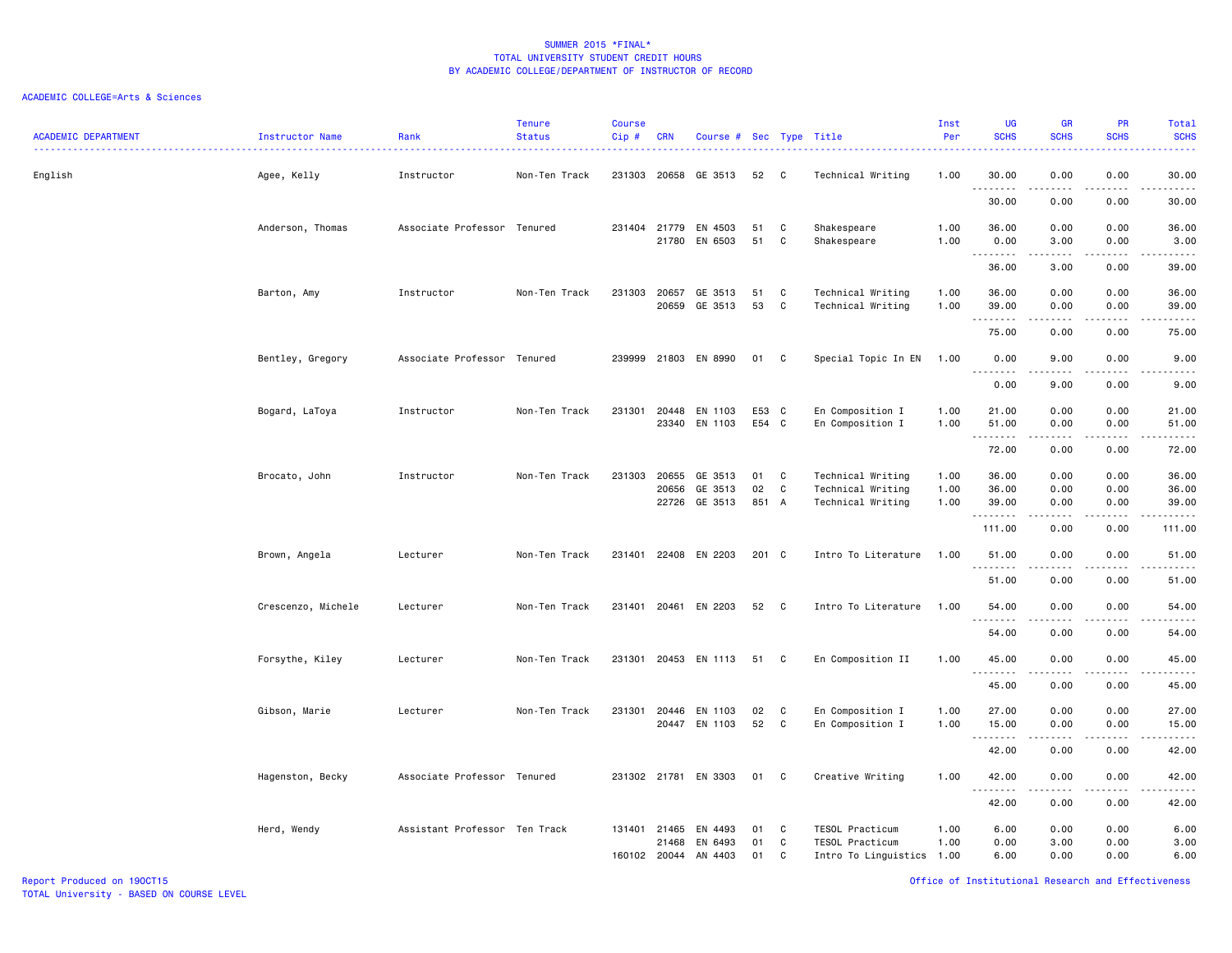| <b>ACADEMIC DEPARTMENT</b> | Instructor Name   | Rank                          | <b>Tenure</b><br><b>Status</b> | <b>Course</b><br>$Cip$ # | <b>CRN</b>            | Course # Sec Type Title |          |                   |                                            | Inst<br>Per  | <b>UG</b><br><b>SCHS</b>           | <b>GR</b><br><b>SCHS</b> | <b>PR</b><br><b>SCHS</b> | <b>Total</b><br><b>SCHS</b>                                                                                                                          |
|----------------------------|-------------------|-------------------------------|--------------------------------|--------------------------|-----------------------|-------------------------|----------|-------------------|--------------------------------------------|--------------|------------------------------------|--------------------------|--------------------------|------------------------------------------------------------------------------------------------------------------------------------------------------|
| English                    | Herd, Wendy       | Assistant Professor Ten Track |                                |                          | 160102 20465          | EN 4403                 | 01       | C                 | Intro To Linguistics 1.00                  |              | 21.00                              | 0.00                     | 0.00                     | 21.00                                                                                                                                                |
|                            |                   |                               |                                |                          | 20470                 | EN 6403                 | 01       | C                 | Intro To Linguistics 1.00                  |              | 0.00                               | 6.00                     | 0.00                     | 6.00                                                                                                                                                 |
|                            |                   |                               |                                | 239999 22491             |                       | EN 8000<br>EN 7000      | 01<br>51 | D<br>$\mathbf{I}$ | Research / Thesis                          | 1.00         | 0.00                               | 3.00                     | 0.00                     | 3.00<br>3.00                                                                                                                                         |
|                            |                   |                               |                                |                          | 22885                 |                         |          |                   | Directed Indiv Study 1.00                  |              | 0.00<br>.                          | 3.00                     | 0.00                     |                                                                                                                                                      |
|                            |                   |                               |                                |                          |                       |                         |          |                   |                                            |              | 33.00                              | 15.00                    | 0.00                     | 48.00                                                                                                                                                |
|                            | Little, Matthew   | Associate Professor Tenured   |                                | 231402 20463             |                       | EN 2243                 | 02       | C                 | American Lit Before                        | 1.00         | 21.00                              | 0.00                     | 0.00                     | 21.00                                                                                                                                                |
|                            |                   |                               |                                | 239999                   | 22458                 | EN 4990                 | 01       | C                 | Special Topic In EN                        | 1.00         | 27.00                              | 0.00                     | 0.00                     | 27.00                                                                                                                                                |
|                            |                   |                               |                                |                          | 22459                 | EN 6990                 | 01       | C                 | Special Topic In EN                        | 1.00         | 0.00<br>.                          | 3.00                     | 0.00                     | 3.00<br>$\frac{1}{2} \left( \frac{1}{2} \right) \left( \frac{1}{2} \right) \left( \frac{1}{2} \right) \left( \frac{1}{2} \right)$                    |
|                            |                   |                               |                                |                          |                       |                         |          |                   |                                            |              | 48.00                              | 3.00                     | 0.00                     | 51.00                                                                                                                                                |
|                            | Mallory-Kani, Amy | Assistant Professor Ten Track |                                | 231401                   |                       | 20458 EN 2203           | 01       | C                 | Intro To Literature                        | 1.00         | 33.00<br>.                         | 0.00                     | 0.00                     | 33.00                                                                                                                                                |
|                            |                   |                               |                                |                          |                       |                         |          |                   |                                            |              | 33.00                              | 0.00                     | 0.00                     | 33.00                                                                                                                                                |
|                            | Pizer, Ginger     | Associate Professor Tenured   |                                | 239999                   |                       | 23066 EN 7000           | 01 I     |                   | Directed Indiv Study 1.00                  |              | 0.00<br>$\sim$ $\sim$ $\sim$<br>.  | 3.00                     | 0.00                     | 3.00                                                                                                                                                 |
|                            |                   |                               |                                |                          |                       |                         |          |                   |                                            |              | 0.00                               | 3.00                     | 0.00                     | 3.00                                                                                                                                                 |
|                            | Price, Marty      | Instructor                    | Non-Ten Track                  |                          |                       | 231402 20464 EN 2253    | 51       | C                 | American Lit After 1 1.00                  |              | 27.00                              | 0.00                     | 0.00                     | 27.00<br>.                                                                                                                                           |
|                            |                   |                               |                                |                          |                       |                         |          |                   |                                            |              | .<br>27.00                         | 0.00                     | 0.00                     | 27.00                                                                                                                                                |
|                            | Raymond, Richard  | Professor                     | Tenured                        | 239999                   |                       | 22547 EN 4000           | 01 I     |                   | Directed Indiv Study 1.00                  |              | 3.00                               | 0.00                     | 0.00                     | 3.00                                                                                                                                                 |
|                            |                   |                               |                                |                          |                       |                         |          |                   |                                            |              | .<br>$\sim$ $\sim$ $\sim$<br>3.00  | 0.00                     | $  -$<br>0.00            | $- - - - -$<br>3.00                                                                                                                                  |
|                            | Redd, James       | Lecturer                      | Non-Ten Track                  |                          |                       | 231401 20460 EN 2203    | 51       | C                 | Intro To Literature                        | 1.00         | 27.00                              | 0.00                     | 0.00                     | 27.00                                                                                                                                                |
|                            |                   |                               |                                |                          |                       |                         |          |                   |                                            |              | 27.00                              | 0.00                     | 0.00                     | 27.00                                                                                                                                                |
|                            | Sanders, Shelly   | Instructor                    | Non-Ten Track                  | 231301                   |                       | 20452 EN 1113           | 03       | C                 | En Composition II                          | 1.00         | 48.00                              | 0.00                     | 0.00                     | 48.00                                                                                                                                                |
|                            |                   |                               |                                |                          |                       |                         |          |                   |                                            |              | .<br>48.00                         | .<br>0.00                | $- - - -$<br>0.00        | .<br>48.00                                                                                                                                           |
|                            | Shaffer, Donald   | Associate Professor Tenured   |                                | 050201                   | 20002                 | AAS 1063                | 01       | C                 | Intro to African Ame 1.00                  |              | 24.00                              | 0.00                     | 0.00                     | 24.00                                                                                                                                                |
|                            |                   |                               |                                |                          | 22292                 | AAS 4093                | 51       | C                 | The African Diaspora 1.00                  |              | 12.00                              | 0.00                     | 0.00                     | 12.00                                                                                                                                                |
|                            |                   |                               |                                |                          | 22293                 | AAS 4990                | 51       | C                 | Special Topic in Af. 1.00                  |              | 6.00                               | 0.00                     | 0.00                     | 6.00                                                                                                                                                 |
|                            |                   |                               |                                |                          | 239999 21807<br>21808 | EN 4990<br>EN 6990      | 51<br>51 | C<br>C            | Special Topic In EN<br>Special Topic In EN | 1.00<br>1.00 | 30.00<br>0.00                      | 0.00<br>9.00             | 0.00<br>0.00             | 30.00<br>9.00                                                                                                                                        |
|                            |                   |                               |                                |                          |                       |                         |          |                   |                                            |              | .                                  | .                        | المتمامين                | $\frac{1}{2} \left( \frac{1}{2} \right) \left( \frac{1}{2} \right) \left( \frac{1}{2} \right) \left( \frac{1}{2} \right) \left( \frac{1}{2} \right)$ |
|                            |                   |                               |                                |                          |                       |                         |          |                   |                                            |              | 72.00                              | 9.00                     | 0.00                     | 81.00                                                                                                                                                |
|                            | Sheperis, Claire  | Instructor                    | Non-Ten Track                  | 231301                   |                       | 20450 EN 1113           | 01 C     |                   | En Composition II                          | 1.00         | 54.00<br>.<br>$\sim$ $\sim$ $\sim$ | 0.00                     | 0.00                     | 54.00                                                                                                                                                |
|                            |                   |                               |                                |                          |                       |                         |          |                   |                                            |              | 54.00                              | 0.00                     | 0.00                     | 54.00                                                                                                                                                |
|                            | Slimp, Stephen    | Lecturer                      | Non-Ten Track                  | 131305                   | 21678                 | EN 4233                 | 201      | $\mathbf{C}$      | Composition Pedogogy 1.00                  |              | 3.00                               | 0.00                     | 0.00                     | 3.00                                                                                                                                                 |
|                            |                   |                               |                                |                          | 21679                 | EN 6233                 | 201 C    |                   | Composition Pedagogy                       | 1.00         | 0.00                               | 12.00                    | 0.00                     | 12.00                                                                                                                                                |
|                            |                   |                               |                                | 231404 21687             |                       | EN 4713                 | 201      | C                 | 17th Cent Eng Lit                          | 1.00         | 12.00                              | 0.00                     | 0.00                     | 12.00                                                                                                                                                |
|                            |                   |                               |                                |                          | 21688                 | EN 6713                 | 201 C    |                   | 17th Cent Eng Lit                          | 1.00         | 0.00                               | 9.00                     | 0.00                     | 9.00                                                                                                                                                 |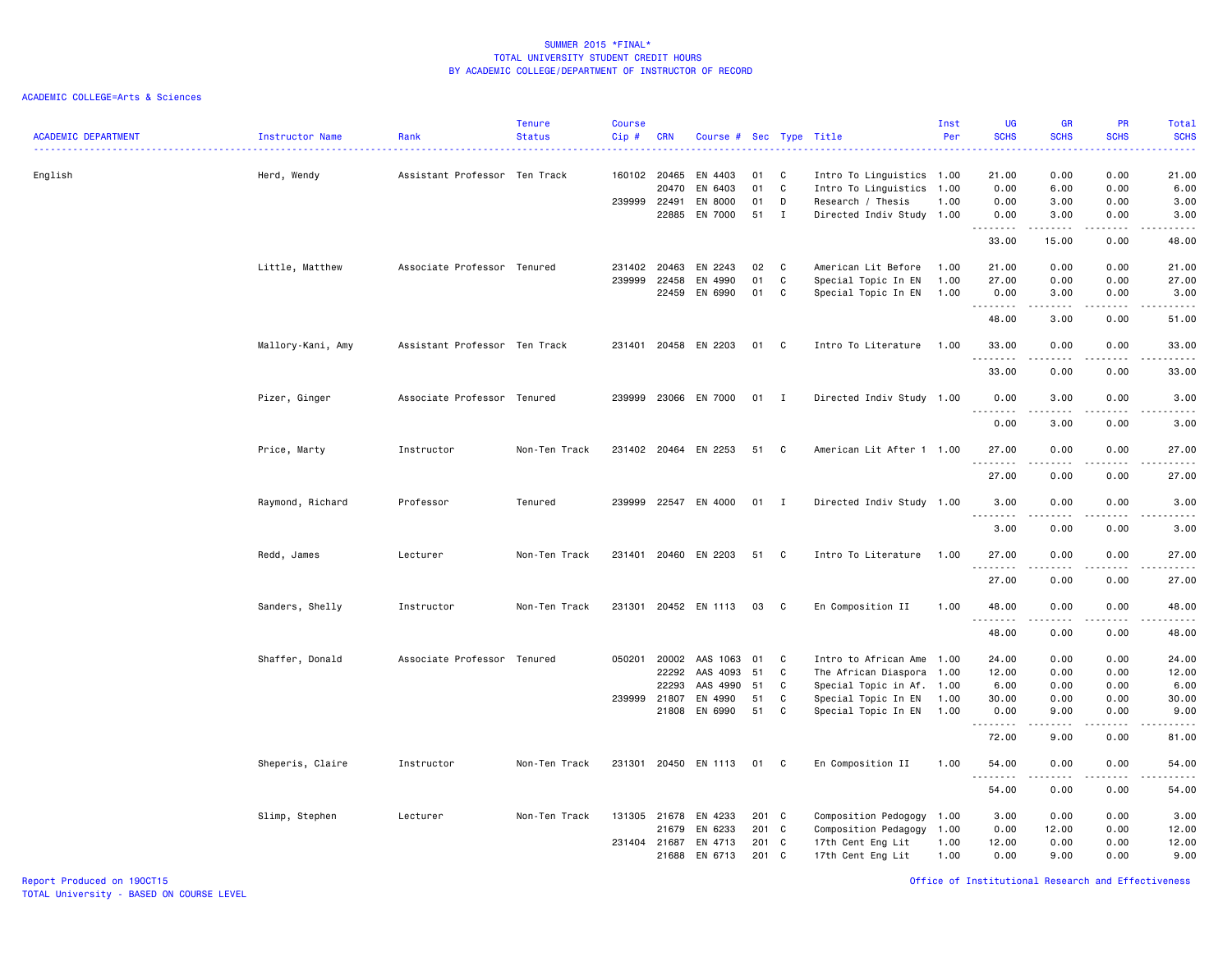| <b>ACADEMIC DEPARTMENT</b> | Instructor Name  | Rank                        | <b>Tenure</b><br><b>Status</b> | <b>Course</b><br>Cip# | <b>CRN</b>     | Course #              |                |    | Sec Type Title                         | Inst<br>Per  | <b>UG</b><br><b>SCHS</b>        | <b>GR</b><br><b>SCHS</b>      | <b>PR</b><br><b>SCHS</b>     | Total<br><b>SCHS</b>  |
|----------------------------|------------------|-----------------------------|--------------------------------|-----------------------|----------------|-----------------------|----------------|----|----------------------------------------|--------------|---------------------------------|-------------------------------|------------------------------|-----------------------|
|                            |                  |                             |                                |                       |                |                       |                |    |                                        |              | 15.00                           | . <u>.</u><br>21.00           | 0.00                         | .<br>36.00            |
| English                    | Stamps, Alison   | 98                          | Not Applicable                 |                       |                | 131401 20536 ESL 5323 | $104 \quad C$  |    | Academic Research an 1.00              |              | 15.00                           | 0.00                          | 0.00                         | 15.00                 |
|                            |                  |                             |                                |                       |                |                       |                |    |                                        |              | --------<br>15.00               | ----<br>0.00                  | -----<br>0.00                | ----------<br>15.00   |
|                            | Townsend, Amanda | Lecturer                    | Non-Ten Track                  | 131099<br>320108      | 20767<br>20444 | LSK 0023<br>EN 0003   | 101 L<br>102 C |    | Dev Studies Lab<br>Development English | 0.34<br>1.00 | 11.22<br>33.00                  | 0.00<br>0.00                  | 0.00<br>0.00                 | 11.22<br>33.00        |
|                            |                  |                             |                                |                       |                |                       |                |    |                                        |              | --------<br>44.22               | ----<br>0.00                  | .<br>0.00                    | .<br>44.22            |
|                            | Trimm, James     | Lecturer                    | Non-Ten Track                  | 231301                |                | 20445 EN 1103         | 01             | C. | En Composition I                       | 1.00         | 27.00<br>--------               | 0.00<br>.                     | 0.00<br>.                    | 27.00                 |
|                            |                  |                             |                                |                       |                |                       |                |    |                                        |              | 27.00                           | 0.00                          | 0.00                         | 27.00                 |
|                            | Voller, Leslie   | Instructor                  | Non-Ten Track                  | 231301                |                | 20455 EN 1113         | 53             | C  | En Composition II                      | 1.00         | 60.00<br>--------               | 0.00<br>.                     | 0.00<br>$\frac{1}{2}$        | 60.00<br>. <b>.</b>   |
|                            |                  |                             |                                |                       |                |                       |                |    |                                        |              | 60.00                           | 0.00                          | 0.00                         | 60.00                 |
|                            | West, Robert     | Associate Professor Tenured |                                | 231401                | 20459          | EN 2203               | 04             | C. | Intro To Literature                    | 1.00         | 48.00<br>--------               | 0.00<br>$  -$                 | 0.00<br>----                 | 48.00<br>.            |
|                            |                  |                             |                                |                       |                |                       |                |    |                                        |              | 48.00                           | 0.00                          | 0.00                         | 48.00                 |
| English                    |                  |                             |                                |                       |                |                       |                |    |                                        |              | ========<br>1112.22<br>======== | ========<br>63.00<br>======== | ========<br>0.00<br>======== | 1175.22<br>========== |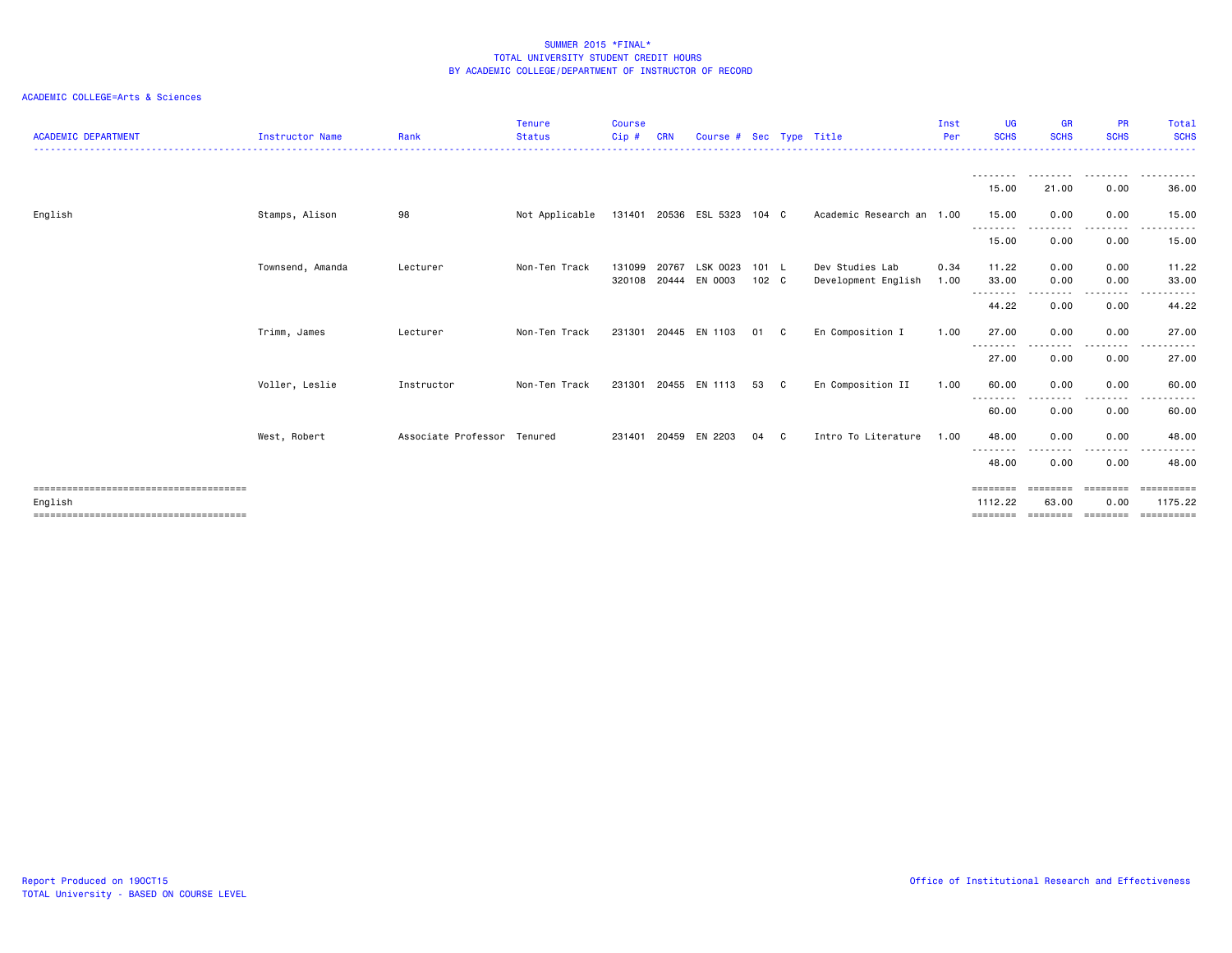| <b>ACADEMIC DEPARTMENT</b> | Instructor Name<br>. | Rank                               | <b>Tenure</b><br><b>Status</b> | <b>Course</b><br>Cip# | <b>CRN</b>     | Course # Sec Type Title |                |                |                                                        | Inst<br>Per | <b>UG</b><br><b>SCHS</b>               | <b>GR</b><br><b>SCHS</b> | <b>PR</b><br><b>SCHS</b>     | <b>Total</b><br><b>SCHS</b> |
|----------------------------|----------------------|------------------------------------|--------------------------------|-----------------------|----------------|-------------------------|----------------|----------------|--------------------------------------------------------|-------------|----------------------------------------|--------------------------|------------------------------|-----------------------------|
| Geosciences                | Babineaux, Claire    | Grad Teach Assist                  | Not Applicable                 | 400601                | 20660          | GG 1111                 | 01             | - L            | Earth Science I Lab                                    | 1.00        | 13.00<br>.                             | 0.00                     | 0.00                         | 13.00<br>.                  |
|                            |                      |                                    |                                |                       |                |                         |                |                |                                                        |             | 13.00                                  | 0.00                     | 0.00                         | 13.00                       |
|                            | Baldwin, William     | Lecturer                           | Non-Ten Track                  | 400404 21341          |                | GR 4473                 | 501 C          |                | Numerical Wx Predict 1.00                              |             | 111.00                                 | 0.00                     | 0.00                         | 111.00                      |
|                            |                      |                                    |                                |                       | 21342<br>21354 | GR 4473<br>GR 6473      | 502 C<br>501 C |                | Numerical Wx Predict 1.00<br>Numerical Wx Predict 0.90 |             | 96.00<br>0.00                          | 0.00<br>5.40             | 0.00<br>0.00                 | 96.00<br>5.40               |
|                            |                      |                                    |                                |                       |                |                         |                |                |                                                        |             | . <b>.</b><br>207.00                   | 5.40                     | $\sim$ $\sim$ $\sim$<br>0.00 | .<br>212.40                 |
|                            | Brown, Michael       | Professor                          | Tenured                        | 400401                | 21374          | GR 8573                 | 502 S          |                | Research Applied Met 1.00                              |             | 0.00                                   | 27.00                    | 0.00                         | 27.00                       |
|                            |                      |                                    |                                | 400404                | 21349          | GR 4843                 | 501            | B              | Severe Storm Methods                                   | 1.00        | 9.00                                   | 0.00                     | 0.00                         | 9.00                        |
|                            |                      |                                    |                                |                       | 21357          | GR 6843                 | 501            | $\overline{B}$ | Severe Storm Methods                                   | 1.00        | 0.00                                   | 3.00                     | 0.00                         | 3.00                        |
|                            |                      |                                    |                                | 400601 21364          |                | GR 8410                 | 501 S          |                | Field Methods Semina 1.00                              |             | 0.00<br>.                              | 40.00<br>.               | 0.00<br>.                    | 40.00<br>.                  |
|                            |                      |                                    |                                |                       |                |                         |                |                |                                                        |             | 9.00                                   | 70.00                    | 0.00                         | 79.00                       |
|                            | Carter, William      | Lecturer                           | Non-Ten Track                  | 400404                | 21352          | GR 4933                 | 501 C          |                | Dynamic Meteorology                                    | 0.90        | 5.40                                   | 0.00                     | 0.00                         | 5.40                        |
|                            |                      |                                    |                                | 450701 21360          |                | GR 6933                 | 501 C          |                | Dynamic Meteorology                                    | 0.90        | 0.00<br>.<br>$ -$                      | 8.10<br>.                | 0.00<br>.                    | 8.10<br>$\frac{1}{2}$       |
|                            |                      |                                    |                                |                       |                |                         |                |                |                                                        |             | 5.40                                   | 8.10                     | 0.00                         | 13.50                       |
|                            | Clary, Renee         | Associate Professor                | Tenured                        | 400601                | 21923          | GG 8000                 | 501 D          |                | Research / Thesis                                      | 1.00        | 0.00                                   | 1.00                     | 0.00                         | 1.00                        |
|                            |                      |                                    |                                | 400603                | 21837          | GG 8423                 | 501 C          |                | Earthquakes & Volcan 1.00                              |             | 0.00                                   | 6.00                     | 0.00                         | 6.00                        |
|                            |                      |                                    |                                |                       |                |                         |                |                |                                                        |             | $\sim$ $\sim$ $\sim$<br>.<br>0.00      | .<br>7.00                | 0.00                         | $\frac{1}{2}$<br>7.00       |
|                            | Cooke, William       | Professor                          | Tenured                        | 450701                |                | 23480 GR 7000           | 551 I          |                | Directed Indiv Study 1.00                              |             | 0.00                                   | 3.00                     | 0.00                         | 3.00                        |
|                            |                      |                                    |                                |                       |                |                         |                |                |                                                        |             | .<br>0.00                              | .<br>3.00                | $- - -$<br>0.00              | 3.00                        |
|                            | Dash, Padmanava      | Assistant Professor Ten Track      |                                |                       |                | 450701 23116 GR 9000    | $101$ D        |                | Research/Dissertatio 1.00                              |             | 0.00                                   | 6.00                     | 0.00                         | 6.00                        |
|                            |                      |                                    |                                |                       |                |                         |                |                |                                                        |             | $\sim$ $\sim$ $\sim$<br>$   -$<br>0.00 | .<br>6.00                | .<br>0.00                    | ----<br>6.00                |
|                            | Dyer, Jamie          | Associate Professor Tenured        |                                | 400404 21352          |                | GR 4933                 | 501 C          |                | Dynamic Meteorology                                    | 0.10        | 0.60                                   | 0.00                     | 0.00                         | 0.60                        |
|                            |                      |                                    |                                |                       | 21354          | GR 6473                 | 501            | C              | Numerical Wx Predict 0.10                              |             | 0.00                                   | 0.60                     | 0.00                         | 0.60                        |
|                            |                      |                                    |                                | 450701 21360          |                | GR 6933                 | 501 C          |                | Dynamic Meteorology                                    | 0.10        | 0.00                                   | 0.90                     | 0.00                         | 0.90                        |
|                            |                      |                                    |                                |                       | 23305          | GR 8000                 | $102$ D        |                | Research / Thesis                                      | 1.00        | 0.00<br>د د د د                        | 1.00<br>.                | 0.00<br>.                    | 1.00<br>$\frac{1}{2}$       |
|                            |                      |                                    |                                |                       |                |                         |                |                |                                                        |             | 0.60                                   | 2.50                     | 0.00                         | 3.10                        |
|                            | Gallagher, John      | Lecturer                           | Non-Ten Track                  | 400601                |                | 21367 GR 8410           | 504 S          |                | Field Methods Semina 0.10                              |             | 0.00<br>$- - -$<br>٠.                  | 5.20<br>.                | 0.00<br>$  -$                | 5.20<br>$- - - -$           |
|                            |                      |                                    |                                |                       |                |                         |                |                |                                                        |             | 0.00                                   | 5.20                     | 0.00                         | 5.20                        |
|                            | Gutter, Barrett      | Grad Research Assis Not Applicable |                                |                       |                | 400401 21377 GR 8633    | 501 C          |                | Climate Change                                         | 0.80        | 0.00<br>$\sim$ $\sim$ $\sim$           | 31.20                    | 0.00                         | 31.20                       |
|                            |                      |                                    |                                |                       |                |                         |                |                |                                                        |             | 0.00                                   | 31.20                    | 0.00                         | 31.20                       |
|                            | Haney, Christa       | Instructor                         | Non-Ten Track                  | 400607 21329          |                | GG 3603                 | 501 C          |                | Intro To Oceanograph 1.00                              |             | 120.00                                 | 0.00                     | 0.00                         | 120.00                      |
|                            |                      |                                    |                                |                       | 21330          | GG 3603                 | 502 C          |                | Intro To Oceanograph 1.00                              |             | 96.00                                  | 0.00                     | 0.00                         | 96.00                       |
|                            |                      |                                    |                                | 450701                | 21371          | GR 8553                 | 501            | - S            | Research Methods in                                    | 0.90        | 0.00                                   | 51.30                    | 0.00                         | 51.30                       |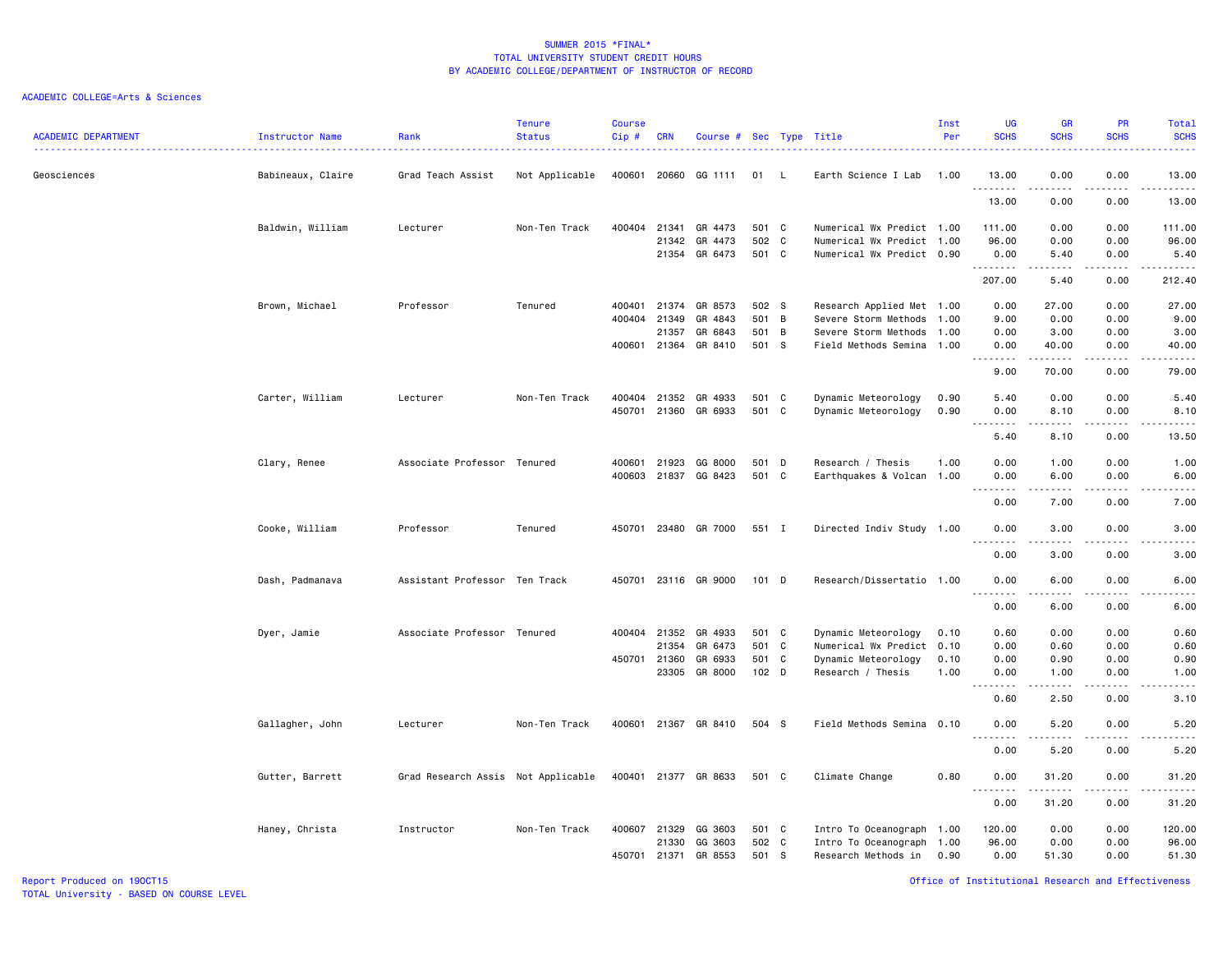| <b>ACADEMIC DEPARTMENT</b> | Instructor Name    | Rank                          | <b>Tenure</b><br><b>Status</b> | <b>Course</b><br>Cip# | <b>CRN</b>   | Course # Sec Type Title |                |    | <u>.</u>                  | Inst<br>Per | <b>UG</b><br><b>SCHS</b>                  | <b>GR</b><br><b>SCHS</b> | <b>PR</b><br><b>SCHS</b>     | Total<br><b>SCHS</b> |
|----------------------------|--------------------|-------------------------------|--------------------------------|-----------------------|--------------|-------------------------|----------------|----|---------------------------|-------------|-------------------------------------------|--------------------------|------------------------------|----------------------|
| Geosciences                | Haney, Christa     | Instructor                    | Non-Ten Track                  |                       |              | 450701 21372 GR 8553    | 502 S          |    | Research Methods in       | 0.90        | 0.00                                      | 24.30                    | 0.00                         | 24.30                |
|                            |                    |                               |                                |                       |              |                         |                |    |                           |             | .<br>216.00                               | .<br>75.60               | $- - - -$<br>0.00            | .<br>291.60          |
|                            | Kirkland, Brenda   | Associate Professor Tenured   |                                | 400601                |              | 20661 GG 1113           | 001 C          |    | Survey Earth Sci I        | 1.00        | 30.00<br>$\omega$ is $\omega$ in $\omega$ | 0.00<br>د د د د          | 0.00<br>$\sim$ $\sim$ $\sim$ | 30.00<br>المتماما    |
|                            |                    |                               |                                |                       |              |                         |                |    |                           |             | 30.00                                     | 0.00                     | 0.00                         | 30.00                |
|                            | McMillen, Randall  | 98                            | Not Applicable                 |                       | 450701 20668 | GR 1123                 | 51 C           |    | Intro World Geog          | 1.00        | 60.00<br>.                                | 0.00                     | 0.00                         | 60.00                |
|                            |                    |                               |                                |                       |              |                         |                |    |                           |             | 60.00                                     | 0.00                     | 0.00                         | 60.00                |
|                            | Mercer, Andrew     | Assistant Professor Ten Track |                                | 400401                | 21370        | GR 8453                 | 502 C          |    | Quant Analysis Climo 1.00 |             | 0.00                                      | 48.00                    | 0.00                         | 48.00                |
|                            |                    |                               |                                |                       | 21373        | GR 8573                 | 501 S          |    | Research Applied Met 1.00 |             | 0.00                                      | 18.00                    | 0.00                         | 18.00                |
|                            |                    |                               |                                | 450701                | 21371        | GR 8553                 | 501 S          |    | Research Methods in       | 0.10        | 0.00                                      | 5.70                     | 0.00                         | 5.70                 |
|                            |                    |                               |                                |                       | 21372        | GR 8553                 | 502 S          |    | Research Methods in       | 0.10        | 0.00                                      | 2.70                     | 0.00                         | 2.70                 |
|                            |                    |                               |                                |                       | 23342        | GR 9000                 | 103 D          |    | Research/Dissertatio 1.00 |             | 0.00                                      | 12.00                    | 0.00                         | 12.00                |
|                            |                    | Associate Professor Tenured   |                                | 400401                | 21369        | GR 8453                 | 501 C          |    | Quant Analysis Climo 1.00 |             | 0.00<br>.                                 | 66.00<br>.               | 0.00<br>.                    | 66.00<br>.           |
|                            |                    |                               |                                |                       |              |                         |                |    |                           |             | 0.00                                      | 152.40                   | 0.00                         | 152.40               |
|                            | Miller, Dalton     | Instructor                    | Non-Ten Track                  | 400601                | 20662        | GG 1113                 | 01             | C  | Survey Earth Sci I        | 1.00        | 45.00                                     | 0.00                     | 0.00                         | 45.00                |
|                            |                    |                               |                                | 450701                | 20666        | GR 1123                 | 001            | C  | Intro World Geog          | 0.10        | 2.40                                      | 0.00                     | 0.00                         | 2.40                 |
|                            |                    |                               |                                |                       | 20667        | GR 1123                 | 01             | C. | Intro World Geog          | 1.00        | 27.00<br>.                                | 0.00                     | 0.00                         | 27,00<br>.           |
|                            |                    |                               |                                |                       |              |                         |                |    |                           |             | 74.40                                     | 0.00                     | 0.00                         | 74.40                |
|                            | Mitchell, Joseph   | Grad Teach Assist             | Not Applicable                 |                       |              | 450701 20666 GR 1123    | 001 C          |    | Intro World Geog          | 0.90        | 21.60<br>.                                | 0.00                     | 0.00<br>$- - - -$            | 21.60<br>.           |
|                            |                    |                               |                                |                       |              |                         |                |    |                           |             | 21.60                                     | 0.00                     | 0.00                         | 21.60                |
|                            | Mylroie, John      | Professor                     | Tenured                        | 400601                |              | 21365 GR 8410           | 502 S          |    | Field Methods Semina 1.00 |             | 0.00<br>. <b>.</b>                        | 40.00<br>.               | 0.00<br>.                    | 40.00<br>.           |
|                            |                    |                               |                                |                       |              |                         |                |    |                           |             | 0.00                                      | 40.00                    | 0.00                         | 40.00                |
|                            | Nagel, Athena      | Instructor                    | Non-Ten Track                  | 400601                | 21326        | GG 1111                 | 501 L          |    | Earth Science I Lab       | 1.00        | 10.00                                     | 0.00                     | 0.00                         | 10.00                |
|                            |                    |                               |                                |                       | 21327        | GG 1111                 | 502 L          |    | Earth Science I Lab       | 1.00        | 6.00                                      | 0.00                     | 0.00                         | 6.00                 |
|                            |                    |                               |                                |                       | 21328        | GG 1113                 | 501 C          |    | Survey Earth Sci I        | 1.00        | 66.00                                     | 0.00                     | 0.00                         | 66.00                |
|                            |                    |                               |                                |                       | 450702 21361 | GR 8400                 | 501 E          |    | Field Meth In Geosci 1.00 |             | 0.00                                      | 33,00                    | 0.00                         | 33.00                |
|                            |                    |                               |                                |                       | 21362        | GR 8400                 | 502 E          |    | Field Meth In Geosci 1.00 |             | 0.00<br>.                                 | 40.00<br>.               | 0.00<br>$\sim$ $\sim$ $\sim$ | 40.00<br>.           |
|                            |                    |                               |                                |                       |              |                         |                |    |                           |             | 82.00                                     | 73.00                    | 0.00                         | 155.00               |
|                            | Nordstrom, Gregory | Instructor                    | Non-Ten Track                  |                       | 400404 21337 | GR 1603                 | 501 C          |    | Intro To Meteorology 1.00 |             | 48.00                                     | 0.00                     | 0.00                         | 48.00                |
|                            |                    |                               |                                |                       | 21339        | GR 4453                 | 501            | C  | Weather Prediction I 1.00 |             | 111.00                                    | 0.00                     | 0.00                         | 111.00               |
|                            |                    |                               |                                |                       | 21340        | GR 4453                 | 502 C          |    | Weather Prediction I 1.00 |             | 96.00                                     | 0.00                     | 0.00                         | 96.00                |
|                            |                    |                               |                                |                       | 450701 21335 | GR 1114                 | 501 B          |    | Physical Geography        | 1.00        | 92.00<br>.                                | 0.00<br>22222            | 0.00<br>.                    | 92.00<br>.           |
|                            |                    |                               |                                |                       |              |                         |                |    |                           |             | 347.00                                    | 0.00                     | 0.00                         | 347.00               |
|                            | Radencic, Sarah    | 98                            | Not Applicable                 | 400601                | 21332        | GG 8203                 | 501 C<br>502 C |    | Ocean Science             | 0.90        | 0.00<br>0.00                              | 72.90<br>13.50           | 0.00<br>0.00                 | 72.90                |
|                            |                    |                               |                                |                       | 21333        | GG 8203                 |                |    | Ocean Science             | 0.90        |                                           |                          |                              | 13.50                |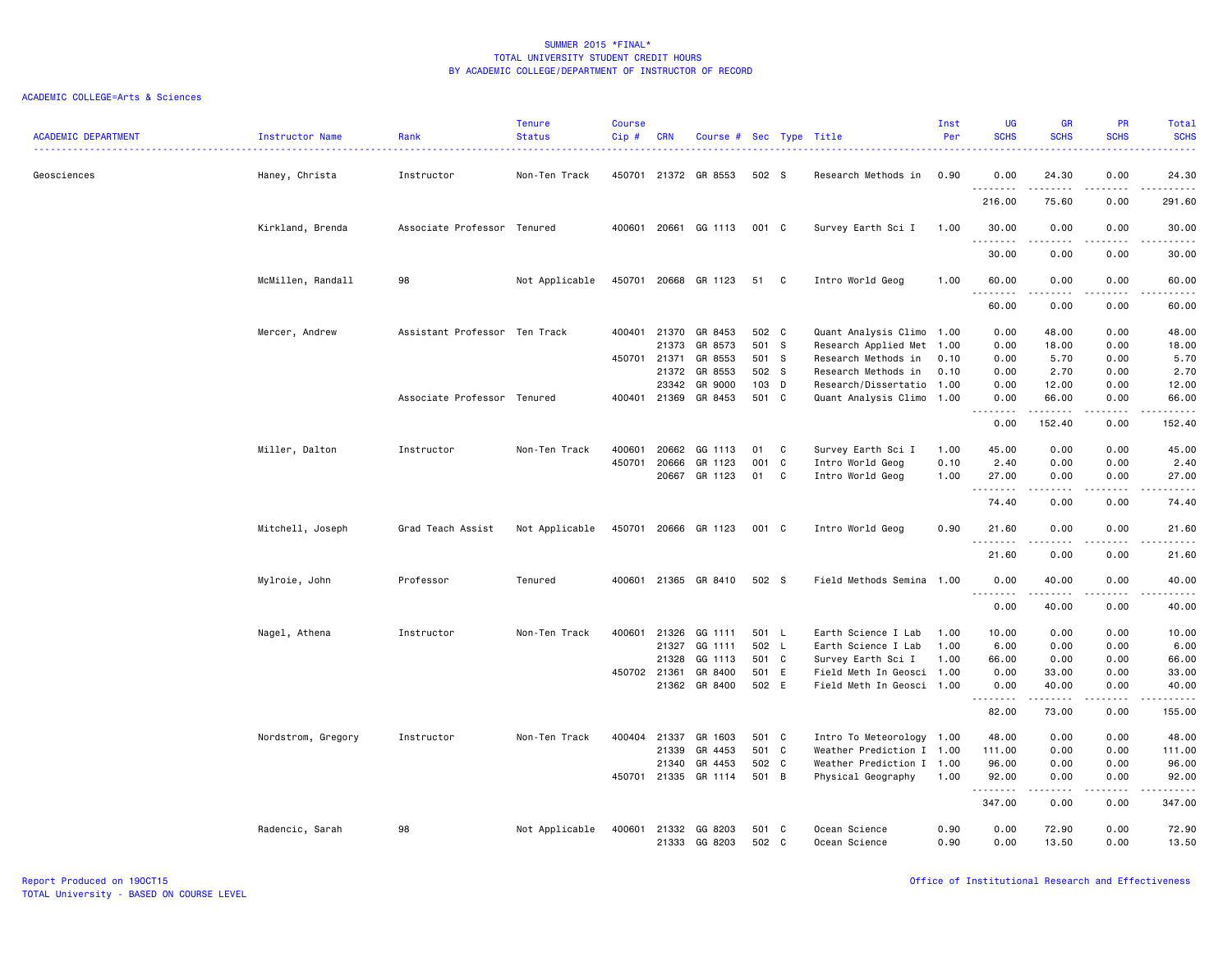| <b>ACADEMIC DEPARTMENT</b> | <b>Instructor Name</b>                              | Rank                          | <b>Tenure</b><br><b>Status</b> | <b>Course</b><br>$Cip$ # | <b>CRN</b>     | Course # Sec Type Title |                |              |                            | Inst<br>Per  | <b>UG</b><br><b>SCHS</b> | <b>GR</b><br><b>SCHS</b>                                                                                                                                     | PR<br><b>SCHS</b>              | Total<br><b>SCHS</b>                                                                                                                                 |
|----------------------------|-----------------------------------------------------|-------------------------------|--------------------------------|--------------------------|----------------|-------------------------|----------------|--------------|----------------------------|--------------|--------------------------|--------------------------------------------------------------------------------------------------------------------------------------------------------------|--------------------------------|------------------------------------------------------------------------------------------------------------------------------------------------------|
|                            |                                                     |                               |                                |                          |                |                         |                |              |                            |              | <u>.</u>                 | .                                                                                                                                                            | $\frac{1}{2}$                  | .                                                                                                                                                    |
|                            |                                                     |                               |                                |                          |                |                         |                |              |                            |              | 0.00                     | 86.40                                                                                                                                                        | 0.00                           | 86.40                                                                                                                                                |
| Geosciences                | Rodgers, John                                       | Associate Professor Tenured   |                                | 400601                   | 21333          | GG 8203                 | 502 C          |              | Ocean Science              | 0.10         | 0.00                     | 1.50                                                                                                                                                         | 0.00                           | 1.50                                                                                                                                                 |
|                            |                                                     |                               |                                |                          | 21366          | GR 8410                 | 801 A          |              | Field Methods Semina       | 1.00         | 0.00                     | 30.00                                                                                                                                                        | 0.00                           | 30.00                                                                                                                                                |
|                            |                                                     |                               |                                |                          | 21367          | GR 8410                 | 504 S          |              | Field Methods Semina 0.90  |              | 0.00                     | 46.80                                                                                                                                                        | 0.00                           | 46.80                                                                                                                                                |
|                            |                                                     |                               |                                | 400699                   | 21509          | GG 4533                 | 801 A          |              | Geosciences Study Ab       | 1.00         | 36.00                    | 0.00                                                                                                                                                         | 0.00                           | 36.00                                                                                                                                                |
|                            |                                                     |                               |                                |                          | 21510          | GG 6533                 | 801 A          |              | Geosciences Study Ab       | 1.00         | 0.00                     | 3.00                                                                                                                                                         | 0.00                           | 3.00                                                                                                                                                 |
|                            |                                                     |                               |                                |                          | 450701 21353   | GR 6303                 | 501 B          |              | Principles of GIS          | 0.10         | 0.00                     | 1.20                                                                                                                                                         | 0.00                           | 1.20                                                                                                                                                 |
|                            |                                                     |                               |                                |                          | 23329          | GR 7000                 | 501            | $\mathbf{I}$ | Directed Indiv Study       | 1.00         | 0.00                     | 6.00                                                                                                                                                         | 0.00                           | 6.00                                                                                                                                                 |
|                            |                                                     |                               |                                |                          | 450702 21338   | GR 4303                 | 501 B          |              | Principles of GIS          | 0.10         | 6.00                     | 0.00                                                                                                                                                         | 0.00                           | 6.00                                                                                                                                                 |
|                            |                                                     | Professor                     | Tenured                        | 400601                   | 21332          | GG 8203                 | 501 C          |              | Ocean Science              | 0.10         | 0.00<br>--------         | 8.10<br>$- - - - -$                                                                                                                                          | 0.00<br>.                      | 8.10<br>.                                                                                                                                            |
|                            |                                                     |                               |                                |                          |                |                         |                |              |                            |              | 42.00                    | 96.60                                                                                                                                                        | 0.00                           | 138.60                                                                                                                                               |
|                            | Schmitz, Darrel                                     | Professor                     | Tenured                        | 400601                   | 20663          | GG 1113                 | 51             | C            | Survey Earth Sci I         | 1.00         | 69.00                    | 0.00                                                                                                                                                         | 0.00                           | 69.00                                                                                                                                                |
|                            |                                                     |                               |                                |                          | 22816          | GG 4000                 | 01             | Ι.           | Directed Indiv Study 1.00  |              | 1.00                     | 0.00                                                                                                                                                         | 0.00                           | 1.00                                                                                                                                                 |
|                            |                                                     |                               |                                |                          | 23118          | GG 7000                 | $101$ I        |              | Directed Indiv Study 1.00  |              | 0.00                     | 3.00                                                                                                                                                         | 0.00                           | 3.00                                                                                                                                                 |
|                            |                                                     |                               |                                |                          | 23257          | GG 4000                 | 101 I          |              | Directed Indiv Study 1.00  |              | 3.00                     | 0.00                                                                                                                                                         | 0.00                           | 3.00                                                                                                                                                 |
|                            |                                                     |                               |                                |                          |                |                         |                |              |                            |              | . <b>.</b><br>73.00      | $\frac{1}{2} \left( \frac{1}{2} \right) \left( \frac{1}{2} \right) \left( \frac{1}{2} \right) \left( \frac{1}{2} \right) \left( \frac{1}{2} \right)$<br>3.00 | الدامات<br>0.00                | -----<br>76.00                                                                                                                                       |
|                            | Sherman-Morris, Kathlee Associate Professor Tenured |                               |                                | 400401                   | 21375          | GR 8573                 | 503 S          |              | Research Applied Met       | 1.00         | 0.00                     | 27.00                                                                                                                                                        | 0.00                           | 27.00                                                                                                                                                |
|                            |                                                     |                               |                                |                          | 21377          | GR 8633                 | 501 C          |              | Climate Change             | 0.20         | 0.00                     | 7.80                                                                                                                                                         | 0.00                           | 7.80                                                                                                                                                 |
|                            |                                                     |                               |                                |                          | 400404 21347   | GR 4640                 | 501 E          |              | Met Internship             | 1.00         | 9.00                     | 0.00                                                                                                                                                         | 0.00                           | 9.00                                                                                                                                                 |
|                            |                                                     |                               |                                | 450701                   | 21355          | GR 6603                 | 501 C          |              | Climatology                | 0.50         | 0.00                     | 33.00                                                                                                                                                        | 0.00                           | 33.00                                                                                                                                                |
|                            |                                                     |                               |                                |                          | 21356          | GR 6603                 | 502 C          |              | Climatology                | 0.50         | 0.00                     | 7.50                                                                                                                                                         | 0.00                           | 7.50                                                                                                                                                 |
|                            |                                                     |                               |                                |                          | 23386          | GR 9000                 | $104$ D        |              | Research/Dissertatio       | 1.00         | 0.00                     | 6.00                                                                                                                                                         | 0.00                           | 6.00                                                                                                                                                 |
|                            |                                                     |                               |                                |                          |                |                         |                |              |                            |              | .<br>9.00                | 81.30                                                                                                                                                        | 0.00                           | 90.30                                                                                                                                                |
|                            | Singh, Shatrughan                                   | Grad Teach Assist             | Not Applicable                 | 450701                   | 21353          | GR 6303                 | 501 B          |              | Principles of GIS          | 0.90         | 0.00                     | 10.80                                                                                                                                                        | 0.00                           | 10.80                                                                                                                                                |
|                            |                                                     |                               |                                |                          | 450702 21338   | GR 4303                 | 501 B          |              | Principles of GIS          | 0.90         | 54.00                    | 0.00                                                                                                                                                         | 0.00                           | 54.00                                                                                                                                                |
|                            |                                                     |                               |                                |                          |                |                         |                |              |                            |              | .                        |                                                                                                                                                              |                                | $\frac{1}{2} \left( \frac{1}{2} \right) \left( \frac{1}{2} \right) \left( \frac{1}{2} \right) \left( \frac{1}{2} \right) \left( \frac{1}{2} \right)$ |
|                            |                                                     |                               |                                |                          |                |                         |                |              |                            |              | 54.00                    | 10.80                                                                                                                                                        | 0.00                           | 64.80                                                                                                                                                |
|                            | Skarke, Adam                                        | Assistant Professor Ten Track |                                | 400601                   | 22827          | GG 8000                 | 01             | D            | Research / Thesis          | 1.00         | 0.00<br>$ -$             | 3.00                                                                                                                                                         | 0.00                           | 3.00                                                                                                                                                 |
|                            |                                                     |                               |                                |                          |                |                         |                |              |                            |              | 0.00                     | 3.00                                                                                                                                                         | 0.00                           | 3.00                                                                                                                                                 |
|                            | Templeton, Morris                                   | Lecturer                      | Non-Ten Track                  | 231303                   | 21331          | GG 4333                 | 501 C          |              | Geowriting                 | 1.00         | 60.00                    | 0.00                                                                                                                                                         | 0.00                           | 60.00                                                                                                                                                |
|                            |                                                     |                               |                                |                          | 21838          | GG 4333                 | 502 C          |              | Geowriting                 | 1.00         | 24.00                    | 0.00                                                                                                                                                         | 0.00                           | 24.00                                                                                                                                                |
|                            |                                                     |                               |                                |                          |                |                         |                |              |                            |              | .<br>84.00               | .<br>0.00                                                                                                                                                    | $\omega$ is a $\omega$<br>0.00 | .<br>84.00                                                                                                                                           |
|                            | Threatt, Patrick                                    | Lecturer                      | Non-Ten Track                  |                          |                | 450701 21336 GR 1123    | 501 C          |              | Intro World Geog           | 1.00         | 93.00                    | 0.00                                                                                                                                                         | 0.00                           | 93.00                                                                                                                                                |
|                            |                                                     |                               |                                |                          |                |                         |                |              |                            |              | .<br>93.00               | 0.00                                                                                                                                                         | 0.00                           | .<br>93.00                                                                                                                                           |
|                            |                                                     |                               |                                |                          |                |                         |                |              |                            |              |                          |                                                                                                                                                              |                                |                                                                                                                                                      |
|                            | Wallace, Timothy                                    | Instructor                    | Non-Ten Track                  | 400401                   | 21343<br>21344 | GR 4603<br>GR 4603      | 501 C<br>502 C |              | Climatology<br>Climatology | 1.00<br>1.00 | 117.00<br>108.00         | 0.00<br>0.00                                                                                                                                                 | 0.00<br>0.00                   | 117.00<br>108.00                                                                                                                                     |
|                            |                                                     |                               |                                |                          | 21345          | GR 4613                 | 501 B          |              | Applied Climatology        | 1.00         | 108.00                   | 0.00                                                                                                                                                         | 0.00                           | 108.00                                                                                                                                               |
|                            |                                                     |                               |                                |                          |                | 21346 GR 4613           | 502 B          |              | Applied Climatology        | 1.00         | 90.00                    | 0.00                                                                                                                                                         | 0.00                           | 90.00                                                                                                                                                |
|                            |                                                     |                               |                                |                          |                |                         |                |              |                            |              |                          |                                                                                                                                                              |                                |                                                                                                                                                      |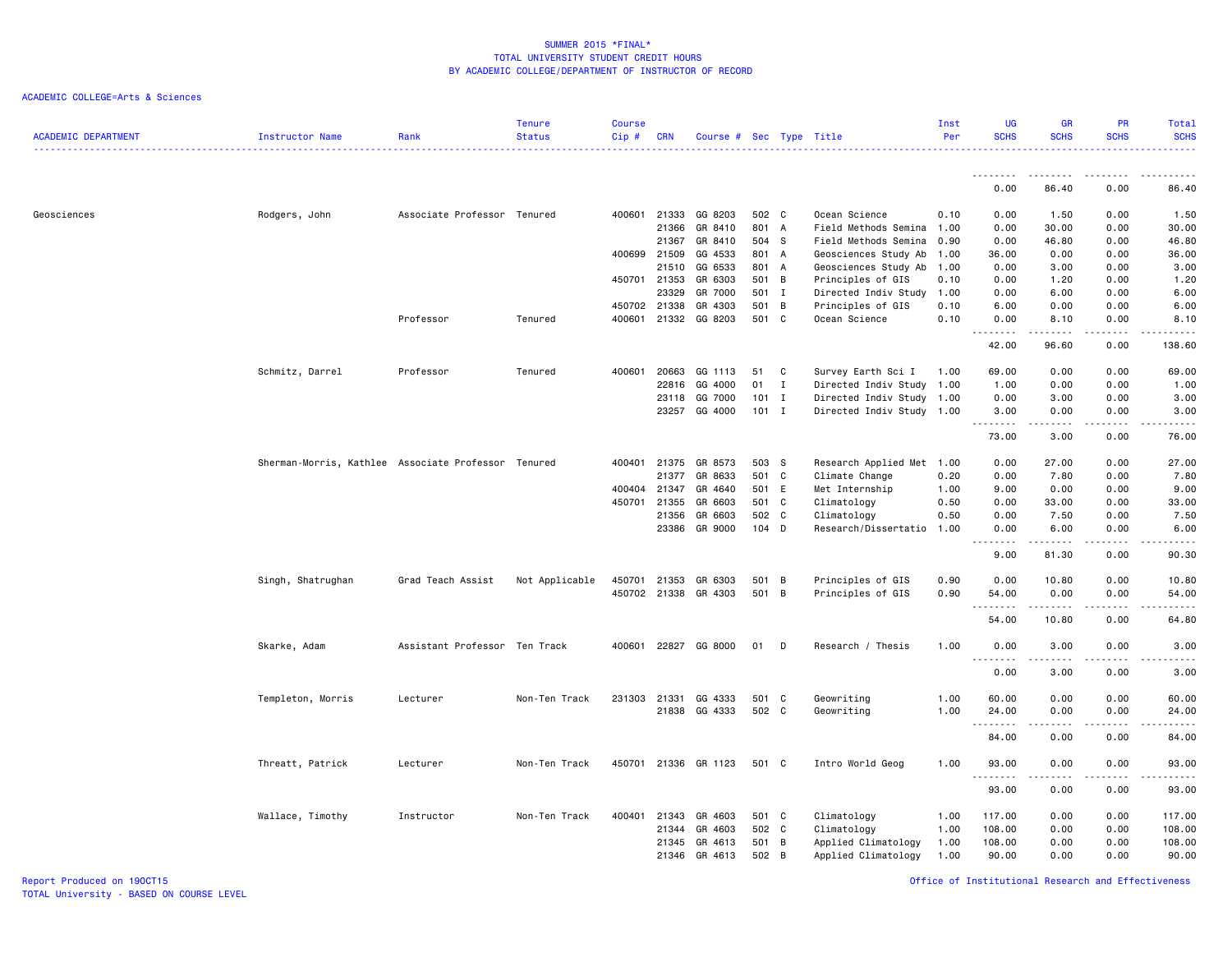| <b>ACADEMIC DEPARTMENT</b> | <b>Instructor Name</b> | Rank              | <b>Tenure</b><br><b>Status</b> | <b>Course</b><br>Cip # | <b>CRN</b> | Course # Sec Type Title   |               |                     | Inst<br>Per | UG<br><b>SCHS</b>  | <b>GR</b><br><b>SCHS</b> | <b>PR</b><br><b>SCHS</b>  | Total<br><b>SCHS</b>  |
|----------------------------|------------------------|-------------------|--------------------------------|------------------------|------------|---------------------------|---------------|---------------------|-------------|--------------------|--------------------------|---------------------------|-----------------------|
| Geosciences                | Wallace, Timothy       | Instructor        | Non-Ten Track                  | 400401                 | 23260      | GR 4603                   | 503 C         | Climatology         | 1.00        | 39.00<br>--------- | 0.00<br>---------        | 0.00<br>- - - - - - - - - | 39.00                 |
|                            |                        |                   |                                |                        |            |                           |               |                     |             | 462.00             | 0.00                     | 0.00                      | 462.00                |
|                            | Weeks, Brittany        | Lecturer          | Non-Ten Track                  | 400601                 | 21217      | GG 1111                   | $202 \quad L$ | Earth Science I Lab | 1.00        | 20.00              | 0.00                     | 0.00                      | 20.00                 |
|                            |                        |                   |                                |                        |            | 21218 GG 1113             | 202 C         | Survey Earth Sci I  | 1.00        | 72.00<br>--------  | 0.00                     | 0.00<br>$\cdots$          | 72.00<br>.            |
|                            |                        |                   |                                |                        |            |                           |               |                     |             | 92.00              | 0.00                     | 0.00                      | 92.00                 |
|                            | Weremeichik, Jeremy    | Grad Teach Assist | Not Applicable                 |                        |            | 400601 21715 GG 1111 51 L |               | Earth Science I Lab | 1.00        | 14.00<br>--------  | 0.00<br>---------        | 0.00<br>.                 | 14.00<br>.            |
|                            |                        |                   |                                |                        |            |                           |               |                     |             | 14.00              | 0.00                     | 0.00                      | 14.00                 |
|                            | Williams, Christopher  | Lecturer          | Non-Ten Track                  | 450701                 | 21355      | GR 6603                   | 501 C         | Climatology         | 0.50        | 0.00               | 33.00                    | 0.00                      | 33.00                 |
|                            |                        |                   |                                |                        | 21356      | GR 6603                   | 502 C         | Climatology         | 0.50        | 0.00               | 7.50                     | 0.00                      | 7.50                  |
|                            |                        |                   |                                |                        |            |                           |               |                     |             | ----<br>0.00       | 40.50                    | .<br>0.00                 | .<br>40.50            |
|                            |                        |                   |                                |                        |            |                           |               |                     |             | ========           | $=$ = = = = = = =        | ========                  | ==========            |
| Geosciences                |                        |                   |                                |                        |            |                           |               |                     |             | 1989.00            | 801.00                   | 0.00                      | 2790.00               |
|                            |                        |                   |                                |                        |            |                           |               |                     |             |                    |                          |                           | $=$ = = = = = = = = = |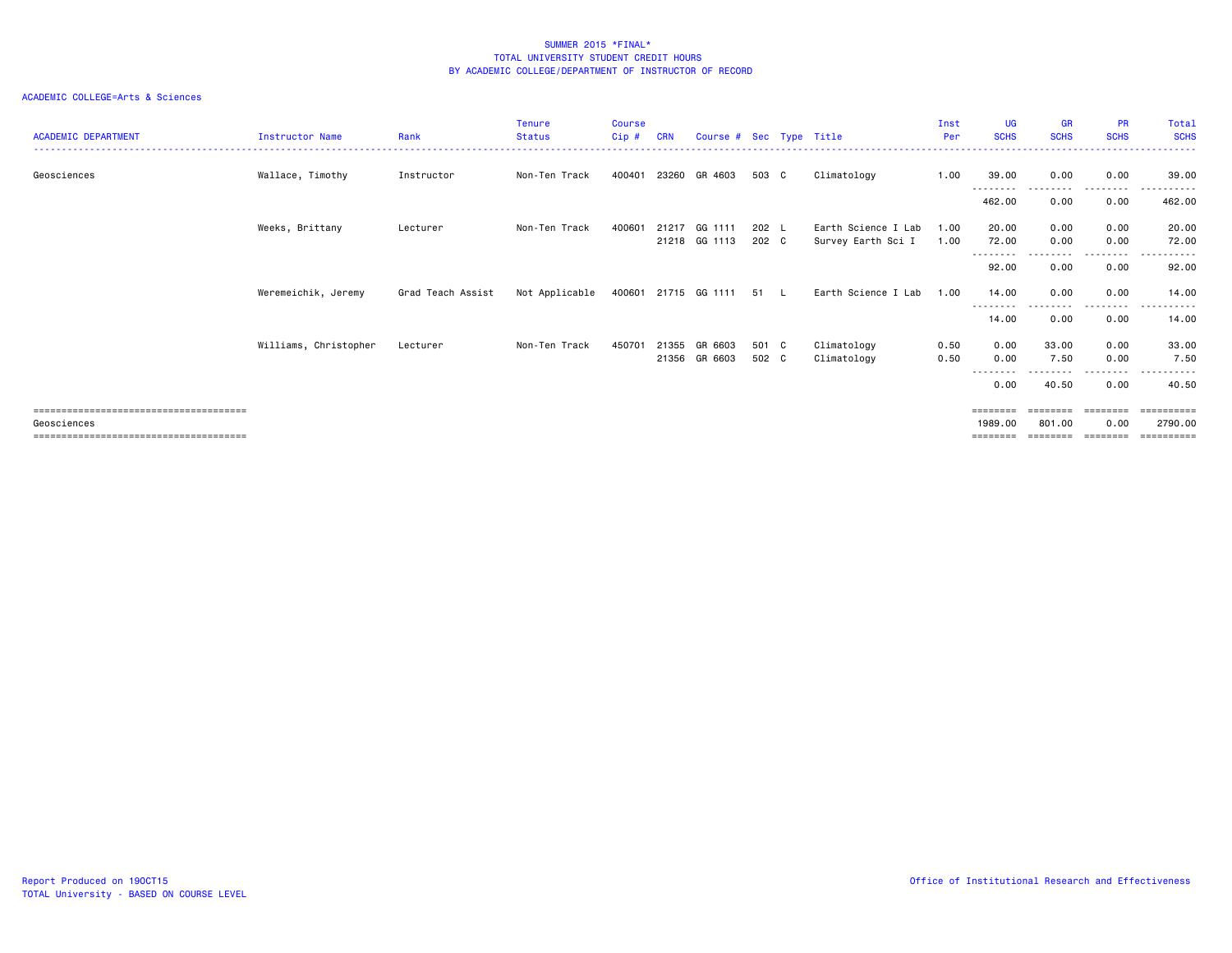| <b>ACADEMIC DEPARTMENT</b> | Instructor Name     | Rank                               | <b>Tenure</b><br><b>Status</b> | <b>Course</b><br>Cip# | CRN                   | Course # Sec Type Title     |                |              |                                           | Inst<br>Per  | <b>UG</b><br><b>SCHS</b>          | <b>GR</b><br><b>SCHS</b>                                                                                                                             | <b>PR</b><br><b>SCHS</b> | Total<br><b>SCHS</b>                                                                                                                                         |
|----------------------------|---------------------|------------------------------------|--------------------------------|-----------------------|-----------------------|-----------------------------|----------------|--------------|-------------------------------------------|--------------|-----------------------------------|------------------------------------------------------------------------------------------------------------------------------------------------------|--------------------------|--------------------------------------------------------------------------------------------------------------------------------------------------------------|
| History                    | Bates, Toby         | Associate Professor Tenured        |                                |                       | 540101 21677<br>21686 | HI 6163<br>HI 6243          | 201 C<br>201   | $\mathbf{C}$ | U S Hist 1917-1945<br>Amer Life & Thought | 1.00<br>1.00 | 0.00<br>0.00                      | 9.00<br>9.00                                                                                                                                         | 0.00<br>0.00             | 9.00<br>9.00                                                                                                                                                 |
|                            |                     |                                    |                                |                       | 540102 21676<br>21685 | HI 4163<br>HI 4243          | 201 C<br>201 C |              | U S Hist 1917-1945<br>Amer Life & Thought | 1.00<br>1.00 | 27.00<br>60.00                    | 0.00<br>0.00                                                                                                                                         | 0.00<br>0.00             | 27.00<br>60.00                                                                                                                                               |
|                            |                     |                                    |                                |                       |                       |                             |                |              |                                           |              | --------                          | $\frac{1}{2} \left( \frac{1}{2} \right) \left( \frac{1}{2} \right) \left( \frac{1}{2} \right) \left( \frac{1}{2} \right) \left( \frac{1}{2} \right)$ | .                        | .                                                                                                                                                            |
|                            |                     |                                    |                                |                       |                       |                             |                |              |                                           |              | 87.00                             | 18.00                                                                                                                                                | 0.00                     | 105.00                                                                                                                                                       |
|                            | Drake, Nathan       | Grad Teach Assist                  | Not Applicable                 |                       |                       | 540102 20681 HI 1063        | 01 C           |              | Early U S History                         | 1.00         | 30.00<br>.                        | 0.00                                                                                                                                                 | 0.00                     | 30.00                                                                                                                                                        |
|                            |                     |                                    |                                |                       |                       |                             |                |              |                                           |              | 30.00                             | 0.00                                                                                                                                                 | 0.00                     | 30.00                                                                                                                                                        |
|                            | Forrest, John       | Grad Teach Assist                  | Not Applicable                 |                       |                       | 540101 21750 HI 1173        | 51 C           |              | Wld Hist After 1500                       | 1.00         | 42.00                             | 0.00                                                                                                                                                 | 0.00                     | 42.00                                                                                                                                                        |
|                            |                     |                                    |                                |                       |                       |                             |                |              |                                           |              | .<br>42.00                        | .<br>0.00                                                                                                                                            | $- - - -$<br>0.00        | .<br>42.00                                                                                                                                                   |
|                            |                     |                                    |                                |                       |                       |                             |                |              |                                           |              |                                   |                                                                                                                                                      |                          |                                                                                                                                                              |
|                            | Hauser, Jason       | Grad Teach Assist                  | Not Applicable                 |                       |                       | 540102 20685 HI 1073        | 01 C           |              | Modern U S History                        | 1.00         | 42.00<br>.                        | 0.00<br>.                                                                                                                                            | 0.00<br>.                | 42.00<br>.                                                                                                                                                   |
|                            |                     |                                    |                                |                       |                       |                             |                |              |                                           |              | 42.00                             | 0.00                                                                                                                                                 | 0.00                     | 42.00                                                                                                                                                        |
|                            | Hay, William        | Associate Professor Tenured        |                                | 050299                | 20698                 | HI 4713                     | 001 C          |              | Tudor&Stuart England 1.00                 |              | 21.00                             | 0.00                                                                                                                                                 | 0.00                     | 21.00                                                                                                                                                        |
|                            |                     |                                    |                                |                       |                       | 540101 20700 HI 6713        | 001 C          |              | Tudor&Stuart England 1.00                 |              | 0.00<br>.                         | 15.00<br>.                                                                                                                                           | 0.00<br>.                | 15.00<br>.                                                                                                                                                   |
|                            |                     |                                    |                                |                       |                       |                             |                |              |                                           |              | 21.00                             | 15.00                                                                                                                                                | 0.00                     | 36.00                                                                                                                                                        |
|                            | Marcus, Alan        | Professor                          | Tenured                        | 540101                | 23494                 | HI 9000                     | 51             | D            | Research / Diss                           | 1.00         | 0.00                              | 3.00                                                                                                                                                 | 0.00                     | 3.00                                                                                                                                                         |
|                            |                     |                                    |                                |                       | 540102 23127          | HI 7000                     | 101 I          |              | Directed Indiv Study 1.00                 |              | 0.00                              | 3.00                                                                                                                                                 | 0.00                     | 3.00                                                                                                                                                         |
|                            |                     |                                    |                                |                       | 23244                 | HI 7000                     | $102$ I        |              | Directed Indiv Study 1.00                 |              | 0.00<br>.<br>$\sim$ $\sim$ $\sim$ | 3.00<br>.                                                                                                                                            | 0.00<br>بالمحامر         | 3.00<br>$\frac{1}{2} \left( \frac{1}{2} \right) \left( \frac{1}{2} \right) \left( \frac{1}{2} \right) \left( \frac{1}{2} \right) \left( \frac{1}{2} \right)$ |
|                            |                     |                                    |                                |                       |                       |                             |                |              |                                           |              | 0.00                              | 9.00                                                                                                                                                 | 0.00                     | 9.00                                                                                                                                                         |
|                            | Nelson, Kelli       | Grad Teach Assist                  | Not Applicable                 |                       |                       | 540102 20680 HI 1063        | 001 C          |              | Early U S History                         | 1.00         | 24.00                             | 0.00                                                                                                                                                 | 0.00                     | 24.00                                                                                                                                                        |
|                            |                     |                                    |                                |                       |                       |                             |                |              |                                           |              | <u>.</u><br>24.00                 | 0.00                                                                                                                                                 | 0.00                     | .<br>24.00                                                                                                                                                   |
|                            |                     |                                    |                                |                       |                       |                             |                |              |                                           |              |                                   |                                                                                                                                                      |                          |                                                                                                                                                              |
|                            | Snyder, Christopher | Professor                          | Tenured                        |                       |                       | 309999 21531 ISE 4200 804 A |                |              | Intl Student Exchang 1.00                 |              | 90.00<br><u>.</u>                 | 0.00<br>.                                                                                                                                            | 0.00<br>.                | 90.00<br>.                                                                                                                                                   |
|                            |                     |                                    |                                |                       |                       |                             |                |              |                                           |              | 90.00                             | 0.00                                                                                                                                                 | 0.00                     | 90.00                                                                                                                                                        |
|                            | Thomas, Tommy       | Grad Teach Assist                  | Not Applicable                 |                       |                       | 540102 20686 HI 1073        | 51 C           |              | Modern U S History                        | 1.00         | 39.00                             | 0.00                                                                                                                                                 | 0.00                     | 39.00                                                                                                                                                        |
|                            |                     |                                    |                                |                       |                       |                             |                |              |                                           |              | .<br>39.00                        | 0.00                                                                                                                                                 | 0.00                     | $\frac{1}{2}$<br>39.00                                                                                                                                       |
|                            |                     |                                    |                                |                       |                       |                             |                |              |                                           |              |                                   |                                                                                                                                                      |                          |                                                                                                                                                              |
|                            | Timmerman, Nicholas | Grad Teach Assist                  | Not Applicable                 |                       |                       | 540102 20682 HI 1063        | 51 C           |              | Early U S History                         | 1.00         | 36.00<br>. <b>.</b>               | 0.00                                                                                                                                                 | 0.00<br>$- - - -$        | 36.00<br>$\frac{1}{2}$                                                                                                                                       |
|                            |                     |                                    |                                |                       |                       |                             |                |              |                                           |              | 36.00                             | 0.00                                                                                                                                                 | 0.00                     | 36.00                                                                                                                                                        |
|                            | Traylor, Nancy      | Grad Teach Assist                  | Not Applicable                 |                       |                       | 540101 20696 HI 3333 01 C   |                |              | Mississippi History                       | 1.00         | 39.00                             | 0.00                                                                                                                                                 | 0.00                     | 39.00                                                                                                                                                        |
|                            |                     |                                    |                                |                       |                       |                             |                |              |                                           |              | .<br>39.00                        | .<br>0.00                                                                                                                                            | .<br>0.00                | .<br>39.00                                                                                                                                                   |
|                            |                     |                                    |                                |                       |                       |                             |                |              |                                           |              |                                   |                                                                                                                                                      |                          |                                                                                                                                                              |
|                            | Trzaskowski, Niklas | Grad Research Assis Not Applicable |                                |                       |                       | 540102 20684 HI 1073        | 001 C          |              | Modern U S History                        | 1.00         | 24.00                             | 0.00                                                                                                                                                 | 0.00                     | 24.00                                                                                                                                                        |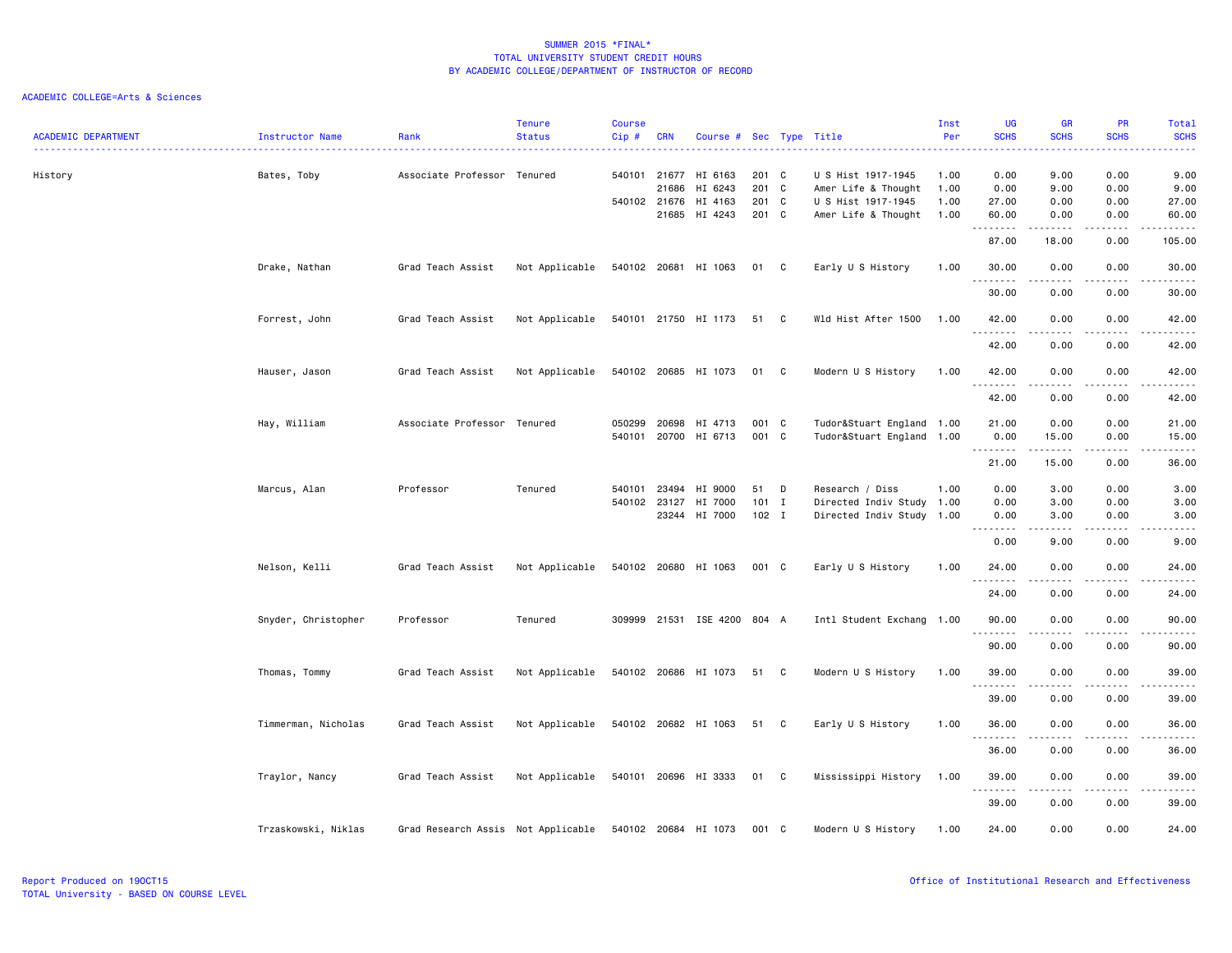| <b>ACADEMIC DEPARTMENT</b> | Instructor Name | Rank | Tenure<br>Status | <b>Course</b><br>Cip# | CRN | Course # Sec Type Title |  | Inst<br>Per | <b>UG</b><br><b>SCHS</b> | GR<br><b>SCHS</b> | <b>PR</b><br><b>SCHS</b> | Total<br><b>SCHS</b> |
|----------------------------|-----------------|------|------------------|-----------------------|-----|-------------------------|--|-------------|--------------------------|-------------------|--------------------------|----------------------|
|                            |                 |      |                  |                       |     |                         |  |             | 24.00                    | <br>0.00          | 0.00                     | 24.00                |
|                            |                 |      |                  |                       |     |                         |  |             | ========                 | ========          | --------                 | ==========           |
| History                    |                 |      |                  |                       |     |                         |  |             | 474.00                   | 42.00             | 0.00                     | 516.00               |
|                            |                 |      |                  |                       |     |                         |  |             | ========                 | ========          | ========                 | ==========           |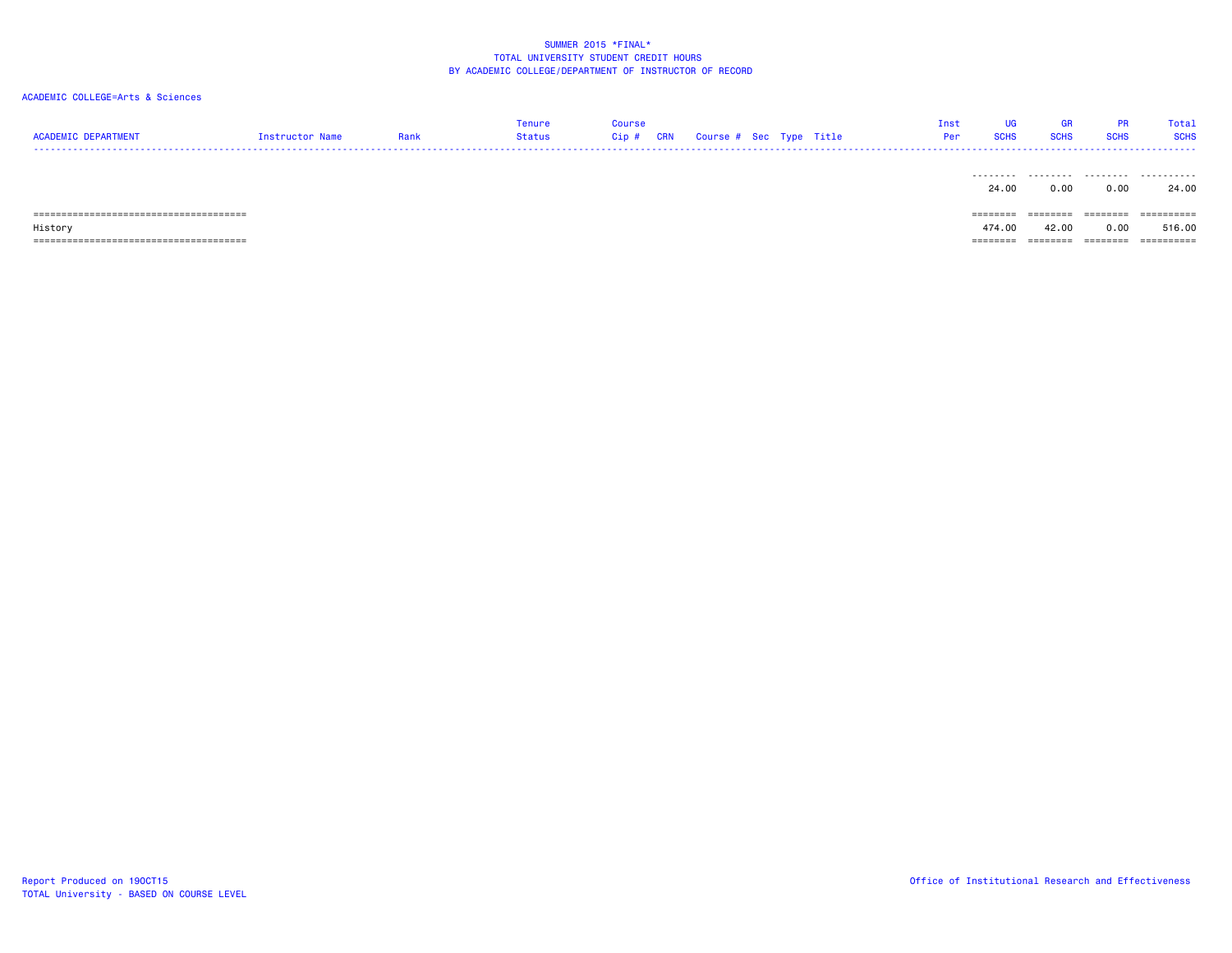# ACADEMIC COLLEGE=Arts & Sciences

| <b>ACADEMIC DEPARTMENT</b> | Instructor Name   | Rank                          | <b>Tenure</b><br><b>Status</b> | <b>Course</b><br>Cip# | <b>CRN</b>     | Course # Sec Type Title  |                |        | . <u>.</u>                       | Inst<br>Per  | <b>UG</b><br><b>SCHS</b> | GR<br><b>SCHS</b> | PR<br><b>SCHS</b> | Total<br><b>SCHS</b><br>. |
|----------------------------|-------------------|-------------------------------|--------------------------------|-----------------------|----------------|--------------------------|----------------|--------|----------------------------------|--------------|--------------------------|-------------------|-------------------|---------------------------|
| Mathematics & Statistics   | Banik, Robert     | Instructor                    | Non-Ten Track                  | 270101 20790          |                | MA 0103                  | P51 C          |        | Intermediate Algebra 1.00        |              | 33.00                    | 0.00              | 0.00              | 33.00                     |
|                            |                   |                               |                                |                       | 20807<br>20830 | MA 1323<br>MA 1713       | 001<br>52      | B<br>C | Trigonometry<br>Calculus I       | 1.00<br>1.00 | 48.00<br>42.00           | 0.00<br>0.00      | 0.00<br>0.00      | 48.00<br>42.00            |
|                            |                   |                               |                                |                       |                |                          |                |        |                                  |              | .<br>123.00              | <b>.</b><br>0.00  | .<br>0.00         | .<br>123.00               |
|                            | Beckman, Jennifer | Instructor<br>Lecturer        | Non-Ten Track<br>Non-Ten Track | 270102<br>270101      | 20793<br>21394 | MA 1313<br>MA 1323       | 01<br>501      | C<br>C | College Algebra<br>Trigonometry  | 0.95<br>1.00 | 37.05<br>39.00           | 0.00<br>0.00      | 0.00<br>0.00      | 37.05<br>39.00            |
|                            |                   |                               |                                | 270102                | 22321          | MA 1313                  | E51            | C      | College Algebra                  | 1.00         | 60.00                    | 0.00              | 0.00              | 60.00                     |
|                            |                   |                               |                                | 270501                | 20848          | MA 2113                  | 51             | В      | Intro to Stats                   | 1.00         | 60.00                    | 0.00              | 0.00              | 60.00                     |
|                            |                   |                               |                                |                       | 20849          | MA 2113                  | 52             | K      | Intro to Stats                   | 1.00         | 0.00                     | 0.00              | 0.00              | 0.00                      |
|                            |                   |                               |                                |                       | 20850          | MA 2113                  | 53             | K      | Intro to Stats                   | 1.00         | 0.00                     | 0.00              | 0.00              | 0.00                      |
|                            |                   |                               |                                |                       | 20851          | MA 2113                  | 54             | K      | Intro to Stats                   | 1.00         | 0.00                     | 0.00              | 0.00              | 0.00                      |
|                            |                   |                               |                                |                       | 20852          | MA 2113                  | 55             | K      | Intro to Stats                   | 1.00         | 0.00                     | 0.00              | 0.00              | 0.00                      |
|                            |                   |                               |                                |                       | 21096          | ST 2113                  | 51             | B      | Intro to Stats                   | 1.00         | 81.00                    | 0.00              | 0.00              | 81.00                     |
|                            |                   |                               |                                |                       | 21097          | ST 2113                  | 52             | K      | Intro to Stats                   | 1.00         | 0.00                     | 0.00              | 0.00              | 0.00                      |
|                            |                   |                               |                                |                       | 21098          | ST 2113                  | 53             | К      | Intro to Stats                   | 1.00         | 0.00                     | 0.00              | 0.00              | 0.00                      |
|                            |                   |                               |                                |                       | 21099          | ST 2113                  | 54             | К      | Intro to Stats                   | 1.00         | 0.00                     | 0.00              | 0.00              | 0.00                      |
|                            |                   |                               |                                |                       |                | 21100 ST 2113            | 55             | К      | Intro to Stats                   | 1.00         | 0.00<br>--------         | 0.00<br>.         | 0.00<br>.         | 0.00<br>.                 |
|                            |                   |                               |                                |                       |                |                          |                |        |                                  |              | 277.05                   | 0.00              | 0.00              | 277.05                    |
|                            | Dang, Hai         | Professor                     | Tenured                        | 270101                | 20854          | MA 2733                  | 02             | C      | Calculus III                     | 1.00         | 51.00                    | 0.00              | 0.00              | 51.00                     |
|                            |                   |                               |                                |                       | 20869          | MA 3253                  | 03             | C      | Diff Equations                   | 1.00         | 51.00                    | 0.00              | 0.00              | 51.00                     |
|                            |                   |                               |                                |                       | 20871          | MA 3253                  | 52             | C      | Diff Equations                   | 1.00         | 39.00                    | 0.00              | 0.00              | 39.00                     |
|                            |                   |                               |                                |                       | 20872          | MA 3253                  | 53             | C      | Diff Equations                   | 1.00         | 45.00<br>.               | 0.00<br>.         | 0.00<br>.         | 45.00<br>.                |
|                            |                   |                               |                                |                       |                |                          |                |        |                                  |              | 186.00                   | 0.00              | 0.00              | 186.00                    |
|                            | Eaton, Jonathan   | Instructor                    | Non-Ten Track                  | 270501                | 20839          | MA 2113                  | 001            | C      | Intro to Stats                   | 1.00         | 60.00                    | 0.00              | 0.00              | 60.00                     |
|                            |                   |                               |                                |                       | 20840          | MA 2113                  | 002 K          |        | Intro to Stats                   | 1.00         | 0.00                     | 0.00              | 0.00              | 0.00                      |
|                            |                   |                               |                                |                       | 20841          | MA 2113                  | 003            | К      | Intro to Stats                   | 1.00         | 0.00                     | 0.00              | 0.00              | 0.00                      |
|                            |                   |                               |                                |                       | 20842          | MA 2113                  | 01             | B      | Intro to Stats                   | 1.00         | 42.00                    | 0.00              | 0.00              | 42.00                     |
|                            |                   |                               |                                |                       | 20843          | MA 2113                  | 02             | B      | Intro to Stats                   | 1.00         | 27.00                    | 0.00              | 0.00              | 27.00                     |
|                            |                   |                               |                                |                       | 20844          | MA 2113                  | 03             | К      | Intro to Stats                   | 1.00         | 0.00                     | 0.00              | 0.00              | 0.00                      |
|                            |                   |                               |                                |                       | 20845          | MA 2113<br>MA 2113       | 04             | К<br>K | Intro to Stats                   | 1.00         | 0.00                     | 0.00              | 0.00              | 0.00                      |
|                            |                   |                               |                                |                       | 20847<br>21087 | ST 2113                  | 06<br>001      | C      | Intro to Stats<br>Intro to Stats | 1.00<br>1.00 | 0.00<br>75.00            | 0.00<br>0.00      | 0.00<br>0.00      | 0.00<br>75.00             |
|                            |                   |                               |                                |                       | 21088          | ST 2113                  | 002 K          |        | Intro to Stats                   | 1.00         | 0.00                     | 0.00              | 0.00              | 0.00                      |
|                            |                   |                               |                                |                       | 21089          | ST 2113                  | 003            | К      | Intro to Stats                   | 1.00         | 0.00                     | 0.00              | 0.00              | 0.00                      |
|                            |                   |                               |                                |                       | 21090          | ST 2113                  | 01             | B      | Intro to Stats                   | 1.00         | 45.00                    | 0.00              | 0.00              | 45.00                     |
|                            |                   |                               |                                |                       | 21091          | ST 2113                  | 02             | B      | Intro to Stats                   | 1.00         | 24.00                    | 0.00              | 0.00              | 24.00                     |
|                            |                   |                               |                                |                       | 21092          | ST 2113                  | 03             | К      | Intro to Stats                   | 1.00         | 0.00                     | 0.00              | 0.00              | 0.00                      |
|                            |                   |                               |                                |                       | 21093          | ST 2113                  | 04             | К      | Intro to Stats                   | 1.00         | 0.00                     | 0.00              | 0.00              | 0.00                      |
|                            |                   |                               |                                |                       | 21094          | ST 2113                  | 05             | К      | Intro to Stats                   | 1.00         | 0.00                     | 0.00              | 0.00              | 0.00                      |
|                            |                   |                               |                                |                       | 21095          | ST 2113                  | 06             | К      | Intro to Stats                   | 1.00         | 0.00                     | 0.00              | 0.00              | 0.00                      |
|                            |                   |                               |                                |                       | 21399          | MA 2113                  | 501            | C      | Intro to Stats                   | 1.00         | 69.00                    | 0.00              | 0.00              | 69.00                     |
|                            |                   |                               |                                |                       |                | 21436 ST 2113            | 501 C          |        | Intro to Stats                   | 1.00         | 18.00<br>.               | 0.00<br><b>.</b>  | 0.00<br>.         | 18.00<br>.                |
|                            |                   |                               |                                |                       |                |                          |                |        |                                  |              | 360.00                   | 0.00              | 0.00              | 360.00                    |
|                            | Ge, Lin           | Assistant Professor Ten Track |                                | 270501                | 21226          | MA 2113<br>21242 ST 2113 | 202 C<br>202 C |        | Intro to Stats<br>Intro to Stats | 1.00<br>1.00 | 12.00<br>15.00           | 0.00<br>0.00      | 0.00<br>0.00      | 12.00<br>15.00            |

Report Produced on 19OCT15 Office of Institutional Research and Effectiveness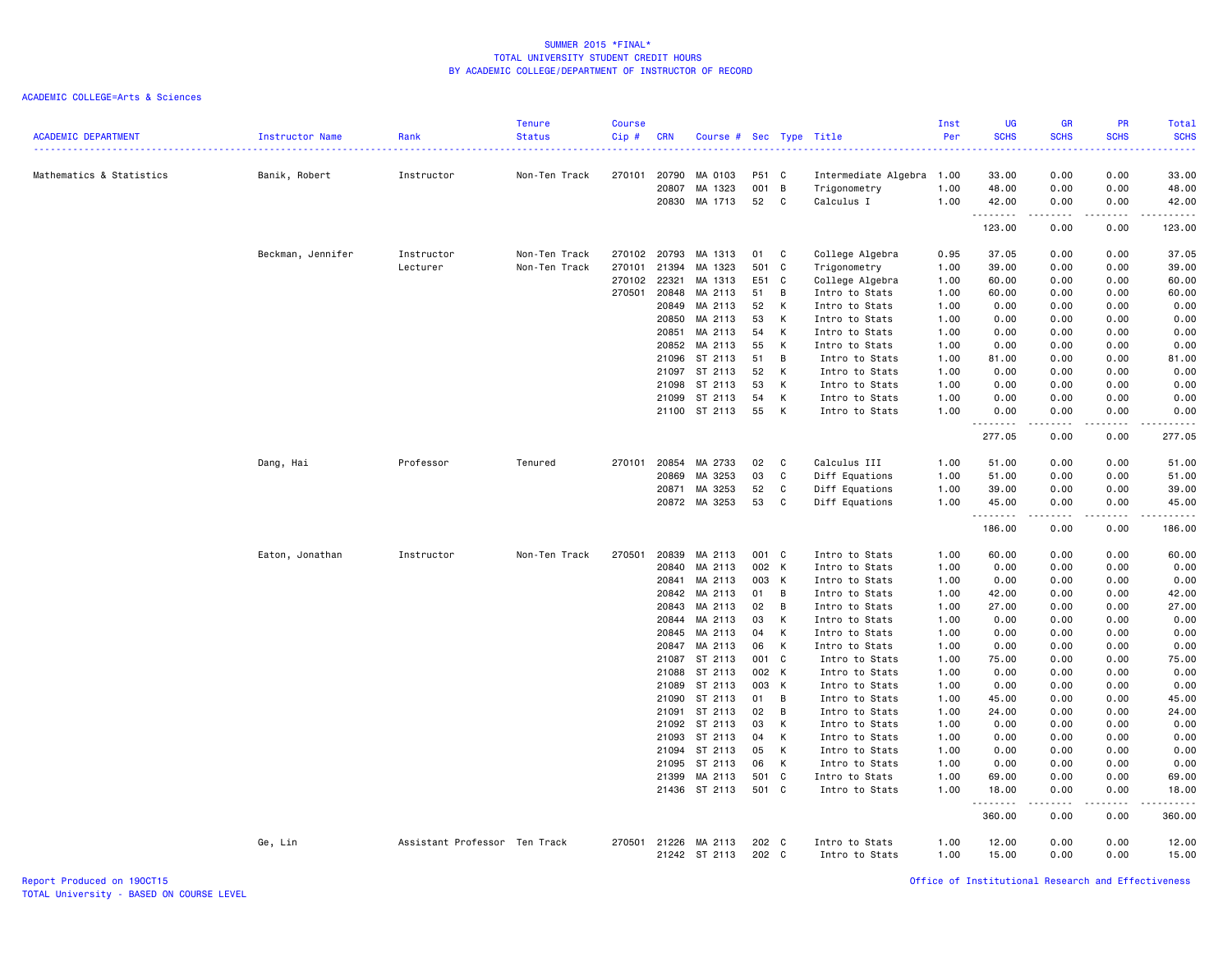| <b>ACADEMIC DEPARTMENT</b> | <b>Instructor Name</b> | Rank                        | <b>Tenure</b><br><b>Status</b> | <b>Course</b><br>Cip# | <b>CRN</b> | Course # Sec Type Title |    |              |                           | Inst<br>Per | <b>UG</b><br><b>SCHS</b> | <b>GR</b><br><b>SCHS</b> | PR<br><b>SCHS</b> | Total<br><b>SCHS</b><br>.                                                                                                                                     |
|----------------------------|------------------------|-----------------------------|--------------------------------|-----------------------|------------|-------------------------|----|--------------|---------------------------|-------------|--------------------------|--------------------------|-------------------|---------------------------------------------------------------------------------------------------------------------------------------------------------------|
|                            |                        |                             |                                |                       |            |                         |    |              |                           |             | --------                 |                          |                   |                                                                                                                                                               |
|                            |                        |                             |                                |                       |            |                         |    |              |                           |             | 27.00                    | 0.00                     | 0.00              | 27.00                                                                                                                                                         |
| Mathematics & Statistics   | Johnson, Corlis        | Associate Professor Tenured |                                | 270102 20801          |            | MA 1313                 | 52 | C            | College Algebra           | 1.00        | 54.00                    | 0.00                     | 0.00              | 54.00                                                                                                                                                         |
|                            |                        |                             |                                |                       | 20802      | MA 1313                 | 53 | К            | College Algebra           | 1.00        | 0.00                     | 0.00                     | 0.00              | 0.00                                                                                                                                                          |
|                            |                        |                             |                                |                       | 20803      | MA 1313                 | 54 | К            | College Algebra           | 1.00        | 0.00                     | 0.00                     | 0.00              | 0.00                                                                                                                                                          |
|                            |                        |                             |                                |                       |            | 20804 MA 1313           | 55 | К            | College Algebra           | 1.00        | 0.00                     | 0.00<br>-----            | 0.00<br>.         | 0.00<br>$\frac{1}{2} \left( \frac{1}{2} \right) \left( \frac{1}{2} \right) \left( \frac{1}{2} \right) \left( \frac{1}{2} \right) \left( \frac{1}{2} \right)$  |
|                            |                        |                             |                                |                       |            |                         |    |              |                           |             | 54.00                    | 0.00                     | 0.00              | 54.00                                                                                                                                                         |
|                            | Kim, Seongjai          | Professor                   | Tenured                        | 270101                | 20874      | MA 4313                 | 01 | C            | Numerical Anal I          | 1.00        | 12.00                    | 0.00                     | 0.00              | 12.00                                                                                                                                                         |
|                            |                        |                             |                                |                       | 20875      | MA 4323                 | 51 | $\mathtt{C}$ | Numerical Anal II         | 1.00        | 6.00                     | 0.00                     | 0.00              | 6.00                                                                                                                                                          |
|                            |                        |                             |                                |                       | 20879      | MA 6313                 | 01 | $\mathtt{C}$ | Numerical Anal I          | 1.00        | 0.00                     | 24.00                    | 0.00              | 24.00                                                                                                                                                         |
|                            |                        |                             |                                |                       | 20880      | MA 6323                 | 51 | C            | Numerical Anal II         | 1.00        | 0.00                     | 18.00                    | 0.00              | 18.00                                                                                                                                                         |
|                            |                        |                             |                                |                       | 22513      | MA 9000                 | 01 | D            | Research / Diss           | 1.00        | 0.00                     | 5.00                     | 0.00              | 5.00                                                                                                                                                          |
|                            |                        |                             |                                |                       |            | 23130 MA 9000           | 52 | D            | Research / Diss           | 1.00        | 0.00<br>.                | 4.00<br>$- - - - -$      | 0.00<br>.         | 4.00<br>22222                                                                                                                                                 |
|                            |                        |                             |                                |                       |            |                         |    |              |                           |             | 18.00                    | 51.00                    | 0.00              | 69.00                                                                                                                                                         |
|                            | Miller, Thomas         | Professor                   | Tenured                        | 270101 20827          |            | MA 1713                 | 03 | C            | Calculus I                | 1.00        | 45.00                    | 0.00                     | 0.00              | 45.00                                                                                                                                                         |
|                            |                        |                             |                                |                       | 20861      | MA 2743                 | 52 | $\mathtt{C}$ | Calculus IV               | 1.00        | 36.00                    | 0.00                     | 0.00              | 36.00                                                                                                                                                         |
|                            |                        |                             |                                |                       | 20888      | MA 9633                 | 51 | C            | Topics In Analysis        | 1.00        | 0.00                     | 3.00                     | 0.00              | 3.00                                                                                                                                                          |
|                            |                        |                             |                                |                       | 22514      | MA 9000                 | 02 | D            | Research / Diss           | 1.00        | 0.00                     | 3.00                     | 0.00              | 3.00                                                                                                                                                          |
|                            |                        |                             |                                |                       |            | 270102 20863 MA 3113    | 01 | C            | Intro Linear Algebra 1.00 |             | 39.00                    | 0.00                     | 0.00              | 39.00                                                                                                                                                         |
|                            |                        |                             |                                |                       |            |                         |    |              |                           |             | .<br>120.00              | -----<br>6.00            | .<br>0.00         | .<br>126.00                                                                                                                                                   |
|                            | Miller, Vivien         | Professor                   | Tenured                        | 270101                | 20808      | MA 1323                 | 01 | C            | Trigonometry              | 1.00        | 30.00                    | 0.00                     | 0.00              | 30.00                                                                                                                                                         |
|                            |                        |                             |                                |                       | 20811      | MA 1323                 | 51 | $\mathtt{C}$ | Trigonometry              | 1.00        | 45.00                    | 0.00                     | 0.00              | 45.00                                                                                                                                                         |
|                            |                        |                             |                                |                       | 20812      | MA 1323                 | 52 | C            | Trigonometry              | 1.00        | 33.00                    | 0.00                     | 0.00              | 33.00                                                                                                                                                         |
|                            |                        |                             |                                | 270501                | 20876      | MA 4523                 | 01 | C            | Intro To Probability      | 1.00        | 30.00                    | 0.00                     | 0.00              | 30.00                                                                                                                                                         |
|                            |                        |                             |                                |                       | 20881      | MA 6523                 | 01 | $\mathtt{C}$ | Intro To Probability 1.00 |             | 0.00                     | 9.00                     | 0.00              | 9.00                                                                                                                                                          |
|                            |                        |                             |                                |                       | 21103      | ST 4523                 | 01 | $\mathbb{C}$ | Intro To Probability 1.00 |             | 3.00                     | 0.00                     | 0.00              | 3.00                                                                                                                                                          |
|                            |                        |                             |                                |                       |            | 21105 ST 6523           | 01 | C            | Intro To Probability 1.00 |             | 0.00<br>.                | 3.00                     | 0.00<br>.         | 3.00<br>.                                                                                                                                                     |
|                            |                        |                             |                                |                       |            |                         |    |              |                           |             | 141.00                   | 12.00                    | 0.00              | 153.00                                                                                                                                                        |
|                            | Nation, Julie          | Instructor                  | Non-Ten Track                  | 270102 20800          |            | MA 1313                 | 51 | C            | College Algebra           | 1.00        | 45.00                    | 0.00                     | 0.00              | 45.00                                                                                                                                                         |
|                            |                        |                             |                                |                       |            | 20805 MA 1313           | 56 | К            | College Algebra           | 1.00        | 0.00                     | 0.00                     | 0.00              | 0.00                                                                                                                                                          |
|                            |                        |                             |                                |                       |            |                         |    |              |                           |             | 45.00                    | 0.00                     | 0.00              | $\frac{1}{2} \left( \frac{1}{2} \right) \left( \frac{1}{2} \right) \left( \frac{1}{2} \right) \left( \frac{1}{2} \right) \left( \frac{1}{2} \right)$<br>45.00 |
|                            | Neumann, Michael       | Professor                   | Tenured                        | 270101                | 20856      | MA 2733                 | 52 | C            | Calculus III              | 1.00        | 21.00                    | 0.00                     | 0.00              | 21.00                                                                                                                                                         |
|                            |                        |                             |                                |                       | 20857      | MA 2743                 | 01 | $\mathtt{C}$ | Calculus IV               | 1.00        | 39.00                    | 0.00                     | 0.00              | 39.00                                                                                                                                                         |
|                            |                        |                             |                                |                       | 20858      | MA 2743                 | 02 | C            | Calculus IV               | 1.00        | 48.00                    | 0.00                     | 0.00              | 48.00                                                                                                                                                         |
|                            |                        |                             |                                |                       |            | 20860 MA 2743           | 51 | C            | Calculus IV               | 1.00        | 30.00<br>. <b>.</b>      | 0.00                     | 0.00<br>.         | 30.00<br>.                                                                                                                                                    |
|                            |                        |                             |                                |                       |            |                         |    |              |                           |             | 138.00                   | -----<br>0.00            | 0.00              | 138.00                                                                                                                                                        |
|                            | Oppenheimer, Seth      | Professor                   | Tenured                        | 270101                | 20809      | MA 1323                 | 02 | C            | Trigonometry              | 1.00        | 18.00                    | 0.00                     | 0.00              | 18.00                                                                                                                                                         |
|                            |                        |                             |                                |                       |            | 20862 MA 3053           | 01 | $\mathbf{C}$ | Found Of Math I           | 1.00        | 45.00                    | 0.00                     | 0.00              | 45.00                                                                                                                                                         |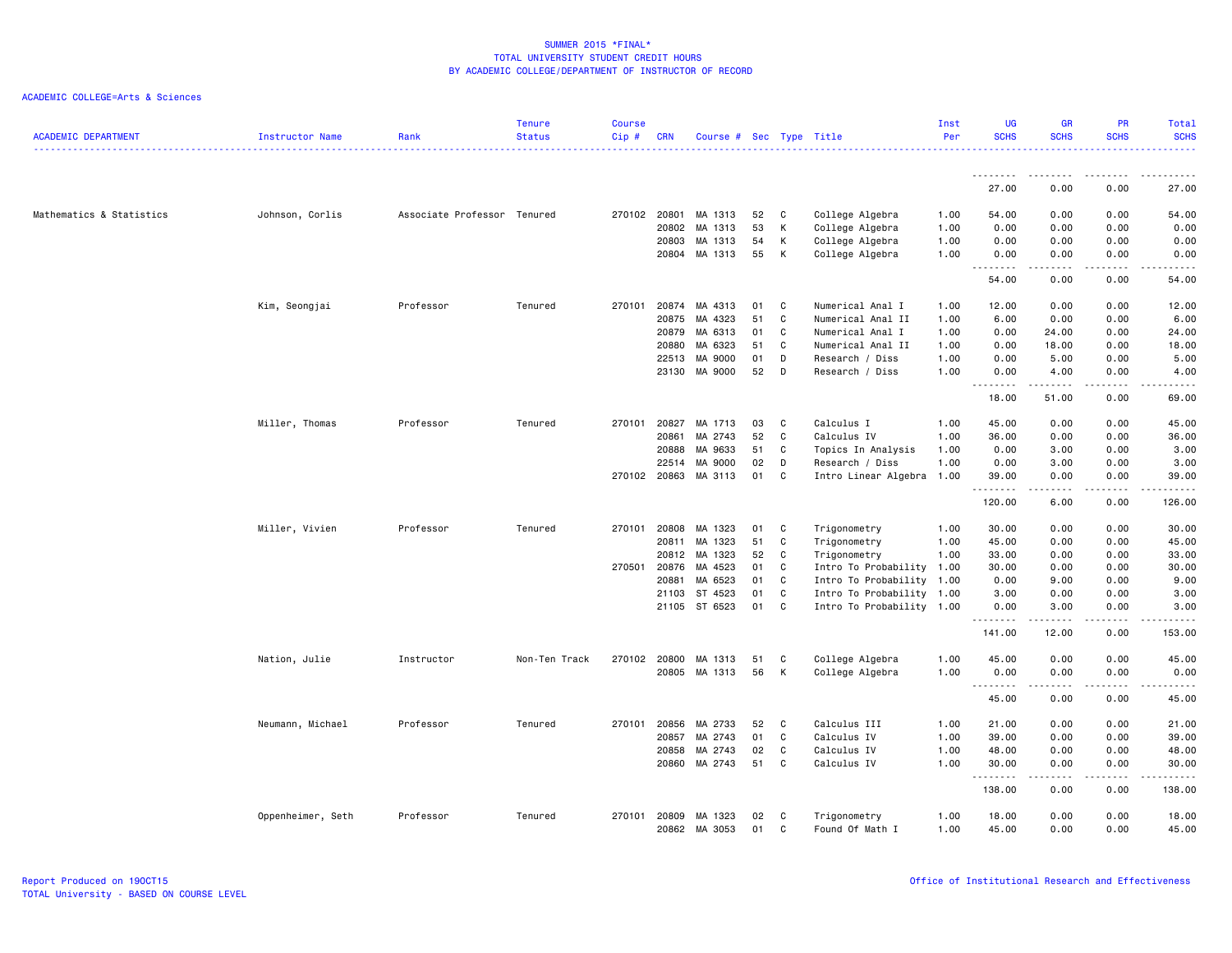| <b>ACADEMIC DEPARTMENT</b> | Instructor Name      | Rank                               | <b>Tenure</b><br><b>Status</b> | <b>Course</b><br>Cip# | <b>CRN</b>   | Course # Sec Type Title |       |                |                           | Inst<br>Per | <b>UG</b><br><b>SCHS</b> | <b>GR</b><br><b>SCHS</b> | <b>PR</b><br><b>SCHS</b> | Total<br><b>SCHS</b>  |
|----------------------------|----------------------|------------------------------------|--------------------------------|-----------------------|--------------|-------------------------|-------|----------------|---------------------------|-------------|--------------------------|--------------------------|--------------------------|-----------------------|
|                            |                      |                                    |                                |                       |              |                         |       |                |                           |             |                          |                          |                          |                       |
|                            |                      |                                    |                                |                       |              |                         |       |                |                           |             | 63.00                    | 0.00                     | 0.00                     | 63.00                 |
| Mathematics & Statistics   | Qian, Chuanxi        | Professor                          | Tenured                        |                       | 270101 20826 | MA 1713                 | 02    | C              | Calculus I                | 1.00        | 42.00                    | 0.00                     | 0.00                     | 42.00                 |
|                            |                      |                                    |                                |                       | 20829        | MA 1713                 | 51    | $\mathbf c$    | Calculus I                | 1.00        | 30.00                    | 0.00                     | 0.00                     | 30.00                 |
|                            |                      |                                    |                                |                       | 20867        | MA 3253                 | 01    | C              | Diff Equations            | 1.00        | 36.00                    | 0.00                     | 0.00                     | 36.00                 |
|                            |                      |                                    |                                |                       | 20870        | MA 3253                 | 51    | C              | Diff Equations            | 1.00        | 36.00<br>.               | 0.00<br><b>.</b>         | 0.00<br>.                | 36.00<br>.            |
|                            |                      |                                    |                                |                       |              |                         |       |                |                           |             | 144.00                   | 0.00                     | 0.00                     | 144.00                |
|                            | Rashidi, Eghbal      | Grad Research Assis Not Applicable |                                | 270101                | 20736        | IE 4733                 | 01    | C              | Linear Programming I 1.00 |             | 6.00                     | 0.00                     | 0.00                     | 6.00                  |
|                            |                      |                                    |                                |                       | 20742        | IE 6733                 | 01    | C              | Linear Programming I 0.50 |             | 0.00                     | 1.50                     | 0.00                     | 1.50                  |
|                            |                      |                                    |                                |                       | 20877        | MA 4733                 | 01    | C              | Linear Programming        | 1.00        | 3.00                     | 0.00                     | 0.00                     | 3.00                  |
|                            |                      |                                    |                                |                       | 20882        | MA 6733                 | 01    | C              | Linear Programming        | 1.00        | 0.00<br>$\sim$ $\sim$ .  | 6.00                     | 0.00                     | 6.00                  |
|                            |                      |                                    |                                |                       |              |                         |       |                |                           |             | 9.00                     | 7.50                     | 0.00                     | 16.50                 |
|                            | Razzaghi, Mohsen     | Professor                          | Tenured                        |                       |              | 270101 22515 MA 9000    | 03    | D              | Research / Diss           | 1.00        | 0.00<br>.                | 18.00<br>.               | 0.00<br>.                | 18.00<br>.            |
|                            |                      |                                    |                                |                       |              |                         |       |                |                           |             | 0.00                     | 18.00                    | 0.00                     | 18.00                 |
|                            | Savage, Kendrick     | Lecturer                           | Non-Ten Track                  | 131099                | 20767        | LSK 0023                | 101 L |                | Dev Studies Lab           | 0.33        | 10.89                    | 0.00                     | 0.00                     | 10.89                 |
|                            |                      |                                    |                                | 270101                | 20776        | MA 0003                 | 102 C |                | Developmental Math        | 1.00        | 33.00<br>$-$             | 0.00                     | 0.00                     | 33.00                 |
|                            |                      |                                    |                                |                       |              |                         |       |                |                           |             | 43.89                    | 0.00                     | 0.00                     | 43.89                 |
|                            | Sepehrifar, Mohammad | Assistant Professor Ten Track      |                                | 270501                |              | 22492 ST 7000           | 01    | $\blacksquare$ | Directed Indiv Study 1.00 |             | 0.00<br>.                | 1.00<br><u>.</u>         | 0.00<br>.                | 1.00<br>$\frac{1}{2}$ |
|                            |                      |                                    |                                |                       |              |                         |       |                |                           |             | 0.00                     | 1.00                     | 0.00                     | 1.00                  |
|                            | Shaw, Patricia       | Instructor                         | Non-Ten Track                  | 270101                | 20791        | MA 0103                 | P52 C |                | Intermediate Algebra 1.00 |             | 57.00                    | 0.00                     | 0.00                     | 57.00                 |
|                            |                      |                                    |                                |                       | 20816        | MA 1423                 | 51    | C              | Problem Solving Real 1.00 |             | 21.00                    | 0.00                     | 0.00                     | 21.00                 |
|                            |                      |                                    |                                |                       | 21398        | MA 1723                 | 501   | $\mathbf{C}$   | Calculus II               | 1.00        | 42.00                    | 0.00                     | 0.00                     | 42.00                 |
|                            |                      |                                    |                                |                       | 21870        | MA 0103                 | 501 C |                | Intermediate Algebra 1.00 |             | 42.00<br>.               | 0.00<br>.                | 0.00<br>.                | 42.00<br>.            |
|                            |                      |                                    |                                |                       |              |                         |       |                |                           |             | 162.00                   | 0.00                     | 0.00                     | 162.00                |
|                            | Smith, Jaclyn        | Lecturer                           | Non-Ten Track                  |                       | 270101 20784 | MA 0103                 | 51    | C              | Intermediate Algebra 1.00 |             | 48.00                    | 0.00                     | 0.00                     | 48.00                 |
|                            |                      |                                    |                                |                       | 20786        | MA 0103                 | 53    | к              | Intermediate Algebra 1.00 |             | 0.00                     | 0.00                     | 0.00                     | 0.00                  |
|                            |                      |                                    |                                |                       | 20787        | MA 0103                 | 54    | K              | Intermediate Algebra 1.00 |             | 0.00                     | 0.00                     | 0.00                     | 0.00                  |
|                            |                      |                                    |                                |                       | 20788        | MA 0103                 | 55    | K              | Intermediate Algebra 1.00 |             | 0.00                     | 0.00                     | 0.00                     | 0.00                  |
|                            |                      |                                    |                                |                       | 22322        | MA 1713                 | E51   | C              | Calculus I                | 1.00        | 30.00                    | 0.00                     | 0.00                     | 30.00                 |
|                            |                      |                                    |                                |                       | 270102 20792 | MA 1313                 | 001   | $\overline{B}$ | College Algebra           | 1.00        | 33.00                    | 0.00                     | 0.00                     | 33.00                 |
|                            |                      |                                    |                                |                       | 21393        | MA 1313                 | 501 C |                | College Algebra           | 1.00        | 66.00<br><u>.</u>        | 0.00<br>.                | 0.00<br>.                | 66.00<br>.            |
|                            |                      |                                    |                                |                       |              |                         |       |                |                           |             | 177.00                   | 0.00                     | 0.00                     | 177.00                |
|                            | Smith, Robert        | Associate Professor Tenured        |                                | 270101                | 20820        | MA 1613                 | 01    | C              | Cal Bus & Life Sc I       | 1.00        | 33.00                    | 0.00                     | 0.00                     | 33.00                 |
|                            |                      |                                    |                                |                       | 20834        | MA 1723                 | 03    | $\mathtt{C}$   | Calculus II               | 1.00        | 36.00                    | 0.00                     | 0.00                     | 36.00                 |
|                            |                      |                                    |                                |                       | 20836        | MA 1723                 | 52    | C              | Calculus II               | 1.00        | 60.00                    | 0.00                     | 0.00                     | 60.00                 |
|                            |                      |                                    |                                | 270102                | 20865        | MA 3113                 | 51    | C.             | Intro Linear Algebra 1.00 |             | 45.00                    | 0.00                     | 0.00                     | 45.00                 |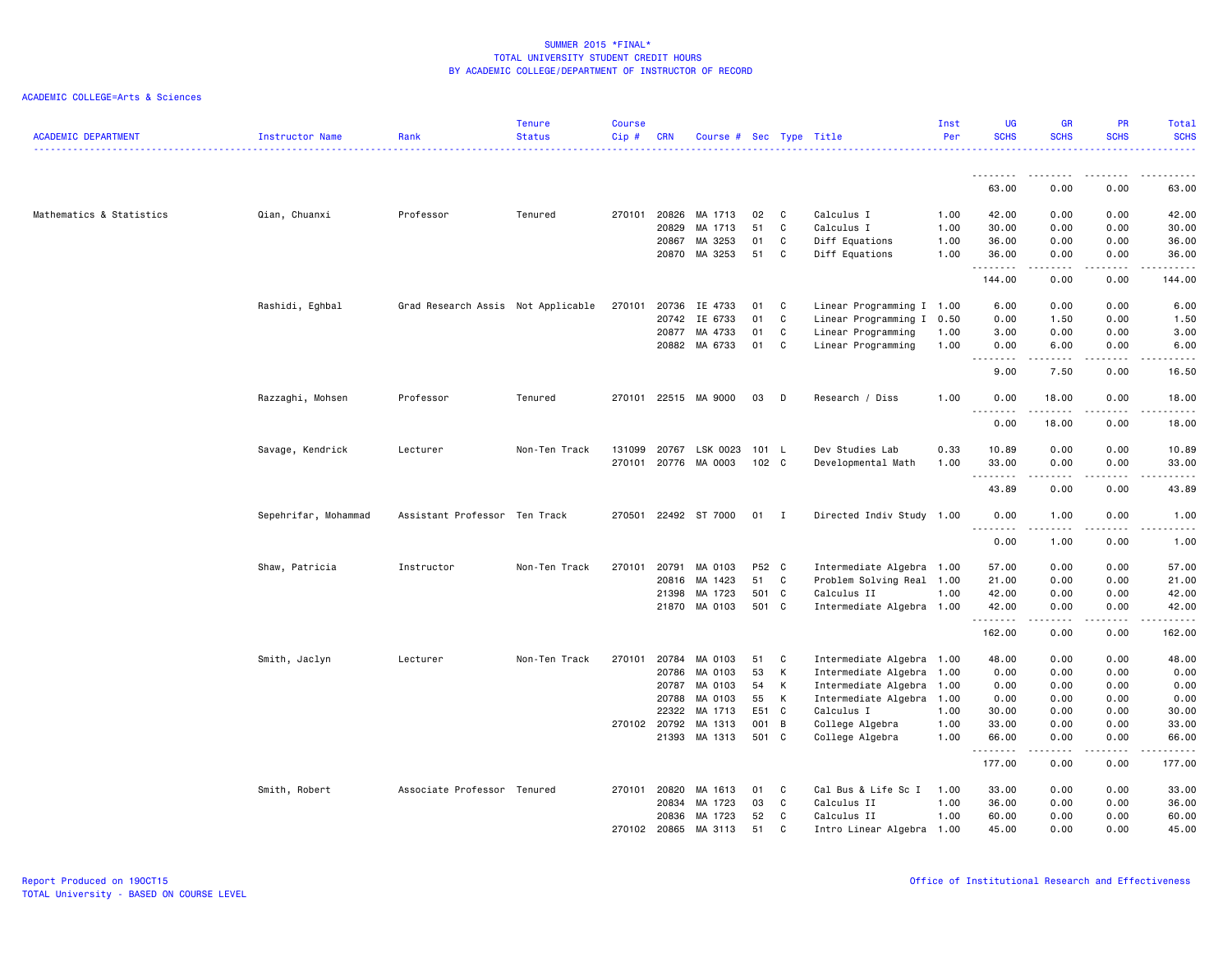| <b>ACADEMIC DEPARTMENT</b> | Instructor Name      | Rank                          | <b>Tenure</b><br><b>Status</b> | <b>Course</b><br>Cip# | <b>CRN</b>   | Course # Sec Type Title |       |              |                           | Inst<br>Per | UG<br><b>SCHS</b> | <b>GR</b><br><b>SCHS</b>                                                                                                                                      | PR<br><b>SCHS</b>     | Total<br><b>SCHS</b><br>.                                                                                                                                     |
|----------------------------|----------------------|-------------------------------|--------------------------------|-----------------------|--------------|-------------------------|-------|--------------|---------------------------|-------------|-------------------|---------------------------------------------------------------------------------------------------------------------------------------------------------------|-----------------------|---------------------------------------------------------------------------------------------------------------------------------------------------------------|
|                            |                      |                               |                                |                       |              |                         |       |              |                           |             | <u>.</u>          | .                                                                                                                                                             | .                     |                                                                                                                                                               |
|                            |                      |                               |                                |                       |              |                         |       |              |                           |             | 174.00            | 0.00                                                                                                                                                          | 0.00                  | 174.00                                                                                                                                                        |
| Mathematics & Statistics   | Tschume, William     | Instructor                    | Non-Ten Track                  | 270101                | 20779        | MA 0103                 | 02    | C            | Intermediate Algebra 1.00 |             | 42.00             | 0.00                                                                                                                                                          | 0.00                  | 42.00                                                                                                                                                         |
|                            |                      | Lecturer                      | Non-Ten Track                  | 270101                | 20780        | MA 0103                 | 03    | K            | Intermediate Algebra 1.00 |             | 0.00              | 0.00                                                                                                                                                          | 0.00                  | 0.00                                                                                                                                                          |
|                            |                      |                               |                                |                       | 20781        | MA 0103                 | 04    | K            | Intermediate Algebra 1.00 |             | 0.00              | 0.00                                                                                                                                                          | 0.00                  | 0.00                                                                                                                                                          |
|                            |                      |                               |                                |                       | 20783        | MA 0103                 | 06    | K            | Intermediate Algebra 1.00 |             | 0.00              | 0.00                                                                                                                                                          | 0.00                  | 0.00                                                                                                                                                          |
|                            |                      |                               |                                |                       | 20815        | MA 1323                 | E51 C |              | Trigonometry              | 1.00        | 42.00             | 0.00                                                                                                                                                          | 0.00                  | 42.00                                                                                                                                                         |
|                            |                      |                               |                                |                       | 20824        | MA 1613                 | 52    | C            | Cal Bus & Life Sc I       | 1.00        | 42.00             | 0.00                                                                                                                                                          | 0.00                  | 42.00                                                                                                                                                         |
|                            |                      |                               |                                |                       | 21719        | MA 1613                 | 001 C |              | Cal Bus & Life Sc I       | 1.00        | 21.00<br>.        | 0.00<br>.                                                                                                                                                     | 0.00<br>.             | 21.00<br>.                                                                                                                                                    |
|                            |                      |                               |                                |                       |              |                         |       |              |                           |             | 147.00            | 0.00                                                                                                                                                          | 0.00                  | 147.00                                                                                                                                                        |
|                            | Walters, Kimberly    | Instructor                    | Non-Ten Track                  | 270101                |              | 20817 MA 1433           | 01    | C.           | Informal Geom & Meas      | 1.00        | 30.00             | 0.00                                                                                                                                                          | 0.00                  | 30.00                                                                                                                                                         |
|                            |                      |                               |                                | 270102                | 20793        | MA 1313                 | 01    | C            | College Algebra           | 0.05        | 1.95              | 0.00                                                                                                                                                          | 0.00                  | 1.95                                                                                                                                                          |
|                            |                      |                               |                                |                       | 20794        | MA 1313                 | 02    | C            | College Algebra           | 1.00        | 48.00             | 0.00                                                                                                                                                          | 0.00                  | 48.00                                                                                                                                                         |
|                            |                      |                               |                                |                       | 20796        | MA 1313                 | 04    | K            | College Algebra           | 1.00        | 0.00              | 0.00                                                                                                                                                          | 0.00                  | 0.00                                                                                                                                                          |
|                            |                      |                               |                                |                       | 20797        | MA 1313                 | 05    | к            | College Algebra           | 1.00        | 0.00              | 0.00                                                                                                                                                          | 0.00                  | 0.00                                                                                                                                                          |
|                            |                      |                               |                                |                       | 20798        | MA 1313                 | 06    | K            | College Algebra           | 1.00        | 0.00              | 0.00                                                                                                                                                          | 0.00                  | 0.00                                                                                                                                                          |
|                            |                      |                               |                                |                       | 20799        | MA 1313                 | 07    | K            | College Algebra           | 1.00        | 0.00<br>.         | 0.00<br>.                                                                                                                                                     | 0.00<br>.             | 0.00<br>$\frac{1}{2} \left( \frac{1}{2} \right) \left( \frac{1}{2} \right) \left( \frac{1}{2} \right) \left( \frac{1}{2} \right) \left( \frac{1}{2} \right)$  |
|                            |                      |                               |                                |                       |              |                         |       |              |                           |             | 79.95             | 0.00                                                                                                                                                          | 0.00                  | 79.95                                                                                                                                                         |
|                            | Woodard, Kelly       | Lecturer                      | Non-Ten Track                  | 270101                | 21395        | MA 1413                 | 501 C |              | Structure Real Numbe      | 1.00        | 24.00             | 0.00                                                                                                                                                          | 0.00                  | 24.00                                                                                                                                                         |
|                            |                      |                               |                                |                       | 21396        | MA 1423                 | 501 C |              | Problem Solving Real      | 1.00        | 30.00             | 0.00                                                                                                                                                          | 0.00                  | 30.00                                                                                                                                                         |
|                            |                      |                               |                                |                       | 21397        | MA 1433                 | 501 C |              | Informal Geom & Meas 1.00 |             | 30.00<br>.        | 0.00<br>.                                                                                                                                                     | 0.00<br>.             | 30.00<br>.                                                                                                                                                    |
|                            |                      |                               |                                |                       |              |                         |       |              |                           |             | 84.00             | 0.00                                                                                                                                                          | 0.00                  | 84.00                                                                                                                                                         |
|                            | Woody, Jonathan      | Assistant Professor Ten Track |                                | 270501                | 23057        | ST 9000                 | 01    | D            | Research / Diss           | 1.00        | 0.00              | 6.00                                                                                                                                                          | 0.00                  | 6.00                                                                                                                                                          |
|                            |                      |                               |                                |                       | 23122        | ST 7000                 | 02    | $\mathbf{I}$ | Directed Indiv Study      | 1.00        | 0.00              | 3.00                                                                                                                                                          | 0.00                  | 3.00                                                                                                                                                          |
|                            |                      |                               |                                |                       |              | 23123 ST 7000           | 51    | $\mathbf{I}$ | Directed Indiv Study 1.00 |             | 0.00              | 3.00                                                                                                                                                          | 0.00                  | 3.00                                                                                                                                                          |
|                            |                      |                               |                                |                       |              |                         |       |              |                           |             | .<br>0.00         | $\frac{1}{2} \left( \frac{1}{2} \right) \left( \frac{1}{2} \right) \left( \frac{1}{2} \right) \left( \frac{1}{2} \right) \left( \frac{1}{2} \right)$<br>12.00 | .<br>0.00             | .<br>12.00                                                                                                                                                    |
|                            | Xu, Xiangsheng       | Professor                     | Tenured                        |                       | 270101 20853 | MA 2733                 | 01    | C            | Calculus III              | 1.00        | 42.00             | 0.00                                                                                                                                                          | 0.00                  | 42.00                                                                                                                                                         |
|                            |                      |                               |                                |                       | 20868        | MA 3253                 | 02    | $\mathbf{C}$ | Diff Equations            | 1.00        | 45.00<br>.        | 0.00<br>.                                                                                                                                                     | 0.00<br>$\frac{1}{2}$ | 45.00<br>$\frac{1}{2} \left( \frac{1}{2} \right) \left( \frac{1}{2} \right) \left( \frac{1}{2} \right) \left( \frac{1}{2} \right) \left( \frac{1}{2} \right)$ |
|                            |                      |                               |                                |                       |              |                         |       |              |                           |             | 87.00             | 0.00                                                                                                                                                          | 0.00                  | 87.00                                                                                                                                                         |
|                            | Yarahmadian, Shantia | Assistant Professor Ten Track |                                | 270101                | 20833        | MA 1723                 | 02    | C            | Calculus II               | 1.00        | 51.00             | 0.00                                                                                                                                                          | 0.00                  | 51.00                                                                                                                                                         |
|                            |                      |                               |                                |                       | 20837        | MA 1723                 | 53    | C            | Calculus II               | 1.00        | 60.00             | 0.00                                                                                                                                                          | 0.00                  | 60.00                                                                                                                                                         |
|                            |                      |                               |                                |                       | 20855        | MA 2733                 | 51    | C            | Calculus III              | 1.00        | 57.00             | 0.00                                                                                                                                                          | 0.00                  | 57.00                                                                                                                                                         |
|                            |                      |                               |                                |                       | 22532        | MA 7000                 | 51    | $\mathbf{I}$ | Directed Indiv Study      | 1.00        | 0.00              | 3.00                                                                                                                                                          | 0.00                  | 3.00                                                                                                                                                          |
|                            |                      |                               |                                |                       | 22912        | MA 7000                 | 01    | $\mathbf{I}$ | Directed Indiv Study      | 1.00        | 0.00              | 3.00                                                                                                                                                          | 0.00                  | 3.00                                                                                                                                                          |
|                            |                      |                               |                                |                       | 22915        | MA 7000                 | 52    | $\mathbf{I}$ | Directed Indiv Study 1.00 |             | 0.00              | 3.00                                                                                                                                                          | 0.00                  | 3.00                                                                                                                                                          |
|                            |                      |                               |                                |                       | 23067        | MA 9000                 | 51    | D            | Research / Diss           | 1.00        | 0.00              | 3.00                                                                                                                                                          | 0.00                  | 3.00                                                                                                                                                          |
|                            |                      |                               |                                |                       | 23248        | MA 7000                 | 53    | $\mathbf{I}$ | Directed Indiv Study      | 1.00        | 0.00              | 3.00                                                                                                                                                          | 0.00                  | 3.00                                                                                                                                                          |
|                            |                      |                               |                                |                       | 23322        | MA 7000                 | 54    | I            | Directed Indiv Study 1.00 |             | 0.00              | 3.00                                                                                                                                                          | 0.00                  | 3.00                                                                                                                                                          |
|                            |                      | Associate Professor Tenured   |                                | 270101                | 20832        | MA 1723                 | 01    | C            | Calculus II               | 1.00        | 45.00<br>.        | 0.00<br><u>.</u>                                                                                                                                              | 0.00<br>.             | 45.00<br>.                                                                                                                                                    |
|                            |                      |                               |                                |                       |              |                         |       |              |                           |             | 213.00            | 18.00                                                                                                                                                         | 0.00                  | 231.00                                                                                                                                                        |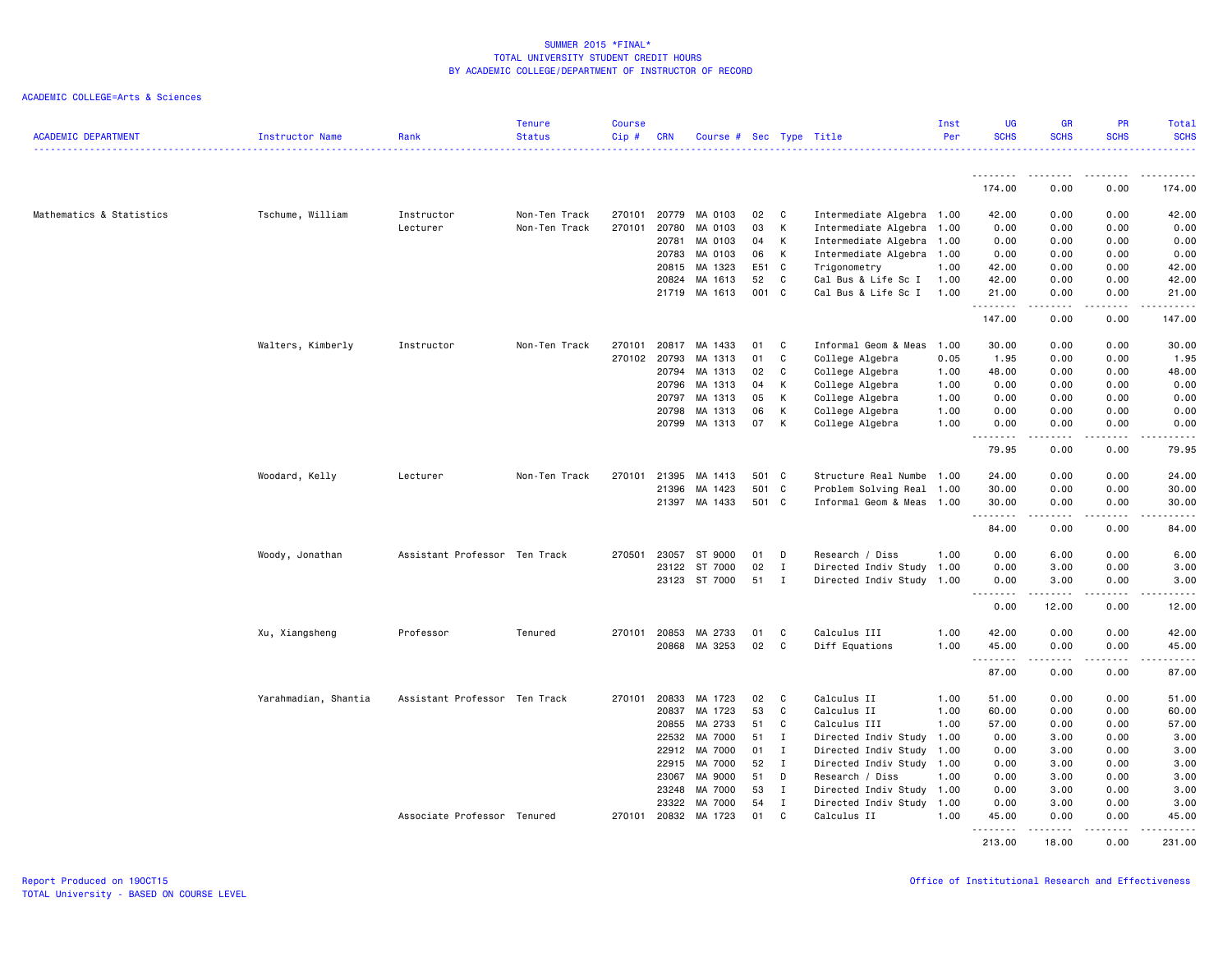## ACADEMIC COLLEGE=Arts & Sciences

| <b>ACADEMIC DEPARTMENT</b> | Instructor Name | Rank | <b>Tenure</b><br>Status | Course<br>Cip # CRN Course # Sec Type Title |  |  | Tnet<br>Per | <b>SCHS</b> | <b>GR</b><br><b>SCHS</b> | <b>PR</b><br><b>SCHS</b> | Total<br><b>SCHS</b> |
|----------------------------|-----------------|------|-------------------------|---------------------------------------------|--|--|-------------|-------------|--------------------------|--------------------------|----------------------|
|                            |                 |      |                         |                                             |  |  |             |             |                          |                          | ==========           |

Mathematics & Statistics 2872.89 125.50 0.00 2998.39

====================================== ======== ======== ======== ==========

TOTAL University - BASED ON COURSE LEVEL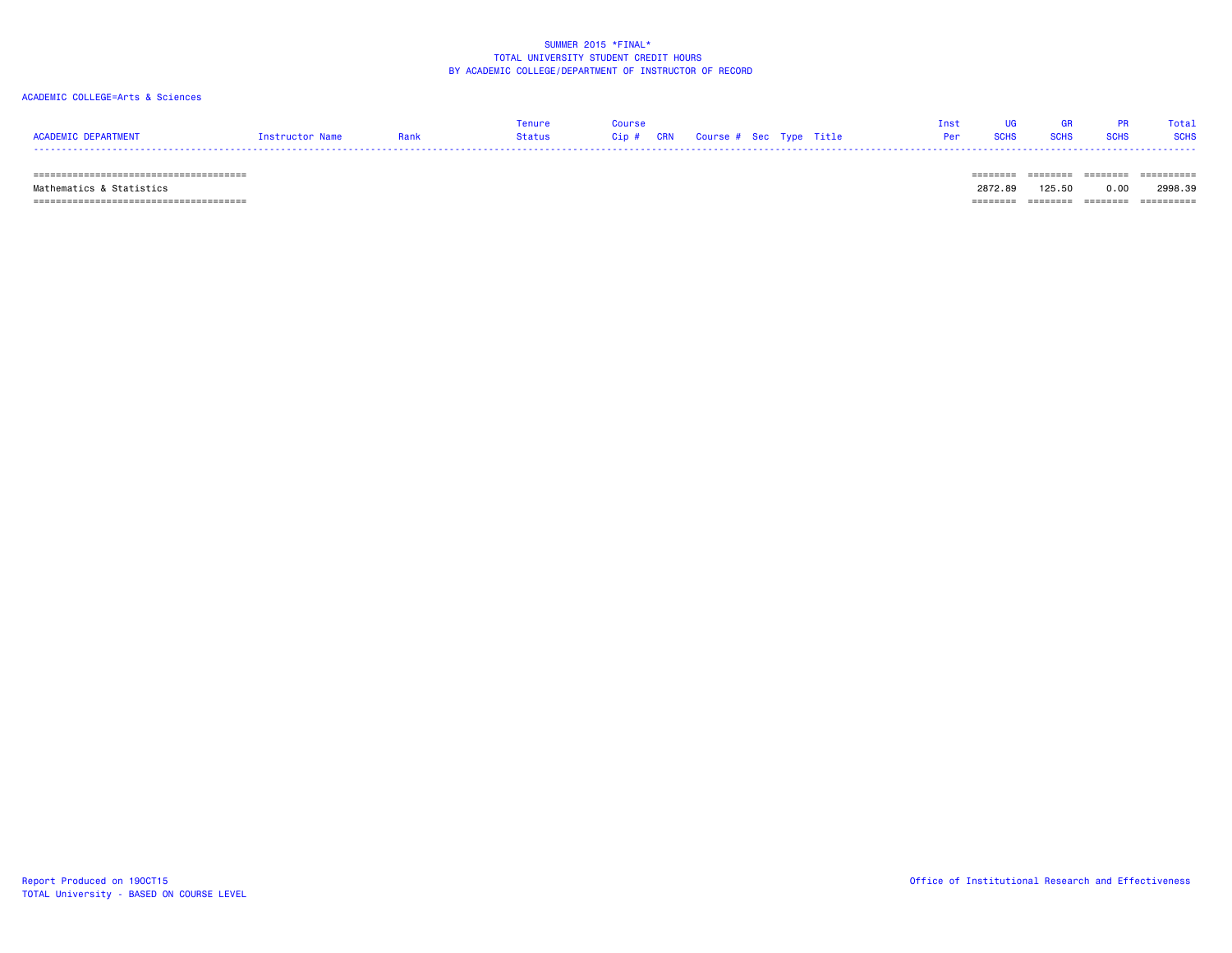## ACADEMIC COLLEGE=Arts & Sciences

| <b>ACADEMIC DEPARTMENT</b>                                      | Instructor Name    | Rank                          | <b>Tenure</b><br><b>Status</b> | <b>Course</b><br>Cip# | <b>CRN</b>   | Course # Sec Type Title     |       |   |                        | Inst<br>Per | UG<br><b>SCHS</b>                                  | <b>GR</b><br><b>SCHS</b>                                                                                                                                                                                                                                                                                                                                                                                                                                                               | PR<br><b>SCHS</b>                                                                                                                                                                                                                                                                                                                                                                                                                                                                      | Total<br><b>SCHS</b> |
|-----------------------------------------------------------------|--------------------|-------------------------------|--------------------------------|-----------------------|--------------|-----------------------------|-------|---|------------------------|-------------|----------------------------------------------------|----------------------------------------------------------------------------------------------------------------------------------------------------------------------------------------------------------------------------------------------------------------------------------------------------------------------------------------------------------------------------------------------------------------------------------------------------------------------------------------|----------------------------------------------------------------------------------------------------------------------------------------------------------------------------------------------------------------------------------------------------------------------------------------------------------------------------------------------------------------------------------------------------------------------------------------------------------------------------------------|----------------------|
| Philosophy & Religion                                           | Bickle, John       | Professor                     | Tenured                        |                       | 380101 21409 | PHI 1103 501 C              |       |   | Intro To Philosophy    | 1.00        | 30.00                                              | 0.00                                                                                                                                                                                                                                                                                                                                                                                                                                                                                   | 0.00                                                                                                                                                                                                                                                                                                                                                                                                                                                                                   | 30.00                |
|                                                                 |                    |                               |                                | 380103                |              | 21411 PHI 1123 551 C        |       |   | Intro To Ethics        | 1.00        | 33.00<br>.                                         | 0.00<br>.                                                                                                                                                                                                                                                                                                                                                                                                                                                                              | 0.00<br>.                                                                                                                                                                                                                                                                                                                                                                                                                                                                              | 33.00<br>.           |
|                                                                 |                    |                               |                                |                       |              |                             |       |   |                        |             | 63.00                                              | 0.00                                                                                                                                                                                                                                                                                                                                                                                                                                                                                   | 0.00                                                                                                                                                                                                                                                                                                                                                                                                                                                                                   | 63.00                |
|                                                                 | Bisson, Albert     | Instructor                    | Non-Ten Track                  | 380201                | 21061        | REL 1103                    | 001 C |   | Intro To Religion      | 1.00        | 27.00                                              | 0.00                                                                                                                                                                                                                                                                                                                                                                                                                                                                                   | 0.00                                                                                                                                                                                                                                                                                                                                                                                                                                                                                   | 27.00                |
|                                                                 |                    |                               |                                |                       | 21428        | REL 1103                    | 501 C |   | Intro To Religion      | 1.00        | 51.00                                              | 0.00                                                                                                                                                                                                                                                                                                                                                                                                                                                                                   | 0.00                                                                                                                                                                                                                                                                                                                                                                                                                                                                                   | 51.00                |
|                                                                 |                    |                               |                                |                       | 21429        | REL 1103                    | 551 C |   | Intro To Religion      | 1.00        | 63.00                                              | 0.00                                                                                                                                                                                                                                                                                                                                                                                                                                                                                   | 0.00                                                                                                                                                                                                                                                                                                                                                                                                                                                                                   | 63.00                |
|                                                                 |                    |                               |                                |                       | 22300        | REL 1103                    | 01    | C | Intro To Religion      | 1.00        | 51.00<br>.                                         | 0.00                                                                                                                                                                                                                                                                                                                                                                                                                                                                                   | 0.00                                                                                                                                                                                                                                                                                                                                                                                                                                                                                   | 51.00                |
|                                                                 |                    |                               |                                |                       |              |                             |       |   |                        |             | 192.00                                             | 0.00                                                                                                                                                                                                                                                                                                                                                                                                                                                                                   | 0.00                                                                                                                                                                                                                                                                                                                                                                                                                                                                                   | 192.00               |
|                                                                 | Bruno, Michael     | Assistant Professor Ten Track |                                |                       |              | 380102 21013 PHI 1113 E51 C |       |   | Intro To Logic         | 1.00        | 45.00                                              | 0.00                                                                                                                                                                                                                                                                                                                                                                                                                                                                                   | 0.00                                                                                                                                                                                                                                                                                                                                                                                                                                                                                   | 45.00                |
|                                                                 |                    |                               |                                |                       |              |                             |       |   |                        |             | 45.00                                              | 0.00                                                                                                                                                                                                                                                                                                                                                                                                                                                                                   | 0.00                                                                                                                                                                                                                                                                                                                                                                                                                                                                                   | 45.00                |
|                                                                 | Clifford, Michael  | Professor                     | Tenured                        |                       | 380103 21018 | PHI 3013 101 C              |       |   | <b>Business Ethics</b> | 1.00        | 57.00                                              | 0.00                                                                                                                                                                                                                                                                                                                                                                                                                                                                                   | 0.00                                                                                                                                                                                                                                                                                                                                                                                                                                                                                   | 57.00                |
|                                                                 |                    |                               |                                |                       |              | 21019 PHI 3013 102 C        |       |   | <b>Business Ethics</b> | 1.00        | 48.00                                              | 0.00                                                                                                                                                                                                                                                                                                                                                                                                                                                                                   | 0.00                                                                                                                                                                                                                                                                                                                                                                                                                                                                                   | 48.00                |
|                                                                 |                    |                               |                                |                       |              |                             |       |   |                        |             | .                                                  | $\frac{1}{2} \left( \frac{1}{2} \right) \left( \frac{1}{2} \right) \left( \frac{1}{2} \right) \left( \frac{1}{2} \right) \left( \frac{1}{2} \right)$                                                                                                                                                                                                                                                                                                                                   | .                                                                                                                                                                                                                                                                                                                                                                                                                                                                                      | -----                |
|                                                                 |                    |                               |                                |                       |              |                             |       |   |                        |             | 105.00                                             | 0.00                                                                                                                                                                                                                                                                                                                                                                                                                                                                                   | 0.00                                                                                                                                                                                                                                                                                                                                                                                                                                                                                   | 105.00               |
|                                                                 | Holt, Dale         | Professor                     | Tenured                        | 380101                | 21835        | PHI 1103 551 C              |       |   | Intro To Philosophy    | 1.00        | 117.00                                             | 0.00                                                                                                                                                                                                                                                                                                                                                                                                                                                                                   | 0.00                                                                                                                                                                                                                                                                                                                                                                                                                                                                                   | 117.00               |
|                                                                 |                    |                               |                                | 380103                |              | 21410 PHI 1123              | 501 C |   | Intro To Ethics        | 1.00        | 69.00                                              | 0.00                                                                                                                                                                                                                                                                                                                                                                                                                                                                                   | 0.00                                                                                                                                                                                                                                                                                                                                                                                                                                                                                   | 69.00                |
|                                                                 |                    |                               |                                |                       |              |                             |       |   |                        |             | .<br>186.00                                        | 0.00                                                                                                                                                                                                                                                                                                                                                                                                                                                                                   | $\frac{1}{2}$<br>0.00                                                                                                                                                                                                                                                                                                                                                                                                                                                                  | 186.00               |
|                                                                 | Kallfelz, William  | Instructor                    | Non-Ten Track                  |                       |              | 380102 21012 PHI 1113 51 C  |       |   | Intro To Logic         | 1.00        | 45.00                                              | 0.00                                                                                                                                                                                                                                                                                                                                                                                                                                                                                   | 0.00                                                                                                                                                                                                                                                                                                                                                                                                                                                                                   | 45.00                |
|                                                                 |                    |                               |                                |                       |              |                             |       |   |                        |             | $\sim$ $\sim$ $\sim$                               |                                                                                                                                                                                                                                                                                                                                                                                                                                                                                        |                                                                                                                                                                                                                                                                                                                                                                                                                                                                                        |                      |
|                                                                 |                    |                               |                                |                       |              |                             |       |   |                        |             | 45.00                                              | 0.00                                                                                                                                                                                                                                                                                                                                                                                                                                                                                   | 0.00                                                                                                                                                                                                                                                                                                                                                                                                                                                                                   | 45.00                |
|                                                                 | Moffatt, Barton    | Associate Professor Tenured   |                                | 380103                |              | 21014 PHI 1123 001 C        |       |   | Intro To Ethics        | 1.00        | 33.00                                              | 0.00                                                                                                                                                                                                                                                                                                                                                                                                                                                                                   | 0.00                                                                                                                                                                                                                                                                                                                                                                                                                                                                                   | 33.00                |
|                                                                 |                    |                               |                                |                       |              |                             |       |   |                        |             | $\sim$ $\sim$ $\sim$<br>33.00                      | 0.00                                                                                                                                                                                                                                                                                                                                                                                                                                                                                   | 0.00                                                                                                                                                                                                                                                                                                                                                                                                                                                                                   | 33.00                |
|                                                                 | Montgomery, Robert | Lecturer                      | Non-Ten Track                  |                       |              | 380201 21062 REL 1103 51 C  |       |   | Intro To Religion      | 1.00        | 60.00                                              | 0.00                                                                                                                                                                                                                                                                                                                                                                                                                                                                                   | 0.00                                                                                                                                                                                                                                                                                                                                                                                                                                                                                   | 60.00                |
|                                                                 |                    |                               |                                |                       |              |                             |       |   |                        |             | 60.00                                              | 0.00                                                                                                                                                                                                                                                                                                                                                                                                                                                                                   | 0.00                                                                                                                                                                                                                                                                                                                                                                                                                                                                                   | 60.00                |
|                                                                 |                    |                               |                                |                       |              |                             |       |   |                        |             |                                                    |                                                                                                                                                                                                                                                                                                                                                                                                                                                                                        |                                                                                                                                                                                                                                                                                                                                                                                                                                                                                        |                      |
|                                                                 | Spewak, David      | Instructor                    | Non-Ten Track                  |                       |              | 380103 21016 PHI 1123       | 01    | C | Intro To Ethics        | 1.00        | 24.00<br>.                                         | 0.00                                                                                                                                                                                                                                                                                                                                                                                                                                                                                   | 0.00                                                                                                                                                                                                                                                                                                                                                                                                                                                                                   | 24.00                |
|                                                                 |                    |                               |                                |                       |              |                             |       |   |                        |             | 24.00                                              | 0.00                                                                                                                                                                                                                                                                                                                                                                                                                                                                                   | 0.00                                                                                                                                                                                                                                                                                                                                                                                                                                                                                   | 24.00                |
|                                                                 | Thompson, James    | Associate Professor Tenured   |                                |                       |              | 380102 21011 PHI 1113 01 C  |       |   | Intro To Logic         | 1.00        | 54.00                                              | 0.00                                                                                                                                                                                                                                                                                                                                                                                                                                                                                   | 0.00                                                                                                                                                                                                                                                                                                                                                                                                                                                                                   | 54.00                |
|                                                                 |                    |                               |                                |                       |              |                             |       |   |                        |             | 54.00                                              | 0.00                                                                                                                                                                                                                                                                                                                                                                                                                                                                                   | 0.00                                                                                                                                                                                                                                                                                                                                                                                                                                                                                   | 54.00                |
|                                                                 | Wylie, Danielle    | Assistant Professor Ten Track |                                |                       |              | 380103 21015 PHI 1123 002 C |       |   | Intro To Ethics        | 1.00        | 60.00                                              | 0.00                                                                                                                                                                                                                                                                                                                                                                                                                                                                                   | 0.00                                                                                                                                                                                                                                                                                                                                                                                                                                                                                   | 60.00                |
|                                                                 |                    |                               |                                |                       |              |                             |       |   |                        |             | .<br>60.00                                         | 0.00                                                                                                                                                                                                                                                                                                                                                                                                                                                                                   | 0.00                                                                                                                                                                                                                                                                                                                                                                                                                                                                                   | 60.00                |
| -------------------------------------                           |                    |                               |                                |                       |              |                             |       |   |                        |             | ========                                           | $\begin{array}{cccccccccc} \multicolumn{2}{c}{} & \multicolumn{2}{c}{} & \multicolumn{2}{c}{} & \multicolumn{2}{c}{} & \multicolumn{2}{c}{} & \multicolumn{2}{c}{} & \multicolumn{2}{c}{} & \multicolumn{2}{c}{} & \multicolumn{2}{c}{} & \multicolumn{2}{c}{} & \multicolumn{2}{c}{} & \multicolumn{2}{c}{} & \multicolumn{2}{c}{} & \multicolumn{2}{c}{} & \multicolumn{2}{c}{} & \multicolumn{2}{c}{} & \multicolumn{2}{c}{} & \multicolumn{2}{c}{} & \multicolumn{2}{c}{} & \mult$ | $\begin{array}{cccccccccc} \multicolumn{2}{c}{} & \multicolumn{2}{c}{} & \multicolumn{2}{c}{} & \multicolumn{2}{c}{} & \multicolumn{2}{c}{} & \multicolumn{2}{c}{} & \multicolumn{2}{c}{} & \multicolumn{2}{c}{} & \multicolumn{2}{c}{} & \multicolumn{2}{c}{} & \multicolumn{2}{c}{} & \multicolumn{2}{c}{} & \multicolumn{2}{c}{} & \multicolumn{2}{c}{} & \multicolumn{2}{c}{} & \multicolumn{2}{c}{} & \multicolumn{2}{c}{} & \multicolumn{2}{c}{} & \multicolumn{2}{c}{} & \mult$ |                      |
| Philosophy & Religion<br>______________________________________ |                    |                               |                                |                       |              |                             |       |   |                        |             | 867.00<br>========                                 | 0.00<br>$=$ ========                                                                                                                                                                                                                                                                                                                                                                                                                                                                   | 0.00<br>$=$ ========                                                                                                                                                                                                                                                                                                                                                                                                                                                                   | 867.00<br>========== |
| Report Produced on 190CT15                                      |                    |                               |                                |                       |              |                             |       |   |                        |             | Office of Institutional Research and Effectiveness |                                                                                                                                                                                                                                                                                                                                                                                                                                                                                        |                                                                                                                                                                                                                                                                                                                                                                                                                                                                                        |                      |

TOTAL University - BASED ON COURSE LEVEL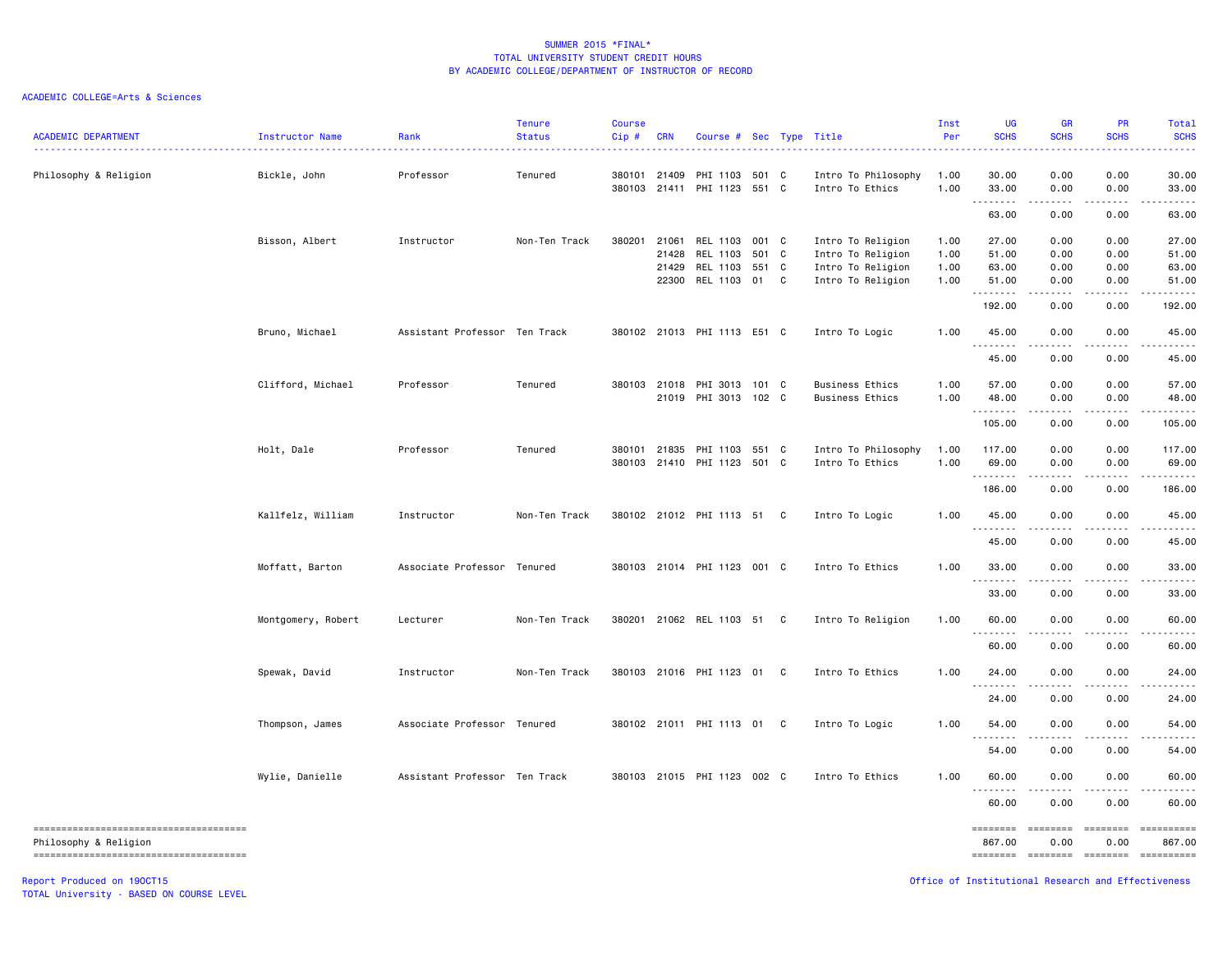| <b>ACADEMIC DEPARTMENT</b> | Instructor Name                                     | Rank                              | <b>Tenure</b><br><b>Status</b> | <b>Course</b><br>Cip# | <b>CRN</b>   | Course # Sec Type Title |         |    |                           | Inst<br>Per | UG<br><b>SCHS</b>            | <b>GR</b><br><b>SCHS</b> | <b>PR</b><br><b>SCHS</b>            | Total<br><b>SCHS</b><br>2.2.2.2. |
|----------------------------|-----------------------------------------------------|-----------------------------------|--------------------------------|-----------------------|--------------|-------------------------|---------|----|---------------------------|-------------|------------------------------|--------------------------|-------------------------------------|----------------------------------|
| Physics & Astronomy        | Arnoldus, Henk                                      | Professor                         | Tenured                        | 400801                | 20981        | PH 1113                 | 01      | C  | Gen Physics I             | 1.00        | 93.00                        | 0.00                     | 0.00                                | 93.00                            |
|                            |                                                     |                                   |                                |                       | 20982        | PH 1113                 | 02      | К  | Gen Physics I             | 1.00        | 0.00                         | 0.00                     | 0.00                                | 0.00                             |
|                            |                                                     |                                   |                                |                       | 20983        | PH 1113                 | 03      | к  | Gen Physics I             | 1.00        | 0.00                         | 0.00                     | 0.00                                | 0.00                             |
|                            |                                                     |                                   |                                |                       | 20995        | PH 2213                 | 001     | C  | Physics I                 | 1.00        | 27.00                        | 0.00                     | 0.00                                | 27.00                            |
|                            |                                                     |                                   |                                |                       | 21003        | PH 2223                 | 51      | C  | Physics II                | 1.00        | 60.00                        | 0.00                     | 0.00                                | 60.00                            |
|                            |                                                     |                                   |                                |                       | 21004        | PH 2223                 | 52      | К  | Physics II                | 1.00        | 0.00                         | 0.00                     | 0.00                                | 0.00                             |
|                            |                                                     |                                   |                                |                       | 21005        | PH 2223                 | 53      | Κ  | Physics II                | 1.00        | 0.00<br>د د د د<br>---       | 0.00                     | 0.00                                | 0.00                             |
|                            |                                                     |                                   |                                |                       |              |                         |         |    |                           |             | 180.00                       | 0.00                     | 0.00                                | 180.00                           |
|                            | Bennett, Christopher                                | 98                                | Not Applicable                 | 400801                | 20979        | PH 1021                 | 101     | L. | Physical Science Lab      | 1.00        | 9.00                         | 0.00                     | 0.00                                | 9.00                             |
|                            |                                                     |                                   |                                |                       | 20986        | PH 1113                 | 52      | К  | Gen Physics I             | 1.00        | 0.00                         | 0.00                     | 0.00                                | 0.00                             |
|                            |                                                     |                                   |                                |                       | 20987        | PH 1113                 | 53      | К  | Gen Physics I             | 1.00        | 0.00                         | 0.00                     | 0.00                                | 0.00                             |
|                            |                                                     |                                   |                                |                       | 21408        | PH 1021                 | 501 L   |    | Physical Science Lab 1.00 |             | 5.00<br>$\sim$               | 0.00                     | 0.00                                | 5.00<br>$\frac{1}{2}$            |
|                            |                                                     |                                   |                                |                       |              |                         |         |    |                           |             | 14.00                        | 0.00                     | 0.00                                | 14.00                            |
|                            | Cuicchi, Paul                                       | Lecturer                          | Non-Ten Track                  | 400801                |              | 20985 PH 1113           | 51      | C  | Gen Physics I             | 1.00        | 51.00<br><u>.</u>            | 0.00<br>.                | 0.00<br>$  -$                       | 51.00<br>.                       |
|                            |                                                     |                                   |                                |                       |              |                         |         |    |                           |             | 51.00                        | 0.00                     | 0.00                                | 51.00                            |
|                            | Dunne, James                                        | Professor                         | Tenured                        | 400801                |              | 20996 PH 2213           | 01      | C  | Physics I                 | 1.00        | 108.00                       | 0.00                     | 0.00                                | 108.00                           |
|                            |                                                     |                                   |                                |                       |              |                         |         |    |                           |             | .<br>108.00                  | .<br>0.00                | .<br>0.00                           | .<br>108.00                      |
|                            | Fox, Daniel                                         | Lecturer                          | Non-Ten Track                  | 400801                | 21008        | PH 2233                 | 51      | C  | Physics III               | 1.00        | 75.00                        | 0.00                     | 0.00                                | 75.00                            |
|                            |                                                     |                                   |                                |                       | 21009        | PH 2233                 | 52      | К  | Physics III               | 1.00        | 0.00                         | 0.00                     | 0.00                                | 0.00                             |
|                            |                                                     |                                   |                                |                       |              | 21010 PH 2233           | 53      | К  | Physics III               | 1.00        | 0.00                         | 0.00                     | 0.00                                | 0.00                             |
|                            |                                                     |                                   |                                |                       |              |                         |         |    |                           |             | .                            | .                        | $\frac{1}{2}$                       | $\frac{1}{2}$                    |
|                            |                                                     |                                   |                                |                       |              |                         |         |    |                           |             | 75.00                        | 0.00                     | 0.00                                | 75.00                            |
|                            | Jelinek, Bohumir                                    | Research Assist Pro Non-Ten Track |                                | 400801                |              | 23283 PH 8000           | 102 D   |    | Research / Thesis         | 1.00        | 0.00<br>.                    | 6.00<br><u>.</u>         | 0.00<br>.                           | 6.00<br>$\cdots$                 |
|                            |                                                     |                                   |                                |                       |              |                         |         |    |                           |             | 0.00                         | 6.00                     | 0.00                                | 6.00                             |
|                            | Lung, Florin                                        | Instructor                        | Non-Ten Track                  |                       | 400202 21717 | PH 1063                 | 51      | C  | Descrip Astronomy         | 1.00        | 21.00                        | 0.00                     | 0.00                                | 21.00                            |
|                            |                                                     |                                   |                                | 400801                | 20973        | PH 1011                 | 01      | L. | Physical Science Lab 1.00 |             | 11.00                        | 0.00                     | 0.00                                | 11.00                            |
|                            |                                                     |                                   |                                |                       |              | 20977 PH 1013           | 01      | C  | Physical Sci Survey       | 1.00        | 60.00<br>.                   | 0.00<br>.                | 0.00<br>$  -$                       | 60.00<br>$\frac{1}{2}$           |
|                            |                                                     |                                   |                                |                       |              |                         |         |    |                           |             | 92.00                        | 0.00                     | 0.00                                | 92.00                            |
|                            | Moody, Judith                                       | Lecturer                          | Non-Ten Track                  |                       | 400801 21869 | PH 1023                 | 501     | C  | Physical Sci Survey       | 1.00        | 30.00                        | 0.00                     | 0.00                                | 30.00                            |
|                            |                                                     |                                   |                                |                       | 22884        | PH 1023                 | 101 C   |    | Physical Sci Survey       | 1.00        | 30.00                        | 0.00                     | 0.00<br>$\sim$ $\sim$ $\sim$ $\sim$ | 30.00<br>$\frac{1}{2}$           |
|                            |                                                     |                                   |                                |                       |              |                         |         |    |                           |             | .<br>60.00                   | 0.00                     | 0.00                                | 60.00                            |
|                            | Rupak Lan Tai Moong, Ga Associate Professor Tenured |                                   |                                |                       |              | 400801 23104 PH 8000    | $101$ D |    | Research / Thesis         | 1.00        | 0.00                         | 1.00                     | 0.00                                | 1.00                             |
|                            |                                                     |                                   |                                |                       |              |                         |         |    |                           |             | $\sim$ $\sim$ $\sim$<br>0.00 | 1.00                     | 0.00                                | 1.00                             |
|                            | Solomon, Lazarus                                    | Instructor                        | Non-Ten Track                  | 400801                | 20990        | PH 1123                 | 51      | C  | Gen Physics II            | 1.00        | 105.00                       | 0.00                     | 0.00                                | 105.00                           |
|                            |                                                     |                                   |                                |                       | 20991        | PH 1123                 | 52      | К  | Gen Physics II            | 1.00        | 0.00                         | 0.00                     | 0.00                                | 0.00                             |
|                            |                                                     |                                   |                                |                       | 20992        | PH 1123                 | 53      | Κ  | Gen Physics II            | 1.00        | 0.00                         | 0.00                     | 0.00                                | 0.00                             |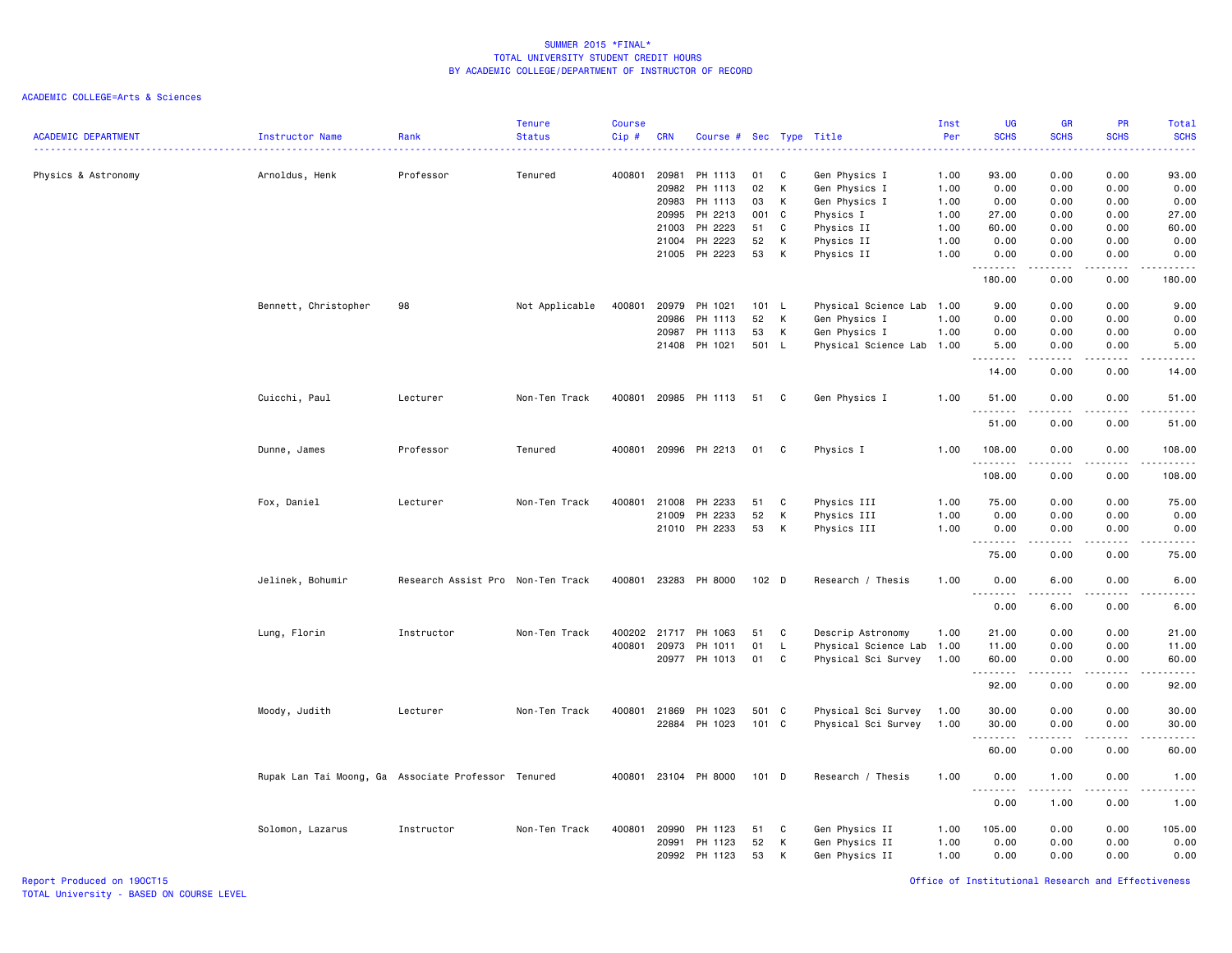| <b>ACADEMIC DEPARTMENT</b> | <b>Instructor Name</b> | Rank      | <b>Tenure</b><br><b>Status</b> | <b>Course</b><br>Cip# | <b>CRN</b> | Course # Sec Type Title |       |          |                 | Inst<br>Per | <b>UG</b><br><b>SCHS</b> | <b>GR</b><br><b>SCHS</b> | <b>PR</b><br><b>SCHS</b> | Total<br><b>SCHS</b><br>---------------- |
|----------------------------|------------------------|-----------|--------------------------------|-----------------------|------------|-------------------------|-------|----------|-----------------|-------------|--------------------------|--------------------------|--------------------------|------------------------------------------|
|                            |                        |           |                                |                       |            |                         |       |          |                 |             | --------<br>105.00       | .<br>0.00                | .<br>0.00                | $  -$<br>105.00                          |
| Physics & Astronomy        | Su, Chun               | Lecturer  | Non-Ten Track                  | 400801                |            | 20997 PH 2213           | 51 C  |          | Physics I       | 1.00        | 96.00<br>--------        | 0.00<br>. <u>.</u> .     | 0.00<br>--------         | 96.00<br>. <b>.</b>                      |
|                            |                        |           |                                |                       |            |                         |       |          |                 |             | 96.00                    | 0.00                     | 0.00                     | 96.00                                    |
|                            | Wang, Chuji            | Professor | Tenured                        | 400801                |            | 23218 PH 9000           | 101 D |          | Research / Diss | 1.00        | 0.00                     | 6.00                     | 0.00                     | 6.00                                     |
|                            |                        |           |                                |                       |            | 23372 PH 9000           | 01    | <b>D</b> | Research / Diss | 1.00        | 0.00                     | 3.00                     | 0.00                     | 3.00                                     |
|                            |                        |           |                                |                       |            | 23373 PH 9000           | 51    | D        | Research / Diss | 1.00        | 0.00<br>--------         | 3.00<br>---------        | 0.00<br>-----            | 3.00<br>.<br>$  -$                       |
|                            |                        |           |                                |                       |            |                         |       |          |                 |             | 0.00                     | 12.00                    | 0.00                     | 12.00                                    |
|                            | Winger, Jeffry         | Professor | Tenured                        | 400801                | 20999      | PH 2223                 | 01    | C C      | Physics II      | 1.00        | 69.00                    | 0.00                     | 0.00                     | 69.00                                    |
|                            |                        |           |                                |                       |            | 21000 PH 2223           | 02    | K        | Physics II      | 1.00        | 0.00                     | 0.00                     | 0.00                     | 0.00                                     |
|                            |                        |           |                                |                       |            | 21001 PH 2223           | 03    | K        | Physics II      | 1.00        | 0.00                     | 0.00                     | 0.00                     | 0.00                                     |
|                            |                        |           |                                |                       |            |                         |       |          |                 |             | ------<br>69.00          | 0.00                     | . <b>.</b><br>0.00       | .<br>69.00                               |
|                            |                        |           |                                |                       |            |                         |       |          |                 |             | ========                 | --------                 | --------                 | ==========                               |
| Physics & Astronomy        |                        |           |                                |                       |            |                         |       |          |                 |             | 850.00                   | 19.00                    | 0.00                     | 869,00                                   |
|                            |                        |           |                                |                       |            |                         |       |          |                 |             |                          |                          |                          |                                          |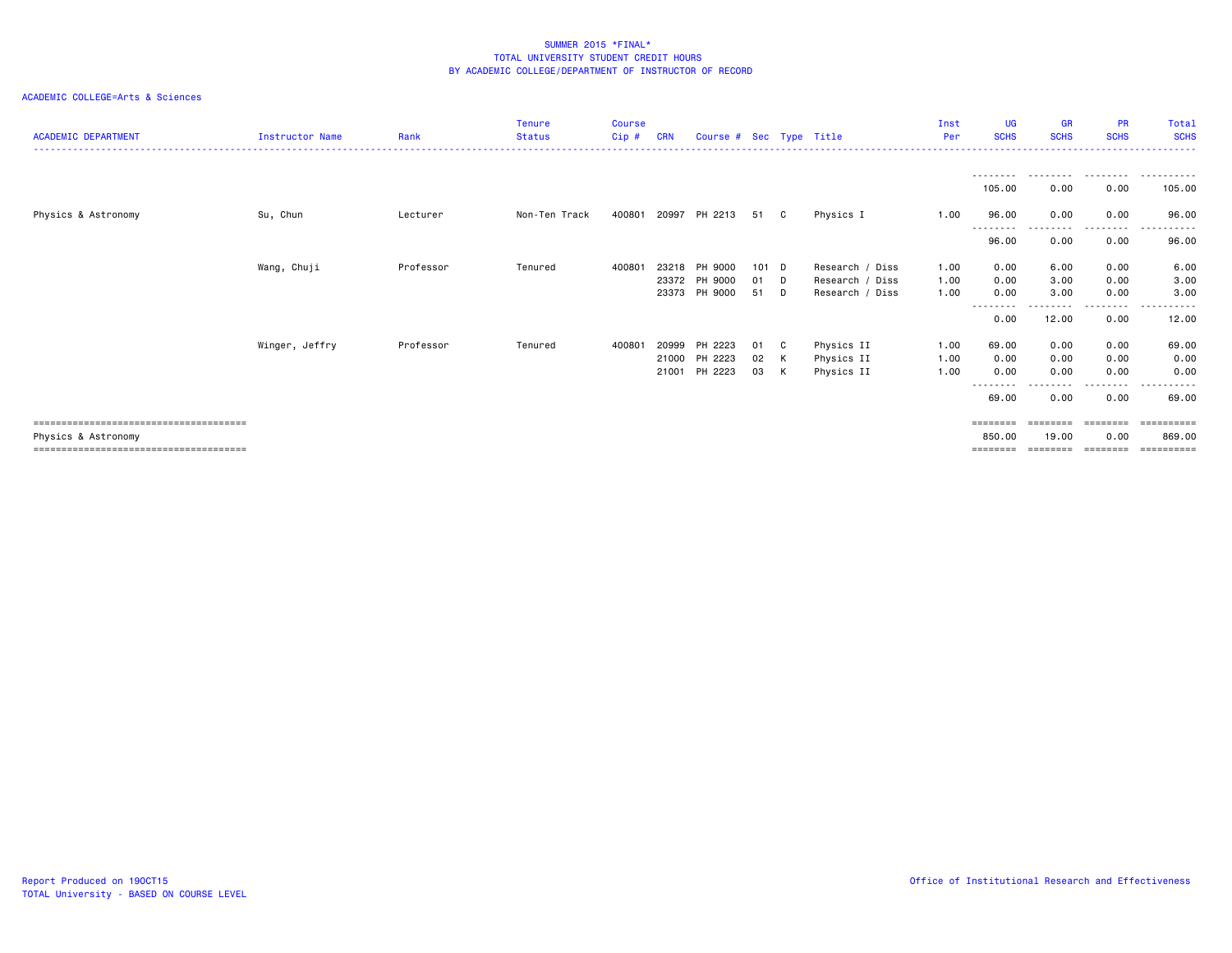| <b>ACADEMIC DEPARTMENT</b>                        | Instructor Name     | Rank                          | <b>Tenure</b><br><b>Status</b> | <b>Course</b><br>Cip# | <b>CRN</b>     | Course # Sec Type Title         |                |                  |                                                  | Inst<br>Per  | <b>UG</b><br><b>SCHS</b>                             | <b>GR</b><br><b>SCHS</b> | <b>PR</b><br><b>SCHS</b>                           | Total<br><b>SCHS</b>                                                                                                                                                                    |
|---------------------------------------------------|---------------------|-------------------------------|--------------------------------|-----------------------|----------------|---------------------------------|----------------|------------------|--------------------------------------------------|--------------|------------------------------------------------------|--------------------------|----------------------------------------------------|-----------------------------------------------------------------------------------------------------------------------------------------------------------------------------------------|
| Political Science & Public Administrat Adams, Joe |                     | Lecturer                      | Non-Ten Track                  |                       |                | 440401 21412 PPA 8733 502 S     |                |                  | Public Program Eval 1.00                         |              | 0.00                                                 | 30.00                    | 0.00                                               | 30.00<br>الداعات الما                                                                                                                                                                   |
|                                                   |                     |                               |                                |                       |                |                                 |                |                  |                                                  |              | 0.00                                                 | 30.00                    | 0.00                                               | 30.00                                                                                                                                                                                   |
|                                                   | Baker, Leslie       | Instructor                    | Non-Ten Track                  |                       |                | 451001 21030 PS 3033            | 51             | C                | Gender And Politics                              | 1.00         | 42.00<br>.                                           | 0.00<br>.                | 0.00<br>$- - - -$                                  | 42.00<br>.                                                                                                                                                                              |
|                                                   |                     |                               |                                |                       |                |                                 |                |                  |                                                  |              | 42.00                                                | 0.00                     | 0.00                                               | 42.00                                                                                                                                                                                   |
|                                                   | Chamberlain, James  | Assistant Professor Ten Track |                                | 451001                | 21805          | PS 4990<br>21806 PS 6990        | 01<br>01       | C<br>$\mathbb C$ | Special Topic In PS<br>Special Topic In PS       | 1.00<br>1.00 | 15.00<br>0.00<br>. <b>.</b>                          | 0.00<br>6.00<br>.        | 0.00<br>0.00<br>.                                  | 15.00<br>6.00<br>.                                                                                                                                                                      |
|                                                   |                     |                               |                                |                       |                |                                 |                |                  |                                                  |              | 15.00                                                | 6.00                     | 0.00                                               | 21.00                                                                                                                                                                                   |
|                                                   | Emison, Gerald      | Professor                     | Tenured                        | 440401                | 22404<br>23003 | PPA 8733 501 S<br>PPA 9000      | 101            | D                | Public Program Eval<br>Research / Diss           | 1.00<br>1.00 | 0.00<br>0.00                                         | 45.00<br>4.00            | 0.00<br>0.00                                       | 45.00<br>4.00                                                                                                                                                                           |
|                                                   |                     |                               |                                |                       |                |                                 |                |                  |                                                  |              | $\sim$ $\sim$<br>$\sim$ $\sim$ $\sim$ $\sim$<br>0.00 | 49.00                    | 0.00                                               | 49.00                                                                                                                                                                                   |
|                                                   | French, Philip      | Professor                     | Tenured                        | 440401                |                | 23004 PPA 9000 102 D            |                |                  | Research / Diss                                  | 1.00         | 0.00                                                 | 11.00                    | 0.00                                               | 11.00                                                                                                                                                                                   |
|                                                   |                     |                               |                                |                       |                |                                 |                |                  |                                                  |              | 0.00                                                 | 11.00                    | 0.00                                               | 11.00                                                                                                                                                                                   |
|                                                   | Kattelman, Kyle     | Instructor                    | Non-Ten Track                  |                       |                | 451002 21026 PS 1113            | 51             | C                | American Government                              | 1.00         | 57.00<br><u>.</u>                                    | 0.00                     | 0.00                                               | 57.00                                                                                                                                                                                   |
|                                                   |                     |                               |                                |                       |                |                                 |                |                  |                                                  |              | 57.00                                                | 0.00                     | 0.00                                               | 57.00                                                                                                                                                                                   |
|                                                   | Mellen, Robbin      | Assistant Professor Ten Track |                                | 451001 21731          |                | PS 4183<br>21732 PS 6183        | 01<br>01       | C<br>C           | Judicial Process<br>Judicial Process             | 1.00<br>1.00 | 42.00<br>0.00                                        | 0.00<br>9.00             | 0.00<br>0.00                                       | 42.00<br>9.00                                                                                                                                                                           |
|                                                   |                     |                               |                                |                       |                |                                 |                |                  |                                                  |              | <u>.</u><br>42.00                                    | ----<br>9.00             | $\frac{1}{2}$<br>0.00                              | $    -$<br>51.00                                                                                                                                                                        |
|                                                   | Morrison, K.        | Professor                     | Tenured                        | 440401<br>451001      | 23006          | PPA 9000<br>22594 PS 8000       | 104 D<br>01    | D                | Research / Diss<br>Research / Thesis             | 1.00<br>1.00 | 0.00<br>0.00                                         | 6.00<br>12.00            | 0.00<br>0.00                                       | 6.00<br>12.00                                                                                                                                                                           |
|                                                   |                     |                               |                                |                       |                |                                 |                |                  |                                                  |              | .<br>$\sim$ $\sim$<br>0.00                           | .<br>18.00               | .<br>0.00                                          | .<br>18.00                                                                                                                                                                              |
|                                                   | Perry, Ravi         | Assistant Professor Ten Track |                                | 050201<br>440501      |                | 21782 AAS 1063<br>21730 PS 2703 | 001<br>01      | <b>C</b><br>C    | Intro to African Ame 1.00<br>Intro Public Policy | 1.00         | 21.00<br>21.00                                       | 0.00<br>0.00             | 0.00<br>0.00                                       | 21.00<br>21.00                                                                                                                                                                          |
|                                                   |                     |                               |                                |                       |                |                                 |                |                  |                                                  |              | .<br>42.00                                           | 0.00                     | 0.00                                               | المتماما<br>42.00                                                                                                                                                                       |
|                                                   | Rush, Christine     | Assistant Professor Ten Track |                                | 440401                | 21022          | PPA 8400<br>23007 PPA 9000      | 101 E<br>105 D |                  | Public Ad Intern<br>Research / Diss              | 1.00<br>1.00 | 0.00<br>0.00                                         | 3.00<br>6.00             | 0.00<br>0.00                                       | 3.00<br>6.00                                                                                                                                                                            |
|                                                   |                     |                               |                                |                       |                |                                 |                |                  |                                                  |              | .<br>0.00                                            | -----<br>9.00            | .<br>0.00                                          | $\frac{1}{2} \left( \frac{1}{2} \right) \left( \frac{1}{2} \right) \left( \frac{1}{2} \right) \left( \frac{1}{2} \right) \left( \frac{1}{2} \right) \left( \frac{1}{2} \right)$<br>9.00 |
|                                                   | Shoup, Brian        | Assistant Professor Ten Track |                                | 440401<br>451001      | 23009<br>23033 | PPA 9000<br>PS 4990             | 107 D<br>801   | A                | Research / Diss<br>Special Topic In PS           | 1.00<br>1.00 | 0.00<br>18.00                                        | 9.00<br>0.00             | 0.00<br>0.00                                       | 9.00<br>18.00                                                                                                                                                                           |
|                                                   |                     | Associate Professor Tenured   |                                | 451001                | 21734          | PS 1513                         | 51             | C                | Comparative Govt                                 | 1.00         | 45.00<br>.                                           | 0.00<br>.                | 0.00<br>.                                          | 45.00<br>.                                                                                                                                                                              |
|                                                   |                     |                               |                                |                       |                |                                 |                |                  |                                                  |              | 63.00                                                | 9.00                     | 0.00                                               | 72.00                                                                                                                                                                                   |
|                                                   | Stanisevski, Dragan | Associate Professor Tenured   |                                | 440401                |                | 23010 PPA 9000                  | 108 D          |                  | Research / Diss                                  | 1.00         | 0.00                                                 | 1.00                     | 0.00                                               | 1.00                                                                                                                                                                                    |
| Report Produced on 190CT15                        |                     |                               |                                |                       |                |                                 |                |                  |                                                  |              |                                                      |                          | Office of Institutional Research and Effectiveness |                                                                                                                                                                                         |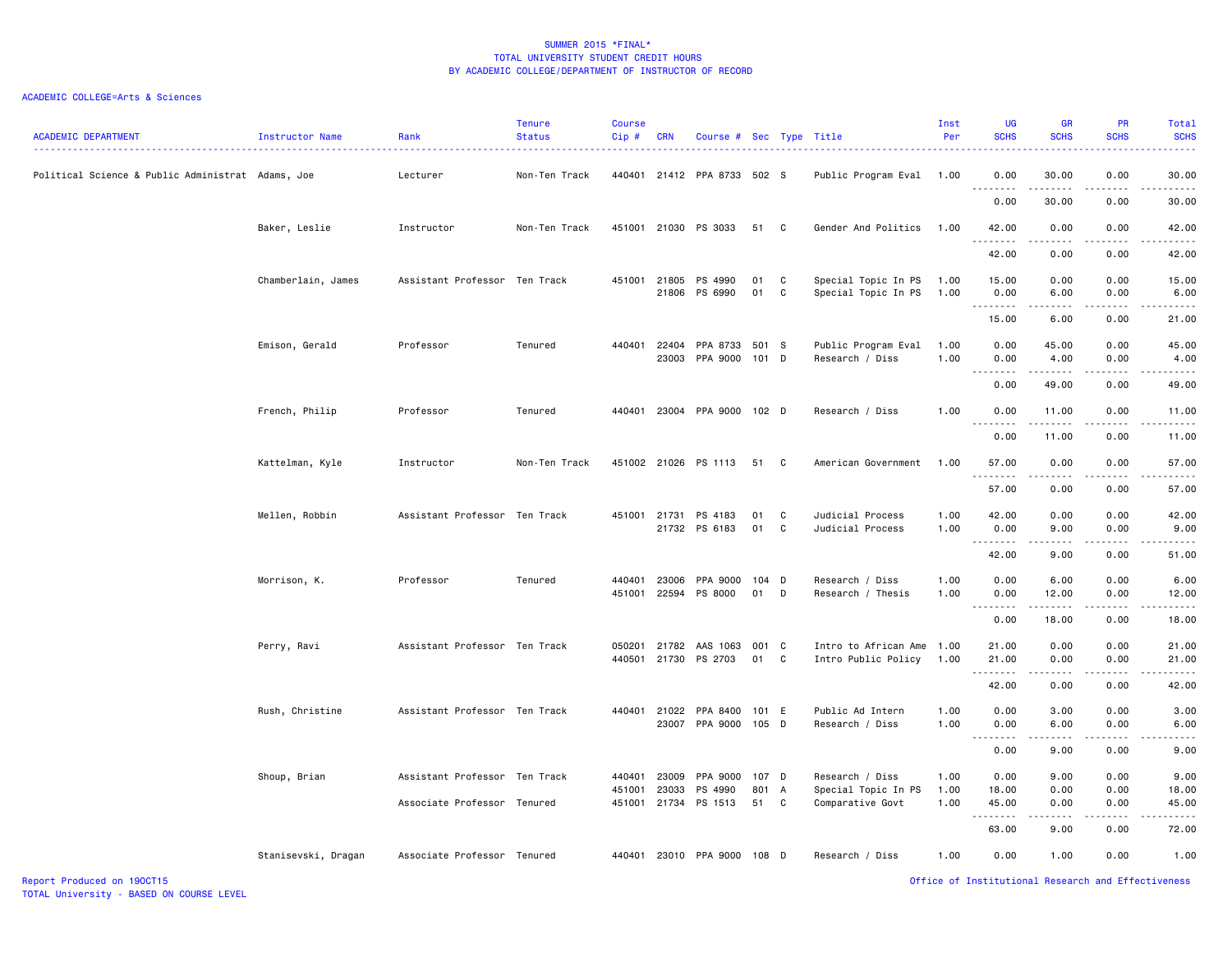| <b>ACADEMIC DEPARTMENT</b>                            | Instructor Name | Rank                                            | Tenure<br><b>Status</b> | Course<br>Cip#   | <b>CRN</b>     | Course # Sec Type Title |             |    |                                           | Inst<br>Per  | <b>UG</b><br><b>SCHS</b>               | <b>GR</b><br><b>SCHS</b> | <b>PR</b><br><b>SCHS</b>       | Total<br><b>SCHS</b>                           |
|-------------------------------------------------------|-----------------|-------------------------------------------------|-------------------------|------------------|----------------|-------------------------|-------------|----|-------------------------------------------|--------------|----------------------------------------|--------------------------|--------------------------------|------------------------------------------------|
|                                                       |                 |                                                 |                         |                  |                |                         |             |    |                                           |              | --------<br>0.00                       | 1.00                     | .<br>0.00                      | .<br>1.00                                      |
| Political Science & Public Administrat Travis, Rickey |                 | Professor                                       | Tenured                 | 451001           | 21024<br>23391 | PS 1001<br>PS 1001      | 001 C<br>01 | C. | First Year Seminar<br>First Year Seminar  | 1.00<br>1.00 | 370.00<br>204.00<br>--------<br>574.00 | 0.00<br>0.00<br>0.00     | 0.00<br>0.00<br>------<br>0.00 | 370.00<br>204.00<br><u>.</u><br>574.00         |
|                                                       | Waide, David    | Clinical Assist Pro Non-Ten Track<br>Instructor | Non-Ten Track           | 451002<br>451001 | 21025<br>21733 | PS 1113<br>PPA 8743     | 01 C<br>01  | -S | American Government<br>Administrative Law | 1.00<br>1.00 | 69.00<br>0.00<br>--------<br>69.00     | 0.00<br>30.00<br>30.00   | 0.00<br>0.00<br>-----<br>0.00  | 69.00<br>30.00<br>99.00                        |
| Political Science & Public Administrat                |                 |                                                 |                         |                  |                |                         |             |    |                                           |              | $=$ = = = = = = =<br>904.00            | ========<br>172.00       | ========<br>0.00               | $=$ = = = = = = = = =<br>1076.00<br>========== |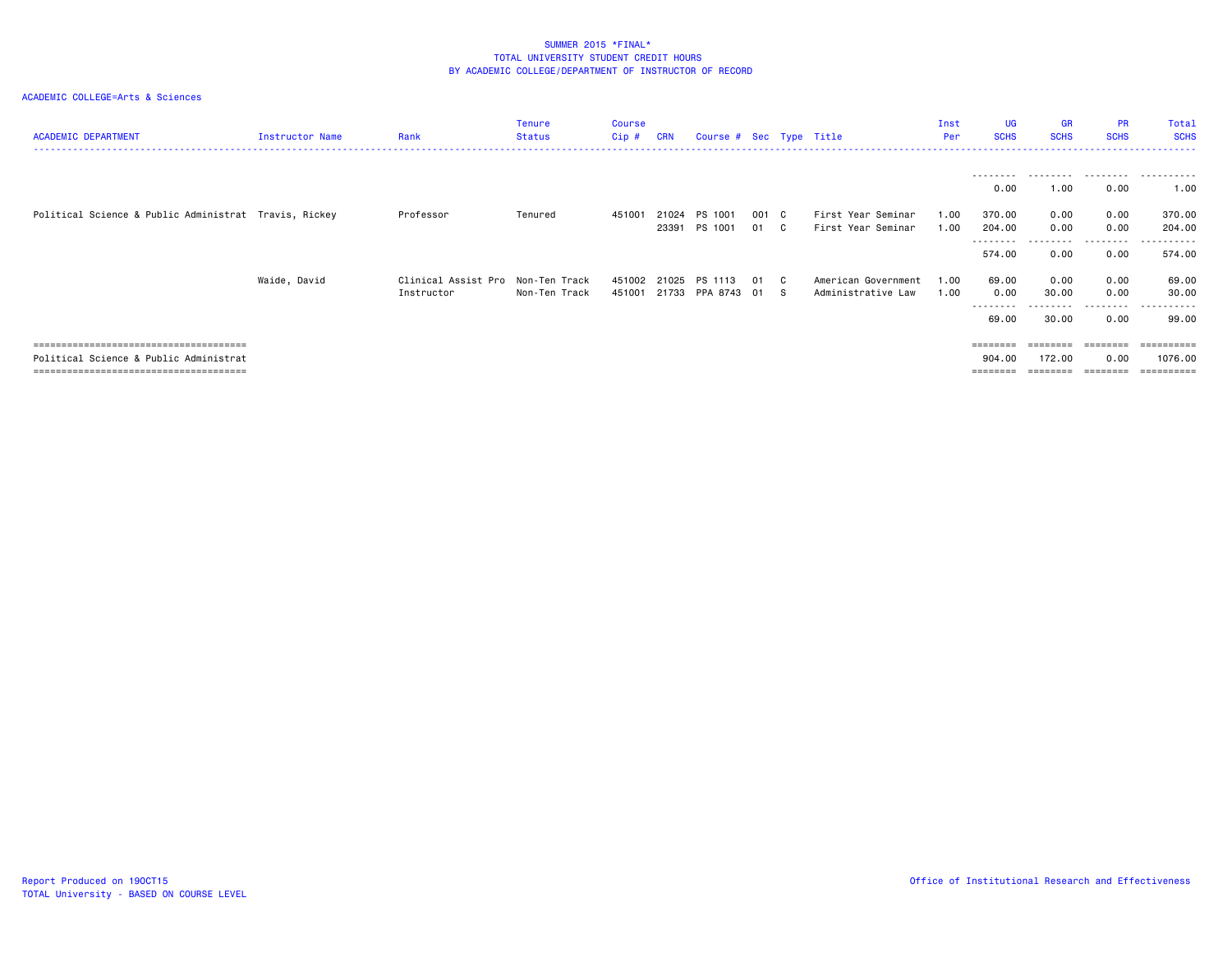| <b>ACADEMIC DEPARTMENT</b> | <b>Instructor Name</b> | Rank                          | <b>Tenure</b><br><b>Status</b> | <b>Course</b><br>Cip# | <b>CRN</b>   | Course # Sec Type Title     |         |   |                           | Inst<br>Per | <b>UG</b><br><b>SCHS</b>              | <b>GR</b><br><b>SCHS</b> | <b>PR</b><br><b>SCHS</b>            | Total<br><b>SCHS</b>                                                                                                                                         |
|----------------------------|------------------------|-------------------------------|--------------------------------|-----------------------|--------------|-----------------------------|---------|---|---------------------------|-------------|---------------------------------------|--------------------------|-------------------------------------|--------------------------------------------------------------------------------------------------------------------------------------------------------------|
| Psychology                 | Adams-Price, Carolyn   | Associate Professor Tenured   |                                |                       |              | 420101 23288 PSY 8000 102 D |         |   | Research / Thesis         | 1.00        | 0.00                                  | 1.00<br>.                | 0.00<br>د د د د                     | 1.00<br>$\frac{1}{2} \left( \frac{1}{2} \right) \left( \frac{1}{2} \right) \left( \frac{1}{2} \right) \left( \frac{1}{2} \right) \left( \frac{1}{2} \right)$ |
|                            |                        |                               |                                |                       |              |                             |         |   |                           |             | 0.00                                  | 1.00                     | 0.00                                | 1.00                                                                                                                                                         |
|                            | Armstrong, Kevin       | Associate Professor Tenured   |                                |                       | 420101 21041 | PSY 3213                    | 01 C    |   | Psych Of Ab Behavior 1.00 |             | 75.00                                 | 0.00                     | 0.00                                | 75.00                                                                                                                                                        |
|                            |                        |                               |                                |                       | 23458        | PSY 8000                    | 104     | D | Research / Thesis         | 1.00        | 0.00                                  | 1.00                     | 0.00                                | 1.00                                                                                                                                                         |
|                            |                        |                               |                                |                       | 422707 21418 | PSY 3363                    | 501 C   |   | Behav Modification        | 1.00        | 54.00                                 | 0.00                     | 0.00                                | 54.00                                                                                                                                                        |
|                            |                        |                               |                                |                       | 21754        | PSY 3363                    | 51      | C | Behav Modification        | 1.00        | 84.00                                 | 0.00                     | 0.00                                | 84.00                                                                                                                                                        |
|                            |                        |                               |                                |                       | 422813 21053 | PSY 8233                    | 01      | C | Eth & Prof Issue Cli 1.00 |             | 0.00<br>.                             | 24.00                    | 0.00                                | 24.00<br>$\frac{1}{2}$                                                                                                                                       |
|                            |                        |                               |                                |                       |              |                             |         |   |                           |             | 213.00                                | 25.00                    | 0.00                                | 238.00                                                                                                                                                       |
|                            | Bradshaw, Gary         | Professor                     | Tenured                        |                       | 420101 22886 | PSY 7000                    | 102 I   |   | Directed Indiv Study 1.00 |             | 0.00                                  | 6.00                     | 0.00                                | 6.00                                                                                                                                                         |
|                            |                        |                               |                                |                       |              | 422813 23245 PSY 9000 106 D |         |   | Research/Diss             | 1.00        | 0.00<br>.                             | 1.00<br>.                | 0.00<br>.                           | 1.00<br>$\frac{1}{2} \left( \frac{1}{2} \right) \left( \frac{1}{2} \right) \left( \frac{1}{2} \right) \left( \frac{1}{2} \right) \left( \frac{1}{2} \right)$ |
|                            |                        |                               |                                |                       |              |                             |         |   |                           |             | 0.00                                  | 7.00                     | 0.00                                | 7.00                                                                                                                                                         |
|                            | Campbell, Kristen      | Lecturer                      | Non-Ten Track                  |                       | 420101 21415 | PSY 3213                    | 501 C   |   | Psych Of Ab Behavior 1.00 |             | 39.00                                 | 0.00                     | 0.00                                | 39.00                                                                                                                                                        |
|                            |                        |                               |                                |                       | 23440        | PSY 4000                    | $104$ I |   | Directed Indiv Study 1.00 |             | 3.00                                  | 0.00                     | 0.00                                | 3.00                                                                                                                                                         |
|                            |                        |                               |                                |                       | 422708 23060 | PSY 3104                    | 101 B   |   | Introductory Psychol 1.00 |             | 44.00                                 | 0.00                     | 0.00                                | 44.00                                                                                                                                                        |
|                            |                        |                               |                                |                       | 422803 21658 | PSY 4223                    | 001 C   |   | Drug Use And Abuse        | 1.00        | 69.00<br>.                            | 0.00<br>.                | 0.00<br>$\sim$ $\sim$ $\sim$ $\sim$ | 69.00<br>ه د د د د .                                                                                                                                         |
|                            |                        |                               |                                |                       |              |                             |         |   |                           |             | 155.00                                | 0.00                     | 0.00                                | 155.00                                                                                                                                                       |
|                            | Carskadon, Thomas      | Professor                     | Tenured                        |                       | 420101 21038 | PSY 1013                    | 01      | C | Gen Psychology            | 1.00        | 105.00                                | 0.00                     | 0.00                                | 105.00                                                                                                                                                       |
|                            |                        |                               |                                |                       |              | 21040 PSY 1013 E51 C        |         |   | Gen Psychology            | 1.00        | 60.00<br>.                            | 0.00<br>.                | 0.00<br>.                           | 60.00<br>.                                                                                                                                                   |
|                            |                        |                               |                                |                       |              |                             |         |   |                           |             | 165.00                                | 0.00                     | 0.00                                | 165.00                                                                                                                                                       |
|                            | Eakin, Deborah         | Associate Professor Tenured   |                                | 420101                | 22782        | PSY 7000                    | 101 I   |   | Directed Indiv Study 1.00 |             | 0.00                                  | 6.00                     | 0.00                                | 6.00                                                                                                                                                         |
|                            |                        |                               |                                |                       | 422701 21046 | PSY 3713                    | 001 C   |   | Cognitive Psychology 1.00 |             | 57.00                                 | 0.00                     | 0.00                                | 57.00                                                                                                                                                        |
|                            |                        |                               |                                |                       | 21419        | PSY 3713                    | 552 C   |   | Cognitive Psychology      | 1.00        | 84.00                                 | 0.00                     | 0.00                                | 84.00                                                                                                                                                        |
|                            |                        |                               |                                |                       |              | 422813 23140 PSY 9000       | $105$ D |   | Research/Diss             | 1.00        | 0.00                                  | 6.00                     | 0.00                                | 6.00                                                                                                                                                         |
|                            |                        |                               |                                |                       |              |                             |         |   |                           |             | .<br>141.00                           | 12.00                    | 0.00                                | -----<br>153.00                                                                                                                                              |
|                            | Gresham, Courtney      | 98                            | Not Applicable                 |                       |              | 422813 21416 PSY 3343 501 C |         |   | Psych Of Learning         | 1.00        | 39.00                                 | 0.00                     | 0.00                                | 39.00                                                                                                                                                        |
|                            |                        |                               |                                |                       |              |                             |         |   |                           |             | .<br>39.00                            | 0.00                     | 0.00                                | $\frac{1}{2} \left( \frac{1}{2} \right) \left( \frac{1}{2} \right) \left( \frac{1}{2} \right) \left( \frac{1}{2} \right)$<br>39.00                           |
|                            | Hood, Kristina         | Assistant Professor Ten Track |                                |                       |              | 420101 23115 PSY 8000 101 D |         |   | Research / Thesis         | 1.00        | 0.00                                  | 1.00                     | 0.00                                | 1.00                                                                                                                                                         |
|                            |                        |                               |                                |                       |              |                             |         |   |                           |             | $- - -$<br>$- - - - -$<br>0.00        | $- - - - -$<br>1.00      | .<br>0.00                           | $- - - - -$<br>1.00                                                                                                                                          |
|                            | Keeley, Jared          | Associate Professor Tenured   |                                |                       |              | 422813 22828 PSY 9000 101 D |         |   | Research/Diss             | 1.00        | 0.00                                  | 5.00                     | 0.00                                | 5.00                                                                                                                                                         |
|                            |                        |                               |                                |                       |              |                             |         |   |                           |             | $\sim$ $\sim$<br>$\sim$ $\sim$ $\sim$ |                          | .                                   |                                                                                                                                                              |
|                            |                        |                               |                                |                       |              |                             |         |   |                           |             | 0.00                                  | 5.00                     | 0.00                                | 5.00                                                                                                                                                         |
|                            | Marlow, Alisha         | Lecturer                      | Non-Ten Track                  |                       | 420101 21690 | PSY 6733                    | 201 C   |   | Memory                    | 1.00        | 0.00                                  | 6.00                     | 0.00                                | 6.00                                                                                                                                                         |
|                            |                        |                               |                                |                       |              | 422701 21689 PSY 4733       | 201 C   |   | Memory                    | 1.00        | 18.00                                 | 0.00                     | 0.00                                | 18.00                                                                                                                                                        |
|                            |                        |                               |                                |                       |              |                             |         |   |                           |             | .<br>18.00                            | $- - - - -$<br>6.00      | .<br>0.00                           | .<br>24.00                                                                                                                                                   |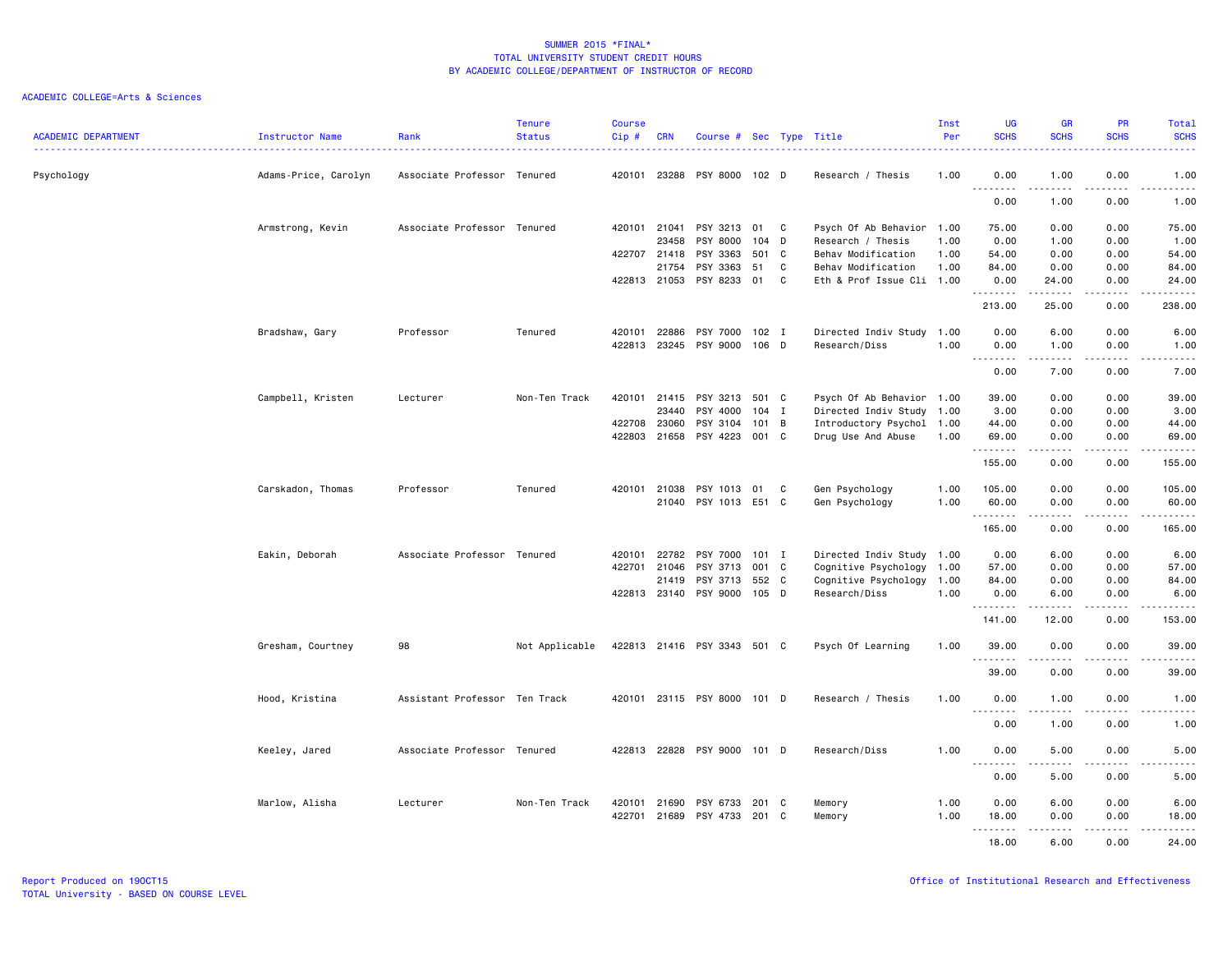|                                        |                    |                               | <b>Tenure</b>  | <b>Course</b> |            |                             |         |              |                                                 | Inst | <b>UG</b>                    | <b>GR</b>                                                                                                                         | <b>PR</b><br><b>SCHS</b> | Total                 |
|----------------------------------------|--------------------|-------------------------------|----------------|---------------|------------|-----------------------------|---------|--------------|-------------------------------------------------|------|------------------------------|-----------------------------------------------------------------------------------------------------------------------------------|--------------------------|-----------------------|
| <b>ACADEMIC DEPARTMENT</b>             | Instructor Name    | Rank                          | <b>Status</b>  | Cip#          | <b>CRN</b> | Course #                    |         |              | Sec Type Title<br>----------------------------- | Per  | <b>SCHS</b><br>. <u>.</u> .  | <b>SCHS</b>                                                                                                                       |                          | <b>SCHS</b><br>.      |
| Psychology                             | McKinney, Clifford | Assistant Professor Ten Track |                | 420101        | 22819      | PSY 8450 01                 |         | $\mathbf{I}$ | Applied Clin Practic 1.00                       |      | 0.00                         | 31.00                                                                                                                             | 0.00                     | 31.00                 |
|                                        |                    |                               |                |               | 22820      | PSY 8450                    | 51      | E            | Applied Clin Practic 1.00                       |      | 0.00                         | 31.00                                                                                                                             | 0.00                     | 31.00                 |
|                                        |                    | Associate Professor Tenured   |                | 422704        |            | 21042 PSY 3314 01           |         | в            | Experimental Psych                              | 1.00 | 48.00<br>--------            | 0.00<br>.                                                                                                                         | 0.00<br>-----            | 48.00<br>.            |
|                                        |                    |                               |                |               |            |                             |         |              |                                                 |      | 48.00                        | 62.00                                                                                                                             | 0.00                     | 110.00                |
|                                        | Nadorff, Michael   | Assistant Professor Ten Track |                | 420101        | 22821      | PSY 8460 101 I              |         |              | App Ext Clinical Pra 1.00                       |      | 0.00                         | 8.00                                                                                                                              | 0.00                     | 8.00                  |
|                                        |                    |                               |                | 422813 22829  |            | PSY 9000 102 D              |         |              | Research/Diss                                   | 1.00 | 0.00                         | 1.00                                                                                                                              | 0.00                     | 1.00                  |
|                                        |                    |                               |                |               |            |                             |         |              |                                                 |      | --------<br>0.00             | $\cdots$<br>9.00                                                                                                                  | .<br>0.00                | -----<br>9.00         |
|                                        | Shumate, James     | Lecturer                      | Non-Ten Track  | 420101        | 21233      | PSY 4726 201 E              |         |              | Internship In Psy I                             | 1.00 | 6.00                         | 0.00                                                                                                                              | 0.00                     | 6.00                  |
|                                        |                    |                               |                | 422705        | 23128      | PSY 4203                    | 201 C   |              | Theories Of Pers                                | 1.00 | 6.00                         | 0.00                                                                                                                              | 0.00                     | 6.00                  |
|                                        |                    |                               |                | 422803        | 21692      | PSY 4223                    | 201 C   |              | Drug Use And Abuse                              | 1.00 | 42.00                        | 0.00                                                                                                                              | 0.00                     | 42.00                 |
|                                        |                    |                               |                | 429999        | 21693      | PSY 6223                    | 201 C   |              | Drug Use And Abuse                              | 1.00 | 0.00<br>--------             | 6.00<br>.                                                                                                                         | 0.00<br>.                | 6.00                  |
|                                        |                    |                               |                |               |            |                             |         |              |                                                 |      | 54.00                        | 6.00                                                                                                                              | 0.00                     | 60.00                 |
|                                        | Sinclair, Hillary  | Associate Professor Tenured   |                | 420101        | 22783      | PSY 4000                    | $101$ I |              | Directed Indiv Study 1.00                       |      | 3.00                         | 0.00                                                                                                                              | 0.00                     | 3.00                  |
|                                        |                    |                               |                |               | 22913      | PSY 4000                    | $102$ I |              | Directed Indiv Study 1.00                       |      | 3.00                         | 0.00                                                                                                                              | 0.00                     | 3.00                  |
|                                        |                    |                               |                |               |            | 22914 PSY 4000 103 I        |         |              | Directed Indiv Study 1.00                       |      | 3.00<br>$- - - -$            | 0.00<br>.                                                                                                                         | 0.00                     | 3.00                  |
|                                        |                    |                               |                |               |            |                             |         |              |                                                 |      | 9.00                         | 0.00                                                                                                                              | 0.00                     | 9.00                  |
|                                        | Tan, Elaine        | Grad Teach Assist             | Not Applicable |               |            | 240102 20729 IDS 4111 01 C  |         |              | Professional Seminar 1.00                       |      | 15.00<br>.                   | 0.00<br>$\cdots$                                                                                                                  | 0.00<br>.                | 15.00<br>.            |
|                                        |                    |                               |                |               |            |                             |         |              |                                                 |      | 15.00                        | 0.00                                                                                                                              | 0.00                     | 15.00                 |
|                                        | Valentine, Michael | Instructor                    | Non-Ten Track  | 420101        | 22921      | PSY 3413 501 C              |         |              | Human Sexual Behavio                            | 1.00 | 51.00                        | 0.00                                                                                                                              | 0.00                     | 51.00                 |
|                                        |                    |                               |                | 422707        | 21417      | PSY 3353                    | 501 C   |              | Motivation                                      | 1.00 | 84.00                        | 0.00                                                                                                                              | 0.00                     | 84.00                 |
|                                        |                    |                               |                | 422803        |            | 22922 PSY 4223 501 C        |         |              | Drug Use And Abuse                              | 1.00 | 51.00<br>--------            | 0.00<br>$\frac{1}{2} \left( \frac{1}{2} \right) \left( \frac{1}{2} \right) \left( \frac{1}{2} \right) \left( \frac{1}{2} \right)$ | 0.00<br>.                | 51.00<br>. <b>.</b> . |
|                                        |                    |                               |                |               |            |                             |         |              |                                                 |      | 186.00                       | 0.00                                                                                                                              | 0.00                     | 186.00                |
|                                        | Winer, Eric        | Assistant Professor Ten Track |                |               |            | 422813 22830 PSY 9000 103 D |         |              | Research/Diss                                   | 1.00 | 0.00                         | 6.00                                                                                                                              | 0.00                     | 6.00                  |
|                                        |                    |                               |                |               |            |                             |         |              |                                                 |      | $\sim$ $\sim$ $\sim$<br>0.00 | 6.00                                                                                                                              | 0.00                     | 6.00                  |
| Psychology                             |                    |                               |                |               |            |                             |         |              |                                                 |      | ========<br>1043.00          | ========<br>140.00                                                                                                                | $= 222222222$<br>0.00    | ==========<br>1183.00 |
| -------------------------------------- |                    |                               |                |               |            |                             |         |              |                                                 |      |                              | -------- -------- -------                                                                                                         |                          | ==========            |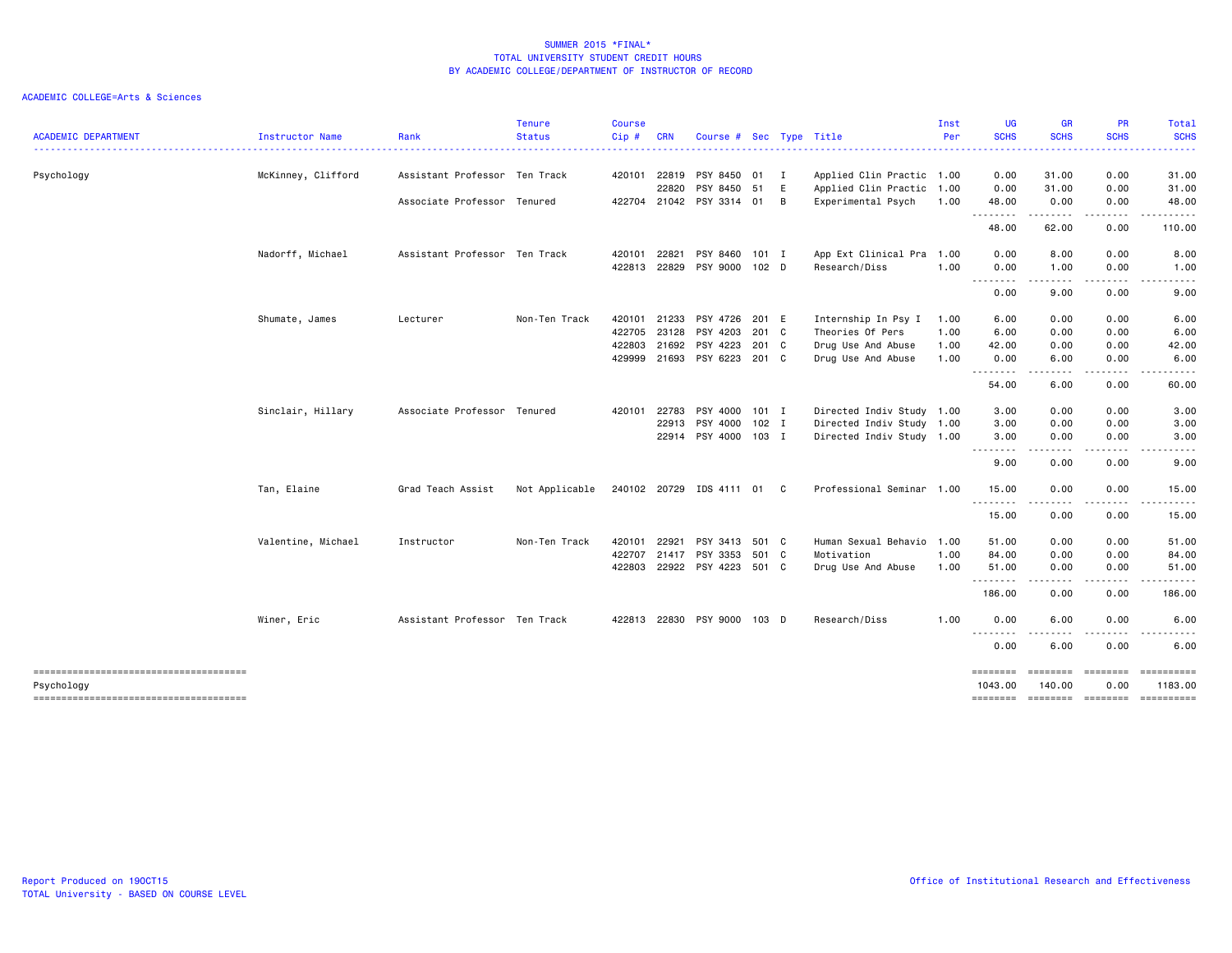| <b>ACADEMIC DEPARTMENT</b> | Instructor Name    | Rank                              | <b>Tenure</b><br><b>Status</b> | <b>Course</b><br>Cip# | <b>CRN</b>     | Course #                 |                |        | Sec Type Title                                    | Inst<br>Per | <b>UG</b><br><b>SCHS</b> | <b>GR</b><br><b>SCHS</b> | <b>PR</b><br><b>SCHS</b> | Total<br><b>SCHS</b>                                                                                                               |
|----------------------------|--------------------|-----------------------------------|--------------------------------|-----------------------|----------------|--------------------------|----------------|--------|---------------------------------------------------|-------------|--------------------------|--------------------------|--------------------------|------------------------------------------------------------------------------------------------------------------------------------|
| Sociology                  | Allison, Rachel    | Assistant Professor Ten Track     |                                |                       |                | 451101 21755 SO 1003     | 001 C          |        | Intro To Sociology                                | 1.00        | 18.00                    | 0.00                     | 0.00                     | 18.00                                                                                                                              |
|                            |                    |                                   |                                |                       |                |                          |                |        |                                                   |             | .<br>18.00               | .<br>0.00                | 0.00                     | .<br>18.00                                                                                                                         |
|                            | Baker, Ashley      | Grad Teach Assist                 | Not Applicable                 | 050207                | 20042          | AN 1173                  | 01             | C      | Intro Gender Studies 1.00                         |             | 3.00                     | 0.00                     | 0.00                     | 3.00                                                                                                                               |
|                            |                    |                                   |                                |                       | 20676          | GS 1173<br>21070 SO 1173 | 01<br>01       | C<br>C | Introduction to Gend<br>Intro Gender Studies 1.00 | 1.00        | 9.00<br>3.00             | 0.00<br>0.00             | 0.00<br>0.00             | 9.00<br>3.00                                                                                                                       |
|                            |                    |                                   |                                |                       |                |                          |                |        |                                                   |             | .<br>15.00               | .<br>0.00                | 0.00                     | $\frac{1}{2} \left( \frac{1}{2} \right) \left( \frac{1}{2} \right) \left( \frac{1}{2} \right) \left( \frac{1}{2} \right)$<br>15.00 |
|                            | Barranco, Raymond  | Assistant Professor Ten Track     |                                |                       | 450401 21278   | CRM 1003                 | 501 C          |        | Crime & Justice in A 1.00                         |             | 33.00                    | 0.00                     | 0.00                     | 33.00                                                                                                                              |
|                            |                    |                                   |                                | 451101                | 21432          | SO 3313                  | 501            | C.     | Deviant Behavior                                  | 1.00        | 39.00                    | 0.00                     | 0.00                     | 39.00                                                                                                                              |
|                            |                    |                                   |                                |                       | 21756          | SO 3313                  | 001 C          |        | Deviant Behavior                                  | 1.00        | 24.00                    | 0.00                     | 0.00                     | 24.00                                                                                                                              |
|                            |                    |                                   |                                |                       |                | 21760 CRM 3313 001 C     |                |        | Deviant Behavior.                                 | 1.00        | 15.00<br>.               | 0.00<br>-----            | 0.00<br>.                | 15.00<br>.                                                                                                                         |
|                            |                    |                                   |                                |                       |                |                          |                |        |                                                   |             | 111.00                   | 0.00                     | 0.00                     | 111.00                                                                                                                             |
|                            | Boyd, Robert       | Professor                         | Tenured                        | 451101                | 23063          | SO 9000                  | 04             | D      | Research / Diss                                   | 1.00        | 0.00                     | 9.00                     | 0.00                     | 9.00                                                                                                                               |
|                            |                    |                                   |                                |                       |                |                          |                |        |                                                   |             | 0.00                     | 9.00                     | 0.00                     | 9.00                                                                                                                               |
|                            | Carr, Rhonda       | Assistant Professor Non-Ten Track |                                | 440701                | 21243          | SW 4633                  | 201 C          |        | Sw Health Care                                    | 1.00        | 63.00                    | 0.00                     | 0.00                     | 63,00                                                                                                                              |
|                            |                    |                                   |                                |                       | 21691          | SW 2313                  | 201 C          |        | Int Soc Work/Soc Wel 1.00                         |             | 27.00                    | 0.00                     | 0.00                     | 27.00                                                                                                                              |
|                            |                    |                                   |                                |                       | 23393          | SW 4000                  | 202 I          |        | Directed Indiv Study 1.00                         |             | 3.00<br>.                | 0.00                     | 0.00                     | 3.00<br>$\sim$ $\sim$ $\sim$ $\sim$                                                                                                |
|                            |                    |                                   |                                |                       |                |                          |                |        |                                                   |             | 93.00                    | 0.00                     | 0.00                     | 93.00                                                                                                                              |
|                            | Cheek, Jennifer    | Grad Teach Assist                 | Not Applicable                 |                       |                | 451101 21069 SO 1103     | 51             | C      | Contemp Social Prob                               | 1.00        | 60.00<br><u>.</u>        | 0.00<br>$   -$           | 0.00                     | 60.00<br><u>.</u>                                                                                                                  |
|                            |                    |                                   |                                |                       |                |                          |                |        |                                                   |             | 60.00                    | 0.00                     | 0.00                     | 60.00                                                                                                                              |
|                            | Cook, Amanda       | Assistant Professor Ten Track     |                                |                       | 450401 21671   | CRM 4513                 | 201 C          |        | Correctional Systems 1.00                         |             | 33.00                    | 0.00                     | 0.00                     | 33.00                                                                                                                              |
|                            |                    | Lecturer                          | Non-Ten Track                  | 450401                | 21681          | CRM 4243                 | 201            | C      | Drugs, Crime and Con 1.00                         |             | 39.00                    | 0.00                     | 0.00                     | 39.00                                                                                                                              |
|                            |                    |                                   |                                |                       | 21683          | SO 4243                  | 201 C          |        | Drugs, Crime and Con 1.00                         |             | 3.00                     | 0.00                     | 0.00                     | 3.00                                                                                                                               |
|                            |                    |                                   |                                |                       | 21684          | SO 6243                  | 201 C          |        | Drugs, Crime and Con 1.00                         |             | 0.00                     | 3.00                     | 0.00                     | 3.00                                                                                                                               |
|                            |                    |                                   |                                |                       | 451101 21673   | SO 4513                  | 201 C          |        | Correctional Systems 1.00                         |             | 3.00                     | 0.00                     | 0.00                     | 3.00                                                                                                                               |
|                            |                    |                                   |                                |                       | 23134<br>23339 | SO 4803<br>SO 3213       | 201 C<br>201 C |        | Social Research Prac 1.00<br>Intr To Social Res   | 1.00        | 3.00<br>3.00             | 0.00<br>0.00             | 0.00<br>0.00             | 3.00<br>3.00                                                                                                                       |
|                            |                    |                                   |                                |                       |                |                          |                |        |                                                   |             | .<br>84.00               | د د د د<br>3.00          | د د د د<br>0.00          | $\omega$ is a set<br>87.00                                                                                                         |
|                            |                    |                                   |                                |                       |                |                          |                |        |                                                   |             |                          |                          |                          |                                                                                                                                    |
|                            | Cooper, Melissa    | Lecturer                          | Non-Ten Track                  |                       | 440701 22305   | SW 4533                  | 501 C          |        | Sub Abuse in SW Svcs 1.00                         |             | 27.00<br>. <b>.</b> .    | 0.00                     | 0.00                     | 27.00                                                                                                                              |
|                            |                    |                                   |                                |                       |                |                          |                |        |                                                   |             | 27.00                    | 0.00                     | 0.00                     | 27.00                                                                                                                              |
|                            | Evans, David       | Lecturer                          | Non-Ten Track                  |                       |                | 450201 21431 SO 2203     | 501 C          |        | Racial Minorities                                 | 1.00        | 27.00<br>.               | 0.00                     | 0.00                     | 27.00<br>$\frac{1}{2} \left( \frac{1}{2} \right) \left( \frac{1}{2} \right) \left( \frac{1}{2} \right) \left( \frac{1}{2} \right)$ |
|                            |                    |                                   |                                |                       |                |                          |                |        |                                                   |             | 27.00                    | 0.00                     | 0.00                     | 27.00                                                                                                                              |
|                            | Hagerman, Margaret | Assistant Professor Ten Track     |                                |                       |                | 451101 23268 SO 8000     | 103 D          |        | Research / Thesis                                 | 1.00        | 0.00<br><u>.</u>         | 3.00<br>.                | 0.00<br>.                | 3.00<br>$\frac{1}{2}$                                                                                                              |
|                            |                    |                                   |                                |                       |                |                          |                |        |                                                   |             | 0.00                     | 3.00                     | 0.00                     | 3.00                                                                                                                               |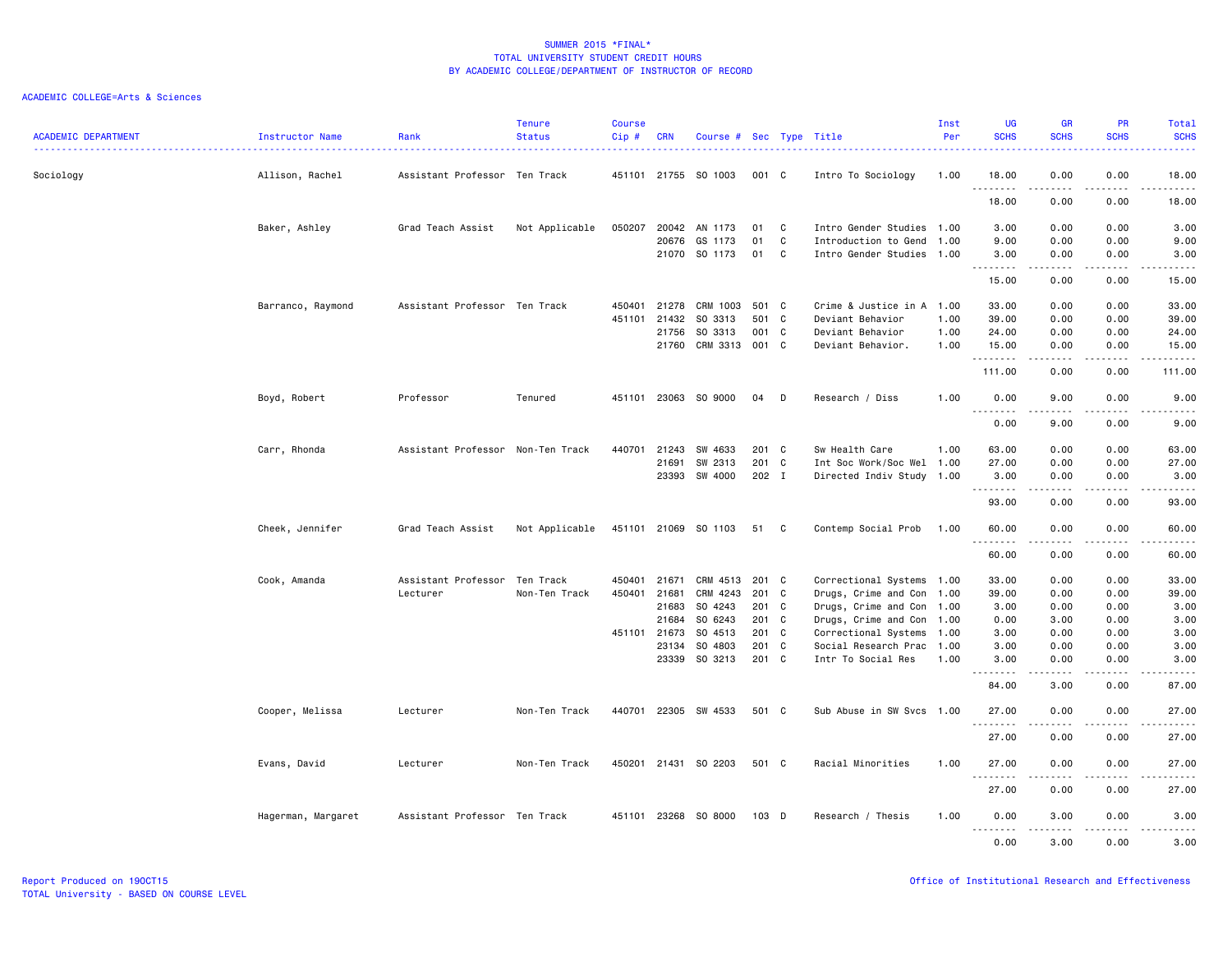## ACADEMIC COLLEGE=Arts & Sciences

| <b>ACADEMIC DEPARTMENT</b> | <b>Instructor Name</b> | Rank                                               | <b>Tenure</b><br><b>Status</b> | <b>Course</b><br>Cip# | <b>CRN</b>                     | Course # Sec Type Title       |                      |              |                                                             | Inst<br>Per          | <b>UG</b><br><b>SCHS</b> | <b>GR</b><br><b>SCHS</b> | PR<br><b>SCHS</b>                   | Total<br><b>SCHS</b><br>.                                                                                                                                     |
|----------------------------|------------------------|----------------------------------------------------|--------------------------------|-----------------------|--------------------------------|-------------------------------|----------------------|--------------|-------------------------------------------------------------|----------------------|--------------------------|--------------------------|-------------------------------------|---------------------------------------------------------------------------------------------------------------------------------------------------------------|
| Sociology                  | Haynes, Stacy          | Assistant Professor Ten Track                      |                                |                       | 451101 21076<br>23086<br>23511 | SO 8900<br>SO 8000<br>SO 9000 | 001 S<br>101 D<br>52 | D            | Fields Of Sociology<br>Research / Thesis<br>Research / Diss | 1.00<br>1.00<br>1.00 | 0.00<br>0.00<br>0.00     | 18.00<br>1.00<br>1.00    | 0.00<br>0.00<br>0.00                | 18.00<br>1.00<br>1.00                                                                                                                                         |
|                            |                        | Associate Professor Tenured                        |                                |                       | 450401 20275                   | CRM 3316                      | 01                   | F            | Criminology Internsh 1.00                                   |                      | 36.00<br>.               | 0.00<br>.                | 0.00<br>$   -$                      | 36.00<br>د د د د د                                                                                                                                            |
|                            |                        |                                                    |                                |                       |                                |                               |                      |              |                                                             |                      | 36.00                    | 20.00                    | 0.00                                | 56.00                                                                                                                                                         |
|                            | Holt, Debora           | Lecturer                                           | Non-Ten Track                  |                       |                                | 440701 22319 SW 4990          | 501 C                |              | Special Topic In SW                                         | 1.00                 | 24.00<br>.               | 0.00<br>.                | 0.00<br>- - - -                     | 24.00<br>د د د د د                                                                                                                                            |
|                            |                        |                                                    |                                |                       |                                |                               |                      |              |                                                             |                      | 24.00                    | 0.00                     | 0.00                                | 24.00                                                                                                                                                         |
|                            | Hunter, Frederick      | Lecturer                                           | Non-Ten Track                  |                       |                                | 440701 21437 SW 3003          | 501 C                |              | Populations at-risk                                         | 1.00                 | 30.00<br>.               | 0.00<br>.                | 0.00<br>$\sim$ $\sim$ $\sim$        | 30.00<br>د د د د د                                                                                                                                            |
|                            |                        |                                                    |                                |                       |                                |                               |                      |              |                                                             |                      | 30.00                    | 0.00                     | 0.00                                | 30.00                                                                                                                                                         |
|                            | Husain, Jonelle        | Lecturer                                           | Non-Ten Track                  |                       |                                | 451101 21068 SO 1003          | R02 C                |              | Intro To Sociology                                          | 1.00                 | 72.00<br>.               | 0.00<br>.                | 0.00<br>$\sim$ $\sim$ $\sim$ $\sim$ | 72.00<br>المتمالين                                                                                                                                            |
|                            |                        |                                                    |                                |                       |                                |                               |                      |              |                                                             |                      | 72.00                    | 0.00                     | 0.00                                | 72.00                                                                                                                                                         |
|                            | Kelly, Kimberly        | Assistant Professor<br>Associate Professor Tenured | Ten Track                      | 451101                | 22591<br>451101 21430          | SO 9000<br>SO 1003            | 01<br>501 C          | D            | Research / Diss<br>Intro To Sociology                       | 1.00<br>1.00         | 0.00<br>42.00            | 1.00<br>0.00             | 0.00<br>0.00                        | 1.00<br>42.00                                                                                                                                                 |
|                            |                        |                                                    |                                |                       |                                |                               |                      |              |                                                             |                      | 42.00                    | 1.00                     | 0.00                                | $\sim$ $\sim$ $\sim$ $\sim$<br>43.00                                                                                                                          |
|                            | May, David             | Associate Professor Tenured                        |                                |                       | 451101 22887                   | SO 9000                       | 102 D                |              | Research / Diss                                             | 1.00                 | 0.00                     | 6.00                     | 0.00                                | 6.00                                                                                                                                                          |
|                            |                        |                                                    |                                |                       | 22911                          | SO 9000                       | 03                   | D            | Research / Diss                                             | 1.00                 | 0.00                     | 3.00                     | 0.00                                | 3.00                                                                                                                                                          |
|                            |                        | Professor                                          | Tenured                        | 450401                | 20276                          | CRM 3603                      | 51                   | C            | Criminological Theor                                        | 1.00                 | 45.00<br>.               | 0.00                     | 0.00                                | 45.00<br>$\frac{1}{2} \left( \frac{1}{2} \right) \left( \frac{1}{2} \right) \left( \frac{1}{2} \right) \left( \frac{1}{2} \right) \left( \frac{1}{2} \right)$ |
|                            |                        |                                                    |                                |                       |                                |                               |                      |              |                                                             |                      | 45.00                    | 9.00                     | 0.00                                | 54.00                                                                                                                                                         |
|                            | McKee, Colleen         | 98                                                 | Not Applicable                 |                       |                                | 451101 21434 SO 4333          | 501 C                |              | Sociology Of Sports                                         | 1.00                 | 21.00<br>.               | 0.00                     | 0.00                                | 21.00<br>.                                                                                                                                                    |
|                            |                        |                                                    |                                |                       |                                |                               |                      |              |                                                             |                      | 21.00                    | 0.00                     | 0.00                                | 21.00                                                                                                                                                         |
|                            | McKinley, Kenya        | Assistant Professor Ten Track                      |                                |                       |                                | 440701 22304 SW 2303          | 501 C                |              | Welfare Policy I                                            | 1.00                 | 33.00<br>.               | 0.00                     | 0.00<br>.                           | 33.00<br>$- - - -$                                                                                                                                            |
|                            |                        |                                                    |                                |                       |                                |                               |                      |              |                                                             |                      | 33.00                    | 0.00                     | 0.00                                | 33.00                                                                                                                                                         |
|                            | Parisi, Domenico       | Professor                                          | Tenured                        |                       |                                | 451101 23262 SO 9000          | 103 D                |              | Research / Diss                                             | 1.00                 | 0.00<br>.                | 9.00<br>.                | 0.00<br>$\sim$ $\sim$ $\sim$ $\sim$ | 9.00<br>$\frac{1}{2} \left( \frac{1}{2} \right) \left( \frac{1}{2} \right) \left( \frac{1}{2} \right) \left( \frac{1}{2} \right) \left( \frac{1}{2} \right)$  |
|                            |                        |                                                    |                                |                       |                                |                               |                      |              |                                                             |                      | 0.00                     | 9.00                     | 0.00                                | 9.00                                                                                                                                                          |
|                            | Perry, Ashley          | Instructor                                         | Non-Ten Track                  |                       |                                | 450401 21766 CRM 1003 51      |                      | C            | Crime & Justice in A 1.00                                   |                      | 27.00                    | 0.00<br>.                | 0.00<br>$\sim$ $\sim$ $\sim$        | 27.00<br>$\sim$ $\sim$ $\sim$ $\sim$                                                                                                                          |
|                            |                        |                                                    |                                |                       |                                |                               |                      |              |                                                             |                      | 27.00                    | 0.00                     | 0.00                                | 27.00                                                                                                                                                         |
|                            | Pilkinton, Melinda     | Associate Professor Tenured                        |                                |                       | 440701 22497                   | SW 4000                       | 51                   | $\mathbf{I}$ | Directed Indiv Study 1.00                                   |                      | 1.00<br>.                | 0.00<br>.                | 0.00<br>.                           | 1.00<br>$\frac{1}{2} \left( \frac{1}{2} \right) \left( \frac{1}{2} \right) \left( \frac{1}{2} \right) \left( \frac{1}{2} \right) \left( \frac{1}{2} \right)$  |
|                            |                        |                                                    |                                |                       |                                |                               |                      |              |                                                             |                      | 1.00                     | 0.00                     | 0.00                                | 1.00                                                                                                                                                          |
|                            | Rader, Nicole          | Associate Professor Tenured                        |                                |                       | 450401 21761                   | CRM 4233                      | 01                   | C            | Juvenile Delinquency 1.00                                   |                      | 39.00                    | 0.00                     | 0.00                                | 39.00                                                                                                                                                         |
|                            |                        |                                                    |                                |                       | 21763<br>451101 21065          | CRM 6233<br>SO 1003           | 01<br>01             | C<br>C       | Juvenile Delinquency 1.00<br>Intro To Sociology             | 1.00                 | 0.00<br>60.00            | 3.00<br>0.00             | 0.00<br>0.00                        | 3.00<br>60.00                                                                                                                                                 |

Report Produced on 19OCT15 Office of Institutional Research and Effectiveness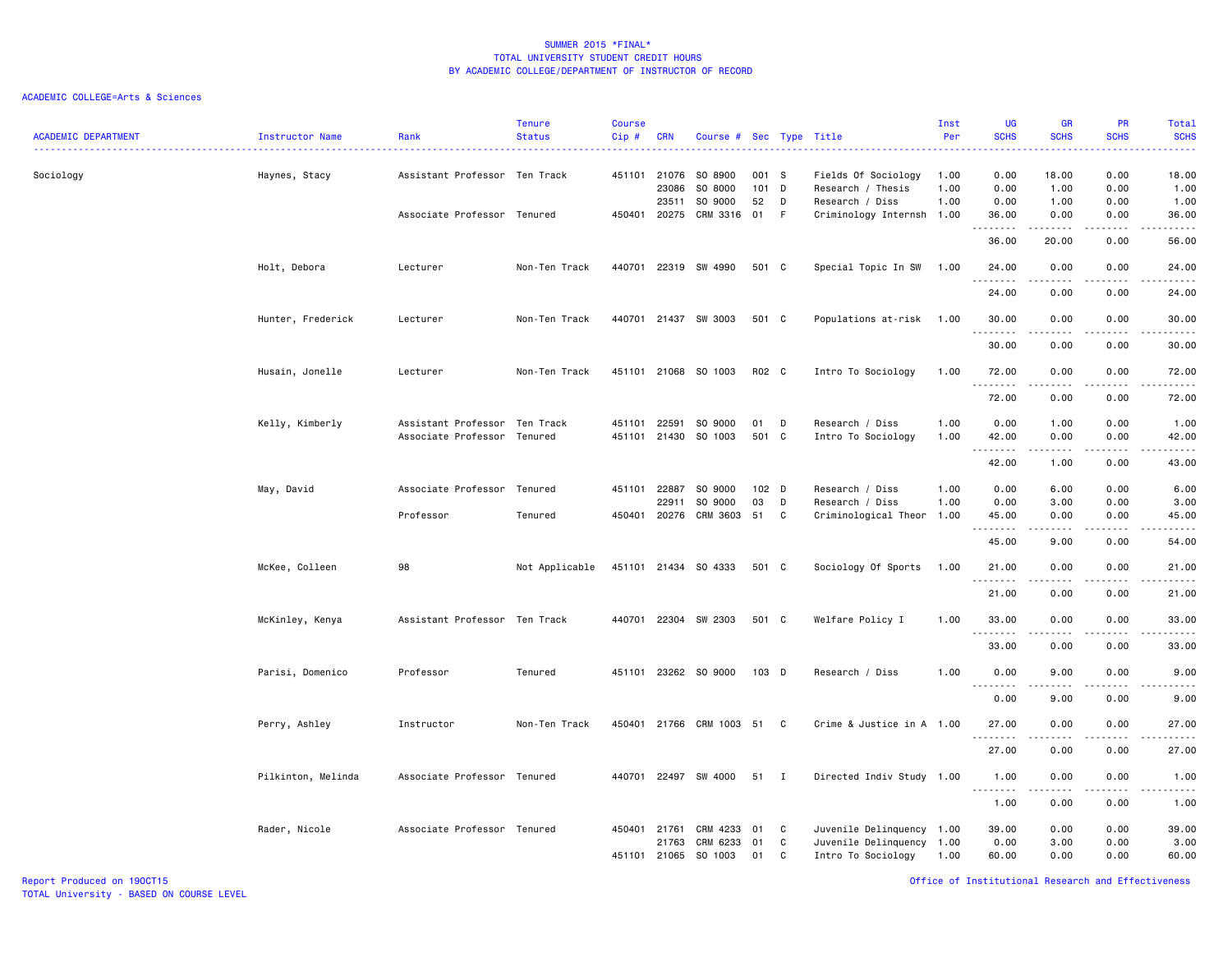| <b>ACADEMIC DEPARTMENT</b> | Instructor Name   | Rank                          | <b>Tenure</b><br><b>Status</b> | Course<br>$Cip$ # | <b>CRN</b> | Course # Sec Type Title |                  |     |                           | Inst<br>Per | <b>UG</b><br><b>SCHS</b> | <b>GR</b><br><b>SCHS</b> | <b>PR</b><br><b>SCHS</b> | Total<br><b>SCHS</b>    |
|----------------------------|-------------------|-------------------------------|--------------------------------|-------------------|------------|-------------------------|------------------|-----|---------------------------|-------------|--------------------------|--------------------------|--------------------------|-------------------------|
|                            |                   |                               |                                |                   |            |                         |                  |     |                           |             |                          |                          |                          |                         |
| Sociology                  | Rader, Nicole     | Associate Professor Tenured   |                                | 451101            |            | 21759 SO 8233           | 001 C            |     | Qualitative Analysis 1.00 |             | 0.00                     | 21.00                    | 0.00                     | 21.00                   |
|                            |                   |                               |                                |                   |            | 21762 SO 4233           | 01               | C . | Juvenile Delinquency 1.00 |             | 15.00                    | 0.00                     | 0.00                     | 15.00                   |
|                            |                   |                               |                                |                   | 21764      | SO 6233                 | 01               | C . | Juvenile Delinquency      | 1.00        | 0.00                     | 3.00                     | 0.00                     | 3.00                    |
|                            |                   |                               |                                |                   |            | 22412 SO 9000           | $101$ D          |     | Research / Diss           | 1.00        | 0.00                     | 12.00                    | 0.00                     | 12.00                   |
|                            |                   |                               |                                |                   | 23235      | SO 8000                 | 102 <sub>D</sub> |     | Research / Thesis         | 1.00        | 0.00                     | 9.00                     | 0.00                     | 9.00                    |
|                            |                   |                               |                                |                   |            |                         |                  |     |                           |             | --------<br>114.00       | 48.00                    | ----<br>0.00             | - - - - - - -<br>162.00 |
|                            | Ralston, Margaret | Assistant Professor Ten Track |                                | 451101            |            | 21765 SO 1203           | 01 C             |     | Marriage & Family         | 1.00        | 24.00                    | 0.00                     | 0.00                     | 24.00                   |
|                            |                   |                               |                                |                   |            | 22084 SO 1203           | 501 C            |     | Marriage & Family         | 1.00        | 39.00                    | 0.00                     | 0.00                     | 39.00                   |
|                            |                   |                               |                                |                   |            |                         |                  |     |                           |             | 63.00                    | 0.00                     | 0.00                     | 63.00                   |
|                            | Wells, Makeela    | Lecturer                      | Non-Ten Track                  |                   |            | 451101 21433 SO 4233    | 501 C            |     | Juvenile Delinquency 1.00 |             | 33.00                    | 0.00                     | 0.00                     | 33.00                   |
|                            |                   |                               |                                |                   |            |                         |                  |     |                           |             | --------<br>33.00        | 0.00                     | --------<br>0.00         | ------<br>33.00         |
|                            |                   |                               |                                |                   |            |                         |                  |     |                           |             | ========                 | ========                 | ========                 |                         |
| Sociology                  |                   |                               |                                |                   |            |                         |                  |     |                           |             | 976.00                   | 102.00                   | 0.00                     | 1078.00                 |
|                            |                   |                               |                                |                   |            |                         |                  |     |                           |             |                          |                          |                          | ==========              |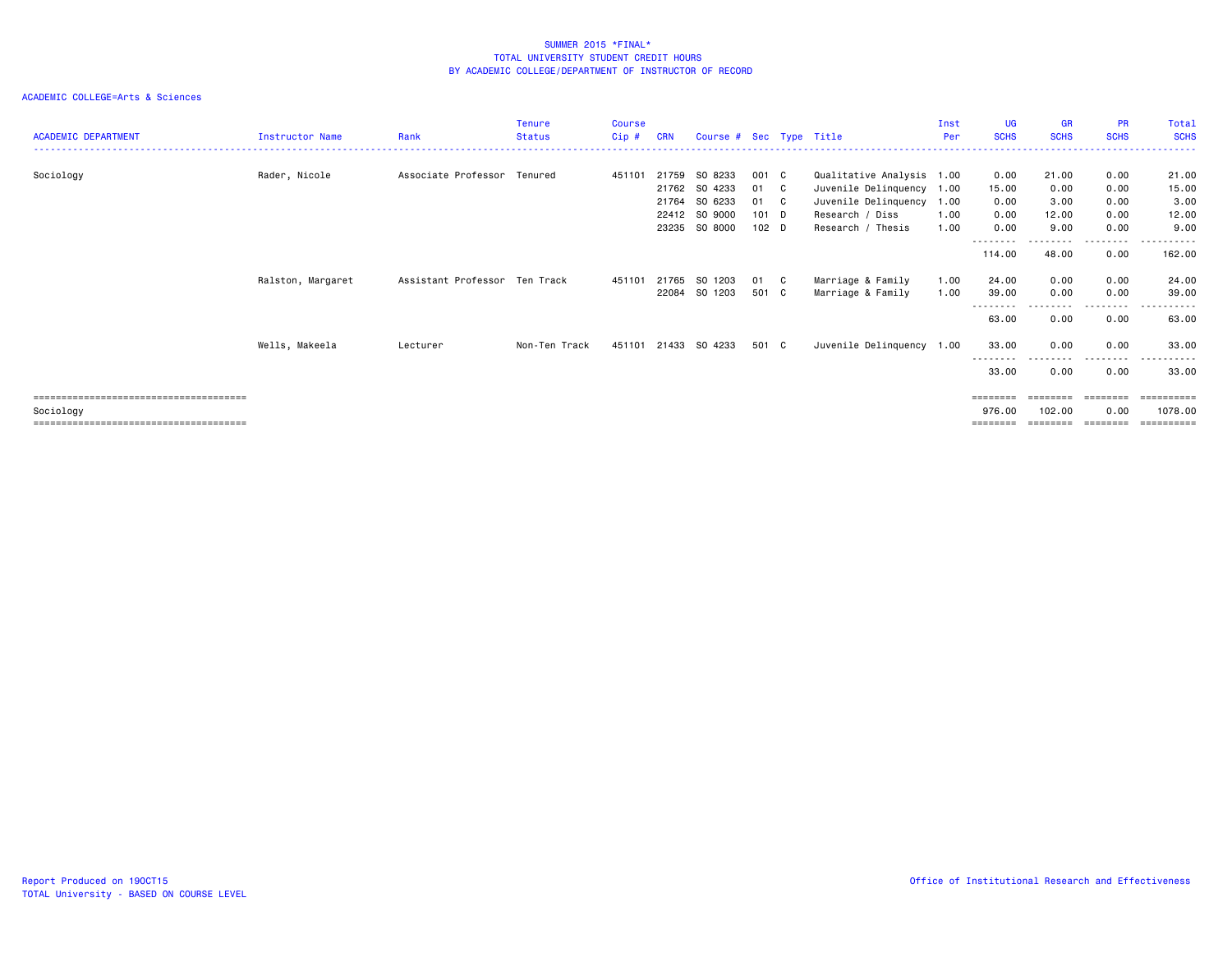| <b>ACADEMIC DEPARTMENT</b> | Instructor Name       | Rank                              | <b>Tenure</b><br><b>Status</b> | <b>Course</b><br>Cip# | <b>CRN</b>                                       | Course # Sec Type Title                                   |                                |                  |                                                                                                        | Inst<br>Per<br>. <u>.</u> .          | <b>UG</b><br><b>SCHS</b><br>.           | <b>GR</b><br><b>SCHS</b>                                                                                                                                             | <b>PR</b><br><b>SCHS</b><br>$\frac{1}{2}$                                                                                                 | Total<br><b>SCHS</b><br>د د د د د                                                                                                                                      |
|----------------------------|-----------------------|-----------------------------------|--------------------------------|-----------------------|--------------------------------------------------|-----------------------------------------------------------|--------------------------------|------------------|--------------------------------------------------------------------------------------------------------|--------------------------------------|-----------------------------------------|----------------------------------------------------------------------------------------------------------------------------------------------------------------------|-------------------------------------------------------------------------------------------------------------------------------------------|------------------------------------------------------------------------------------------------------------------------------------------------------------------------|
| Finance & Economics        | Campbell, Randall     | Associate Professor Tenured       |                                |                       | 450601 20368<br>20370<br>20371<br>23397<br>23491 | EC 2113<br>EC 2123<br>EC 2123<br>EC 9000<br>EC 9000       | 51<br>001<br>01<br>101 D<br>51 | C<br>C<br>C<br>D | Prin Of Macroecon<br>Prin Of Microecon<br>Prin Of Microecon<br>Research / Diss<br>Research / Diss      | 1.00<br>1.00<br>1.00<br>1.00<br>1.00 | 42.00<br>45.00<br>63.00<br>0.00<br>0.00 | 0.00<br>0.00<br>0.00<br>3.00<br>4.00                                                                                                                                 | 0.00<br>0.00<br>0.00<br>0.00<br>0.00                                                                                                      | 42.00<br>45.00<br>63.00<br>3.00<br>4.00                                                                                                                                |
|                            |                       |                                   |                                |                       |                                                  |                                                           |                                |                  |                                                                                                        |                                      | .<br>150.00                             | <u>.</u><br>7.00                                                                                                                                                     | .<br>0.00                                                                                                                                 | <u>.</u><br>157.00                                                                                                                                                     |
|                            | Cline, Brandon        | Associate Professor Tenured       |                                |                       |                                                  | 520801 20555 FIN 3123<br>21630 FIN 3123                   | 01<br>02                       | C<br>C           | Financial Management 1.00<br>Financial Management 1.00                                                 |                                      | 72.00<br>51.00<br>. <b>.</b>            | 0.00<br>0.00<br>$- - - - -$                                                                                                                                          | 0.00<br>0.00<br>.                                                                                                                         | 72.00<br>51.00<br>.                                                                                                                                                    |
|                            |                       |                                   |                                |                       |                                                  |                                                           |                                |                  |                                                                                                        |                                      | 123.00                                  | 0.00                                                                                                                                                                 | 0.00                                                                                                                                      | 123.00                                                                                                                                                                 |
|                            | Garner, Jacqueline    | Professor                         | Tenured                        | 520201                | 23261<br>520801 20554<br>20556                   | FIN 9000<br>FIN 3123<br>FIN 3123<br>520806 21633 FIN 4223 | 101 D<br>001 C<br>51<br>51     | C<br>C           | Research / Diss<br>Financial Management 1.00<br>Financial Management 1.00<br>Intermediate Financi 1.00 | 1.00                                 | 0.00<br>84.00<br>90.00<br>39.00<br>.    | 12.00<br>0.00<br>0.00<br>0.00<br>.                                                                                                                                   | 0.00<br>0.00<br>0.00<br>0.00<br>د د د د                                                                                                   | 12.00<br>84.00<br>90.00<br>39.00                                                                                                                                       |
|                            |                       |                                   |                                |                       |                                                  |                                                           |                                |                  |                                                                                                        |                                      | 213.00                                  | 12.00                                                                                                                                                                | 0.00                                                                                                                                      | 225.00                                                                                                                                                                 |
|                            | He, Wei               | Instructor                        | Non-Ten Track                  |                       |                                                  | 520801 20551 FIN 3113<br>20552 FIN 3113                   | 001 C<br>01                    | C                | Financial Systems<br>Financial Systems                                                                 | 1.00<br>1.00                         | 63.00<br>63.00<br>.                     | 0.00<br>0.00                                                                                                                                                         | 0.00<br>0.00                                                                                                                              | 63.00<br>63.00<br>.                                                                                                                                                    |
|                            |                       |                                   |                                |                       |                                                  |                                                           |                                |                  |                                                                                                        |                                      | 126.00                                  | 0.00                                                                                                                                                                 | 0.00                                                                                                                                      | 126.00                                                                                                                                                                 |
|                            | Jia, Shaomeng         | Grad Teach Assist                 | Not Applicable                 |                       |                                                  | 450601 21631 EC 2113                                      | 52                             | $\mathbf{C}$     | Prin Of Macroecon                                                                                      | 1.00                                 | 51.00<br>.                              | 0.00                                                                                                                                                                 | 0.00<br>$\frac{1}{2} \left( \frac{1}{2} \right) \left( \frac{1}{2} \right) \left( \frac{1}{2} \right) \left( \frac{1}{2} \right)$         | 51.00<br>$\frac{1}{2} \left( \frac{1}{2} \right) \left( \frac{1}{2} \right) \left( \frac{1}{2} \right) \left( \frac{1}{2} \right) \left( \frac{1}{2} \right)$          |
|                            |                       |                                   |                                |                       |                                                  |                                                           |                                |                  |                                                                                                        |                                      | 51.00                                   | 0.00                                                                                                                                                                 | 0.00                                                                                                                                      | 51.00                                                                                                                                                                  |
|                            | Levant, Jared         | Visiting Assist Pro Non-Ten Track |                                |                       |                                                  | 450601 20366 EC 2113                                      | 001 C                          |                  | Prin Of Macroecon                                                                                      | 1.00                                 | 39.00<br><u>.</u>                       | 0.00<br>.                                                                                                                                                            | 0.00<br>$\frac{1}{2}$                                                                                                                     | 39.00<br>.                                                                                                                                                             |
|                            |                       |                                   |                                |                       |                                                  |                                                           |                                |                  |                                                                                                        |                                      | 39.00                                   | 0.00                                                                                                                                                                 | 0.00                                                                                                                                      | 39.00                                                                                                                                                                  |
|                            | Liano, Kartono        | Professor                         | Tenured                        | 520801                | 20553                                            | FIN 3113<br>520807 21634 FIN 4423                         | 51<br>51                       | C<br>C           | Financial Systems<br>Investments                                                                       | 1.00<br>1.00                         | 69.00<br>45.00<br><u>.</u>              | 0.00<br>0.00<br>$\frac{1}{2} \left( \frac{1}{2} \right) \left( \frac{1}{2} \right) \left( \frac{1}{2} \right) \left( \frac{1}{2} \right) \left( \frac{1}{2} \right)$ | 0.00<br>0.00<br>.                                                                                                                         | 69.00<br>45.00<br>.                                                                                                                                                    |
|                            |                       |                                   |                                |                       |                                                  |                                                           |                                |                  |                                                                                                        |                                      | 114.00                                  | 0.00                                                                                                                                                                 | 0.00                                                                                                                                      | 114.00                                                                                                                                                                 |
|                            | Metz, Tammi           | Instructor                        | Non-Ten Track                  | 520804                | 21389<br>521701 20745                            | INS 3503<br>INS 3203<br>21388 INS 3303 506 C              | 506 C<br>51                    | C.               | Employee Benefits<br>Prop And Cas Ins<br>Life Insurance                                                | 1.00<br>1.00<br>1.00                 | 81.00<br>21.00<br>93.00<br>.            | 0.00<br>0.00<br>0.00<br>المتمام المتعاد                                                                                                                              | 0.00<br>0.00<br>0.00<br>.                                                                                                                 | 81.00<br>21.00<br>93.00<br>.                                                                                                                                           |
|                            |                       |                                   |                                |                       |                                                  |                                                           |                                |                  |                                                                                                        |                                      | 195.00                                  | 0.00                                                                                                                                                                 | 0.00                                                                                                                                      | 195.00                                                                                                                                                                 |
|                            | Millea, Meghan        | Professor                         | Tenured                        | 450601<br>520201      | 23032                                            | EC 4990<br>23023 BUS 9113 001 C                           | 802 A                          |                  | Special Topic In EC<br>Prep Future Bus Facu 1.00                                                       | 1.00                                 | 18.00<br>0.00<br>.                      | 0.00<br>51.00<br>.                                                                                                                                                   | 0.00<br>0.00<br>$\frac{1}{2} \left( \frac{1}{2} \right) \left( \frac{1}{2} \right) \left( \frac{1}{2} \right) \left( \frac{1}{2} \right)$ | 18.00<br>51.00<br>$\frac{1}{2} \left( \frac{1}{2} \right) \left( \frac{1}{2} \right) \left( \frac{1}{2} \right) \left( \frac{1}{2} \right) \left( \frac{1}{2} \right)$ |
|                            |                       |                                   |                                |                       |                                                  |                                                           |                                |                  |                                                                                                        |                                      | 18.00                                   | 51.00                                                                                                                                                                | 0.00                                                                                                                                      | 69.00                                                                                                                                                                  |
|                            | Orozco Aleman, Sandra | Assistant Professor Ten Track     |                                | 450601                |                                                  | 20372 EC 2123<br>20376 EC 3123                            | 51<br>51                       | C<br>C           | Prin Of Microecon<br>Interm Micro                                                                      | 1.00<br>1.00                         | 36.00<br>42.00                          | 0.00<br>0.00                                                                                                                                                         | 0.00<br>0.00                                                                                                                              | 36.00<br>42.00                                                                                                                                                         |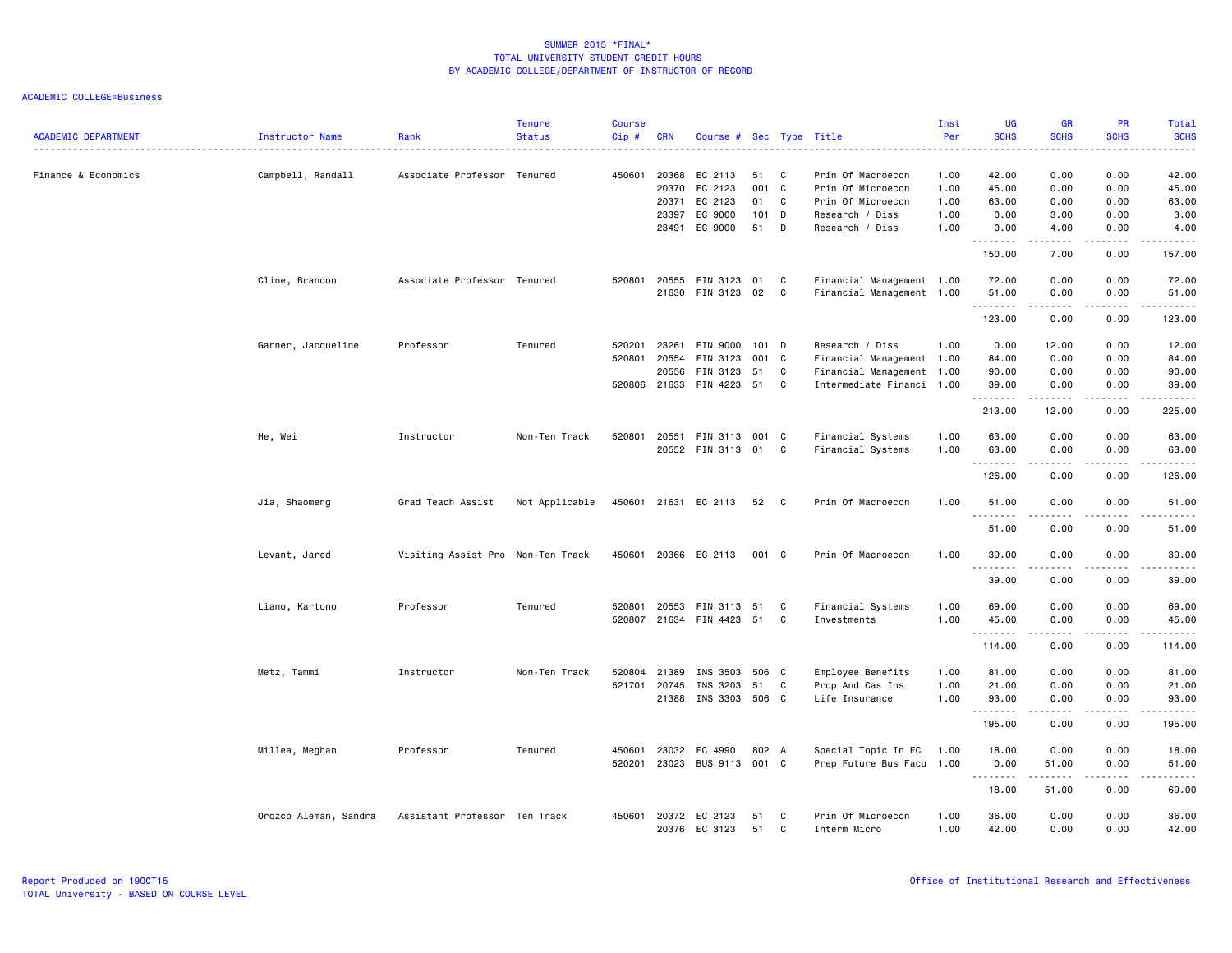| <b>ACADEMIC DEPARTMENT</b>            | Instructor Name    | Rank                              | <b>Tenure</b><br><b>Status</b> | <b>Course</b><br>Cip# | <b>CRN</b> | Course # Sec Type Title               |       |              |                                        | Inst<br>Per  | <b>UG</b><br><b>SCHS</b>  | <b>GR</b><br><b>SCHS</b> | <b>PR</b><br><b>SCHS</b> | Total<br><b>SCHS</b> |
|---------------------------------------|--------------------|-----------------------------------|--------------------------------|-----------------------|------------|---------------------------------------|-------|--------------|----------------------------------------|--------------|---------------------------|--------------------------|--------------------------|----------------------|
|                                       |                    |                                   |                                |                       |            |                                       |       |              |                                        |              |                           |                          |                          |                      |
|                                       |                    |                                   |                                |                       |            |                                       |       |              |                                        |              | 78.00                     | 0.00                     | 0.00                     | 78.00                |
| Finance & Economics                   | Rogers, Kevin      | Professor                         | Tenured                        | 520101                |            | 20130 BUS 4203 101 E                  |       |              | Business Internship                    | 1.00         | 9.00                      | 0.00                     | 0.00                     | 9.00                 |
|                                       |                    |                                   |                                |                       |            |                                       |       |              |                                        |              | 9.00                      | 0.00                     | 0.00                     | 9.00                 |
|                                       | Roskelley, Kenneth | Associate Professor Tenured       |                                | 520801                |            | 21316 FIN 3123 504 C                  |       |              | Financial Management 1.00              |              | 87.00                     | 0.00                     | 0.00                     | 87.00                |
|                                       |                    |                                   |                                |                       |            | 21317 FIN 8113 501 C                  |       |              | Corporate Finance                      | 1.00         | 0.00<br>.                 | 75.00<br>.               | 0.00<br>.                | 75.00<br>.           |
|                                       |                    |                                   |                                |                       |            |                                       |       |              |                                        |              | 87.00                     | 75.00                    | 0.00                     | 162.00               |
|                                       | Smith, Rebecca     | Extension Assist Pr Non-Ten Track |                                | 520601                |            | 21248 AEC 6353 501 C                  |       |              | Intro to Regional Ec 1.00              |              | 0.00                      | 33.00                    | 0.00                     | 33.00                |
|                                       |                    |                                   |                                |                       |            |                                       |       |              |                                        |              | 0.00                      | 33.00                    | 0.00                     | 33.00                |
|                                       | Spurlin, William   | Assistant Professor Ten Track     |                                | 520601<br>520801      |            | 21814 EC 8103<br>21315 FIN 3113 506 C | 501 C |              | Econ for Managers<br>Financial Systems | 1.00<br>1.00 | 0.00<br>75.00             | 45.00<br>0.00            | 0.00<br>0.00             | 45.00<br>75.00       |
|                                       |                    |                                   |                                |                       |            |                                       |       |              |                                        |              | .                         | .                        | -----                    | ------               |
|                                       |                    |                                   |                                |                       |            |                                       |       |              |                                        |              | 75.00                     | 45.00                    | 0.00                     | 120.00               |
|                                       | Wade, Lloyd        | Assistant Professor Ten Track     |                                | 520801                | 20558      | FIN 3723 01                           |       | $\mathbf{C}$ | Financial Markets                      | 1.00         | 33.00                     | 0.00                     | 0.00                     | 33.00                |
|                                       |                    |                                   |                                | 520804                | 23068      | INS 7000 01                           |       | $\mathbf{I}$ | Directed Indiv Study 1.00              |              | 0.00                      | 3.00                     | 0.00                     | 3.00                 |
|                                       |                    |                                   |                                | 521701                | 20744      | INS 3103 01                           |       | - C          | Prin Of Insurance                      | 1.00         | 42.00<br>.                | 0.00<br>-----            | 0.00                     | 42.00                |
|                                       |                    |                                   |                                |                       |            |                                       |       |              |                                        |              | 75.00                     | 3.00                     | 0.00                     | 78.00                |
|                                       | Wiseman, Travis    | Clinical Assist Pro Non-Ten Track |                                | 450601                | 20367      | EC 2113                               | 01    | $\mathbf{C}$ | Prin Of Macroecon                      | 1.00         | 78.00                     | 0.00                     | 0.00                     | 78.00                |
|                                       |                    |                                   |                                |                       | 21668      | EC 4990                               | 801 A |              | Special Topic In EC                    | 1.00         | 21.00                     | 0.00                     | 0.00                     | 21.00                |
|                                       |                    |                                   |                                |                       | 23095      | EC 4000                               | 51 I  |              | Directed Indiv Study 1.00              |              | 3.00                      | 0.00                     | 0.00                     | 3.00                 |
|                                       |                    |                                   |                                | 521101                | 20719      | IB 3900                               | 101 E |              | IB Intern Work                         | 1.00         | 14.00                     | 0.00                     | 0.00                     | 14.00                |
|                                       |                    |                                   |                                |                       | 20720      | IB 4903                               | 101 E |              | IB Intern Academics                    | 1.00         | 3.00                      | 0.00<br>.                | 0.00<br>.                | 3.00                 |
|                                       |                    |                                   |                                |                       |            |                                       |       |              |                                        |              | 119.00                    | 0.00                     | 0.00                     | 119.00               |
| Finance & Economics                   |                    |                                   |                                |                       |            |                                       |       |              |                                        |              | <b>EEEEEEE</b><br>1472.00 | ========<br>226.00       | ========<br>0.00         | 1698.00              |
| ------------------------------------- |                    |                                   |                                |                       |            |                                       |       |              |                                        |              | ========                  |                          | ======== ========        |                      |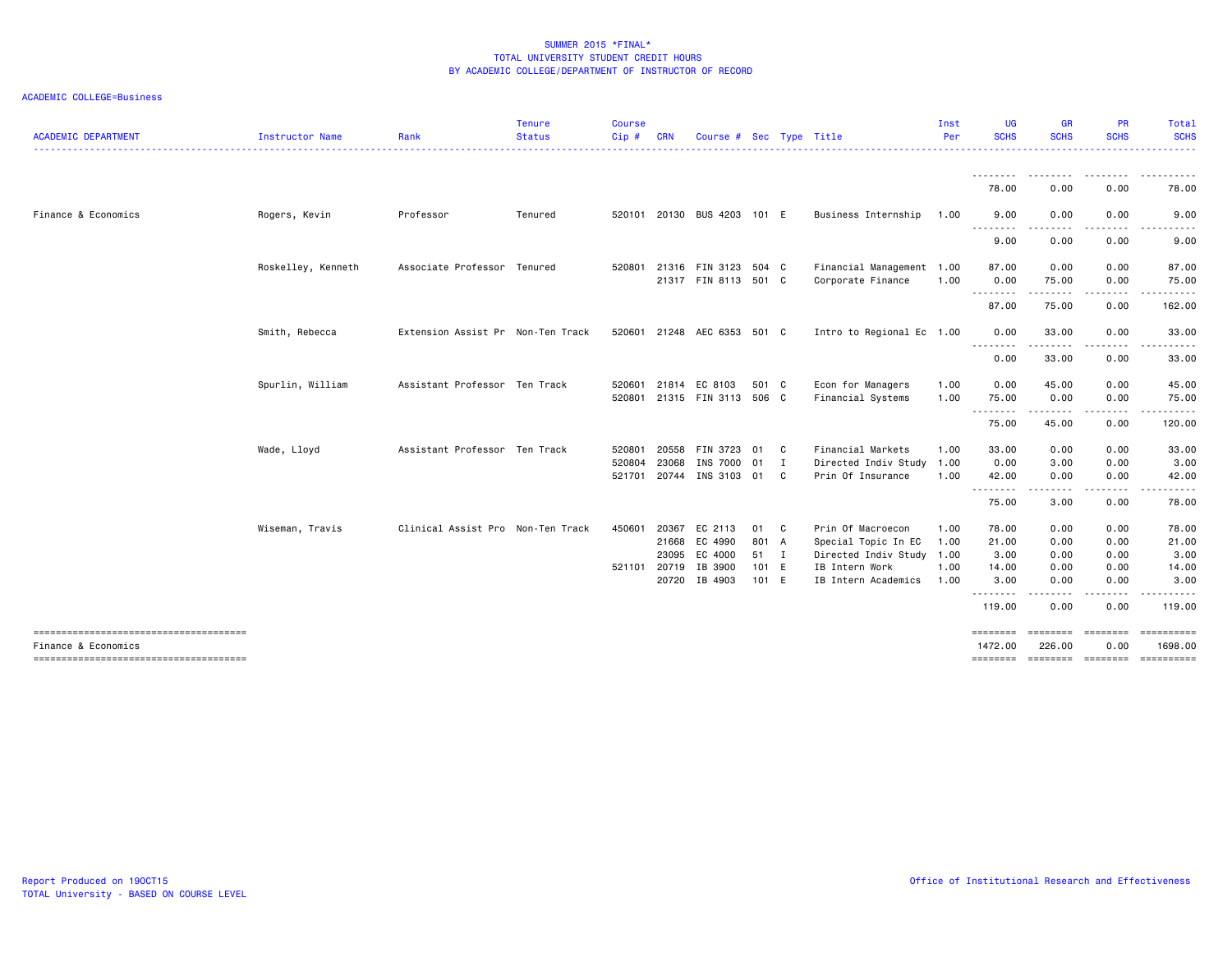| <b>ACADEMIC DEPARTMENT</b>       | <b>Instructor Name</b> | Rank                          | <b>Tenure</b><br><b>Status</b> | <b>Course</b><br>Cip# | <b>CRN</b>                     | Course # Sec Type Title                            |                             |             |                                                                                                        | Inst<br>Per | <b>UG</b><br><b>SCHS</b>                                                                                                                                                                                                                                                                                                                                                                                                                                                                       | <b>GR</b><br><b>SCHS</b>                                                                                                                                      | PR<br><b>SCHS</b>                   | Total<br><b>SCHS</b><br>.                                                                                                                                     |
|----------------------------------|------------------------|-------------------------------|--------------------------------|-----------------------|--------------------------------|----------------------------------------------------|-----------------------------|-------------|--------------------------------------------------------------------------------------------------------|-------------|------------------------------------------------------------------------------------------------------------------------------------------------------------------------------------------------------------------------------------------------------------------------------------------------------------------------------------------------------------------------------------------------------------------------------------------------------------------------------------------------|---------------------------------------------------------------------------------------------------------------------------------------------------------------|-------------------------------------|---------------------------------------------------------------------------------------------------------------------------------------------------------------|
| Management & Information Systems | Barnett, Timothy       | Professor                     | Tenured                        | 521302                | 521201 21401<br>23091          | MGT 8063<br>MGT 9000                               | 501<br>101 D                | C           | Survey Of Management 1.00<br>Research / Diss                                                           | 1.00        | 0.00<br>0.00                                                                                                                                                                                                                                                                                                                                                                                                                                                                                   | 75.00<br>1.00                                                                                                                                                 | 0.00<br>0.00                        | 75.00<br>1.00                                                                                                                                                 |
|                                  |                        |                               |                                |                       |                                |                                                    |                             |             |                                                                                                        |             | $\begin{array}{cccccccccccccc} \multicolumn{2}{c}{} & \multicolumn{2}{c}{} & \multicolumn{2}{c}{} & \multicolumn{2}{c}{} & \multicolumn{2}{c}{} & \multicolumn{2}{c}{} & \multicolumn{2}{c}{} & \multicolumn{2}{c}{} & \multicolumn{2}{c}{} & \multicolumn{2}{c}{} & \multicolumn{2}{c}{} & \multicolumn{2}{c}{} & \multicolumn{2}{c}{} & \multicolumn{2}{c}{} & \multicolumn{2}{c}{} & \multicolumn{2}{c}{} & \multicolumn{2}{c}{} & \multicolumn{2}{c}{} & \multicolumn{2}{c}{} & \$<br>0.00 | $\frac{1}{2} \left( \frac{1}{2} \right) \left( \frac{1}{2} \right) \left( \frac{1}{2} \right) \left( \frac{1}{2} \right) \left( \frac{1}{2} \right)$<br>76.00 | $\sim$ $\sim$ $\sim$ $\sim$<br>0.00 | $\frac{1}{2} \left( \frac{1}{2} \right) \left( \frac{1}{2} \right) \left( \frac{1}{2} \right) \left( \frac{1}{2} \right) \left( \frac{1}{2} \right)$<br>76.00 |
|                                  | Canfield, Stephen      | Instructor                    | Non-Ten Track                  | 110201                | 22400<br>521201 21624<br>21625 | BIS 1523<br>BIS 4513<br>BIS 6513                   | 01<br>01<br>01              | C<br>C<br>C | Web Development I<br>Microcomputers/Netwo 1.00<br>Microcomputers/Netwo 1.00                            | 1.00        | 84.00<br>3.00<br>0.00                                                                                                                                                                                                                                                                                                                                                                                                                                                                          | 0.00<br>0.00<br>12.00                                                                                                                                         | 0.00<br>0.00<br>0.00                | 84.00<br>3.00<br>12.00                                                                                                                                        |
|                                  |                        |                               |                                |                       |                                |                                                    |                             |             |                                                                                                        |             | .<br>87.00                                                                                                                                                                                                                                                                                                                                                                                                                                                                                     | 12.00                                                                                                                                                         | $\sim$ $\sim$ $\sim$<br>0.00        | د د د د د<br>99.00                                                                                                                                            |
|                                  | Chrisman, James        | Professor                     | Tenured                        |                       |                                | 521302 23249 MGT 9000 103 D                        |                             |             | Research / Diss                                                                                        | 1.00        | 0.00<br>$- - -$                                                                                                                                                                                                                                                                                                                                                                                                                                                                                | 12.00                                                                                                                                                         | 0.00                                | 12.00                                                                                                                                                         |
|                                  |                        |                               |                                |                       |                                |                                                    |                             |             |                                                                                                        |             | .<br>0.00                                                                                                                                                                                                                                                                                                                                                                                                                                                                                      | $- - - - -$<br>12.00                                                                                                                                          | $- - - -$<br>0.00                   | $- - - - -$<br>12.00                                                                                                                                          |
|                                  | Crossler, Robert       | Assistant Professor Ten Track |                                | 521201                | 20116<br>21623                 | BIS 3233<br>BIS 1012<br>23276 BIS 9000 102 D       | 01<br>001                   | C<br>C      | Management Informati 1.00<br>Intro to Bus Info Sy 1.00<br>Research / Diss                              | 1.00        | 18.00<br>22.00<br>0.00<br>.                                                                                                                                                                                                                                                                                                                                                                                                                                                                    | 0.00<br>0.00<br>6.00                                                                                                                                          | 0.00<br>0.00<br>0.00<br>.           | 18.00<br>22.00<br>6.00<br>.                                                                                                                                   |
|                                  |                        |                               |                                |                       |                                |                                                    |                             |             |                                                                                                        |             | 40.00                                                                                                                                                                                                                                                                                                                                                                                                                                                                                          | 6.00                                                                                                                                                          | 0.00                                | 46.00                                                                                                                                                         |
|                                  | Dhaenens, Andrew       | Grad Teach Assist             | Not Applicable                 |                       |                                | 521301 20901 MGT 3114 001 C                        |                             |             | Prin of Mgt & Prod                                                                                     | 1.00        | 72.00<br>.                                                                                                                                                                                                                                                                                                                                                                                                                                                                                     | 0.00<br>-----                                                                                                                                                 | 0.00<br>.                           | 72.00<br>.                                                                                                                                                    |
|                                  |                        |                               |                                |                       |                                |                                                    |                             |             |                                                                                                        |             | 72.00                                                                                                                                                                                                                                                                                                                                                                                                                                                                                          | 0.00                                                                                                                                                          | 0.00                                | 72.00                                                                                                                                                         |
|                                  | Hammond, Nathaniel     | Grad Teach Assist             | Not Applicable                 |                       |                                | 521301 20902 MGT 3114 51                           |                             | C           | Prin of Mgt & Prod                                                                                     | 1.00        | 160.00<br>.                                                                                                                                                                                                                                                                                                                                                                                                                                                                                    | 0.00<br>-----                                                                                                                                                 | 0.00<br>.                           | 160.00<br>.                                                                                                                                                   |
|                                  |                        |                               |                                |                       |                                |                                                    |                             |             |                                                                                                        |             | 160.00                                                                                                                                                                                                                                                                                                                                                                                                                                                                                         | 0.00                                                                                                                                                          | 0.00                                | 160.00                                                                                                                                                        |
|                                  | Holt, Daniel           | Assistant Professor Ten Track |                                |                       | 521302 23233<br>23425          | MGT 9000<br>MGT 7000                               | 102 <sub>D</sub><br>$101$ I |             | Research / Diss<br>Directed Indiv Study 1.00                                                           | 1.00        | 0.00<br>0.00                                                                                                                                                                                                                                                                                                                                                                                                                                                                                   | 6.00<br>3.00                                                                                                                                                  | 0.00<br>0.00                        | 6.00<br>3.00                                                                                                                                                  |
|                                  |                        | Associate Professor Ten Track |                                |                       | 520201 20915                   | MGT 8123                                           | 101 C                       |             | Strategic Bus Consul 1.00                                                                              |             | 0.00<br>.                                                                                                                                                                                                                                                                                                                                                                                                                                                                                      | 66.00                                                                                                                                                         | 0.00                                | 66.00<br>د د د د د                                                                                                                                            |
|                                  |                        |                               |                                |                       |                                |                                                    |                             |             |                                                                                                        |             | 0.00                                                                                                                                                                                                                                                                                                                                                                                                                                                                                           | 75.00                                                                                                                                                         | 0.00                                | 75.00                                                                                                                                                         |
|                                  | Li, Zonghui            | Grad Teach Assist             | Not Applicable                 |                       |                                | 520101 20132 BUS 4853 51 C                         |                             |             | <b>Business Policy</b>                                                                                 | 1.00        | 42.00<br>.                                                                                                                                                                                                                                                                                                                                                                                                                                                                                     | 0.00<br>.                                                                                                                                                     | 0.00<br>$  -$                       | 42.00<br>د د د د د                                                                                                                                            |
|                                  |                        |                               |                                |                       |                                |                                                    |                             |             |                                                                                                        |             | 42.00                                                                                                                                                                                                                                                                                                                                                                                                                                                                                          | 0.00                                                                                                                                                          | 0.00                                | 42.00                                                                                                                                                         |
|                                  | Long, Rebecca          | Professor                     | Tenured                        |                       | 521302 23250                   | MGT 9000 104 D                                     |                             |             | Research / Diss                                                                                        | 1.00        | 0.00<br>$\frac{1}{2}$<br>-----                                                                                                                                                                                                                                                                                                                                                                                                                                                                 | 6.00<br>.                                                                                                                                                     | 0.00<br>$\frac{1}{2}$               | 6.00<br>$- - - - -$                                                                                                                                           |
|                                  |                        |                               |                                |                       |                                |                                                    |                             |             |                                                                                                        |             | 0.00                                                                                                                                                                                                                                                                                                                                                                                                                                                                                           | 6.00                                                                                                                                                          | 0.00                                | 6.00                                                                                                                                                          |
|                                  | Marett, Lawrence       | Associate Professor Tenured   |                                | 111003                | 20117<br>521201 20118<br>22889 | BIS 4113<br>BIS 6113<br>BIS 7000<br>23238 BIS 9000 | 51<br>51<br>101 I<br>101 D  | C<br>C      | BIS Security Managem 1.00<br>BIS Security Managem 1.00<br>Directed Indiv Study 1.00<br>Research / Diss | 1.00        | 18.00<br>0.00<br>0.00<br>0.00<br>$\sim$ $\sim$ $\sim$<br>.                                                                                                                                                                                                                                                                                                                                                                                                                                     | 0.00<br>21.00<br>3.00<br>1.00<br>.                                                                                                                            | 0.00<br>0.00<br>0.00<br>0.00<br>.   | 18.00<br>21.00<br>3.00<br>1.00<br>-----                                                                                                                       |
|                                  |                        |                               |                                |                       |                                |                                                    |                             |             |                                                                                                        |             | 18.00                                                                                                                                                                                                                                                                                                                                                                                                                                                                                          | 25.00                                                                                                                                                         | 0.00                                | 43.00                                                                                                                                                         |
|                                  | Orr, Jerry             | Grad Teach Assist             | Not Applicable                 |                       |                                | 520101 20131 BUS 4853 01                           |                             | C           | <b>Business Policy</b>                                                                                 | 1.00        | 102.00                                                                                                                                                                                                                                                                                                                                                                                                                                                                                         | 0.00                                                                                                                                                          | 0.00                                | 102.00                                                                                                                                                        |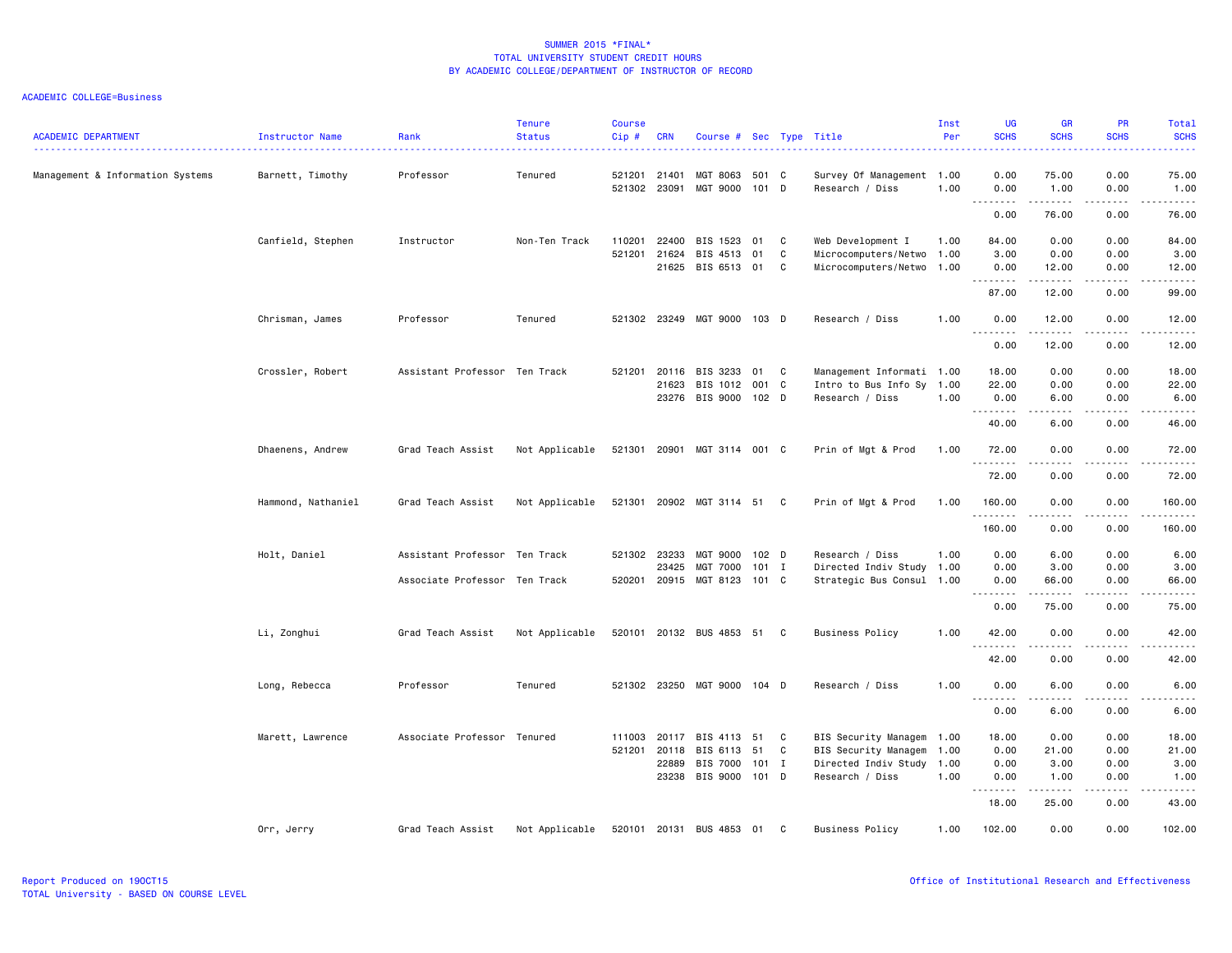| <b>ACADEMIC DEPARTMENT</b>                                                 | Instructor Name    | Rank                                                         | <b>Tenure</b><br><b>Status</b> | <b>Course</b><br>$Cip$ # | <b>CRN</b>     | Course # Sec Type Title                |       |   |                                                     | Inst<br>Per | UG<br><b>SCHS</b>                               | GR<br><b>SCHS</b>                                                                                                                                                                       | <b>PR</b><br><b>SCHS</b> | Total<br><b>SCHS</b>                |
|----------------------------------------------------------------------------|--------------------|--------------------------------------------------------------|--------------------------------|--------------------------|----------------|----------------------------------------|-------|---|-----------------------------------------------------|-------------|-------------------------------------------------|-----------------------------------------------------------------------------------------------------------------------------------------------------------------------------------------|--------------------------|-------------------------------------|
|                                                                            |                    |                                                              |                                |                          |                |                                        |       |   |                                                     |             | <u>.</u><br>102.00                              | .<br>0.00                                                                                                                                                                               | 0.00                     | 102.00                              |
| Management & Information Systems                                           | Pearson, Allison   | Professor                                                    | Tenured                        |                          |                | 521302 23324 MGT 9000 105 D            |       |   | Research / Diss                                     | 1.00        | 0.00                                            | 9.00                                                                                                                                                                                    | 0.00                     | 9.00                                |
|                                                                            |                    |                                                              |                                |                          |                |                                        |       |   |                                                     |             | <u>.</u><br>0.00                                | 9.00                                                                                                                                                                                    | 0.00                     | 9.00                                |
|                                                                            | Randle, Vikki      | Associate Professor                                          | Tenured                        | 520101<br>520201         | 21162<br>21404 | BUS 4853 201 C<br>MGT 8123             | 501 C |   | <b>Business Policy</b><br>Strategic Bus Consul 1.00 | 1.00        | 30.00<br>0.00                                   | 0.00<br>51.00                                                                                                                                                                           | 0.00<br>0.00             | 30.00<br>51.00                      |
|                                                                            |                    |                                                              |                                | 521101                   |                | 22272 MGT 4613 201 C                   |       |   | Cross-Cultural Mgt                                  | 1.00        | 45.00<br>.                                      | 0.00<br>$\frac{1}{2} \left( \frac{1}{2} \right) \left( \frac{1}{2} \right) \left( \frac{1}{2} \right) \left( \frac{1}{2} \right) \left( \frac{1}{2} \right) \left( \frac{1}{2} \right)$ | 0.00<br>.                | 45.00                               |
|                                                                            |                    |                                                              |                                |                          |                |                                        |       |   |                                                     |             | 75.00                                           | 51.00                                                                                                                                                                                   | 0.00                     | 126.00                              |
|                                                                            | Rogers, Bryan      | Grad Teach Assist                                            | Not Applicable                 | 520201                   |                | 20905 MGT 3213 51                      |       | C | Org Communications                                  | 1.00        | 108.00                                          | 0.00                                                                                                                                                                                    | 0.00                     | 108.00                              |
|                                                                            |                    |                                                              |                                |                          |                |                                        |       |   |                                                     |             | 108.00                                          | 0.00                                                                                                                                                                                    | 0.00                     | 108.00                              |
|                                                                            | Templeton, Gary    | Associate Professor Tenured                                  |                                | 521201                   | 20115          | BIS 3233<br>22301 BIS 8112 521 C       | 001 C |   | Management Informati 1.00<br>Mgt Info Tech & Sys    | 1.00        | 33.00<br>0.00                                   | 0.00<br>22.00                                                                                                                                                                           | 0.00<br>0.00             | 33.00<br>22.00                      |
|                                                                            |                    |                                                              |                                |                          |                |                                        |       |   |                                                     |             | --------<br>33.00                               | 22.00                                                                                                                                                                                   | 0.00                     | 55.00                               |
|                                                                            | Templeton, Laura   | Associate Professor Tenured                                  |                                | 521001                   |                | 20907 MGT 3513 01                      |       | C | Intro Human Res Mgt                                 | 1.00        | 90.00<br>.                                      | 0.00<br>----                                                                                                                                                                            | 0.00                     | 90.00                               |
|                                                                            |                    |                                                              |                                |                          |                |                                        |       |   |                                                     |             | 90.00                                           | 0.00                                                                                                                                                                                    | 0.00                     | 90.00                               |
|                                                                            | Vardaman, James    | Assistant Professor Ten Track<br>Associate Professor Tenured |                                | 521003<br>521001         | 21403          | MGT 8112 521 C<br>21402 MGT 8111 521 C |       |   | Leadership Skills<br>Human Resource Issue 1.00      | 1.00        | 0.00<br>0.00                                    | 36.00<br>17.00                                                                                                                                                                          | 0.00<br>0.00             | 36.00<br>17.00                      |
|                                                                            |                    |                                                              |                                |                          |                |                                        |       |   |                                                     |             | --------<br>0.00                                | .<br>53.00                                                                                                                                                                              | 0.00                     | 53.00                               |
|                                                                            | Warkentin, Merrill | Professor                                                    | Tenured                        | 521201                   |                | 23239 BIS 9000 01                      |       | D | Research / Diss                                     | 1.00        | 0.00<br>$- - -$                                 | 1.00                                                                                                                                                                                    | 0.00                     | 1.00                                |
|                                                                            |                    |                                                              |                                |                          |                |                                        |       |   |                                                     |             | 0.00                                            | 1.00                                                                                                                                                                                    | 0.00                     | 1.00                                |
|                                                                            | Young, Carlton     | Associate Professor Tenured                                  |                                |                          |                | 510701 21220 HCA 4443                  | 201 E |   | Healthcare Internshi 1.00                           |             | 27.00<br>.                                      | 0.00                                                                                                                                                                                    | 0.00                     | 27.00                               |
|                                                                            |                    |                                                              |                                |                          |                |                                        |       |   |                                                     |             | 27.00                                           | 0.00                                                                                                                                                                                    | 0.00                     | 27.00                               |
| Management & Information Systems<br>-------------------------------------- |                    |                                                              |                                |                          |                |                                        |       |   |                                                     |             | eessesses<br>854.00<br>-------- ------- ------- | ---------<br>348.00                                                                                                                                                                     | ========<br>0.00         | ==========<br>1202.00<br>========== |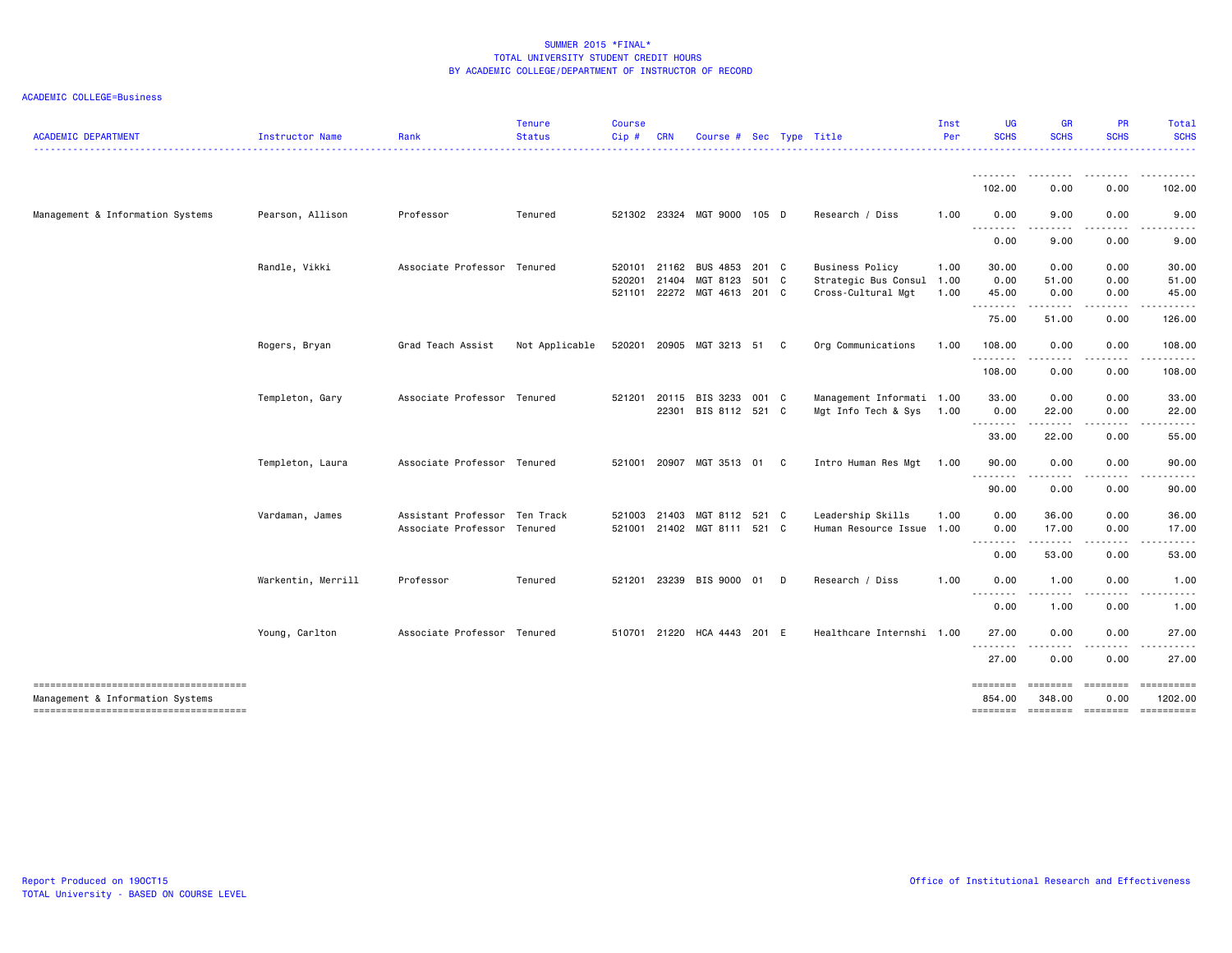| <b>ACADEMIC DEPARTMENT</b>                              | Instructor Name     | Rank                          | <b>Tenure</b><br><b>Status</b> | Course<br>Cip# | <b>CRN</b>   | Course # Sec Type Title     |       |   |                           | Inst<br>Per | UG<br><b>SCHS</b>                 | <b>GR</b><br><b>SCHS</b> | <b>PR</b><br><b>SCHS</b>            | Total<br><b>SCHS</b>                                                                                                               |
|---------------------------------------------------------|---------------------|-------------------------------|--------------------------------|----------------|--------------|-----------------------------|-------|---|---------------------------|-------------|-----------------------------------|--------------------------|-------------------------------------|------------------------------------------------------------------------------------------------------------------------------------|
| Marketing, Quantitative Analysis & Bus Barnwell, Robert |                     | Grad Teach Assist             | Not Applicable                 | 521401         |              | 20918 MKT 3013 51 C         |       |   | Principles Of Mkt         | 1.00        | 66.00<br>a al<br>.                | 0.00                     | 0.00                                | 66.00<br>$- - - -$                                                                                                                 |
|                                                         |                     |                               |                                |                |              |                             |       |   |                           |             | 66.00                             | 0.00                     | 0.00                                | 66.00                                                                                                                              |
|                                                         | Breazeale, Michael  | Assistant Professor Ten Track |                                | 521401         | 20921        | MKT 4113 51                 |       | C | Personal Selling          | 1.00        | 45.00                             | 0.00                     | 0.00                                | 45.00                                                                                                                              |
|                                                         |                     |                               |                                |                | 20924        | MKT 4413                    | 51    | C | Consumer Behavior         | 1.00        | 33.00                             | 0.00                     | 0.00                                | 33.00                                                                                                                              |
|                                                         |                     |                               |                                |                | 22537        | <b>MKT 7000</b>             | 101 I |   | Directed Indiv Study 1.00 |             | 0.00                              | 6.00                     | 0.00                                | 6.00                                                                                                                               |
|                                                         |                     |                               |                                |                | 22670        | MKT 7000                    | 51    | I | Directed Indiv Study 1.00 |             | 0.00<br>.                         | 3.00<br>.                | 0.00<br>$\frac{1}{2}$               | 3.00<br>د د د د د                                                                                                                  |
|                                                         |                     |                               |                                |                |              |                             |       |   |                           |             | 78.00                             | 9.00                     | 0.00                                | 87.00                                                                                                                              |
|                                                         | Brown, Haley-Lavell | Instructor                    | Non-Ten Track                  | 521501         | 21654        | BL 4333                     | 51    | C | Real Estate Law           | 1.00        | 12.00                             | 0.00                     | 0.00                                | 12.00                                                                                                                              |
|                                                         |                     |                               |                                |                |              | 21655 BL 6333               | 51    | C | Real Estate Law           | 1.00        | 0.00                              | 21.00                    | 0.00                                | 21.00                                                                                                                              |
|                                                         |                     |                               |                                |                |              |                             |       |   |                           |             | <u>.</u><br>12.00                 | 21.00                    | $  -$<br>0.00                       | $\omega$ $\omega$ $\omega$ $\omega$ .<br>33.00                                                                                     |
|                                                         | Collier, Joel       | Associate Professor Tenured   |                                | 521401         | 20929        | MKT 8153                    | 01    | C | Strategic Marketing       | 1.00        | 0.00                              | 24.00                    | 0.00                                | 24.00                                                                                                                              |
|                                                         |                     |                               |                                |                | 21406        | MKT 8153                    | 511 C |   | Strategic Marketing       | 1.00        | 0.00                              | 63.00                    | 0.00                                | 63.00                                                                                                                              |
|                                                         |                     |                               |                                |                | 23069        | MKT 9000                    | 101 D |   | Research / Diss           | 1.00        | 0.00                              | 6.00                     | 0.00                                | 6.00                                                                                                                               |
|                                                         |                     |                               |                                |                |              |                             |       |   |                           |             | $\sim$ $\sim$ $\sim$<br>.<br>0.00 | 93.00                    | 0.00                                | -----<br>93.00                                                                                                                     |
|                                                         | Cook, Cecelia       | Instructor                    | Non-Ten Track                  |                | 220205 20120 | BL 2413                     | 01    | C | Legal Envt Bus            | 1.00        | 30.00                             | 0.00                     | 0.00                                | 30.00                                                                                                                              |
|                                                         |                     |                               |                                |                |              | 20122 BL 3223               | 01    | C | Law Of Comm Trans         | 1.00        | 21.00                             | 0.00                     | 0.00                                | 21.00                                                                                                                              |
|                                                         |                     |                               |                                |                |              |                             |       |   |                           |             | <u>.</u><br>51.00                 | 0.00                     | 0.00                                | . <u>.</u> .<br>51.00                                                                                                              |
|                                                         |                     |                               |                                |                |              |                             |       |   |                           |             |                                   |                          |                                     |                                                                                                                                    |
|                                                         | Farmer, Robert      | Assistant Professor Ten Track |                                |                |              | 521401 22538 MKT 7000 102 I |       |   | Directed Indiv Study 1.00 |             | 0.00<br><u>.</u>                  | 3.00                     | 0.00                                | 3.00                                                                                                                               |
|                                                         |                     |                               |                                |                |              |                             |       |   |                           |             | 0.00                              | 3.00                     | 0.00                                | 3.00                                                                                                                               |
|                                                         | Goree, Michael      | Instructor                    | Non-Ten Track                  | 521499         | 20926        | MKT 4613                    | 51    | C | Services Marketing        | 1.00        | 87.00                             | 0.00                     | 0.00                                | 87.00                                                                                                                              |
|                                                         |                     |                               |                                | 521803         |              | 20920 MKT 3213              | 51    | C | Retailing                 | 1.00        | 72.00                             | 0.00                     | 0.00                                | 72.00                                                                                                                              |
|                                                         |                     |                               |                                |                |              |                             |       |   |                           |             | .<br>159.00                       | 0.00                     | ----<br>0.00                        | .<br>159.00                                                                                                                        |
|                                                         | Graham, Kenneth     | Grad Teach Assist             | Not Applicable                 |                |              | 521402 20925 MKT 4533 01 C  |       |   | Marketing Research        | 1.00        | 54.00                             | 0.00                     | 0.00                                | 54.00                                                                                                                              |
|                                                         |                     |                               |                                |                |              |                             |       |   |                           |             |                                   |                          |                                     | <u>.</u>                                                                                                                           |
|                                                         |                     |                               |                                |                |              |                             |       |   |                           |             | 54.00                             | 0.00                     | 0.00                                | 54.00                                                                                                                              |
|                                                         | Krallman, Alexandra | Grad Teach Assist             | Not Applicable                 |                |              | 521401 21813 MKT 3013 504 C |       |   | Principles Of Mkt         | 1.00        | 60.00<br>.                        | 0.00<br>.                | 0.00<br>$\sim$ $\sim$ $\sim$ $\sim$ | 60.00<br>$\sim$ $\sim$ $\sim$ $\sim$ $\sim$                                                                                        |
|                                                         |                     |                               |                                |                |              |                             |       |   |                           |             | 60.00                             | 0.00                     | 0.00                                | 60.00                                                                                                                              |
|                                                         | Lam, Wai-Cheong     | Instructor                    | Non-Ten Track                  |                | 521302 20123 | BQA 2113                    | 001 C |   | Bus Stat Methods I        | 1.00        | 30.00                             | 0.00                     | 0.00                                | 30.00                                                                                                                              |
|                                                         |                     |                               |                                |                |              | 20124 BQA 2113 01 C         |       |   | Bus Stat Methods I        | 1.00        | 63.00                             | 0.00                     | 0.00                                | 63.00                                                                                                                              |
|                                                         |                     |                               |                                |                |              |                             |       |   |                           |             | <u>.</u><br>93.00                 | 0.00                     | .<br>0.00                           | $\frac{1}{2} \left( \frac{1}{2} \right) \left( \frac{1}{2} \right) \left( \frac{1}{2} \right) \left( \frac{1}{2} \right)$<br>93.00 |
|                                                         | Mallette, Stephanie | Instructor                    | Non-Ten Track                  |                |              | 220205 21257 BL 8112        | 511 C |   | Law Ethics Disp Res       | 1.00        | 0.00                              | 36.00                    | 0.00<br>$   -$                      | 36.00<br>.                                                                                                                         |
|                                                         |                     |                               |                                |                |              |                             |       |   |                           |             | .<br>0.00                         | . <u>.</u><br>36.00      | 0.00                                | 36.00                                                                                                                              |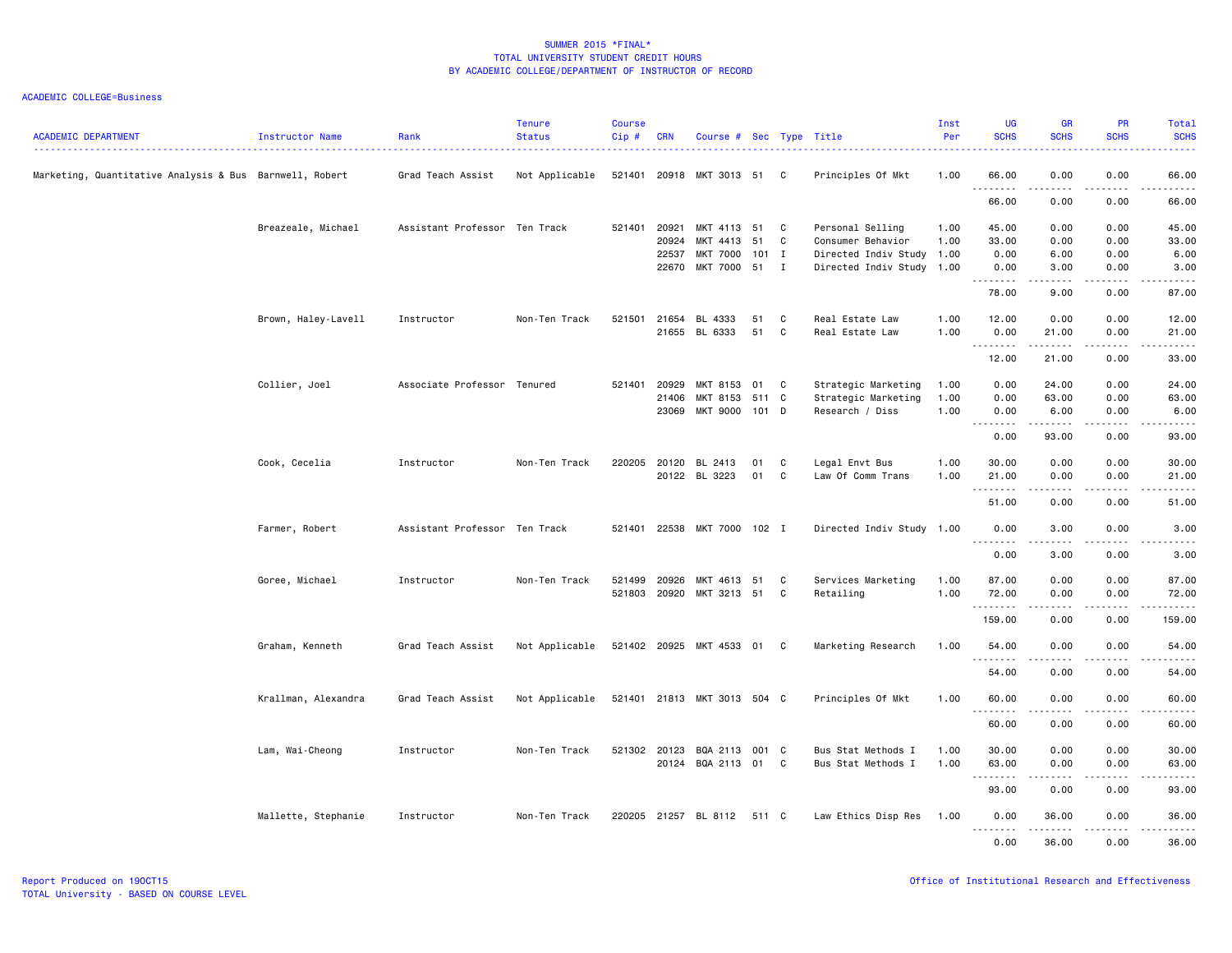| <b>ACADEMIC DEPARTMENT</b>                            | <b>Instructor Name</b> | Rank                          | <b>Tenure</b><br><b>Status</b> | <b>Course</b><br>Cip# | <b>CRN</b>              | Course # Sec Type Title                      |               |                    |                                                                | Inst<br>Per          | <b>UG</b><br><b>SCHS</b>          | <b>GR</b><br><b>SCHS</b> | <b>PR</b><br><b>SCHS</b>             | Total<br><b>SCHS</b><br>.   |
|-------------------------------------------------------|------------------------|-------------------------------|--------------------------------|-----------------------|-------------------------|----------------------------------------------|---------------|--------------------|----------------------------------------------------------------|----------------------|-----------------------------------|--------------------------|--------------------------------------|-----------------------------|
| Marketing, Quantitative Analysis & Bus Moore, Melissa |                        | Professor                     | Tenured                        | 521401                | 20916<br>20917          | MKT 3013<br>MKT 3013                         | 01<br>02      | C<br>C             | Principles Of Mkt<br>Principles Of Mkt                         | 1.00<br>1.00         | 45.00<br>96.00                    | 0.00<br>0.00             | 0.00<br>0.00                         | 45.00<br>96.00              |
|                                                       |                        |                               |                                |                       |                         |                                              |               |                    |                                                                |                      | .<br>141.00                       | 0.00                     | -----<br>0.00                        | .<br>141.00                 |
|                                                       | Moore, Robert          | Professor                     | Tenured                        | 521401                | 20923<br>20928<br>21405 | MKT 4213<br>MKT 6213 01<br>MKT 6213 511 C    | 01            | C.<br>$\mathbf{C}$ | Internet Marketing<br>Internet Marketing<br>Internet Marketing | 1.00<br>1.00<br>1.00 | 51.00<br>0.00<br>0.00             | 0.00<br>6.00<br>36.00    | 0.00<br>0.00<br>0.00                 | 51.00<br>6.00<br>36.00      |
|                                                       |                        |                               |                                |                       |                         |                                              |               |                    |                                                                |                      | .<br>51.00                        | ------<br>42.00          | --------<br>0.00                     | .<br>93.00                  |
|                                                       | Qu, Yingge             | Assistant Professor Ten Track |                                | 521401                | 21229                   | MKT 3013                                     | 201 C         |                    | Principles Of Mkt                                              | 1.00                 | 39.00<br>---<br>$  -$             | 0.00                     | 0.00                                 | 39.00<br>. <b>.</b> .       |
|                                                       |                        |                               |                                |                       |                         |                                              |               |                    |                                                                |                      | 39.00                             | 0.00                     | 0.00                                 | 39.00                       |
|                                                       | Shanahan, Kevin        | Associate Professor           | Tenured                        | 521302<br>521401      | 21258<br>20922          | BQA 8233<br>MKT 4123<br>23125 MKT 9000 102 D | 501 C<br>51 C |                    | Quant Analysis & Bus<br>Advertising<br>Research / Diss         | 1.00<br>1.00<br>1.00 | 0.00<br>33.00<br>0.00<br>-------- | 48.00<br>0.00<br>6.00    | 0.00<br>0.00<br>0.00<br>. <u>. .</u> | 48.00<br>33.00<br>6.00<br>. |
|                                                       |                        |                               |                                |                       |                         |                                              |               |                    |                                                                |                      | 33.00                             | 54.00                    | 0.00                                 | 87.00                       |
|                                                       | Waites, Stacie         | Grad Teach Assist             | Not Applicable                 |                       |                         | 521401 20927 MKT 4813 01                     |               | C                  | Marketing-Mgt                                                  | 1.00                 | 24.00<br>.                        | 0.00                     | 0.00                                 | 24.00                       |
|                                                       |                        |                               |                                |                       |                         |                                              |               |                    |                                                                |                      | 24.00<br>========                 | 0.00<br>========         | 0.00                                 | 24.00<br><b>SEREESERS</b>   |
| Marketing, Quantitative Analysis & Bus                |                        |                               |                                |                       |                         |                                              |               |                    |                                                                |                      | 861.00<br>========                | 258.00<br>========       | ========<br>0.00<br>========         | 1119.00<br>==========       |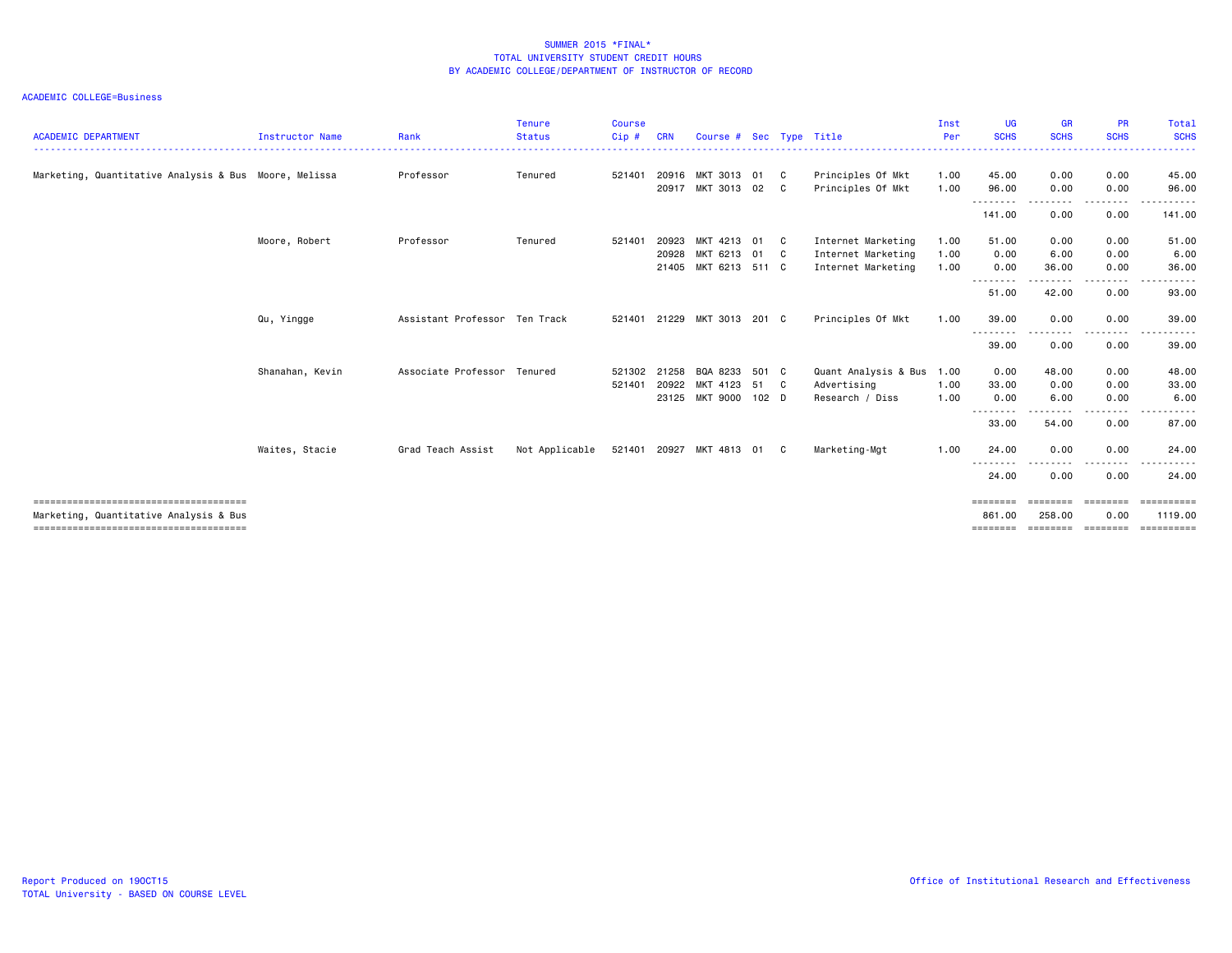| <b>ACADEMIC DEPARTMENT</b> | Instructor Name   | Rank                          | <b>Tenure</b><br><b>Status</b> | <b>Course</b><br>Cip# | <b>CRN</b>              | Course # Sec Type Title                           |                 |              |                                                                         | Inst<br>Per          | <b>UG</b><br><b>SCHS</b>      | <b>GR</b><br><b>SCHS</b>              | <b>PR</b><br><b>SCHS</b>              | Total<br><b>SCHS</b>          |
|----------------------------|-------------------|-------------------------------|--------------------------------|-----------------------|-------------------------|---------------------------------------------------|-----------------|--------------|-------------------------------------------------------------------------|----------------------|-------------------------------|---------------------------------------|---------------------------------------|-------------------------------|
| School of Accountancy      | Addy, Noel        | Associate Professor Tenured   |                                | 520301 20011          | 20016                   | ACC 2023<br>ACC 3033<br>520399 21247 ACC 8112 521 | 02<br>01        | C<br>C<br>C. | Prin Managerial Acct 1.00<br>Intermediate Acc II<br>Fin & Acc Rpt Anal  | 1.00<br>1.00         | 96.00<br>123.00<br>0.00       | 0.00<br>0.00<br>30.00                 | 0.00<br>0.00<br>0.00                  | 96.00<br>123.00<br>30.00      |
|                            |                   |                               |                                |                       |                         |                                                   |                 |              |                                                                         |                      | . <b>.</b><br>219.00          | .<br>30.00                            | المتماما<br>0.00                      | .<br>249.00                   |
|                            | Ennis, Kevin      | Associate Professor Tenured   |                                | 520301<br>521601      |                         | 21157 ACC 4043<br>21155 ACC 4013 201 C            | 201 C           |              | Municipal & Govt Acc<br>Income Tax I                                    | 1.00<br>1.00         | 63.00<br>27.00<br>.           | 0.00<br>0.00<br>.                     | 0.00<br>0.00<br>.                     | 63.00<br>27.00<br>.           |
|                            |                   |                               |                                |                       |                         |                                                   |                 |              |                                                                         |                      | 90.00                         | 0.00                                  | 0.00                                  | 90.00                         |
|                            | Faello, Joseph    | Assistant Professor Ten Track |                                |                       |                         | 520301 21156 ACC 4023 201 C                       |                 |              | Advanced ACC                                                            | 1.00                 | 57.00<br><u>.</u>             | 0.00<br>- - - -                       | 0.00                                  | 57.00                         |
|                            |                   |                               |                                |                       |                         |                                                   |                 |              |                                                                         |                      | 57.00                         | 0.00                                  | 0.00                                  | 57.00                         |
|                            | Gardner, Virginia | 98                            | Not Applicable                 |                       |                         | 520301 21246 ACC 2203 501 C                       |                 |              | Survey of Accounting 1.00                                               |                      | 81.00<br>.                    | 0.00<br>-----                         | 0.00<br>.                             | 81.00<br>.                    |
|                            |                   |                               |                                |                       |                         |                                                   |                 |              |                                                                         |                      | 81.00                         | 0.00                                  | 0.00                                  | 81.00                         |
|                            | Herring, Clyde    | Lecturer                      | Non-Ten Track                  | 520301                | 20026<br>21627          | ACC 8013<br>ACC 3023                              | 01<br>01        | C<br>C       | Sem-Fin Acc Theory<br>Intermediate Acc I                                | 1.00<br>1.00         | 0.00<br>36.00<br><u>.</u>     | 57.00<br>0.00                         | 0.00<br>0.00                          | 57.00<br>36.00                |
|                            |                   |                               |                                |                       |                         |                                                   |                 |              |                                                                         |                      | 36.00                         | 57.00                                 | 0.00                                  | 93.00                         |
|                            | McNair, Frances   | Professor                     | Tenured                        | 520301<br>521601      | 20024<br>23151<br>20021 | ACC 6063<br>ACC 9000<br>ACC 4063                  | 51<br>101<br>51 | C<br>D<br>C  | Income Tax II<br>Research / Diss<br>Income Tax II                       | 1.00<br>1.00<br>1.00 | 0.00<br>0.00<br>15.00         | 45.00<br>1.00<br>0.00                 | 0.00<br>0.00<br>0.00                  | 45.00<br>1.00<br>15.00        |
|                            |                   |                               |                                |                       |                         |                                                   |                 |              |                                                                         |                      | .<br>15.00                    | .<br>46.00                            | .<br>0.00                             | .<br>61.00                    |
|                            | Pannell, Angela   | Instructor                    | Non-Ten Track                  | 520301                | 20005<br>20007          | ACC 2013<br>ACC 2013<br>20012 ACC 2023 51         | 001 C<br>51     | C<br>C       | Prin Financial Acct<br>Prin Financial Acct<br>Prin Managerial Acct 1.00 | 1.00<br>1.00         | 117.00<br>78.00<br>93.00<br>. | 0.00<br>0.00<br>0.00<br>$\frac{1}{2}$ | 0.00<br>0.00<br>0.00<br>المتمام المنا | 117.00<br>78.00<br>93.00<br>. |
|                            |                   |                               |                                |                       |                         |                                                   |                 |              |                                                                         |                      | 288.00                        | 0.00                                  | 0.00                                  | 288.00                        |
|                            | Rigsby, John      | Associate Professor Tenured   |                                | 520301                | 20008<br>20027<br>22083 | ACC 2013<br>ACC 8033<br>ACC 8990 01               | 52<br>51        | C<br>s<br>C  | Prin Financial Acct<br>Business Assurance<br>Special Topic In ACC 1.00  | 1.00<br>1.00         | 33.00<br>0.00<br>0.00<br>.    | 0.00<br>72.00<br>45.00                | 0.00<br>0.00<br>0.00<br>.             | 33.00<br>72.00<br>45.00<br>.  |
|                            |                   |                               |                                |                       |                         |                                                   |                 |              |                                                                         |                      | 33.00                         | 117.00                                | 0.00                                  | 150.00                        |
|                            | Sanders, Steve    | Lecturer                      | Non-Ten Track                  | 520301                |                         | 20020 ACC 4033 01                                 |                 | C            | Auditing                                                                | 1.00                 | 72.00<br>.                    | 0.00                                  | 0.00                                  | 72.00                         |
|                            |                   |                               |                                |                       |                         |                                                   |                 |              |                                                                         |                      | 72.00                         | 0.00                                  | 0.00                                  | 72.00                         |
|                            | Trinkle, Bradley  | Assistant Professor Ten Track |                                | 520301                | 20006<br>20013<br>20015 | ACC 2013<br>ACC 2023<br>ACC 3013 51               | 01<br>52        | C<br>C<br>C  | Prin Financial Acct<br>Prin Managerial Acct 1.00<br>Cost Accounting     | 1.00<br>1.00         | 63.00<br>69.00<br>90.00       | 0.00<br>0.00<br>0.00                  | 0.00<br>0.00<br>0.00                  | 63.00<br>69.00<br>90.00       |
|                            |                   |                               |                                |                       |                         |                                                   |                 |              |                                                                         |                      | <u>.</u><br>222.00            | 0.00                                  | 0.00                                  | $   -$<br>222.00              |
|                            | Usrey, Spencer    | Assistant Professor Ten Track |                                |                       |                         | 521601 21626 ACC 4013 01                          |                 | C.           | Income Tax I                                                            | 1.00                 | 102.00                        | 0.00                                  | 0.00                                  | 102.00                        |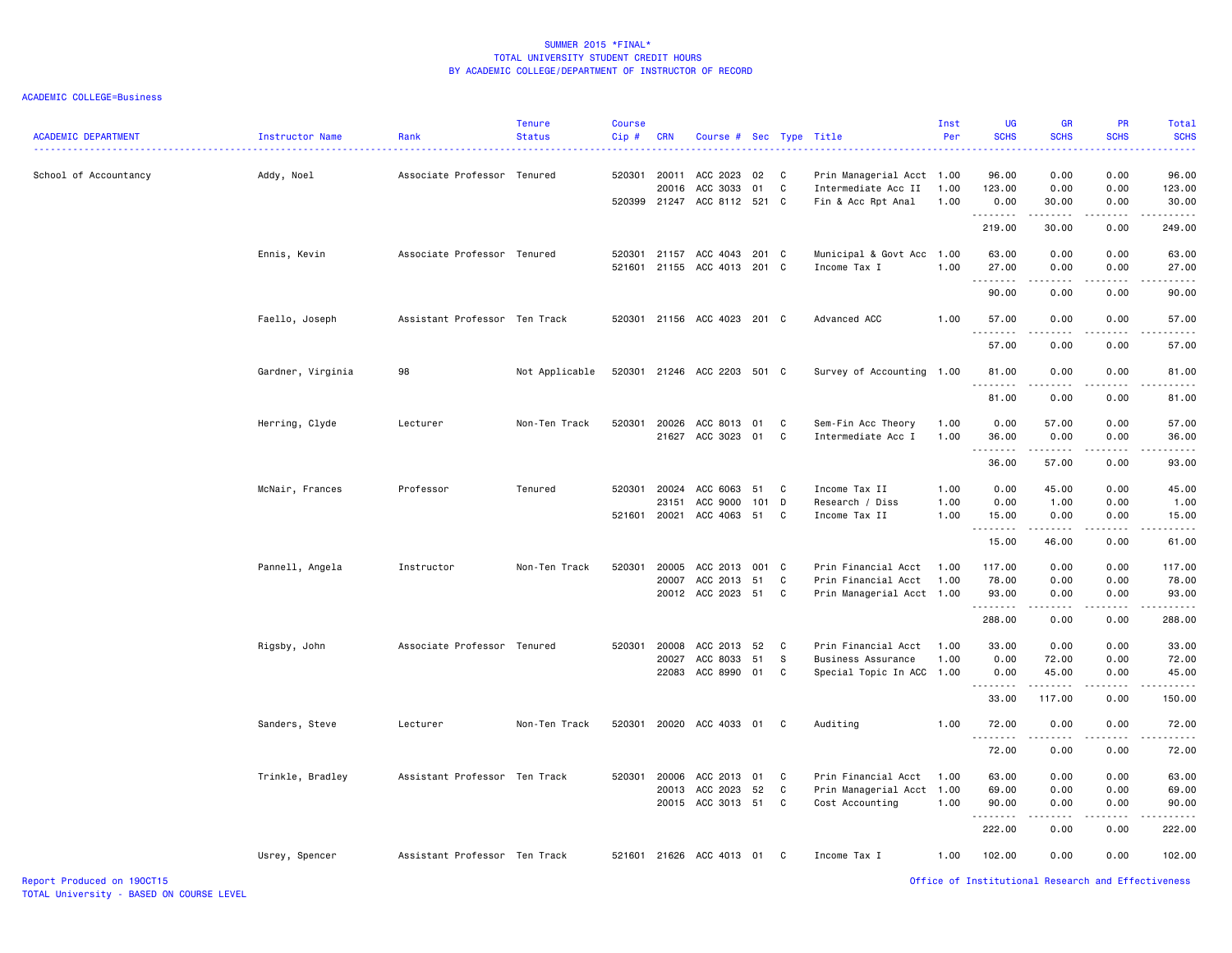| <b>ACADEMIC DEPARTMENT</b> | Instructor Name | Rank | Tenure<br><b>Status</b> | <b>Course</b><br>Cip# | CRN | Course # Sec Type Title |  | Inst<br>Per | UG<br><b>SCHS</b> | <b>GR</b><br><b>SCHS</b> | <b>PR</b><br><b>SCHS</b> | Total<br><b>SCHS</b> |
|----------------------------|-----------------|------|-------------------------|-----------------------|-----|-------------------------|--|-------------|-------------------|--------------------------|--------------------------|----------------------|
|                            |                 |      |                         |                       |     |                         |  |             | 102.00            | 0.00                     | 0.00                     | 102.00               |
|                            |                 |      |                         |                       |     |                         |  |             | $=$ = = = = = = = | ========                 | $=$ = = = = = = =        | ==========           |
| School of Accountancy      |                 |      |                         |                       |     |                         |  |             | 1215.00           | 250,00                   | 0.00                     | 1465.00              |
|                            |                 |      |                         |                       |     |                         |  |             | ========          | ========                 | ========                 | ==========           |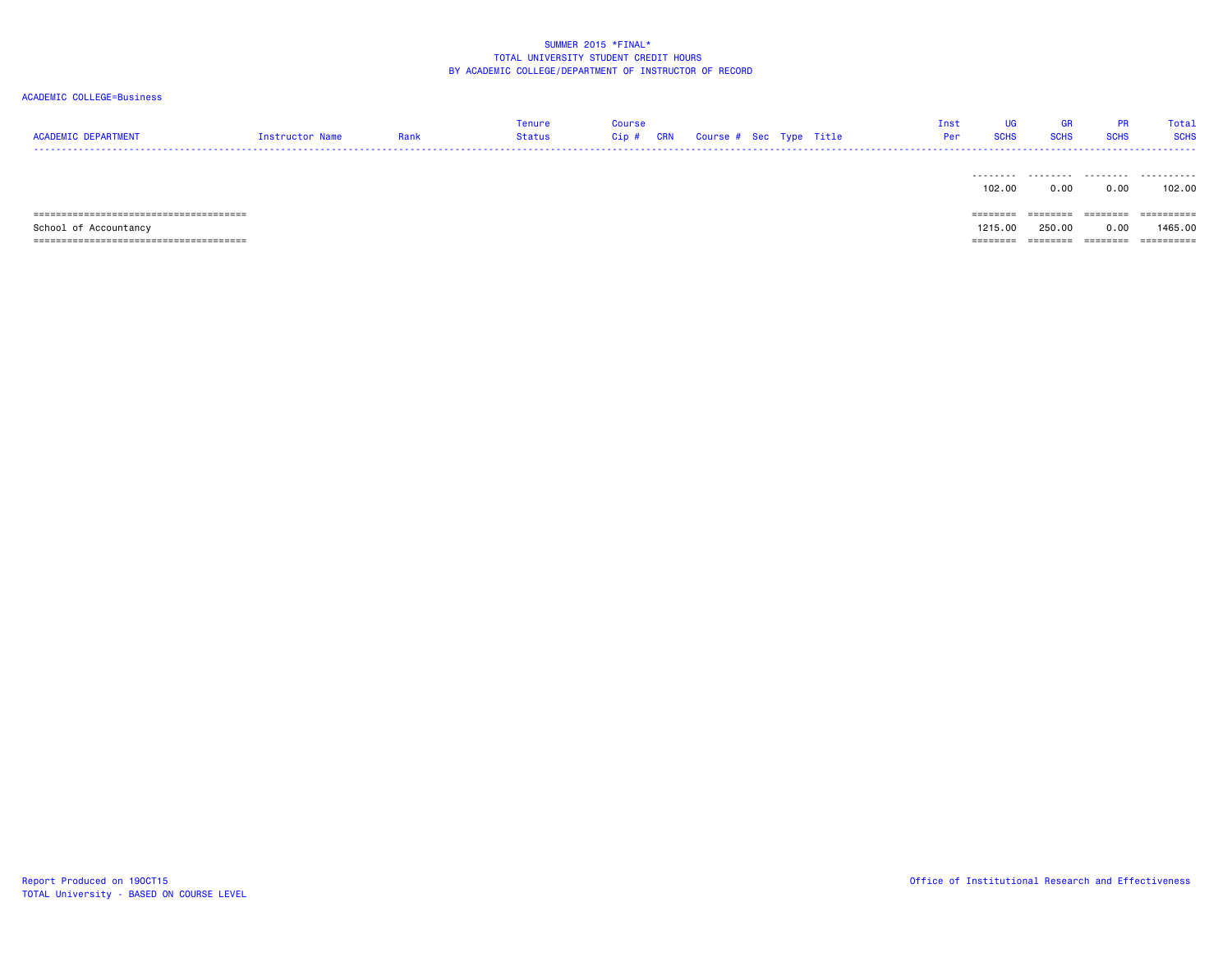| <b>ACADEMIC DEPARTMENT</b>          | Instructor Name  | Rank                              | <b>Tenure</b><br><b>Status</b> | <b>Course</b><br>Cip# | <b>CRN</b> | Course # Sec Type Title |            |                  |                                                        | Inst<br>Per | <b>UG</b><br><b>SCHS</b>                                                                                                                                                                                                                               | <b>GR</b><br><b>SCHS</b>                                                                                                                                     | <b>PR</b><br><b>SCHS</b>     | Total<br><b>SCHS</b>                                                                                                              |
|-------------------------------------|------------------|-----------------------------------|--------------------------------|-----------------------|------------|-------------------------|------------|------------------|--------------------------------------------------------|-------------|--------------------------------------------------------------------------------------------------------------------------------------------------------------------------------------------------------------------------------------------------------|--------------------------------------------------------------------------------------------------------------------------------------------------------------|------------------------------|-----------------------------------------------------------------------------------------------------------------------------------|
| Counseling & Educational Psychology | Abernathy, Larry | Research Assoc Prof Non-Ten Track |                                | 422806                | 20509      | EPY 2513                | 01         | C                | Human Growth & Devel 1.00                              |             | 36.00<br>.                                                                                                                                                                                                                                             | 0.00                                                                                                                                                         | 0.00                         | 36.00                                                                                                                             |
|                                     |                  |                                   |                                |                       |            |                         |            |                  |                                                        |             | 36.00                                                                                                                                                                                                                                                  | 0.00                                                                                                                                                         | 0.00                         | 36.00                                                                                                                             |
|                                     | Boyles, Caragh   | 98                                | Not Applicable                 | 350103 20538          |            | EXL 0190                | 02         | E                | Experiential Learnin 1.00                              |             | 3.00                                                                                                                                                                                                                                                   | 0.00                                                                                                                                                         | 0.00                         | 3.00                                                                                                                              |
|                                     |                  |                                   |                                |                       | 20540      | EXL 0190                | 102 E      |                  | Experiential Learnin 1.00                              |             | 21.00                                                                                                                                                                                                                                                  | 0.00                                                                                                                                                         | 0.00                         | 21.00                                                                                                                             |
|                                     |                  |                                   |                                |                       | 20541      | EXL 0190 51             |            | E                | Experiential Learnin 1.00                              |             | 6.00<br>.                                                                                                                                                                                                                                              | 0.00                                                                                                                                                         | 0.00                         | 6.00<br>$\frac{1}{2} \left( \frac{1}{2} \right) \left( \frac{1}{2} \right) \left( \frac{1}{2} \right) \left( \frac{1}{2} \right)$ |
|                                     |                  |                                   |                                |                       |            |                         |            |                  |                                                        |             | 30.00                                                                                                                                                                                                                                                  | 0.00                                                                                                                                                         | 0.00                         | 30.00                                                                                                                             |
|                                     | Brown, Audri     | Grad Teach Assist                 | Not Applicable                 | 422807                | 20513      | EPY 3543                | 51         | C                | Psych Of Adoles                                        | 1.00        | 36.00                                                                                                                                                                                                                                                  | 0.00                                                                                                                                                         | 0.00                         | 36.00                                                                                                                             |
|                                     |                  | Lecturer                          | Non-Ten Track                  | 130499                | 23426      | EPY 4000                | 51         | I                | Directed Indiv Study 1.00                              |             | 3.00                                                                                                                                                                                                                                                   | 0.00                                                                                                                                                         | 0.00                         | 3.00                                                                                                                              |
|                                     |                  |                                   |                                | 231303                | 21795      | EPY 3513                | 01         | C                | Behavioral Sci Writi 1.00                              |             | 39.00<br>.                                                                                                                                                                                                                                             | 0.00<br>.                                                                                                                                                    | 0.00<br>المتماما             | 39.00<br>.                                                                                                                        |
|                                     |                  |                                   |                                |                       |            |                         |            |                  |                                                        |             | 78.00                                                                                                                                                                                                                                                  | 0.00                                                                                                                                                         | 0.00                         | 78.00                                                                                                                             |
|                                     | Dooley, Kathy    | Professor                         | Tenured                        | 131101                | 20252      | COE 8183                | 01         | C                | Utilizing Art in Cou 1.00                              |             | 0.00                                                                                                                                                                                                                                                   | 42.00                                                                                                                                                        | 0.00                         | 42.00                                                                                                                             |
|                                     |                  |                                   |                                | 422703                | 20240      | COE 4903                | 01         | B                | Dev Coun/Men Health                                    | 1.00        | 3.00                                                                                                                                                                                                                                                   | 0.00                                                                                                                                                         | 0.00                         | 3.00                                                                                                                              |
|                                     |                  |                                   |                                |                       | 20242      | COE 6903                | 01         | B                | Dev Coun/Men Health                                    | 1.00        | 0.00                                                                                                                                                                                                                                                   | 27.00                                                                                                                                                        | 0.00                         | 27.00                                                                                                                             |
|                                     |                  |                                   |                                | 422803                | 22901      | COE 9000                | 101        | D                | Research / Diss                                        | 1.00        | 0.00                                                                                                                                                                                                                                                   | 6.00                                                                                                                                                         | 0.00                         | 6.00                                                                                                                              |
|                                     |                  |                                   |                                | 511501 20256          | 22973      | COE 7000<br>COE 8773    | 103<br>001 | $\mathbf I$<br>C | Directed Indiv Study 1.00<br>Counsel Chem Dep Cli 1.00 |             | 0.00<br>0.00                                                                                                                                                                                                                                           | 3.00<br>27.00                                                                                                                                                | 0.00<br>0.00                 | 3.00<br>27.00                                                                                                                     |
|                                     |                  |                                   |                                |                       | 20257      | COE 8783                | 51         | C                | Counsel Chem Dep Fam 1.00                              |             | 0.00                                                                                                                                                                                                                                                   | 18.00                                                                                                                                                        | 0.00                         | 18.00                                                                                                                             |
|                                     |                  |                                   |                                |                       |            |                         |            |                  |                                                        |             | $\frac{1}{2} \left( \frac{1}{2} \right) \left( \frac{1}{2} \right) \left( \frac{1}{2} \right) \left( \frac{1}{2} \right) \left( \frac{1}{2} \right)$<br>$\frac{1}{2} \left( \frac{1}{2} \right) \left( \frac{1}{2} \right) \left( \frac{1}{2} \right)$ | <u>.</u>                                                                                                                                                     | .                            | .                                                                                                                                 |
|                                     |                  |                                   |                                |                       |            |                         |            |                  |                                                        |             | 3.00                                                                                                                                                                                                                                                   | 123.00                                                                                                                                                       | 0.00                         | 126.00                                                                                                                            |
|                                     | Elder, Anastasia | Associate Professor               | Tenured                        | 130499                | 23286      | EPY 7000                | 51 I       |                  | Directed Indiv Study 1.00                              |             | 0.00                                                                                                                                                                                                                                                   | 3.00                                                                                                                                                         | 0.00                         | 3.00                                                                                                                              |
|                                     |                  | Professor                         | Tenured                        | 130604                |            | 21314 EPY 8473 504 C    |            |                  | Mid Level Assessment 1.00                              |             | 0.00<br>.                                                                                                                                                                                                                                              | 21.00<br>$\frac{1}{2}$                                                                                                                                       | 0.00<br>$\sim$ $\sim$ $\sim$ | 21.00<br>.                                                                                                                        |
|                                     |                  |                                   |                                |                       |            |                         |            |                  |                                                        |             | 0.00                                                                                                                                                                                                                                                   | 24.00                                                                                                                                                        | 0.00                         | 24.00                                                                                                                             |
|                                     | Gadke, Daniel    | Assistant Professor Ten Track     |                                | 130603                | 20412      | EDF 9443                | 01         | C                | Sngl-Sbjt Res Des Ed 1.00                              |             | 0.00                                                                                                                                                                                                                                                   | 3.00                                                                                                                                                         | 0.00                         | 3.00                                                                                                                              |
|                                     |                  |                                   |                                | 422801                | 20524      | EPY 8890                | 51         | E                | School PSY Practicu 1.00                               |             | 0.00                                                                                                                                                                                                                                                   | 19.00                                                                                                                                                        | 0.00                         | 19.00                                                                                                                             |
|                                     |                  |                                   |                                | 422803                | 20522      | EPY 8263                | 01         | C                | Psy Test Ed Rel Set                                    | 1.00        | 0.00                                                                                                                                                                                                                                                   | 63.00                                                                                                                                                        | 0.00                         | 63.00                                                                                                                             |
|                                     |                  |                                   |                                |                       | 22832      | EPY 8263                | 51         | C                | Psy Test Ed Rel Set 1.00                               |             | 0.00                                                                                                                                                                                                                                                   | 21.00                                                                                                                                                        | 0.00                         | 21.00                                                                                                                             |
|                                     |                  |                                   |                                | 422805                | 20526      | EPY 9443                | 01         | C                | Single Subject Desig 1.00                              |             | 0.00<br>.<br>$\sim$ $\sim$ $\sim$                                                                                                                                                                                                                      | 18.00<br>.                                                                                                                                                   | 0.00<br>.                    | 18.00<br>.                                                                                                                        |
|                                     |                  |                                   |                                |                       |            |                         |            |                  |                                                        |             | 0.00                                                                                                                                                                                                                                                   | 124.00                                                                                                                                                       | 0.00                         | 124.00                                                                                                                            |
|                                     | Gainer, Donna    | Instructor                        | Non-Ten Track                  | 130499                | 20518      | EPY 4313                | 51         | C                | Measure & Eval                                         | 1.00        | 87.00                                                                                                                                                                                                                                                  | 0.00                                                                                                                                                         | 0.00                         | 87.00                                                                                                                             |
|                                     |                  |                                   |                                |                       | 23242      | EPY 4000                | 101 I      |                  | Directed Indiv Study                                   | 1.00        | 3.00                                                                                                                                                                                                                                                   | 0.00                                                                                                                                                         | 0.00                         | 3.00                                                                                                                              |
|                                     |                  |                                   |                                |                       |            | 130604 20511 EPY 3253   | 51         | C <sub>c</sub>   | Evaluating Learning                                    | 1.00        | 36.00<br>.                                                                                                                                                                                                                                             | 0.00<br>$\frac{1}{2} \left( \frac{1}{2} \right) \left( \frac{1}{2} \right) \left( \frac{1}{2} \right) \left( \frac{1}{2} \right) \left( \frac{1}{2} \right)$ | 0.00<br>.                    | 36.00<br>.                                                                                                                        |
|                                     |                  |                                   |                                |                       |            |                         |            |                  |                                                        |             | 126.00                                                                                                                                                                                                                                                 | 0.00                                                                                                                                                         | 0.00                         | 126.00                                                                                                                            |
|                                     | Golson, Angela   | Instructor                        | Non-Ten Track                  | 422703                |            | 21420 PSY 3803 501 C    |            |                  | Int Dev Psychology                                     | 1.00        | 63.00<br>.                                                                                                                                                                                                                                             | 0.00                                                                                                                                                         | 0.00                         | 63.00                                                                                                                             |
|                                     |                  |                                   |                                |                       |            |                         |            |                  |                                                        |             | 63.00                                                                                                                                                                                                                                                  | .<br>0.00                                                                                                                                                    | .<br>0.00                    | .<br>63.00                                                                                                                        |
|                                     | Hall, Kimberly   | Associate Professor Tenured       |                                | 422803                | 21881      | COE 8043                | 251        | C                | Group Tech & Proced                                    | 1.00        | 0.00                                                                                                                                                                                                                                                   | 21.00                                                                                                                                                        | 0.00                         | 21.00                                                                                                                             |
|                                     |                  |                                   |                                |                       | 21895      | COE 8053                | 201        | E                | Practicum                                              | 1.00        | 0.00                                                                                                                                                                                                                                                   | 3.00                                                                                                                                                         | 0.00                         | 3.00                                                                                                                              |
|                                     |                  |                                   |                                |                       | 22495      | COE 7000                | 201        | I                | Directed Indiv Study                                   | 1.00        | 0.00                                                                                                                                                                                                                                                   | 3.00                                                                                                                                                         | 0.00                         | 3.00                                                                                                                              |
|                                     |                  |                                   |                                |                       | 23000      | COE 9000                | 105        | D                | Research / Diss                                        | 1.00        | 0.00                                                                                                                                                                                                                                                   | 2.00                                                                                                                                                         | 0.00                         | 2.00                                                                                                                              |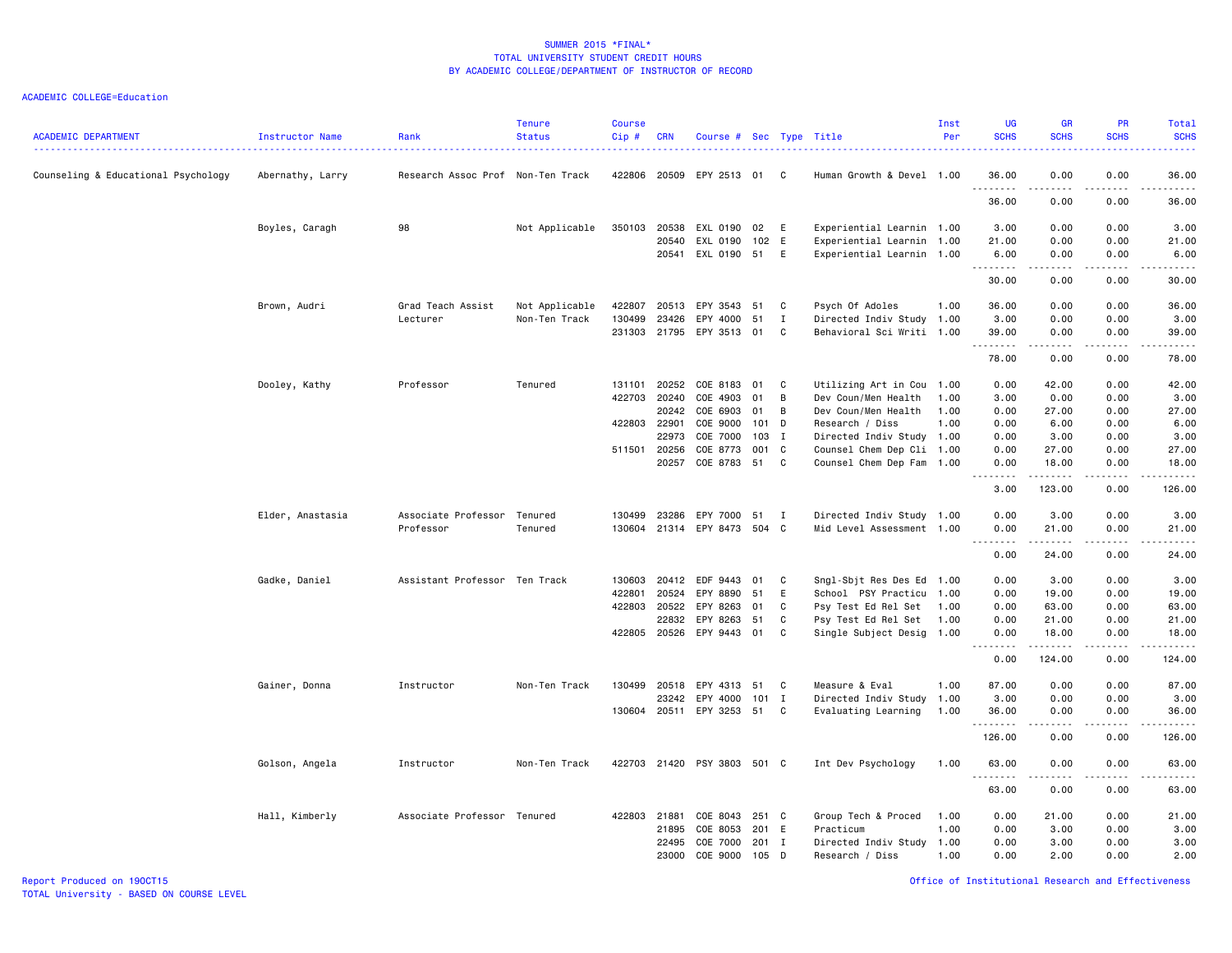| <b>ACADEMIC DEPARTMENT</b>          | Instructor Name     | Rank                          | <b>Tenure</b><br><b>Status</b> | <b>Course</b><br>Cip# | <b>CRN</b>   | Course # Sec Type Title     |         |              |                           | Inst<br>Per | <b>UG</b><br><b>SCHS</b> | <b>GR</b><br><b>SCHS</b> | PR<br><b>SCHS</b>                   | Total<br><b>SCHS</b> |
|-------------------------------------|---------------------|-------------------------------|--------------------------------|-----------------------|--------------|-----------------------------|---------|--------------|---------------------------|-------------|--------------------------|--------------------------|-------------------------------------|----------------------|
| Counseling & Educational Psychology | Hall, Kimberly      | Associate Professor Tenured   |                                | 422803                | 23129        | COE 7000                    | 203 I   |              | Directed Indiv Study 1.00 |             | 0.00                     | 3.00                     | 0.00                                | 3.00                 |
|                                     |                     |                               |                                |                       | 23441        | COE 7000                    | 204 I   |              | Directed Indiv Study 1.00 |             | 0.00<br><b></b>          | 3.00<br>.                | 0.00<br>.                           | 3.00<br>المتمامين    |
|                                     |                     |                               |                                |                       |              |                             |         |              |                           |             | 0.00                     | 35.00                    | 0.00                                | 35.00                |
|                                     | Heiselt, April      | Associate Professor Tenured   |                                | 130406                | 20679        | HED 8143                    | 001 S   |              | U/Cc Seminar              | 0.50        | 0.00                     | 15.00                    | 0.00                                | 15.00                |
|                                     |                     |                               |                                | 422803                | 22527        | COE 7000                    | 04      | $\mathbf{I}$ | Directed Indiv Study 1.00 |             | 0.00                     | 1.00                     | 0.00                                | 1.00                 |
|                                     |                     |                               |                                |                       | 22528        | COE 7000                    | 05      | Ι.           | Directed Indiv Study 1.00 |             | 0.00                     | 1.00                     | 0.00                                | 1.00                 |
|                                     |                     |                               |                                |                       | 22529        | COE 7000                    | 06      | I            | Directed Indiv Study 1.00 |             | 0.00                     | 1.00                     | 0.00                                | 1.00                 |
|                                     |                     |                               |                                |                       | 22530        | COE 7000                    | 07 I    |              | Directed Indiv Study 1.00 |             | 0.00<br>.                | 1.00<br>.                | 0.00<br>.                           | 1.00                 |
|                                     |                     |                               |                                |                       |              |                             |         |              |                           |             | 0.00                     | 19.00                    | 0.00                                | 19.00                |
|                                     | Henington, Carlen   | Associate Professor Tenured   |                                | 130499                | 23435        | EPY 4000                    | 52      | I            | Directed Indiv Study 1.00 |             | 3.00                     | 0.00                     | 0.00                                | 3.00                 |
|                                     |                     |                               |                                | 422703                | 20519        | EPY 6123                    | 51      | C            | App of School Psych 1.00  |             | 0.00                     | 15.00                    | 0.00                                | 15.00                |
|                                     |                     |                               |                                |                       | 20520        | EPY 6133                    | 01      | C            | Data-Based Decisions 1.00 |             | 0.00                     | 18.00                    | 0.00                                | 18.00                |
|                                     |                     |                               |                                |                       | 422805 21792 | EPY 8113                    | 01      | C            | Systems & Theory          | 1.00        | 0.00                     | 63.00                    | 0.00                                | 63.00                |
|                                     |                     |                               |                                | 429999                | 23093        | EPY 9000                    | 108     | D            | Research / Diss           | 1.00        | 0.00                     | 6.00                     | 0.00                                | 6.00                 |
|                                     |                     | Professor                     | Tenured                        |                       |              | 422805 20516 EPY 4123       | 51      | C            | App of School Psycho 1.00 |             | 9.00<br>.                | 0.00<br>.                | 0.00<br>$- - - -$                   | 9.00<br>$- - - - -$  |
|                                     |                     |                               |                                |                       |              |                             |         |              |                           |             | 12.00                    | 102.00                   | 0.00                                | 114.00               |
|                                     | Hollingsworth, Mary | Lecturer                      | Non-Ten Track                  |                       |              | 131101 21891 COE 8923 201 C |         |              | Seminar School Couns 1.00 |             | 0.00                     | 9.00                     | 0.00                                | 9.00                 |
|                                     |                     |                               |                                |                       |              |                             |         |              |                           |             | .<br>0.00                | .<br>9.00                | $\sim$ $\sim$ $\sim$<br>0.00        | .<br>9.00            |
|                                     | Jackson, Deborah    | Assistant Professor Ten Track |                                | 422803                | 20239        | COE 4023                    | 01      | C            | Intro To Counseling       | 1.00        | 60.00                    | 0.00                     | 0.00                                | 60.00                |
|                                     |                     |                               |                                |                       | 511508 22500 | COE 8753                    | 51      | C            | Stress Management Co 1.00 |             | 0.00                     | 12.00                    | 0.00                                | 12.00                |
|                                     |                     |                               |                                |                       |              |                             |         |              |                           |             | .<br>60.00               | .<br>12.00               | $\sim$ $\sim$ $\sim$ $\sim$<br>0.00 | .<br>72.00           |
|                                     |                     |                               |                                |                       |              |                             |         |              |                           |             |                          |                          |                                     |                      |
|                                     | Justice, Cheryl     | Assistant Professor Ten Track |                                |                       | 131101 21796 | COE 8913 51                 |         | C            | Counseling Children       | 1.00        | 0.00                     | 24.00                    | 0.00                                | 24.00                |
|                                     |                     |                               |                                | 422803                | 20246        | COE 8043                    | 02      | C            | Group Tech & Proced       | 1.00        | 0.00                     | 39.00                    | 0.00                                | 39.00                |
|                                     |                     |                               |                                |                       | 20247        | COE 8043                    | 51      | C            | Group Tech & Proced       | 1.00        | 0.00                     | 21.00                    | 0.00                                | 21.00                |
|                                     |                     |                               |                                |                       | 22888        | COE 7000                    | $102$ I |              | Directed Indiv Study 1.00 |             | 0.00                     | 3.00                     | 0.00                                | 3.00                 |
|                                     |                     | Associate Professor Tenured   |                                |                       | 422803 20244 | COE 8043                    | 001 C   |              | Group Tech & Proced       | 1.00        | 0.00<br>.                | 15.00                    | 0.00<br>.                           | 15.00<br>.           |
|                                     |                     |                               |                                |                       |              |                             |         |              |                           |             | 0.00                     | 102.00                   | 0.00                                | 102.00               |
|                                     | LeJeune, Bonnie     | 98                            | Not Applicable                 | 131009                | 21276        | COE 6313                    | 501 C   |              | Resources Visual Imp 1.00 |             | 0.00                     | 36.00                    | 0.00                                | 36.00                |
|                                     |                     |                               |                                |                       |              | 422803 21277 COE 8293 501 E |         |              | Supervised Project        | 1.00        | 0.00                     | 36.00                    | 0.00                                | 36.00                |
|                                     |                     |                               |                                |                       |              |                             |         |              |                           |             | .                        | .                        | .                                   | .                    |
|                                     |                     |                               |                                |                       |              |                             |         |              |                           |             | 0.00                     | 72.00                    | 0.00                                | 72.00                |
|                                     | Leach, Nicole       | Assistant Professor Ten Track |                                | 130101                | 21793        | EPY 4033                    | 01      | C            | Lear Theo Ed Rel Set 1.00 |             | 60.00                    | 0.00                     | 0.00                                | 60.00                |
|                                     |                     |                               |                                |                       |              | 422806 21794 EPY 3503       | 01      | C            | Prin Of Ed Psych          | 1.00        | 24.00<br><u>.</u>        | 0.00                     | 0.00                                | 24.00<br>$    -$     |
|                                     |                     |                               |                                |                       |              |                             |         |              |                           |             | 84.00                    | 0.00                     | 0.00                                | 84.00                |
|                                     | Looby, Eugenie      | Professor                     | Tenured                        | 422707                | 20250        | COE 8073                    | 01      | C            | Cultural Found/Couns 1.00 |             | 0.00                     | 27.00                    | 0.00                                | 27.00                |
|                                     |                     |                               |                                | 422803                | 21791        | COE 8990                    | 01      | C            | Special Topic In COE 1.00 |             | 0.00                     | 21.00                    | 0.00                                | 21.00                |
|                                     |                     |                               |                                | 511508                |              | 21804 COE 8763              | 001     | C            | Coun Sex Abuse Clien 1.00 |             | 0.00                     | 9.00                     | 0.00                                | 9.00                 |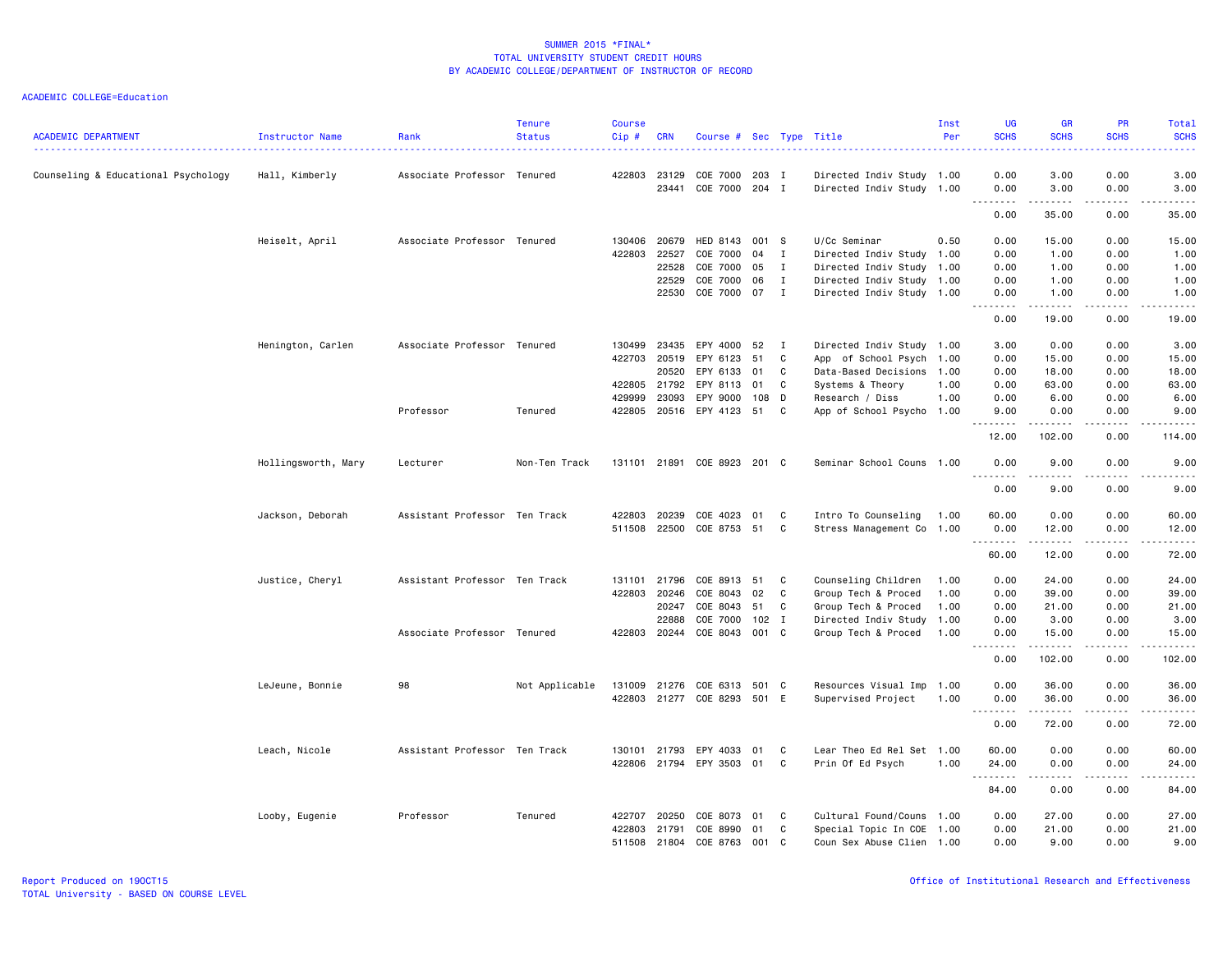| <b>ACADEMIC DEPARTMENT</b>          | Instructor Name    | Rank                          | <b>Tenure</b><br><b>Status</b> | <b>Course</b><br>Cip# | <b>CRN</b> | Course # Sec Type Title          |         |   |                                                       | Inst<br>Per | <b>UG</b><br><b>SCHS</b>               | <b>GR</b><br><b>SCHS</b>                                                                                                                                      | <b>PR</b><br><b>SCHS</b> | Total<br><b>SCHS</b>                                                                                                                                            |
|-------------------------------------|--------------------|-------------------------------|--------------------------------|-----------------------|------------|----------------------------------|---------|---|-------------------------------------------------------|-------------|----------------------------------------|---------------------------------------------------------------------------------------------------------------------------------------------------------------|--------------------------|-----------------------------------------------------------------------------------------------------------------------------------------------------------------|
|                                     |                    |                               |                                |                       |            |                                  |         |   |                                                       |             | --------                               | $\cdots \cdots \cdots$                                                                                                                                        |                          |                                                                                                                                                                 |
|                                     |                    |                               |                                |                       |            |                                  |         |   |                                                       |             | 0.00                                   | 57.00                                                                                                                                                         | 0.00                     | 57.00                                                                                                                                                           |
| Counseling & Educational Psychology | Maynard, Scott     | 98                            | Not Applicable                 | 350103                | 20258      | CP 2103                          | 101 E   |   | First Work Sem                                        | 1.00        | 255.00                                 | 0.00                                                                                                                                                          | 0.00                     | 255.00                                                                                                                                                          |
|                                     |                    |                               |                                |                       | 20259      | CP 2103                          | H01 E   |   | First Work Sem - Hon                                  | 1.00        | 21.00                                  | 0.00                                                                                                                                                          | 0.00                     | 21.00                                                                                                                                                           |
|                                     |                    |                               |                                |                       | 20260      | CP 2203                          | 101 E   |   | Second Work Sem                                       | 1.00        | 201.00                                 | 0.00                                                                                                                                                          | 0.00                     | 201.00                                                                                                                                                          |
|                                     |                    |                               |                                |                       | 20261      | CP 2203                          | H01 E   |   | Second Work Sem<br>- Ho                               | 1.00        | 30.00                                  | 0.00                                                                                                                                                          | 0.00                     | 30.00                                                                                                                                                           |
|                                     |                    |                               |                                |                       | 20262      | CP 3303                          | 101 E   |   | Third Work Sem                                        | 1.00        | 231.00                                 | 0.00                                                                                                                                                          | 0.00                     | 231.00                                                                                                                                                          |
|                                     |                    |                               |                                |                       | 20263      | CP 3303                          | H01 E   |   | Third Work Sem - Hon 1.00                             |             | 57.00                                  | 0.00                                                                                                                                                          | 0.00                     | 57.00                                                                                                                                                           |
|                                     |                    |                               |                                |                       | 20264      | CP 3403                          | 101 E   |   | Fourth Work Sem                                       | 1.00        | 39.00                                  | 0.00                                                                                                                                                          | 0.00                     | 39.00                                                                                                                                                           |
|                                     |                    |                               |                                |                       | 20265      | CP 3403                          | H01 E   |   | Fourth Work Sem - Ho                                  | 1.00        | 15.00                                  | 0.00                                                                                                                                                          | 0.00                     | 15.00                                                                                                                                                           |
|                                     |                    |                               |                                |                       | 20266      | CP 4503                          | 101 E   |   | Fifth Work Sem                                        | 1.00        | 45.00                                  | 0.00                                                                                                                                                          | 0.00                     | 45.00                                                                                                                                                           |
|                                     |                    |                               |                                |                       | 20539      | EXL 0190                         | 101 E   |   | Experiential Learnin                                  | 1.00        | 45.00                                  | 0.00                                                                                                                                                          | 0.00                     | 45.00                                                                                                                                                           |
|                                     |                    |                               |                                |                       | 20548      | EXL 3100                         | 101 E   |   | CCPP Internship I                                     | 1.00        | 114.00                                 | 0.00                                                                                                                                                          | 0.00                     | 114.00                                                                                                                                                          |
|                                     |                    |                               |                                |                       | 20549      | EXL 3100                         | H01 E   |   | Honors CCPP Internsh                                  | 1.00        | 12.00                                  | 0.00                                                                                                                                                          | 0.00                     | 12.00                                                                                                                                                           |
|                                     |                    |                               |                                | 521001                | 20270      | CP 8013                          | 101 E   |   | First Work Sem                                        | 1.00        | 0.00                                   | 9.00                                                                                                                                                          | 0.00                     | 9.00                                                                                                                                                            |
|                                     |                    |                               |                                |                       | 20271      | CP 8023                          | 101 E   |   | Second Work Sem                                       | 1.00        | 0.00                                   | 6.00                                                                                                                                                          | 0.00                     | 6.00                                                                                                                                                            |
|                                     |                    |                               |                                |                       | 20273      | CP 8043                          | 101 E   |   | Fourth Work Sem                                       | 1.00        | 0.00                                   | 3.00                                                                                                                                                          | 0.00                     | 3.00                                                                                                                                                            |
|                                     |                    |                               |                                |                       | 20550      | EXL 3200                         | 101 E   |   | CCPP Internship I                                     | 1.00        | 21.00                                  | 0.00                                                                                                                                                          | 0.00                     | 21.00                                                                                                                                                           |
|                                     |                    |                               |                                |                       |            |                                  |         |   |                                                       |             | .<br>1086.00                           | $\frac{1}{2} \left( \frac{1}{2} \right) \left( \frac{1}{2} \right) \left( \frac{1}{2} \right) \left( \frac{1}{2} \right) \left( \frac{1}{2} \right)$<br>18.00 | .<br>0.00                | $\frac{1}{2} \left( \frac{1}{2} \right) \left( \frac{1}{2} \right) \left( \frac{1}{2} \right) \left( \frac{1}{2} \right) \left( \frac{1}{2} \right)$<br>1104.00 |
|                                     |                    | Professor                     | Tenured                        | 130601                | 20525      | EPY 9213                         | 101 C   |   |                                                       |             |                                        | 33.00                                                                                                                                                         | 0.00                     | 33.00                                                                                                                                                           |
|                                     | Morse, David       |                               |                                |                       |            |                                  |         |   | Adv Analysis Ed Rsch 1.00                             |             | 0.00                                   |                                                                                                                                                               |                          |                                                                                                                                                                 |
|                                     |                    |                               |                                |                       | 23014      | EPY 9263                         | 101 S   |   | Applied Research Sem                                  | 1.00        | 0.00                                   | 12.00                                                                                                                                                         | 0.00                     | 12.00                                                                                                                                                           |
|                                     |                    |                               |                                | 429999                |            | 22898 EPY 9000                   | 105 D   |   | Research / Diss                                       | 1.00        | 0.00<br>$\sim$ $\sim$<br>$- - -$       | 5.00<br>$\frac{1}{2} \left( \frac{1}{2} \right) \left( \frac{1}{2} \right) \left( \frac{1}{2} \right) \left( \frac{1}{2} \right) \left( \frac{1}{2} \right)$  | 0.00                     | 5.00                                                                                                                                                            |
|                                     |                    |                               |                                |                       |            |                                  |         |   |                                                       |             | 0.00                                   | 50.00                                                                                                                                                         | 0.00                     | 50.00                                                                                                                                                           |
|                                     | Mylroie, Robika    | Lecturer                      | Non-Ten Track                  |                       |            | 131315 20771 LSK 1023 E02 C      |         |   | Col Read/Study Skill 1.00                             |             | 105.00<br>.                            | 0.00<br>.                                                                                                                                                     | 0.00<br>$- - - - -$      | 105.00<br><b>.</b>                                                                                                                                              |
|                                     |                    |                               |                                |                       |            |                                  |         |   |                                                       |             | 105.00                                 | 0.00                                                                                                                                                          | 0.00                     | 105.00                                                                                                                                                          |
|                                     | Olivieri, Kathleen | Lecturer                      | Non-Ten Track                  | 520201                |            | 20903 MGT 3213 001 C             |         |   | Org Communications                                    | 1.00        | 96.00<br>.                             | 0.00<br>$\frac{1}{2}$                                                                                                                                         | 0.00<br>.                | 96.00<br>المتمام المنا                                                                                                                                          |
|                                     |                    |                               |                                |                       |            |                                  |         |   |                                                       |             | 96.00                                  | 0.00                                                                                                                                                          | 0.00                     | 96.00                                                                                                                                                           |
|                                     | Palmer, Charles    | Associate Professor           | Tenured                        | 422803                | 22493      | COE 7000                         | $101$ I |   | Directed Indiv Study 1.00                             |             | 0.00                                   | 3.00                                                                                                                                                          | 0.00                     | 3.00                                                                                                                                                            |
|                                     |                    |                               |                                |                       | 23054      | COE 7000                         | $104$ I |   | Directed Indiv Study 1.00                             |             | 0.00                                   | 1.00                                                                                                                                                          | 0.00                     | 1.00                                                                                                                                                            |
|                                     |                    |                               |                                |                       | 23497      | COE 7000 08 I                    |         |   | Directed Indiv Study 1.00                             |             | 0.00                                   | 3.00                                                                                                                                                          | 0.00                     | 3.00                                                                                                                                                            |
|                                     |                    |                               |                                |                       |            |                                  |         |   |                                                       |             | .<br>$\sim$ $\sim$<br>0.00             | .<br>7.00                                                                                                                                                     | .<br>0.00                | $\frac{1}{2}$<br>7.00                                                                                                                                           |
|                                     | Porter, Julia      | Professor                     | Tenured                        | 130407                |            | 23389 CCL 9000 551 D             |         |   | Diss./Dissertation R 1.00                             |             | 0.00                                   | 1.00                                                                                                                                                          | 0.00                     | 1.00                                                                                                                                                            |
|                                     |                    |                               |                                |                       |            |                                  |         |   |                                                       |             | $\sim$ $\sim$<br>$\frac{1}{2}$<br>0.00 | .<br>1.00                                                                                                                                                     | .<br>0.00                | $\frac{1}{2}$<br>1.00                                                                                                                                           |
|                                     |                    |                               |                                |                       |            |                                  |         |   |                                                       |             |                                        |                                                                                                                                                               |                          |                                                                                                                                                                 |
|                                     | Seymour, Dana      | 98                            | Not Applicable                 | 130604                | 21311      | EPY 8473                         | 501 C   |   | Mid Level Assessment 1.00                             |             | 0.00                                   | 45.00                                                                                                                                                         | 0.00                     | 45.00                                                                                                                                                           |
|                                     |                    |                               |                                |                       |            | 21312 EPY 8473 502 C             |         |   | Mid Level Assessment 1.00                             |             | 0.00                                   | 45.00                                                                                                                                                         | 0.00                     | 45.00                                                                                                                                                           |
|                                     |                    |                               |                                |                       |            |                                  |         |   |                                                       |             | .                                      | .                                                                                                                                                             | .                        | .                                                                                                                                                               |
|                                     |                    |                               |                                |                       |            |                                  |         |   |                                                       |             | 0.00                                   | 90.00                                                                                                                                                         | 0.00                     | 90.00                                                                                                                                                           |
|                                     |                    | Assistant Professor Ten Track |                                |                       |            |                                  | 51      | C |                                                       |             | 48.00                                  | 0.00                                                                                                                                                          | 0.00                     | 48.00                                                                                                                                                           |
|                                     | Stratton, Kasee    |                               |                                | 131005<br>131006      |            | 20515 EPY 4073<br>20514 EPY 4053 | 01      | C | Pers Adj Ed Rel Set 1.00<br>Psy&Ed Of Men Retard 1.00 |             | 30.00                                  | 0.00                                                                                                                                                          | 0.00                     | 30.00                                                                                                                                                           |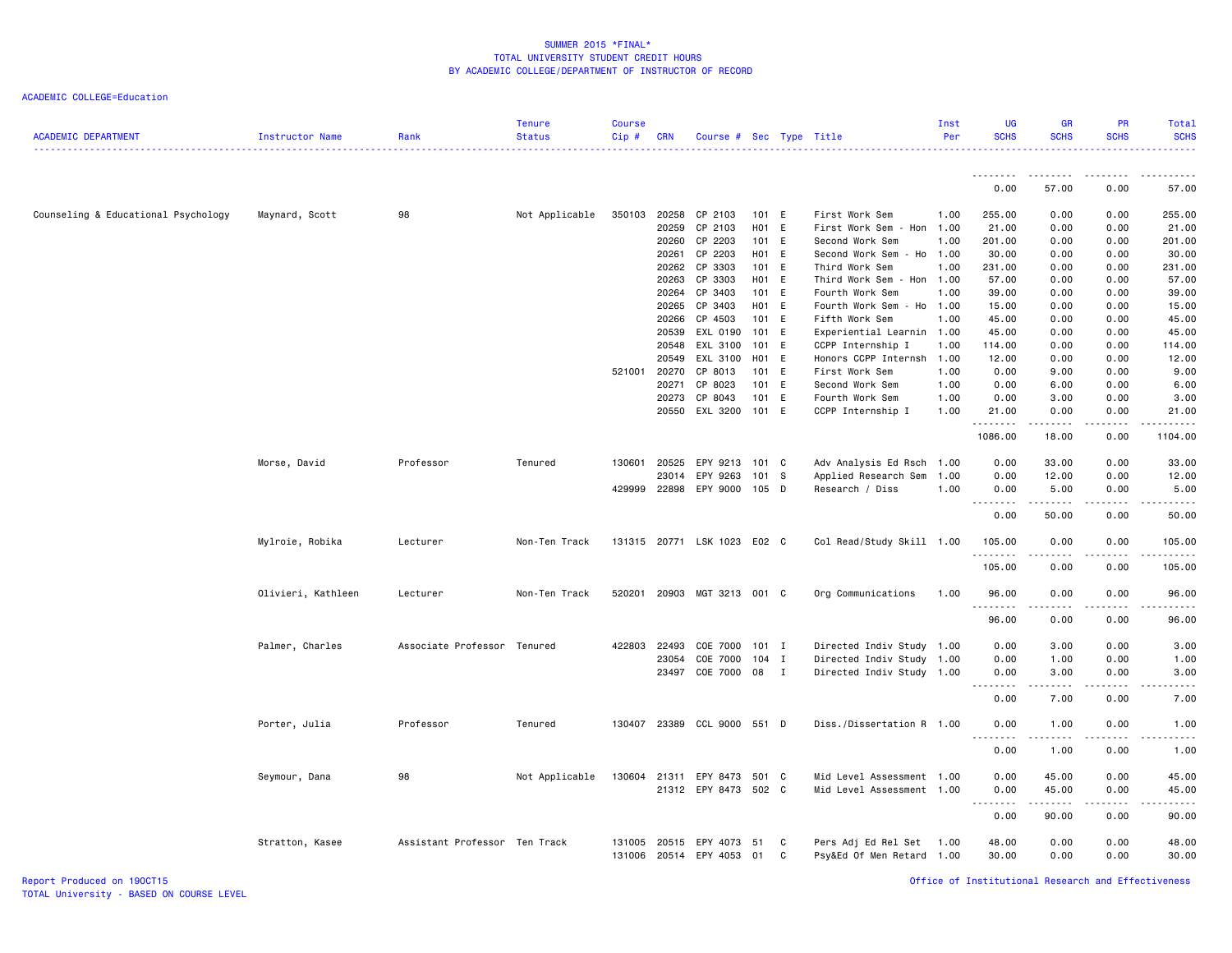| <b>ACADEMIC DEPARTMENT</b>                                                   | Instructor Name  | Rank                          | <b>Tenure</b><br><b>Status</b> | <b>Course</b><br>Cip# | <b>CRN</b>   | Course #                    | Sec   |                            | Type Title                | Inst<br>Per | <b>UG</b><br><b>SCHS</b>    | <b>GR</b><br><b>SCHS</b> | <b>PR</b><br><b>SCHS</b> | Total<br><b>SCHS</b>                            |
|------------------------------------------------------------------------------|------------------|-------------------------------|--------------------------------|-----------------------|--------------|-----------------------------|-------|----------------------------|---------------------------|-------------|-----------------------------|--------------------------|--------------------------|-------------------------------------------------|
| Counseling & Educational Psychology                                          | Stratton, Kasee  | Assistant Professor Ten Track |                                |                       |              | 422703 21790 EPY 8123 001 C |       |                            | Infant/Toddler Asses 1.00 |             | .<br>0.00                   | 24.00                    | 0.00                     | 24.00                                           |
|                                                                              |                  |                               |                                |                       |              |                             |       |                            |                           |             | <u>.</u><br>78.00           | 24.00                    | 0.00                     | 102.00                                          |
|                                                                              | Underwood, Joe   | Lecturer                      | Non-Ten Track                  | 131101                | 20251        | COE 8173 51                 |       | $\overline{\phantom{a}}$ C | Couns Gifted Student 1.00 |             | 0.00                        | 15.00                    | 0.00                     | 15.00                                           |
|                                                                              |                  |                               |                                | 420101 20523          |              | EPY 8523                    | 01    | C.                         | Psychology Of Gifted 1.00 |             | 0.00<br>---------           | 12.00<br>.               | 0.00<br>.                | 12.00<br>.                                      |
|                                                                              |                  |                               |                                |                       |              |                             |       |                            |                           |             | 0.00                        | 27.00                    | 0.00                     | 27.00                                           |
|                                                                              | Wang, Chih-Hsuan | Lecturer                      | Non-Ten Track                  |                       |              | 130603 21309 EPY 6214 502 B |       |                            | Ed & Psy Statistics       | 1.00        | 0.00                        | 24.00                    | 0.00                     | 24.00                                           |
|                                                                              |                  |                               |                                |                       |              |                             |       |                            |                           |             | $- - -$<br><u>.</u><br>0.00 | 24.00                    | $\cdots$<br>0.00         | 24.00                                           |
|                                                                              | Wei, Tianlan     | Assistant Professor Ten Track |                                |                       |              | 130603 21308 EPY 6214 501 C |       |                            | Ed & Psy Statistics       | 1.00        | 0.00                        | 32.00                    | 0.00                     | 32.00                                           |
|                                                                              |                  |                               |                                |                       |              | 21310 EPY 8214 551 B        |       |                            | Adv Ed & Psy Stat         | 1.00        | 0.00<br>.                   | 28.00<br>.               | 0.00<br>.                | 28.00<br>------                                 |
|                                                                              |                  |                               |                                |                       |              |                             |       |                            |                           |             | 0.00                        | 60.00                    | 0.00                     | 60.00                                           |
|                                                                              | Wells, Debbie    | Lecturer                      | Non-Ten Track                  |                       |              | 131101 20255 COE 8623 101 C |       |                            | Adv Law/Ethics in Co 1.00 |             | 0.00<br>.                   | 21.00<br>.               | 0.00<br>-----            | 21.00<br>------                                 |
|                                                                              |                  |                               |                                |                       |              |                             |       |                            |                           |             | 0.00                        | 21.00                    | 0.00                     | 21.00                                           |
|                                                                              | Wong, Daniel     | Professor                     | Tenured                        | 422803                | 22903        | COE 9000 103 D              |       |                            | Research / Diss           | 1.00        | 0.00                        | 1.00                     | 0.00                     | 1.00                                            |
|                                                                              |                  |                               |                                | 512310                | 20241        | COE 6373<br>COE 3313 01     | 01    | $\overline{B}$             | Voc Assessmnt Sp Per 1.00 |             | 0.00                        | 15.00                    | 0.00<br>0.00             | 15.00                                           |
|                                                                              |                  |                               |                                |                       | 512399 20238 |                             |       | C.                         | Rehabilitation Servs 1.00 |             | 30.00<br>.                  | 0.00<br>. <b>.</b>       | $- - - - -$              | 30.00<br>.                                      |
|                                                                              |                  |                               |                                |                       |              |                             |       |                            |                           |             | 30.00                       | 16.00                    | 0.00                     | 46.00                                           |
|                                                                              | Wozny, Darren    | Associate Professor Tenured   |                                |                       |              | 131101 21182 COE 8803       | 201 C |                            | Crisis Response Coun 1.00 |             | 0.00                        | 15.00                    | 0.00                     | 15.00                                           |
|                                                                              |                  |                               |                                | 422703                |              | 21175 COE 6903              | 201 C |                            | Dev Coun/Men Health       | 1.00        | 0.00                        | 36.00                    | 0.00                     | 36.00                                           |
|                                                                              |                  |                               |                                |                       | 422707 21179 | COE 8073                    | 201 C |                            | Cultural Found/Couns 1.00 |             | 0.00                        | 30.00                    | 0.00                     | 30.00                                           |
|                                                                              |                  |                               |                                |                       |              | 422802 21888 COE 8703       | 201 C |                            | Prin Clin Mental Hlt 1.00 |             | 0.00<br>.                   | 12.00<br>.               | 0.00<br>.                | 12.00                                           |
|                                                                              |                  |                               |                                |                       |              |                             |       |                            |                           |             | 0.00                        | 93.00                    | 0.00                     | 93.00                                           |
| -------------------------------------                                        |                  |                               |                                |                       |              |                             |       |                            |                           |             | ========                    | ========                 | ========                 | ==========                                      |
| Counseling & Educational Psychology<br>------------------------------------- |                  |                               |                                |                       |              |                             |       |                            |                           |             | 1887.00                     | 1110.00                  | 0.00                     | 2997.00<br>======== ======== ======== ========= |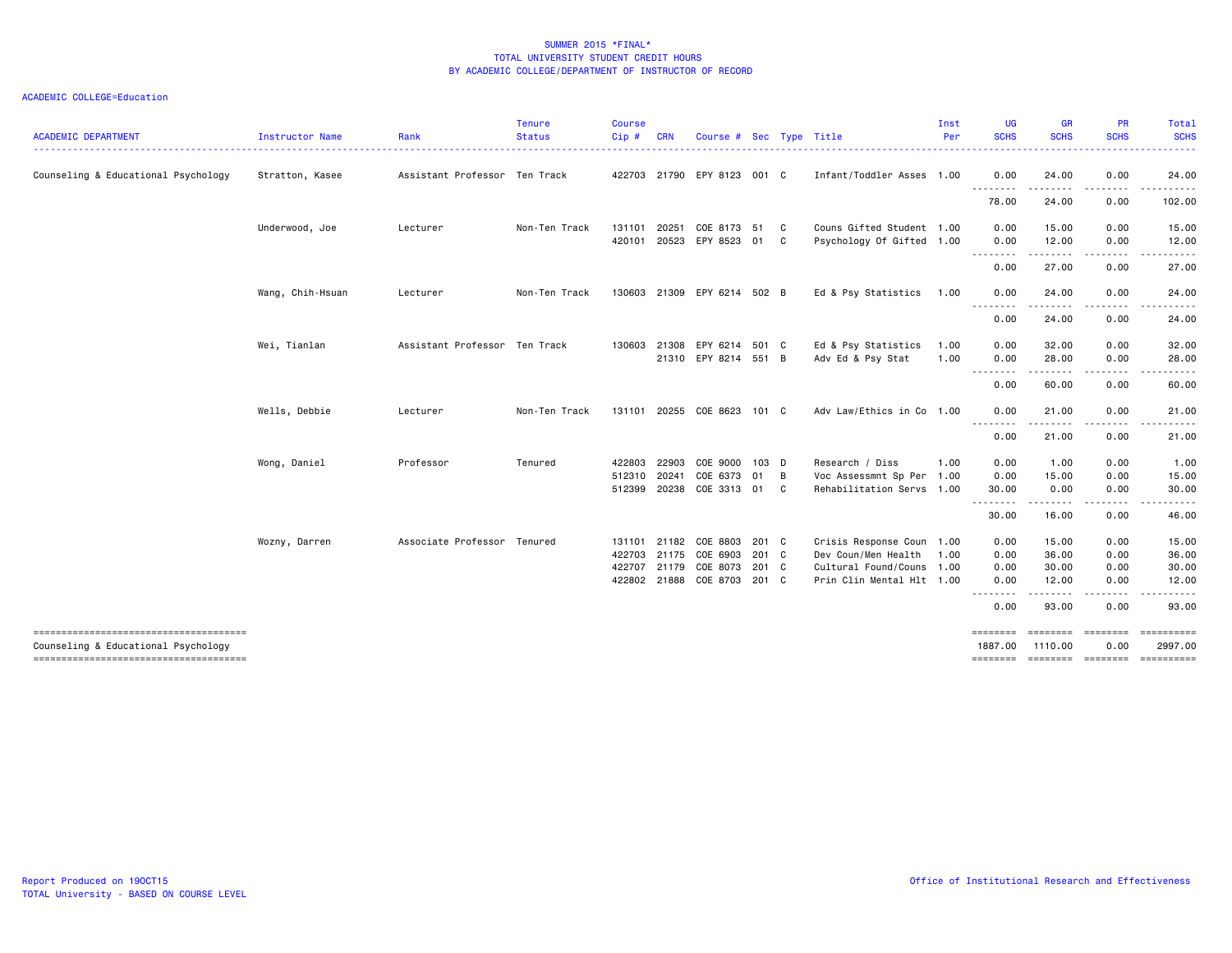| <b>ACADEMIC DEPARTMENT</b>                             | Instructor Name    | Rank                          | <b>Tenure</b><br><b>Status</b> | <b>Course</b><br>Cip# | <b>CRN</b>   | Course # Sec Type Title     |       |   |                            | Inst<br>Per | <b>UG</b><br><b>SCHS</b> | <b>GR</b><br><b>SCHS</b> | <b>PR</b><br><b>SCHS</b>                           | Total<br><b>SCHS</b>                                                                                                                                         |
|--------------------------------------------------------|--------------------|-------------------------------|--------------------------------|-----------------------|--------------|-----------------------------|-------|---|----------------------------|-------------|--------------------------|--------------------------|----------------------------------------------------|--------------------------------------------------------------------------------------------------------------------------------------------------------------|
| Curriculum, Instruction & Special Educ Alley, Kathleen |                    | Assistant Professor Ten Track |                                |                       | 131202 20397 | EDE 3343                    | 101 C |   | Teach Adoles Lit           | 1.00        | 27.00                    | 0.00                     | 0.00                                               | 27.00                                                                                                                                                        |
|                                                        |                    |                               |                                |                       | 22545        | EDE 9000                    | 101 D |   | Research / Diss            | 1.00        | 0.00                     | 8.00                     | 0.00                                               | 8.00                                                                                                                                                         |
|                                                        |                    |                               |                                |                       |              | 131315 21060 RDG 8713 01    |       | E | Tch Struggling Reade 1.00  |             | 0.00<br>.                | 18.00<br>.               | 0.00<br>22222                                      | 18.00<br>.                                                                                                                                                   |
|                                                        |                    |                               |                                |                       |              |                             |       |   |                            |             | 27.00                    | 26.00                    | 0.00                                               | 53.00                                                                                                                                                        |
|                                                        | Anthony, Kenneth   | Assistant Professor Ten Track |                                |                       |              | 131203 21288 EDE 8173 501 C |       |   | Mid Sch Soc Studies        | 1.00        | 0.00                     | 27.00                    | 0.00                                               | 27.00                                                                                                                                                        |
|                                                        |                    |                               |                                |                       |              | 21289 EDE 8173 502 C        |       |   | Mid Sch Soc Studies        | 1.00        | 0.00                     | 18.00                    | 0.00                                               | 18.00                                                                                                                                                        |
|                                                        |                    |                               |                                |                       |              | 21638 EDS 8243 101 C        |       |   | Adv. Plan Manage Lea 1.00  |             | 0.00<br>.                | 15.00<br>.               | 0.00<br>22222                                      | 15.00<br>.                                                                                                                                                   |
|                                                        |                    |                               |                                |                       |              |                             |       |   |                            |             | 0.00                     | 60.00                    | 0.00                                               | 60.00                                                                                                                                                        |
|                                                        | Bennett, Kelly     | Instructor                    | Non-Ten Track                  | 130101                |              | 21296 EDS 8103 501 C        |       |   | Adv Meth in Mid/Sec        | 1.00        | 0.00                     | 33.00                    | 0.00                                               | 33.00                                                                                                                                                        |
|                                                        |                    |                               |                                |                       | 22505        | EDS 8103 502 C              |       |   | Adv Meth in Mid/Sec        | 1.00        | 0.00                     | 30.00                    | 0.00                                               | 30.00                                                                                                                                                        |
|                                                        |                    |                               |                                | 131203                |              | 21298 EDS 8243 502 C        |       |   | Adv. Plan Manage Lea       | 1.00        | 0.00<br>.                | 30.00<br>.               | 0.00<br>.                                          | 30.00<br>.                                                                                                                                                   |
|                                                        |                    |                               |                                |                       |              |                             |       |   |                            |             | 0.00                     | 93.00                    | 0.00                                               | 93.00                                                                                                                                                        |
|                                                        | Bennett, Stephanie | Assistant Professor Ten Track |                                | 130301                | 22502        | EDE 9413                    | 01    | E | Prac College Teach         | 1.00        | 0.00                     | 3.00                     | 0.00                                               | 3.00                                                                                                                                                         |
|                                                        |                    |                               |                                | 131202                | 23147        | EDE 9000                    | 104 D |   | Research / Diss            | 1.00        | 0.00                     | 4.00                     | 0.00                                               | 4.00                                                                                                                                                         |
|                                                        |                    |                               |                                |                       | 131203 21425 | RDG 8133 501 C              |       |   | Mid Level Content Li 1.00  |             | 0.00                     | 33.00                    | 0.00                                               | 33.00                                                                                                                                                        |
|                                                        |                    |                               |                                |                       |              | 21426 RDG 8133 502 C        |       |   | Mid Level Content Li 1.00  |             | 0.00<br>22222            | 9.00<br>.                | 0.00<br>.                                          | 9.00<br>$\frac{1}{2} \left( \frac{1}{2} \right) \left( \frac{1}{2} \right) \left( \frac{1}{2} \right) \left( \frac{1}{2} \right) \left( \frac{1}{2} \right)$ |
|                                                        |                    |                               |                                |                       |              |                             |       |   |                            |             | 0.00                     | 49.00                    | 0.00                                               | 49.00                                                                                                                                                        |
|                                                        | Binford, Paul      | Assistant Professor Ten Track |                                |                       |              | 131203 21299 EDS 8243 503 C |       |   | Adv. Plan Manage Lea 1.00  |             | 0.00<br><u>.</u>         | 27.00                    | 0.00                                               | 27.00                                                                                                                                                        |
|                                                        |                    |                               |                                |                       |              |                             |       |   |                            |             | 0.00                     | .<br>27.00               | .<br>0.00                                          | . <u>.</u> .<br>27.00                                                                                                                                        |
|                                                        | Brasher, Chelsi    | Instructor                    | Non-Ten Track                  |                       |              | 131311 20399 EDE 3523 001 C |       |   | Found EL/ML Math Edu 1.00  |             | 15.00                    | 0.00                     | 0.00                                               | 15.00                                                                                                                                                        |
|                                                        |                    |                               |                                |                       |              |                             |       |   |                            |             | .<br>15.00               | .<br>0.00                | .<br>0.00                                          | .<br>15.00                                                                                                                                                   |
|                                                        | Brenner, Devon     | Professor                     | Tenured                        |                       |              | 131202 22596 EDE 9000 102 D |       |   | Research / Diss            | 1.00        | 0.00<br>.                | 2.00<br>$- - - -$        | 0.00                                               | 2.00                                                                                                                                                         |
|                                                        |                    |                               |                                |                       |              |                             |       |   |                            |             | 0.00                     | 2.00                     | 0.00                                               | 2.00                                                                                                                                                         |
|                                                        | Brown, Karen       | Instructor                    | Non-Ten Track                  |                       | 131202 21281 | EDE 3443 501 C              |       |   | Creat Arts Elem /Mid 1.00  |             | 33.00                    | 0.00                     | 0.00                                               | 33.00                                                                                                                                                        |
|                                                        |                    |                               |                                |                       |              | 21282 EDE 3443 502 C        |       |   | Creat Arts Elem / Mid 1.00 |             | 33.00                    | 0.00                     | 0.00                                               | 33.00                                                                                                                                                        |
|                                                        |                    |                               |                                |                       |              |                             |       |   |                            |             | .<br>66.00               | .<br>0.00                | 0.00                                               | .<br>66.00                                                                                                                                                   |
|                                                        | Campbell, Traci    | 98                            | Not Applicable                 |                       |              | 131001 21303 EDX 4113 501 C |       |   | Method Earl/Disabled 1.00  |             | 24.00                    | 0.00                     | 0.00                                               | 24.00                                                                                                                                                        |
|                                                        |                    |                               |                                |                       |              |                             |       |   |                            |             | .<br>24.00               | .<br>0.00                | .<br>0.00                                          | 24.00                                                                                                                                                        |
|                                                        | Coffey, Kenneth    | Professor                     | Tenured                        |                       | 131001 21304 | EDX 6193                    | 501 C |   | Adv. Plan Special Ed 1.00  |             | 0.00                     | 27.00                    | 0.00                                               | 27.00                                                                                                                                                        |
|                                                        |                    |                               |                                |                       |              | 23246 EDX 6193 502 C        |       |   | Adv. Plan Special Ed 1.00  |             | 0.00                     | 15.00                    | 0.00                                               | 15.00                                                                                                                                                        |
|                                                        |                    |                               |                                | 422806                |              | 20427 EDX 8103 01 C         |       |   | Adv Contingency Mgt        | 1.00        | 0.00                     | 33.00                    | 0.00                                               | 33.00                                                                                                                                                        |
|                                                        |                    |                               |                                |                       |              |                             |       |   |                            |             | .<br>0.00                | .<br>75.00               | .<br>0.00                                          | .<br>75.00                                                                                                                                                   |
|                                                        | Craven, Penny      | Assistant Professor Ten Track |                                |                       |              | 131001 21922 EDX 6813 501 C |       |   | Intro Assmt Spec Ed        | 1.00        | 0.00                     | 36.00                    | 0.00                                               | 36.00                                                                                                                                                        |
| Report Produced on 190CT15                             |                    |                               |                                |                       |              |                             |       |   |                            |             |                          |                          | Office of Institutional Research and Effectiveness |                                                                                                                                                              |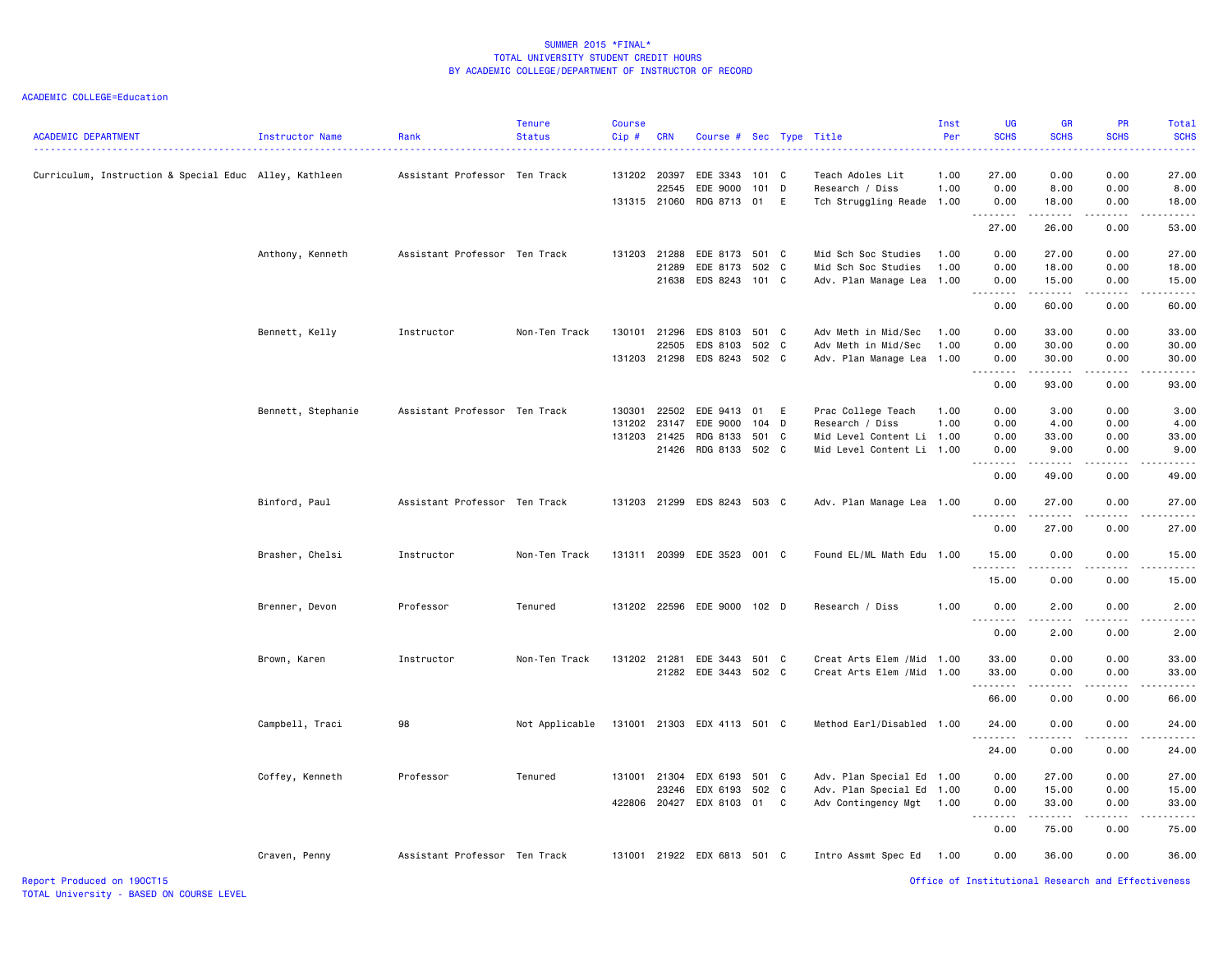| <b>ACADEMIC DEPARTMENT</b>                           | Instructor Name    | Rank                          | <b>Tenure</b><br><b>Status</b> | <b>Course</b><br>Cip# | <b>CRN</b> | Course # Sec Type Title     |       |   |                            | Inst<br>Per | <b>UG</b><br><b>SCHS</b>            | <b>GR</b><br><b>SCHS</b>                                                                                                                             | PR<br><b>SCHS</b> | Total<br><b>SCHS</b>                                                                                                               |
|------------------------------------------------------|--------------------|-------------------------------|--------------------------------|-----------------------|------------|-----------------------------|-------|---|----------------------------|-------------|-------------------------------------|------------------------------------------------------------------------------------------------------------------------------------------------------|-------------------|------------------------------------------------------------------------------------------------------------------------------------|
| Curriculum, Instruction & Special Educ Craven, Penny |                    | Assistant Professor Ten Track |                                |                       |            | 131001 22394 EDX 8173 504 C |       |   | Sp Ed In Reg Classrm 1.00  |             | 0.00<br>.                           | 30.00<br>.                                                                                                                                           | 0.00<br>$- - - -$ | 30.00<br>$\frac{1}{2}$                                                                                                             |
|                                                      |                    |                               |                                |                       |            |                             |       |   |                            |             | 0.00                                | 66.00                                                                                                                                                | 0.00              | 66.00                                                                                                                              |
|                                                      | Devlin, Sandy      | Professor                     | Tenured                        | 131001 20428          |            | EDX 8123                    | 01 C  |   | Org & Super Sp Ed          | 1.00        | 0.00                                | 33.00                                                                                                                                                | 0.00              | 33.00                                                                                                                              |
|                                                      |                    |                               |                                |                       | 20432      | EDX 8213                    | 51    | E | Remediation Stdts w/       | 1.00        | 0.00                                | 24.00                                                                                                                                                | 0.00              | 24.00                                                                                                                              |
|                                                      |                    |                               |                                |                       | 20433      | EDX 8780                    | 101 E |   | Intern-Sp Ed               | 1.00        | 0.00                                | 21.00                                                                                                                                                | 0.00              | 21.00                                                                                                                              |
|                                                      |                    |                               |                                |                       |            | 131004 20430 EDX 8163 51    |       | C | Teaching Strategies        | 1.00        | 0.00<br>$\sim$ $\sim$ $\sim$ $\sim$ | 18.00<br>.                                                                                                                                           | 0.00<br>د د د د   | 18.00<br>$\frac{1}{2} \left( \frac{1}{2} \right) \left( \frac{1}{2} \right) \left( \frac{1}{2} \right) \left( \frac{1}{2} \right)$ |
|                                                      |                    |                               |                                |                       |            |                             |       |   |                            |             | 0.00                                | 96.00                                                                                                                                                | 0.00              | 96.00                                                                                                                              |
|                                                      | Franz, Dana        | Associate Professor Tenured   |                                | 131001                | 20429      | EDX 8133                    | 101 C |   | Reading And Research 1.00  |             | 0.00                                | 12.00                                                                                                                                                | 0.00              | 12.00                                                                                                                              |
|                                                      |                    |                               |                                | 131205                | 20422      | EDS 8643                    | 101   | C | Directed Readings in 1.00  |             | 0.00                                | 18.00                                                                                                                                                | 0.00              | 18.00                                                                                                                              |
|                                                      |                    |                               |                                |                       | 22507      | EDS 7000                    | 501 I |   | Directed Indiv Study 1.00  |             | 0.00                                | 1.00                                                                                                                                                 | 0.00              | 1.00                                                                                                                               |
|                                                      |                    |                               |                                |                       | 23065      | EDS 9000                    | 102 D |   | Research / Diss            | 1.00        | 0.00                                | 2.00                                                                                                                                                 | 0.00              | 2.00                                                                                                                               |
|                                                      |                    |                               |                                |                       | 23501      | EDS 7000                    | 553 I |   | Directed Indiv Study 1.00  |             | 0.00                                | 1.00                                                                                                                                                 | 0.00              | 1.00                                                                                                                               |
|                                                      |                    |                               |                                |                       |            | 131315 20402 EDE 8893       | 101 C |   | Readings In Teacher        | 1.00        | 0.00                                | 6.00                                                                                                                                                 | 0.00              | 6.00                                                                                                                               |
|                                                      |                    |                               |                                |                       |            |                             |       |   |                            |             | .<br>0.00                           | $\omega$ is a set of<br>40.00                                                                                                                        | .<br>0.00         | .<br>40.00                                                                                                                         |
|                                                      |                    |                               |                                |                       |            |                             |       |   |                            |             |                                     |                                                                                                                                                      |                   |                                                                                                                                    |
|                                                      | Harper, Sallie     | Associate Professor Tenured   |                                | 131202 21815          |            | EDE 3443                    | 251 C |   | Creat Arts Elem / Mid 1.00 |             | 45.00                               | 0.00                                                                                                                                                 | 0.00              | 45.00                                                                                                                              |
|                                                      |                    |                               |                                |                       | 22484      | EDE 7000                    | 201 I |   | Directed Indiv Study 1.00  |             | 0.00                                | 1.00                                                                                                                                                 | 0.00              | 1.00                                                                                                                               |
|                                                      |                    |                               |                                |                       | 22740      | EDE 7000                    | 202 I |   | Directed Indiv Study 1.00  |             | 0.00                                | 1.00                                                                                                                                                 | 0.00              | 1.00                                                                                                                               |
|                                                      |                    |                               |                                |                       |            | 131316 21190 EDE 8733 251 C |       |   | Tchg Science in Emem 1.00  |             | 0.00<br>.                           | 15.00<br>.                                                                                                                                           | 0.00<br>.         | 15.00<br>.                                                                                                                         |
|                                                      |                    |                               |                                |                       |            |                             |       |   |                            |             | 45.00                               | 17.00                                                                                                                                                | 0.00              | 62.00                                                                                                                              |
|                                                      | Hopper, Peggy      | Associate Professor Tenured   |                                | 131205 22396          |            | EDS 8623                    | 503 C |   | Effective Instructio 1.00  |             | 0.00                                | 30.00                                                                                                                                                | 0.00              | 30.00                                                                                                                              |
|                                                      |                    |                               |                                |                       |            | 131315 22504 RDG 8653       | 502 C |   | Teach Read Sec Sch         | 1.00        | 0.00                                | 39.00                                                                                                                                                | 0.00              | 39.00                                                                                                                              |
|                                                      |                    |                               |                                |                       |            |                             |       |   |                            |             | .                                   | .                                                                                                                                                    | .                 | .                                                                                                                                  |
|                                                      |                    |                               |                                |                       |            |                             |       |   |                            |             | 0.00                                | 69.00                                                                                                                                                | 0.00              | 69.00                                                                                                                              |
|                                                      | Ivy, Jessica       | Assistant Professor Ten Track |                                | 131203 21286          |            | EDE 8123                    | 501 C |   | Found Teach MidLev M 1.00  |             | 0.00                                | 36.00                                                                                                                                                | 0.00              | 36.00                                                                                                                              |
|                                                      |                    |                               |                                |                       |            | 22522 EDE 8123 502 C        |       |   | Found Teach MidLev M 1.00  |             | 0.00                                | 12.00                                                                                                                                                | 0.00              | 12.00                                                                                                                              |
|                                                      |                    |                               |                                |                       |            |                             |       |   |                            |             | .                                   | $\frac{1}{2} \left( \frac{1}{2} \right) \left( \frac{1}{2} \right) \left( \frac{1}{2} \right) \left( \frac{1}{2} \right) \left( \frac{1}{2} \right)$ | $\frac{1}{2}$     | .                                                                                                                                  |
|                                                      |                    |                               |                                |                       |            |                             |       |   |                            |             | 0.00                                | 48.00                                                                                                                                                | 0.00              | 48.00                                                                                                                              |
|                                                      | Javorsky, Kristin  | Assistant Professor Ten Track |                                |                       |            | 131202 21641 EDE 8313 01 C  |       |   | Thry & Dev Child Ed        | 1.00        | 0.00<br>$\sim$ $\sim$ $\sim$<br>.   | 9.00<br>$- - - - -$                                                                                                                                  | 0.00<br>.         | 9.00<br>.                                                                                                                          |
|                                                      |                    |                               |                                |                       |            |                             |       |   |                            |             | 0.00                                | 9.00                                                                                                                                                 | 0.00              | 9.00                                                                                                                               |
|                                                      | King, Mary         | Instructor                    | Non-Ten Track                  | 130301                | 22461      | LSK 1043                    | 01    | C | Life Skills for Athl 1.00  |             | 63.00                               | 0.00                                                                                                                                                 | 0.00              | 63.00                                                                                                                              |
|                                                      |                    |                               |                                |                       |            | 22462 LSK 1043              | 51    | C | Life Skills for Athl 1.00  |             | 69.00                               | 0.00                                                                                                                                                 | 0.00              | 69.00                                                                                                                              |
|                                                      |                    |                               |                                |                       |            |                             |       |   |                            |             | .                                   |                                                                                                                                                      | . <u>. .</u>      | .                                                                                                                                  |
|                                                      |                    |                               |                                |                       |            |                             |       |   |                            |             | 132.00                              | 0.00                                                                                                                                                 | 0.00              | 132.00                                                                                                                             |
|                                                      | McGinnis, Brecken  | Instructor                    | Non-Ten Track                  |                       |            | 131001 22395 EDX 8173       | 505 C |   | Sp Ed In Reg Classrm 1.00  |             | 0.00<br><u>.</u>                    | 42.00                                                                                                                                                | 0.00              | 42.00<br>$\frac{1}{2} \left( \frac{1}{2} \right) \left( \frac{1}{2} \right) \left( \frac{1}{2} \right) \left( \frac{1}{2} \right)$ |
|                                                      |                    |                               |                                |                       |            |                             |       |   |                            |             | 0.00                                | 42.00                                                                                                                                                | 0.00              | 42.00                                                                                                                              |
|                                                      | McKissick, Bethany | Assistant Professor Ten Track |                                | 131001                | 22309      | EDX 4103                    | 51    | C | Intro to Intell/Dev        | 1.00        | 27.00                               | 0.00                                                                                                                                                 | 0.00              | 27.00                                                                                                                              |
|                                                      |                    |                               |                                | 131006                | 22521      | EDX 8303                    | 51    | S | Sem In Mental Retard 1.00  |             | 0.00                                | 15.00                                                                                                                                                | 0.00              | 15.00                                                                                                                              |
|                                                      |                    |                               |                                |                       |            | 131203 21284 EDE 8113       | 501 C |   | Mid Level Mgmt & Y. 0.10   |             | 0.00                                | 2.70                                                                                                                                                 | 0.00              | 2.70                                                                                                                               |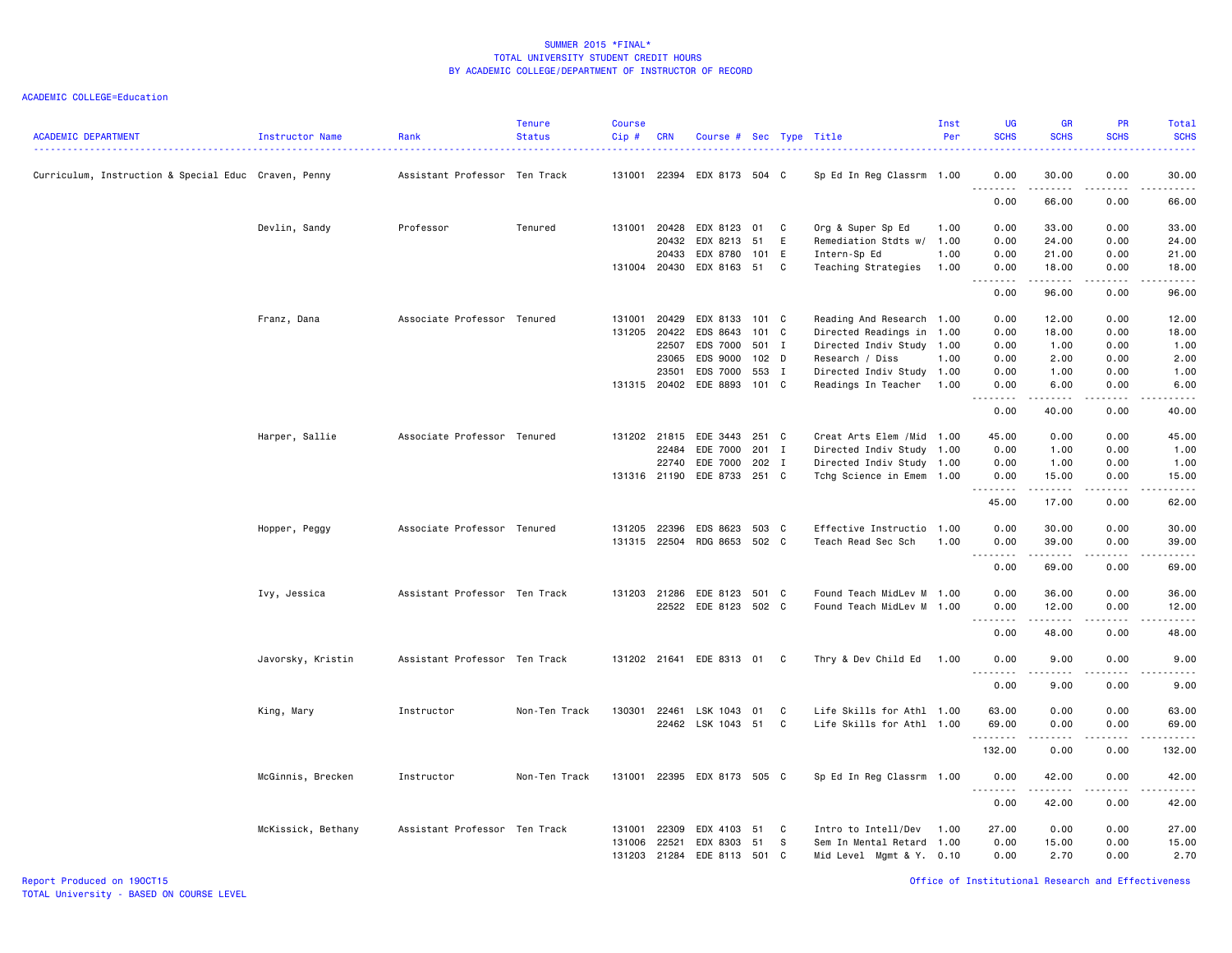| <b>ACADEMIC DEPARTMENT</b>                                | Instructor Name                                     | Rank                          | <b>Tenure</b><br><b>Status</b> | Course<br>$Cip$ # | <b>CRN</b> | Course # Sec Type Title                       |         |    |                                                        | Inst<br>Per  | <b>UG</b><br><b>SCHS</b>                           | <b>GR</b><br><b>SCHS</b>                                                                                                                                      | <b>PR</b><br><b>SCHS</b> | Total<br><b>SCHS</b> |
|-----------------------------------------------------------|-----------------------------------------------------|-------------------------------|--------------------------------|-------------------|------------|-----------------------------------------------|---------|----|--------------------------------------------------------|--------------|----------------------------------------------------|---------------------------------------------------------------------------------------------------------------------------------------------------------------|--------------------------|----------------------|
| Curriculum, Instruction & Special Educ McKissick, Bethany |                                                     | Assistant Professor Ten Track |                                |                   |            | 131203 21285 EDE 8113 502 C                   |         |    | Mid Level Mgmt & Y. 0.90                               |              | 0.00<br>.                                          | 21.60<br>.                                                                                                                                                    | 0.00                     | 21.60                |
|                                                           |                                                     |                               |                                |                   |            |                                               |         |    |                                                        |              | 27.00                                              | 39.30                                                                                                                                                         | 0.00                     | 66.30                |
|                                                           | Miller, Nicole                                      | Assistant Professor Ten Track |                                |                   |            | 131203 21284 EDE 8113 501 C                   |         |    | Mid Level Mgmt & Y. 0.90                               |              | 0.00                                               | 24.30                                                                                                                                                         | 0.00                     | 24.30                |
|                                                           |                                                     |                               |                                |                   |            | 21285 EDE 8113 502 C<br>131205 23059 EDS 9000 | $101$ D |    | Mid Level Mgmt & Y.<br>Research / Diss                 | 0.10<br>1.00 | 0.00<br>0.00                                       | 2.40<br>4.00                                                                                                                                                  | 0.00<br>0.00             | 2.40<br>4.00         |
|                                                           |                                                     |                               |                                |                   |            |                                               |         |    |                                                        |              | 0.00                                               | .<br>30.70                                                                                                                                                    | .<br>0.00                | .<br>30.70           |
|                                                           | Moser, Kelly                                        | Assistant Professor Ten Track |                                | 131205            |            | 21919 EDS 8613 501 C<br>22506 EDS 8613 502 C  |         |    | Mdle & Sec Sch Curr<br>Mdle & Sec Sch Curr             | 1.00<br>1.00 | 0.00<br>0.00                                       | 33.00<br>21.00                                                                                                                                                | 0.00<br>0.00             | 33.00<br>21.00       |
|                                                           |                                                     |                               |                                |                   |            |                                               |         |    |                                                        |              | 0.00                                               | 54.00                                                                                                                                                         | 0.00                     | 54.00                |
|                                                           |                                                     |                               |                                |                   |            |                                               |         |    |                                                        |              |                                                    |                                                                                                                                                               |                          |                      |
|                                                           | Nichols, Ashley                                     | Lecturer                      | Non-Ten Track                  |                   |            | 422814 20425 EDX 3213 01                      |         | C  | Indiv Inst Except Ch 1.00                              |              | 33.00                                              | 0.00                                                                                                                                                          | 0.00                     | 33.00                |
|                                                           |                                                     |                               |                                |                   |            |                                               |         |    |                                                        |              | 33.00                                              | 0.00                                                                                                                                                          | 0.00                     | 33.00                |
|                                                           | Pate, Laura                                         | Instructor                    | Non-Ten Track                  | 130301            |            | 20773 LSK 1033<br>131315 23410 LSK 1023 E03 C | 02      | C  | Fund of Achievement<br>Col Read/Study Skill 1.00       | 1.00         | 189.00<br>57.00                                    | 0.00<br>0.00                                                                                                                                                  | 0.00<br>0.00             | 189.00<br>57.00      |
|                                                           |                                                     |                               |                                |                   |            |                                               |         |    |                                                        |              | .<br>246.00                                        | .<br>0.00                                                                                                                                                     | .<br>0.00                | 246.00               |
|                                                           | Pope, Margaret                                      | Associate Professor Tenured   |                                |                   |            | 131203 21290 EDE 8183 501 C                   |         |    | Tch Science in Mid G 1.00                              |              | 0.00                                               | 27.00                                                                                                                                                         | 0.00                     | 27.00                |
|                                                           |                                                     |                               |                                |                   |            | 21422 RDG 8113 501 C<br>21423 RDG 8113 502 C  |         |    | Mid Level Literacy I 1.00<br>Mid Level Literacy I 1.00 |              | 0.00<br>0.00                                       | 36.00<br>30.00                                                                                                                                                | 0.00<br>0.00             | 36.00<br>30.00       |
|                                                           |                                                     |                               |                                |                   |            |                                               |         |    |                                                        |              | 0.00                                               | 93.00                                                                                                                                                         | 0.00                     | 93.00                |
|                                                           | Ratliff, Lindon                                     | Associate Professor Tenured   |                                |                   |            | 131203 21203 EDS 8243 201 C                   |         |    | Adv. Plan Manage Lea 1.00                              |              | 0.00                                               | 15.00                                                                                                                                                         | 0.00                     | 15.00                |
|                                                           |                                                     |                               |                                |                   |            |                                               |         |    |                                                        |              | .<br>0.00                                          | 15.00                                                                                                                                                         | 0.00                     | 15.00                |
|                                                           | Robichaux-Davis, Rebecc Associate Professor Tenured |                               |                                |                   |            | 131202 23402 EDE 4000 101 I                   |         |    | Directed Indiv Study 1.00                              |              | 3.00                                               | 0.00                                                                                                                                                          | 0.00                     | 3.00                 |
|                                                           |                                                     |                               |                                |                   |            | 131311 20401 EDE 8763 51 C                    |         |    | Elem/Mid Math Educ                                     | 1.00         | 0.00                                               | 6.00                                                                                                                                                          | 0.00                     | 6.00                 |
|                                                           |                                                     |                               |                                |                   |            |                                               |         |    |                                                        |              | 3.00                                               | 6.00                                                                                                                                                          | 0.00                     | 9.00                 |
|                                                           | Ryther, Lena                                        | Lecturer                      | Non-Ten Track                  |                   |            | 131299 22905 EDS 8990 101 C                   |         |    | Special Topic In EDS 1.00                              |              | 0.00<br>--------                                   | 15.00<br>. <b>.</b> .                                                                                                                                         | 0.00<br>.                | 15.00                |
|                                                           |                                                     |                               |                                |                   |            |                                               |         |    |                                                        |              | 0.00                                               | 15.00                                                                                                                                                         | 0.00                     | 15.00                |
|                                                           | Shea, Donna                                         | 98                            | Not Applicable                 |                   |            | 131202 21292 EDF 3423 501 C                   |         |    | Exploring Diversity                                    | 1.00<br>1.00 | 39.00                                              | 0.00<br>0.00                                                                                                                                                  | 0.00<br>0.00             | 39.00                |
|                                                           |                                                     |                               |                                |                   |            | 21293 EDF 3423 502 C                          |         |    | Exploring Diversity                                    |              | 33.00<br>.                                         | .                                                                                                                                                             | .                        | 33.00<br>.           |
|                                                           |                                                     |                               |                                |                   |            |                                               |         |    |                                                        |              | 72.00                                              | 0.00                                                                                                                                                          | 0.00                     | 72.00                |
|                                                           | Shirley, Tory                                       | Assistant Professor Ten Track |                                |                   |            | 131203 21189 EDE 8713 251 C                   |         |    | Educ Young Adolescen 1.00                              |              | 0.00<br>.                                          | 24.00<br>$\frac{1}{2} \left( \frac{1}{2} \right) \left( \frac{1}{2} \right) \left( \frac{1}{2} \right) \left( \frac{1}{2} \right) \left( \frac{1}{2} \right)$ | 0.00<br>.                | 24.00                |
|                                                           |                                                     |                               |                                |                   |            |                                               |         |    |                                                        |              | 0.00                                               | 24.00                                                                                                                                                         | 0.00                     | 24.00                |
|                                                           | Smith, Kimberly                                     | Lecturer                      | Non-Ten Track                  |                   |            | 131315 22482 LSK 1023                         | 03      | C. | Col Read/Study Skill 1.00                              |              | 72.00                                              | 0.00                                                                                                                                                          | 0.00                     | 72.00                |
| Report Produced on 190CT15                                |                                                     |                               |                                |                   |            |                                               |         |    |                                                        |              | Office of Institutional Research and Effectiveness |                                                                                                                                                               |                          |                      |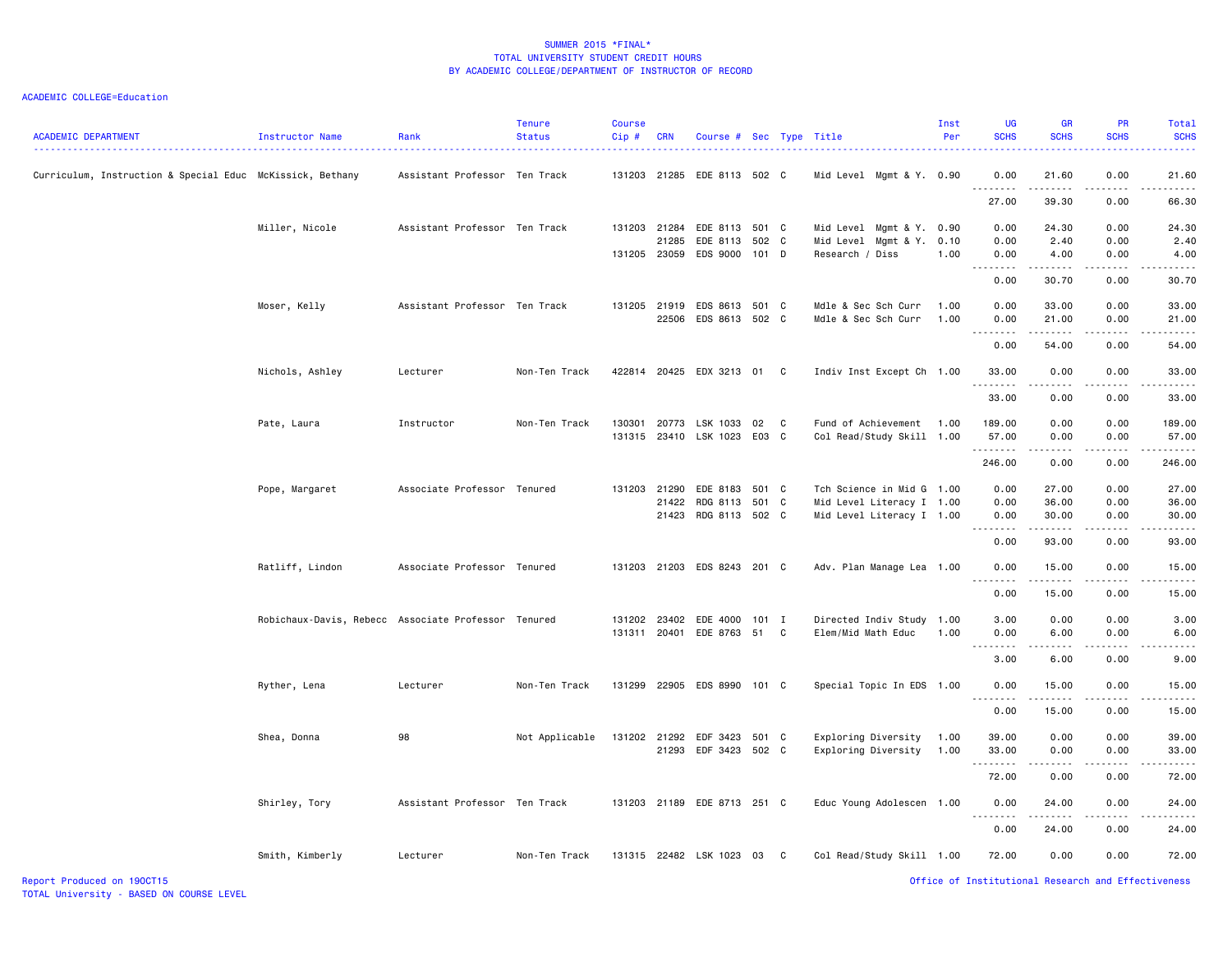| <b>ACADEMIC DEPARTMENT</b>                           | Instructor Name | Rank                          | <b>Tenure</b><br><b>Status</b> | <b>Course</b><br>Cip# | <b>CRN</b> | Course # Sec Type Title     |       |    |                           | Inst<br>Per | <b>UG</b><br><b>SCHS</b> | <b>GR</b><br><b>SCHS</b> | <b>PR</b><br><b>SCHS</b> | Total<br><b>SCHS</b> |
|------------------------------------------------------|-----------------|-------------------------------|--------------------------------|-----------------------|------------|-----------------------------|-------|----|---------------------------|-------------|--------------------------|--------------------------|--------------------------|----------------------|
|                                                      |                 |                               |                                |                       |            |                             |       |    |                           |             | ---------                |                          | .                        | .                    |
|                                                      |                 |                               |                                |                       |            |                             |       |    |                           |             | 72.00                    | 0.00                     | 0.00                     | 72.00                |
| Curriculum, Instruction & Special Educ Suggs, Sophia |                 | Lecturer                      | Non-Ten Track                  | 131315 21059          |            | RDG 3513                    | 001 C |    | Rdg Strag Second Sch 1.00 |             | 33.00<br>--------        | 0.00                     | 0.00<br>.                | 33.00<br>.           |
|                                                      |                 |                               |                                |                       |            |                             |       |    |                           |             | 33.00                    | 0.00                     | 0.00                     | 33.00                |
|                                                      | Walker, Ryan    | Assistant Professor Ten Track |                                |                       |            | 131205 23294 EDS 7000 101 I |       |    | Directed Indiv Study 1.00 |             | 0.00                     | 3.00                     | 0.00                     | 3.00                 |
|                                                      |                 |                               |                                |                       |            |                             |       |    |                           |             | --------<br>0.00         | 3.00                     | --------<br>0.00         | .<br>3.00            |
|                                                      | Wiley, Holly    | Instructor                    | Non-Ten Track                  | 131307                | 20968      | PE 4883                     | 01    | C. | School Health Ed          | 1.00        | 15.00                    | 0.00                     | 0.00                     | 15.00                |
|                                                      |                 |                               |                                |                       |            | 20970 PE 6883               | 01    | C. | School Health Educ        | 1.00        | 0.00                     | 12.00                    | 0.00                     | 12.00                |
|                                                      |                 |                               |                                |                       |            |                             |       |    |                           |             | --------<br>15.00        | 12.00                    | 0.00                     | 27.00                |
|                                                      |                 |                               |                                |                       |            |                             |       |    |                           |             | $=$ =======              |                          | ========                 |                      |
| Curriculum, Instruction & Special Educ               |                 |                               |                                |                       |            |                             |       |    |                           |             | 810.00<br>========       | 1011.00                  | 0.00<br>========         | 1821.00              |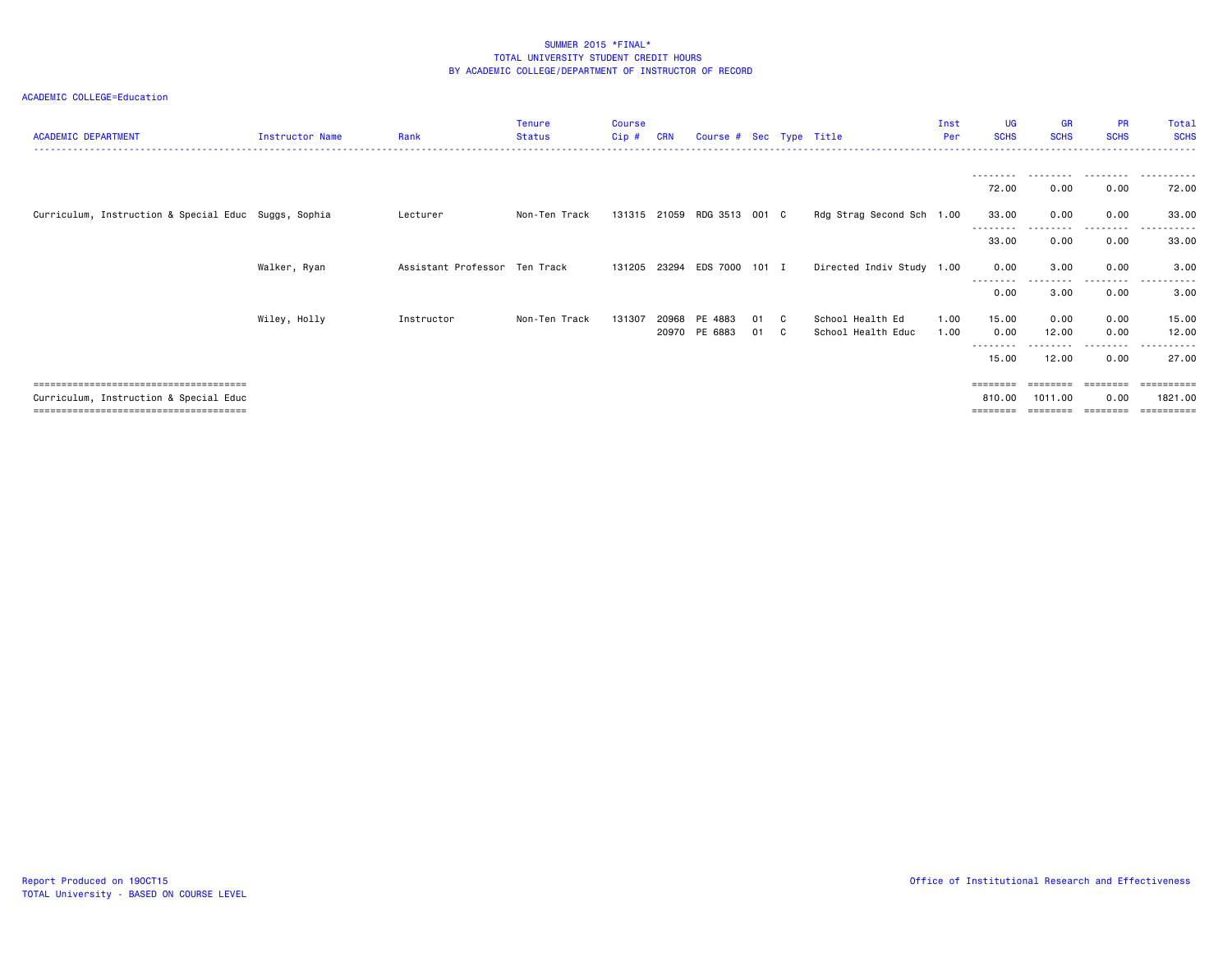| <b>ACADEMIC DEPARTMENT</b>                          | Instructor Name   | Rank                          | <b>Tenure</b><br><b>Status</b> | <b>Course</b><br>Cip# | <b>CRN</b>   | Course # Sec Type Title                           |         |              |                           | Inst<br>Per | UG<br><b>SCHS</b>   | <b>GR</b><br><b>SCHS</b> | <b>PR</b><br><b>SCHS</b> | Total<br><b>SCHS</b> |
|-----------------------------------------------------|-------------------|-------------------------------|--------------------------------|-----------------------|--------------|---------------------------------------------------|---------|--------------|---------------------------|-------------|---------------------|--------------------------|--------------------------|----------------------|
| Instructional Systems & Workforce Deve Adams, James |                   | Associate Professor Tenured   |                                | 130401                | 23015        | EDA 8190                                          | 502 S   |              | Wkshp Ed Adm & Super 1.00 |             | 0.00                | 18.00                    | 0.00                     | 18.00                |
|                                                     |                   |                               |                                | 131309                | 21130        | TKT 4143                                          | 01      | C            | His & Phil Career &       | 1.00        | 3.00                | 0.00                     | 0.00                     | 3.00                 |
|                                                     |                   |                               |                                |                       | 21140        | TKT 6143                                          | 01      | C            | His & Phil Career &       | 1.00        | 0.00                | 9.00                     | 0.00                     | 9.00                 |
|                                                     |                   |                               |                                |                       | 131319 22371 | TKT 9000                                          | 101 D   |              | Research / Diss           | 1.00        | 0.00                | 19.00                    | 0.00                     | 19.00                |
|                                                     |                   |                               |                                | 131399                | 21132        | TKT 4263                                          | 01      | C            | Diverse Wrk & Ed Env 1.00 |             | 18.00               | 0.00                     | 0.00                     | 18.00                |
|                                                     |                   |                               |                                |                       | 21133        | TKT 4263                                          | 51      | C            | Diverse Wrk & Ed Env 1.00 |             | 24.00               | 0.00                     | 0.00                     | 24.00                |
|                                                     |                   |                               |                                |                       | 21142        | TKT 6263                                          | 01      | C            | Diverse Wrk & Ed Env 1.00 |             | 0.00                | 15.00                    | 0.00                     | 15.00                |
|                                                     |                   |                               |                                |                       | 21143        | TKT 6263 51                                       |         | C            | Diverse Wrk & Ed Env 1.00 |             | 0.00<br>.           | 27.00<br>.               | 0.00<br>.                | 27.00<br>.           |
|                                                     |                   |                               |                                |                       |              |                                                   |         |              |                           |             | 45.00               | 88.00                    | 0.00                     | 133.00               |
|                                                     | Ballard, Iva      | Instructor                    | Non-Ten Track                  |                       | 521302 20126 | BQA 3123                                          | 001 C   |              | Bus Stat Methods II       | 1.00        | 72.00               | 0.00                     | 0.00                     | 72.00                |
|                                                     |                   |                               |                                |                       |              | 20127 BQA 3123 01 C                               |         |              | Bus Stat Methods II       | 1.00        | 99.00<br><u>.</u>   | 0.00<br>.                | 0.00<br>.                | 99.00<br>.           |
|                                                     |                   |                               |                                |                       |              |                                                   |         |              |                           |             | 171.00              | 0.00                     | 0.00                     | 171.00               |
|                                                     | Bass, Amy         | Lecturer                      | Non-Ten Track                  |                       |              | 131315 21391 LSK 1023 501 C                       |         |              | Col Read/Study Skill 1.00 |             | 24.00               | 0.00                     | 0.00                     | 24.00                |
|                                                     |                   |                               |                                |                       |              |                                                   |         |              |                           |             | .<br>24.00          | $\frac{1}{2}$<br>0.00    | $\frac{1}{2}$<br>0.00    | .<br>24.00           |
|                                                     |                   |                               |                                |                       |              |                                                   | 51      | B            | Graphics and Web Des 1.00 |             |                     | 0.00                     | 0.00                     |                      |
|                                                     | Beriswill, Joanne | Assistant Professor Ten Track |                                |                       |              | 110801 21110 TKB 4583<br>131303 21112 TKB 6583 51 |         | B            | Graphics and Web Des 1.00 |             | 21.00<br>0.00       | 9.00                     | 0.00                     | 21.00<br>9.00        |
|                                                     |                   |                               |                                |                       |              |                                                   |         |              |                           |             | <u>.</u>            | .                        | .                        | . <u>.</u> .         |
|                                                     |                   |                               |                                |                       |              |                                                   |         |              |                           |             | 21.00               | 9.00                     | 0.00                     | 30.00                |
|                                                     | Busby, Michael    | 98                            | Not Applicable                 |                       |              | 240102 21383 IDS 4111 501 C                       |         |              | Professional Seminar 1.00 |             | 19.00<br>.          | 0.00                     | 0.00                     | 19.00                |
|                                                     |                   |                               |                                |                       |              |                                                   |         |              |                           |             | 19.00               | 0.00                     | 0.00                     | 19.00                |
|                                                     | Cornelious, Linda | Professor                     | Tenured                        |                       | 131309 21150 | TKT 8200                                          | 101 E   |              | Intern Career & Tech 1.00 |             | 0.00                | 6.00                     | 0.00                     | 6.00                 |
|                                                     |                   |                               |                                |                       | 21151        | TKT 8263                                          | 01      | $\mathbf{C}$ | Phil & Adm Career &       | 1.00        | 0.00                | 30.00                    | 0.00                     | 30.00                |
|                                                     |                   |                               |                                | 131319                | 22372        | <b>TKT 9000</b>                                   | 102 D   |              | Research / Diss           | 1.00        | 0.00                | 13.00                    | 0.00                     | 13.00                |
|                                                     |                   |                               |                                |                       |              | 131321 21149 TKT 6803 01                          |         | C            | Integ Tech for Learn 1.00 |             | 0.00<br><u>.</u>    | 9.00<br><u>.</u>         | 0.00<br>.                | 9.00<br>. <u>.</u> . |
|                                                     |                   |                               |                                |                       |              |                                                   |         |              |                           |             | 0.00                | 58.00                    | 0.00                     | 58.00                |
|                                                     | Crawford, Amie    | Grad Teach Assist             | Not Applicable                 | 110301 21443          |              | TKT 1273 501 C                                    |         |              | Computer Application 1.00 |             | 84.00               | 0.00                     | 0.00                     | 84.00                |
|                                                     |                   |                               |                                |                       |              | 21444 TKT 1273 551 C                              |         |              | Computer Application 1.00 |             | 51.00<br>. <b>.</b> | 0.00                     | 0.00                     | 51.00                |
|                                                     |                   |                               |                                |                       |              |                                                   |         |              |                           |             | 135.00              | 0.00                     | 0.00                     | 135.00               |
|                                                     | Forde, Connie     | Professor                     | Tenured                        |                       | 131319 22373 | TKT 9000                                          | $103$ D |              | Research / Diss           | 1.00        | 0.00                | 8.00                     | 0.00                     | 8.00                 |
|                                                     |                   |                               |                                |                       |              | 23465 TKT 4000 51 I                               |         |              | Directed Indiv Study 1.00 |             | 3.00                | 0.00                     | 0.00                     | 3.00                 |
|                                                     |                   |                               |                                |                       |              |                                                   |         |              |                           |             | .<br>3.00           | .<br>8.00                | .<br>0.00                | .<br>11.00           |
|                                                     | Giordano, Mickey  | Instructor                    | Non-Ten Track                  | 150303                | 21113        | TKI 1814                                          | 01      | B            | Basic Indust Elec &       | 1.00        | 52.00               | 0.00                     | 0.00                     | 52.00                |
|                                                     |                   |                               |                                |                       | 21120        | TKI 3104                                          | 51      | B            | Adv Ind Ele, Electro 1.00 |             | 52.00               | 0.00                     | 0.00                     | 52.00                |
|                                                     |                   |                               |                                |                       | 150612 21125 | TKI 4103                                          | 01      | B            | Industrial Cntrl Sys 1.00 |             | 30.00               | 0.00                     | 0.00                     | 30.00                |
|                                                     |                   |                               |                                |                       | 21126        | TKI 4203 51                                       |         | B            | Automated Systems         | 1.00        | 33.00<br>.          | 0.00                     | 0.00                     | 33.00<br>.           |
|                                                     |                   |                               |                                |                       |              |                                                   |         |              |                           |             | 167.00              | 0.00                     | 0.00                     | 167.00               |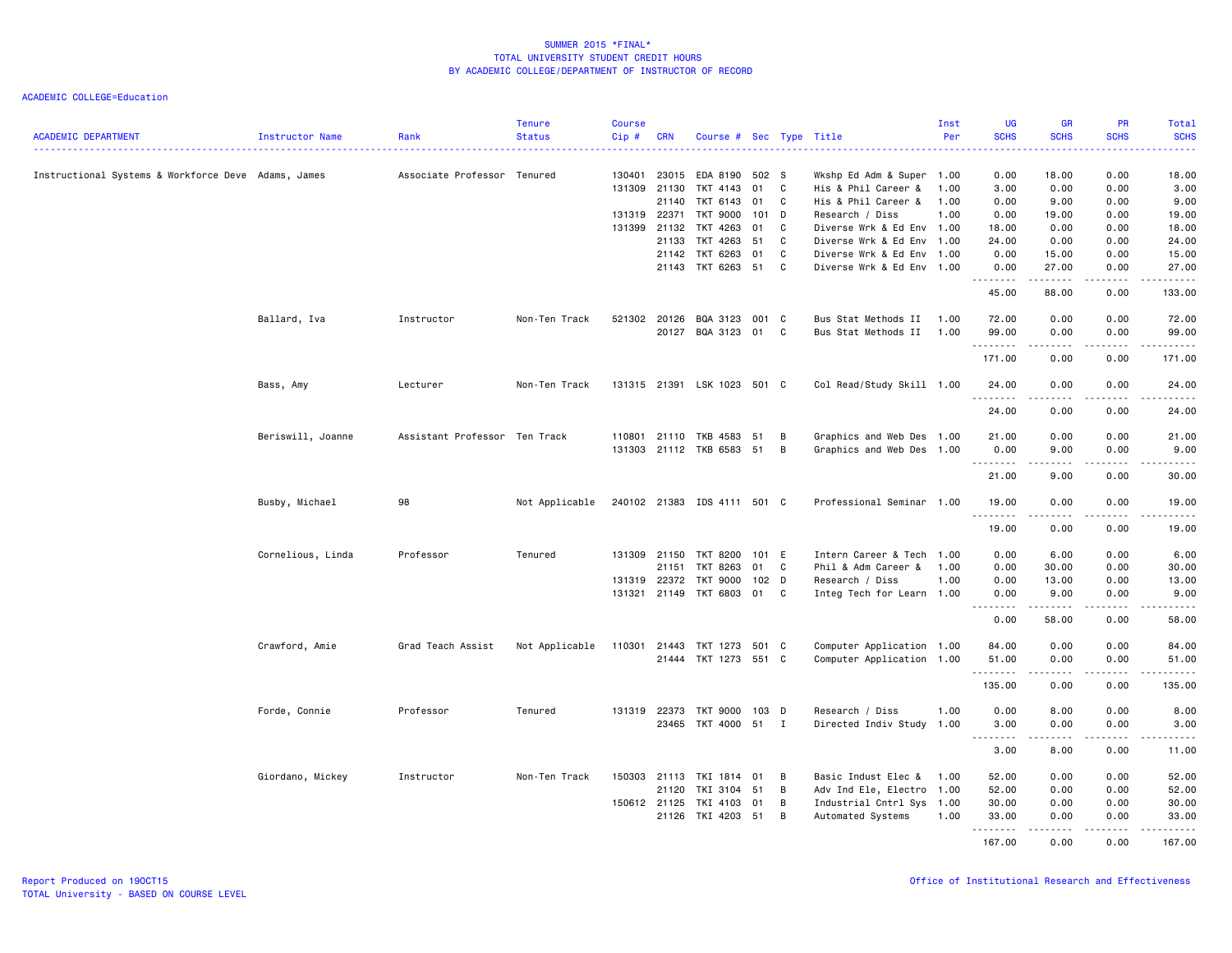ACADEMIC COLLEGE=Education

| <b>ACADEMIC DEPARTMENT</b>                        | Instructor Name      | Rank                          | <b>Tenure</b><br><b>Status</b> | <b>Course</b><br>Cip# | <b>CRN</b>   | Course # Sec Type Title     |       |          |                           | Inst<br>Per | <b>UG</b><br><b>SCHS</b>                                                                                                                                                                                                                                                                                                                                                                                                                                                                        | <b>GR</b><br><b>SCHS</b>                                                                                                                                      | <b>PR</b><br><b>SCHS</b>                                                                                                                                     | Total<br><b>SCHS</b><br>$- - - -$ |
|---------------------------------------------------|----------------------|-------------------------------|--------------------------------|-----------------------|--------------|-----------------------------|-------|----------|---------------------------|-------------|-------------------------------------------------------------------------------------------------------------------------------------------------------------------------------------------------------------------------------------------------------------------------------------------------------------------------------------------------------------------------------------------------------------------------------------------------------------------------------------------------|---------------------------------------------------------------------------------------------------------------------------------------------------------------|--------------------------------------------------------------------------------------------------------------------------------------------------------------|-----------------------------------|
| Instructional Systems & Workforce Deve Huang, Kun |                      | Assistant Professor Ten Track |                                | 131309                | 21448        | TKT 4763 501 C              |       |          | Digital Tools/Learni 1.00 |             | 24.00                                                                                                                                                                                                                                                                                                                                                                                                                                                                                           | 0.00                                                                                                                                                          | 0.00                                                                                                                                                         | 24.00                             |
|                                                   |                      |                               |                                |                       |              | 21450 TKT 6763 501 C        |       |          | Digital Tools/Learni 1.00 |             | 0.00<br><u>.</u>                                                                                                                                                                                                                                                                                                                                                                                                                                                                                | 18.00<br>$\frac{1}{2} \left( \frac{1}{2} \right) \left( \frac{1}{2} \right) \left( \frac{1}{2} \right) \left( \frac{1}{2} \right) \left( \frac{1}{2} \right)$ | 0.00<br>.                                                                                                                                                    | 18.00                             |
|                                                   |                      |                               |                                |                       |              |                             |       |          |                           |             | 24.00                                                                                                                                                                                                                                                                                                                                                                                                                                                                                           | 18.00                                                                                                                                                         | 0.00                                                                                                                                                         | 42.00                             |
|                                                   | Keel, Vicki          | Instructor                    | Non-Ten Track                  | 110301 21106          |              | TKB 1123                    | 01    | B        | Document Form/Info P 1.00 |             | 69.00                                                                                                                                                                                                                                                                                                                                                                                                                                                                                           | 0.00                                                                                                                                                          | 0.00                                                                                                                                                         | 69.00                             |
|                                                   |                      |                               |                                |                       | 21128        | TKT 1273                    | 01    | C        | Computer Application 1.00 |             | 57.00                                                                                                                                                                                                                                                                                                                                                                                                                                                                                           | 0.00                                                                                                                                                          | 0.00                                                                                                                                                         | 57.00                             |
|                                                   |                      |                               |                                |                       | 21440        | TKB 4543 551 B              |       |          | Advanced Info Proces 1.00 |             | 99.00                                                                                                                                                                                                                                                                                                                                                                                                                                                                                           | 0.00                                                                                                                                                          | 0.00                                                                                                                                                         | 99.00                             |
|                                                   |                      |                               |                                |                       |              | 131303 22308 TKB 3133 551 C |       |          | Admin Management & P 1.00 |             | 81.00<br><u>.</u>                                                                                                                                                                                                                                                                                                                                                                                                                                                                               | 0.00<br>$\frac{1}{2} \left( \frac{1}{2} \right) \left( \frac{1}{2} \right) \left( \frac{1}{2} \right) \left( \frac{1}{2} \right) \left( \frac{1}{2} \right)$  | 0.00<br>$\frac{1}{2} \left( \frac{1}{2} \right) \left( \frac{1}{2} \right) \left( \frac{1}{2} \right) \left( \frac{1}{2} \right) \left( \frac{1}{2} \right)$ | 81.00<br>.                        |
|                                                   |                      |                               |                                |                       |              |                             |       |          |                           |             | 306.00                                                                                                                                                                                                                                                                                                                                                                                                                                                                                          | 0.00                                                                                                                                                          | 0.00                                                                                                                                                         | 306.00                            |
|                                                   | Lee, Sang Joon       | Assistant Professor Ten Track |                                | 110801                | 21441        | TKB 4583 501 B              |       |          | Graphics and Web Des 1.00 |             | 57.00                                                                                                                                                                                                                                                                                                                                                                                                                                                                                           | 0.00                                                                                                                                                          | 0.00                                                                                                                                                         | 57.00                             |
|                                                   |                      |                               |                                | 131303                | 21442        | TKB 6583                    | 501 B |          | Graphics and Web Des 1.00 |             | 0.00                                                                                                                                                                                                                                                                                                                                                                                                                                                                                            | 6.00                                                                                                                                                          | 0.00                                                                                                                                                         | 6.00                              |
|                                                   |                      |                               |                                |                       |              | 131309 21446 TKT 4343 501 C |       |          | Info Tech Project Mg 1.00 |             | 69.00<br><u>.</u>                                                                                                                                                                                                                                                                                                                                                                                                                                                                               | 0.00<br>.                                                                                                                                                     | 0.00<br>.                                                                                                                                                    | 69.00<br>.                        |
|                                                   |                      |                               |                                |                       |              |                             |       |          |                           |             | 126.00                                                                                                                                                                                                                                                                                                                                                                                                                                                                                          | 6.00                                                                                                                                                          | 0.00                                                                                                                                                         | 132.00                            |
|                                                   | Okojie, Mabel        | Professor                     | Tenured                        |                       |              | 110301 21652 TKT 8773       | 51    | C        | Teach & Train with M 1.00 |             | 0.00                                                                                                                                                                                                                                                                                                                                                                                                                                                                                            | 18.00                                                                                                                                                         | 0.00                                                                                                                                                         | 18.00                             |
|                                                   |                      |                               |                                | 130501                | 21137        | TKT 4733                    | 51    | C        | Mgn Multimedia Lrn        | 1.00        | 3.00                                                                                                                                                                                                                                                                                                                                                                                                                                                                                            | 0.00                                                                                                                                                          | 0.00                                                                                                                                                         | 3.00                              |
|                                                   |                      |                               |                                | 131319                | 22374        | <b>TKT 9000</b>             | 104 D |          | Research / Diss           | 1.00        | 0.00                                                                                                                                                                                                                                                                                                                                                                                                                                                                                            | 5.00                                                                                                                                                          | 0.00                                                                                                                                                         | 5.00                              |
|                                                   |                      |                               |                                | 139999                | 23243        | TKT 8990                    | 101 C |          | Special Topic In TKT 1.00 |             | 0.00                                                                                                                                                                                                                                                                                                                                                                                                                                                                                            | 12.00                                                                                                                                                         | 0.00                                                                                                                                                         | 12.00                             |
|                                                   |                      |                               |                                | 521201 21146          |              | TKT 6733                    | 01    | C        | Mgn Multimedia Lrn E 1.00 |             | 0.00                                                                                                                                                                                                                                                                                                                                                                                                                                                                                            | 12.00                                                                                                                                                         | 0.00                                                                                                                                                         | 12.00                             |
|                                                   |                      |                               |                                |                       |              | 21147 TKT 6733 51           |       | C        | Mgn Multimedia Lrn E 1.00 |             | 0.00<br>$\sim$ $\sim$ $\sim$ $\sim$<br>$\sim$ $\sim$                                                                                                                                                                                                                                                                                                                                                                                                                                            | 6.00                                                                                                                                                          | 0.00                                                                                                                                                         | 6.00                              |
|                                                   |                      |                               |                                |                       |              |                             |       |          |                           |             | 3.00                                                                                                                                                                                                                                                                                                                                                                                                                                                                                            | 53.00                                                                                                                                                         | 0.00                                                                                                                                                         | 56.00                             |
|                                                   | Olinzock, Anthony    | Professor                     | Tenured                        | 110301 21108          |              | TKB 4283                    | 51    | В        | Advanced Office Syst 1.00 |             | 24.00                                                                                                                                                                                                                                                                                                                                                                                                                                                                                           | 0.00                                                                                                                                                          | 0.00                                                                                                                                                         | 24.00                             |
|                                                   |                      |                               |                                |                       | 21111        | TKB 6283                    | 51    | B        | Advanced Office Syst 1.00 |             | 0.00                                                                                                                                                                                                                                                                                                                                                                                                                                                                                            | 3.00                                                                                                                                                          | 0.00                                                                                                                                                         | 3.00                              |
|                                                   |                      |                               |                                |                       | 21127        | TKT 1273 001 C              |       |          | Computer Application 1.00 |             | 36.00                                                                                                                                                                                                                                                                                                                                                                                                                                                                                           | 0.00                                                                                                                                                          | 0.00                                                                                                                                                         | 36.00                             |
|                                                   |                      |                               |                                |                       | 21138        | TKT 4753 51                 |       | C        | Presenting with Medi 1.00 |             | 12.00                                                                                                                                                                                                                                                                                                                                                                                                                                                                                           | 0.00                                                                                                                                                          | 0.00                                                                                                                                                         | 12.00                             |
|                                                   |                      |                               |                                |                       | 21148        | TKT 6753                    | 51    | C        | Presenting with Medi 1.00 |             | 0.00                                                                                                                                                                                                                                                                                                                                                                                                                                                                                            | 12.00                                                                                                                                                         | 0.00                                                                                                                                                         | 12.00                             |
|                                                   |                      |                               |                                | 111001 21109          |              | TKB 4563                    | 01    | C        | Intro to Data Networ 1.00 |             | 27.00                                                                                                                                                                                                                                                                                                                                                                                                                                                                                           | 0.00                                                                                                                                                          | 0.00                                                                                                                                                         | 27.00                             |
|                                                   |                      |                               |                                | 131319                | 22375        | TKT 9000                    | 105   | D        | Research / Diss           | 1.00        | 0.00                                                                                                                                                                                                                                                                                                                                                                                                                                                                                            | 9.00                                                                                                                                                          | 0.00                                                                                                                                                         | 9.00                              |
|                                                   |                      |                               |                                |                       |              | 150613 21648 TKT 8713 01    |       | B        | Research in ISWD          | 1.00        | 0.00<br><u>.</u>                                                                                                                                                                                                                                                                                                                                                                                                                                                                                | 12.00<br>$- - - - -$                                                                                                                                          | 0.00<br>$   -$                                                                                                                                               | 12.00<br>.                        |
|                                                   |                      |                               |                                |                       |              |                             |       |          |                           |             | 99.00                                                                                                                                                                                                                                                                                                                                                                                                                                                                                           | 36.00                                                                                                                                                         | 0.00                                                                                                                                                         | 135.00                            |
|                                                   | Scott-Bracey, Pamela | Assistant Professor Ten Track |                                | 131309 21135          |              | TKT 4463                    | 51    | C        | Meth Tchn Tech Mid S 1.00 |             | 27.00                                                                                                                                                                                                                                                                                                                                                                                                                                                                                           | 0.00                                                                                                                                                          | 0.00                                                                                                                                                         | 27.00                             |
|                                                   |                      |                               |                                |                       | 21145        | TKT 6463                    | 51    | C        | Meth Tchn Tech Mid S      | 1.00        | 0.00                                                                                                                                                                                                                                                                                                                                                                                                                                                                                            | 6.00                                                                                                                                                          | 0.00                                                                                                                                                         | 6.00                              |
|                                                   |                      |                               |                                |                       | 21447        | TKT 4473                    | 551 C |          | Methods of Teaching       | 1.00        | 9.00                                                                                                                                                                                                                                                                                                                                                                                                                                                                                            | 0.00                                                                                                                                                          | 0.00                                                                                                                                                         | 9.00                              |
|                                                   |                      |                               |                                |                       |              | 21449 TKT 6473 551 C        |       |          | Methods of Teaching       | 1.00        | 0.00<br><u>.</u>                                                                                                                                                                                                                                                                                                                                                                                                                                                                                | 45.00<br>.                                                                                                                                                    | 0.00<br>.                                                                                                                                                    | 45.00<br>.                        |
|                                                   |                      |                               |                                |                       |              |                             |       |          |                           |             | 36.00                                                                                                                                                                                                                                                                                                                                                                                                                                                                                           | 51.00                                                                                                                                                         | 0.00                                                                                                                                                         | 87.00                             |
|                                                   | Wyatt, John          | Associate Professor Tenured   |                                |                       | 150611 21121 | TKI 3183                    | 01    | <b>L</b> | Machine Metal Proc        | 1.00        | 33.00                                                                                                                                                                                                                                                                                                                                                                                                                                                                                           | 0.00                                                                                                                                                          | 0.00                                                                                                                                                         | 33.00                             |
|                                                   |                      |                               |                                |                       |              | 150612 21124 TKI 3353       | 01    | В        | Forecast & Cost Mode 1.00 |             | 30.00<br>$\begin{array}{cccccccccccccc} \multicolumn{2}{c}{} & \multicolumn{2}{c}{} & \multicolumn{2}{c}{} & \multicolumn{2}{c}{} & \multicolumn{2}{c}{} & \multicolumn{2}{c}{} & \multicolumn{2}{c}{} & \multicolumn{2}{c}{} & \multicolumn{2}{c}{} & \multicolumn{2}{c}{} & \multicolumn{2}{c}{} & \multicolumn{2}{c}{} & \multicolumn{2}{c}{} & \multicolumn{2}{c}{} & \multicolumn{2}{c}{} & \multicolumn{2}{c}{} & \multicolumn{2}{c}{} & \multicolumn{2}{c}{} & \multicolumn{2}{c}{} & \$ | 0.00<br><u>.</u>                                                                                                                                              | 0.00<br>.                                                                                                                                                    | 30.00<br>.                        |
|                                                   |                      |                               |                                |                       |              |                             |       |          |                           |             | 63.00                                                                                                                                                                                                                                                                                                                                                                                                                                                                                           | 0.00                                                                                                                                                          | 0.00                                                                                                                                                         | 63.00                             |
|                                                   | Yu, Chien            | Associate Professor Tenured   |                                | 131319                | 22377        | TKT 9000                    | 107 D |          | Research / Diss           | 1.00        | 0.00                                                                                                                                                                                                                                                                                                                                                                                                                                                                                            | 12.00                                                                                                                                                         | 0.00                                                                                                                                                         | 12.00                             |
|                                                   |                      |                               |                                | 150613                | 21647        | TKT 8723                    | 01    | C        | Instructional Design      | 1.00        | 0.00                                                                                                                                                                                                                                                                                                                                                                                                                                                                                            | 9.00                                                                                                                                                          | 0.00                                                                                                                                                         | 9.00                              |
|                                                   |                      | Professor                     | Tenured                        |                       |              | 131321 21152 TKT 8813 01    |       | C        | Foundations of Dista 1.00 |             | 0.00                                                                                                                                                                                                                                                                                                                                                                                                                                                                                            | 15.00                                                                                                                                                         | 0.00                                                                                                                                                         | 15.00                             |

Report Produced on 19OCT15 Office of Institutional Research and Effectiveness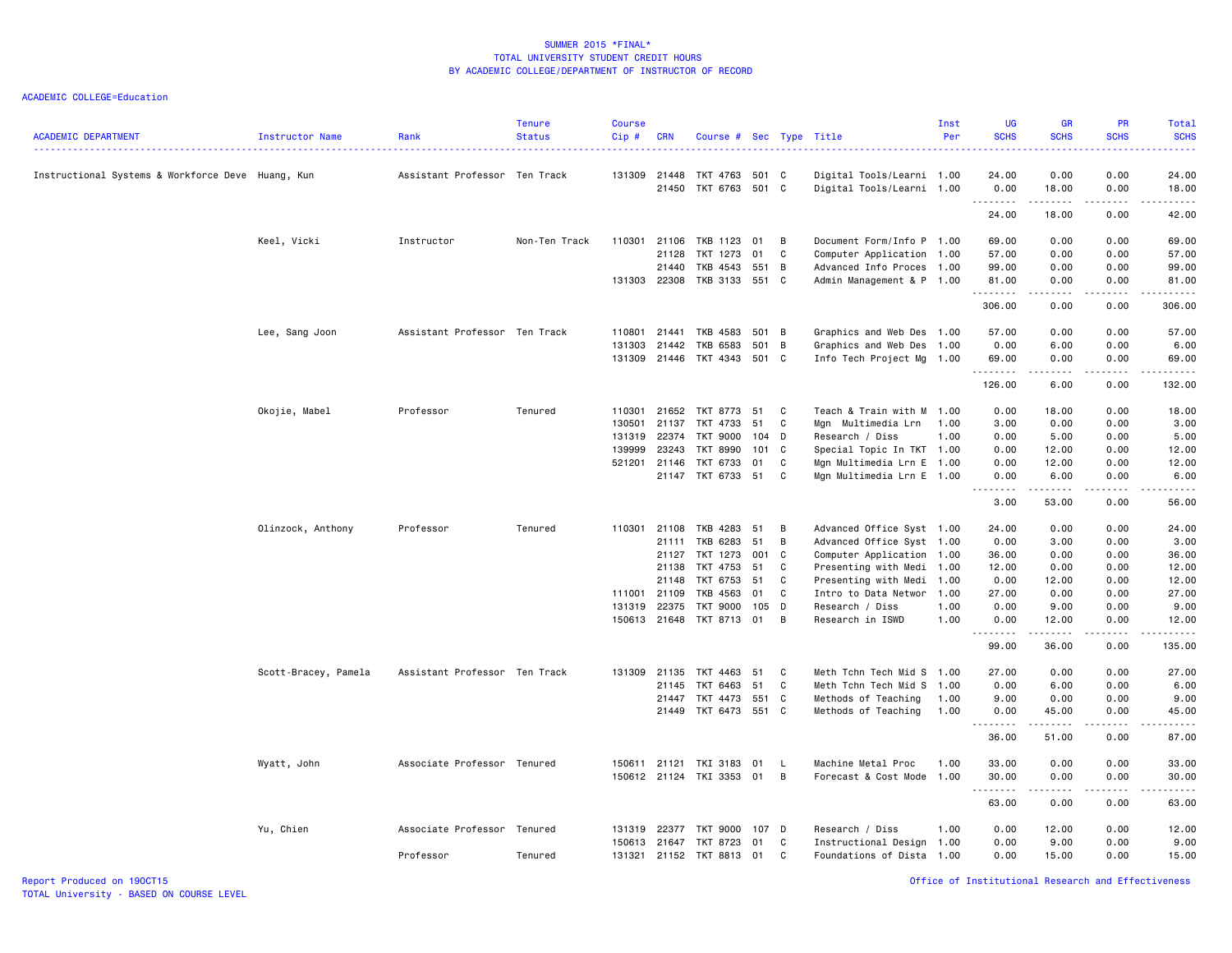| <b>ACADEMIC DEPARTMENT</b>             | Instructor Name | Rank | Tenure<br>Status | <b>Course</b><br>Cip# | <b>CRN</b> | Course # Sec Type Title |  |  | UG<br>Inst<br><b>SCHS</b><br>Per | GR<br><b>SCHS</b> | <b>PR</b><br><b>SCHS</b> | Total<br><b>SCHS</b>  |
|----------------------------------------|-----------------|------|------------------|-----------------------|------------|-------------------------|--|--|----------------------------------|-------------------|--------------------------|-----------------------|
|                                        |                 |      |                  |                       |            |                         |  |  | .<br>0.00                        | .<br>36.00        | .<br>0.00                | .<br>36.00            |
|                                        |                 |      |                  |                       |            |                         |  |  | ========                         | ========          | ========                 | $=$ = = = = = = = = = |
| Instructional Systems & Workforce Deve |                 |      |                  |                       |            |                         |  |  | 1242.00                          | 363.00            | 0.00                     | 1605.00               |
|                                        |                 |      |                  |                       |            |                         |  |  | =====                            |                   | ------                   | ==========            |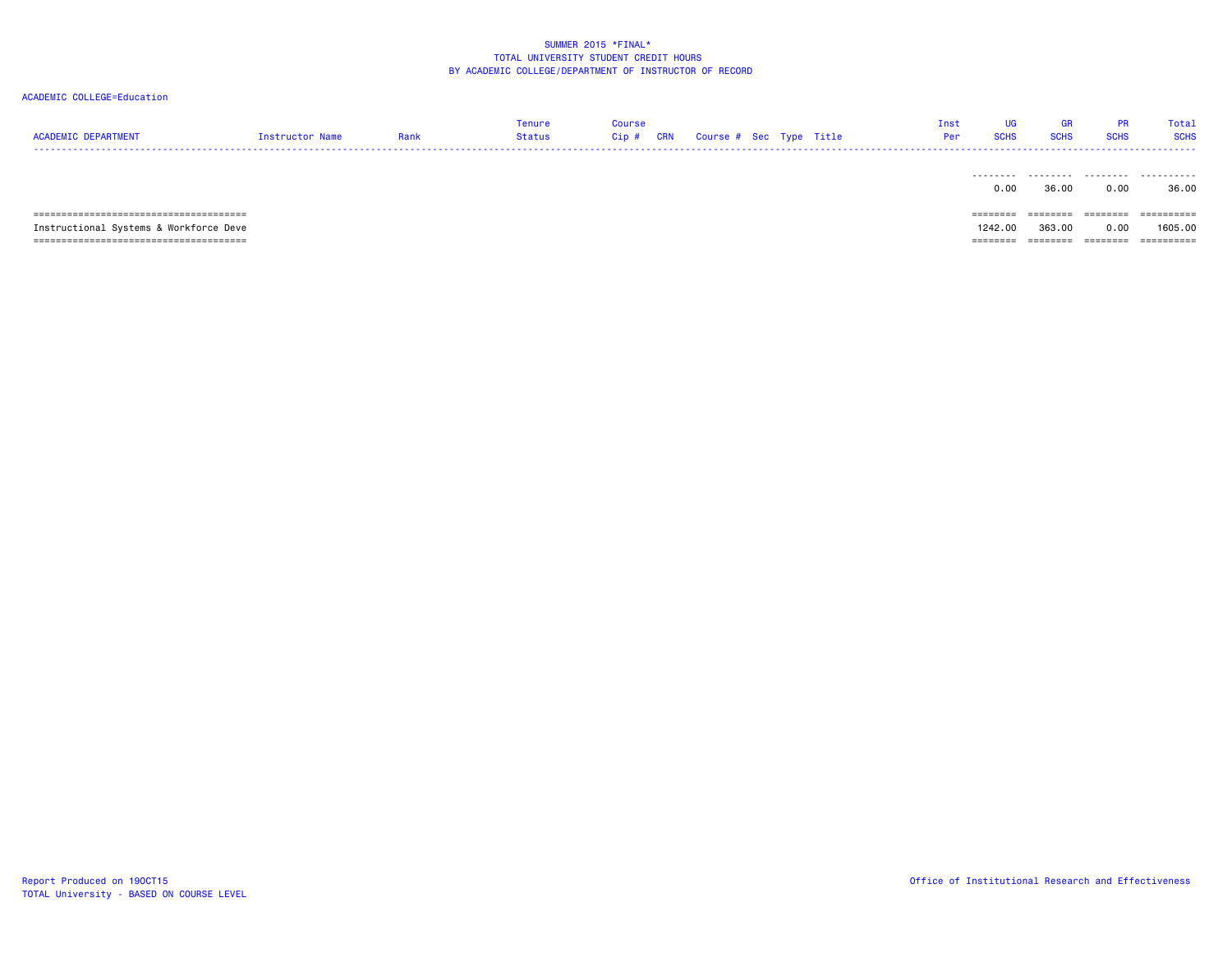| <b>ACADEMIC DEPARTMENT</b> | Instructor Name        | Rank                          | <b>Tenure</b><br><b>Status</b> | <b>Course</b><br>Cip# | <b>CRN</b>     | Course # Sec Type Title |          |              |                                            | Inst<br>Per  | <b>UG</b><br><b>SCHS</b> | <b>GR</b><br><b>SCHS</b>                                                                                                          | PR<br><b>SCHS</b> | Total<br><b>SCHS</b>   |
|----------------------------|------------------------|-------------------------------|--------------------------------|-----------------------|----------------|-------------------------|----------|--------------|--------------------------------------------|--------------|--------------------------|-----------------------------------------------------------------------------------------------------------------------------------|-------------------|------------------------|
| Kinesiology                | Abadie, Ben            | Professor                     | Tenured                        | 260908                | 20497          | EP 4183                 | 51       | В            | Exercise & Weight Co 1.00                  |              | 24.00                    | 0.00                                                                                                                              | 0.00              | 24.00                  |
|                            |                        |                               |                                | 310501                | 21710          | KI 1803                 | 01       | C            | Health Trends & Topi 1.00                  |              | 21.00                    | 0.00                                                                                                                              | 0.00              | 21.00                  |
|                            |                        |                               |                                | 310505                | 20483          | EP 3613                 | 001      | C            | Exercise Electrocard 1.00                  |              | 54.00                    | 0.00                                                                                                                              | 0.00              | 54.00                  |
|                            |                        |                               |                                |                       |                | 20484 EP 3613           | 01       | C            | Exercise Electrocard 1.00                  |              | 48.00<br><u>.</u>        | 0.00<br>$\frac{1}{2}$                                                                                                             | 0.00              | 48.00<br>$\frac{1}{2}$ |
|                            |                        |                               |                                |                       |                |                         |          |              |                                            |              | 147.00                   | 0.00                                                                                                                              | 0.00              | 147.00                 |
|                            | Agiovlasitis, Stamatis | Assistant Professor Ten Track |                                | 260908                | 21666          | EP 4133                 | 01 C     |              | Ex Prog Clinical Pop 1.00                  |              | 45.00                    | 0.00                                                                                                                              | 0.00              | 45.00                  |
|                            |                        |                               |                                | 310505                | 23326          | EP 7000                 | 101      | $\mathbf I$  | Directed Indiv Study 1.00                  |              | 0.00                     | 3.00                                                                                                                              | 0.00              | 3.00                   |
|                            |                        |                               |                                |                       | 23414          | EP 7000                 | $102$ I  |              | Directed Indiv Study 1.00                  |              | 0.00                     | 3.00                                                                                                                              | 0.00              | 3.00                   |
|                            |                        | Associate Professor Tenured   |                                | 260908                |                | 20492 EP 4133           | 001 C    |              | Ex Prog Clinical Pop 1.00                  |              | 18.00<br>.               | 0.00<br>$\frac{1}{2} \left( \frac{1}{2} \right) \left( \frac{1}{2} \right) \left( \frac{1}{2} \right) \left( \frac{1}{2} \right)$ | 0.00<br>.         | 18.00<br>$\cdots$      |
|                            |                        |                               |                                |                       |                |                         |          |              |                                            |              | 63.00                    | 6.00                                                                                                                              | 0.00              | 69.00                  |
|                            | Carlisle, Danny        | Lecturer                      | Non-Ten Track                  | 131304                | 20964          | PE 4413                 | 01       | B            | Basic Driver Ed I                          | 1.00         | 66.00                    | 0.00                                                                                                                              | 0.00              | 66.00                  |
|                            |                        |                               |                                |                       | 20965          | PE 4423                 | 51       | C            | Driver Ed Meth II                          | 1.00         | 36.00                    | 0.00                                                                                                                              | 0.00              | 36.00                  |
|                            |                        |                               |                                |                       | 131314 23445   | PE 4000                 | 101 I    |              | Directed Indiv Study 1.00                  |              | 3.00                     | 0.00                                                                                                                              | 0.00              | 3.00                   |
|                            |                        |                               |                                |                       | 23446          | PE 4000                 | 102 I    |              | Directed Indiv Study 1.00                  |              | 3.00                     | 0.00                                                                                                                              | 0.00              | 3.00                   |
|                            |                        |                               |                                |                       | 23447          | PE 4000                 | 103 I    |              | Directed Indiv Study 1.00                  |              | 3.00                     | 0.00                                                                                                                              | 0.00              | 3.00                   |
|                            |                        |                               |                                |                       | 23488          | PE 4000                 | 52       | $\mathbf{I}$ | Directed Indiv Study 1.00                  |              | 3.00                     | 0.00                                                                                                                              | 0.00              | 3.00                   |
|                            |                        |                               |                                |                       | 23489          | PE 4000                 | 53       | I            | Directed Indiv Study 1.00                  |              | 3.00                     | 0.00                                                                                                                              | 0.00              | 3.00                   |
|                            |                        |                               |                                |                       | 23490          | PE 4000                 | 54       | Ι.           | Directed Indiv Study 1.00                  |              | 3.00                     | 0.00                                                                                                                              | 0.00              | 3.00                   |
|                            |                        |                               |                                |                       | 23512          | PE 4000                 | 55       | $\mathbf I$  | Directed Indiv Study 1.00                  |              | 3.00                     | 0.00                                                                                                                              | 0.00              | 3.00                   |
|                            |                        |                               |                                | 512201                | 20958          | PE 3433                 | 01       | C            | Genl Safety Methods                        | 1.00         | 33.00                    | 0.00                                                                                                                              | 0.00              | 33.00                  |
|                            |                        |                               |                                |                       | 20959          | PE 3433                 | 51       | $\mathtt{C}$ | Genl Safety Methods                        | 1.00         | 45.00                    | 0.00                                                                                                                              | 0.00              | 45.00                  |
|                            |                        |                               |                                |                       |                |                         |          |              |                                            |              | 201.00                   | 0.00                                                                                                                              | 0.00              | 201.00                 |
|                            | Carlson, Benjamin      | Grad Teach Assist             | Not Applicable                 |                       |                | 131314 22397 PE 3313    | 002 K    |              | Sport Physiology                           | 1.00         | 0.00                     | 0.00<br>.                                                                                                                         | 0.00              | 0.00                   |
|                            |                        |                               |                                |                       |                |                         |          |              |                                            |              | 0.00                     | 0.00                                                                                                                              | 0.00              | 0.00                   |
|                            | Chander, Harish        | Assistant Professor           | Ten Track                      | 260908                | 20474          | EP 3233                 | 01       | C            | Anatomical Kinesiolo                       | 1.00         | 33.00                    | 0.00                                                                                                                              | 0.00              | 33.00                  |
|                            |                        |                               |                                | 310505                | 20752          | KI 2603                 | 001      | C            | Medical Terminology                        | 1.00         | 36.00                    | 0.00                                                                                                                              | 0.00              | 36.00                  |
|                            |                        |                               |                                |                       | 20754          | KI 3273                 | 51       | C            | Athletic Training                          | 1.00         | 36.00                    | 0.00                                                                                                                              | 0.00              | 36.00                  |
|                            |                        |                               |                                |                       | 21713          | PE 4283                 | 51       | C            | Sport Biomechanics                         | 1.00         | 42.00                    | 0.00                                                                                                                              | 0.00              | 42.00                  |
|                            |                        |                               |                                |                       | 22399          | KI 3633                 | 02       | B            | Rehab Technique in S                       | 1.00         | 12.00                    | 0.00                                                                                                                              | 0.00              | 12.00                  |
|                            |                        |                               |                                |                       |                | 22540 KI 3273           | 52       | К            | Athletic Training                          | 1.00         | 0.00                     | 0.00                                                                                                                              | 0.00              | 0.00                   |
|                            |                        |                               |                                |                       |                |                         |          |              |                                            |              | 159.00                   | .<br>0.00                                                                                                                         | 0.00              | 159.00                 |
|                            | Debusk, John           | Grad Teach Assist             | Not Applicable                 | 260908                | 20478          | EP 3304                 | 03       | К            | Exercise Physiology                        | 0.60         | 0.00                     | 0.00                                                                                                                              | 0.00              | 0.00                   |
|                            |                        |                               |                                |                       |                | 20480 EP 3304           | 52       | К            | Exercise Physiology                        | 0.60         | 0.00                     | 0.00                                                                                                                              | 0.00              | 0.00                   |
|                            |                        |                               |                                |                       |                |                         |          |              |                                            |              | $\sim$ $\sim$            |                                                                                                                                   |                   |                        |
|                            |                        |                               |                                |                       |                |                         |          |              |                                            |              | 0.00                     | 0.00                                                                                                                              | 0.00              | 0.00                   |
|                            | Funderburk, Deborah    | Instructor                    | Non-Ten Track                  | 500301                |                | 20947 PE 1323           | 51       | B            | Hist & Apprec of Dan 1.00                  |              | 45.00<br>.               | 0.00<br>----                                                                                                                      | 0.00              | 45.00                  |
|                            |                        |                               |                                |                       |                |                         |          |              |                                            |              | 45.00                    | 0.00                                                                                                                              | 0.00              | 45.00                  |
|                            | Hill, Christopher      | Grad Teach Assist             | Not Applicable                 | 260908                | 20477<br>20481 | EP 3304<br>EP 3304      | 02<br>53 | К<br>к       | Exercise Physiology<br>Exercise Physiology | 0.60<br>0.60 | 0.00<br>0.00             | 0.00<br>0.00                                                                                                                      | 0.00<br>0.00      | 0.00<br>0.00           |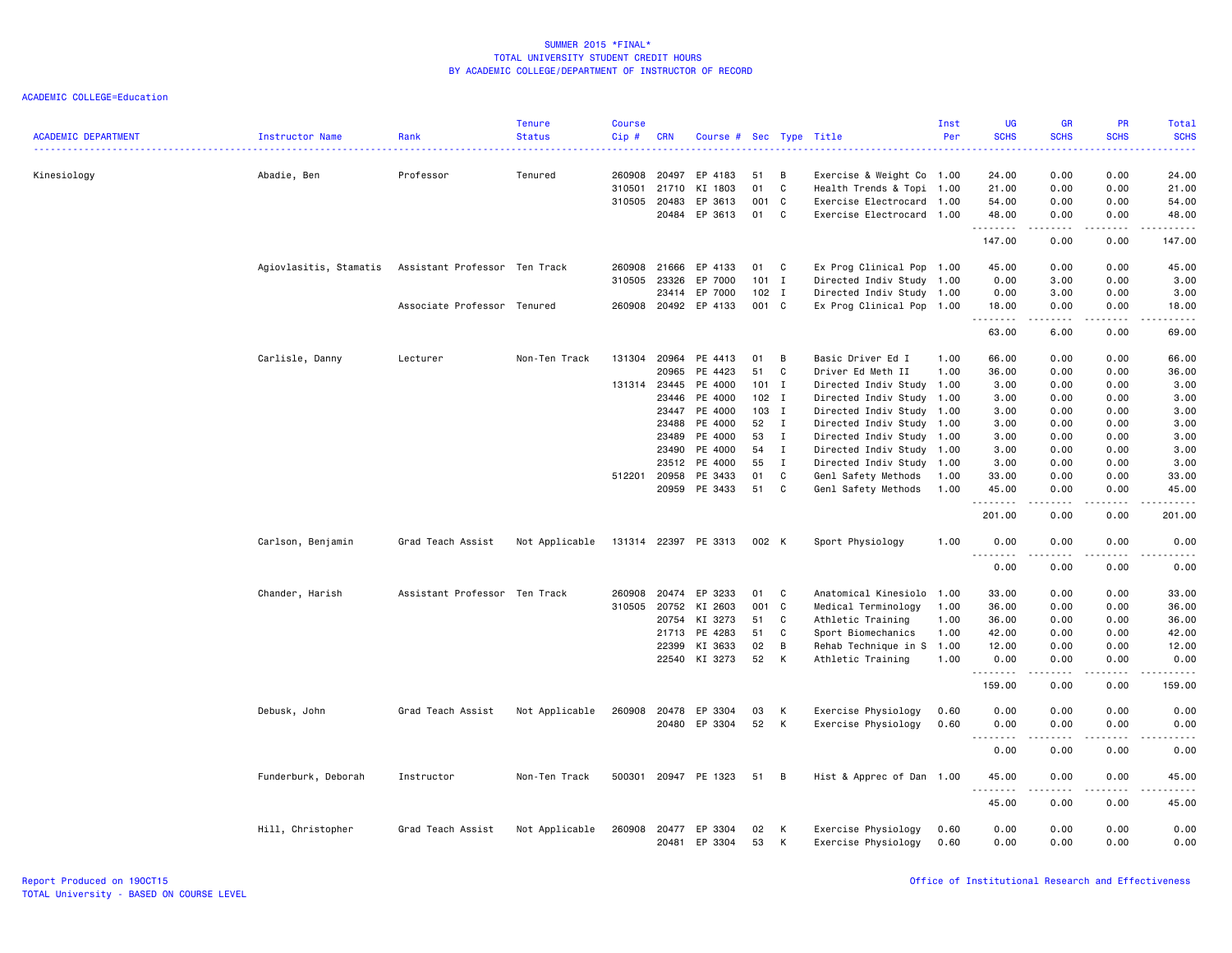ACADEMIC COLLEGE=Education

| <b>ACADEMIC DEPARTMENT</b> | Instructor Name     | Rank                          | <b>Tenure</b><br><b>Status</b> | <b>Course</b><br>Cip# | <b>CRN</b>   | Course # Sec Type Title |       |   |                           | Inst<br>Per | <b>UG</b><br><b>SCHS</b> | <b>GR</b><br><b>SCHS</b> | <b>PR</b><br><b>SCHS</b> | <b>Total</b><br><b>SCHS</b><br>. |
|----------------------------|---------------------|-------------------------------|--------------------------------|-----------------------|--------------|-------------------------|-------|---|---------------------------|-------------|--------------------------|--------------------------|--------------------------|----------------------------------|
|                            |                     |                               |                                |                       |              |                         |       |   |                           |             |                          |                          |                          |                                  |
|                            |                     |                               |                                |                       |              |                         |       |   |                           |             | 0.00                     | 0.00                     | 0.00                     | 0.00                             |
| Kinesiology                | Hilton, Laura       | Instructor                    | Non-Ten Track                  |                       |              | 310505 21878 EP 3613    | 251 C |   | Exercise Electrocard 1.00 |             | 27.00<br>.               | 0.00<br>.                | 0.00<br>.                | 27.00<br>$\frac{1}{2}$           |
|                            |                     |                               |                                |                       |              |                         |       |   |                           |             | 27.00                    | 0.00                     | 0.00                     | 27.00                            |
|                            | Holmes, Megan       | Assistant Professor Ten Track |                                | 260908                | 20486        | EP 3643                 | 01    | C | Applied Anat & Patho 1.00 |             | 27.00                    | 0.00                     | 0.00                     | 27.00                            |
|                            |                     |                               |                                |                       | 20500        | EP 4603                 | 001   | C | Physical Activity Ep 1.00 |             | 21.00<br>.               | 0.00<br>.                | 0.00<br>.                | 21.00<br>.                       |
|                            |                     |                               |                                |                       |              |                         |       |   |                           |             | 48.00                    | 0.00                     | 0.00                     | 48.00                            |
|                            | Joe, Lee            | Instructor                    | Non-Ten Track                  | 260908                | 20479        | EP 3304                 | 51    | C | Exercise Physiology       | 1.00        | 96.00                    | 0.00                     | 0.00                     | 96.00                            |
|                            |                     |                               |                                |                       | 20503        | EP 4810                 | 101   | H | Clin Exercise Phys I 1.00 |             | 195.00                   | 0.00                     | 0.00                     | 195.00                           |
|                            |                     |                               |                                |                       | 20504        | EP 4810                 | 102   | H | Clin Exercise Phys I 1.00 |             | 195.00                   | 0.00                     | 0.00                     | 195.00                           |
|                            |                     |                               |                                | 310501                | 20498        | EP 4210                 | 101 E |   | Hlth Fitness Stdies       | 1.00        | 51.00<br>.               | 0.00                     | 0.00                     | 51.00                            |
|                            |                     |                               |                                |                       |              |                         |       |   |                           |             | 537.00                   | 0.00                     | 0.00                     | 537.00                           |
|                            | Knight, Adam        | Assistant Professor Ten Track |                                | 260908                | 20501        | EP 4703                 | 001 C |   | Neural Contl Human M 1.00 |             | 111.00                   | 0.00                     | 0.00                     | 111.00                           |
|                            |                     |                               |                                |                       | 20502        | EP 4703                 | 51    | C | Neural Contl Human M 1.00 |             | 48.00                    | 0.00                     | 0.00                     | 48.00                            |
|                            |                     |                               |                                |                       | 21712        | EP 3233                 | 51    | C | Anatomical Kinesiolo 1.00 |             | 30.00                    | 0.00                     | 0.00                     | 30.00                            |
|                            |                     |                               |                                | 310505 21711          |              | PE 4853                 | 01    | C | Motor Lrng and Skill 1.00 |             | 9.00                     | 0.00                     | 0.00                     | 9.00                             |
|                            |                     |                               |                                |                       | 23131        | KI 7000                 | 103 I |   | Directed Indiv Study 1.00 |             | 0.00                     | 3.00                     | 0.00                     | 3.00                             |
|                            |                     |                               |                                |                       | 23298        | KI 8000                 | 102 D |   | Research/Thesis           | 1.00        | 0.00                     | 1.00                     | 0.00                     | 1.00                             |
|                            |                     | Associate Professor Tenured   |                                |                       | 131314 20499 | EP 4503                 | 01    | C | Mechanical Analysis       | 1.00        | 63.00<br>.               | 0.00<br>.                | 0.00<br>.                | 63.00                            |
|                            |                     |                               |                                |                       |              |                         |       |   |                           |             | 261.00                   | 4.00                     | 0.00                     | 265.00                           |
|                            | Love, Adam          | Associate Professor Tenured   |                                |                       | 131314 20677 | GS 4403                 | 51    | C | Gender & Sport            | 1.00        | 9.00                     | 0.00                     | 0.00                     | 9.00                             |
|                            |                     |                               |                                |                       | 20678        | GS 6403                 | 51    | C | Gender & Sport            | 1.00        | 0.00                     | 9.00                     | 0.00                     | 9.00                             |
|                            |                     |                               |                                |                       | 21082        | SS 4403                 | 51    | C | Gender & Sport            | 1.00        | 24.00                    | 0.00                     | 0.00                     | 24.00                            |
|                            |                     |                               |                                |                       | 310504 21714 | SS 3303                 | 101   | C | Communicat Mgmt in        | 1.00        | 57.00<br><u>.</u>        | 0.00                     | 0.00                     | 57.00<br>.                       |
|                            |                     |                               |                                |                       |              |                         |       |   |                           |             | 90.00                    | 9.00                     | 0.00                     | 99.00                            |
|                            | McAllister, Matthew | Assistant Professor Ten Track |                                | 260908                | 20477        | EP 3304                 | 02    | K | Exercise Physiology       | 0.40        | 0.00                     | 0.00                     | 0.00                     | 0.00                             |
|                            |                     | Instructor                    | Non-Ten Track                  | 260908                | 20478        | EP 3304                 | 03    | К | Exercise Physiology       | 0.40        | 0.00                     | 0.00                     | 0.00                     | 0.00                             |
|                            |                     |                               |                                |                       | 20480        | EP 3304                 | 52    | К | Exercise Physiology       | 0.40        | 0.00                     | 0.00                     | 0.00                     | 0.00                             |
|                            |                     |                               |                                |                       | 20481        | EP 3304                 | 53    | K | Exercise Physiology       | 0.40        | 0.00                     | 0.00                     | 0.00                     | 0.00                             |
|                            |                     |                               |                                |                       | 21709        | EP 4183                 | 01    | В | Exercise & Weight Co 1.00 |             | 27.00                    | 0.00                     | 0.00                     | 27.00                            |
|                            |                     |                               |                                | 310501 20490          |              | EP 4113                 | 51    | B | Fitness Prog & Testi 1.00 |             | 45.00                    | 0.00                     | 0.00                     | 45.00                            |
|                            |                     |                               |                                |                       | 20496        | EP 4153                 | 51    | C | Train Tech Exerc & S 1.00 |             | 48.00                    | 0.00                     | 0.00                     | 48.00                            |
|                            |                     |                               |                                |                       |              | 21708 EP 3663           | 01    | B | Personal Fitness Tra 1.00 |             | 57.00<br><u>.</u>        | 0.00<br>$\frac{1}{2}$    | 0.00<br>المالم المالية   | 57.00<br>.                       |
|                            |                     |                               |                                |                       |              |                         |       |   |                           |             | 177.00                   | 0.00                     | 0.00                     | 177.00                           |
|                            | Morse, Alan         | Associate Professor Tenured   |                                |                       | 310504 21077 | SS 3103                 | 001 C |   | Sport Sponsorship         | 1.00        | 45.00                    | 0.00                     | 0.00                     | 45.00                            |
|                            |                     |                               |                                |                       | 21081        | SS 4396                 | 101   | E | Sports Studies Inter 1.00 |             | 90.00                    | 0.00                     | 0.00                     | 90.00                            |
|                            |                     |                               |                                |                       | 22498        | SS 6503                 | 01    | C | Sport Promotion & Sa      | 1.00        | 0.00                     | 15.00                    | 0.00                     | 15.00                            |
|                            |                     |                               |                                |                       | 22499        | SS 4503                 | 01    | C | Sport Promotion & Sa      | 1.00        | 30.00                    | 0.00                     | 0.00                     | 30.00                            |
|                            |                     |                               |                                | 310505                | 20759        | KI 8710                 | 101   | E | Internship                | 1.00        | 0.00                     | 15.00<br>3.00            | 0.00<br>0.00             | 15.00                            |
|                            |                     |                               |                                |                       | 23325        | KI 7000                 | 105   | I | Directed Indiv Study 1.00 |             | 0.00                     |                          |                          | 3.00                             |

Report Produced on 19OCT15 Office of Institutional Research and Effectiveness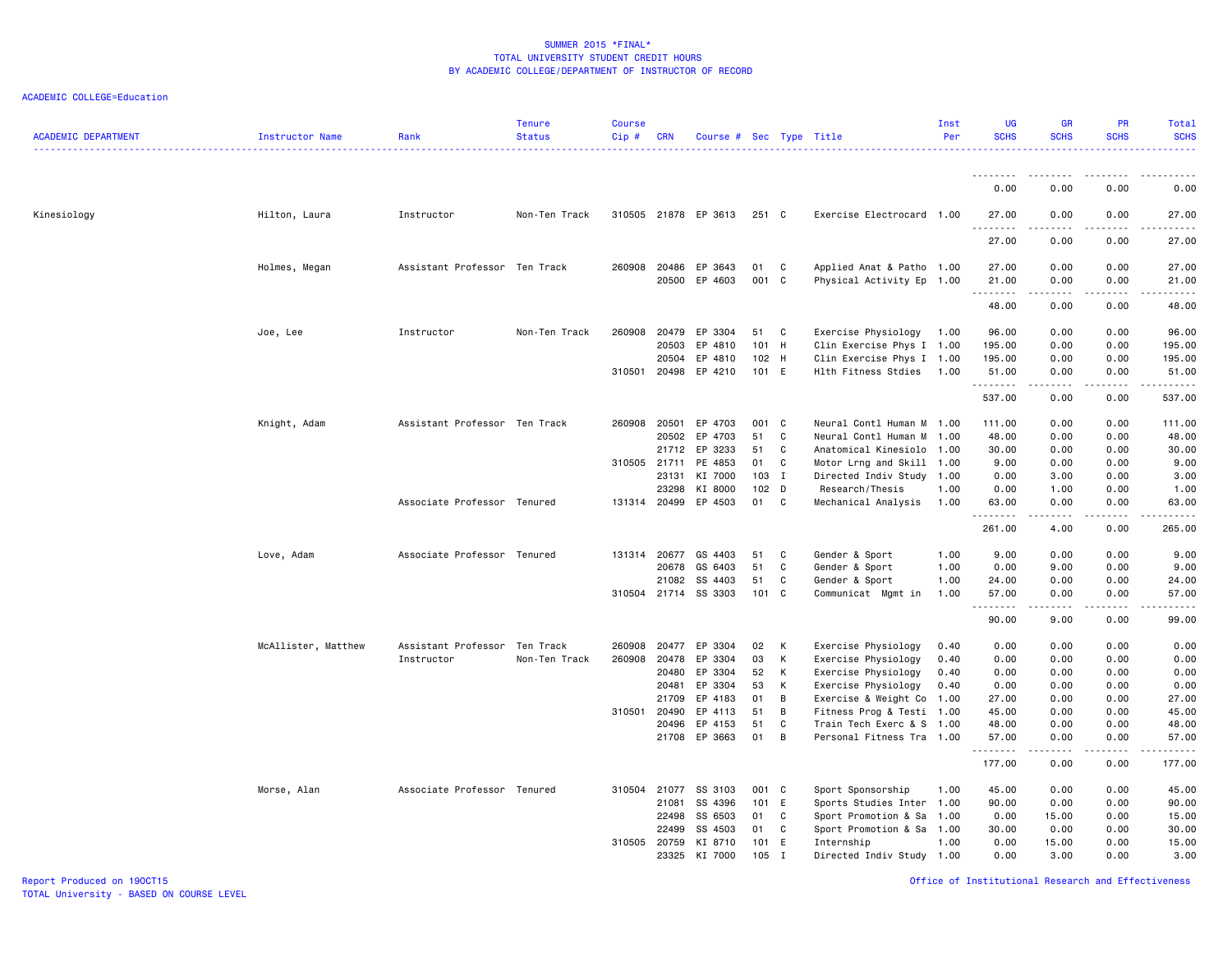#### ACADEMIC COLLEGE=Education

| <b>ACADEMIC DEPARTMENT</b> | <b>Instructor Name</b> | Rank                          | <b>Tenure</b><br><b>Status</b> | <b>Course</b><br>Cip# | <b>CRN</b>     | Course # Sec Type Title  |               |              |                                                        | Inst<br>Per  | <b>UG</b><br><b>SCHS</b>                           | <b>GR</b><br><b>SCHS</b>                                                                                                                                     | <b>PR</b><br><b>SCHS</b> | <b>Total</b><br><b>SCHS</b>                                                                                                                                                                                                                                                                                                                                                                                                            |
|----------------------------|------------------------|-------------------------------|--------------------------------|-----------------------|----------------|--------------------------|---------------|--------------|--------------------------------------------------------|--------------|----------------------------------------------------|--------------------------------------------------------------------------------------------------------------------------------------------------------------|--------------------------|----------------------------------------------------------------------------------------------------------------------------------------------------------------------------------------------------------------------------------------------------------------------------------------------------------------------------------------------------------------------------------------------------------------------------------------|
| Kinesiology                | Morse, Alan            | Associate Professor Tenured   |                                |                       |                | 310505 23448 KI 7000     | 108 I         |              | Directed Indiv Study 1.00                              |              | 0.00                                               | 3.00                                                                                                                                                         | 0.00                     | 3.00                                                                                                                                                                                                                                                                                                                                                                                                                                   |
|                            |                        |                               |                                |                       |                |                          |               |              |                                                        |              | .<br>165.00                                        | $- - - - -$<br>36.00                                                                                                                                         | $\frac{1}{2}$<br>0.00    | .<br>201.00                                                                                                                                                                                                                                                                                                                                                                                                                            |
|                            | Palmer, Elizabeth      | 98                            | Not Applicable                 |                       |                | 310501 20951 PE 3133     | 51            | B            | Adapted Physical Ed 1.00                               |              | 30.00                                              | 0.00                                                                                                                                                         | 0.00                     | 30.00                                                                                                                                                                                                                                                                                                                                                                                                                                  |
|                            |                        |                               |                                |                       |                |                          |               |              |                                                        |              | .<br>30.00                                         | $- - - -$<br>0.00                                                                                                                                            | .<br>0.00                | .<br>30.00                                                                                                                                                                                                                                                                                                                                                                                                                             |
|                            | Pan, Zhujun            | Assistant Professor Ten Track |                                |                       |                | 310505 20758 KI 8313     | 51            | C            | Interpret Data Kines 1.00                              |              | 0.00<br>.                                          | 21.00<br>.                                                                                                                                                   | 0.00<br>.                | 21.00<br>$\cdots$                                                                                                                                                                                                                                                                                                                                                                                                                      |
|                            |                        |                               |                                |                       |                |                          |               |              |                                                        |              | 0.00                                               | 21.00                                                                                                                                                        | 0.00                     | 21.00                                                                                                                                                                                                                                                                                                                                                                                                                                  |
|                            | Pfleegor, Adam         | Assistant Professor Ten Track |                                | 310504                | 22512          | SS 3703                  | 01            | C            | Contemp Issues in In 1.00                              |              | 27.00                                              | 0.00                                                                                                                                                         | 0.00                     | 27.00                                                                                                                                                                                                                                                                                                                                                                                                                                  |
|                            |                        |                               |                                | 310505                | 21800<br>21801 | KI 4990<br>KI 6990       | 01<br>01      | C<br>C       | Special Topic in Kin 1.00<br>Special Topics in Ki 1.00 |              | 21.00<br>0.00                                      | 0.00<br>6.00                                                                                                                                                 | 0.00<br>0.00             | 21.00<br>6.00                                                                                                                                                                                                                                                                                                                                                                                                                          |
|                            |                        |                               |                                |                       |                |                          |               |              |                                                        |              | . <b>.</b><br>48.00                                | $\frac{1}{2} \left( \frac{1}{2} \right) \left( \frac{1}{2} \right) \left( \frac{1}{2} \right) \left( \frac{1}{2} \right) \left( \frac{1}{2} \right)$<br>6.00 | د د د د<br>0.00          | .<br>54.00                                                                                                                                                                                                                                                                                                                                                                                                                             |
|                            |                        |                               |                                |                       |                |                          |               |              |                                                        |              |                                                    |                                                                                                                                                              |                          |                                                                                                                                                                                                                                                                                                                                                                                                                                        |
|                            | Smith, JohnEric        | Assistant Professor Ten Track |                                | 131314<br>260908      | 22295          | PE 3313<br>20476 EP 3304 | 001 C<br>01   | C            | Sport Physiology<br>Exercise Physiology                | 1.00<br>1.00 | 27.00<br>88.00                                     | 0.00<br>0.00                                                                                                                                                 | 0.00<br>0.00             | 27.00<br>88.00                                                                                                                                                                                                                                                                                                                                                                                                                         |
|                            |                        |                               |                                |                       |                |                          |               |              |                                                        |              | .<br>115.00                                        | .<br>0.00                                                                                                                                                    | .<br>0.00                | .<br>115.00                                                                                                                                                                                                                                                                                                                                                                                                                            |
|                            | Vickers, J.            | Associate Professor Tenured   |                                | 131307 20961          |                | PE 4163                  | 001 C         |              | Prin Meth of Sec Hth 1.00                              |              | 9.00                                               | 0.00                                                                                                                                                         | 0.00                     | 9.00                                                                                                                                                                                                                                                                                                                                                                                                                                   |
|                            |                        |                               |                                |                       | 20969          | PE 6163                  | 001           | $\mathbf{C}$ | Prin Meth of Sec Hth 1.00                              |              | 0.00                                               | 18.00                                                                                                                                                        | 0.00                     | 18.00                                                                                                                                                                                                                                                                                                                                                                                                                                  |
|                            |                        |                               |                                | 131314                | 20971          | PE 8103                  | 01            | C            | Developing Coaching                                    | 1.00         | 0.00                                               | 18.00                                                                                                                                                        | 0.00                     | 18.00                                                                                                                                                                                                                                                                                                                                                                                                                                  |
|                            |                        |                               |                                |                       | 20972          | PE 8203                  | 51            | C            | Psych Aspects of Spo 1.00                              |              | 0.00                                               | 21.00                                                                                                                                                        | 0.00                     | 21.00                                                                                                                                                                                                                                                                                                                                                                                                                                  |
|                            |                        |                               |                                |                       | 23219          | PE 7000                  | 501 I         |              | Directed Indiv Study 1.00                              |              | 0.00                                               | 3.00                                                                                                                                                         | 0.00                     | 3.00                                                                                                                                                                                                                                                                                                                                                                                                                                   |
|                            |                        |                               |                                |                       | 23220          | PE 7000                  | 502           | $\mathbf{I}$ | Directed Indiv Study 1.00                              |              | 0.00                                               | 3.00                                                                                                                                                         | 0.00                     | 3.00                                                                                                                                                                                                                                                                                                                                                                                                                                   |
|                            |                        |                               |                                |                       | 23474          | PE 7000                  | 01 I          |              | Directed Indiv Study 1.00                              |              | 0.00<br>$\sim 100$                                 | 1.00                                                                                                                                                         | 0.00                     | 1.00                                                                                                                                                                                                                                                                                                                                                                                                                                   |
|                            |                        |                               |                                |                       |                |                          |               |              |                                                        |              | 9.00                                               | 64.00                                                                                                                                                        | 0.00                     | 73.00                                                                                                                                                                                                                                                                                                                                                                                                                                  |
|                            | Wax, Benjamin          | Associate Professor Tenured   |                                | 260908                | 21667          | EP 8253                  | $101 \quad C$ |              | Doping/Suppl Use in 1.00                               |              | 0.00                                               | 15.00                                                                                                                                                        | 0.00                     | 15.00                                                                                                                                                                                                                                                                                                                                                                                                                                  |
|                            |                        |                               |                                |                       |                | 21880 EP 4803            | 251 S         |              | Prof Seminar in Ex S 1.00                              |              | 21.00<br>.                                         | 0.00<br><u>.</u>                                                                                                                                             | 0.00<br>.                | 21.00<br>.                                                                                                                                                                                                                                                                                                                                                                                                                             |
|                            |                        |                               |                                |                       |                |                          |               |              |                                                        |              | 21.00                                              | 15.00                                                                                                                                                        | 0.00                     | 36.00                                                                                                                                                                                                                                                                                                                                                                                                                                  |
|                            | Young, Glen            | Instructor                    | Non-Ten Track                  | 131314                | 20948          | PE 3033                  | 01            | C            | Basket/Football Offi 1.00                              |              | 42.00                                              | 0.00                                                                                                                                                         | 0.00                     | 42.00                                                                                                                                                                                                                                                                                                                                                                                                                                  |
|                            |                        |                               |                                |                       | 20957          | PE 3422                  | 51            | C            | Coach Football                                         | 1.00         | 12.00                                              | 0.00                                                                                                                                                         | 0.00                     | 12.00                                                                                                                                                                                                                                                                                                                                                                                                                                  |
|                            |                        |                               |                                |                       | 20960          | PE 3452                  | 01            | C            | Coach Soft/Baseball                                    | 1.00         | 16.00                                              | 0.00                                                                                                                                                         | 0.00                     | 16.00                                                                                                                                                                                                                                                                                                                                                                                                                                  |
|                            |                        |                               |                                |                       | 23439          | PE 4000                  | 01            | $\;$ I       | Directed Indiv Study 1.00                              |              | 3.00<br>.                                          | 0.00                                                                                                                                                         | 0.00                     | 3.00<br>$\cdots$                                                                                                                                                                                                                                                                                                                                                                                                                       |
|                            |                        |                               |                                |                       |                |                          |               |              |                                                        |              | 73.00                                              | 0.00                                                                                                                                                         | 0.00                     | 73.00                                                                                                                                                                                                                                                                                                                                                                                                                                  |
|                            | Zak, Roksana           | 98                            | Not Applicable                 | 310501                | 20488          | EP 4113                  | 01            | B            | Fitness Prog & Testi 1.00                              |              | 54.00                                              | 0.00                                                                                                                                                         | 0.00                     | 54.00                                                                                                                                                                                                                                                                                                                                                                                                                                  |
|                            |                        |                               |                                |                       |                | 310505 20750 KI 2213     | 51            | C            | Emergency Health Car 1.00                              |              | 36.00<br><u>.</u>                                  | 0.00                                                                                                                                                         | 0.00                     | 36.00                                                                                                                                                                                                                                                                                                                                                                                                                                  |
|                            |                        |                               |                                |                       |                |                          |               |              |                                                        |              | 90.00                                              | 0.00                                                                                                                                                         | 0.00                     | 90.00                                                                                                                                                                                                                                                                                                                                                                                                                                  |
| Kinesiology                |                        |                               |                                |                       |                |                          |               |              |                                                        |              | ========<br>2306.00                                | ========<br>161.00                                                                                                                                           | $=$ =======<br>0.00      | $\begin{minipage}{0.9\linewidth} \hspace*{-0.2cm} \textbf{1} & \textbf{2} & \textbf{3} & \textbf{5} & \textbf{6} & \textbf{7} \\ \textbf{5} & \textbf{6} & \textbf{7} & \textbf{8} & \textbf{9} & \textbf{10} & \textbf{10} \\ \textbf{6} & \textbf{8} & \textbf{8} & \textbf{9} & \textbf{10} & \textbf{10} & \textbf{10} \\ \textbf{10} & \textbf{10} & \textbf{10} & \textbf{10} & \textbf{10} & \textbf{10} & \textbf{$<br>2467.00 |
|                            |                        |                               |                                |                       |                |                          |               |              |                                                        |              | ========                                           | ========                                                                                                                                                     | ========                 |                                                                                                                                                                                                                                                                                                                                                                                                                                        |
| Report Produced on 190CT15 |                        |                               |                                |                       |                |                          |               |              |                                                        |              | Office of Institutional Research and Effectiveness |                                                                                                                                                              |                          |                                                                                                                                                                                                                                                                                                                                                                                                                                        |

TOTAL University - BASED ON COURSE LEVEL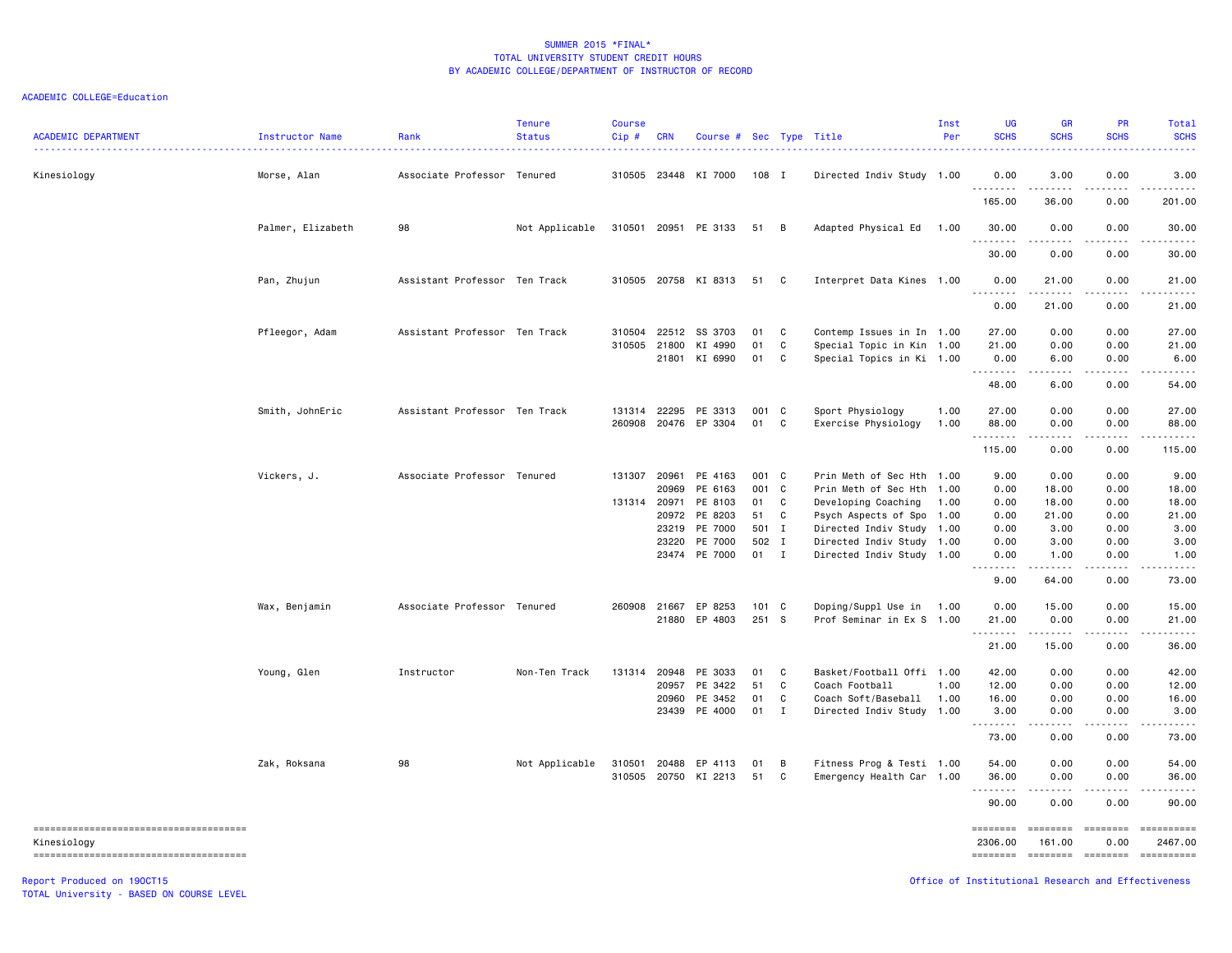| <b>ACADEMIC DEPARTMENT</b> | <b>Instructor Name</b> | Rank                          | <b>Tenure</b><br><b>Status</b> | <b>Course</b><br>Cip# | <b>CRN</b>   | Course # Sec Type Title     |                  |    |                           | Inst<br>Per | <b>UG</b><br><b>SCHS</b>                                                                                                          | <b>GR</b><br><b>SCHS</b>                                                                                                                                     | PR<br><b>SCHS</b>                   | Total<br><b>SCHS</b> |
|----------------------------|------------------------|-------------------------------|--------------------------------|-----------------------|--------------|-----------------------------|------------------|----|---------------------------|-------------|-----------------------------------------------------------------------------------------------------------------------------------|--------------------------------------------------------------------------------------------------------------------------------------------------------------|-------------------------------------|----------------------|
| Leadership and Foundations | Blendinger, Jack       | Professor                     | Tenured                        |                       | 130401 20414 | EDL 8413                    | 51               | C  | Sch Legal & Ethic Pe 1.00 |             | $\frac{1}{2} \left( \frac{1}{2} \right) \left( \frac{1}{2} \right) \left( \frac{1}{2} \right) \left( \frac{1}{2} \right)$<br>0.00 | 15.00                                                                                                                                                        | 0.00                                | والمستناب<br>15.00   |
|                            |                        |                               |                                |                       | 20418        | EDL 8713                    | 01               | C  | Sch Bus & Facilities 1.00 |             | 0.00                                                                                                                              | 15.00                                                                                                                                                        | 0.00                                | 15.00                |
|                            |                        |                               |                                |                       | 22311        | EDA 9000                    | $101$ D          |    | Research / Diss           | 1.00        | 0.00                                                                                                                              | 6.00                                                                                                                                                         | 0.00                                | 6.00                 |
|                            |                        |                               |                                |                       | 130407 22407 | EDA 9913                    | 102 <sub>5</sub> |    | Dissertation Seminar 1.00 |             | 0.00                                                                                                                              | 15.00                                                                                                                                                        | 0.00                                | 15.00                |
|                            |                        |                               |                                |                       | 22410        | EDA 9913 101 S              |                  |    | Dissertation Seminar 1.00 |             | 0.00                                                                                                                              | 15.00<br>22222                                                                                                                                               | 0.00                                | 15.00                |
|                            |                        |                               |                                |                       |              |                             |                  |    |                           |             | .<br>0.00                                                                                                                         | 66.00                                                                                                                                                        | $\sim$ $\sim$ $\sim$ $\sim$<br>0.00 | .<br>66.00           |
|                            | Boggan, Matthew        | Associate Professor Tenured   |                                |                       | 130401 21199 | EDL 8713 251 C              |                  |    | Sch Bus & Facilities 1.00 |             | 0.00                                                                                                                              | 24.00                                                                                                                                                        | 0.00                                | 24.00                |
|                            |                        |                               |                                |                       |              | 21882 EDL 8423 251 C        |                  |    | School Leadership         | 1.00        | 0.00                                                                                                                              | 21.00                                                                                                                                                        | 0.00                                | 21.00                |
|                            |                        |                               |                                |                       |              |                             |                  |    |                           |             | .                                                                                                                                 | . <b>.</b>                                                                                                                                                   | .                                   | .                    |
|                            |                        |                               |                                |                       |              |                             |                  |    |                           |             | 0.00                                                                                                                              | 45.00                                                                                                                                                        | 0.00                                | 45.00                |
|                            | Brocato, Donna         | Associate Professor Tenured   |                                | 130101                | 20406        | EDF 4243                    | 01               | C  | Plan for Diverse Lea 1.00 |             | 27.00                                                                                                                             | 0.00                                                                                                                                                         | 0.00                                | 27.00                |
|                            |                        |                               |                                | 130401                | 23266        | EDA 9000                    | 103 D            |    | Research / Diss           | 1.00        | 0.00                                                                                                                              | 2.00                                                                                                                                                         | 0.00                                | 2.00                 |
|                            |                        |                               |                                | 130701                | 23271        | EDF 8323                    | 51               | C  | Comparative Ed            | 1.00        | 0.00                                                                                                                              | 18.00                                                                                                                                                        | 0.00                                | 18.00                |
|                            |                        |                               |                                | 130901                | 20404        | EDF 3333                    | 51               | C  | Social Foundation Ed 1.00 |             | 15.00                                                                                                                             | 0.00                                                                                                                                                         | 0.00                                | 15.00                |
|                            |                        |                               |                                |                       | 23270        | EDF 8383 01                 |                  | C. | Issues In Education       | 1.00        | 0.00<br>.                                                                                                                         | 9.00<br>.                                                                                                                                                    | 0.00<br>.                           | 9.00<br>.            |
|                            |                        |                               |                                |                       |              |                             |                  |    |                           |             | 42.00                                                                                                                             | 29.00                                                                                                                                                        | 0.00                                | 71.00                |
|                            | Campbell, Annika       | 98                            | Not Applicable                 | 309999                | 21529        | ISE 4200 802 A              |                  |    | Intl Stu Exch - Prov 1.00 |             | 6.00                                                                                                                              | 0.00                                                                                                                                                         | 0.00                                | 6.00                 |
|                            |                        |                               |                                |                       | 21533        | ISE 4200                    | 811 A            |    | Intl Stu Exch - Prov 1.00 |             | 6.00                                                                                                                              | 0.00                                                                                                                                                         | 0.00                                | 6.00                 |
|                            |                        |                               |                                |                       | 21536        | ISE 4200                    | 820 A            |    | Intl Stu Exch - Prov 1.00 |             | 121.00                                                                                                                            | 0.00                                                                                                                                                         | 0.00                                | 121.00               |
|                            |                        |                               |                                |                       | 21537        | ISE 4200                    | 826 A            |    | Intl Student Exchang 1.00 |             | 9.00                                                                                                                              | 0.00                                                                                                                                                         | 0.00                                | 9.00                 |
|                            |                        |                               |                                |                       | 21538        | ISE 4200                    | 828 A            |    | Intl Student Exchang 1.00 |             | 12.00                                                                                                                             | 0.00                                                                                                                                                         | 0.00                                | 12.00                |
|                            |                        |                               |                                |                       | 21539        | ISE 4200 829 A              |                  |    | Intl Stu Exch - Prov 1.00 |             | 15.00                                                                                                                             | 0.00                                                                                                                                                         | 0.00<br>.                           | 15.00                |
|                            |                        |                               |                                |                       |              |                             |                  |    |                           |             | .<br>169.00                                                                                                                       | $\frac{1}{2} \left( \frac{1}{2} \right) \left( \frac{1}{2} \right) \left( \frac{1}{2} \right) \left( \frac{1}{2} \right) \left( \frac{1}{2} \right)$<br>0.00 | 0.00                                | .<br>169.00          |
|                            | Coats, Linda           | Professor                     | Tenured                        | 130401                | 22338        | EDA 8190                    | 501 S            |    | Wkshp Ed Adm & Super 1.00 |             | 0.00                                                                                                                              | 15.00                                                                                                                                                        | 0.00                                | 15.00                |
|                            |                        |                               |                                | 130407                | 21259        | CCL 8113                    | 501              | C  | Comm Col Hist/Philos 1.00 |             | 0.00                                                                                                                              | 30.00                                                                                                                                                        | 0.00                                | 30.00                |
|                            |                        |                               |                                |                       | 22337        | CCL 8153                    | 501 C            |    | Human Resources Admi 1.00 |             | 0.00                                                                                                                              | 18.00                                                                                                                                                        | 0.00                                | 18.00                |
|                            |                        |                               |                                |                       |              | 23390 CCL 8153 502 C        |                  |    | Human Resources Admi 1.00 |             | 0.00                                                                                                                              | 12.00                                                                                                                                                        | 0.00                                | 12.00                |
|                            |                        |                               |                                |                       |              |                             |                  |    |                           |             | .<br>0.00                                                                                                                         | .<br>75.00                                                                                                                                                   | .<br>0.00                           | .<br>75.00           |
|                            | Davis, James           | Associate Professor Tenured   |                                | 130407                | 22299        | <b>CCL 9000</b>             | 501              | D  | Diss./Dissertation R 1.00 |             | 0.00                                                                                                                              | 34.00                                                                                                                                                        | 0.00                                | 34.00                |
|                            |                        |                               |                                |                       |              | 22339 CCL 8213 501 E        |                  |    | Intern In Comm Colle 1.00 |             | 0.00                                                                                                                              | 6.00                                                                                                                                                         | 0.00                                | 6.00                 |
|                            |                        |                               |                                |                       |              |                             |                  |    |                           |             | .<br>0.00                                                                                                                         | . <u>.</u><br>40.00                                                                                                                                          | .<br>0.00                           | .<br>40.00           |
|                            | Derby, Christy         | Lecturer                      | Non-Ten Track                  |                       |              | 130901 21291 EDF 3333 501 C |                  |    | Social Foundation Ed 1.00 |             | 33.00                                                                                                                             | 0.00                                                                                                                                                         | 0.00                                | 33.00                |
|                            |                        |                               |                                |                       |              |                             |                  |    |                           |             | .<br>33.00                                                                                                                        | .<br>0.00                                                                                                                                                    | .<br>0.00                           | .<br>33.00           |
|                            | Farmer, Angela         | Assistant Professor Ten Track |                                | 130401                | 20395        | EDA 8353                    | 101              | C  | Apli Theory Educ Adm 1.00 |             | 0.00                                                                                                                              | 45.00                                                                                                                                                        | 0.00                                | 45.00                |
|                            |                        |                               |                                |                       | 22298        | EDL 8633                    | 51               | C  | HR Leadership             | 1.00        | 0.00                                                                                                                              | 15.00                                                                                                                                                        | 0.00                                | 15.00                |
|                            |                        |                               |                                |                       | 22302        | EDL 8423                    | 01               | C  | School Leadership         | 1.00        | 0.00                                                                                                                              | 15.00                                                                                                                                                        | 0.00                                | 15.00                |
|                            |                        |                               |                                |                       | 22310        | EDA 8190                    | 101 S            |    | Wkshp Ed Adm & Super 1.00 |             | 0.00                                                                                                                              | 48.00<br>.                                                                                                                                                   | 0.00<br>.                           | 48.00<br>.           |
|                            |                        |                               |                                |                       |              |                             |                  |    |                           |             | <b></b><br>0.00                                                                                                                   | 123.00                                                                                                                                                       | 0.00                                | 123.00               |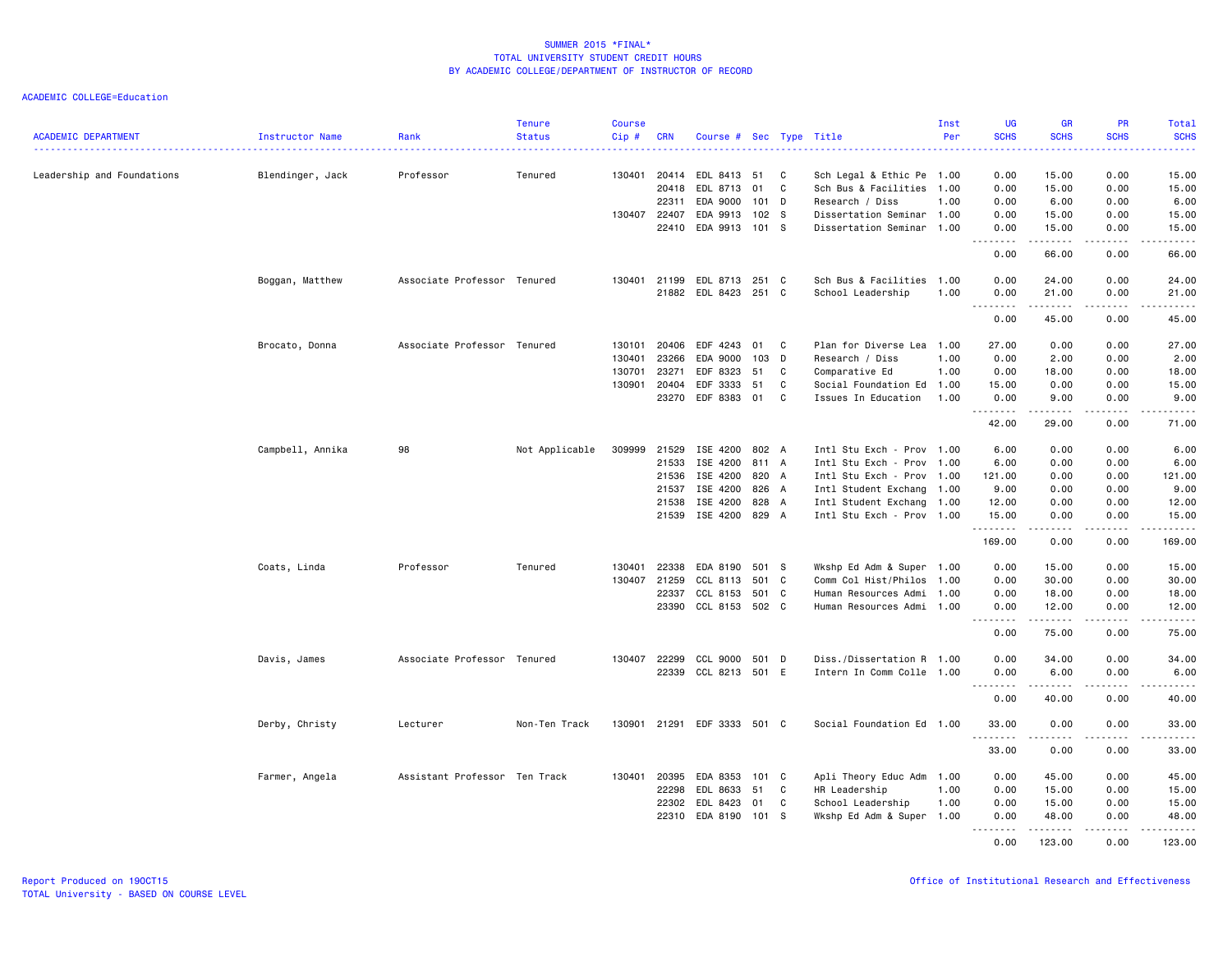| <b>ACADEMIC DEPARTMENT</b> | Instructor Name       | Rank                              | <b>Tenure</b><br><b>Status</b> | <b>Course</b><br>Cip# | <b>CRN</b>   | Course # Sec Type Title     |       |              |                           | Inst<br>Per | <b>UG</b><br><b>SCHS</b>            | <b>GR</b><br><b>SCHS</b>                                                                                                                                     | <b>PR</b><br><b>SCHS</b>            | Total<br><b>SCHS</b>  |
|----------------------------|-----------------------|-----------------------------------|--------------------------------|-----------------------|--------------|-----------------------------|-------|--------------|---------------------------|-------------|-------------------------------------|--------------------------------------------------------------------------------------------------------------------------------------------------------------|-------------------------------------|-----------------------|
| Leadership and Foundations | Hailey, Leigh         | Clinical Assist Pro Non-Ten Track |                                |                       | 130401 21194 | EDL 8413                    | 281 C |              | Sch Legal & Ethic Pe 1.00 |             | 0.00                                | 24.00                                                                                                                                                        | 0.00                                | 24.00                 |
|                            |                       |                                   |                                |                       | 22296        | EDL 8433                    | 01    | C            | Data for Sch Impr         | 1.00        | 0.00                                | 12.00                                                                                                                                                        | 0.00                                | 12.00                 |
|                            |                       |                                   |                                |                       |              | 22297 EDL 8723              | 51    | C            | Positive Sch Culture 1.00 |             | 0.00                                | 18.00                                                                                                                                                        | 0.00                                | 18.00                 |
|                            |                       |                                   |                                |                       |              |                             |       |              |                           |             | .<br>0.00                           | .<br>54.00                                                                                                                                                   | .<br>0.00                           | .<br>54.00            |
|                            | King, Stephanie       | Assistant Professor Ten Track     |                                | 130407                | 22503        | CCL 8193                    | 501 S |              | Sem Comm Coll Lead        | 1.00        | 0.00                                | 21.00                                                                                                                                                        | 0.00                                | 21.00                 |
|                            |                       | Associate Professor Tenured       |                                | 130407                | 22336        | CCL 8373                    | 501 C |              | Comm College Curr Im 1.00 |             | 0.00<br>$- - - - -$<br>$- - -$      | 15.00                                                                                                                                                        | 0.00                                | 15.00                 |
|                            |                       |                                   |                                |                       |              |                             |       |              |                           |             | 0.00                                | 36.00                                                                                                                                                        | 0.00                                | 36.00                 |
|                            | McReynolds, Ritalaine | Instructor                        | Non-Ten Track                  |                       |              | 131315 22481 LSK 2013 02 C  |       |              | Speed Reading             | 1.00        | 27.00<br>.                          | 0.00                                                                                                                                                         | 0.00<br>$\sim$ $\sim$ $\sim$ $\sim$ | 27.00<br>.            |
|                            |                       |                                   |                                |                       |              |                             |       |              |                           |             | 27.00                               | 0.00                                                                                                                                                         | 0.00                                | 27.00                 |
|                            | Miller, Marylyn       | Lecturer                          | Non-Ten Track                  | 231302                | 20405        | EDF 3413                    | 01    | B            | Writing For Thinking 1.00 |             | 72.00                               | 0.00                                                                                                                                                         | 0.00                                | 72.00                 |
|                            |                       |                                   |                                |                       |              | 23247 EDF 3413 51           |       | C            | Writing For Thinking 1.00 |             | 21.00<br>.                          | 0.00<br>.                                                                                                                                                    | 0.00<br>$\frac{1}{2}$               | 21.00<br>.            |
|                            |                       |                                   |                                |                       |              |                             |       |              |                           |             | 93.00                               | 0.00                                                                                                                                                         | 0.00                                | 93.00                 |
|                            | Molina, Danielle      | Assistant Professor Ten Track     |                                | 130406                | 20679        | HED 8143                    | 001 S |              | U/Cc Seminar              | 0.50        | 0.00                                | 15.00                                                                                                                                                        | 0.00                                | 15.00                 |
|                            |                       |                                   |                                | 422803                | 20248        | COE 8053                    | 101 E |              | Practicum                 | 1.00        | 0.00                                | 33.00                                                                                                                                                        | 0.00                                | 33.00                 |
|                            |                       |                                   |                                |                       | 22524        | COE 7000                    | 01    | $\mathbf{I}$ | Directed Indiv Study 1.00 |             | 0.00                                | 1.00                                                                                                                                                         | 0.00                                | 1.00                  |
|                            |                       |                                   |                                |                       | 22525        | COE 7000                    | 02    | I            | Directed Indiv Study 1.00 |             | 0.00                                | 1.00                                                                                                                                                         | 0.00                                | 1.00                  |
|                            |                       |                                   |                                |                       | 22526        | COE 7000                    | 03    | I            | Directed Indiv Study 1.00 |             | 0.00                                | 1.00                                                                                                                                                         | 0.00                                | 1.00                  |
|                            |                       |                                   |                                |                       |              | 23418 COE 7000 105 I        |       |              | Directed Indiv Study 1.00 |             | 0.00<br>.<br>$\sim$ $\sim$          | 3.00<br>$\frac{1}{2} \left( \frac{1}{2} \right) \left( \frac{1}{2} \right) \left( \frac{1}{2} \right) \left( \frac{1}{2} \right) \left( \frac{1}{2} \right)$ | 0.00<br>.                           | 3.00<br>$\frac{1}{2}$ |
|                            |                       |                                   |                                |                       |              |                             |       |              |                           |             | 0.00                                | 54.00                                                                                                                                                        | 0.00                                | 54.00                 |
|                            | Prince, Debra         | Associate Professor Tenured       |                                | 130401                | 20410        | EDF 8443                    | 51    | C            | Eval of Sch Prog          | 1.00        | 0.00                                | 21.00                                                                                                                                                        | 0.00                                | 21.00                 |
|                            |                       |                                   |                                |                       | 23267        | EDA 9000                    | 104 D |              | Research / Diss           | 1.00        | 0.00                                | 3.00                                                                                                                                                         | 0.00                                | 3.00                  |
|                            |                       |                                   |                                |                       | 23275        | EDF 8443                    | 281 C |              | Eval of Sch Prog          | 1.00        | 0.00                                | 21.00                                                                                                                                                        | 0.00                                | 21.00                 |
|                            |                       |                                   |                                | 130407                | 23427        | EDF 9913                    | 501   | - S          | Dissertation Seminar 1.00 |             | 0.00                                | 18.00                                                                                                                                                        | 0.00                                | 18.00                 |
|                            |                       |                                   |                                |                       |              | 130601 21294 EDF 8363       | 501 C |              | Func & Met Res In Ed 1.00 |             | 0.00<br>$\sim$ $\sim$ $\sim$ $\sim$ | 21.00<br>$- - - - -$                                                                                                                                         | 0.00<br>.                           | 21.00<br>.            |
|                            |                       |                                   |                                |                       |              |                             |       |              |                           |             | 0.00                                | 84.00                                                                                                                                                        | 0.00                                | 84.00                 |
|                            | Rubisoff, Charles     | Lecturer                          | Non-Ten Track                  |                       |              | 130407 21262 CCL 8233 501 C |       |              | Comm Col Legal Issue 1.00 |             | 0.00<br>.                           | 27.00<br>.                                                                                                                                                   | 0.00<br>.                           | 27.00<br>.            |
|                            |                       |                                   |                                |                       |              |                             |       |              |                           |             | 0.00                                | 27.00                                                                                                                                                        | 0.00                                | 27.00                 |
|                            | Wallin, Patsy         | Assistant Professor Ten Track     |                                |                       | 130401 21197 | EDL 8633                    | 281 C |              | HR Leadership             | 1.00        | 0.00                                | 21.00                                                                                                                                                        | 0.00                                | 21.00                 |
|                            |                       |                                   |                                |                       | 21201        | EDL 8723                    | 251 C |              | Positive Sch Culture 1.00 |             | 0.00                                | 21.00                                                                                                                                                        | 0.00                                | 21.00                 |
|                            |                       |                                   |                                |                       | 23274        | EDL 8433                    | 251 C |              | Data for Sch Impr         | 1.00        | 0.00                                | 21.00                                                                                                                                                        | 0.00                                | 21.00                 |
|                            |                       |                                   |                                |                       |              | 131299 21890 EDE 8990       | 281 C |              | Special Topic In EDE 1.00 |             | 0.00<br>$ -$<br>-----               | 27.00<br>$- - - - -$                                                                                                                                         | 0.00<br>.                           | 27.00<br>$- - - - -$  |
|                            |                       |                                   |                                |                       |              |                             |       |              |                           |             | 0.00                                | 90.00                                                                                                                                                        | 0.00                                | 90.00                 |
|                            | Xu, Jianzhong         | Professor                         | Tenured                        | 130401                | 23094        | EDA 9000                    | 102 D |              | Research / Diss           | 1.00        | 0.00                                | 7.00                                                                                                                                                         | 0.00                                | 7.00                  |
|                            |                       |                                   |                                |                       | 130603 20411 | EDF 9373                    | 01    | C            | Ed Res Design             | 1.00        | 0.00                                | 12.00                                                                                                                                                        | 0.00                                | 12.00                 |
|                            |                       |                                   |                                |                       | 20413        | EDF 9453                    | 01    | C            | Intro Qual Research       | 1.00        | 0.00                                | 12.00                                                                                                                                                        | 0.00                                | 12.00                 |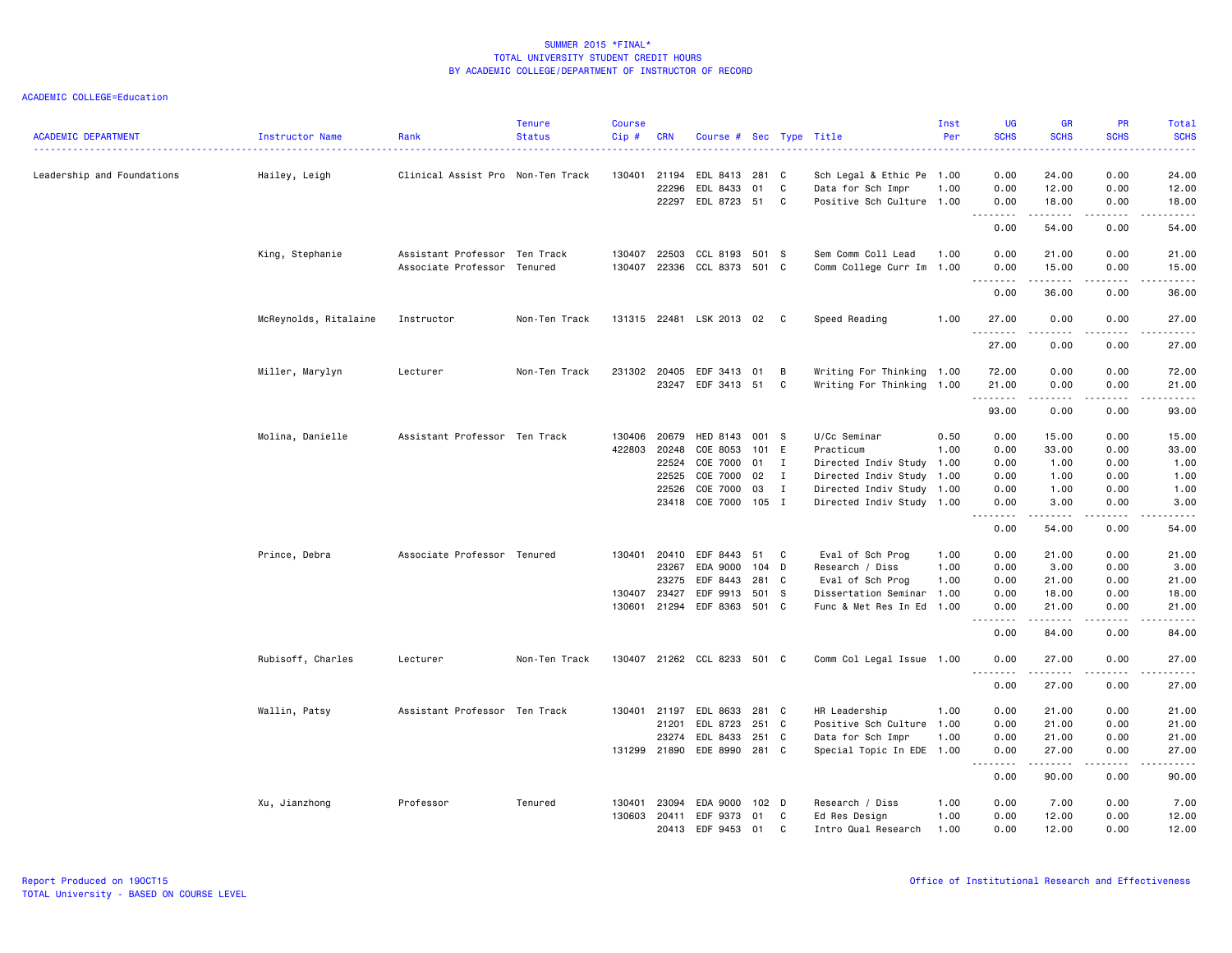| <b>ACADEMIC DEPARTMENT</b>                | Instructor Name | Rank | Tenure<br>Status | <b>Course</b><br>Cip# | CRN | Course # Sec Type Title |  | Inst<br>Per | UG<br><b>SCHS</b> | <b>GR</b><br><b>SCHS</b> | <b>PR</b><br><b>SCHS</b> | Total<br><b>SCHS</b> |
|-------------------------------------------|-----------------|------|------------------|-----------------------|-----|-------------------------|--|-------------|-------------------|--------------------------|--------------------------|----------------------|
|                                           |                 |      |                  |                       |     |                         |  |             | .<br>0.00         | .<br>31.00               | 0.00                     | .<br>31.00           |
|                                           |                 |      |                  |                       |     |                         |  |             | ========          |                          | ========                 | ==========           |
| Leadership and Foundations                |                 |      |                  |                       |     |                         |  |             | 364,00            | 754.00                   | 0.00                     | 1118,00              |
| ===============================<br>====== |                 |      |                  |                       |     |                         |  |             | =======           | ========                 | =======                  | ==========           |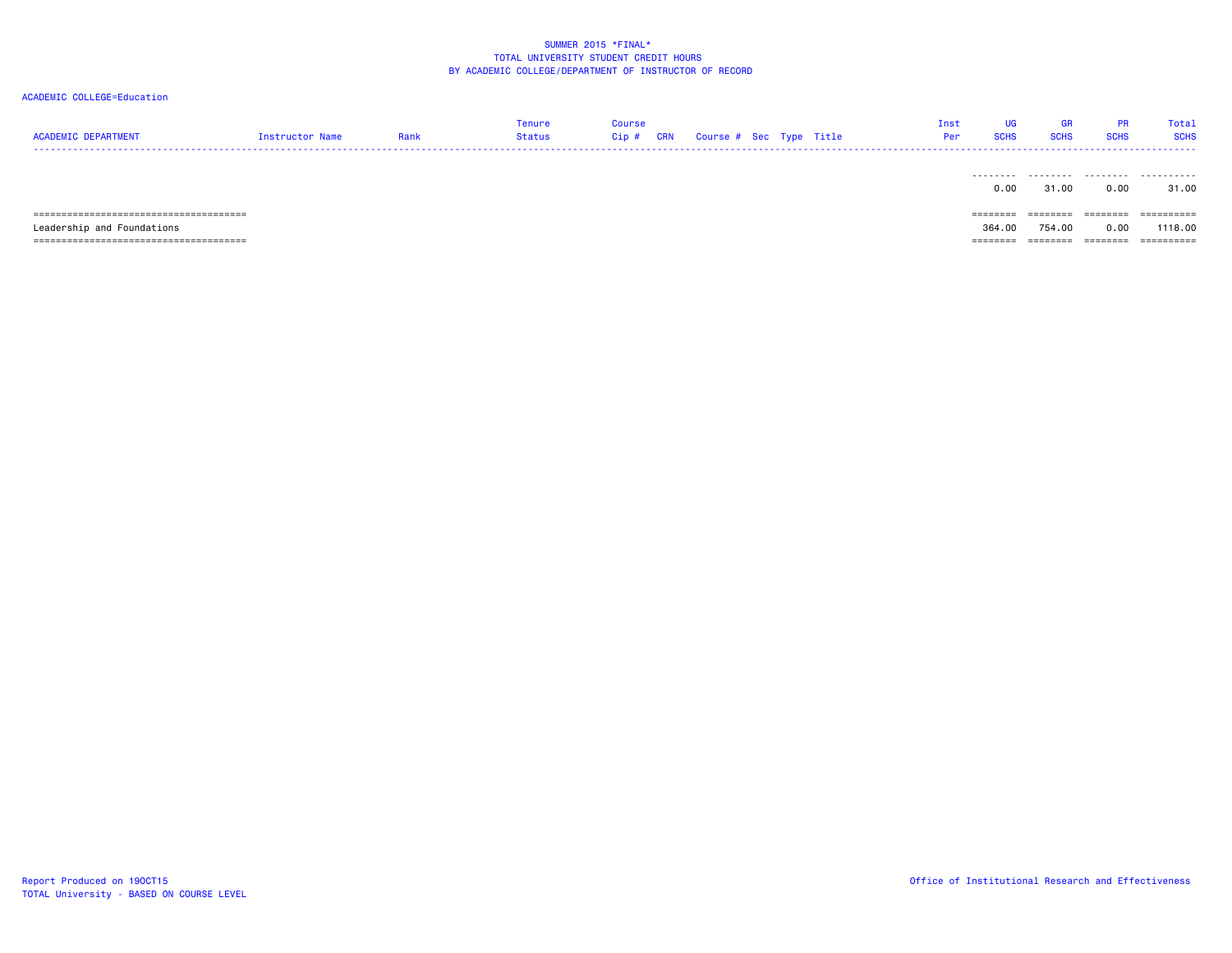| <b>ACADEMIC DEPARTMENT</b> | <b>Instructor Name</b> | Rank                          | <b>Tenure</b><br><b>Status</b> | <b>Course</b><br>Cip# | <b>CRN</b> | Course # Sec Type Title                      |               |   |                                                  | Inst<br>Per | <b>UG</b><br><b>SCHS</b> | <b>GR</b><br><b>SCHS</b> | <b>PR</b><br><b>SCHS</b> | Total<br><b>SCHS</b>              |
|----------------------------|------------------------|-------------------------------|--------------------------------|-----------------------|------------|----------------------------------------------|---------------|---|--------------------------------------------------|-------------|--------------------------|--------------------------|--------------------------|-----------------------------------|
| Music                      | Brown, Michael         | Professor                     | Tenured                        |                       |            | 131312 22085 MU 1123<br>500901 21653 MU 1113 | 501 C<br>51 C |   | American Music App.<br>His & Apprec Of Musi 1.00 | 1.00        | 42.00<br>84.00           | 0.00<br>0.00             | 0.00<br>0.00             | 42.00<br>84.00                    |
|                            |                        |                               |                                |                       |            |                                              |               |   |                                                  |             | 126.00                   | 0.00                     | 0.00                     | 126.00                            |
|                            | Human, Richard         | Associate Professor Tenured   |                                |                       |            | 500901 20935 MU 1113                         | 01 C          |   | His & Apprec Of Musi 1.00                        |             | 42.00<br>--------        | 0.00<br>$  -$            | 0.00<br>--------         | 42.00<br>.                        |
|                            |                        |                               |                                |                       |            |                                              |               |   |                                                  |             | 42.00                    | 0.00                     | 0.00                     | 42.00                             |
|                            | Kirkland, Anthony      | Assistant Professor Ten Track |                                |                       |            | 500903 20938 MUA 3350 01                     |               | E | Trumpet                                          | 1.00        | 2.00<br>--------         | 0.00                     | 0.00<br>---------        | 2.00<br>$- - - -$<br>. <b>.</b> . |
|                            |                        |                               |                                |                       |            |                                              |               |   |                                                  |             | 2.00                     | 0.00                     | 0.00                     | 2.00                              |
|                            | Patilla, Carol         | Lecturer                      | Non-Ten Track                  |                       |            | 500901 21407 MU 1113                         | 501 C         |   | His & Apprec Of Musi 1.00                        |             | 36.00<br>--------        | 0.00                     | 0.00<br>----             | 36.00                             |
|                            |                        |                               |                                |                       |            |                                              |               |   |                                                  |             | 36.00                    | 0.00                     | 0.00                     | 36.00                             |
| Music                      |                        |                               |                                |                       |            |                                              |               |   |                                                  |             | $=$ =======<br>206,00    | ========<br>0.00         | 0.00                     | ==========<br>206,00<br>          |
|                            |                        |                               |                                |                       |            |                                              |               |   |                                                  |             |                          |                          |                          |                                   |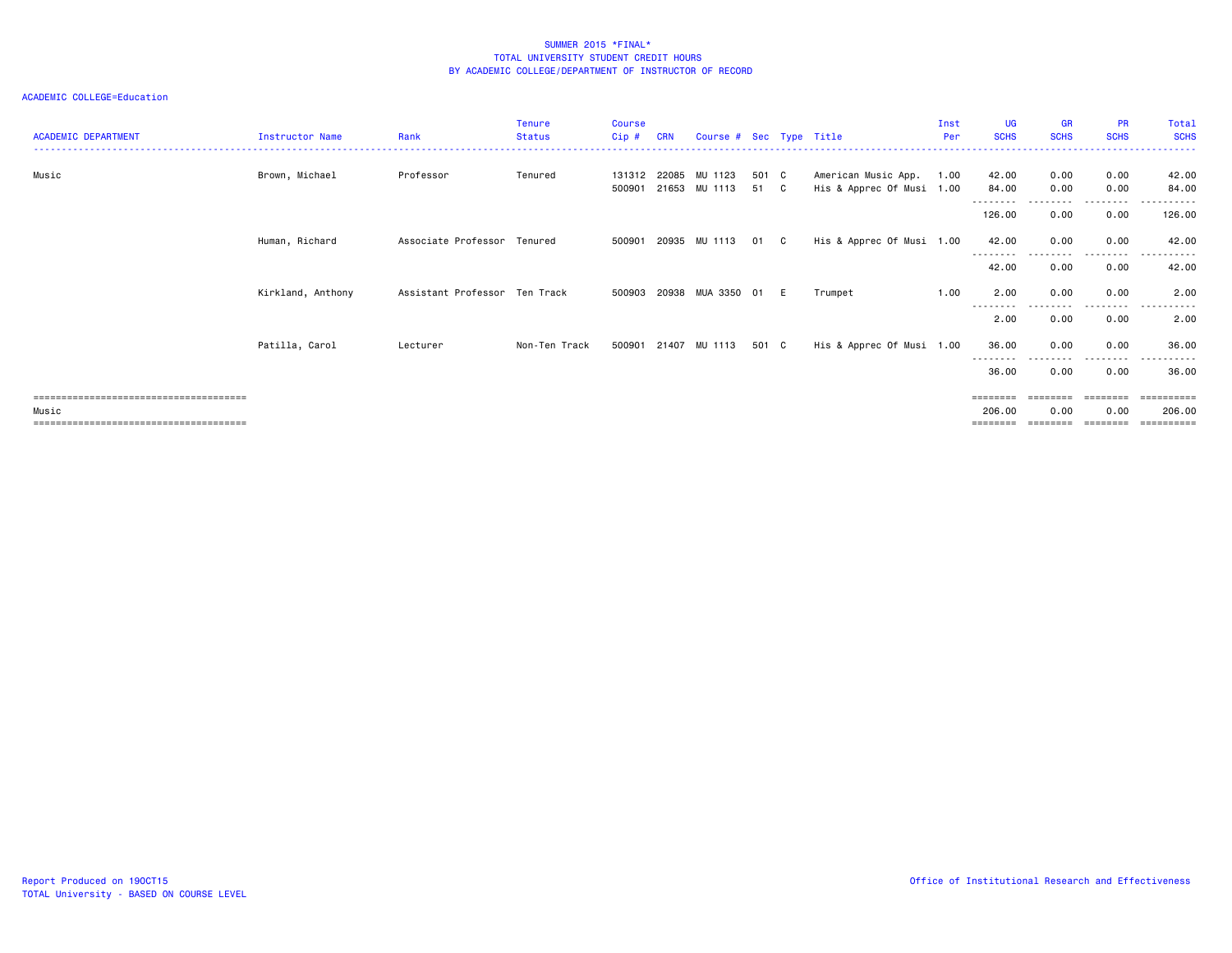| <b>ACADEMIC DEPARTMENT</b> | Instructor Name     | Rank                          | <b>Tenure</b><br><b>Status</b> | <b>Course</b><br>Cip# | <b>CRN</b>     | Course # Sec Type Title     |                  |    |                                | Inst<br>Per  | <b>UG</b><br><b>SCHS</b>                                    | <b>GR</b><br><b>SCHS</b>                                                                                                                                     | <b>PR</b><br><b>SCHS</b> | Total<br><b>SCHS</b>                                                                                                                                                                      |
|----------------------------|---------------------|-------------------------------|--------------------------------|-----------------------|----------------|-----------------------------|------------------|----|--------------------------------|--------------|-------------------------------------------------------------|--------------------------------------------------------------------------------------------------------------------------------------------------------------|--------------------------|-------------------------------------------------------------------------------------------------------------------------------------------------------------------------------------------|
| Aerospace Engineering      | Bhatia, Manav       | Assistant Professor Ten Track |                                | 140201                |                | 23431 ASE 9000 109 D        |                  |    | Research/Diss                  | 1.00         | 0.00<br>$\sim$ $\sim$ $\sim$<br>$\sim$ $\sim$ $\sim$ $\sim$ | 6.00<br>$- - - -$                                                                                                                                            | 0.00<br>- - - -          | 6.00                                                                                                                                                                                      |
|                            |                     |                               |                                |                       |                |                             |                  |    |                                |              | 0.00                                                        | 6.00                                                                                                                                                         | 0.00                     | 6.00                                                                                                                                                                                      |
|                            | Cheng, Yang         | Assistant Professor Ten Track |                                |                       | 140201 22575   | ASE 9000                    | 01               | D  | Research/Diss                  | 1.00         | 0.00                                                        | 3.00                                                                                                                                                         | 0.00                     | 3.00                                                                                                                                                                                      |
|                            |                     |                               |                                |                       | 22583          | ASE 9000                    | 51               | D  | Research/Diss                  | 1.00         | 0.00                                                        | 3.00                                                                                                                                                         | 0.00                     | 3.00                                                                                                                                                                                      |
|                            |                     |                               |                                |                       | 23256          | ASE 7000                    | $102$ I          |    | Directed Indiv Study           | 1.00         | 0.00                                                        | 3.00                                                                                                                                                         | 0.00                     | 3.00                                                                                                                                                                                      |
|                            |                     | Associate Professor Tenured   |                                | 140201                | 22567          | ASE 9000 101 D              |                  |    | Research/Diss                  | 1.00         | 0.00<br>والمحامر<br>$\sim$ $\sim$                           | 1.00<br>.                                                                                                                                                    | 0.00<br>د د د د          | 1.00<br>$\frac{1}{2} \left( \frac{1}{2} \right) \left( \frac{1}{2} \right) \left( \frac{1}{2} \right) \left( \frac{1}{2} \right)$                                                         |
|                            |                     |                               |                                |                       |                |                             |                  |    |                                |              | 0.00                                                        | 10.00                                                                                                                                                        | 0.00                     | 10.00                                                                                                                                                                                     |
|                            | Coley, Lorenzo      | Instructor                    | Non-Ten Track                  | 141101                |                | 20442 EM 3313               | 51               | C. | Fluid Mechanics                | 1.00         | 54.00<br>.                                                  | 0.00<br>.                                                                                                                                                    | 0.00<br>د د د د          | 54.00<br>المتماما                                                                                                                                                                         |
|                            |                     |                               |                                |                       |                |                             |                  |    |                                |              | 54.00                                                       | 0.00                                                                                                                                                         | 0.00                     | 54.00                                                                                                                                                                                     |
|                            | Hannigan, Thomas    | Instructor                    | Non-Ten Track                  | 140201                | 22485          | ASE 2113                    | 01               | C  | Intro Aircraft Space 1.00      |              | 27.00                                                       | 0.00                                                                                                                                                         | 0.00                     | 27.00                                                                                                                                                                                     |
|                            |                     |                               |                                | 141101                | 20435          | EM 2413                     | 01               | C  | Engineering Mech I             | 1.00         | 87.00                                                       | 0.00                                                                                                                                                         | 0.00                     | 87.00                                                                                                                                                                                     |
|                            |                     |                               |                                |                       |                |                             |                  |    |                                |              | .<br>114.00                                                 | $\frac{1}{2} \left( \frac{1}{2} \right) \left( \frac{1}{2} \right) \left( \frac{1}{2} \right) \left( \frac{1}{2} \right) \left( \frac{1}{2} \right)$<br>0.00 | .<br>0.00                | $\frac{1}{2} \left( \frac{1}{2} \right) \left( \frac{1}{2} \right) \left( \frac{1}{2} \right) \left( \frac{1}{2} \right) \left( \frac{1}{2} \right) \left( \frac{1}{2} \right)$<br>114.00 |
|                            | Jha, Ratneshwar     | Associate Professor           | Tenured                        | 140201                | 22569          | ASE 9000                    | 103 D            |    | Research/Diss                  | 1.00         | 0.00                                                        | 24.00                                                                                                                                                        | 0.00                     | 24.00                                                                                                                                                                                     |
|                            |                     | Professor                     | Tenured                        | 140201                | 22550          | ASE 8000                    | 102 <sub>D</sub> |    | Research / Thesis              | 1.00         | 0.00                                                        | 1.00                                                                                                                                                         | 0.00                     | 1.00                                                                                                                                                                                      |
|                            |                     |                               |                                |                       |                |                             |                  |    |                                |              | .<br>$\sim$ $\sim$ $\sim$                                   | .                                                                                                                                                            | د د د د                  | $\sim$ $\sim$ $\sim$ $\sim$ $\sim$                                                                                                                                                        |
|                            |                     |                               |                                |                       |                |                             |                  |    |                                |              | 0.00                                                        | 25.00                                                                                                                                                        | 0.00                     | 25.00                                                                                                                                                                                     |
|                            | Koenig, Keith       | Professor                     | Tenured                        | 140201                | 22551          | ASE 8000                    | 103 D            |    | Research / Thesis              | 1.00         | 0.00                                                        | 1.00                                                                                                                                                         | 0.00                     | 1.00                                                                                                                                                                                      |
|                            |                     |                               |                                |                       | 23105          | ASE 7000                    | 101 I            |    | Directed Indiv Study 1.00      |              | 0.00                                                        | 3.00                                                                                                                                                         | 0.00                     | 3.00                                                                                                                                                                                      |
|                            |                     |                               |                                |                       | 23430          | ASE 4000                    | 102 I            |    | Directed Indiv Study           | 1.00         | 3.00                                                        | 0.00                                                                                                                                                         | 0.00                     | 3.00                                                                                                                                                                                      |
|                            |                     |                               |                                | 141101 20441          |                | EM 3313                     | 01               | C  | Fluid Mechanics                | 1.00         | 75.00<br>.                                                  | 0.00<br><u>.</u>                                                                                                                                             | 0.00<br>.                | 75.00<br>.                                                                                                                                                                                |
|                            |                     |                               |                                |                       |                |                             |                  |    |                                |              | 78.00                                                       | 4.00                                                                                                                                                         | 0.00                     | 82.00                                                                                                                                                                                     |
|                            | Lacy, Thomas        | Professor                     | Tenured                        | 140201                | 22552          | ASE 8000                    | $104$ D          |    | Research / Thesis              | 1.00         | 0.00                                                        | 12.00                                                                                                                                                        | 0.00                     | 12.00                                                                                                                                                                                     |
|                            |                     |                               |                                |                       | 22578          | ASE 9000                    | 04               | D  | Research/Diss                  | 1.00         | 0.00                                                        | 12.00                                                                                                                                                        | 0.00                     | 12.00                                                                                                                                                                                     |
|                            |                     |                               |                                |                       | 22586          | ASE 9000                    | 54               | D  | Research/Diss                  | 1.00         | 0.00                                                        | 6.00                                                                                                                                                         | 0.00                     | 6.00                                                                                                                                                                                      |
|                            |                     |                               |                                |                       |                |                             |                  |    |                                |              | .<br>$\sim$ $\sim$ $\sim$<br>0.00                           | .<br>30.00                                                                                                                                                   | المتمالين<br>0.00        | $\frac{1}{2} \left( \frac{1}{2} \right) \left( \frac{1}{2} \right) \left( \frac{1}{2} \right) \left( \frac{1}{2} \right) \left( \frac{1}{2} \right)$<br>30.00                             |
|                            | Moore, Timothy      | Instructor                    | Non-Ten Track                  | 141101                | 20438          | EM 2433                     | 51               | C  | Engineering Mech II            | 1.00         | 66.00                                                       | 0.00                                                                                                                                                         | 0.00                     | 66.00                                                                                                                                                                                     |
|                            |                     |                               |                                |                       |                |                             |                  |    |                                |              | . <b>.</b><br>66.00                                         | 0.00                                                                                                                                                         | 0.00                     | $\frac{1}{2}$<br>66.00                                                                                                                                                                    |
|                            | Olsen, Gregory      | Instructor                    | Non-Ten Track                  | 141101 20436          |                | EM 2413                     | 51               | C  | Engineering Mech I             | 1.00         | 60.00                                                       | 0.00                                                                                                                                                         | 0.00                     | 60.00                                                                                                                                                                                     |
|                            |                     |                               |                                |                       | 20440          | EM 3213                     | 51               | C  | Mech Of Materials              | 1.00         | 93.00                                                       | 0.00                                                                                                                                                         | 0.00                     | 93.00                                                                                                                                                                                     |
|                            |                     |                               |                                |                       |                |                             |                  |    |                                |              | .                                                           |                                                                                                                                                              |                          | .                                                                                                                                                                                         |
|                            |                     |                               |                                |                       |                |                             |                  |    |                                |              | 153.00                                                      | 0.00                                                                                                                                                         | 0.00                     | 153.00                                                                                                                                                                                    |
|                            | Rais-Rohani, Masoud | Professor                     | Tenured                        |                       |                | 140201 22572 ASE 9000 106 D |                  |    | Research/Diss                  | 1.00         | 0.00<br>$\sim$ $\sim$ $\sim$<br>.                           | 6.00<br>.                                                                                                                                                    | 0.00<br>د د د د          | 6.00<br>----                                                                                                                                                                              |
|                            |                     |                               |                                |                       |                |                             |                  |    |                                |              | 0.00                                                        | 6.00                                                                                                                                                         | 0.00                     | 6.00                                                                                                                                                                                      |
|                            | Sescu, Adrian       | Assistant Professor Ten Track |                                | 140201                | 22289<br>22573 | ASE 9000<br>ASE 9000        | 503 D<br>107 D   |    | Research/Diss<br>Research/Diss | 1.00<br>1.00 | 0.00<br>0.00                                                | 3.00<br>16.00                                                                                                                                                | 0.00<br>0.00             | 3.00<br>16.00                                                                                                                                                                             |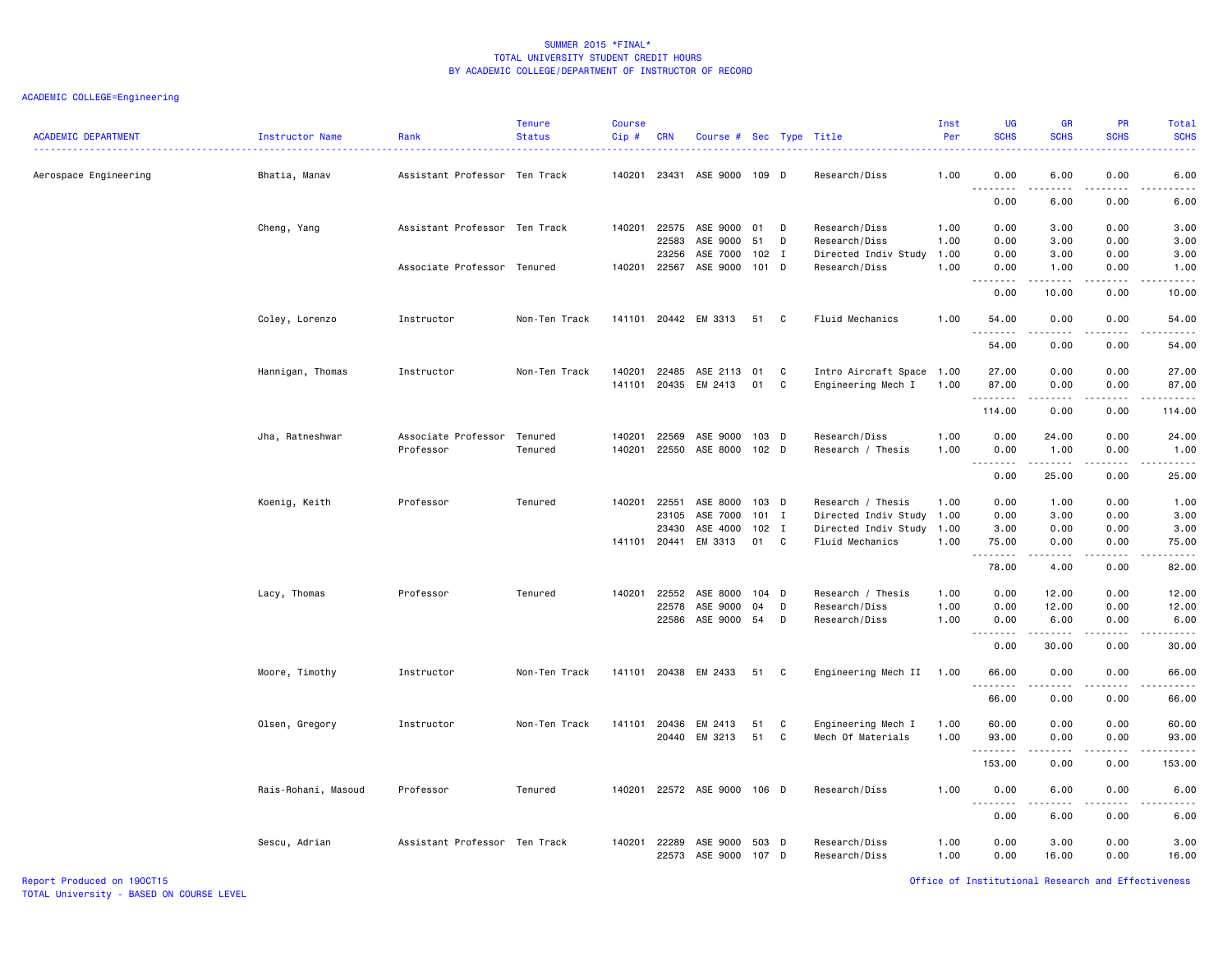| <b>ACADEMIC DEPARTMENT</b> | <b>Instructor Name</b> | Rank                              | <b>Tenure</b><br><b>Status</b> | <b>Course</b><br>$C$ ip $#$ |       | Course # Sec Type Title |       |     |                           | Inst<br>Per | <b>UG</b><br><b>SCHS</b> | <b>GR</b><br><b>SCHS</b> | <b>PR</b><br><b>SCHS</b> | Total<br><b>SCHS</b>        |
|----------------------------|------------------------|-----------------------------------|--------------------------------|-----------------------------|-------|-------------------------|-------|-----|---------------------------|-------------|--------------------------|--------------------------|--------------------------|-----------------------------|
|                            |                        |                                   |                                |                             |       |                         |       |     |                           |             |                          |                          | ---------------------    | . <b>.</b>                  |
| Aerospace Engineering      | Sescu, Adrian          | Assistant Professor Ten Track     |                                | 140201                      |       | 23400 ASE 4000 101 I    |       |     | Directed Indiv Study 1.00 |             | 3.00<br>---------        | 0.00<br>--------         | 0.00<br>--------         | 3.00<br>------<br>$- - - -$ |
|                            |                        |                                   |                                |                             |       |                         |       |     |                           |             | 3.00                     | 19.00                    | 0.00                     | 22.00                       |
|                            | Sullivan, Rani         | Associate Professor Tenured       |                                | 140201                      |       | 22553 ASE 8000          | 105 D |     | Research / Thesis         | 1.00        | 0.00<br>--------         | 3.00                     | 0.00                     | 3.00                        |
|                            |                        |                                   |                                |                             |       |                         |       |     |                           |             | 0.00                     | 3.00                     | 0.00                     | 3.00                        |
|                            | Thompson, David        | Professor                         | Tenured                        | 140201                      | 22574 | ASE 9000                | 108 D |     | Research/Diss             | 1.00        | 0.00                     | 12.00                    | 0.00                     | 12.00                       |
|                            |                        |                                   |                                | 141101                      |       | 23310 EM 7000           | 501 I |     | Directed Indiv Study 1.00 |             | 0.00                     | 3.00                     | 0.00                     | 3.00                        |
|                            |                        |                                   |                                |                             |       |                         |       |     |                           |             | --------<br>0.00         | 15.00                    | .<br>0.00                | 15.00                       |
|                            | Walters, Andrew        | Instructor                        | Non-Ten Track                  | 141101                      | 20437 | EM 2433                 | 01    | - C | Engineering Mech II       | 1.00        | 87.00                    | 0.00                     | 0.00                     | 87.00                       |
|                            |                        |                                   |                                |                             | 20439 | EM 3213                 | 01    | C   | Mech Of Materials         | 1.00        | 30.00                    | 0.00                     | 0.00                     | 30.00                       |
|                            |                        |                                   |                                |                             |       |                         |       |     |                           |             | --------<br>117.00       | 0.00                     | <u>.</u><br>0.00         | .<br>117.00                 |
|                            | Weed, Richard          | Research Assoc Prof Non-Ten Track |                                | 140201                      |       | 22554 ASE 8000          | 106 D |     | Research / Thesis         | 1.00        | 0.00<br>--------         | 6.00                     | 0.00<br>--------         | 6.00<br>$\cdots$<br>.       |
|                            |                        |                                   |                                |                             |       |                         |       |     |                           |             | 0.00                     | 6.00                     | 0.00                     | 6.00                        |
|                            |                        |                                   |                                |                             |       |                         |       |     |                           |             | ========                 | eeeeeee                  | ========                 | -----------                 |
| Aerospace Engineering      |                        |                                   |                                |                             |       |                         |       |     |                           |             | 585.00                   | 124.00                   | 0.00                     | 709,00                      |
|                            |                        |                                   |                                |                             |       |                         |       |     |                           |             | ========                 | ========                 | ---------                | ==========                  |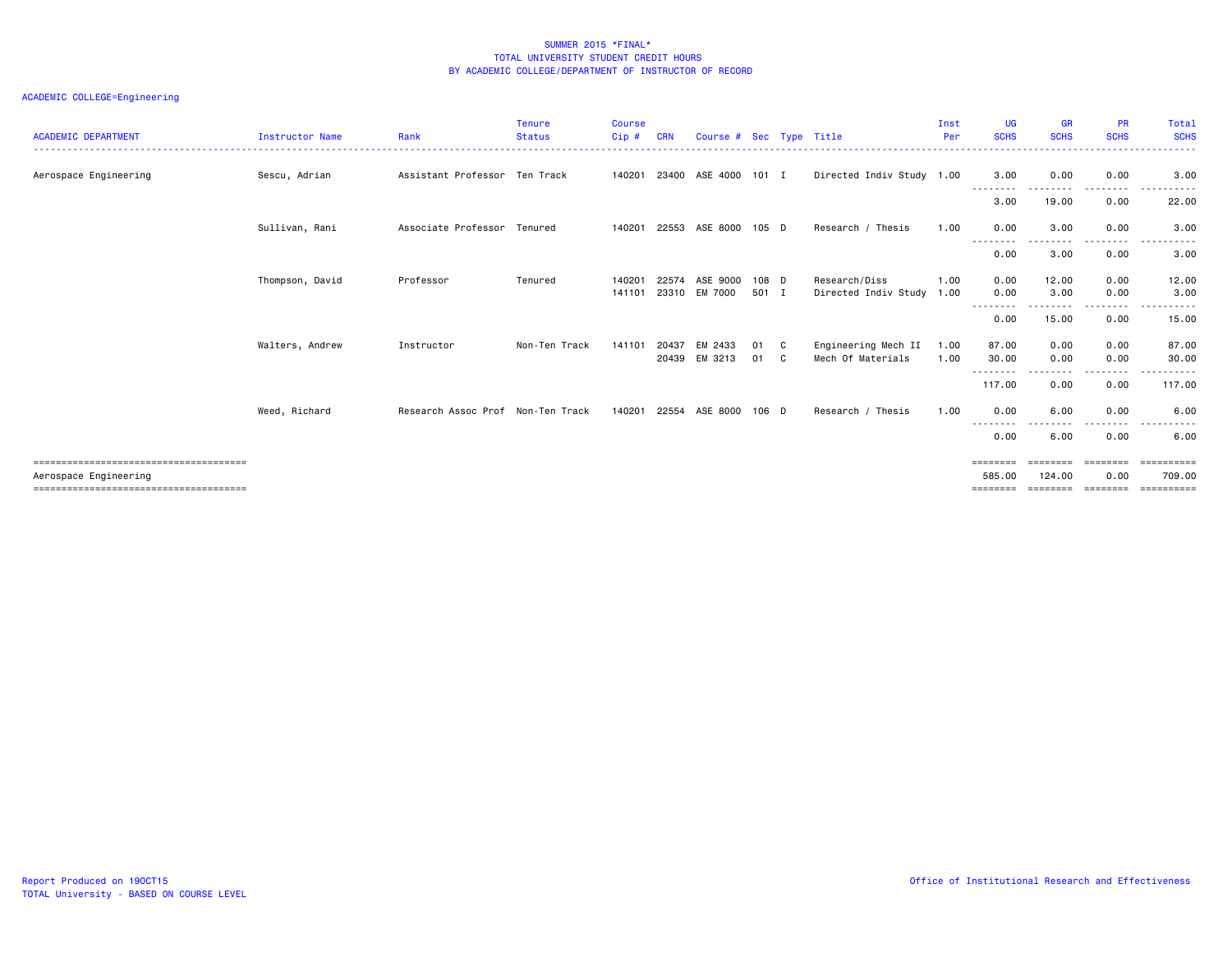| <b>ACADEMIC DEPARTMENT</b> | <b>Instructor Name</b> | Rank                          | <b>Tenure</b><br><b>Status</b> | <b>Course</b><br>Cip# | <b>CRN</b>     | Course # Sec Type Title     |         |                                      | Inst<br>Per  | <b>UG</b><br><b>SCHS</b>            | <b>GR</b><br><b>SCHS</b>   | <b>PR</b><br><b>SCHS</b> | Total<br><b>SCHS</b> |
|----------------------------|------------------------|-------------------------------|--------------------------------|-----------------------|----------------|-----------------------------|---------|--------------------------------------|--------------|-------------------------------------|----------------------------|--------------------------|----------------------|
| Ag & Bio Engineering       | Elder, Steven          | Professor                     | Tenured                        |                       |                | 140301 22463 ABE 9000 101 D |         | Research / Diss                      | 1.00         | 0.00                                | 12.00                      | 0.00                     | 12.00                |
|                            |                        |                               |                                |                       |                |                             |         |                                      |              | --------<br>0.00                    | 12.00                      | -----<br>0.00            | 12.00                |
|                            | Liao, Jun              | Associate Professor Tenured   |                                | 140301                | 22465          | ABE 9000                    | $103$ D | Research / Diss                      | 1.00         | 0.00<br>--------                    | 12.00                      | 0.00                     | 12.00                |
|                            |                        |                               |                                |                       |                |                             |         |                                      |              | 0.00                                | 12.00                      | 0.00                     | 12.00                |
|                            | Parajuli, Prem         | Associate Professor Tenured   |                                |                       |                | 140301 22467 ABE 9000       | 105 D   | Research / Diss                      | 1.00         | 0.00<br>--------                    | 7.00                       | 0.00<br>--------         | 7.00<br>.<br>.       |
|                            |                        |                               |                                |                       |                |                             |         |                                      |              | 0.00                                | 7.00                       | 0.00                     | 7.00                 |
|                            | Prabhu, Rajkumar       | Assistant Professor Ten Track |                                | 140301 22469          |                | ABE 9000                    | 107 D   | Research / Diss                      | 1.00         | 0.00                                | 27.00                      | 0.00<br>.                | 27.00                |
|                            |                        |                               |                                |                       |                |                             |         |                                      |              | 0.00                                | 27.00                      | 0.00                     | 27.00                |
|                            | Williams, Lakiesha     | Associate Professor Tenured   |                                | 140301                | 22472<br>22981 | ABE 8000<br>ABE 9000 112 D  | 103 D   | Research / Thesis<br>Research / Diss | 1.00<br>1.00 | 0.00<br>0.00<br>$- - -$<br>$\cdots$ | 12.00<br>7.00              | 0.00<br>0.00             | 12.00<br>7.00        |
|                            |                        |                               |                                |                       |                |                             |         |                                      |              | 0.00                                | 19.00                      | 0.00                     | 19,00                |
|                            |                        |                               |                                |                       |                |                             |         |                                      |              | $=$ = = = = = = =                   | ========                   | <b>CODDEDGE</b>          | ==========           |
| Ag & Bio Engineering       |                        |                               |                                |                       |                |                             |         |                                      |              | 0.00<br>========                    | 77.00<br>================= | 0.00                     | 77.00<br>----------- |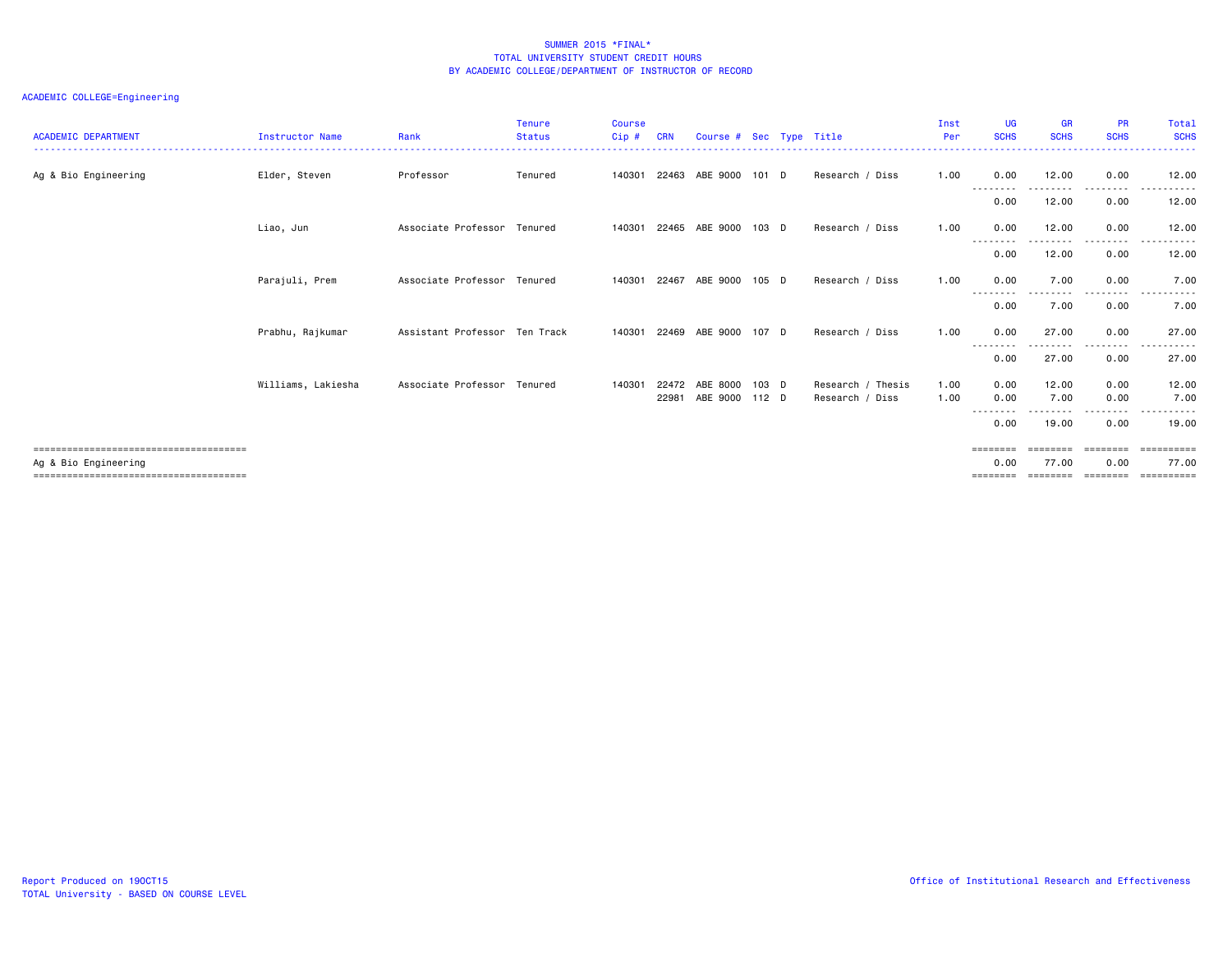| <b>ACADEMIC DEPARTMENT</b>        | <b>Instructor Name</b> | Rank                              | <b>Tenure</b><br><b>Status</b> | <b>Course</b><br>$Cip \#$ | <b>CRN</b>   | Course # Sec Type Title |                |   |                                                | Inst<br>Per  | <b>UG</b><br><b>SCHS</b>          | <b>GR</b><br><b>SCHS</b>                                                                                                                                     | PR<br><b>SCHS</b>                   | Total<br><b>SCHS</b><br>-----                                                                                                                                |
|-----------------------------------|------------------------|-----------------------------------|--------------------------------|---------------------------|--------------|-------------------------|----------------|---|------------------------------------------------|--------------|-----------------------------------|--------------------------------------------------------------------------------------------------------------------------------------------------------------|-------------------------------------|--------------------------------------------------------------------------------------------------------------------------------------------------------------|
| Civil & Environmental Engineering | Gude, Veera            | Assistant Professor Ten Track     |                                |                           |              | 140801 22613 CE 9000    | $102$ D        |   | Research / Diss                                | 1.00         | 0.00<br>$\sim$ $\sim$ $\sim$      | 6.00                                                                                                                                                         | 0.00<br>$- - -$                     | 6.00<br><u>.</u>                                                                                                                                             |
|                                   |                        |                                   |                                |                           |              |                         |                |   |                                                |              | د د د د<br>0.00                   | .<br>6.00                                                                                                                                                    | 0.00                                | 6.00                                                                                                                                                         |
|                                   | Gullett, Philip        | Associate Professor Tenured       |                                |                           | 140801 23045 | CE 8000                 | 503 D          |   | Research / Thesis                              | 1.00         | 0.00                              | 1.00                                                                                                                                                         | 0.00                                | 1.00                                                                                                                                                         |
|                                   |                        |                                   |                                |                           | 23046        | CE 9000                 | 503 D          |   | Research / Diss                                | 1.00         | 0.00                              | 1.00                                                                                                                                                         | 0.00                                | 1.00                                                                                                                                                         |
|                                   |                        |                                   |                                |                           |              | 140803 21784 CE 3603    | 01 C           |   | Structural Mech                                | 1.00         | 99.00<br>.                        | 0.00<br>.                                                                                                                                                    | 0.00<br>.                           | 99.00<br>.                                                                                                                                                   |
|                                   |                        |                                   |                                |                           |              |                         |                |   |                                                |              | 99.00                             | 2.00                                                                                                                                                         | 0.00                                | 101.00                                                                                                                                                       |
|                                   | Howard, Isaac          | Associate Professor Tenured       |                                | 140801                    | 22603        | CE 8000                 | $104$ D        |   | Research / Thesis                              | 1.00         | 0.00                              | 2.00                                                                                                                                                         | 0.00                                | 2.00                                                                                                                                                         |
|                                   |                        |                                   |                                |                           | 22615        | CE 9000                 | 104 D          |   | Research / Diss                                | 1.00         | 0.00                              | 2.00                                                                                                                                                         | 0.00                                | 2.00                                                                                                                                                         |
|                                   |                        |                                   |                                |                           | 22627        | CE 7000                 | 104 I          |   | Directed Indiv Study                           | 1.00         | 0.00                              | 3.00                                                                                                                                                         | 0.00                                | 3.00                                                                                                                                                         |
|                                   |                        |                                   |                                |                           | 23025        | CE 8000                 | 505 D          |   | Research / Thesis                              | 1.00         | 0.00                              | 1.00                                                                                                                                                         | 0.00                                | 1.00                                                                                                                                                         |
|                                   |                        |                                   |                                |                           | 23026        | CE 9000                 | 505 D          |   | Research / Diss                                | 1.00         | 0.00                              | 3.00                                                                                                                                                         | 0.00                                | 3.00                                                                                                                                                         |
|                                   |                        |                                   |                                |                           | 23074        | CE 4000                 | $101$ I        |   | Directed Indiv Study                           | 1.00         | 3.00                              | 0.00                                                                                                                                                         | 0.00                                | 3.00                                                                                                                                                         |
|                                   |                        |                                   |                                |                           | 23479        | CE 9000                 | 554 D          |   | Research / Diss                                | 1.00         | 0.00<br>-----                     | 1.00<br>.                                                                                                                                                    | 0.00<br>$\sim$ $\sim$ $\sim$ $\sim$ | 1.00<br>$- - - - -$                                                                                                                                          |
|                                   |                        |                                   |                                |                           |              |                         |                |   |                                                |              | 3.00                              | 12.00                                                                                                                                                        | 0.00                                | 15.00                                                                                                                                                        |
|                                   | Li, Xiaopeng           | Assistant Professor Ten Track     |                                |                           | 140801 22604 | CE 8000                 | $105$ D        |   | Research / Thesis                              | 1.00         | 0.00                              | 6.00                                                                                                                                                         | 0.00                                | 6.00                                                                                                                                                         |
|                                   |                        |                                   |                                |                           |              | 22616 CE 9000           | 105 D          |   | Research / Diss                                | 1.00         | 0.00                              | 12.00                                                                                                                                                        | 0.00                                | 12.00                                                                                                                                                        |
|                                   |                        |                                   |                                |                           |              |                         |                |   |                                                |              | $\sim$ $\sim$ $\sim$<br>.<br>0.00 | $- - - - -$<br>18.00                                                                                                                                         | .<br>0.00                           | د د د د د<br>18.00                                                                                                                                           |
|                                   |                        |                                   |                                |                           |              |                         |                |   |                                                |              |                                   |                                                                                                                                                              |                                     |                                                                                                                                                              |
|                                   | Martin, James          | Professor                         | Tenured                        | 140801                    | 22606        | CE 8000<br>CE 8000      | 107 D<br>509 D |   | Research / Thesis                              | 1.00<br>1.00 | 0.00<br>0.00                      | 6.00<br>4.00                                                                                                                                                 | 0.00<br>0.00                        | 6.00<br>4.00                                                                                                                                                 |
|                                   |                        |                                   |                                |                           | 23044        | 23407 CE 4000           | 103 I          |   | Research / Thesis<br>Directed Indiv Study 1.00 |              | 3.00                              | 0.00                                                                                                                                                         | 0.00                                | 3.00                                                                                                                                                         |
|                                   |                        |                                   |                                |                           |              |                         |                |   |                                                |              | .<br>$- - -$                      | $\frac{1}{2} \left( \frac{1}{2} \right) \left( \frac{1}{2} \right) \left( \frac{1}{2} \right) \left( \frac{1}{2} \right) \left( \frac{1}{2} \right)$         | .                                   | $\frac{1}{2} \left( \frac{1}{2} \right) \left( \frac{1}{2} \right) \left( \frac{1}{2} \right) \left( \frac{1}{2} \right) \left( \frac{1}{2} \right)$         |
|                                   |                        |                                   |                                |                           |              |                         |                |   |                                                |              | 3.00                              | 10.00                                                                                                                                                        | 0.00                                | 13.00                                                                                                                                                        |
|                                   | Ramirez Avila, John    | Research Assist Pro Non-Ten Track |                                | 140801                    |              | 23412 CE 7000           | $107$ I        |   | Directed Indiv Study 1.00                      |              | 0.00                              | 3.00                                                                                                                                                         | 0.00                                | 3.00                                                                                                                                                         |
|                                   |                        |                                   |                                |                           |              | 23469 CE 7000           | 511 I          |   | Directed Indiv Study 1.00                      |              | 0.00                              | 3.00                                                                                                                                                         | 0.00                                | 3.00                                                                                                                                                         |
|                                   |                        |                                   |                                |                           |              |                         |                |   |                                                |              | .<br>0.00                         | $\frac{1}{2} \left( \frac{1}{2} \right) \left( \frac{1}{2} \right) \left( \frac{1}{2} \right) \left( \frac{1}{2} \right) \left( \frac{1}{2} \right)$<br>6.00 | .<br>0.00                           | المتمام المتعاد<br>6.00                                                                                                                                      |
|                                   | Taylor, Oliver-Denzil  | Lecturer                          | Non-Ten Track                  | 140801                    | 21787        | CE 8433                 | $101 \quad C$  |   | Advanced Foundations 1.00                      |              | 0.00                              | 12.00                                                                                                                                                        | 0.00                                | 12.00                                                                                                                                                        |
|                                   |                        |                                   |                                |                           | 21788        | CE 8433                 | 501 C          |   | Advanced Foundations 1.00                      |              | 0.00                              | 21.00                                                                                                                                                        | 0.00                                | 21.00                                                                                                                                                        |
|                                   |                        |                                   |                                |                           |              |                         |                |   |                                                |              | .                                 | .                                                                                                                                                            | $- - - -$                           | $- - - - -$                                                                                                                                                  |
|                                   |                        |                                   |                                |                           |              |                         |                |   |                                                |              | 0.00                              | 33.00                                                                                                                                                        | 0.00                                | 33.00                                                                                                                                                        |
|                                   | Truax, Dennis          | Professor                         | Tenured                        |                           |              | 140801 23040 CE 9000    | 510 D          |   | Research / Diss                                | 1.00         | 0.00<br>.                         | 1.00<br>-----                                                                                                                                                | 0.00<br>.                           | 1.00<br>$\frac{1}{2} \left( \frac{1}{2} \right) \left( \frac{1}{2} \right) \left( \frac{1}{2} \right) \left( \frac{1}{2} \right) \left( \frac{1}{2} \right)$ |
|                                   |                        |                                   |                                |                           |              |                         |                |   |                                                |              | 0.00                              | 1.00                                                                                                                                                         | 0.00                                | 1.00                                                                                                                                                         |
|                                   | Vahedifard, Farshid    | Assistant Professor Ten Track     |                                |                           | 140801 22609 | CE 8000                 | 110 D          |   | Research / Thesis                              | 1.00         | 0.00                              | 3.00                                                                                                                                                         | 0.00                                | 3.00                                                                                                                                                         |
|                                   |                        |                                   |                                |                           | 22621        | CE 9000                 | 110 D          |   | Research / Diss                                | 1.00         | 0.00                              | 9.00                                                                                                                                                         | 0.00                                | 9.00                                                                                                                                                         |
|                                   |                        |                                   |                                |                           | 22624        | CE 7000                 | $101$ I        |   | Directed Indiv Study 1.00                      |              | 0.00                              | 3.00                                                                                                                                                         | 0.00                                | 3.00                                                                                                                                                         |
|                                   |                        |                                   |                                |                           | 22625        | CE 7000                 | $102$ I        |   | Directed Indiv Study 1.00                      |              | 0.00                              | 3.00                                                                                                                                                         | 0.00                                | 3.00                                                                                                                                                         |
|                                   |                        |                                   |                                |                           | 22626        | CE 7000                 | 103 I          |   | Directed Indiv Study 1.00                      |              | 0.00                              | 3.00                                                                                                                                                         | 0.00                                | 3.00                                                                                                                                                         |
|                                   |                        |                                   |                                |                           | 22734        | CE 7000                 | 106 I          |   | Directed Indiv Study 1.00                      |              | 0.00                              | 3.00                                                                                                                                                         | 0.00                                | 3.00                                                                                                                                                         |
|                                   |                        |                                   |                                |                           | 23416        | CE 4000                 | 104            | I | Directed Indiv Study 1.00                      |              | 1.00                              | 0.00                                                                                                                                                         | 0.00                                | 1.00                                                                                                                                                         |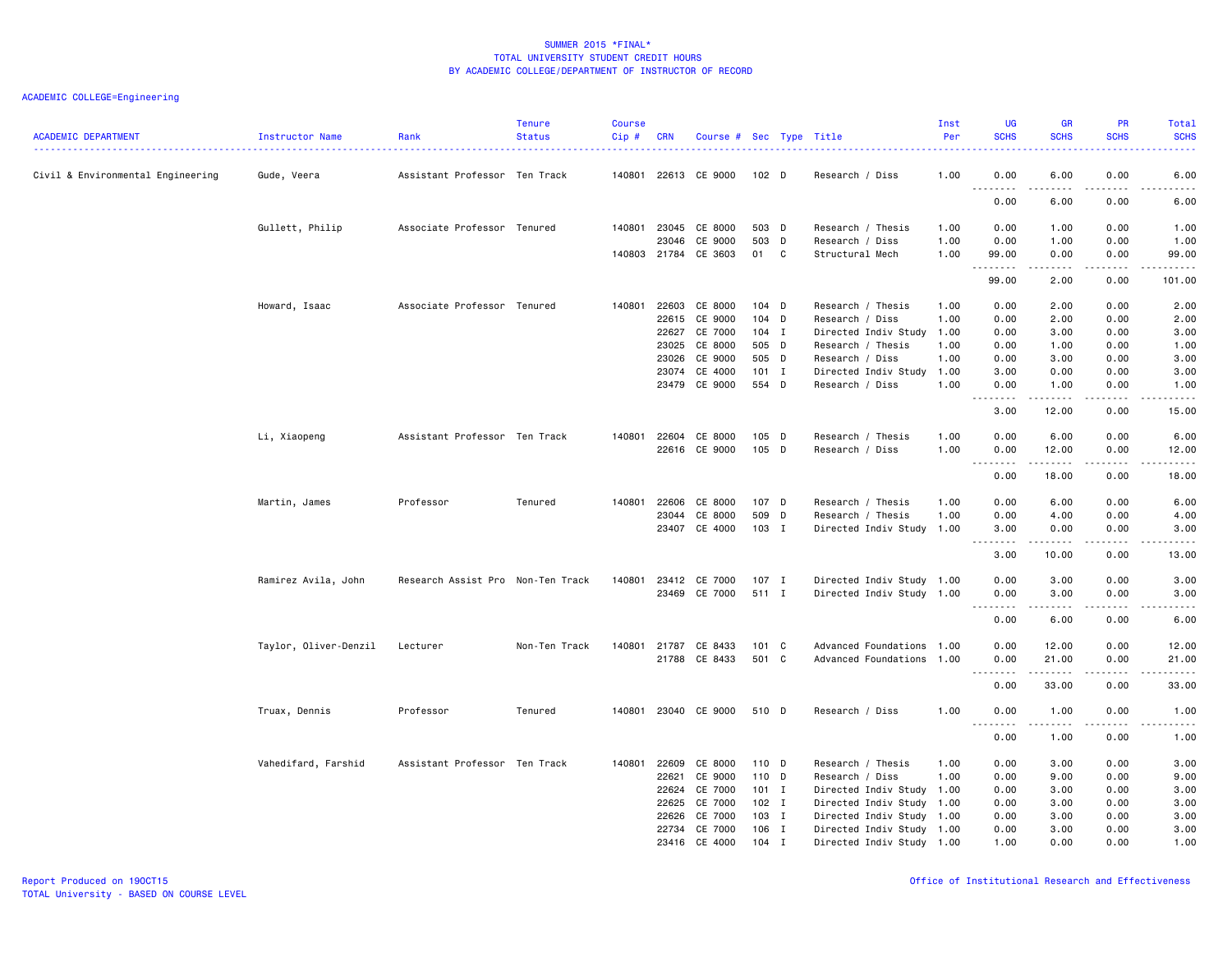| ACADEMIC DEPARTMENT               | Instructor Name | Rank                        | <b>Tenure</b><br><b>Status</b> | Course<br>$Cip$ # | <b>CRN</b> | Course # Sec Type Title |       |                   | Inst<br>Per | <b>UG</b><br><b>SCHS</b> | <b>GR</b><br><b>SCHS</b> | <b>PR</b><br><b>SCHS</b> | Total<br><b>SCHS</b> |
|-----------------------------------|-----------------|-----------------------------|--------------------------------|-------------------|------------|-------------------------|-------|-------------------|-------------|--------------------------|--------------------------|--------------------------|----------------------|
|                                   |                 |                             |                                |                   |            |                         |       |                   |             | ---------<br>1.00        | .<br>24.00               | .<br>0.00                | .<br>25.00           |
| Civil & Environmental Engineering | White, Thomas   | Professor                   | Tenured                        | 140801            |            | 23348 CE 8000           | 512 D | Research / Thesis | 1.00        | 0.00<br>--------         | 1.00<br>.                | 0.00<br>.                | 1.00<br>.            |
|                                   |                 |                             |                                |                   |            |                         |       |                   |             | 0.00                     | 1.00                     | 0.00                     | 1.00                 |
|                                   | Zhang, Li       | Associate Professor Tenured |                                | 140801            |            | 22623 CE 9000           | 112 D | Research / Diss   | 1.00        | 0.00<br>--------         | 19.00                    | 0.00                     | 19.00<br>----------  |
|                                   |                 |                             |                                |                   |            |                         |       |                   |             | 0.00                     | 19.00                    | 0.00                     | 19.00                |
|                                   |                 |                             |                                |                   |            |                         |       |                   |             | $=$ = = = = = = =        | ========                 | ========                 |                      |
| Civil & Environmental Engineering |                 |                             |                                |                   |            |                         |       |                   |             | 106.00                   | 132.00                   | 0.00                     | 238,00               |
|                                   |                 |                             |                                |                   |            |                         |       |                   |             |                          |                          |                          | ========             |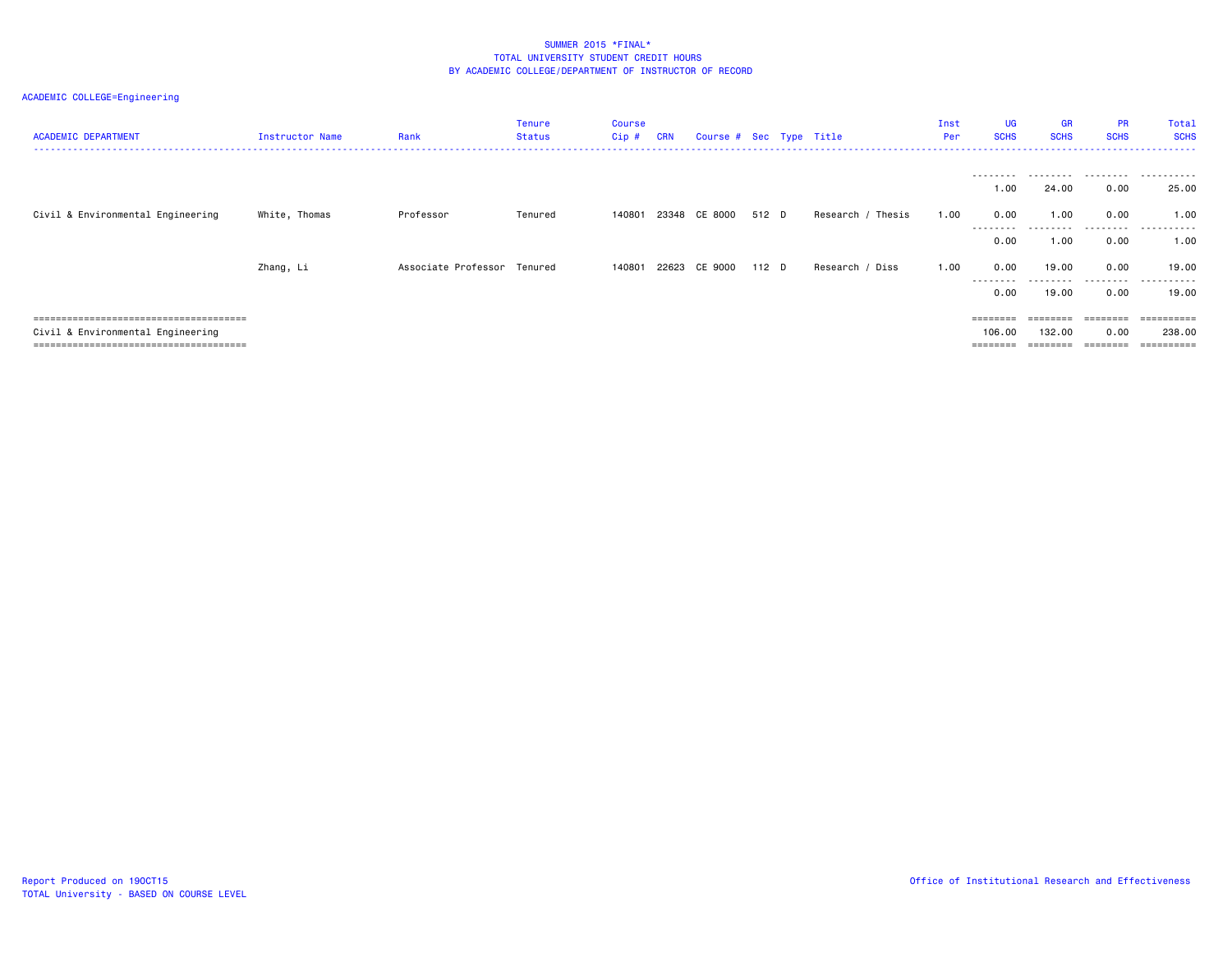| Computer Science & Engineering<br>Archibald, Christopher<br>Assistant Professor Ten Track<br>110101 22647 CSE 9000 101 D<br>Research/Diss<br>1.00<br>0.00<br>6.00<br>0.00<br>6.00<br>$\sim$ $\sim$<br>$- - -$<br>0.00<br>6.00<br>6.00<br>0.00<br>Professor<br>110101 22630<br>CSE 8000 102 D<br>1.00<br>0.00<br>6.00<br>0.00<br>6.00<br>Banicescu, Ioana<br>Tenured<br>Research / Thesis<br>22648<br>CSE 9000<br>102 D<br>Research/Diss<br>1.00<br>0.00<br>13.00<br>0.00<br>13.00<br>$\sim$ $\sim$ $\sim$<br>.<br>$\sim$ $\sim$ $\sim$ $\sim$<br>$\frac{1}{2} \left( \frac{1}{2} \right) \left( \frac{1}{2} \right) \left( \frac{1}{2} \right) \left( \frac{1}{2} \right) \left( \frac{1}{2} \right)$<br>0.00<br>19.00<br>0.00<br>19.00<br>Assistant Professor Ten Track<br>CSE 9000<br>0.00<br>7.00<br>7.00<br>Bethel, Cindy<br>110101 22649<br>103 D<br>Research/Diss<br>1.00<br>0.00<br>110101 22631<br>CSE 8000 103 D<br>Associate Professor Ten Track<br>Research / Thesis<br>1.00<br>0.00<br>7.00<br>0.00<br>7.00<br>.<br>.<br>0.00<br>14.00<br>0.00<br>14.00<br>Professor<br>Tenured<br>110101 22651<br>CSE 9000 105 D<br>Research/Diss<br>1.00<br>0.00<br>11.00<br>0.00<br>Dampier, David<br>11.00<br>23396<br>CSE 7000<br>102 I<br>Directed Indiv Study<br>1.00<br>0.00<br>3.00<br>0.00<br>3.00<br>.<br>$\sim$ $\sim$ $\sim$<br>$\sim$ $\sim$ $\sim$ $\sim$<br>.<br>0.00<br>14.00<br>0.00<br>14.00<br>Associate Professor Tenured<br>110101 22635<br>CSE 8000<br>107 D<br>Research / Thesis<br>1.00<br>0.00<br>6.00<br>0.00<br>6.00<br>Hansen, Eric<br>22653<br>CSE 9000 107 D<br>0.00<br>Research/Diss<br>1.00<br>0.00<br>18.00<br>18.00<br>$\sim$ $\sim$<br>$\sim$ $\sim$ $\sim$<br>0.00<br>24.00<br>0.00<br>24.00<br>Jankun-Kelly, Monika<br>Lecturer<br>Non-Ten Track<br>110201 20281<br>CSE 1384 101 C<br>Intermed Comp Prog<br>64.00<br>0.00<br>0.00<br>64.00<br>1.00<br>CSE 1384<br>102 K<br>0.00<br>0.00<br>20282<br>Intermed Comp Prog<br>1.00<br>0.00<br>0.00<br>22294 CSE 1284 101 B<br>1.00<br>60.00<br>0.00<br>0.00<br>60.00<br>Intro Comp Prog<br>.<br>.<br>124.00<br>0.00<br>0.00<br>124.00<br>Research/Diss<br>1.00<br>0.00<br>0.00<br>Jankun-Kelly, T.<br>Associate Professor Tenured<br>110101 22655<br>CSE 9000<br>109 D<br>1.00<br>1.00<br>20284 CSE 2383<br>87.00<br>110201<br>101 C<br>Data Struc & Anal of 1.00<br>0.00<br>0.00<br>87.00<br>. <b>.</b><br>$\omega$ is a set of<br>.<br>.<br>87.00<br>1.00<br>0.00<br>88.00<br>Clinical Assist Pro<br>110201<br>20278<br>CSE 1233<br>Cmptr Prog-C<br>1.00<br>45.00<br>0.00<br>0.00<br>Lee, Sarah<br>Non-Ten Track<br>01<br>C<br>45.00<br>23064 CSE 4000 01<br>Directed Indiv Study<br>Instructor<br>Non-Ten Track<br>110101<br>I<br>1.00<br>3.00<br>0.00<br>0.00<br>3.00<br>.<br>0.00<br>48.00<br>0.00<br>48.00<br>22571<br>105 D<br>Research/Diss<br>1.00<br>0.00<br>6.00<br>0.00<br>6.00<br>Luke, Edward<br>Professor<br>Tenured<br>140201<br>ASE 9000<br>23331<br><b>CME 9000</b><br>309999<br>105 D<br>Research/Dis<br>1.00<br>0.00<br>6.00<br>0.00<br>6.00<br>.<br>$\omega$ is a set of<br>.<br>$\frac{1}{2} \left( \frac{1}{2} \right) \left( \frac{1}{2} \right) \left( \frac{1}{2} \right) \left( \frac{1}{2} \right)$<br>$\sim$ $\sim$ $\sim$<br>0.00<br>12.00<br>0.00<br>12.00<br>Professor<br>Tenured<br>110101 22643 CSE 8000 115 D<br>Research / Thesis<br>1.00<br>0.00<br>1.00<br>0.00<br>Reese, Donna<br>1.00<br>.<br>.<br>$- - - -$<br>$\frac{1}{2}$<br>0.00<br>1.00<br>0.00<br>1.00<br>Tenured<br>Directed Project Cs<br>Swan, John<br>Professor<br>110101<br>20296<br>CSE 8080<br>116 I<br>1.00<br>0.00<br>3.00<br>0.00<br>3.00<br>CSE 8000<br>Research / Thesis<br>0.00<br>22644<br>116 D<br>1.00<br>6.00<br>0.00<br>6.00<br>CSE 9000<br>0.00<br>21.00<br>0.00<br>21.00<br>22662<br>116 D<br>Research/Diss<br>1.00<br>22855<br>CSE 7000<br>101<br>Directed Indiv Study 1.00<br>0.00<br>3.00<br>0.00<br>3.00<br>$\mathbf{I}$ | <b>ACADEMIC DEPARTMENT</b> | Instructor Name | Rank | <b>Tenure</b><br><b>Status</b> | <b>Course</b><br>Cip# | <b>CRN</b> | Course # Sec Type Title |  | Inst<br>Per | UG<br><b>SCHS</b> | <b>GR</b><br><b>SCHS</b> | PR<br><b>SCHS</b> | Total<br><b>SCHS</b><br>$\frac{1}{2} \left( \frac{1}{2} \right) \left( \frac{1}{2} \right) \left( \frac{1}{2} \right) \left( \frac{1}{2} \right) \left( \frac{1}{2} \right)$ |
|-------------------------------------------------------------------------------------------------------------------------------------------------------------------------------------------------------------------------------------------------------------------------------------------------------------------------------------------------------------------------------------------------------------------------------------------------------------------------------------------------------------------------------------------------------------------------------------------------------------------------------------------------------------------------------------------------------------------------------------------------------------------------------------------------------------------------------------------------------------------------------------------------------------------------------------------------------------------------------------------------------------------------------------------------------------------------------------------------------------------------------------------------------------------------------------------------------------------------------------------------------------------------------------------------------------------------------------------------------------------------------------------------------------------------------------------------------------------------------------------------------------------------------------------------------------------------------------------------------------------------------------------------------------------------------------------------------------------------------------------------------------------------------------------------------------------------------------------------------------------------------------------------------------------------------------------------------------------------------------------------------------------------------------------------------------------------------------------------------------------------------------------------------------------------------------------------------------------------------------------------------------------------------------------------------------------------------------------------------------------------------------------------------------------------------------------------------------------------------------------------------------------------------------------------------------------------------------------------------------------------------------------------------------------------------------------------------------------------------------------------------------------------------------------------------------------------------------------------------------------------------------------------------------------------------------------------------------------------------------------------------------------------------------------------------------------------------------------------------------------------------------------------------------------------------------------------------------------------------------------------------------------------------------------------------------------------------------------------------------------------------------------------------------------------------------------------------------------------------------------------------------------------------------------------------------------------------------------------------------------------------------------------------------------------------------------------------------------------------------------------------------------------------------------------------------------------------------------------------------------------------------------------------------------------------|----------------------------|-----------------|------|--------------------------------|-----------------------|------------|-------------------------|--|-------------|-------------------|--------------------------|-------------------|------------------------------------------------------------------------------------------------------------------------------------------------------------------------------|
|                                                                                                                                                                                                                                                                                                                                                                                                                                                                                                                                                                                                                                                                                                                                                                                                                                                                                                                                                                                                                                                                                                                                                                                                                                                                                                                                                                                                                                                                                                                                                                                                                                                                                                                                                                                                                                                                                                                                                                                                                                                                                                                                                                                                                                                                                                                                                                                                                                                                                                                                                                                                                                                                                                                                                                                                                                                                                                                                                                                                                                                                                                                                                                                                                                                                                                                                                                                                                                                                                                                                                                                                                                                                                                                                                                                                                                                                                                                               |                            |                 |      |                                |                       |            |                         |  |             |                   |                          |                   |                                                                                                                                                                              |
|                                                                                                                                                                                                                                                                                                                                                                                                                                                                                                                                                                                                                                                                                                                                                                                                                                                                                                                                                                                                                                                                                                                                                                                                                                                                                                                                                                                                                                                                                                                                                                                                                                                                                                                                                                                                                                                                                                                                                                                                                                                                                                                                                                                                                                                                                                                                                                                                                                                                                                                                                                                                                                                                                                                                                                                                                                                                                                                                                                                                                                                                                                                                                                                                                                                                                                                                                                                                                                                                                                                                                                                                                                                                                                                                                                                                                                                                                                                               |                            |                 |      |                                |                       |            |                         |  |             |                   |                          |                   |                                                                                                                                                                              |
|                                                                                                                                                                                                                                                                                                                                                                                                                                                                                                                                                                                                                                                                                                                                                                                                                                                                                                                                                                                                                                                                                                                                                                                                                                                                                                                                                                                                                                                                                                                                                                                                                                                                                                                                                                                                                                                                                                                                                                                                                                                                                                                                                                                                                                                                                                                                                                                                                                                                                                                                                                                                                                                                                                                                                                                                                                                                                                                                                                                                                                                                                                                                                                                                                                                                                                                                                                                                                                                                                                                                                                                                                                                                                                                                                                                                                                                                                                                               |                            |                 |      |                                |                       |            |                         |  |             |                   |                          |                   |                                                                                                                                                                              |
|                                                                                                                                                                                                                                                                                                                                                                                                                                                                                                                                                                                                                                                                                                                                                                                                                                                                                                                                                                                                                                                                                                                                                                                                                                                                                                                                                                                                                                                                                                                                                                                                                                                                                                                                                                                                                                                                                                                                                                                                                                                                                                                                                                                                                                                                                                                                                                                                                                                                                                                                                                                                                                                                                                                                                                                                                                                                                                                                                                                                                                                                                                                                                                                                                                                                                                                                                                                                                                                                                                                                                                                                                                                                                                                                                                                                                                                                                                                               |                            |                 |      |                                |                       |            |                         |  |             |                   |                          |                   |                                                                                                                                                                              |
|                                                                                                                                                                                                                                                                                                                                                                                                                                                                                                                                                                                                                                                                                                                                                                                                                                                                                                                                                                                                                                                                                                                                                                                                                                                                                                                                                                                                                                                                                                                                                                                                                                                                                                                                                                                                                                                                                                                                                                                                                                                                                                                                                                                                                                                                                                                                                                                                                                                                                                                                                                                                                                                                                                                                                                                                                                                                                                                                                                                                                                                                                                                                                                                                                                                                                                                                                                                                                                                                                                                                                                                                                                                                                                                                                                                                                                                                                                                               |                            |                 |      |                                |                       |            |                         |  |             |                   |                          |                   |                                                                                                                                                                              |
|                                                                                                                                                                                                                                                                                                                                                                                                                                                                                                                                                                                                                                                                                                                                                                                                                                                                                                                                                                                                                                                                                                                                                                                                                                                                                                                                                                                                                                                                                                                                                                                                                                                                                                                                                                                                                                                                                                                                                                                                                                                                                                                                                                                                                                                                                                                                                                                                                                                                                                                                                                                                                                                                                                                                                                                                                                                                                                                                                                                                                                                                                                                                                                                                                                                                                                                                                                                                                                                                                                                                                                                                                                                                                                                                                                                                                                                                                                                               |                            |                 |      |                                |                       |            |                         |  |             |                   |                          |                   |                                                                                                                                                                              |
|                                                                                                                                                                                                                                                                                                                                                                                                                                                                                                                                                                                                                                                                                                                                                                                                                                                                                                                                                                                                                                                                                                                                                                                                                                                                                                                                                                                                                                                                                                                                                                                                                                                                                                                                                                                                                                                                                                                                                                                                                                                                                                                                                                                                                                                                                                                                                                                                                                                                                                                                                                                                                                                                                                                                                                                                                                                                                                                                                                                                                                                                                                                                                                                                                                                                                                                                                                                                                                                                                                                                                                                                                                                                                                                                                                                                                                                                                                                               |                            |                 |      |                                |                       |            |                         |  |             |                   |                          |                   |                                                                                                                                                                              |
|                                                                                                                                                                                                                                                                                                                                                                                                                                                                                                                                                                                                                                                                                                                                                                                                                                                                                                                                                                                                                                                                                                                                                                                                                                                                                                                                                                                                                                                                                                                                                                                                                                                                                                                                                                                                                                                                                                                                                                                                                                                                                                                                                                                                                                                                                                                                                                                                                                                                                                                                                                                                                                                                                                                                                                                                                                                                                                                                                                                                                                                                                                                                                                                                                                                                                                                                                                                                                                                                                                                                                                                                                                                                                                                                                                                                                                                                                                                               |                            |                 |      |                                |                       |            |                         |  |             |                   |                          |                   |                                                                                                                                                                              |
|                                                                                                                                                                                                                                                                                                                                                                                                                                                                                                                                                                                                                                                                                                                                                                                                                                                                                                                                                                                                                                                                                                                                                                                                                                                                                                                                                                                                                                                                                                                                                                                                                                                                                                                                                                                                                                                                                                                                                                                                                                                                                                                                                                                                                                                                                                                                                                                                                                                                                                                                                                                                                                                                                                                                                                                                                                                                                                                                                                                                                                                                                                                                                                                                                                                                                                                                                                                                                                                                                                                                                                                                                                                                                                                                                                                                                                                                                                                               |                            |                 |      |                                |                       |            |                         |  |             |                   |                          |                   |                                                                                                                                                                              |
|                                                                                                                                                                                                                                                                                                                                                                                                                                                                                                                                                                                                                                                                                                                                                                                                                                                                                                                                                                                                                                                                                                                                                                                                                                                                                                                                                                                                                                                                                                                                                                                                                                                                                                                                                                                                                                                                                                                                                                                                                                                                                                                                                                                                                                                                                                                                                                                                                                                                                                                                                                                                                                                                                                                                                                                                                                                                                                                                                                                                                                                                                                                                                                                                                                                                                                                                                                                                                                                                                                                                                                                                                                                                                                                                                                                                                                                                                                                               |                            |                 |      |                                |                       |            |                         |  |             |                   |                          |                   |                                                                                                                                                                              |
|                                                                                                                                                                                                                                                                                                                                                                                                                                                                                                                                                                                                                                                                                                                                                                                                                                                                                                                                                                                                                                                                                                                                                                                                                                                                                                                                                                                                                                                                                                                                                                                                                                                                                                                                                                                                                                                                                                                                                                                                                                                                                                                                                                                                                                                                                                                                                                                                                                                                                                                                                                                                                                                                                                                                                                                                                                                                                                                                                                                                                                                                                                                                                                                                                                                                                                                                                                                                                                                                                                                                                                                                                                                                                                                                                                                                                                                                                                                               |                            |                 |      |                                |                       |            |                         |  |             |                   |                          |                   |                                                                                                                                                                              |
|                                                                                                                                                                                                                                                                                                                                                                                                                                                                                                                                                                                                                                                                                                                                                                                                                                                                                                                                                                                                                                                                                                                                                                                                                                                                                                                                                                                                                                                                                                                                                                                                                                                                                                                                                                                                                                                                                                                                                                                                                                                                                                                                                                                                                                                                                                                                                                                                                                                                                                                                                                                                                                                                                                                                                                                                                                                                                                                                                                                                                                                                                                                                                                                                                                                                                                                                                                                                                                                                                                                                                                                                                                                                                                                                                                                                                                                                                                                               |                            |                 |      |                                |                       |            |                         |  |             |                   |                          |                   |                                                                                                                                                                              |
|                                                                                                                                                                                                                                                                                                                                                                                                                                                                                                                                                                                                                                                                                                                                                                                                                                                                                                                                                                                                                                                                                                                                                                                                                                                                                                                                                                                                                                                                                                                                                                                                                                                                                                                                                                                                                                                                                                                                                                                                                                                                                                                                                                                                                                                                                                                                                                                                                                                                                                                                                                                                                                                                                                                                                                                                                                                                                                                                                                                                                                                                                                                                                                                                                                                                                                                                                                                                                                                                                                                                                                                                                                                                                                                                                                                                                                                                                                                               |                            |                 |      |                                |                       |            |                         |  |             |                   |                          |                   |                                                                                                                                                                              |
|                                                                                                                                                                                                                                                                                                                                                                                                                                                                                                                                                                                                                                                                                                                                                                                                                                                                                                                                                                                                                                                                                                                                                                                                                                                                                                                                                                                                                                                                                                                                                                                                                                                                                                                                                                                                                                                                                                                                                                                                                                                                                                                                                                                                                                                                                                                                                                                                                                                                                                                                                                                                                                                                                                                                                                                                                                                                                                                                                                                                                                                                                                                                                                                                                                                                                                                                                                                                                                                                                                                                                                                                                                                                                                                                                                                                                                                                                                                               |                            |                 |      |                                |                       |            |                         |  |             |                   |                          |                   |                                                                                                                                                                              |
|                                                                                                                                                                                                                                                                                                                                                                                                                                                                                                                                                                                                                                                                                                                                                                                                                                                                                                                                                                                                                                                                                                                                                                                                                                                                                                                                                                                                                                                                                                                                                                                                                                                                                                                                                                                                                                                                                                                                                                                                                                                                                                                                                                                                                                                                                                                                                                                                                                                                                                                                                                                                                                                                                                                                                                                                                                                                                                                                                                                                                                                                                                                                                                                                                                                                                                                                                                                                                                                                                                                                                                                                                                                                                                                                                                                                                                                                                                                               |                            |                 |      |                                |                       |            |                         |  |             |                   |                          |                   |                                                                                                                                                                              |
|                                                                                                                                                                                                                                                                                                                                                                                                                                                                                                                                                                                                                                                                                                                                                                                                                                                                                                                                                                                                                                                                                                                                                                                                                                                                                                                                                                                                                                                                                                                                                                                                                                                                                                                                                                                                                                                                                                                                                                                                                                                                                                                                                                                                                                                                                                                                                                                                                                                                                                                                                                                                                                                                                                                                                                                                                                                                                                                                                                                                                                                                                                                                                                                                                                                                                                                                                                                                                                                                                                                                                                                                                                                                                                                                                                                                                                                                                                                               |                            |                 |      |                                |                       |            |                         |  |             |                   |                          |                   |                                                                                                                                                                              |
|                                                                                                                                                                                                                                                                                                                                                                                                                                                                                                                                                                                                                                                                                                                                                                                                                                                                                                                                                                                                                                                                                                                                                                                                                                                                                                                                                                                                                                                                                                                                                                                                                                                                                                                                                                                                                                                                                                                                                                                                                                                                                                                                                                                                                                                                                                                                                                                                                                                                                                                                                                                                                                                                                                                                                                                                                                                                                                                                                                                                                                                                                                                                                                                                                                                                                                                                                                                                                                                                                                                                                                                                                                                                                                                                                                                                                                                                                                                               |                            |                 |      |                                |                       |            |                         |  |             |                   |                          |                   |                                                                                                                                                                              |
|                                                                                                                                                                                                                                                                                                                                                                                                                                                                                                                                                                                                                                                                                                                                                                                                                                                                                                                                                                                                                                                                                                                                                                                                                                                                                                                                                                                                                                                                                                                                                                                                                                                                                                                                                                                                                                                                                                                                                                                                                                                                                                                                                                                                                                                                                                                                                                                                                                                                                                                                                                                                                                                                                                                                                                                                                                                                                                                                                                                                                                                                                                                                                                                                                                                                                                                                                                                                                                                                                                                                                                                                                                                                                                                                                                                                                                                                                                                               |                            |                 |      |                                |                       |            |                         |  |             |                   |                          |                   |                                                                                                                                                                              |
|                                                                                                                                                                                                                                                                                                                                                                                                                                                                                                                                                                                                                                                                                                                                                                                                                                                                                                                                                                                                                                                                                                                                                                                                                                                                                                                                                                                                                                                                                                                                                                                                                                                                                                                                                                                                                                                                                                                                                                                                                                                                                                                                                                                                                                                                                                                                                                                                                                                                                                                                                                                                                                                                                                                                                                                                                                                                                                                                                                                                                                                                                                                                                                                                                                                                                                                                                                                                                                                                                                                                                                                                                                                                                                                                                                                                                                                                                                                               |                            |                 |      |                                |                       |            |                         |  |             |                   |                          |                   |                                                                                                                                                                              |
|                                                                                                                                                                                                                                                                                                                                                                                                                                                                                                                                                                                                                                                                                                                                                                                                                                                                                                                                                                                                                                                                                                                                                                                                                                                                                                                                                                                                                                                                                                                                                                                                                                                                                                                                                                                                                                                                                                                                                                                                                                                                                                                                                                                                                                                                                                                                                                                                                                                                                                                                                                                                                                                                                                                                                                                                                                                                                                                                                                                                                                                                                                                                                                                                                                                                                                                                                                                                                                                                                                                                                                                                                                                                                                                                                                                                                                                                                                                               |                            |                 |      |                                |                       |            |                         |  |             |                   |                          |                   |                                                                                                                                                                              |
|                                                                                                                                                                                                                                                                                                                                                                                                                                                                                                                                                                                                                                                                                                                                                                                                                                                                                                                                                                                                                                                                                                                                                                                                                                                                                                                                                                                                                                                                                                                                                                                                                                                                                                                                                                                                                                                                                                                                                                                                                                                                                                                                                                                                                                                                                                                                                                                                                                                                                                                                                                                                                                                                                                                                                                                                                                                                                                                                                                                                                                                                                                                                                                                                                                                                                                                                                                                                                                                                                                                                                                                                                                                                                                                                                                                                                                                                                                                               |                            |                 |      |                                |                       |            |                         |  |             |                   |                          |                   |                                                                                                                                                                              |
|                                                                                                                                                                                                                                                                                                                                                                                                                                                                                                                                                                                                                                                                                                                                                                                                                                                                                                                                                                                                                                                                                                                                                                                                                                                                                                                                                                                                                                                                                                                                                                                                                                                                                                                                                                                                                                                                                                                                                                                                                                                                                                                                                                                                                                                                                                                                                                                                                                                                                                                                                                                                                                                                                                                                                                                                                                                                                                                                                                                                                                                                                                                                                                                                                                                                                                                                                                                                                                                                                                                                                                                                                                                                                                                                                                                                                                                                                                                               |                            |                 |      |                                |                       |            |                         |  |             |                   |                          |                   |                                                                                                                                                                              |
|                                                                                                                                                                                                                                                                                                                                                                                                                                                                                                                                                                                                                                                                                                                                                                                                                                                                                                                                                                                                                                                                                                                                                                                                                                                                                                                                                                                                                                                                                                                                                                                                                                                                                                                                                                                                                                                                                                                                                                                                                                                                                                                                                                                                                                                                                                                                                                                                                                                                                                                                                                                                                                                                                                                                                                                                                                                                                                                                                                                                                                                                                                                                                                                                                                                                                                                                                                                                                                                                                                                                                                                                                                                                                                                                                                                                                                                                                                                               |                            |                 |      |                                |                       |            |                         |  |             |                   |                          |                   |                                                                                                                                                                              |
|                                                                                                                                                                                                                                                                                                                                                                                                                                                                                                                                                                                                                                                                                                                                                                                                                                                                                                                                                                                                                                                                                                                                                                                                                                                                                                                                                                                                                                                                                                                                                                                                                                                                                                                                                                                                                                                                                                                                                                                                                                                                                                                                                                                                                                                                                                                                                                                                                                                                                                                                                                                                                                                                                                                                                                                                                                                                                                                                                                                                                                                                                                                                                                                                                                                                                                                                                                                                                                                                                                                                                                                                                                                                                                                                                                                                                                                                                                                               |                            |                 |      |                                |                       |            |                         |  |             |                   |                          |                   |                                                                                                                                                                              |
|                                                                                                                                                                                                                                                                                                                                                                                                                                                                                                                                                                                                                                                                                                                                                                                                                                                                                                                                                                                                                                                                                                                                                                                                                                                                                                                                                                                                                                                                                                                                                                                                                                                                                                                                                                                                                                                                                                                                                                                                                                                                                                                                                                                                                                                                                                                                                                                                                                                                                                                                                                                                                                                                                                                                                                                                                                                                                                                                                                                                                                                                                                                                                                                                                                                                                                                                                                                                                                                                                                                                                                                                                                                                                                                                                                                                                                                                                                                               |                            |                 |      |                                |                       |            |                         |  |             |                   |                          |                   |                                                                                                                                                                              |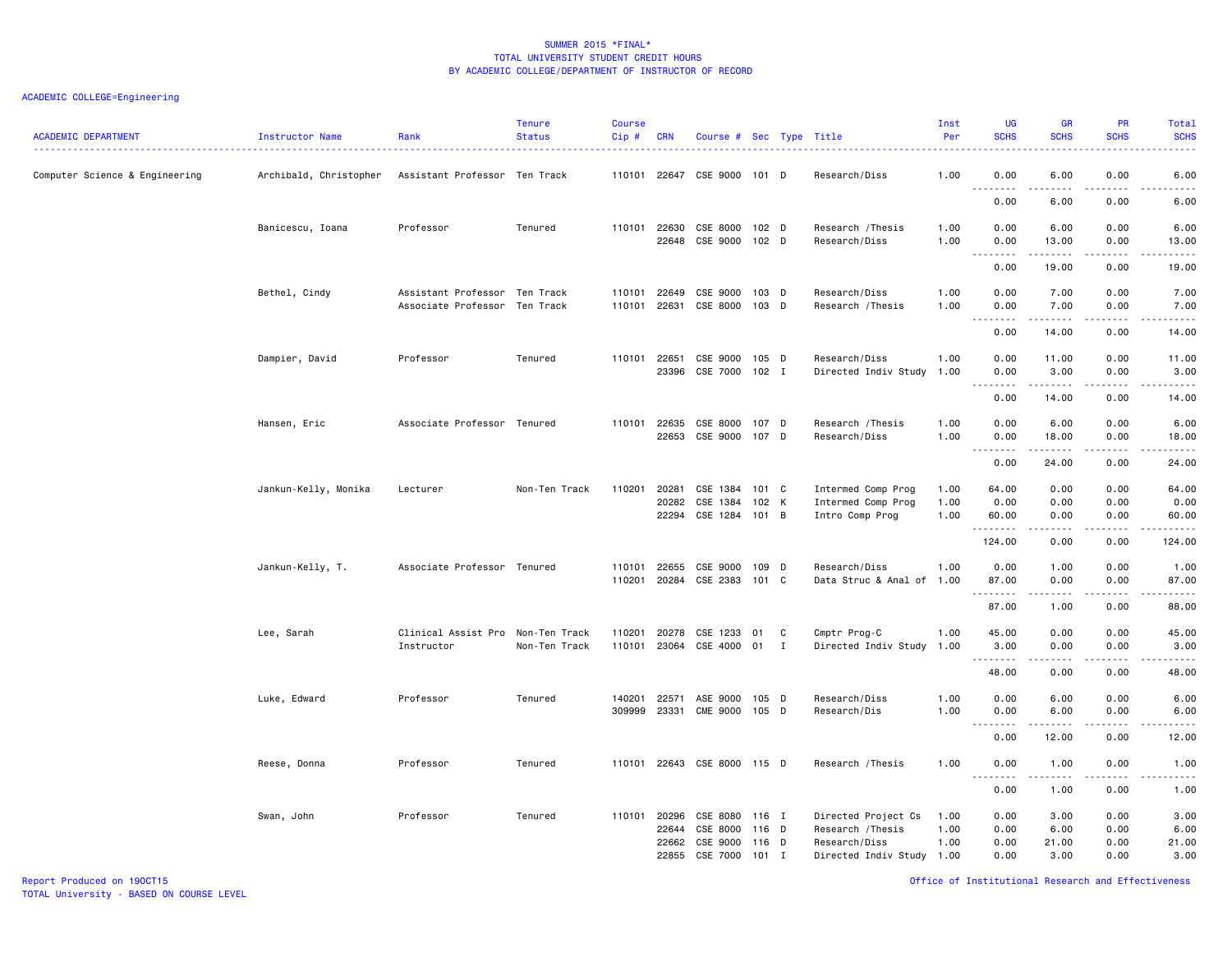| <b>ACADEMIC DEPARTMENT</b>     | Instructor Name | Rank                          | Tenure<br><b>Status</b> | <b>Course</b><br>Cip# | <b>CRN</b> | Course # Sec Type Title |       |                           | Inst<br>Per | <b>UG</b><br><b>SCHS</b> | <b>GR</b><br><b>SCHS</b> | <b>PR</b><br><b>SCHS</b> | Total<br><b>SCHS</b> |
|--------------------------------|-----------------|-------------------------------|-------------------------|-----------------------|------------|-------------------------|-------|---------------------------|-------------|--------------------------|--------------------------|--------------------------|----------------------|
|                                |                 |                               |                         |                       |            |                         |       |                           |             | .                        | .                        |                          | .                    |
|                                |                 |                               |                         |                       |            |                         |       |                           |             | 0.00                     | 33.00                    | 0.00                     | 33.00                |
| Computer Science & Engineering | Williams, Byron | Assistant Professor Ten Track |                         | 110101                | 22645      | CSE 8000 117 D          |       | Research /Thesis          | 1.00        | 0.00                     | 6.00                     | 0.00                     | 6.00                 |
|                                |                 |                               |                         |                       | 22663      | CSE 9000 117 D          |       | Research/Diss             | 1.00        | 0.00                     | 27.00                    | 0.00                     | 27.00                |
|                                |                 |                               |                         |                       |            |                         |       |                           |             | 0.00                     | 33.00                    | .<br>0.00                | ------<br>33.00      |
|                                | Zhang, Song     | Associate Professor Tenured   |                         | 110101                | 20297      | CSE 8080 119 I          |       | Directed Project Cs       | 1.00        | 0.00                     | 1.00                     | 0.00                     | 1.00                 |
|                                |                 |                               |                         |                       |            | 22646 CSE 8000 118 D    |       | Research /Thesis          | 1.00        | 0.00                     | 3.00                     | 0.00                     | 3.00                 |
|                                |                 |                               |                         |                       |            | 22664 CSE 9000 118 D    |       | Research/Diss             | 1.00        | 0.00                     | 6.00                     | 0.00                     | 6.00                 |
|                                |                 |                               |                         |                       | 23519      | CSE 7000                | 103 I | Directed Indiv Study 1.00 |             | 0.00                     | 3.00                     | 0.00                     | 3.00                 |
|                                |                 |                               |                         |                       |            |                         |       |                           |             | ---------<br>0.00        | 13.00                    | .<br>0.00                | .<br>13.00           |
|                                |                 |                               |                         |                       |            |                         |       |                           |             |                          |                          |                          |                      |
| Computer Science & Engineering |                 |                               |                         |                       |            |                         |       |                           |             | 259.00                   | 170.00                   | 0.00                     | 429.00               |
|                                |                 |                               |                         |                       |            |                         |       |                           |             |                          |                          |                          | ==========           |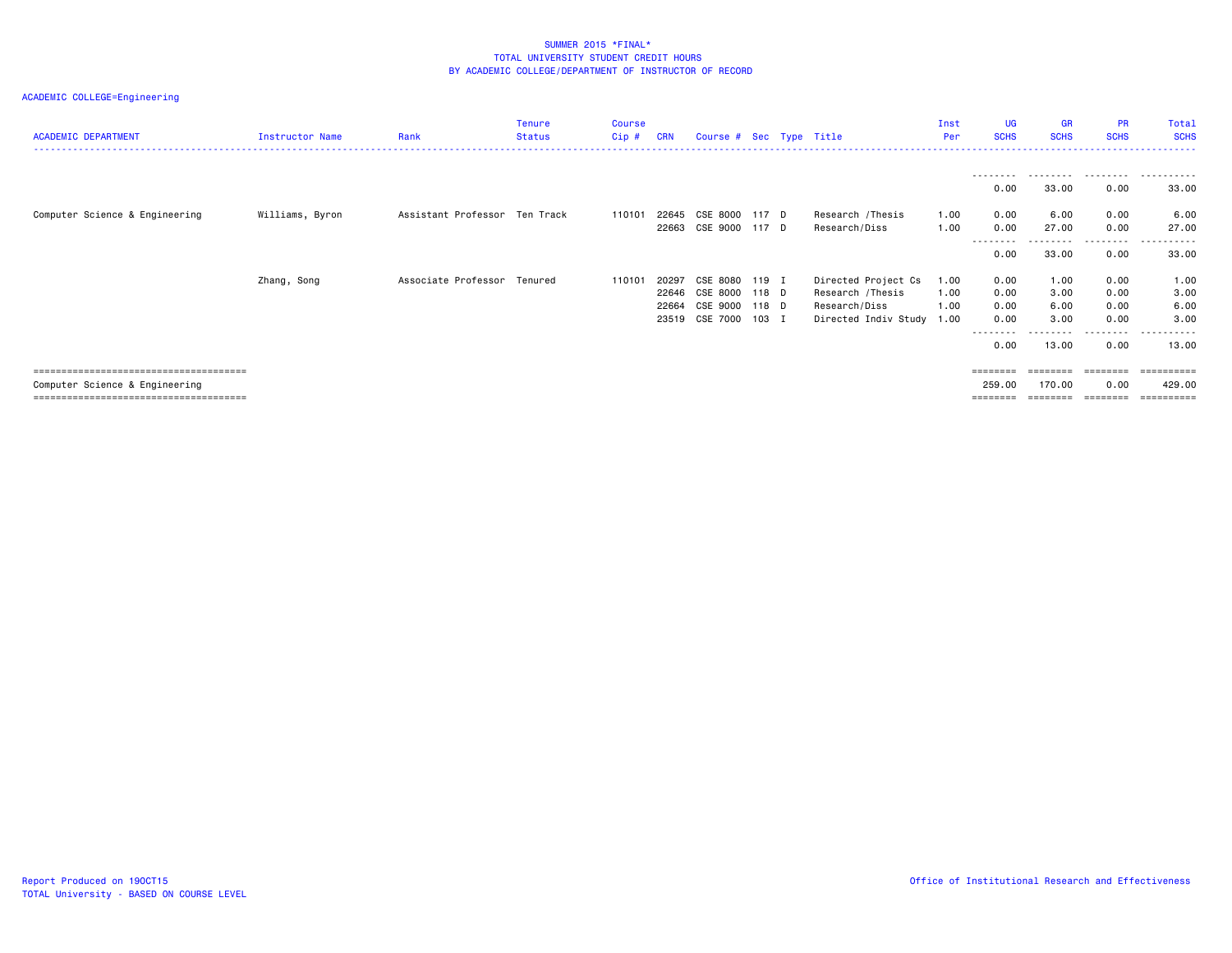# ACADEMIC COLLEGE=Engineering

| <b>ACADEMIC DEPARTMENT</b>        | <b>Instructor Name</b>                                | Rank                          | <b>Tenure</b><br><b>Status</b> | <b>Course</b><br>Cip# | <b>CRN</b>     | Course # Sec Type Title            |                |   |                                    | Inst<br>Per  | <b>UG</b><br><b>SCHS</b>          | <b>GR</b><br><b>SCHS</b>                     | PR<br><b>SCHS</b>                        | Total<br><b>SCHS</b>                                                                                                                                          |
|-----------------------------------|-------------------------------------------------------|-------------------------------|--------------------------------|-----------------------|----------------|------------------------------------|----------------|---|------------------------------------|--------------|-----------------------------------|----------------------------------------------|------------------------------------------|---------------------------------------------------------------------------------------------------------------------------------------------------------------|
| Electrical & Computer Engineering | Abdelwahed, Sherif                                    | Associate Professor Tenured   |                                | 141001                | 22961<br>23222 | ECE 9000<br>ECE 9000               | 108 D<br>508 D |   | Research/Diss<br>Research/Diss     | 1.00<br>1.00 | 0.00<br>0.00                      | 15.00<br>9.00                                | 0.00<br>0.00                             | 15.00<br>9.00                                                                                                                                                 |
|                                   |                                                       |                               |                                |                       |                |                                    |                |   |                                    |              | .<br>$\sim$ $\sim$ $\sim$<br>0.00 | .<br>24.00                                   | .<br>0.00                                | $\sim$<br>24.00                                                                                                                                               |
|                                   | Anderson, Derek                                       | Assistant Professor Ten Track |                                | 141001                | 22962          | ECE 9000<br>23224 ECE 8000 502 D   | 109 D          |   | Research/Diss<br>Research/Thesis   | 1.00<br>1.00 | 0.00<br>0.00<br>.                 | 13.00<br>3.00                                | 0.00<br>0.00                             | 13.00<br>3.00<br>د د د د د                                                                                                                                    |
|                                   |                                                       |                               |                                |                       |                |                                    |                |   |                                    |              | 0.00                              | 16.00                                        | 0.00                                     | 16.00                                                                                                                                                         |
|                                   | Ball, John                                            | Assistant Professor Ten Track |                                | 141001 22937          | 22963          | ECE 8000<br>ECE 9000               | 103 D<br>110 D |   | Research/Thesis<br>Research/Diss   | 1.00<br>1.00 | 0.00<br>0.00<br>.                 | 12.00<br>6.00<br>$\sim$ $\sim$ $\sim$ $\sim$ | 0.00<br>0.00<br>$\omega = \omega/\omega$ | 12.00<br>6.00<br>$\sim$ $\sim$ $\sim$ $\sim$ $\sim$                                                                                                           |
|                                   |                                                       |                               |                                |                       |                |                                    |                |   |                                    |              | 0.00                              | 18.00                                        | 0.00                                     | 18.00                                                                                                                                                         |
|                                   | Bruce, Jerry                                          | Associate Professor Tenured   |                                |                       |                | 141001 21662 ECE 3413 01           |                | C | Intro to Electronic                | 1.00         | 27.00<br>.                        | 0.00                                         | 0.00                                     | 27.00<br>$\frac{1}{2} \left( \frac{1}{2} \right) \left( \frac{1}{2} \right) \left( \frac{1}{2} \right) \left( \frac{1}{2} \right) \left( \frac{1}{2} \right)$ |
|                                   |                                                       |                               |                                |                       |                |                                    |                |   |                                    |              | 27.00                             | 0.00                                         | 0.00                                     | 27.00                                                                                                                                                         |
|                                   | Donohoe, John                                         | Professor                     | Tenured                        |                       |                | 141001 22965 ECE 9000 112 D        |                |   | Research/Diss                      | 1.00         | 0.00<br>$- - -$<br>.              | 9.00                                         | 0.00                                     | 9.00<br>$- - - -$                                                                                                                                             |
|                                   |                                                       |                               |                                |                       |                |                                    |                |   |                                    |              | 0.00                              | 9.00                                         | 0.00                                     | 9.00                                                                                                                                                          |
|                                   | Du, Qian                                              | Professor                     | Tenured                        |                       |                | 141001 22966 ECE 9000 113 D        |                |   | Research/Diss                      | 1.00         | 0.00<br>.                         | 18.00<br>-----                               | 0.00<br>$   -$                           | 18.00<br>$\frac{1}{2} \left( \frac{1}{2} \right) \left( \frac{1}{2} \right) \left( \frac{1}{2} \right) \left( \frac{1}{2} \right) \left( \frac{1}{2} \right)$ |
|                                   |                                                       |                               |                                |                       |                |                                    |                |   |                                    |              | 0.00                              | 18.00                                        | 0.00                                     | 18.00                                                                                                                                                         |
|                                   | Follett, Randolph                                     | Associate Professor Tenured   |                                |                       |                | 141001 20388 ECE 3443 51 C         |                |   | Signals and Systems                | 1.00         | 45.00<br>.                        | 0.00<br>-----                                | 0.00<br>$-$ - $-$ -                      | 45.00<br>.                                                                                                                                                    |
|                                   |                                                       |                               |                                |                       |                |                                    |                |   |                                    |              | 45.00                             | 0.00                                         | 0.00                                     | 45.00                                                                                                                                                         |
|                                   | Fowler, James                                         | Professor                     | Tenured                        |                       |                | 141001 22968 ECE 9000 115 D        |                |   | Research/Diss                      | 1.00         | 0.00<br>.                         | 12.00<br>د د د د د                           | 0.00<br>$\sim$ $\sim$ $\sim$ $\sim$      | 12.00<br>د د د د د                                                                                                                                            |
|                                   |                                                       |                               |                                |                       |                |                                    |                |   |                                    |              | 0.00                              | 12.00                                        | 0.00                                     | 12.00                                                                                                                                                         |
|                                   | Fu, Yong                                              | Associate Professor Tenured   |                                | 141001                | 22969          | ECE 9000<br>23347 ECE 9000         | 116 D<br>05    | D | Research/Diss<br>Research/Diss     | 1.00<br>1.00 | 0.00<br>0.00<br>.                 | 18.00<br>3.00<br>.                           | 0.00<br>0.00<br>.                        | 18.00<br>3.00<br>.                                                                                                                                            |
|                                   |                                                       |                               |                                |                       |                |                                    |                |   |                                    |              | 0.00                              | 21.00                                        | 0.00                                     | 21.00                                                                                                                                                         |
|                                   | Jones, Bryan                                          | Associate Professor Tenured   |                                | 141001                | 20391<br>20393 | ECE 3724<br>ECE 3724               | 101 C<br>103 K |   | Microprocessors<br>Microprocessors | 1.00<br>1.00 | 36.00<br>0.00                     | 0.00<br>0.00                                 | 0.00<br>0.00                             | 36.00<br>0.00                                                                                                                                                 |
|                                   |                                                       |                               |                                |                       | 22924          | ECE 7000                           | $102$ I        |   | Directed Indiv Study               | 1.00         | 0.00                              | 3.00                                         | 0.00                                     | 3.00                                                                                                                                                          |
|                                   |                                                       |                               |                                |                       |                | 23354 ECE 9000                     | 10             | D | Research/Diss                      | 1.00         | 0.00<br>.                         | 3.00<br>.                                    | 0.00<br>$\frac{1}{2}$                    | 3.00<br>$- - - - -$                                                                                                                                           |
|                                   |                                                       |                               |                                |                       |                |                                    |                |   |                                    |              | 36.00                             | 6.00                                         | 0.00                                     | 42.00                                                                                                                                                         |
|                                   | Karimi-Ghartemani, Maso Associate Professor Ten Track |                               |                                |                       |                | 141001 22971 ECE 9000 118 D        |                |   | Research/Diss                      | 1.00         | 0.00<br>$- - -$<br><u>.</u>       | 12.00<br>. <u>.</u> .                        | 0.00<br>$- - - -$                        | 12.00<br>.                                                                                                                                                    |
|                                   |                                                       |                               |                                |                       |                |                                    |                |   |                                    |              | 0.00                              | 12.00                                        | 0.00                                     | 12.00                                                                                                                                                         |
|                                   | King, Roger                                           | Professor                     | Tenured                        | 309999                | 23106<br>23107 | <b>CME 8000</b><br><b>CME 9000</b> | 101 D<br>102 D |   | Research/Thesis<br>Research/Dis    | 1.00<br>1.00 | 0.00<br>0.00                      | 3.00<br>1.00                                 | 0.00<br>0.00                             | 3.00<br>1.00                                                                                                                                                  |

Report Produced on 19OCT15 Office of Institutional Research and Effectiveness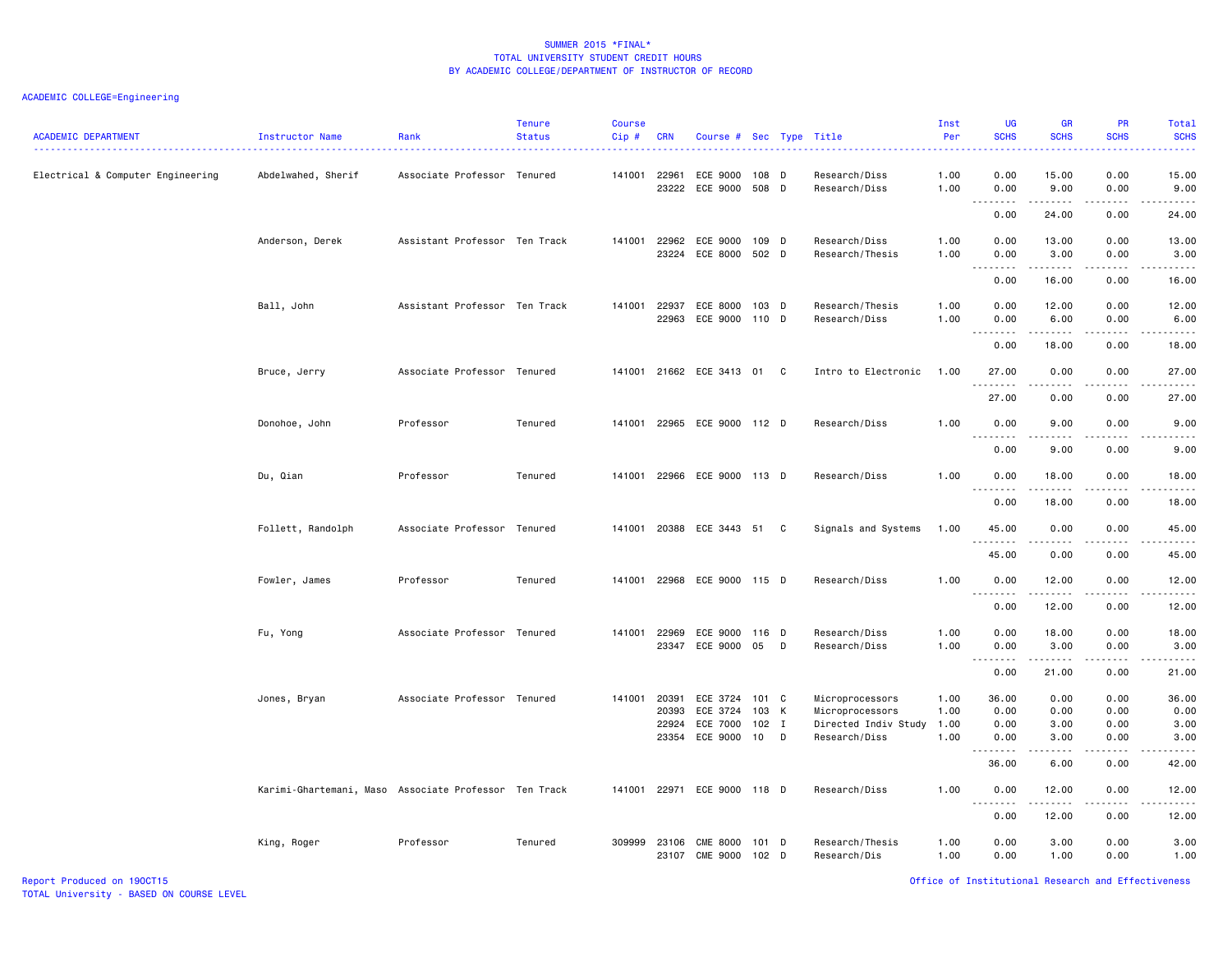| <b>ACADEMIC DEPARTMENT</b>        | Instructor Name                                           | Rank                          | <b>Tenure</b><br><b>Status</b> | <b>Course</b><br>Cip# | <b>CRN</b> | Course # Sec Type Title    |         |   |                           | Inst<br>Per | <b>UG</b><br><b>SCHS</b>          | <b>GR</b><br><b>SCHS</b>                                                                                                          | <b>PR</b><br><b>SCHS</b> | Total<br><b>SCHS</b>  |
|-----------------------------------|-----------------------------------------------------------|-------------------------------|--------------------------------|-----------------------|------------|----------------------------|---------|---|---------------------------|-------------|-----------------------------------|-----------------------------------------------------------------------------------------------------------------------------------|--------------------------|-----------------------|
|                                   |                                                           |                               |                                |                       |            |                            |         |   |                           |             |                                   |                                                                                                                                   |                          |                       |
|                                   |                                                           |                               |                                |                       |            |                            |         |   |                           |             | 0.00                              | 4.00                                                                                                                              | 0.00                     | 4.00                  |
| Electrical & Computer Engineering | Kulandaivelu Govindaraj 98                                |                               | Not Applicable                 |                       |            | 141001 21660 ECE 3434 01 B |         |   | Adv Electronic Circu 1.00 |             | 32.00<br>.                        | 0.00<br>----                                                                                                                      | 0.00                     | 32.00                 |
|                                   |                                                           |                               |                                |                       |            |                            |         |   |                           |             | 32.00                             | 0.00                                                                                                                              | 0.00                     | 32.00                 |
|                                   | Li, Pan                                                   | Assistant Professor Ten Track |                                | 141001                | 22947      | ECE 9000                   | 101 D   |   | Research/Diss             | 1.00        | 0.00                              | 24.00                                                                                                                             | 0.00                     | 24.00                 |
|                                   |                                                           |                               |                                |                       | 23357      | ECE 9000                   | 13      | D | Research/Diss             | 1.00        | 0.00                              | 3.00                                                                                                                              | 0.00                     | 3.00                  |
|                                   |                                                           |                               |                                |                       |            | 23455 ECE 9000             | 51      | D | Research/Diss             | 1.00        | 0.00<br>.<br>$\sim$ $\sim$ $\sim$ | 3.00<br>.                                                                                                                         | 0.00<br>.                | 3.00<br>$\cdots$      |
|                                   |                                                           |                               |                                |                       |            |                            |         |   |                           |             | 0.00                              | 30.00                                                                                                                             | 0.00                     | 30.00                 |
|                                   | Mazzola, Michael                                          | Professor                     | Tenured                        | 141001                | 22923      | ECE 7000                   | 101 I   |   | Directed Indiv Study 1.00 |             | 0.00                              | 3.00                                                                                                                              | 0.00                     | 3.00                  |
|                                   |                                                           |                               |                                |                       | 22948      | ECE 9000 102 D             |         |   | Research/Diss             | 1.00        | 0.00                              | 13.00                                                                                                                             | 0.00                     | 13.00                 |
|                                   |                                                           |                               |                                |                       |            |                            |         |   |                           |             | .<br>$\sim$ $\sim$<br>0.00        | 16.00                                                                                                                             | 0.00                     | 16.00                 |
|                                   | Melnychuk, Galyna                                         | 98                            | Not Applicable                 | 143501                | 21521      | IE 3913                    | 801 A   |   | Engr Economy I            | 1.00        | 63.00                             | 0.00                                                                                                                              | 0.00                     | 63.00                 |
|                                   |                                                           |                               |                                | 149999                |            | 22739 IE 4000              | 801 I   |   | Directed Indiv Study 1.00 |             | 3.00                              | 0.00                                                                                                                              | 0.00                     | 3.00                  |
|                                   |                                                           |                               |                                |                       |            |                            |         |   |                           |             | .                                 | .                                                                                                                                 | .                        | .                     |
|                                   |                                                           |                               |                                |                       |            |                            |         |   |                           |             | 66.00                             | 0.00                                                                                                                              | 0.00                     | 66.00                 |
|                                   | Mohammadi-Aragh, Mahnas Research Assist Pro Non-Ten Track |                               |                                | 141001                |            | 22956 ECE 8000 115 D       |         |   | Research/Thesis           | 1.00        | 0.00<br>$\sim$ $\sim$             | 6.00                                                                                                                              | 0.00                     | 6.00                  |
|                                   |                                                           |                               |                                |                       |            |                            |         |   |                           |             | 0.00                              | 6.00                                                                                                                              | 0.00                     | 6.00                  |
|                                   | Molen, G. Marshall                                        | Professor                     | Tenured                        | 141001                |            | 22957 ECE 8000 116 D       |         |   | Research/Thesis           | 1.00        | 0.00                              | 4.00                                                                                                                              | 0.00                     | 4.00                  |
|                                   |                                                           |                               |                                |                       |            |                            |         |   |                           |             | $\sim$ $\sim$<br>.                |                                                                                                                                   |                          |                       |
|                                   |                                                           |                               |                                |                       |            |                            |         |   |                           |             | 0.00                              | 4.00                                                                                                                              | 0.00                     | 4.00                  |
|                                   | Morris, Thomas                                            | Associate Professor Tenured   |                                | 141001 23135          |            | ECE 8000                   | $120$ D |   | Research/Thesis           | 1.00        | 0.00                              | 12.00                                                                                                                             | 0.00                     | 12.00                 |
|                                   |                                                           |                               |                                |                       | 23136      | ECE 9000                   | 120     | D | Research/Diss             | 1.00        | 0.00                              | 7.00                                                                                                                              | 0.00                     | 7.00                  |
|                                   |                                                           |                               |                                |                       |            | 23232 ECE 9000             | 520 D   |   | Research/Diss             | 1.00        | 0.00<br>.                         | 1.00<br>. <u>.</u>                                                                                                                | 0.00<br>.                | 1.00<br>.             |
|                                   |                                                           |                               |                                |                       |            |                            |         |   |                           |             | 0.00                              | 20.00                                                                                                                             | 0.00                     | 20.00                 |
|                                   | Reese, Robert                                             | Associate Professor Tenured   |                                | 141001                |            | 23362 ECE 9000 18          |         | D | Research/Diss             | 1.00        | 0.00                              | 3.00                                                                                                                              | 0.00                     | 3.00                  |
|                                   |                                                           |                               |                                |                       |            |                            |         |   |                           |             | د د د د<br>0.00                   | $\frac{1}{2} \left( \frac{1}{2} \right) \left( \frac{1}{2} \right) \left( \frac{1}{2} \right) \left( \frac{1}{2} \right)$<br>3.00 | .<br>0.00                | $- - - -$<br>3.00     |
|                                   |                                                           |                               |                                |                       |            |                            |         |   |                           |             |                                   |                                                                                                                                   |                          |                       |
|                                   | Seran, Santosh                                            | 98                            | Not Applicable                 |                       |            | 141001 20383 ECE 3323 01 C |         |   | Electromagnetics II 1.00  |             | 21.00<br>.                        | 0.00                                                                                                                              | 0.00                     | 21.00                 |
|                                   |                                                           |                               |                                |                       |            |                            |         |   |                           |             | 21.00                             | 0.00                                                                                                                              | 0.00                     | 21.00                 |
|                                   | Taylor, Ryan                                              | Grad Teach Assist             | Not Applicable                 |                       |            | 141001 20385 ECE 3424 01   |         | B | Intm Electronic Circ 1.00 |             | 40.00                             | 0.00                                                                                                                              | 0.00                     | 40.00                 |
|                                   |                                                           |                               |                                |                       |            |                            |         |   |                           |             | <b></b><br>40.00                  | <u>.</u><br>0.00                                                                                                                  | .<br>0.00                | . <b>.</b> .<br>40.00 |
|                                   |                                                           |                               |                                |                       |            |                            |         |   |                           |             |                                   |                                                                                                                                   |                          |                       |
|                                   | Winton, Raymond                                           | Professor                     | Tenured                        |                       |            | 141001 21665 ECE 3413 51 C |         |   | Intro to Electronic       | 1.00        | 45.00<br>.                        | 0.00<br>.                                                                                                                         | 0.00<br>.                | 45.00<br>.            |
|                                   |                                                           |                               |                                |                       |            |                            |         |   |                           |             | 45.00                             | 0.00                                                                                                                              | 0.00                     | 45.00                 |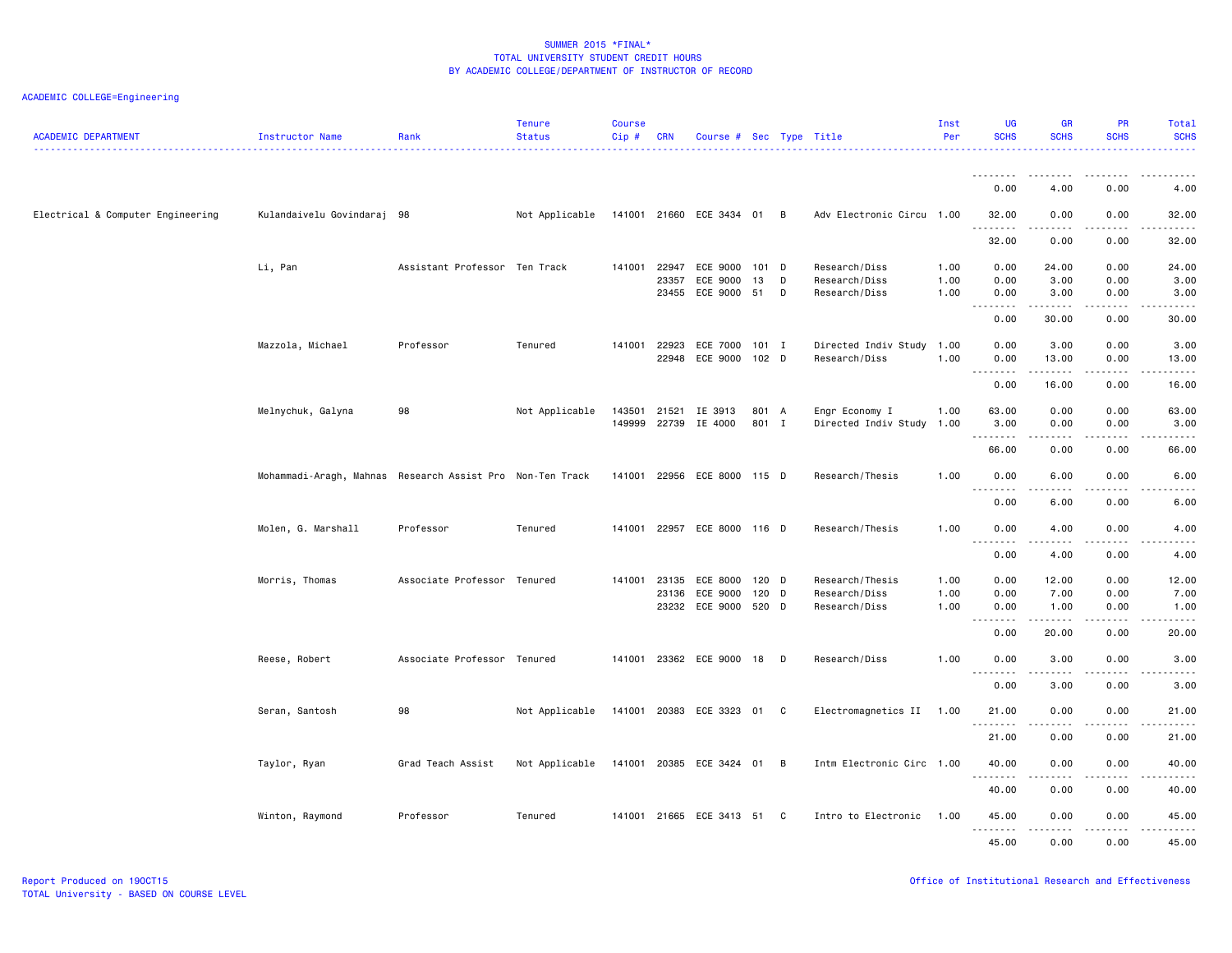| <b>ACADEMIC DEPARTMENT</b>        | Instructor Name | Rank      | <b>Tenure</b><br><b>Status</b> | Course<br>$Cip$ # | <b>CRN</b> | Course # Sec Type Title                      |                         |                                                   | Inst<br>Per          | UG<br><b>SCHS</b>                        | <b>GR</b><br><b>SCHS</b>      | <b>PR</b><br><b>SCHS</b>                  | Total<br><b>SCHS</b>               |
|-----------------------------------|-----------------|-----------|--------------------------------|-------------------|------------|----------------------------------------------|-------------------------|---------------------------------------------------|----------------------|------------------------------------------|-------------------------------|-------------------------------------------|------------------------------------|
| Electrical & Computer Engineering | Younan, Nicolas | Professor | Tenured                        | 141001            | 22953      | ECE 9000<br>23228 ECE 8000<br>23229 ECE 9000 | 107 D<br>519 D<br>507 D | Research/Diss<br>Research/Thesis<br>Research/Diss | 1.00<br>1.00<br>1.00 | 0.00<br>0.00<br>0.00<br>--------<br>0.00 | 6.00<br>1.00<br>6.00<br>13.00 | 0.00<br>0.00<br>0.00<br>---------<br>0.00 | 6.00<br>1.00<br>6.00<br>.<br>13.00 |
|                                   |                 |           |                                |                   |            |                                              |                         |                                                   |                      | $=$ =======                              | $=$ = = = = = = =             | ========                                  |                                    |
| Electrical & Computer Engineering |                 |           |                                |                   |            |                                              |                         |                                                   |                      | 312,00                                   | 232.00                        | 0.00                                      | 544.00                             |
|                                   |                 |           |                                |                   |            |                                              |                         |                                                   |                      | ========                                 | --------<br>--------          | ========                                  | ==========                         |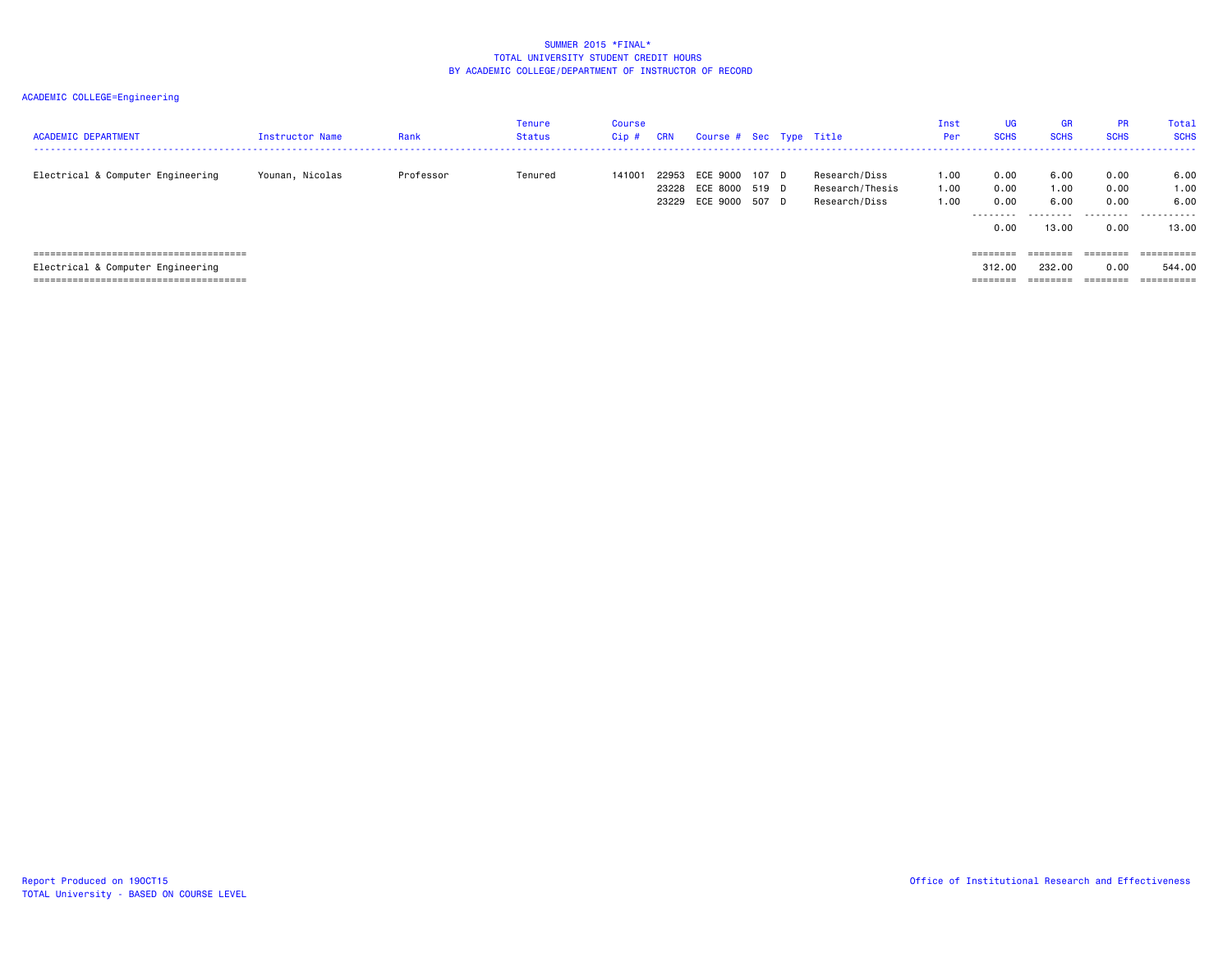| <b>ACADEMIC DEPARTMENT</b>       | Instructor Name        | Rank                              | <b>Tenure</b><br><b>Status</b> | <b>Course</b><br>Cip# | <b>CRN</b>     | Course # Sec Type Title |                |              |                                | Inst<br>Per  | <b>UG</b><br><b>SCHS</b>          | <b>GR</b><br><b>SCHS</b>                                                                                                                                     | PR<br><b>SCHS</b>            | Total<br><b>SCHS</b><br>$\frac{1}{2} \left( \frac{1}{2} \right) \left( \frac{1}{2} \right) \left( \frac{1}{2} \right) \left( \frac{1}{2} \right)$             |
|----------------------------------|------------------------|-----------------------------------|--------------------------------|-----------------------|----------------|-------------------------|----------------|--------------|--------------------------------|--------------|-----------------------------------|--------------------------------------------------------------------------------------------------------------------------------------------------------------|------------------------------|---------------------------------------------------------------------------------------------------------------------------------------------------------------|
| Industrial & Systems Engineering | Bian, Linkan           | Assistant Professor Ten Track     |                                | 143501                | 22276<br>22489 | IE 9000<br>IE 9000      | 502 D<br>105 D |              | Research/DIss<br>Research/DIss | 1.00<br>1.00 | 0.00<br>0.00                      | 10.00<br>13.00                                                                                                                                               | 0.00<br>0.00                 | 10.00<br>13.00                                                                                                                                                |
|                                  |                        |                                   |                                |                       |                |                         |                |              |                                |              | $\sim$ $\sim$ $\sim$<br>0.00      | $\frac{1}{2}$<br>23.00                                                                                                                                       | $\sim$ $\sim$ $\sim$<br>0.00 | $\frac{1}{2} \left( \frac{1}{2} \right) \left( \frac{1}{2} \right) \left( \frac{1}{2} \right) \left( \frac{1}{2} \right) \left( \frac{1}{2} \right)$<br>23.00 |
|                                  | Bullington, Stanley    | Professor                         | Tenured                        | 142701                | 20737          | IE 4753                 | 01             | C            | Systems Engr & Analy 1.00      |              | 27.00                             | 0.00                                                                                                                                                         | 0.00                         | 27.00                                                                                                                                                         |
|                                  |                        |                                   |                                | 143501                | 20732          | IE 4333                 | 01             | C            | Prod Control Sys I             | 1.00         | 24.00                             | 0.00                                                                                                                                                         | 0.00                         | 24.00                                                                                                                                                         |
|                                  |                        |                                   |                                |                       | 20733          | IE 4543                 | 51             | C            | Logistics Engineerin 1.00      |              | 21.00                             | 0.00                                                                                                                                                         | 0.00                         | 21.00                                                                                                                                                         |
|                                  |                        |                                   |                                |                       | 20735          | IE 4653                 | 51             | C            | Ind Qual Control I             | 1.00         | 30.00                             | 0.00                                                                                                                                                         | 0.00                         | 30.00                                                                                                                                                         |
|                                  |                        |                                   |                                |                       | 20738          | IE 6333                 | 01             | C            | Prod Control Sys I             | 1.00         | 0.00                              | 3.00                                                                                                                                                         | 0.00                         | 3.00                                                                                                                                                          |
|                                  |                        |                                   |                                |                       | 20741          | IE 6653                 | 51             | C            | Ind Qual Control I             | 1.00         | 0.00                              | 9.00                                                                                                                                                         | 0.00                         | 9.00                                                                                                                                                          |
|                                  |                        |                                   |                                |                       | 20743          | IE 6753                 | 01             | C            | Systems Engr & Analy 1.00      |              | 0.00                              | 3.00                                                                                                                                                         | 0.00                         | 3.00                                                                                                                                                          |
|                                  |                        |                                   |                                |                       | 21809          | IE 6543                 | 551            | C            | Logistics Engineerin 1.00      |              | 0.00                              | 21.00                                                                                                                                                        | 0.00                         | 21.00                                                                                                                                                         |
|                                  |                        |                                   |                                |                       | 22405          | IE 7000                 | 51             | $\mathbf{I}$ | Directed Indiv Study 1.00      |              | 0.00                              | 3.00                                                                                                                                                         | 0.00                         | 3.00                                                                                                                                                          |
|                                  |                        |                                   |                                |                       | 23035          | IE 4543                 | 551            | C            | Logistics Engineerin 1.00      |              | 3.00                              | 0.00                                                                                                                                                         | 0.00                         | 3.00                                                                                                                                                          |
|                                  |                        |                                   |                                |                       | 23050          | IE 7000                 | 106            | $\mathbf{I}$ | Directed Indiv Study 1.00      |              | 0.00<br>.                         | 3.00                                                                                                                                                         | 0.00                         | 3.00<br>.                                                                                                                                                     |
|                                  |                        |                                   |                                |                       |                |                         |                |              |                                |              | 105.00                            | 42.00                                                                                                                                                        | 0.00                         | 147.00                                                                                                                                                        |
|                                  | Green, Robert          | 98                                | Not Applicable                 | 140101                | 23277          | GE 4000                 | 001 I          |              | Directed Indiv Study 1.00      |              | 1.00                              | 0.00                                                                                                                                                         | 0.00                         | 1.00                                                                                                                                                          |
|                                  |                        |                                   |                                | 521003                | 20543          | EXL 1191                | 01             | E            | Leadership Internshi 1.00      |              | 1.00                              | 0.00                                                                                                                                                         | 0.00                         | 1.00                                                                                                                                                          |
|                                  |                        |                                   |                                |                       | 20544          | EXL 1191 101 E          |                |              | Leadership Internshi 1.00      |              | 2.00                              | 0.00                                                                                                                                                         | 0.00                         | 2.00                                                                                                                                                          |
|                                  |                        |                                   |                                |                       |                |                         |                |              |                                |              | .<br>4.00                         | <b>.</b><br>0.00                                                                                                                                             | .<br>0.00                    | .<br>4.00                                                                                                                                                     |
|                                  | Greenwood, Allen       | Professor                         | Tenured                        | 143501                |                | 22280 IE 9000           | 506 D          |              | Research/DIss                  | 1.00         | 0.00<br>.                         | 1.00                                                                                                                                                         | 0.00                         | 1.00                                                                                                                                                          |
|                                  |                        |                                   |                                |                       |                |                         |                |              |                                |              | 0.00                              | 1.00                                                                                                                                                         | 0.00                         | 1.00                                                                                                                                                          |
|                                  | Hu, Mengqi             | Assistant Professor Ten Track     |                                | 143501                | 22282          | IE 9000                 | 507 D          |              | Research/DIss                  | 1.00         | 0.00                              | 1.00                                                                                                                                                         | 0.00                         | 1.00                                                                                                                                                          |
|                                  |                        |                                   |                                |                       |                | 22454 IE 9000           | $101$ D        |              | Research/DIss                  | 1.00         | 0.00                              | 13.00                                                                                                                                                        | 0.00                         | 13.00                                                                                                                                                         |
|                                  |                        |                                   |                                |                       |                |                         |                |              |                                |              | ----                              |                                                                                                                                                              | $\sim$ $\sim$ $\sim$         | $\frac{1}{2} \left( \frac{1}{2} \right) \left( \frac{1}{2} \right) \left( \frac{1}{2} \right) \left( \frac{1}{2} \right) \left( \frac{1}{2} \right)$          |
|                                  |                        |                                   |                                |                       |                |                         |                |              |                                |              | 0.00                              | 14.00                                                                                                                                                        | 0.00                         | 14.00                                                                                                                                                         |
|                                  | Marufuzzaman, Mohammad | Assistant Professor Ten Track     |                                |                       |                | 143501 22996 IE 7000    | 105 I          |              | Directed Indiv Study 1.00      |              | 0.00<br>.                         | 4.00<br>$\frac{1}{2} \left( \frac{1}{2} \right) \left( \frac{1}{2} \right) \left( \frac{1}{2} \right) \left( \frac{1}{2} \right) \left( \frac{1}{2} \right)$ | 0.00<br>.                    | 4.00<br>$\frac{1}{2} \left( \frac{1}{2} \right) \left( \frac{1}{2} \right) \left( \frac{1}{2} \right) \left( \frac{1}{2} \right) \left( \frac{1}{2} \right)$  |
|                                  |                        |                                   |                                |                       |                |                         |                |              |                                |              | 0.00                              | 4.00                                                                                                                                                         | 0.00                         | 4.00                                                                                                                                                          |
|                                  | Medal, Hugh            | Assistant Professor Ten Track     |                                | 143501                | 22270          | IE 8000                 | 505            | D            | Research / Thesis              | 1.00         | 0.00                              | 3.00                                                                                                                                                         | 0.00                         | 3.00                                                                                                                                                          |
|                                  |                        |                                   |                                |                       | 22279          | IE 9000                 | 505 D          |              | Research/DIss                  | 1.00         | 0.00                              | 9.00                                                                                                                                                         | 0.00                         | 9.00                                                                                                                                                          |
|                                  |                        |                                   |                                |                       |                | 22455 IE 9000           | 102 D          |              | Research/DIss                  | 1.00         | 0.00                              | 16.00                                                                                                                                                        | 0.00                         | 16.00                                                                                                                                                         |
|                                  |                        |                                   |                                |                       |                |                         |                |              |                                |              | $\sim$ $\sim$ $\sim$<br>.<br>0.00 | .<br>28.00                                                                                                                                                   | .<br>0.00                    | $    -$<br>28.00                                                                                                                                              |
|                                  | Reeves, Kari           | Associate Professor Non-Ten Track |                                | 143501                | 22277          | IE 9000                 | 503 D          |              | Research/DIss                  | 1.00         | 0.00                              | 9.00                                                                                                                                                         | 0.00                         | 9.00                                                                                                                                                          |
|                                  |                        |                                   |                                |                       | 22452          | IE 8000                 | 101 D          |              | Research / Thesis              | 1.00         | 0.00                              | 4.00                                                                                                                                                         | 0.00                         | 4.00                                                                                                                                                          |
|                                  |                        |                                   |                                |                       | 22456          | IE 9000                 | 103            | D            | Research/DIss                  | 1.00         | 0.00                              | 3.00                                                                                                                                                         | 0.00                         | 3.00                                                                                                                                                          |
|                                  |                        |                                   |                                |                       | 22531          | IE 7000                 | 103 I          |              | Directed Indiv Study 1.00      |              | 0.00                              | 3.00                                                                                                                                                         | 0.00                         | 3.00                                                                                                                                                          |
|                                  |                        |                                   |                                |                       | 22729          | IE 7000                 | 502 I          |              | Directed Indiv Study           | 1.00         | 0.00                              | 3.00                                                                                                                                                         | 0.00                         | 3.00                                                                                                                                                          |
|                                  |                        |                                   |                                |                       | 22730          | IE 7000                 | 503 I          |              | Directed Indiv Study 1.00      |              | 0.00                              | 3.00                                                                                                                                                         | 0.00                         | 3.00                                                                                                                                                          |
|                                  |                        |                                   |                                |                       | 22780          | IE 7000                 | $104$ I        |              | Directed Indiv Study 1.00      |              | 0.00                              | 3.00                                                                                                                                                         | 0.00                         | 3.00                                                                                                                                                          |
|                                  |                        |                                   |                                |                       | 23034          | IE 7000                 | 504            | $\mathbf{I}$ | Directed Indiv Study 1.00      |              | 0.00                              | 3.00                                                                                                                                                         | 0.00                         | 3.00                                                                                                                                                          |
|                                  |                        |                                   |                                |                       | 23144          | IE 7000                 | 505 I          |              | Directed Indiv Study 1.00      |              | 0.00                              | 3.00                                                                                                                                                         | 0.00                         | 3.00                                                                                                                                                          |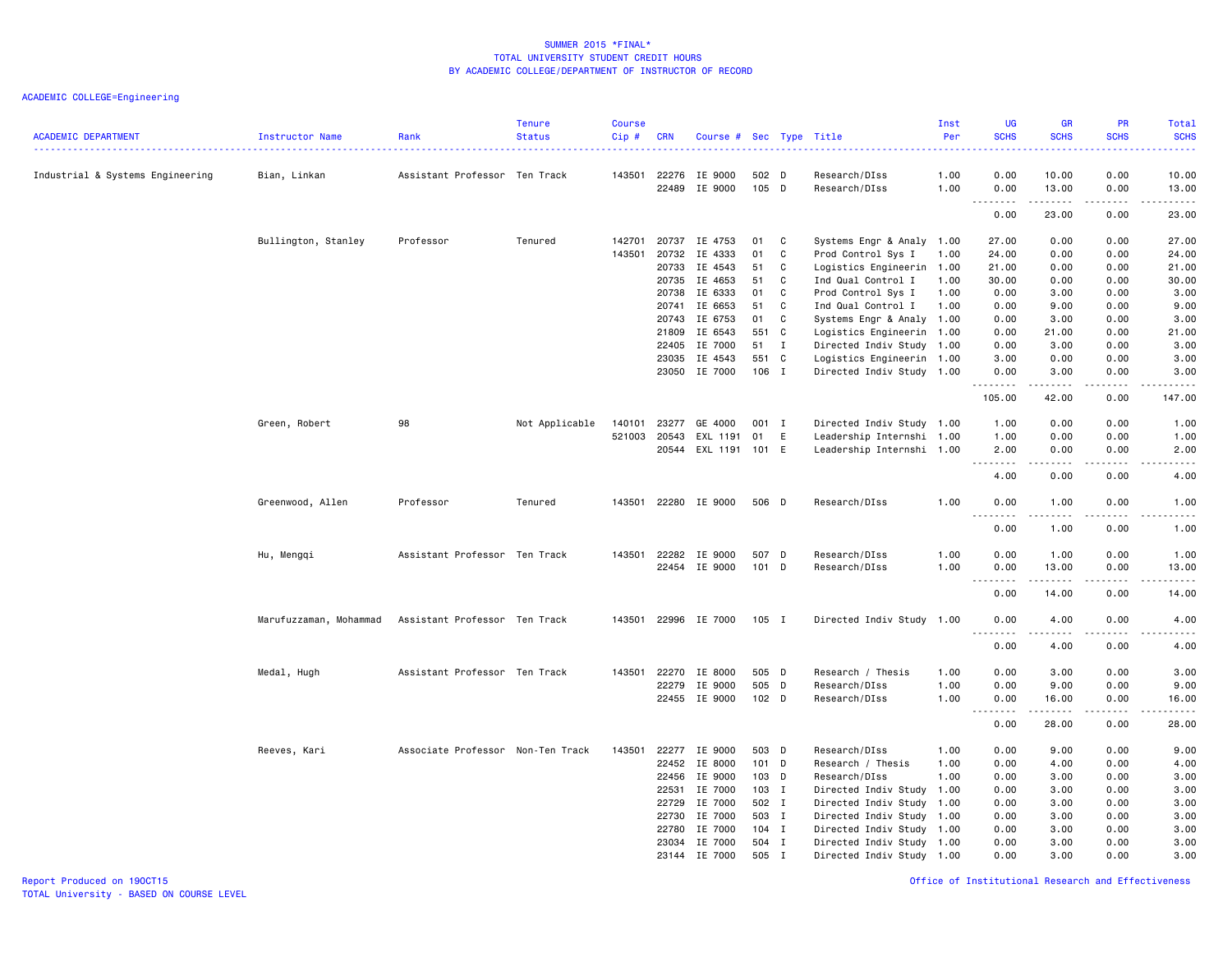| <b>ACADEMIC DEPARTMENT</b>       | <b>Instructor Name</b> | Rank                        | <b>Tenure</b><br><b>Status</b> | <b>Course</b><br>Cip# | <b>CRN</b> | Course # Sec Type Title |         |   |                           | Inst<br>Per | <b>UG</b><br><b>SCHS</b> | <b>GR</b><br><b>SCHS</b> | <b>PR</b><br><b>SCHS</b>                                                                                                          | Total<br><b>SCHS</b><br>. <u>.</u> |
|----------------------------------|------------------------|-----------------------------|--------------------------------|-----------------------|------------|-------------------------|---------|---|---------------------------|-------------|--------------------------|--------------------------|-----------------------------------------------------------------------------------------------------------------------------------|------------------------------------|
| Industrial & Systems Engineering | Reeves, Kari           | Associate Professor         | Non-Ten Track                  | 270301                | 21656      | IE 4613                 | 001 C   |   | Eng Statistics I          | 1.00        | 207.00                   | 0.00                     | 0.00                                                                                                                              | 207.00                             |
|                                  |                        |                             | Not Applicable                 | 143501                | 20731      | IE 3913                 | 51 C    |   | Engr Economy I            | 1.00        | 81.00<br>.               | 0.00                     | 0.00<br>$\frac{1}{2} \left( \frac{1}{2} \right) \left( \frac{1}{2} \right) \left( \frac{1}{2} \right) \left( \frac{1}{2} \right)$ | 81.00<br>.                         |
|                                  |                        |                             |                                |                       |            |                         |         |   |                           |             | 288.00                   | 34.00                    | 0.00                                                                                                                              | 322.00                             |
|                                  | Rosenhan, Alvin        | Lecturer                    | Non-Ten Track                  | 521302                | 20125      | BQA 2113                | -51     | C | Bus Stat Methods I        | 1.00        | 48.00                    | 0.00                     | 0.00                                                                                                                              | 48.00                              |
|                                  |                        |                             |                                |                       |            | 20128 BQA 3123          | 51      | C | Bus Stat Methods II       | 1.00        | 72.00<br>--------        | 0.00                     | 0.00                                                                                                                              | 72.00                              |
|                                  |                        |                             |                                |                       |            |                         |         |   |                           |             | 120.00                   | 0.00                     | 0.00                                                                                                                              | 120.00                             |
|                                  | Strawderman, Lesley    | Associate Professor Tenured |                                | 143501                | 22275      | IE 9000                 | 501 D   |   | Research/DIss             | 1.00        | 0.00                     | 4.00                     | 0.00                                                                                                                              | 4.00                               |
|                                  |                        |                             |                                |                       | 22406      | IE 7000                 | $101$ I |   | Directed Indiv Study      | 1.00        | 0.00                     | 3.00                     | 0.00                                                                                                                              | 3.00                               |
|                                  |                        |                             |                                |                       | 22451      | IE 7000                 | $102$ I |   | Directed Indiv Study 1.00 |             | 0.00                     | 3.00                     | 0.00                                                                                                                              | 3.00                               |
|                                  |                        |                             |                                |                       | 22453      | IE 8000                 | $102$ D |   | Research / Thesis         | 1.00        | 0.00                     | 9.00                     | 0.00                                                                                                                              | 9.00                               |
|                                  |                        |                             |                                |                       | 22457      | IE 9000                 | $104$ D |   | Research/DIss             | 1.00        | 0.00                     | 3.00                     | 0.00                                                                                                                              | 3.00                               |
|                                  |                        |                             |                                |                       |            |                         |         |   |                           |             | --------<br>0.00         | . <b>.</b><br>22.00      | ----<br>0.00                                                                                                                      | . <u>.</u> .<br>22.00              |
|                                  | Usher, John            | Professor                   | Tenured                        | 143501                | 22278      | IE 9000                 | 504 D   |   | Research/DIss             | 1.00        | 0.00                     | 2.00                     | 0.00                                                                                                                              | 2.00                               |
|                                  |                        |                             |                                |                       | 22728      | IE 7000                 | 501 I   |   | Directed Indiv Study 1.00 |             | 0.00                     | 3.00                     | 0.00                                                                                                                              | 3.00                               |
|                                  |                        |                             |                                | 270101                |            | 20742 IE 6733           | 01 C    |   | Linear Programming I 0.50 |             | 0.00                     | 1.50                     | 0.00                                                                                                                              | 1.50                               |
|                                  |                        |                             |                                |                       |            |                         |         |   |                           |             | .<br>0.00                | 6.50                     | .<br>0.00                                                                                                                         | ------<br>6.50                     |
|                                  |                        |                             |                                |                       |            |                         |         |   |                           |             | ========                 | ========                 | ========                                                                                                                          | ==========                         |
| Industrial & Systems Engineering |                        |                             |                                |                       |            |                         |         |   |                           |             | 517.00                   | 174.50                   | 0.00                                                                                                                              | 691.50                             |
|                                  |                        |                             |                                |                       |            |                         |         |   |                           |             | ========                 | essesses essesses        |                                                                                                                                   | eessessess                         |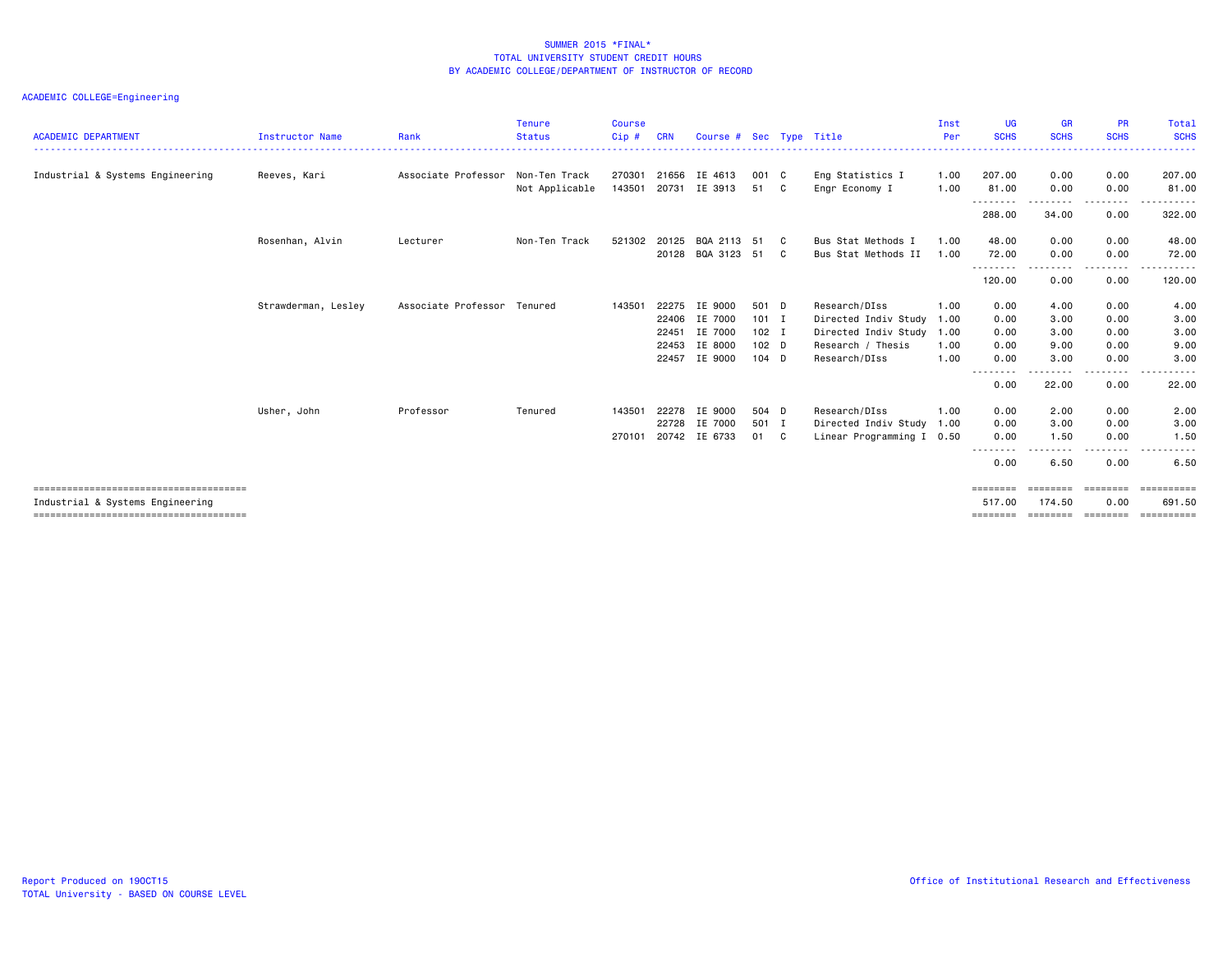| <b>ACADEMIC DEPARTMENT</b> | Instructor Name    | Rank                          | <b>Tenure</b><br><b>Status</b> | <b>Course</b><br>Cip# | <b>CRN</b>                                | Course # Sec Type Title                                                  |                                                      |        |                                                                                                                             | Inst<br>Per                  | <b>UG</b><br><b>SCHS</b>                                                                                                                                                             | <b>GR</b><br><b>SCHS</b>                                                                                                                                                                      | PR<br><b>SCHS</b>                         | Total<br><b>SCHS</b>                                                                                                                                                  |
|----------------------------|--------------------|-------------------------------|--------------------------------|-----------------------|-------------------------------------------|--------------------------------------------------------------------------|------------------------------------------------------|--------|-----------------------------------------------------------------------------------------------------------------------------|------------------------------|--------------------------------------------------------------------------------------------------------------------------------------------------------------------------------------|-----------------------------------------------------------------------------------------------------------------------------------------------------------------------------------------------|-------------------------------------------|-----------------------------------------------------------------------------------------------------------------------------------------------------------------------|
| Mechanical Engineering     | Adebiyi, George    | Lecturer                      | Non-Ten Track                  | 141901                | 20891<br>20894                            | ME 3513<br>ME 3523                                                       | 01<br>01                                             | C<br>C | Thermodynamics I<br>Thermodynamics II                                                                                       | 1.00<br>1.00                 | 72.00<br>33.00                                                                                                                                                                       | 0.00<br>0.00                                                                                                                                                                                  | 0.00<br>0.00                              | 72.00<br>33.00                                                                                                                                                        |
|                            |                    |                               |                                |                       |                                           |                                                                          |                                                      |        |                                                                                                                             |                              | .<br>105.00                                                                                                                                                                          | -----<br>0.00                                                                                                                                                                                 | الأعامات<br>0.00                          | .<br>105.00                                                                                                                                                           |
|                            | Cho, HeeJin        | Assistant Professor Ten Track |                                | 141901                | 22745<br>22762<br>23379<br>23380<br>23381 | ME 8000<br>ME 9000<br>ME 7000<br>ME 7000<br>ME 7000                      | 102 <sub>D</sub><br>102 D<br>107 I<br>108 I<br>109 I |        | Research / Thesis<br>Research / Diss<br>Directed Indiv Study 1.00<br>Directed Indiv Study 1.00<br>Directed Indiv Study 1.00 | 1.00<br>1.00                 | 0.00<br>0.00<br>0.00<br>0.00<br>0.00                                                                                                                                                 | 6.00<br>18.00<br>3.00<br>3.00<br>3.00                                                                                                                                                         | 0.00<br>0.00<br>0.00<br>0.00<br>0.00      | 6.00<br>18.00<br>3.00<br>3.00<br>3.00                                                                                                                                 |
|                            |                    |                               |                                |                       |                                           |                                                                          |                                                      |        |                                                                                                                             |                              | 0.00                                                                                                                                                                                 | $- - - - -$<br>33.00                                                                                                                                                                          | .<br>0.00                                 | -----<br>33.00                                                                                                                                                        |
|                            | Daniewicz, Steven  | Professor                     | Tenured                        |                       |                                           | 141901 22763 ME 9000                                                     | $103$ D                                              |        | Research / Diss                                                                                                             | 1.00                         | 0.00                                                                                                                                                                                 | 6.00                                                                                                                                                                                          | 0.00                                      | 6.00                                                                                                                                                                  |
|                            |                    |                               |                                |                       |                                           |                                                                          |                                                      |        |                                                                                                                             |                              | $\omega$ is a $\omega$<br>0.00                                                                                                                                                       | .<br>6.00                                                                                                                                                                                     | $\sim$ $\sim$ $\sim$ $\sim$<br>0.00       | .<br>6.00                                                                                                                                                             |
|                            | Doude, Haley       | 98                            | Not Applicable                 |                       |                                           | 141901 21799 ME 3403                                                     | 101 C                                                |        | Materials for ME Des 1.00                                                                                                   |                              | 24.00<br>.                                                                                                                                                                           | 0.00<br>-----                                                                                                                                                                                 | 0.00<br>.                                 | 24.00<br>.                                                                                                                                                            |
|                            |                    |                               |                                |                       |                                           |                                                                          |                                                      |        |                                                                                                                             |                              | 24.00                                                                                                                                                                                | 0.00                                                                                                                                                                                          | 0.00                                      | 24.00                                                                                                                                                                 |
|                            | El Kadiri, Haitham | Assistant Professor           | Ten Track                      | 141901                | 22747<br>22764                            | ME 8000<br>ME 9000                                                       | $104$ D<br>104 D                                     |        | Research / Thesis<br>Research / Diss                                                                                        | 1.00<br>1.00                 | 0.00<br>0.00                                                                                                                                                                         | 3.00<br>18.00                                                                                                                                                                                 | 0.00<br>0.00                              | 3.00<br>18.00                                                                                                                                                         |
|                            |                    | Associate Professor           | Tenured                        |                       | 309999 22534                              | <b>CME 9000</b>                                                          | $101$ D                                              |        | Research/Dis                                                                                                                | 1.00                         | 0.00<br>$\sim$ $\sim$ $\sim$<br>$\frac{1}{2} \left( \frac{1}{2} \right) \left( \frac{1}{2} \right) \left( \frac{1}{2} \right) \left( \frac{1}{2} \right) \left( \frac{1}{2} \right)$ | 12.00                                                                                                                                                                                         | 0.00<br>د د د د                           | 12.00<br>$\frac{1}{2} \left( \frac{1}{2} \right) \left( \frac{1}{2} \right) \left( \frac{1}{2} \right) \left( \frac{1}{2} \right) \left( \frac{1}{2} \right)$         |
|                            |                    |                               |                                |                       |                                           |                                                                          |                                                      |        |                                                                                                                             |                              | 0.00                                                                                                                                                                                 | 33.00                                                                                                                                                                                         | 0.00                                      | 33.00                                                                                                                                                                 |
|                            | Horstemeyer, Mark  | Professor                     | Tenured                        | 141901                | 22748<br>22765<br>23221<br>23459          | ME 8000<br>ME 9000<br>ME 4000<br><b>ME 7000</b><br>309999 23148 CME 9000 | $105$ D<br>105 D<br>$101$ I<br>$112$ I<br>$104$ D    |        | Research / Thesis<br>Research / Diss<br>Directed Indiv Study<br>Directed Indiv Study 1.00<br>Research/Dis                   | 1.00<br>1.00<br>1.00<br>1.00 | 0.00<br>0.00<br>3.00<br>0.00<br>0.00<br>.                                                                                                                                            | 6.00<br>48.00<br>0.00<br>3.00<br>6.00<br>$\frac{1}{2} \left( \frac{1}{2} \right) \left( \frac{1}{2} \right) \left( \frac{1}{2} \right) \left( \frac{1}{2} \right) \left( \frac{1}{2} \right)$ | 0.00<br>0.00<br>0.00<br>0.00<br>0.00<br>. | 6.00<br>48.00<br>3.00<br>3.00<br>6.00<br>$\frac{1}{2}$                                                                                                                |
|                            |                    |                               |                                |                       |                                           |                                                                          |                                                      |        |                                                                                                                             |                              | 3.00                                                                                                                                                                                 | 63.00                                                                                                                                                                                         | 0.00                                      | 66.00                                                                                                                                                                 |
|                            | Jones, Elborn      | Lecturer                      | Non-Ten Track                  | 141901                |                                           | 20897 ME 4443                                                            | 101 C                                                |        | Mech Systems Design                                                                                                         | 1.00                         | 63.00<br>$\sim$ $\sim$ $\sim$                                                                                                                                                        | 0.00                                                                                                                                                                                          | 0.00                                      | 63.00                                                                                                                                                                 |
|                            | Kolassa, Alex      | Grad Teach Assist             | Not Applicable                 |                       |                                           | 141901 20889 ME 3313                                                     | 101 C                                                |        | Heat Transfer                                                                                                               | 1.00                         | 63.00<br>48.00                                                                                                                                                                       | 0.00<br>0.00                                                                                                                                                                                  | 0.00<br>0.00                              | 63.00<br>48.00                                                                                                                                                        |
|                            |                    |                               |                                |                       |                                           |                                                                          |                                                      |        |                                                                                                                             |                              | 48.00                                                                                                                                                                                | .<br>0.00                                                                                                                                                                                     | .<br>0.00                                 | .<br>48.00                                                                                                                                                            |
|                            | Krishnan, Sundar   | Associate Professor Tenured   |                                |                       | 141901 22766<br>23443                     | ME 9000<br>ME 7000                                                       | 106 D<br>$111$ I                                     |        | Research / Diss<br>Directed Indiv Study                                                                                     | 1.00<br>1.00                 | 0.00<br>0.00<br>$\sim$ $\sim$ $\sim$<br>.                                                                                                                                            | 12.00<br>3.00                                                                                                                                                                                 | 0.00<br>0.00<br>$\sim$ $\sim$ $\sim$      | 12.00<br>3.00<br>$\frac{1}{2} \left( \frac{1}{2} \right) \left( \frac{1}{2} \right) \left( \frac{1}{2} \right) \left( \frac{1}{2} \right) \left( \frac{1}{2} \right)$ |
|                            |                    |                               |                                |                       |                                           |                                                                          |                                                      |        |                                                                                                                             |                              | 0.00                                                                                                                                                                                 | 15.00                                                                                                                                                                                         | 0.00                                      | 15.00                                                                                                                                                                 |
|                            | Liu, Yucheng       | Associate Professor Ten Track |                                |                       | 141901 22750                              | ME 8000<br>22767 ME 9000                                                 | 107 D<br>107 D                                       |        | Research / Thesis<br>Research / Diss                                                                                        | 1.00<br>1.00                 | 0.00<br>0.00<br>.                                                                                                                                                                    | 6.00<br>3.00<br><u>.</u>                                                                                                                                                                      | 0.00<br>0.00<br>.                         | 6.00<br>3.00<br>$- - - - -$                                                                                                                                           |
|                            |                    |                               |                                |                       |                                           |                                                                          |                                                      |        |                                                                                                                             |                              | $- - -$<br>0.00                                                                                                                                                                      | 9.00                                                                                                                                                                                          | 0.00                                      | 9.00                                                                                                                                                                  |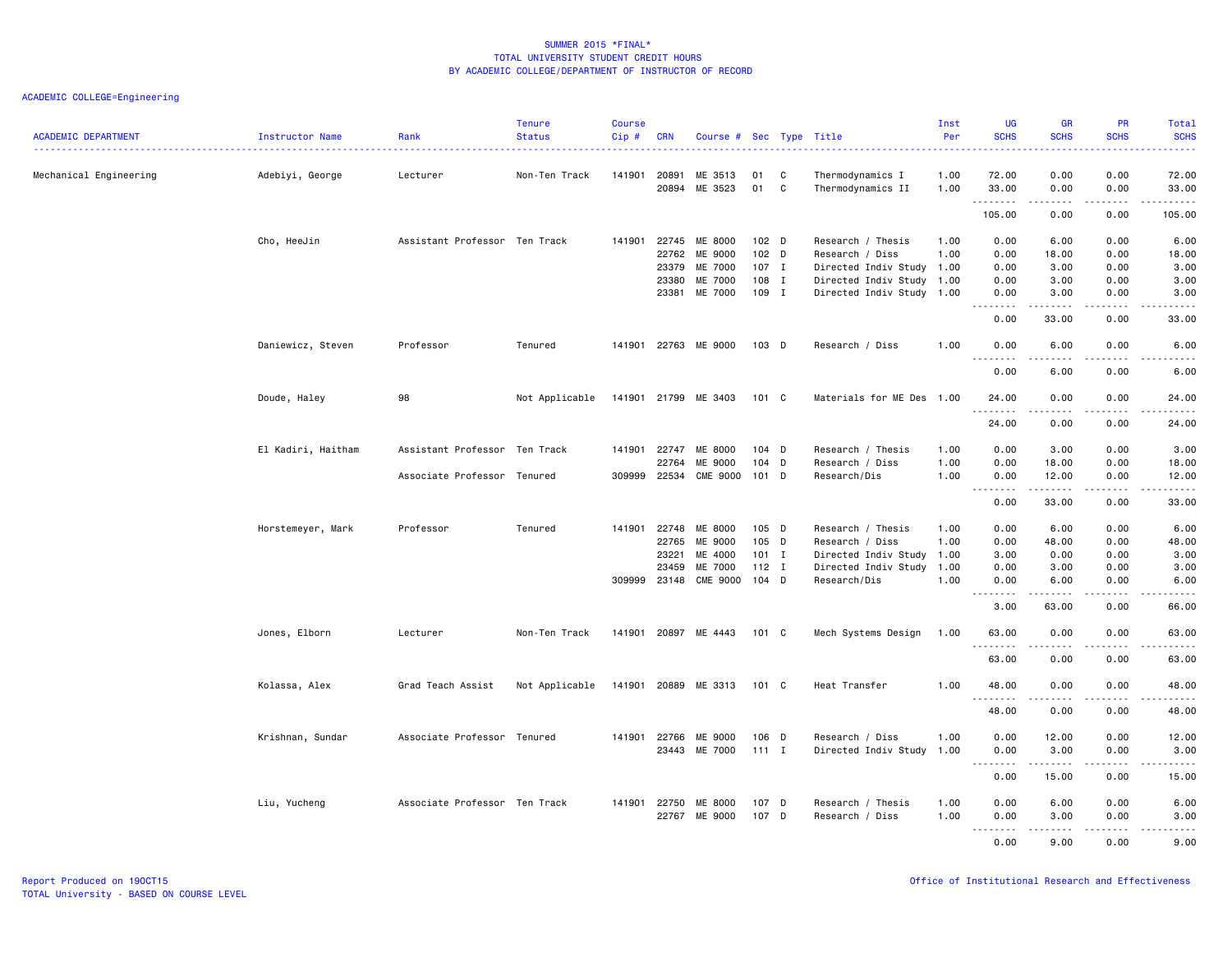| <b>ACADEMIC DEPARTMENT</b> | Instructor Name       | Rank                              | <b>Tenure</b><br><b>Status</b> | <b>Course</b><br>Cip# | <b>CRN</b>                                                  | Course # Sec Type Title                                                   |                                                    |                               |                                                                                                                                                                        | Inst<br>Per                  | <b>UG</b><br><b>SCHS</b>                                                                  | <b>GR</b><br><b>SCHS</b>                                        | <b>PR</b><br><b>SCHS</b>                                     | <b>Total</b><br><b>SCHS</b>                                                                                                                                                                                             |
|----------------------------|-----------------------|-----------------------------------|--------------------------------|-----------------------|-------------------------------------------------------------|---------------------------------------------------------------------------|----------------------------------------------------|-------------------------------|------------------------------------------------------------------------------------------------------------------------------------------------------------------------|------------------------------|-------------------------------------------------------------------------------------------|-----------------------------------------------------------------|--------------------------------------------------------------|-------------------------------------------------------------------------------------------------------------------------------------------------------------------------------------------------------------------------|
| Mechanical Engineering     | Long, William         | Grad Teach Assist                 | Not Applicable                 |                       |                                                             | 141901 21798 ME 3113                                                      | 101 C                                              |                               | Engineering Analysis 1.00                                                                                                                                              |                              | 21.00<br>.                                                                                | 0.00                                                            | 0.00                                                         | 21.00<br>المتماما                                                                                                                                                                                                       |
|                            |                       |                                   |                                |                       |                                                             |                                                                           |                                                    |                               |                                                                                                                                                                        |                              | 21.00                                                                                     | 0.00                                                            | 0.00                                                         | 21.00                                                                                                                                                                                                                   |
|                            | Luck, Rogelio         | Professor                         | Tenured                        | 141901                |                                                             | 22768 ME 9000                                                             | 108 D                                              |                               | Research / Diss                                                                                                                                                        | 1.00                         | 0.00<br>.<br>.                                                                            | 12.00<br>.                                                      | 0.00<br>$\sim$ $\sim$ $\sim$                                 | 12.00<br>.                                                                                                                                                                                                              |
|                            |                       |                                   |                                |                       |                                                             |                                                                           |                                                    |                               |                                                                                                                                                                        |                              | 0.00                                                                                      | 12.00                                                           | 0.00                                                         | 12.00                                                                                                                                                                                                                   |
|                            | Lugo Camarena, Marcos | Research Assist Pro Non-Ten Track |                                | 141901                | 22880                                                       | ME 3423                                                                   | 01 C                                               |                               | Mech Of Machinery                                                                                                                                                      | 1.00                         | 24.00                                                                                     | 0.00                                                            | 0.00                                                         | 24.00                                                                                                                                                                                                                   |
|                            |                       |                                   |                                |                       |                                                             |                                                                           |                                                    |                               |                                                                                                                                                                        |                              | 24.00                                                                                     | 0.00                                                            | 0.00                                                         | 24.00                                                                                                                                                                                                                   |
|                            | Mago, Pedro           | Professor                         | Tenured                        | 141901                | 22752<br>22769                                              | ME 8000<br>ME 9000                                                        | 109<br>109 D                                       | D                             | Research / Thesis<br>Research / Diss                                                                                                                                   | 1.00<br>1.00                 | 0.00<br>0.00<br>.                                                                         | 7.00<br>12.00<br>.                                              | 0.00<br>0.00<br>.                                            | 7.00<br>12.00<br>د د د د د .                                                                                                                                                                                            |
|                            |                       |                                   |                                |                       |                                                             |                                                                           |                                                    |                               |                                                                                                                                                                        |                              | 0.00                                                                                      | 19.00                                                           | 0.00                                                         | 19.00                                                                                                                                                                                                                   |
|                            | Patton, Richard       | Assistant Professor Tenured       |                                | 141901                | 20898<br>22881<br>22882                                     | ME 4643<br>ME 4463<br>ME 6463                                             | 51<br>01<br>01                                     | C<br>$\mathbf{C}$<br>C        | Intro Vibration/Cont 1.00<br>Engineering Design<br>Engineering Design                                                                                                  | 1.00<br>1.00                 | 87.00<br>9.00<br>0.00                                                                     | 0.00<br>0.00<br>18.00                                           | 0.00<br>0.00<br>0.00                                         | 87.00<br>9.00<br>18.00                                                                                                                                                                                                  |
|                            |                       | Associate Professor Tenured       |                                |                       | 142701 20895                                                | ME 3613                                                                   | 01                                                 | C                             | System Dynamics                                                                                                                                                        | 1.00                         | 72.00<br>.                                                                                | 0.00<br>.                                                       | 0.00<br>.                                                    | 72.00<br>.                                                                                                                                                                                                              |
|                            |                       |                                   |                                |                       |                                                             |                                                                           |                                                    |                               |                                                                                                                                                                        |                              | 168.00                                                                                    | 18.00                                                           | 0.00                                                         | 186.00                                                                                                                                                                                                                  |
|                            | Rhee, Hongjoo         | Research Assoc Prof Non-Ten Track |                                | 141901                |                                                             | 22917 ME 9000                                                             | 119 D                                              |                               | Research / Diss                                                                                                                                                        | 1.00                         | 0.00<br>$\omega$ $\omega$                                                                 | 6.00                                                            | 0.00                                                         | 6.00                                                                                                                                                                                                                    |
|                            |                       |                                   |                                |                       |                                                             |                                                                           |                                                    |                               |                                                                                                                                                                        |                              | 0.00                                                                                      | 6.00                                                            | 0.00                                                         | 6.00                                                                                                                                                                                                                    |
|                            | Schneider, Judith     | Professor                         | Tenured                        | 141901                | 22755<br>22773<br>23375<br>23411                            | ME 8000<br>ME 9000<br>ME 7000<br>ME 7000                                  | $112$ D<br>113 D<br>106 I<br>501 I                 |                               | Research / Thesis<br>Research / Diss<br>Directed Indiv Study 1.00<br>Directed Indiv Study 1.00                                                                         | 1.00<br>1.00                 | 0.00<br>0.00<br>0.00<br>0.00<br>.<br>0.00                                                 | 12.00<br>12.00<br>3.00<br>3.00<br>.<br>30.00                    | 0.00<br>0.00<br>0.00<br>0.00<br>.<br>0.00                    | 12.00<br>12.00<br>3.00<br>3.00<br>$\frac{1}{2} \left( \frac{1}{2} \right) \left( \frac{1}{2} \right) \left( \frac{1}{2} \right) \left( \frac{1}{2} \right) \left( \frac{1}{2} \right)$<br>30.00                         |
|                            | Shamsaei, Nima        | Assistant Professor Ten Track     |                                | 141901                | 22756<br>22774<br>23253<br>23374<br>23449<br>23499<br>23508 | ME 8000<br>ME 9000<br>ME 7000<br>ME 7000<br>ME 7000<br>ME 7000<br>ME 9000 | 113 D<br>114 D<br>103 I<br>105 I<br>01<br>51<br>51 | $\mathbf{I}$<br>$\bf{I}$<br>D | Research / Thesis<br>Research / Diss<br>Directed Indiv Study 1.00<br>Directed Indiv Study 1.00<br>Directed Indiv Study 1.00<br>Directed Indiv Study<br>Research / Diss | 1.00<br>1.00<br>1.00<br>1.00 | 0.00<br>0.00<br>0.00<br>0.00<br>0.00<br>0.00<br>0.00<br>.<br>$\sim$ $\sim$ $\sim$<br>0.00 | 12.00<br>24.00<br>3.00<br>3.00<br>3.00<br>3.00<br>3.00<br>51.00 | 0.00<br>0.00<br>0.00<br>0.00<br>0.00<br>0.00<br>0.00<br>0.00 | 12.00<br>24.00<br>3.00<br>3.00<br>3.00<br>3.00<br>3.00<br>$\frac{1}{2} \left( \frac{1}{2} \right) \left( \frac{1}{2} \right) \left( \frac{1}{2} \right) \left( \frac{1}{2} \right) \left( \frac{1}{2} \right)$<br>51.00 |
|                            | Spayde, Dustin        | Instructor                        | Non-Ten Track                  | 141901                |                                                             | 20896 ME 4403                                                             | 101 C                                              |                               | Machine Design                                                                                                                                                         | 1.00                         | 27.00<br><u>.</u>                                                                         | 0.00                                                            | 0.00                                                         | 27.00                                                                                                                                                                                                                   |
|                            |                       |                                   |                                |                       |                                                             |                                                                           |                                                    |                               |                                                                                                                                                                        |                              | 27.00                                                                                     | 0.00                                                            | 0.00                                                         | 27.00                                                                                                                                                                                                                   |
|                            | Spayde, Emily         | Lecturer                          | Non-Ten Track                  |                       |                                                             | 141901 22879 ME 3513                                                      | 03                                                 | C                             | Thermodynamics I                                                                                                                                                       | 1.00                         | 63.00<br>.                                                                                | 0.00<br>.                                                       | 0.00<br>د د د د                                              | 63.00<br>.                                                                                                                                                                                                              |
|                            |                       |                                   |                                |                       |                                                             |                                                                           |                                                    |                               |                                                                                                                                                                        |                              | 63.00                                                                                     | 0.00                                                            | 0.00                                                         | 63.00                                                                                                                                                                                                                   |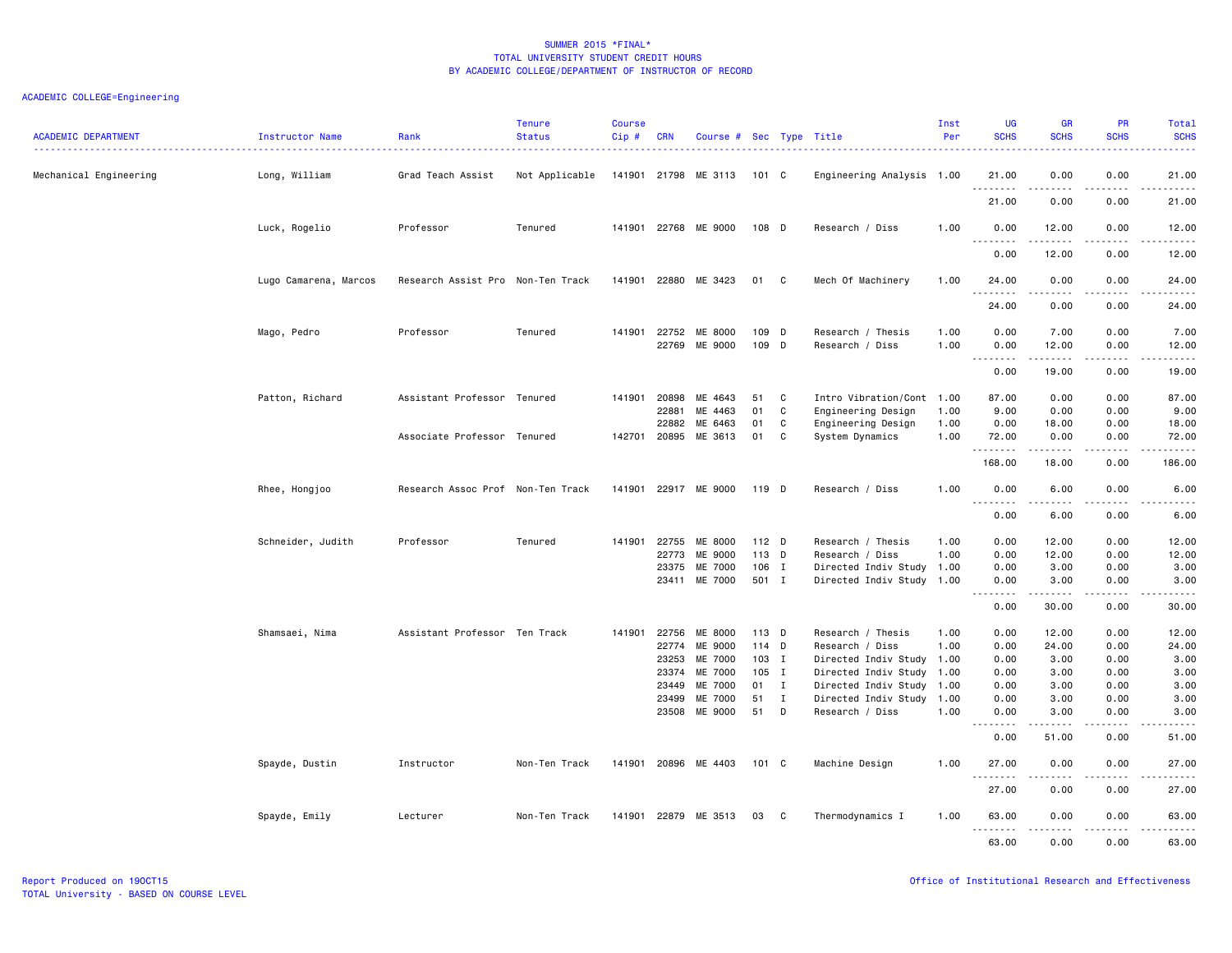# ACADEMIC COLLEGE=Engineering

| <b>ACADEMIC DEPARTMENT</b> | <b>Instructor Name</b>                              | Rank                          | Tenure<br><b>Status</b> | <b>Course</b><br>Cip# | <b>CRN</b> | Course # Sec Type Title |         |                      | Inst<br>Per | UG<br><b>SCHS</b> | <b>GR</b><br><b>SCHS</b> | <b>PR</b><br><b>SCHS</b> | Total<br><b>SCHS</b>           |
|----------------------------|-----------------------------------------------------|-------------------------------|-------------------------|-----------------------|------------|-------------------------|---------|----------------------|-------------|-------------------|--------------------------|--------------------------|--------------------------------|
|                            |                                                     |                               |                         |                       |            |                         |         |                      |             |                   |                          |                          | .                              |
| Mechanical Engineering     | Srinivasan, Kalyan Kuma Associate Professor Tenured |                               |                         | 141901                | 22757      | ME 8000                 | 114 D   | Research / Thesis    | 1.00        | 0.00              | 3.00                     | 0.00                     | 3.00                           |
|                            |                                                     |                               |                         |                       |            | 22775 ME 9000           | $115$ D | Research / Diss      | 1.00        | 0.00              | 6.00                     | 0.00                     | 6.00                           |
|                            |                                                     |                               |                         |                       |            |                         |         |                      |             | --------<br>0.00  | 9.00                     | .<br>0.00                | $\frac{1}{2}$<br>-----<br>9.00 |
|                            | Stone, Tonya                                        | Assistant Professor Ten Track |                         | 141901                |            | 22776 ME 9000           | $116$ D | Research / Diss      | 1.00        | 0.00              | 6.00                     | 0.00                     | 6.00                           |
|                            |                                                     |                               |                         |                       | 23371      | ME 7000                 | $104$ I | Directed Indiv Study | 1.00        | 0.00              | 3.00                     | 0.00                     | 3.00                           |
|                            |                                                     |                               |                         |                       |            | 309999 23119 CME 9000   | 103 D   | Research/Dis         | 1.00        | 0.00              | 1.00                     | 0.00                     | 1.00                           |
|                            |                                                     |                               |                         |                       |            |                         |         |                      |             | ---------<br>0.00 | --------<br>10.00        | -----<br>0.00            | .<br>10.00                     |
|                            | Thompson, Scott                                     | Assistant Professor Ten Track |                         | 141901                | 22759      | ME 8000                 | 116 D   | Research / Thesis    | 1.00        | 0.00              | 7.00                     | 0.00                     | 7.00                           |
|                            |                                                     |                               |                         |                       |            | 22777 ME 9000           | 117 D   | Research / Diss      | 1.00        | 0.00              | 21.00                    | 0.00                     | 21.00                          |
|                            |                                                     |                               |                         |                       |            |                         |         |                      |             | --------<br>0.00  | .<br>28.00               | ---------<br>0.00        | .<br>.<br>28.00                |
|                            | Walters, Dibbon                                     | Associate Professor           | Tenured                 | 141901                | 22778      | ME 9000                 | 118 D   | Research / Diss      | 1.00        | 0.00              | 6.00                     | 0.00                     | 6.00                           |
|                            |                                                     | Professor                     | Tenured                 | 141901                |            | 22760 ME 8000           | 117 D   | Research / Thesis    | 1.00        | 0.00              | 19.00                    | 0.00                     | 19,00                          |
|                            |                                                     |                               |                         |                       |            |                         |         |                      |             | ---------<br>0.00 | .<br>25.00               | --------<br>0.00         | - - - - - -<br>25.00           |
|                            |                                                     |                               |                         |                       |            |                         |         |                      |             |                   |                          |                          |                                |
|                            |                                                     |                               |                         |                       |            |                         |         |                      |             | ========          | ========                 | ========                 | $= 22222222222$                |
| Mechanical Engineering     |                                                     |                               |                         |                       |            |                         |         |                      |             | 546.00            | 367,00                   | 0.00                     | 913.00                         |
|                            |                                                     |                               |                         |                       |            |                         |         |                      |             |                   |                          |                          | ==========                     |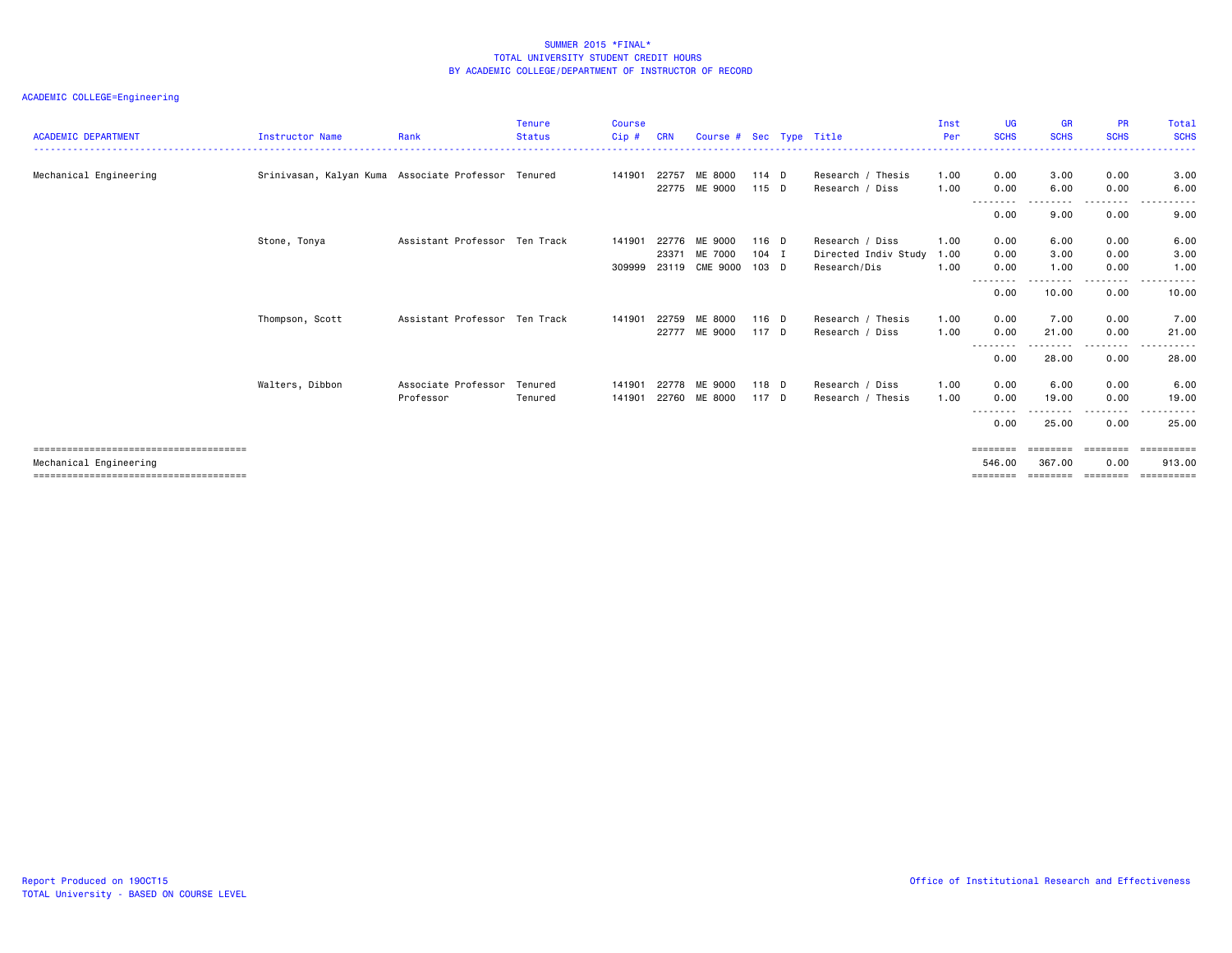# ACADEMIC COLLEGE=Engineering

| <b>ACADEMIC DEPARTMENT</b>                                              | Instructor Name   | Rank                          | <b>Tenure</b><br><b>Status</b> | <b>Course</b><br>Cip# | <b>CRN</b>     | Course #                    |            |    | Sec Type Title                        | Inst<br>Per  | UG<br><b>SCHS</b>            | <b>GR</b><br><b>SCHS</b> | PR<br><b>SCHS</b> | Total<br><b>SCHS</b> |
|-------------------------------------------------------------------------|-------------------|-------------------------------|--------------------------------|-----------------------|----------------|-----------------------------|------------|----|---------------------------------------|--------------|------------------------------|--------------------------|-------------------|----------------------|
|                                                                         |                   |                               |                                |                       |                |                             |            |    |                                       |              |                              |                          |                   |                      |
| School of Chemical Engineering                                          | Bricka, Ray       | Associate Professor Tenured   |                                | 140701                | 20193<br>20194 | CHE 3413<br>CHE 4423        | 01 C<br>01 | C. | Eng Materials<br>Fun Of Ind Corrosion | 1.00<br>1.00 | 78.00<br>42.00               | 0.00<br>0.00             | 0.00<br>0.00      | 78.00<br>42.00       |
|                                                                         |                   |                               |                                |                       | 20195          | CHE 6423                    | 01         | C. | Fun Of Ind Corrosion                  | 1.00         | 0.00                         | 3.00                     | 0.00              | 3.00                 |
|                                                                         |                   |                               |                                |                       |                | 21825 CHE 9000 101 D        |            |    | Research/Diss                         | 1.00         | 0.00                         | 6.00                     | 0.00              | 6.00                 |
|                                                                         |                   |                               |                                |                       |                |                             |            |    |                                       |              | .<br>120.00                  | 9.00                     | 0.00              | 129.00               |
|                                                                         | French, William   | Associate Professor Tenured   |                                |                       |                | 140701 21827 CHE 9000 103 D |            |    | Research/Diss                         | 1.00         | 0.00                         | 9.00                     | 0.00              | 9.00                 |
|                                                                         |                   |                               |                                |                       |                |                             |            |    |                                       |              | <u>.</u><br>0.00             | 9.00                     | 0.00              | 9.00                 |
|                                                                         | Hill, Priscilla   | Associate Professor Tenured   |                                |                       |                | 140701 22548 CHE 4000 51 I  |            |    | Directed Indiv Study 1.00             |              | 1.00                         | 0.00                     | 0.00              | 1.00                 |
|                                                                         |                   |                               |                                |                       |                |                             |            |    |                                       |              | .<br>1.00                    | 0.00                     | 0.00              | 1.00                 |
|                                                                         | Keith, Jason      | Professor                     | Tenured                        |                       |                | 140701 21829 CHE 9000 105 D |            |    | Research/Diss                         | 1.00         | 0.00                         | 9.00                     | 0.00              | 9.00                 |
|                                                                         |                   |                               |                                |                       |                |                             |            |    |                                       |              | $\sim$ $\sim$ $\sim$<br>0.00 | . <b>. .</b> .<br>9.00   | 0.00              | 9.00                 |
|                                                                         | Kundu, Santanu    | Assistant Professor Ten Track |                                |                       |                | 140701 21830 CHE 9000 106 D |            |    | Research/Diss                         | 1.00         | 0.00                         | 18.00                    | 0.00              | 18.00                |
|                                                                         |                   |                               |                                |                       |                |                             |            |    |                                       |              | 0.00                         | . <b>.</b><br>18.00      | -----<br>0.00     | .<br>18.00           |
|                                                                         | Pearson, Larry    | Instructor                    | Non-Ten Track                  | 140701                | 20191          | CHE 3123                    | 51         | C  | Chem En Thermo II                     | 1.00         | 60.00                        | 0.00                     | 0.00              | 60.00                |
|                                                                         |                   |                               |                                |                       |                | 20192 CHE 3223 51           |            | C  | Separation Processes                  | 1.00         | 57.00                        | 0.00                     | 0.00              | 57.00                |
|                                                                         |                   |                               |                                |                       |                | 21783 CHE 3213 01           |            | C  | Heat Transfer Op                      | 1.00         | 78.00<br>.                   | 0.00<br>$\frac{1}{2}$    | 0.00<br>.         | 78.00<br>. <u>.</u>  |
|                                                                         |                   |                               |                                |                       |                |                             |            |    |                                       |              | 195.00                       | 0.00                     | 0.00              | 195.00               |
|                                                                         | Rai, Neeraj       | Assistant Professor Ten Track |                                | 140701                | 21822          | CHE 8000 107 D              |            |    | Research / Thesis                     | 1.00         | 0.00                         | 1.00                     | 0.00              | 1.00                 |
|                                                                         |                   |                               |                                |                       |                | 21831 CHE 9000 107 D        |            |    | Research/Diss                         | 1.00         | 0.00                         | 12.00                    | 0.00              | 12.00                |
|                                                                         |                   |                               |                                |                       |                |                             |            |    |                                       |              | 0.00                         | 13.00                    | 0.00              | 13.00                |
|                                                                         | Toghiani, Hossein | Professor                     | Tenured                        |                       |                | 140701 21823 CHE 8000 108 D |            |    | Research / Thesis                     | 1.00         | 0.00                         | 3.00                     | 0.00              | 3.00<br>. <b>.</b>   |
|                                                                         |                   |                               |                                |                       |                |                             |            |    |                                       |              | --------<br>0.00             | ----<br>3.00             | 0.00              | 3.00                 |
|                                                                         | Walters, Keisha   | Associate Professor Tenured   |                                |                       |                | 140701 21824 CHE 8000 109 D |            |    | Research / Thesis                     | 1.00         | 0.00                         | 9.00                     | 0.00              | 9.00                 |
|                                                                         |                   |                               |                                |                       |                |                             |            |    |                                       |              | .<br>0.00                    | .<br>9.00                | 0.00              | -----<br>9.00        |
| -------------------------------------<br>School of Chemical Engineering |                   |                               |                                |                       |                |                             |            |    |                                       |              | ========<br>316.00           | ========<br>70.00        | ========<br>0.00  | ==========<br>386.00 |
| ------------------------------------                                    |                   |                               |                                |                       |                |                             |            |    |                                       |              | ========                     | $=$ ========             | ========          | ==========           |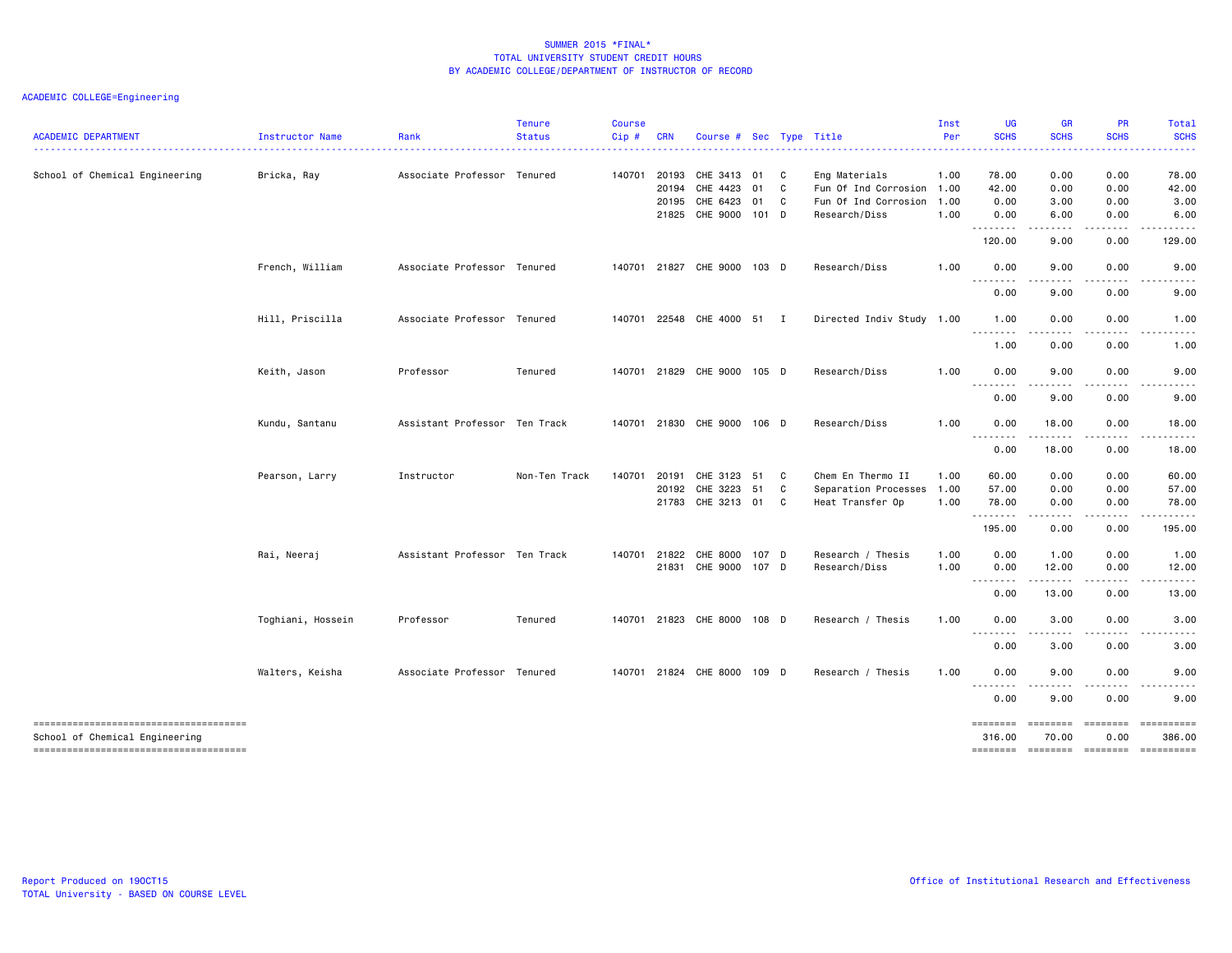| <b>ACADEMIC DEPARTMENT</b> | Instructor Name  | Rank                              | <b>Tenure</b><br><b>Status</b> | <b>Course</b><br>Cip# | <b>CRN</b> | Course # Sec Type Title               |                    | <u>.</u>                                     | Inst<br>Per  | <b>UG</b><br><b>SCHS</b>            | <b>GR</b><br><b>SCHS</b>                                                                                                          | PR<br><b>SCHS</b>                                  | Total<br><b>SCHS</b> |
|----------------------------|------------------|-----------------------------------|--------------------------------|-----------------------|------------|---------------------------------------|--------------------|----------------------------------------------|--------------|-------------------------------------|-----------------------------------------------------------------------------------------------------------------------------------|----------------------------------------------------|----------------------|
| Forestry                   | Evans, David     | Professor                         | Tenured                        |                       |            | 030501 21839 F0 8000<br>21856 FO 9000 | $101$ D<br>101 D   | Research / Thesis<br>Research / Diss         | 1.00<br>1.00 | 0.00<br>0.00                        | 7.00<br>1.00                                                                                                                      | 0.00<br>0.00                                       | 7.00<br>1.00         |
|                            |                  |                                   |                                |                       |            |                                       |                    |                                              |              | <u>.</u><br>0.00                    | <u>.</u><br>8.00                                                                                                                  | .<br>0.00                                          | -----<br>8.00        |
|                            |                  |                                   |                                |                       |            |                                       |                    |                                              |              |                                     |                                                                                                                                   |                                                    |                      |
|                            | Ezell, Andrew    | Professor                         | Tenured                        | 030501                | 21857      | 21840 FO 8000<br>F0 9000              | $102$ D<br>$102$ D | Research / Thesis                            | 1.00         | 0.00                                | 12.00<br>6.00                                                                                                                     | 0.00<br>0.00                                       | 12.00<br>6.00        |
|                            |                  |                                   |                                | 030599                | 20652      | F0 4513                               | 101 B              | Research / Diss<br>Forestry Conservatio 1.00 | 1.00         | 0.00<br>9.00                        | 0.00                                                                                                                              | 0.00                                               | 9.00                 |
|                            |                  |                                   |                                |                       |            | 20654 FO 6513                         | 101 B              | Forestry Conservatio 1.00                    |              | 0.00                                | 3.00                                                                                                                              | 0.00                                               | 3.00                 |
|                            |                  |                                   |                                |                       |            |                                       |                    |                                              |              | .                                   | .                                                                                                                                 |                                                    |                      |
|                            |                  |                                   |                                |                       |            |                                       |                    |                                              |              | 9.00                                | 21.00                                                                                                                             | 0.00                                               | 30.00                |
|                            | Frey, Brent      | Assistant Professor Ten Track     |                                |                       |            | 030501 21841 F0 8000                  | 103 D              | Research / Thesis                            | 1.00         | 0.00                                | 13.00                                                                                                                             | 0.00                                               | 13.00                |
|                            |                  |                                   |                                |                       |            | 23460 FO 4000                         | $101$ I            | Directed Indiv Study 1.00                    |              | 3.00<br>.                           | 0.00<br>.                                                                                                                         | 0.00<br>-----                                      | 3.00                 |
|                            |                  |                                   |                                |                       |            |                                       |                    |                                              |              | 3.00                                | 13.00                                                                                                                             | 0.00                                               | 16.00                |
|                            | Grace, Laura     | Professor                         | Tenured                        |                       |            | 030501 20651 F0 4231                  | 801 L              | Intro to Wood Supply 1.00                    |              | 42.00                               | 0.00                                                                                                                              | 0.00                                               | 42.00                |
|                            |                  |                                   |                                |                       |            |                                       |                    |                                              |              | .<br>42.00                          | .<br>0.00                                                                                                                         | -----<br>0.00                                      | .<br>42.00           |
|                            | Grado, Stephen   | Professor                         | Tenured                        | 030501                | 21844      | F0 8000                               | 106 D              | Research / Thesis                            | 1.00         | 0.00                                | 6.00                                                                                                                              | 0.00                                               | 6.00                 |
|                            |                  |                                   |                                |                       | 21859      | F0 9000                               | 104 D              | Research / Diss                              | 1.00         | 0.00                                | 1.00                                                                                                                              | 0.00                                               | 1.00                 |
|                            |                  |                                   |                                |                       |            | 23484 F0 7000                         | 551 I              | Directed Indiv Study 1.00                    |              | 0.00                                | 2.00                                                                                                                              | 0.00                                               | 2.00                 |
|                            |                  |                                   |                                |                       |            |                                       |                    |                                              |              |                                     | .                                                                                                                                 |                                                    |                      |
|                            |                  |                                   |                                |                       |            |                                       |                    |                                              |              | 0.00                                | 9.00                                                                                                                              | 0.00                                               | 9.00                 |
|                            | Grala, Robert    | Associate Professor Tenured       |                                |                       |            | 030501 21860 F0 9000                  | $105$ D            | Research / Diss                              | 1.00         | 0.00<br>.                           | 15.00<br>.                                                                                                                        | 0.00<br>.                                          | 15.00                |
|                            |                  |                                   |                                |                       |            |                                       |                    |                                              |              | 0.00                                | 15.00                                                                                                                             | 0.00                                               | 15.00                |
|                            | Grebner, Donald  | Professor                         | Tenured                        |                       |            | 030501 21846 F0 8000                  | 108 D              | Research / Thesis                            | 1.00         | 0.00                                | 12.00                                                                                                                             | 0.00                                               | 12.00                |
|                            |                  |                                   |                                |                       |            | 21861 FO 9000                         | 106 D              | Research / Diss                              | 1.00         | 0.00                                | 3.00                                                                                                                              | 0.00                                               | 3.00                 |
|                            |                  |                                   |                                |                       |            |                                       |                    |                                              |              | .<br>0.00                           | $   -$<br>15.00                                                                                                                   | .<br>0.00                                          | .<br>15.00           |
|                            | Henderson, James | Extension Assoc Pro Non-Ten Track |                                |                       |            | 030501 21862 FO 9000                  | 107 D              | Research / Diss                              | 1.00         | 0.00                                | 6.00                                                                                                                              | 0.00                                               | 6.00                 |
|                            |                  |                                   |                                |                       |            |                                       |                    |                                              |              | <u>.</u><br>0.00                    | .<br>6.00                                                                                                                         | .<br>0.00                                          | <u>.</u><br>6.00     |
|                            |                  |                                   |                                |                       |            |                                       |                    |                                              |              |                                     |                                                                                                                                   |                                                    |                      |
|                            | Kushla, John     | Extension Professor Non-Ten Track |                                |                       |            | 030501 21848 F0 8000                  | 110 D              | Research / Thesis                            | 1.00         | 0.00<br>$\sim$ $\sim$ $\sim$ $\sim$ | 1.00<br>$\sim$ $\sim$ $\sim$ $\sim$                                                                                               | 0.00                                               | 1.00                 |
|                            |                  |                                   |                                |                       |            |                                       |                    |                                              |              | 0.00                                | 1.00                                                                                                                              | 0.00                                               | 1.00                 |
|                            | Matney, Thomas   | Professor                         | Tenured                        |                       |            | 030501 21863 FO 9000                  | 108 D              | Research / Diss                              | 1.00         | 0.00<br>.                           | 6.00<br>$\frac{1}{2} \left( \frac{1}{2} \right) \left( \frac{1}{2} \right) \left( \frac{1}{2} \right) \left( \frac{1}{2} \right)$ | 0.00<br>.                                          | 6.00<br>.            |
|                            |                  |                                   |                                |                       |            |                                       |                    |                                              |              | 0.00                                | 6.00                                                                                                                              | 0.00                                               | 6.00                 |
|                            | Nejad, Mojgan    | Assistant Professor Ten Track     |                                | 030501                |            | 22345 FP 9000                         | 106 D              | Research / Diss                              | 1.00         | 0.00                                | 19.00                                                                                                                             | 0.00                                               | 19.00                |
|                            |                  |                                   |                                |                       |            |                                       |                    |                                              |              | .<br>0.00                           | .<br>19.00                                                                                                                        | 0.00                                               | 19.00                |
|                            | Roberts, Scott   | Professor                         | Tenured                        | 030501                |            | 21851 FO 8000                         | 113 D              | Research / Thesis                            | 1.00         | 0.00                                | 6.00                                                                                                                              | 0.00                                               | 6.00                 |
| Report Produced on 190CT15 |                  |                                   |                                |                       |            |                                       |                    |                                              |              |                                     |                                                                                                                                   | Office of Institutional Research and Effectiveness |                      |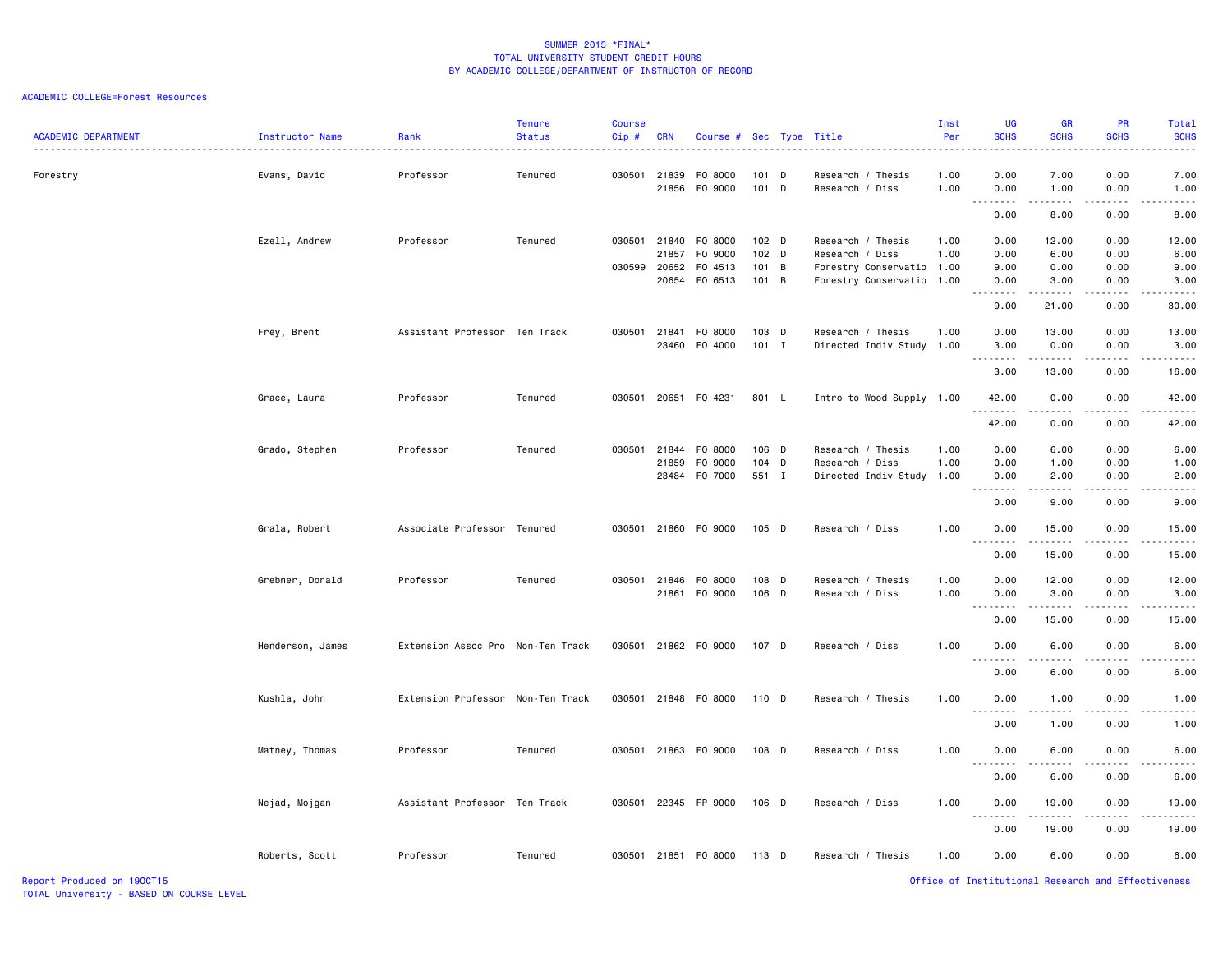| <b>ACADEMIC DEPARTMENT</b> | Instructor Name   | Rank                              | <b>Tenure</b><br><b>Status</b> | <b>Course</b><br>Cip# | <b>CRN</b>     | Course # Sec Type Title |                    |                                                | Inst<br>Per  | <b>UG</b><br><b>SCHS</b>       | <b>GR</b><br><b>SCHS</b> | <b>PR</b><br><b>SCHS</b> | Total<br><b>SCHS</b>               |
|----------------------------|-------------------|-----------------------------------|--------------------------------|-----------------------|----------------|-------------------------|--------------------|------------------------------------------------|--------------|--------------------------------|--------------------------|--------------------------|------------------------------------|
|                            |                   |                                   |                                |                       |                |                         |                    |                                                |              | ---------<br>0.00              | .<br>6.00                | . <i>.</i><br>0.00       | .<br>6.00                          |
| Forestry                   | Rousseau, Randall | Extension Professor Non-Ten Track |                                | 030501                | 21852<br>21866 | FO 8000<br>F0 9000      | $114$ D<br>$111$ D | Research / Thesis<br>Research / Diss           | 1.00<br>1.00 | 0.00<br>0.00                   | 14.00<br>6.00            | 0.00<br>0.00             | 14.00<br>6.00                      |
|                            |                   |                                   |                                |                       |                |                         |                    |                                                |              | --------<br>0.00               | --------<br>20.00        | .<br>0.00                | .<br>20.00                         |
|                            | Sabatia, Charles  | Assistant Professor Ten Track     |                                | 030501                |                | 20650 FO 3015           | 801 C              | For Desc & Analysis                            | 1.00         | 230.00<br>--------             | 0.00                     | 0.00<br>----             | 230.00                             |
|                            |                   |                                   |                                |                       |                |                         |                    |                                                |              | 230.00                         | 0.00                     | 0.00                     | 230.00                             |
|                            | Siegert, Courtney | Assistant Professor Ten Track     |                                | 030501                | 20649<br>21854 | F0 3012<br>F0 8000      | 801 L<br>116 D     | Int Forest Communiti 1.00<br>Research / Thesis | 1.00         | 88.00<br>0.00                  | 0.00<br>6.00             | 0.00<br>0.00             | 88.00<br>6.00                      |
|                            |                   |                                   |                                |                       |                |                         |                    |                                                |              | --------<br>88.00              | .<br>6.00                | .<br>0.00                | . <b>.</b> .<br>94.00              |
|                            | Sun, Changyou     | Professor                         | Tenured                        | 030501                | 21868          | F0 9000                 | $113$ D            | Research / Diss                                | 1.00         | 0.00<br>$\cdots$               | 12.00                    | 0.00                     | 12.00                              |
|                            |                   |                                   |                                |                       |                |                         |                    |                                                |              | 0.00                           | 12.00                    | 0.00                     | 12.00                              |
|                            | Wan, Hui          | Associate Professor Ten Track     |                                | 030501                | 22348          | FP 9000                 | 109 D              | Research / Diss                                | 1.00         | 0.00<br>.                      | 22.00                    | 0.00                     | 22.00                              |
|                            |                   |                                   |                                |                       |                |                         |                    |                                                |              | 0.00                           | 22.00                    | 0.00                     | 22.00                              |
| Forestry                   |                   |                                   |                                |                       |                |                         |                    |                                                |              | ========<br>372.00<br>======== | 179.00                   | 0.00                     | essessess<br>551.00<br>----------- |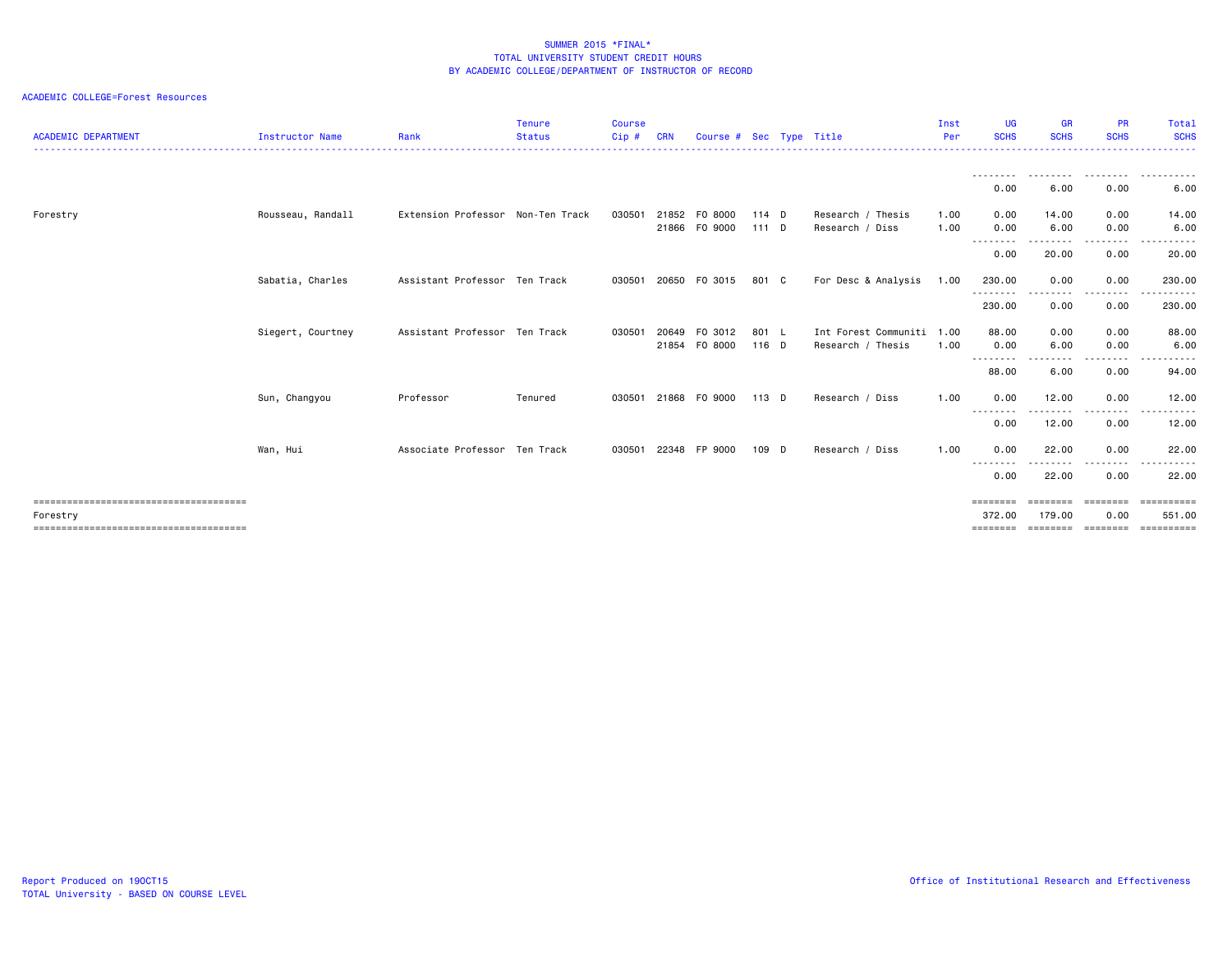| <b>ACADEMIC DEPARTMENT</b>                                      | Instructor Name                                       | Rank                              | <b>Tenure</b><br><b>Status</b> | <b>Course</b><br>$Cip$ # | <b>CRN</b>     | Course # Sec Type Title                         |                           |              |                                                                   | Inst<br>Per  | <b>UG</b><br><b>SCHS</b>                                                                                                                                     | <b>GR</b><br><b>SCHS</b>                    | <b>PR</b><br><b>SCHS</b>      | Total<br><b>SCHS</b>               |
|-----------------------------------------------------------------|-------------------------------------------------------|-----------------------------------|--------------------------------|--------------------------|----------------|-------------------------------------------------|---------------------------|--------------|-------------------------------------------------------------------|--------------|--------------------------------------------------------------------------------------------------------------------------------------------------------------|---------------------------------------------|-------------------------------|------------------------------------|
| Sustainable Bioproducts                                         | Barnes, H. Michael                                    | Professor                         | Tenured                        | 030501                   | 22340<br>23293 | FP 9000<br>FP 7000                              | 101 D<br>108              | $\mathbf{I}$ | Research / Diss<br>Directed Indiv Study 1.00                      | 1.00         | 0.00<br>0.00                                                                                                                                                 | 6.00<br>3.00                                | 0.00<br>0.00                  | 6.00<br>3.00                       |
|                                                                 |                                                       |                                   |                                |                          |                |                                                 |                           |              |                                                                   |              | .<br>0.00                                                                                                                                                    | 9.00                                        | 0.00                          | 9.00                               |
|                                                                 | Borazjani, Abdolhamid                                 | Professor                         | Tenured                        | 030501                   | 22351          | FP 8000<br>23124 FP 7000                        | 102 D<br>$104$ I          |              | Research / Thesis<br>Directed Indiv Study 1.00                    | 1.00         | 0.00<br>0.00<br>الدامات بالمر                                                                                                                                | 7.00<br>3.00<br>.                           | 0.00<br>0.00<br>.             | 7.00<br>3.00                       |
|                                                                 |                                                       |                                   |                                |                          |                |                                                 |                           |              |                                                                   |              | 0.00                                                                                                                                                         | 10.00                                       | 0.00                          | 10.00                              |
|                                                                 | Hassan, El Barbary                                    | Associate Professor Tenured       |                                |                          |                | 030501 22342 FP 9000                            | 103 D                     |              | Research / Diss                                                   | 1.00         | 0.00<br>$\sim$ $\sim$ $\sim$                                                                                                                                 | 6.00<br>.                                   | 0.00                          | 6.00                               |
|                                                                 |                                                       |                                   |                                |                          |                |                                                 |                           |              |                                                                   |              | 0.00                                                                                                                                                         | 6.00                                        | 0.00                          | 6.00                               |
|                                                                 | Jeremic Nikolic, Dragic Assistant Professor Ten Track |                                   |                                | 030501                   | 22343<br>22354 | FP 9000<br>FP 8000<br>23419 FP 7000             | 104 D<br>105 D<br>51 I    |              | Research / Diss<br>Research / Thesis<br>Directed Indiv Study 1.00 | 1.00<br>1.00 | 0.00<br>0.00<br>0.00<br><u>.</u>                                                                                                                             | 17.00<br>21.00<br>3.00<br>.                 | 0.00<br>0.00<br>0.00<br>.     | 17.00<br>21.00<br>3.00<br>.        |
|                                                                 |                                                       |                                   |                                |                          |                |                                                 |                           |              |                                                                   |              | 0.00                                                                                                                                                         | 41.00                                       | 0.00                          | 41.00                              |
|                                                                 | Jones, Paul                                           | Extension Assoc Pro Non-Ten Track |                                | 030501                   | 22344<br>22355 | FP 9000<br>FP 8000<br>23126 FP 7000             | 105 D<br>106 D<br>105 I   |              | Research / Diss<br>Research / Thesis<br>Directed Indiv Study 1.00 | 1.00<br>1.00 | 0.00<br>0.00<br>0.00                                                                                                                                         | 6.00<br>6.00<br>3.00                        | 0.00<br>0.00<br>0.00          | 6.00<br>6.00<br>3.00               |
|                                                                 |                                                       |                                   |                                |                          |                |                                                 |                           |              |                                                                   |              | .<br>0.00                                                                                                                                                    | $\sim$ $\sim$ $\sim$ $\sim$ $\sim$<br>15.00 | .<br>0.00                     | 15.00                              |
|                                                                 | Seale, Roy                                            | Professor                         | Tenured                        | 030501                   |                | 22346 FP 9000<br>22357 FP 8000<br>23051 FP 7000 | 107 D<br>108 D<br>$101$ I |              | Research / Diss<br>Research / Thesis<br>Directed Indiv Study 1.00 | 1.00<br>1.00 | 0.00<br>0.00<br>0.00                                                                                                                                         | 26.00<br>4.00<br>3.00                       | 0.00<br>0.00<br>0.00          | 26.00<br>4.00<br>3.00              |
|                                                                 |                                                       |                                   |                                |                          | 23052<br>23258 | FP 7000<br>FP 7000                              | $102$ I<br>106 I          |              | Directed Indiv Study<br>Directed Indiv Study 1.00                 | 1.00         | 0.00<br>0.00                                                                                                                                                 | 3.00<br>3.00                                | 0.00<br>0.00                  | 3.00<br>3.00                       |
|                                                                 |                                                       |                                   |                                |                          |                | 23273 FP 7000<br>23428 FP 7000                  | 107 I<br>109 I            |              | Directed Indiv Study 1.00<br>Directed Indiv Study 1.00            |              | 0.00<br>0.00                                                                                                                                                 | 3.00<br>3.00                                | 0.00<br>0.00                  | 3.00<br>3.00                       |
|                                                                 |                                                       |                                   |                                |                          |                |                                                 |                           |              |                                                                   |              | $\frac{1}{2} \left( \frac{1}{2} \right) \left( \frac{1}{2} \right) \left( \frac{1}{2} \right) \left( \frac{1}{2} \right) \left( \frac{1}{2} \right)$<br>0.00 | .<br>45.00                                  | .<br>0.00                     | .<br>45.00                         |
|                                                                 | Shmulsky, Rubin                                       | Professor                         | Tenured                        | 030501                   | 22347<br>22358 | FP 9000<br>FP 8000<br>23053 FP 7000             | 108 D<br>109 D<br>103 I   |              | Research / Diss<br>Research / Thesis<br>Directed Indiv Study 1.00 | 1.00<br>1.00 | 0.00<br>0.00<br>0.00                                                                                                                                         | 18.00<br>22.00<br>2.00                      | 0.00<br>0.00<br>0.00          | 18.00<br>22.00<br>2.00             |
|                                                                 |                                                       |                                   |                                |                          |                |                                                 |                           |              |                                                                   |              | .<br>0.00                                                                                                                                                    | .<br>42.00                                  | .<br>0.00                     | .<br>42.00                         |
|                                                                 | Zhang, Jilei                                          | Professor                         | Tenured                        | 030501                   | 22349<br>22360 | FP 9000<br>FP 8000                              | 110 D<br>111 D            |              | Research / Diss<br>Research / Thesis                              | 1.00<br>1.00 | 0.00<br>0.00                                                                                                                                                 | 33.00<br>1.00                               | 0.00<br>0.00                  | 33.00<br>1.00                      |
|                                                                 |                                                       |                                   |                                |                          |                |                                                 |                           |              |                                                                   |              | .<br>0.00                                                                                                                                                    | <u>.</u><br>34.00                           | .<br>0.00                     | $\cdots$<br>34.00                  |
| Sustainable Bioproducts<br>------------------------------------ |                                                       |                                   |                                |                          |                |                                                 |                           |              |                                                                   |              | ========<br>0.00<br>========                                                                                                                                 | <b>ESSESSE</b><br>202.00<br>========        | ---------<br>0.00<br>======== | ==========<br>202.00<br>========== |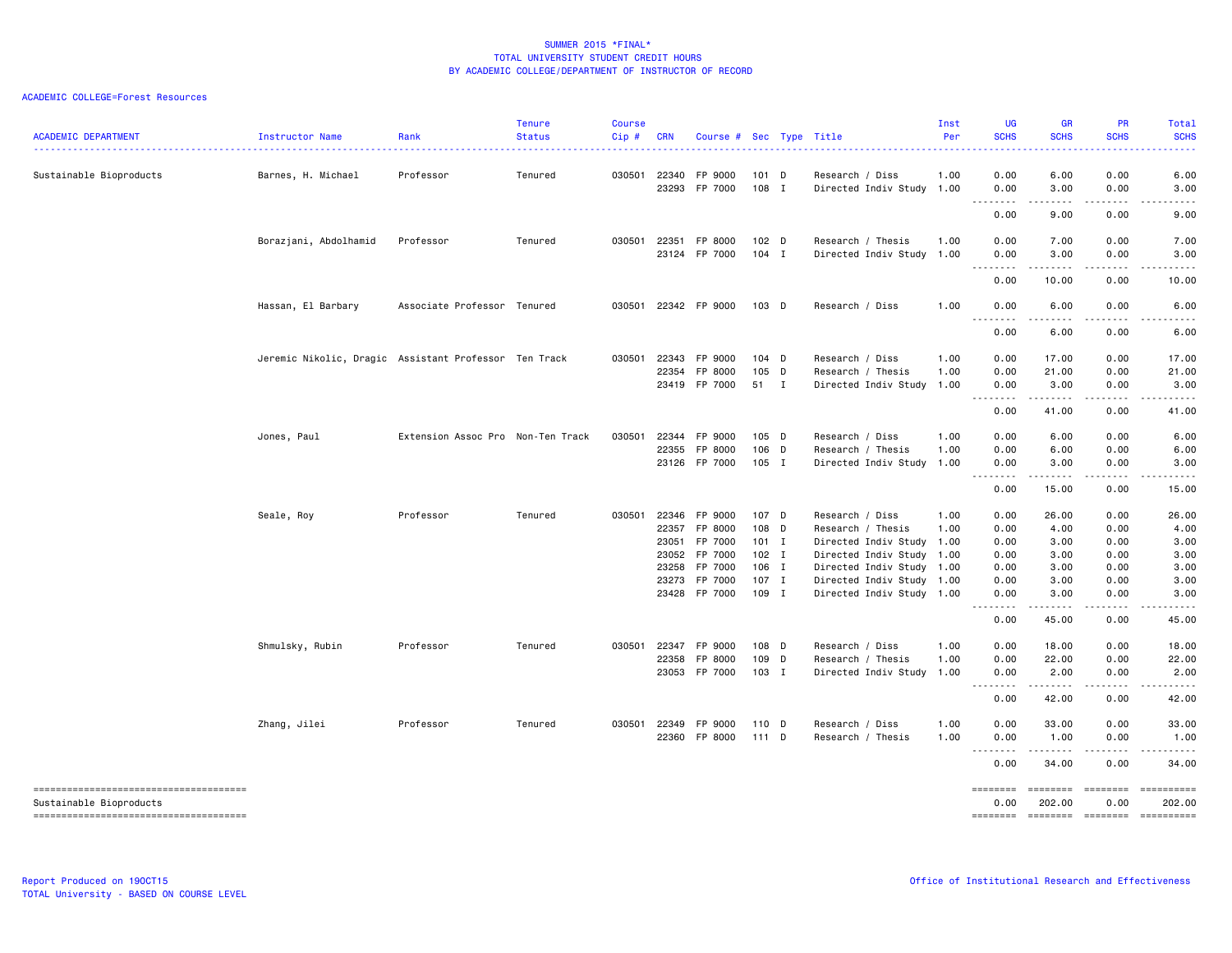#### ACADEMIC COLLEGE=Forest Resources

| <b>ACADEMIC DEPARTMENT</b>        | Instructor Name    | Rank                                                         | <b>Tenure</b><br><b>Status</b> | <b>Course</b><br>Cip# | <b>CRN</b>     | Course # Sec Type Title           |                |   |                                      | Inst<br>Per  | <b>UG</b><br><b>SCHS</b>                                                                                                                                                                     | <b>GR</b><br><b>SCHS</b> | <b>PR</b><br><b>SCHS</b>            | Total<br><b>SCHS</b> |
|-----------------------------------|--------------------|--------------------------------------------------------------|--------------------------------|-----------------------|----------------|-----------------------------------|----------------|---|--------------------------------------|--------------|----------------------------------------------------------------------------------------------------------------------------------------------------------------------------------------------|--------------------------|-------------------------------------|----------------------|
| Wildlife, Fisheries & Aquaculture | Allen, Peter       | Assistant Professor Ten Track<br>Associate Professor Tenured |                                | 030601<br>030601      | 22788<br>22781 | WFA 9000<br>WFA 8000              | 104 D<br>105 D |   | Research / Diss<br>Research / Thesis | 1.00<br>1.00 | 0.00<br>0.00<br>$\frac{1}{2} \left( \frac{1}{2} \right) \left( \frac{1}{2} \right) \left( \frac{1}{2} \right) \left( \frac{1}{2} \right) \left( \frac{1}{2} \right)$<br>$\sim$ $\sim$ $\sim$ | 6.00<br>18.00<br>.       | 0.00<br>0.00<br>.                   | 6.00<br>18.00<br>.   |
|                                   |                    |                                                              |                                |                       |                |                                   |                |   |                                      |              | 0.00                                                                                                                                                                                         | 24.00                    | 0.00                                | 24.00                |
|                                   |                    |                                                              |                                |                       |                |                                   |                |   |                                      |              |                                                                                                                                                                                              |                          |                                     |                      |
|                                   | Ayers, Christopher | Instructor                                                   | Non-Ten Track                  | 030201                | 22737<br>22813 | WFA 4433<br>WFA 4433 002 K        | 001 C          |   | Mammalogy<br>Mammalogy               | 1.00<br>1.00 | 18.00<br>0.00<br><u>.</u>                                                                                                                                                                    | 0.00<br>0.00             | 0.00<br>0.00                        | 18.00<br>0.00        |
|                                   |                    |                                                              |                                |                       |                |                                   |                |   |                                      |              | 18.00                                                                                                                                                                                        | 0.00                     | 0.00                                | 18.00                |
|                                   | Belant, Jerrold    | Associate Professor Tenured<br>Professor                     | Tenured                        | 030601<br>030601      | 22787          | <b>WFA 9000</b><br>22786 WFA 8000 | 103 D<br>106 D |   | Research / Diss<br>Research / Thesis | 1.00<br>1.00 | 0.00<br>0.00                                                                                                                                                                                 | 19.00<br>6.00            | 0.00<br>0.00                        | 19.00<br>6.00        |
|                                   |                    |                                                              |                                |                       |                |                                   |                |   |                                      |              | $\sim$ $\sim$<br>$\sim$ $\sim$ $\sim$ $\sim$<br>0.00                                                                                                                                         | 25.00                    | $\sim$ $\sim$ $\sim$ $\sim$<br>0.00 | 25.00                |
|                                   | Burger, Loren      | Professor                                                    | Tenured                        |                       |                | 030601 22789 WFA 9000 105 D       |                |   | Research / Diss                      | 1.00         | 0.00<br>$\sim$ $\sim$ $\sim$ $\sim$                                                                                                                                                          | 6.00<br>-----            | 0.00<br>.                           | 6.00<br>$   -$       |
|                                   |                    |                                                              |                                |                       |                |                                   |                |   |                                      |              | 0.00                                                                                                                                                                                         | 6.00                     | 0.00                                | 6.00                 |
|                                   |                    |                                                              |                                |                       | 22790          |                                   |                |   |                                      |              |                                                                                                                                                                                              |                          |                                     |                      |
|                                   | Davis, John        | Assistant Professor Ten Track                                |                                | 030601                | 22803          | WFA 9000<br>WFA 8000              | 106 D<br>108 D |   | Research / Diss<br>Research / Thesis | 1.00<br>1.00 | 0.00<br>0.00                                                                                                                                                                                 | 15.00<br>9.00            | 0.00<br>0.00                        | 15.00<br>9.00        |
|                                   |                    |                                                              |                                |                       |                |                                   |                |   |                                      |              | $\sim$ $\sim$ $\sim$<br>.                                                                                                                                                                    |                          |                                     |                      |
|                                   |                    |                                                              |                                |                       |                |                                   |                |   |                                      |              | 0.00                                                                                                                                                                                         | 24.00                    | 0.00                                | 24.00                |
|                                   | Demarais, Stephen  | Professor                                                    | Tenured                        | 030201                | 21154          | WFA 3031                          | 801 H          |   | Intro Wild/Fish Prac 1.00            |              | 42.00                                                                                                                                                                                        | 0.00                     | 0.00                                | 42.00                |
|                                   |                    |                                                              |                                |                       | 23498          | <b>WFA 8990</b>                   | 51             | C | Special Topics in WF                 | 0.50         | 0.00                                                                                                                                                                                         | 2.00                     | 0.00                                | 2.00                 |
|                                   |                    |                                                              |                                | 030601 22791          |                | <b>WFA 9000</b>                   | 107            | D | Research / Diss                      | 1.00         | 0.00                                                                                                                                                                                         | 6.00                     | 0.00                                | 6.00                 |
|                                   |                    |                                                              |                                |                       | 22804          | <b>WFA 8000</b>                   | 109            | D | Research / Thesis                    | 1.00         | 0.00                                                                                                                                                                                         | 13.00                    | 0.00                                | 13.00                |
|                                   |                    |                                                              |                                |                       | 23433          | <b>WFA 8000</b>                   | 51             | D | Research / Thesis                    | 1.00         | 0.00                                                                                                                                                                                         | 1.00                     | 0.00                                | 1.00                 |
|                                   |                    |                                                              |                                |                       | 23452          | <b>WFA 9000</b>                   | 01             | D | Research / Diss                      | 1.00         | 0.00                                                                                                                                                                                         | 3.00                     | 0.00                                | 3.00                 |
|                                   |                    |                                                              |                                |                       |                | 23453 WFA 9000                    | 51             | D | Research / Diss                      | 1.00         | 0.00                                                                                                                                                                                         | 3.00                     | 0.00                                | 3.00                 |
|                                   |                    |                                                              |                                |                       |                |                                   |                |   |                                      |              | .<br>42.00                                                                                                                                                                                   | .<br>28.00               | .<br>0.00                           | .<br>70.00           |
|                                   | Dibble, Eric       | Professor                                                    | Tenured                        | 030601                |                | 22805 WFA 8000 110 D              |                |   | Research / Thesis                    | 1.00         | 0.00                                                                                                                                                                                         | 6.00                     | 0.00                                | 6.00                 |
|                                   |                    |                                                              |                                |                       |                |                                   |                |   |                                      |              | $ -$<br>.<br>0.00                                                                                                                                                                            | 6.00                     | 0.00                                | 6.00                 |
|                                   | Jones, Jeanne      | Professor                                                    | Tenured                        | 030601                | 22595          | WFA 9000                          | 102 D          |   | Research / Diss                      | 1.00         | 0.00                                                                                                                                                                                         | 6.00                     | 0.00                                | 6.00                 |
|                                   |                    |                                                              |                                |                       | 22669          | WFA 8000                          | $103$ D        |   | Research / Thesis                    | 1.00         | 0.00                                                                                                                                                                                         | 3.00                     | 0.00                                | 3.00                 |
|                                   |                    |                                                              |                                |                       |                |                                   |                |   |                                      |              | .<br>$ -$                                                                                                                                                                                    | .                        | .                                   | .                    |
|                                   |                    |                                                              |                                |                       |                |                                   |                |   |                                      |              | 0.00                                                                                                                                                                                         | 9.00                     | 0.00                                | 9.00                 |
|                                   | Miranda, Leandro   | 99                                                           | Not Applicable                 |                       |                | 030601 22741 WFA 8000 104 D       |                |   | Research / Thesis                    | 1.00         | 0.00                                                                                                                                                                                         | 6.00                     | 0.00                                | 6.00                 |
|                                   |                    |                                                              |                                |                       |                |                                   |                |   |                                      |              | 0.00                                                                                                                                                                                         | 6.00                     | 0.00                                | 6.00                 |
|                                   | Neal, Jason        | Extension Assoc Pro Non-Ten Track                            |                                | 030601 22797          |                | WFA 9000                          | 113 D          |   | Research / Diss                      | 1.00         | 0.00                                                                                                                                                                                         | 1.00                     | 0.00                                | 1.00                 |
|                                   |                    |                                                              |                                |                       | 22809          | WFA 8000 114 D                    |                |   | Research / Thesis                    | 1.00         | 0.00                                                                                                                                                                                         | 1.00                     | 0.00                                | 1.00                 |
|                                   |                    |                                                              |                                |                       |                |                                   |                |   |                                      |              | .<br>$  -$                                                                                                                                                                                   | .                        | .                                   | $\frac{1}{2}$        |
|                                   |                    |                                                              |                                |                       |                |                                   |                |   |                                      |              | 0.00                                                                                                                                                                                         | 2.00                     | 0.00                                | 2.00                 |
|                                   | Rush, Scott        | Assistant Professor Ten Track                                |                                | 030601                |                | 22542 WFA 8000                    | 101 D          |   | Research / Thesis                    | 1.00         | 0.00                                                                                                                                                                                         | 34.00                    | 0.00                                | 34.00                |

Report Produced on 19OCT15 Office of Institutional Research and Effectiveness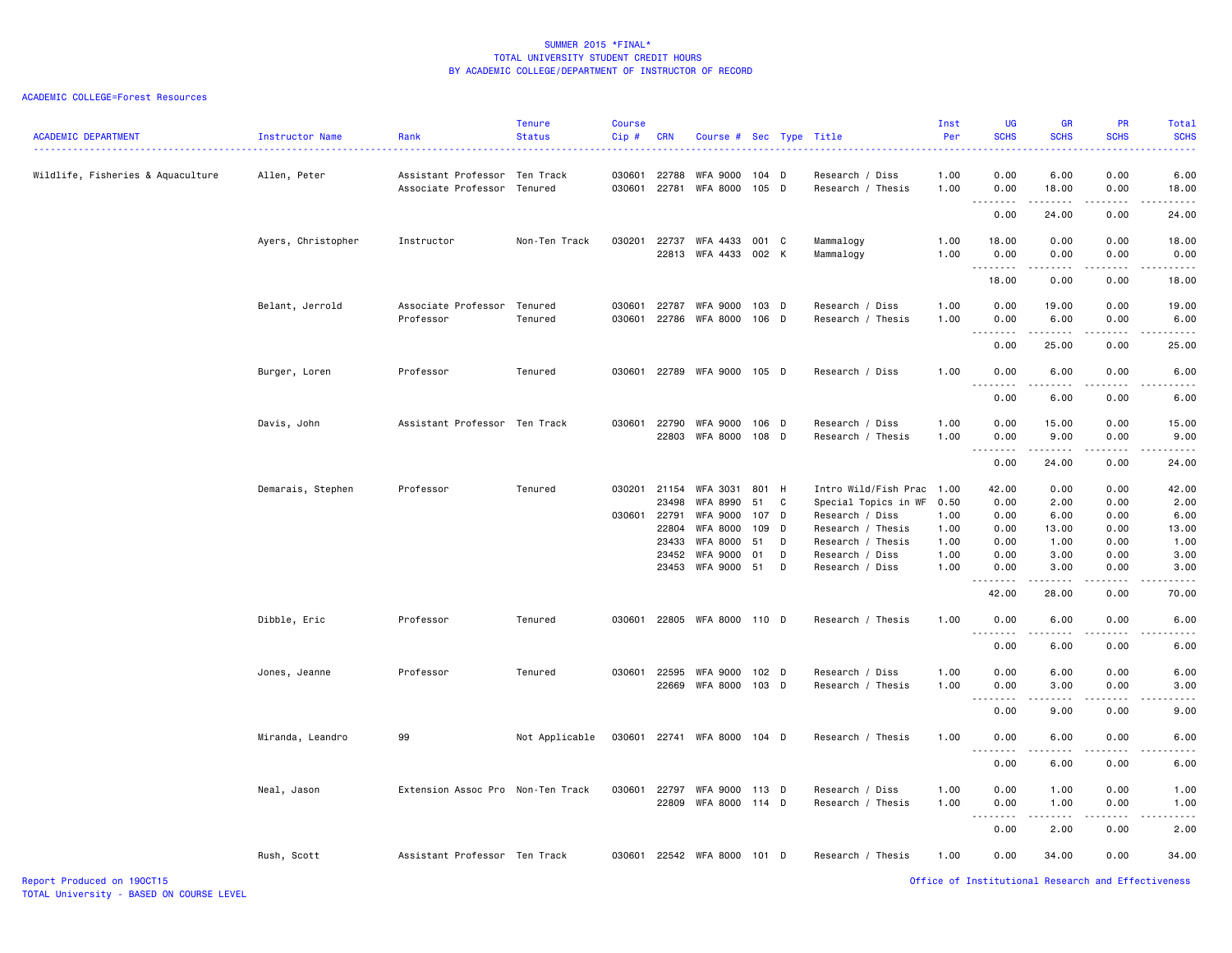| <b>ACADEMIC DEPARTMENT</b>                                                  | <b>Instructor Name</b> | Rank                              | <b>Tenure</b><br><b>Status</b> | <b>Course</b><br>$Cip$ # | <b>CRN</b> | Course # Sec Type Title |                  |    |                           | Inst<br>Per | <b>UG</b><br><b>SCHS</b><br>$\frac{1}{2} \left( \frac{1}{2} \right) \left( \frac{1}{2} \right) \left( \frac{1}{2} \right) \left( \frac{1}{2} \right)$ | <b>GR</b><br><b>SCHS</b> | <b>PR</b><br><b>SCHS</b>                                                                                                                                     | Total<br><b>SCHS</b><br>المتمام المار |
|-----------------------------------------------------------------------------|------------------------|-----------------------------------|--------------------------------|--------------------------|------------|-------------------------|------------------|----|---------------------------|-------------|-------------------------------------------------------------------------------------------------------------------------------------------------------|--------------------------|--------------------------------------------------------------------------------------------------------------------------------------------------------------|---------------------------------------|
| Wildlife, Fisheries & Aquaculture                                           | Rush, Scott            | Assistant Professor Ten Track     |                                | 030601                   |            | 22798 WFA 9000 114 D    |                  |    | Research / Diss           | 1.00        | 0.00                                                                                                                                                  | 6.00                     | 0.00                                                                                                                                                         | 6.00                                  |
|                                                                             |                        |                                   |                                |                          |            |                         |                  |    |                           |             | $- - -$<br>.<br>0.00                                                                                                                                  | 40.00                    | 0.00                                                                                                                                                         | 40.00                                 |
|                                                                             | Schramm, Harold        | 99                                | Not Applicable                 | 030601                   | 22799      | WFA 9000                | 115 D            |    | Research / Diss           | 1.00        | 0.00                                                                                                                                                  | 6.00                     | 0.00                                                                                                                                                         | 6.00                                  |
|                                                                             |                        |                                   |                                |                          |            | 22810 WFA 8000          | 115 D            |    | Research / Thesis         | 1.00        | 0.00                                                                                                                                                  | 14.00                    | 0.00                                                                                                                                                         | 14.00                                 |
|                                                                             |                        |                                   |                                |                          |            |                         |                  |    |                           |             | .<br>0.00                                                                                                                                             | . <b>.</b> .<br>20.00    | $\frac{1}{2} \left( \frac{1}{2} \right) \left( \frac{1}{2} \right) \left( \frac{1}{2} \right) \left( \frac{1}{2} \right) \left( \frac{1}{2} \right)$<br>0.00 | .<br>20.00                            |
|                                                                             | Strickland, Bronson    | Extension Assoc Pro Non-Ten Track |                                | 030201                   | 23498      | WFA 8990                | 51               | C. | Special Topics in WF      | 0.50        | 0.00                                                                                                                                                  | 2.00                     | 0.00                                                                                                                                                         | 2.00                                  |
|                                                                             |                        |                                   |                                | 030601                   | 22800      | WFA 9000                | 116 D            |    | Research / Diss           | 1.00        | 0.00                                                                                                                                                  | 6.00                     | 0.00                                                                                                                                                         | 6.00                                  |
|                                                                             |                        |                                   |                                |                          | 22811      | WFA 8000                | 116 D            |    | Research / Thesis         | 1.00        | 0.00                                                                                                                                                  | 7.00                     | 0.00                                                                                                                                                         | 7.00                                  |
|                                                                             |                        |                                   |                                |                          | 23434      | WFA 8000                | 52 D             |    | Research / Thesis         | 1.00        | 0.00                                                                                                                                                  | 3.00                     | 0.00                                                                                                                                                         | 3.00                                  |
|                                                                             |                        |                                   |                                |                          |            |                         |                  |    |                           |             | <u> - - - - - - - -</u><br>0.00                                                                                                                       | 18.00                    | 0.00                                                                                                                                                         | 18.00                                 |
|                                                                             | Tegt, Jessica          | Extension Assist Pr Non-Ten Track |                                | 030601                   |            | 23241 WFA 4000          | 101 I            |    | Directed Indiv Study 1.00 |             | 3.00                                                                                                                                                  | 0.00                     | 0.00                                                                                                                                                         | 3.00                                  |
|                                                                             |                        |                                   |                                |                          |            |                         |                  |    |                           |             | .<br>3.00                                                                                                                                             | ------<br>0.00           | <u>.</u><br>0.00                                                                                                                                             | .<br>3.00                             |
|                                                                             | Vilella, Francisco     | 99                                | Not Applicable                 | 030601                   | 22543      | WFA 8000                | 102 <sub>D</sub> |    | Research / Thesis         | 1.00        | 0.00                                                                                                                                                  | 12.00                    | 0.00                                                                                                                                                         | 12.00                                 |
|                                                                             |                        |                                   |                                |                          | 22544      | WFA 9000                | $101$ D          |    | Research / Diss           | 1.00        | 0.00                                                                                                                                                  | 15.00                    | 0.00                                                                                                                                                         | 15.00                                 |
|                                                                             |                        |                                   |                                |                          |            | 23432 WFA 8000 01 D     |                  |    | Research / Thesis         | 1.00        | 0.00                                                                                                                                                  | 6.00                     | 0.00                                                                                                                                                         | 6.00                                  |
|                                                                             |                        |                                   |                                |                          |            |                         |                  |    |                           |             | .<br>0.00                                                                                                                                             | 33.00                    | <u>.</u><br>0.00                                                                                                                                             | 33.00                                 |
|                                                                             | Wang, Guiming          | Associate Professor Tenured       |                                | 030601                   | 22801      | <b>WFA 9000</b>         | 117 D            |    | Research / Diss           | 1.00        | 0.00                                                                                                                                                  | 6.00                     | 0.00                                                                                                                                                         | 6.00                                  |
|                                                                             |                        |                                   |                                |                          |            | 22812 WFA 8000          | 117 D            |    | Research / Thesis         | 1.00        | 0.00                                                                                                                                                  | 14.00                    | 0.00                                                                                                                                                         | 14.00                                 |
|                                                                             |                        |                                   |                                |                          |            |                         |                  |    |                           |             | $\frac{1}{2}$<br>.<br>0.00                                                                                                                            | $\cdots$<br>20.00        | .<br>0.00                                                                                                                                                    | 20.00                                 |
| ======================================<br>Wildlife, Fisheries & Aquaculture |                        |                                   |                                |                          |            |                         |                  |    |                           |             | ========<br>63.00                                                                                                                                     | ========<br>261.00       | ========<br>0.00                                                                                                                                             | -----------<br>324.00                 |
| -------------------------------------                                       |                        |                                   |                                |                          |            |                         |                  |    |                           |             |                                                                                                                                                       |                          |                                                                                                                                                              | -------- ------- ------- ---------    |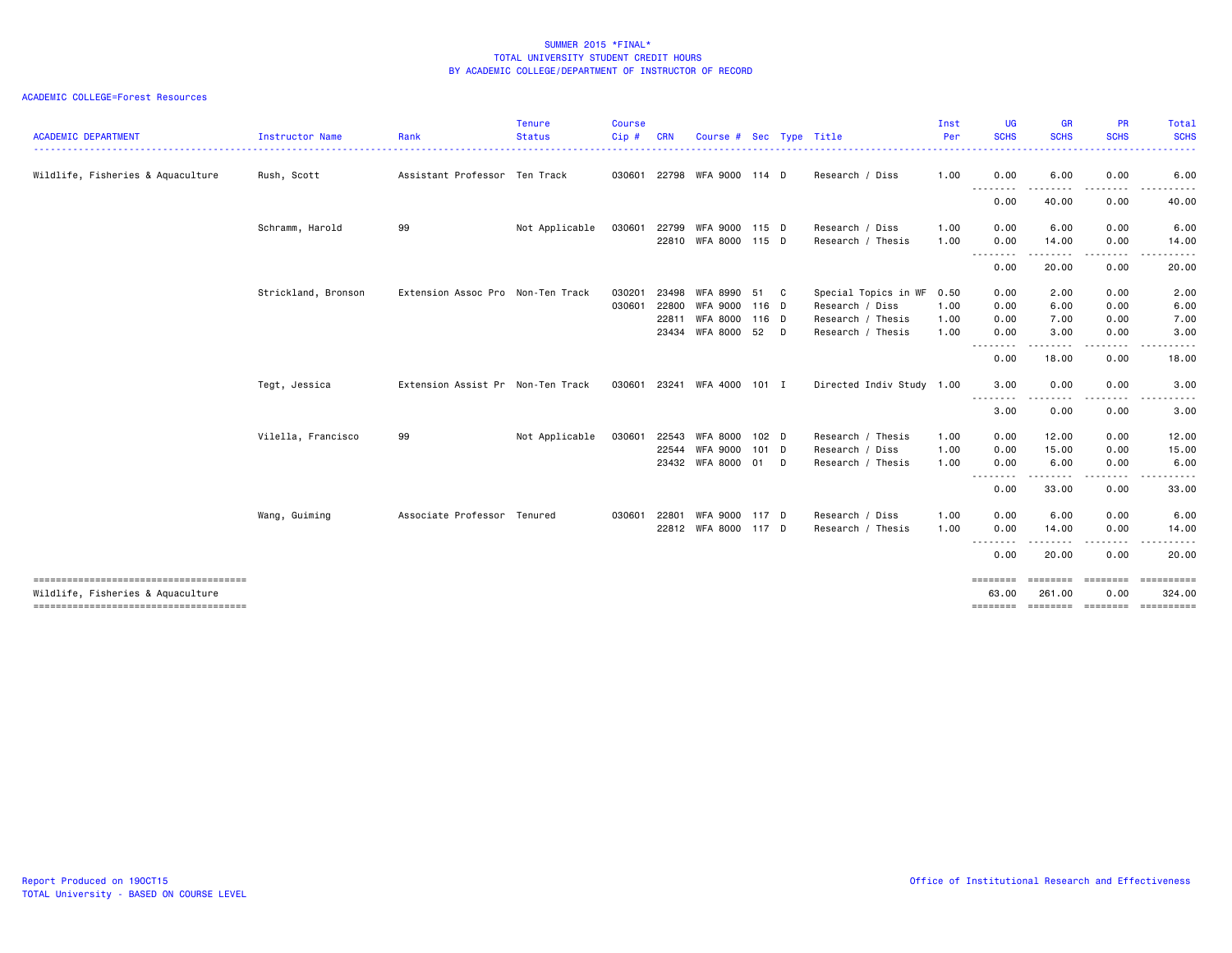| <b>ACADEMIC DEPARTMENT</b>    | Instructor Name    | Rank | Tenure<br><b>Status</b> | Course<br>Cip# | <b>CRN</b> | Course # Sec Type Title                           |  |                                                       | Inst<br>Per | <b>UG</b><br><b>SCHS</b> | <b>GR</b><br><b>SCHS</b> | <b>PR</b><br><b>SCHS</b>     | Total<br><b>SCHS</b>                   |
|-------------------------------|--------------------|------|-------------------------|----------------|------------|---------------------------------------------------|--|-------------------------------------------------------|-------------|--------------------------|--------------------------|------------------------------|----------------------------------------|
| Veterinary Medical Technology | Willeford, Bridget | 98   | Not Applicable          |                |            | 510808 20301 CVM 3051 01 C<br>20302 CVM 3061 01 L |  | Lab Anim Health Mgt 0.35<br>Lab Anim Tech Skills 0.35 |             | 5.60<br>5.60<br>11.20    | 0.00<br>0.00<br>0.00     | 0.00<br>0.00<br>0.00         | 5.60<br>5.60<br>- - - - - - ·<br>11.20 |
| Veterinary Medical Technology |                    |      |                         |                |            |                                                   |  |                                                       |             | ========<br>11.20        | ========<br>0.00         | ========<br>0.00<br>======== | ==========<br>11.20<br>==========      |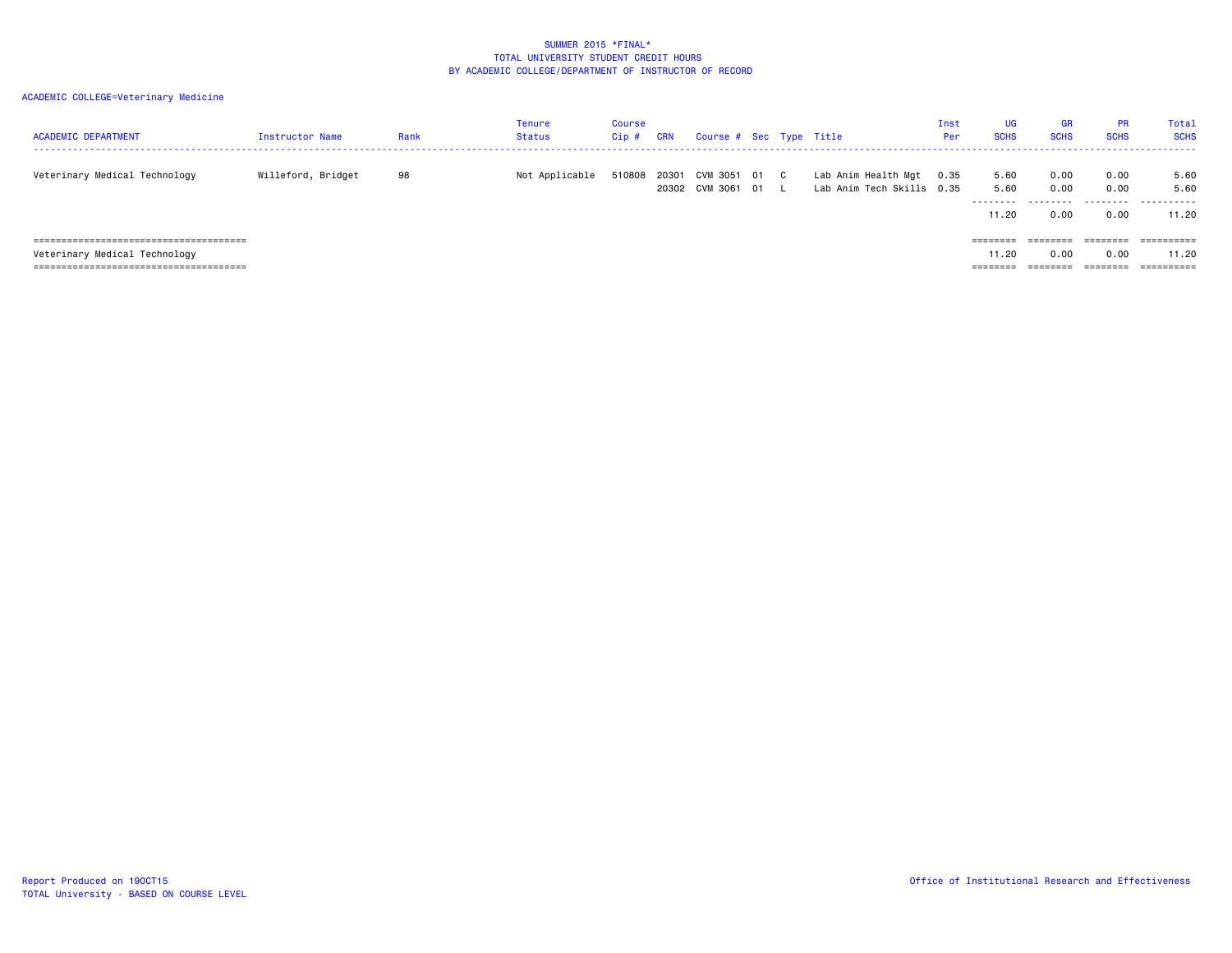| <b>ACADEMIC DEPARTMENT</b> | <b>Instructor Name</b> | Rank                              | <b>Tenure</b><br><b>Status</b> | <b>Course</b><br>Cip#        | <b>CRN</b>                     | Course # Sec Type Title                                                              |                                           |   |                                                                                                          | Inst<br>Per                          | <b>UG</b><br><b>SCHS</b><br>.                         | GR<br><b>SCHS</b>                    | <b>PR</b><br><b>SCHS</b>                                                                                                                  | Total<br><b>SCHS</b>                                                                                                                                                           |
|----------------------------|------------------------|-----------------------------------|--------------------------------|------------------------------|--------------------------------|--------------------------------------------------------------------------------------|-------------------------------------------|---|----------------------------------------------------------------------------------------------------------|--------------------------------------|-------------------------------------------------------|--------------------------------------|-------------------------------------------------------------------------------------------------------------------------------------------|--------------------------------------------------------------------------------------------------------------------------------------------------------------------------------|
| Veterinary Medicine        | Archer, Todd           | Assistant Professor Ten Track     |                                | 512401 20325<br>512501 20356 | 20326<br>22824<br>23013        | <b>CVM 5380</b><br><b>CVM 5380</b><br>CVM 8081<br><b>CVM 9000</b><br><b>CVM 8000</b> | 101 E<br>102 E<br>103<br>104 D<br>$104$ D | C | Small Anim Int Med<br>Small Anim Int Med<br>Clin Sci Journal Rev<br>Research / Diss<br>Research / Thesis | 1.00<br>1.00<br>1.00<br>1.00<br>1.00 | 0.00<br>0.00<br>0.00<br>0.00<br>0.00                  | 0.00<br>0.00<br>4.00<br>6.00<br>6.00 | 126.00<br>68.00<br>0.00<br>0.00<br>0.00                                                                                                   | 126.00<br>68.00<br>4.00<br>6.00<br>6.00                                                                                                                                        |
|                            |                        |                                   |                                |                              |                                |                                                                                      |                                           |   |                                                                                                          |                                      | $\sim$<br>.<br>0.00                                   | 16.00                                | 194.00                                                                                                                                    | 210.00                                                                                                                                                                         |
|                            | Bailey, R. Hart        | Professor                         | Tenured                        |                              |                                | 512501 23502 CVM 9000 126 D                                                          |                                           |   | Research / Diss                                                                                          | 1.00                                 | 0.00<br>$- - -$<br>.<br>0.00                          | 1.00<br>.<br>1.00                    | 0.00<br><u>.</u><br>0.00                                                                                                                  | 1.00<br>$\frac{1}{2} \left( \frac{1}{2} \right) \left( \frac{1}{2} \right) \left( \frac{1}{2} \right) \left( \frac{1}{2} \right) \left( \frac{1}{2} \right)$<br>1.00           |
|                            | Betbeze, Caroline      | Clinical Assist Pro Non-Ten Track |                                |                              |                                | 512401 23075 CVM 5000 101 I                                                          |                                           |   | Directed Indiv Study 1.00                                                                                |                                      | 0.00                                                  | 0.00                                 | 2.00                                                                                                                                      | 2.00                                                                                                                                                                           |
|                            |                        |                                   |                                |                              |                                |                                                                                      |                                           |   |                                                                                                          |                                      | .<br>0.00                                             | د د د د<br>0.00                      | .<br>2.00                                                                                                                                 | 2.00                                                                                                                                                                           |
|                            | Brinkman, Erin         | Clinical Assist Pro Non-Ten Track |                                | 512401                       | 20311<br>20327<br>512501 23019 | CVM 5224<br>CVM 5420<br>CVM 8000 105 D                                               | 101 E<br>101 E                            |   | Radiology<br>Adv Rot in Radiology<br>Research / Thesis                                                   | 1.00<br>1.00<br>1.00                 | 0.00<br>0.00<br>0.00<br>.<br>$\overline{\phantom{a}}$ | 0.00<br>0.00<br>6.00<br>د د د د      | 80.00<br>12.00<br>0.00<br>$\begin{array}{cccccccccccccc} \bullet & \bullet & \bullet & \bullet & \bullet & \bullet & \bullet \end{array}$ | 80.00<br>12.00<br>6.00<br>$\frac{1}{2} \left( \frac{1}{2} \right) \left( \frac{1}{2} \right) \left( \frac{1}{2} \right) \left( \frac{1}{2} \right) \left( \frac{1}{2} \right)$ |
|                            | Bulla, Camillo         | Associate Professor Tenured       |                                | 512401<br>512501             | 20310<br>22853                 | CVM 5214<br>CVM 9000                                                                 | 101 E<br>108 D                            |   | Lab Services<br>Research / Diss                                                                          | 1.00<br>1.00                         | 0.00<br>0.00<br>0.00<br>.                             | 6.00<br>0.00<br>21.00<br>.           | 92.00<br>80.00<br>0.00<br>-----                                                                                                           | 98.00<br>80.00<br>21.00<br>.                                                                                                                                                   |
|                            |                        |                                   |                                |                              |                                |                                                                                      |                                           |   |                                                                                                          |                                      | 0.00                                                  | 21.00                                | 80.00                                                                                                                                     | 101.00                                                                                                                                                                         |
|                            | Bushby, Philip         | Professor                         | Non-Ten Track                  | 512401                       | 20349                          | CVM 5640 101 H                                                                       |                                           |   | Shelter Medicine                                                                                         | 1.00                                 | 0.00<br>.,<br>.                                       | 0.00                                 | 26.00                                                                                                                                     | 26.00                                                                                                                                                                          |
|                            | Calder, Christine      | 98                                | Not Applicable                 |                              |                                | 512401 22916 CVM 5812 101 C                                                          |                                           |   | Behavior Comp. Anim. 0.25                                                                                |                                      | 0.00<br>0.00                                          | 0.00<br>0.00                         | 26.00<br>2.00                                                                                                                             | 26.00<br>2.00                                                                                                                                                                  |
|                            |                        |                                   |                                |                              |                                |                                                                                      |                                           |   |                                                                                                          |                                      | $\sim$ $\sim$ $\sim$<br>0.00                          | 0.00                                 | 2.00                                                                                                                                      | 2.00                                                                                                                                                                           |
|                            | Carr, Russell          | Associate Professor Tenured       |                                |                              |                                | 512501 22854 CVM 9000 109 D                                                          |                                           |   | Research / Diss                                                                                          | 1.00                                 | 0.00<br>.                                             | 6.00                                 | 0.00                                                                                                                                      | 6.00                                                                                                                                                                           |
|                            |                        |                                   |                                |                              |                                |                                                                                      |                                           |   |                                                                                                          |                                      | 0.00                                                  | 6.00                                 | 0.00                                                                                                                                      | 6.00                                                                                                                                                                           |
|                            | Chambers, Janice       | Professor                         | Tenured                        |                              |                                | 512501 22919 CVM 9000 112 D                                                          |                                           |   | Research / Diss                                                                                          | 1.00                                 | 0.00<br>$\sim$ $\sim$                                 | 8.00                                 | 0.00                                                                                                                                      | 8.00                                                                                                                                                                           |
|                            | Christiansen, David    | Clinical Assist Pro Non-Ten Track |                                |                              |                                | 512501 20319 CVM 5282 101 E                                                          |                                           |   | Lg Animal/Ambulatory 1.00                                                                                |                                      | 0.00<br>0.00                                          | 8.00<br>0.00                         | 0.00<br>44.00                                                                                                                             | 8.00<br>44.00                                                                                                                                                                  |
|                            |                        |                                   |                                |                              |                                |                                                                                      |                                           |   |                                                                                                          |                                      | $\frac{1}{2}$<br>0.00                                 | 0.00                                 | .<br>44.00                                                                                                                                | 44.00                                                                                                                                                                          |
|                            | Claude, Andrew         | Assistant Professor Ten Track     |                                | 512401                       |                                | 20312 CVM 5234<br>512501 23117 CVM 8000                                              | 101 E<br>107 D                            |   | Anesthesiolgy<br>Research / Thesis                                                                       | 1.00<br>1.00                         | 0.00<br>0.00                                          | 0.00<br>1.00                         | 80.00<br>0.00                                                                                                                             | 80.00<br>1.00                                                                                                                                                                  |
|                            |                        |                                   |                                |                              |                                |                                                                                      |                                           |   |                                                                                                          |                                      | $\sim$ $\sim$ $\sim$<br>.<br>0.00                     | 1.00                                 | 80.00                                                                                                                                     | 81.00                                                                                                                                                                          |
|                            | Eddy, Alison           | Clinical Assoc Prof Non-Ten Track |                                |                              |                                | 512401 20316 CVM 5266 101 C                                                          |                                           |   | Equine Med & Surg                                                                                        | 1.00                                 | 0.00                                                  | 0.00                                 | 138.00                                                                                                                                    | 138.00                                                                                                                                                                         |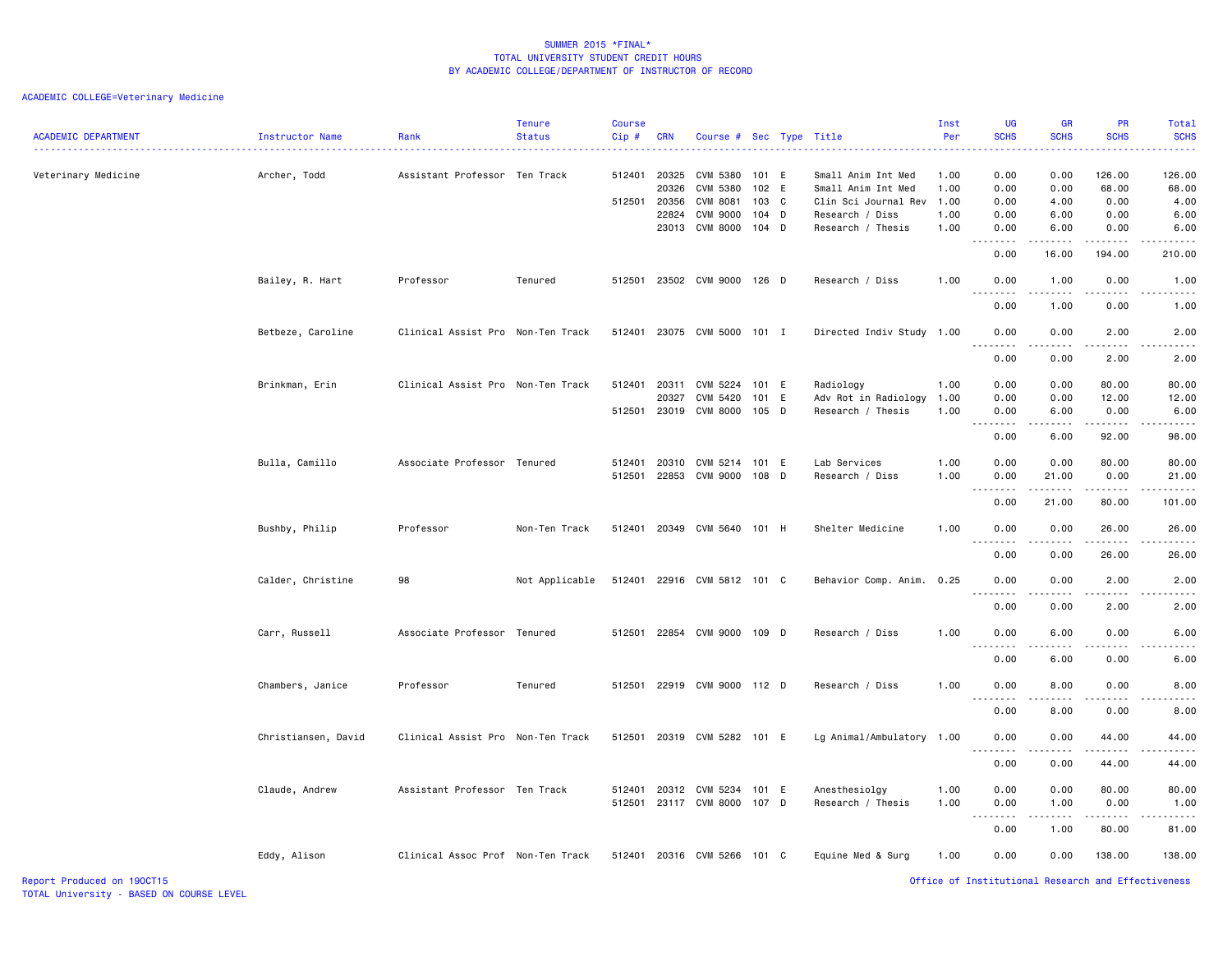| <b>ACADEMIC DEPARTMENT</b> | <b>Instructor Name</b> | Rank                              | <b>Tenure</b><br><b>Status</b> | <b>Course</b><br>Cip# | CRN   | Course # Sec Type Title     |         |                            | Inst<br>Per | <b>UG</b><br><b>SCHS</b> | <b>GR</b><br><b>SCHS</b>     | PR<br><b>SCHS</b>                                  | Total<br><b>SCHS</b> |
|----------------------------|------------------------|-----------------------------------|--------------------------------|-----------------------|-------|-----------------------------|---------|----------------------------|-------------|--------------------------|------------------------------|----------------------------------------------------|----------------------|
|                            |                        |                                   |                                |                       |       |                             |         |                            |             | <u>.</u>                 |                              |                                                    |                      |
|                            |                        |                                   |                                |                       |       |                             |         |                            |             | 0.00                     | 0.00                         | 138.00                                             | 138.00               |
| Veterinary Medicine        | Edelmann, Mariola      | Assistant Professor Ten Track     |                                |                       |       | 512501 23132 CVM 9000 118 D |         | Research / Diss            | 1.00        | 0.00<br>$\frac{1}{2}$    | 6.00                         | 0.00                                               | 6.00                 |
|                            |                        |                                   |                                |                       |       |                             |         |                            |             | 0.00                     | 6.00                         | 0.00                                               | 6.00                 |
|                            | Eells, Jeffrey         | Associate Professor Tenured       |                                | 512501                |       | 22918 CVM 8000 103 D        |         | Research / Thesis          | 1.00        | 0.00                     | 6.00                         | 0.00                                               | 6.00                 |
|                            |                        |                                   |                                |                       |       |                             |         |                            |             | 0.00                     | 6.00                         | 0.00                                               | 6.00                 |
|                            | Epperson, William      | Professor                         | Tenured                        |                       |       | 512501 23152 CVM 8000 110 D |         | Research / Thesis          | 1.00        | 0.00<br>.                | 1.00                         | 0.00                                               | 1.00                 |
|                            |                        |                                   |                                |                       |       |                             |         |                            |             | 0.00                     | 1.00                         | 0.00                                               | 1.00                 |
|                            | Eubanks, Diana         | Clinical Assoc Prof Non-Ten Track |                                | 512401                |       | 20313 CVM 5246              | 101 E   | Community Veterinary 1.00  |             | 0.00                     | 0.00                         | 120.00                                             | 120.00               |
|                            |                        |                                   |                                |                       | 20314 | CVM 5246                    | 102 E   | Community Veterinary       | 1.00        | 0.00                     | 0.00                         | 60.00                                              | 60.00                |
|                            |                        |                                   |                                |                       |       | 20341 CVM 5570 102 E        |         | Adv Clin Rot 2             | 1.00        | 0.00<br>.                | 0.00<br>.                    | 10.00<br>.                                         | 10.00<br><u>.</u>    |
|                            |                        |                                   |                                |                       |       |                             |         |                            |             | 0.00                     | 0.00                         | 190.00                                             | 190.00               |
|                            | Fleming, Sherrill      | Associate Professor Tenured       |                                | 512401                |       | 20317 CVM 5276 101 C        |         | Food Animal Practice       | 1.00        | 0.00                     | 0.00                         | 132.00                                             | 132.00               |
|                            |                        |                                   |                                |                       |       | 20318 CVM 5276 102 E        |         | Food Animal Practice       | 1.00        | 0.00<br>.                | 0.00                         | 60.00                                              | 60.00                |
|                            |                        |                                   |                                |                       |       |                             |         |                            |             | 0.00                     | 0.00                         | 192.00                                             | 192.00               |
|                            | Fontenot, Robin        | Clinical Assist Pro Non-Ten Track |                                | 512501                |       | 20355 CVM 8081 102 C        |         | Clin Sci Journal Rev 1.00  |             | 0.00                     | 2.00                         | 0.00                                               | 2.00                 |
|                            |                        |                                   |                                |                       |       |                             |         |                            |             | 0.00                     | 2.00                         | 0.00                                               | 2.00                 |
|                            | Gardner, Allison       | Clinical Assist Pro Non-Ten Track |                                | 510808                |       | 20303 CVM 3212 001 C        |         | Anesthesiology: Vet T 0.50 |             | 16.00                    | 0.00                         | 0.00                                               | 16.00                |
|                            |                        |                                   |                                |                       |       | 20305 CVM 3222 51           | C       | Sur Skls & Nurs. VT        | 1.00        | 32.00                    | 0.00                         | 0.00                                               | 32.00                |
|                            |                        |                                   |                                |                       |       |                             |         |                            |             | <u>.</u><br>48.00        | .<br>0.00                    | .<br>0.00                                          | 48.00                |
|                            | Grace, Sharon          | Clinical Professor                | Non-Ten Track                  | 510808                | 20306 | CVM 4102                    | 01<br>C | Prof Develop for Vet 1.00  |             | 32.00                    | 0.00                         | 0.00                                               | 32.00                |
|                            |                        |                                   |                                | 512401                | 20321 | CVM 5302                    | 101 B   | Clinicopathologic Co       | 1.00        | 0.00                     | 0.00                         | 2.00                                               | 2.00                 |
|                            |                        |                                   |                                |                       | 22916 | CVM 5812                    | 101 C   | Behavior Comp. Anim.       | 0.75        | 0.00                     | 0.00                         | 6.00                                               | 6.00                 |
|                            |                        |                                   |                                |                       | 23338 | <b>CVM 5000</b>             | $102$ I | Directed Indiv Study 1.00  |             | 0.00                     | 0.00                         | 2.00                                               | 2.00                 |
|                            |                        |                                   |                                |                       |       | 23387 CVM 5000              | 103 I   | Directed Indiv Study 1.00  |             | 0.00                     | 0.00                         | 2.00                                               | 2.00                 |
|                            |                        |                                   |                                |                       |       | 23395 CVM 5000              | $105$ I | Directed Indiv Study 1.00  |             | 0.00<br>.                | 0.00<br>د د د د              | 4.00                                               | 4.00                 |
|                            |                        |                                   |                                |                       |       |                             |         |                            |             | 32.00                    | 0.00                         | 16.00                                              | 48.00                |
|                            | Griffin, Matthew       | Research Assoc Prof Non-Ten Track |                                | 512501                |       | 22974 CVM 9000 113 D        |         | Research / Diss            | 1.00        | 0.00<br>.                | 6.00<br>$\sim$ $\sim$ $\sim$ | 0.00<br>.                                          | 6.00                 |
|                            |                        |                                   |                                |                       |       |                             |         |                            |             | 0.00                     | 6.00                         | 0.00                                               | 6.00                 |
|                            | Hanson, Larry          | Professor                         | Tenured                        | 512501                |       | 23269 CVM 9000 122 D        |         | Research / Diss            | 1.00        | 0.00<br>$\frac{1}{2}$    | 6.00<br>$ -$                 | 0.00                                               | 6.00                 |
|                            |                        |                                   |                                |                       |       |                             |         |                            |             | 0.00                     | 6.00                         | 0.00                                               | 6.00                 |
|                            | Hopper, Richard        | Professor                         | Tenured                        | 512501                |       | 22823 CVM 9000              | 103 D   | Research / Diss            | 1.00        | 0.00                     | 13.00                        | 0.00                                               | 13.00                |
| Report Produced on 190CT15 |                        |                                   |                                |                       |       |                             |         |                            |             |                          |                              | Office of Institutional Research and Effectiveness |                      |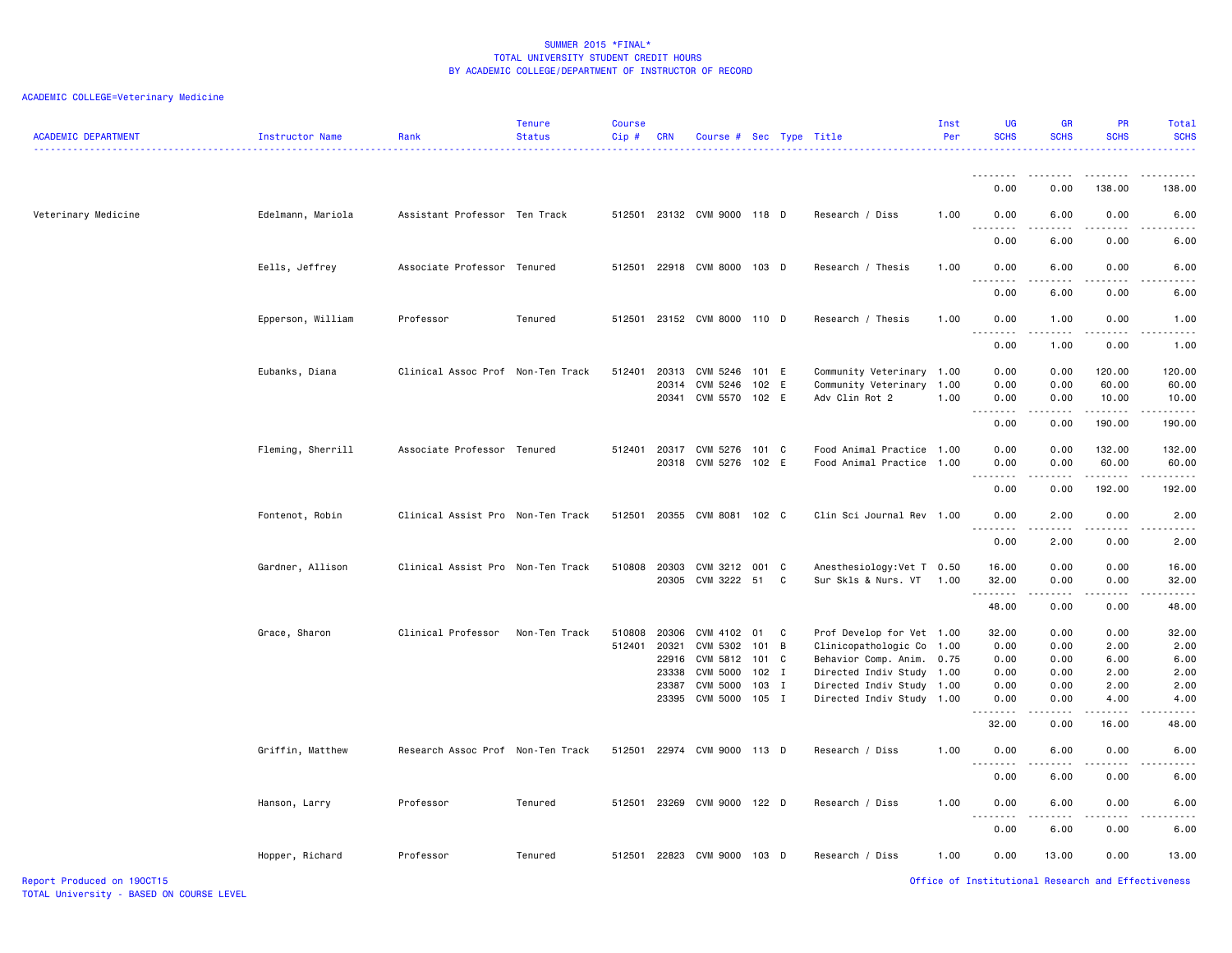| <b>ACADEMIC DEPARTMENT</b> | Instructor Name   | Rank                              | <b>Tenure</b><br><b>Status</b> | <b>Course</b><br>Cip# | <b>CRN</b> | Course # Sec Type Title          |     |          |                                                   | Inst<br>Per  | <b>UG</b><br><b>SCHS</b>                           | <b>GR</b><br><b>SCHS</b>                                                                                                                                      | <b>PR</b><br><b>SCHS</b>                                                                                                                                      | Total<br><b>SCHS</b>  |
|----------------------------|-------------------|-----------------------------------|--------------------------------|-----------------------|------------|----------------------------------|-----|----------|---------------------------------------------------|--------------|----------------------------------------------------|---------------------------------------------------------------------------------------------------------------------------------------------------------------|---------------------------------------------------------------------------------------------------------------------------------------------------------------|-----------------------|
|                            |                   |                                   |                                |                       |            |                                  |     |          |                                                   |              | <b></b>                                            | .                                                                                                                                                             | .                                                                                                                                                             | .                     |
|                            |                   |                                   |                                |                       |            |                                  |     |          |                                                   |              | 0.00                                               | 13.00                                                                                                                                                         | 0.00                                                                                                                                                          | 13.00                 |
| Veterinary Medicine        | Howell, George    | Assistant Professor Ten Track     |                                | 512501                |            | 23422 CVM 9000 125 D             |     |          | Research / Diss                                   | 1.00         | 0.00<br>الدامات ب                                  | 6.00<br>الماليات المالية                                                                                                                                      | 0.00<br>.                                                                                                                                                     | 6.00                  |
|                            |                   |                                   |                                |                       |            |                                  |     |          |                                                   |              | 0.00                                               | 6.00                                                                                                                                                          | 0.00                                                                                                                                                          | 6.00                  |
|                            | Huston, Carla     | Associate Professor Tenured       |                                | 512401                | 20308      | CVM 5182 101 C                   |     |          | Vet Disaster Managem                              | 1.00         | 0.00                                               | 0.00                                                                                                                                                          | 28.00                                                                                                                                                         | 28.00                 |
|                            |                   |                                   |                                |                       |            |                                  |     |          |                                                   |              | 0.00                                               | 0.00                                                                                                                                                          | 28.00                                                                                                                                                         | 28.00                 |
|                            | Johnson, Melanie  | Clinical Assist Pro Non-Ten Track |                                | 512401                | 20337      | CVM 5560 102 E                   |     |          | Adv Clin Rot 1                                    | 1.00         | 0.00                                               | 0.00                                                                                                                                                          | 10.00                                                                                                                                                         | 10.00                 |
|                            |                   |                                   |                                | 512501                |            | 23141 CVM 7000 101 I             |     |          | Directed Indiv Study                              | 1.00         | 0.00                                               | 1.00<br>.                                                                                                                                                     | 0.00<br>-----                                                                                                                                                 | 1.00<br>.             |
|                            |                   |                                   |                                |                       |            |                                  |     |          |                                                   |              | 0.00                                               | 1.00                                                                                                                                                          | 10.00                                                                                                                                                         | 11.00                 |
|                            | Kern, Margaret    | Professor                         | Tenured                        | 512401                | 20307      | CVM 5106                         | 51  | C        | First Year Vet. Medi 1.00                         |              | 0.00                                               | 0.00                                                                                                                                                          | 534.00                                                                                                                                                        | 534.00                |
|                            |                   |                                   |                                |                       |            | 20309 CVM 5206 51                |     | C        | Second Year Vet. Med 1.00                         |              | 0.00<br>.                                          | 0.00<br>.                                                                                                                                                     | 438.00<br>.                                                                                                                                                   | 438.00<br>$- - - - -$ |
|                            |                   |                                   |                                |                       |            |                                  |     |          |                                                   |              | 0.00                                               | 0.00                                                                                                                                                          | 972.00                                                                                                                                                        | 972.00                |
|                            | Khaitsa, Margaret | Professor                         | Tenured                        | 512401                |            | 23029 CVM 5906 801 A             |     |          | Tropical Vet Med & 0 1.00                         |              | 0.00<br>.                                          | 0.00<br>.                                                                                                                                                     | 12.00<br>.                                                                                                                                                    | 12.00<br>.            |
|                            |                   |                                   |                                |                       |            |                                  |     |          |                                                   |              | 0.00                                               | 0.00                                                                                                                                                          | 12.00                                                                                                                                                         | 12.00                 |
|                            | King, Elmer       | Clinical Assist Pro Non-Ten Track |                                | 512401                |            | 20351 CVM 5764 101 C             |     |          | Adv Equine Repro                                  | 0.50         | 0.00                                               | 0.00                                                                                                                                                          | 14.00                                                                                                                                                         | 14.00                 |
|                            |                   |                                   |                                |                       |            |                                  |     |          |                                                   |              | $\sim$ $\sim$<br>0.00                              | .<br>0.00                                                                                                                                                     | $\frac{1}{2} \left( \frac{1}{2} \right) \left( \frac{1}{2} \right) \left( \frac{1}{2} \right) \left( \frac{1}{2} \right) \left( \frac{1}{2} \right)$<br>14.00 | .<br>14.00            |
|                            | Kohler, Amanda    | Clinical Instructor Non-Ten Track |                                | 510808                | 20301      | CVM 3051                         | 01  | C        | Lab Anim Health Mgt                               | 0.65         | 10.40                                              | 0.00                                                                                                                                                          | 0.00                                                                                                                                                          | 10.40                 |
|                            |                   |                                   |                                |                       | 20302      | CVM 3061<br>20304 CVM 3221 51    | 01  | L.<br>L. | Lab Anim Tech Skills<br>Sur Nrs/Anes Mgt Lab      | 0.65<br>1.00 | 10.40<br>16.00                                     | 0.00<br>0.00                                                                                                                                                  | 0.00<br>0.00                                                                                                                                                  | 10.40<br>16.00        |
|                            |                   |                                   |                                |                       |            |                                  |     |          |                                                   |              | .                                                  | $\frac{1}{2} \left( \frac{1}{2} \right) \left( \frac{1}{2} \right) \left( \frac{1}{2} \right) \left( \frac{1}{2} \right) \left( \frac{1}{2} \right)$          | -----                                                                                                                                                         | .                     |
|                            |                   |                                   |                                |                       |            |                                  |     |          |                                                   |              | 36.80                                              | 0.00                                                                                                                                                          | 0.00                                                                                                                                                          | 36.80                 |
|                            | Langston, Vernon  | Professor                         | Tenured                        | 512401                | 20322      | CVM 5310<br>20323 CVM 5310 102 E | 101 | E        | SM Critical Care Med<br>SM Critical Care Med 0.20 | 0.20         | 0.00<br>0.00                                       | 0.00<br>0.00                                                                                                                                                  | 17.60<br>8.80                                                                                                                                                 | 17.60<br>8.80         |
|                            |                   |                                   |                                |                       |            |                                  |     |          |                                                   |              | د د د د                                            | $\frac{1}{2} \left( \frac{1}{2} \right) \left( \frac{1}{2} \right) \left( \frac{1}{2} \right) \left( \frac{1}{2} \right)$                                     | .                                                                                                                                                             | $\frac{1}{2}$         |
|                            |                   |                                   |                                |                       |            |                                  |     |          |                                                   |              | 0.00                                               | 0.00                                                                                                                                                          | 26.40                                                                                                                                                         | 26.40                 |
|                            | Lawrence, Mark    | Professor                         | Tenured                        | 512501                |            | 23047 CVM 9000 115 D             |     |          | Research / Diss                                   | 1.00         | 0.00<br>$\sim$ $\sim$                              | 19.00<br>.                                                                                                                                                    | 0.00<br>.                                                                                                                                                     | 19.00                 |
|                            |                   |                                   |                                |                       |            |                                  |     |          |                                                   |              | 0.00                                               | 19.00                                                                                                                                                         | 0.00                                                                                                                                                          | 19.00                 |
|                            | Linford, Robert   | Professor                         | Tenured                        | 512501                |            | 23103 CVM 9000 117 D             |     |          | Research / Diss                                   | 1.00         | 0.00<br>$\sim$ $\sim$ $\sim$<br>.                  | 6.00<br>.                                                                                                                                                     | 0.00<br>.                                                                                                                                                     | 6.00<br>$- - - -$     |
|                            |                   |                                   |                                |                       |            |                                  |     |          |                                                   |              | 0.00                                               | 6.00                                                                                                                                                          | 0.00                                                                                                                                                          | 6.00                  |
|                            | Mackin, Andrew    | Professor                         | Tenured                        | 512501                |            | 22825 CVM 9000 105 D             |     |          | Research / Diss                                   | 1.00         | 0.00                                               | 12.00                                                                                                                                                         | 0.00                                                                                                                                                          | 12.00                 |
|                            |                   |                                   |                                |                       |            |                                  |     |          |                                                   |              | $\sim$ $\sim$<br>$\frac{1}{2}$<br>0.00             | $\frac{1}{2} \left( \frac{1}{2} \right) \left( \frac{1}{2} \right) \left( \frac{1}{2} \right) \left( \frac{1}{2} \right) \left( \frac{1}{2} \right)$<br>12.00 | .<br>0.00                                                                                                                                                     | .<br>12.00            |
|                            | Mauel, Michael    | Professor                         | Tenured                        | 512501                | 23036      | CVM 9000                         | 02  | D        | Research / Diss                                   | 1.00         | 0.00                                               | 3.00                                                                                                                                                          | 0.00                                                                                                                                                          | 3.00                  |
| Report Produced on 190CT15 |                   |                                   |                                |                       |            |                                  |     |          |                                                   |              | Office of Institutional Research and Effectiveness |                                                                                                                                                               |                                                                                                                                                               |                       |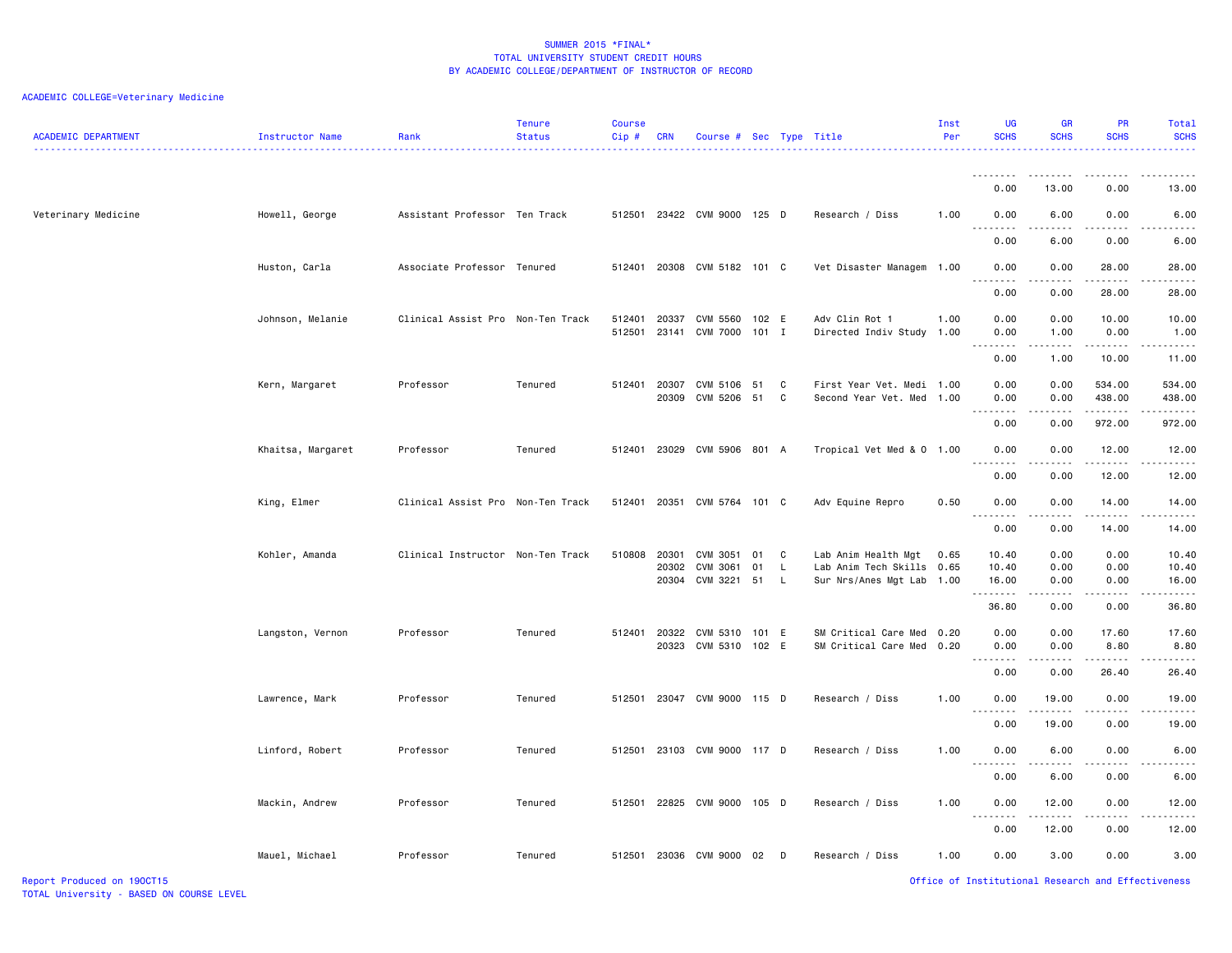| <b>ACADEMIC DEPARTMENT</b> | Instructor Name       | Rank                              | <b>Tenure</b><br><b>Status</b> | <b>Course</b><br>Cip# | <b>CRN</b>     | Course # Sec Type Title           |                  |                                              | Inst<br>Per  | <b>UG</b><br><b>SCHS</b> | <b>GR</b><br><b>SCHS</b> | <b>PR</b><br><b>SCHS</b>            | Total<br><b>SCHS</b>                                                                                                                                                  |
|----------------------------|-----------------------|-----------------------------------|--------------------------------|-----------------------|----------------|-----------------------------------|------------------|----------------------------------------------|--------------|--------------------------|--------------------------|-------------------------------------|-----------------------------------------------------------------------------------------------------------------------------------------------------------------------|
|                            |                       |                                   |                                |                       |                |                                   |                  |                                              |              | <u>.</u><br>0.00         | .<br>3.00                | .<br>0.00                           | 3.00                                                                                                                                                                  |
| Veterinary Medicine        | Meiring, Richard      | Clinical Professor Not Applicable |                                |                       |                | 512401 23444 CVM 5022 101 C       |                  | Veterinary Epidemiol 0.10                    |              | 0.00                     | 0.00                     | 0.60                                | 0.60                                                                                                                                                                  |
|                            |                       |                                   |                                |                       |                |                                   |                  |                                              |              | .<br>.<br>0.00           | 0.00                     | 0.60                                | 0.60                                                                                                                                                                  |
|                            | Meyer, Robert         | Professor                         | Tenured                        |                       |                | 510808 20303 CVM 3212 001 C       |                  | Anesthesiology: Vet T 0.50                   |              | 16.00                    | 0.00                     | 0.00                                | 16.00                                                                                                                                                                 |
|                            |                       |                                   |                                |                       |                |                                   |                  |                                              |              | .<br>16.00               | 0.00                     | $\sim$ $\sim$ $\sim$ $\sim$<br>0.00 | $\frac{1}{2}$<br>16.00                                                                                                                                                |
|                            | Nanduri, Bindumadhavi | Associate Professor Tenured       |                                |                       |                | 512501 23272 CVM 9000 123 D       |                  | Research / Diss                              | 1.00         | 0.00<br>.                | 1.00<br>.                | 0.00<br>$- - - -$                   | 1.00<br>.                                                                                                                                                             |
|                            |                       |                                   |                                |                       |                |                                   |                  |                                              |              | 0.00                     | 1.00                     | 0.00                                | 1.00                                                                                                                                                                  |
|                            | Petrie-Hanson, Lora   | Associate Professor Tenured       |                                | 512501                |                | 23099 CVM 9000 116 D              |                  | Research / Diss                              | 1.00         | 0.00<br>.                | 6.00<br>.                | 0.00<br>.                           | 6.00<br>.                                                                                                                                                             |
|                            |                       |                                   |                                |                       |                |                                   |                  |                                              |              | 0.00                     | 6.00                     | 0.00                                | 6.00                                                                                                                                                                  |
|                            | Pharr, Gregory        | Associate Professor Tenured       |                                |                       |                | 512501 23037 CVM 9000 114 D       |                  | Research / Diss                              | 1.00         | 0.00<br>.                | 6.00                     | 0.00                                | 6.00<br><u>.</u>                                                                                                                                                      |
|                            |                       |                                   |                                |                       |                |                                   |                  |                                              |              | 0.00                     | 6.00                     | 0.00                                | 6.00                                                                                                                                                                  |
|                            | Pinchuk, Lesya        | Associate Professor Tenured       |                                | 512501                |                | 23240 CVM 9000 121 D              |                  | Research / Diss                              | 1.00         | 0.00<br>.                | 6.00<br>.                | 0.00<br>$- - -$                     | 6.00<br>.                                                                                                                                                             |
|                            |                       |                                   |                                |                       |                |                                   |                  |                                              |              | 0.00                     | 6.00                     | 0.00                                | 6.00                                                                                                                                                                  |
|                            | Pote, Linda           | Professor                         | Tenured                        | 512501                |                | 22904 CVM 9000 111 D              |                  | Research / Diss                              | 1.00         | 0.00<br>.                | 12.00                    | 0.00<br>.                           | 12.00<br>.                                                                                                                                                            |
|                            |                       |                                   |                                |                       |                |                                   |                  |                                              |              | 0.00                     | 12.00                    | 0.00                                | 12.00                                                                                                                                                                 |
|                            | Pruett, Stephen       | Professor                         | Tenured                        | 512501                |                | 23290 CVM 9000 124 D              |                  | Research / Diss                              | 1.00         | 0.00<br><u>.</u>         | 6.00<br>.                | 0.00<br>$\frac{1}{2}$               | 6.00<br>.                                                                                                                                                             |
|                            |                       |                                   |                                |                       |                |                                   |                  |                                              |              | 0.00                     | 6.00                     | 0.00                                | 6.00                                                                                                                                                                  |
|                            | Ross, Matthew         | Associate Professor Tenured       |                                | 512501                | 22818          | CVM 9000<br>23316 CVM 7000 102 I  | 102 D            | Research / Diss<br>Directed Indiv Study      | 1.00<br>1.00 | 0.00<br>0.00             | 6.00<br>2.00             | 0.00<br>0.00                        | 6.00<br>2.00                                                                                                                                                          |
|                            |                       |                                   |                                |                       |                |                                   |                  |                                              |              | .<br>0.00                | .<br>8.00                | .<br>0.00                           | $\frac{1}{2} \left( \frac{1}{2} \right) \left( \frac{1}{2} \right) \left( \frac{1}{2} \right) \left( \frac{1}{2} \right) \left( \frac{1}{2} \right)$<br>8.00          |
|                            | Seo, Keun Seok        | Assistant Professor Ten Track     |                                | 512501                | 22822<br>22826 | <b>CVM 8000</b><br>CVM 9000 106 D | $102$ D          | Research / Thesis<br>Research / Diss         | 1.00<br>1.00 | 0.00<br>0.00<br>.        | 7.00<br>12.00<br>.       | 0.00<br>0.00<br>$- - - -$           | 7.00<br>12.00<br>$\frac{1}{2} \left( \frac{1}{2} \right) \left( \frac{1}{2} \right) \left( \frac{1}{2} \right) \left( \frac{1}{2} \right) \left( \frac{1}{2} \right)$ |
|                            |                       |                                   |                                |                       |                |                                   |                  |                                              |              | 0.00                     | 19.00                    | 0.00                                | 19.00                                                                                                                                                                 |
|                            | Shores, James         | Clinical Professor                | Non-Ten Track                  |                       |                | 512401 20324 CVM 5364 101 H       |                  | VSC Clinical Rotatio 1.00                    |              | 0.00<br>.                | 0.00<br>.                | 84.00<br>.                          | 84.00<br>$\frac{1}{2} \left( \frac{1}{2} \right) \left( \frac{1}{2} \right) \left( \frac{1}{2} \right) \left( \frac{1}{2} \right) \left( \frac{1}{2} \right)$         |
|                            |                       |                                   |                                |                       |                |                                   |                  |                                              |              | 0.00                     | 0.00                     | 84.00                               | 84.00                                                                                                                                                                 |
|                            | Smith, David          | Professor                         | Tenured                        | 512501                |                | 22817 CVM 9000<br>23370 CVM 7000  | $101$ D<br>103 I | Research / Diss<br>Directed Indiv Study 1.00 | 1.00         | 0.00<br>0.00             | 19.00<br>5.00            | 0.00<br>0.00                        | 19.00<br>5.00                                                                                                                                                         |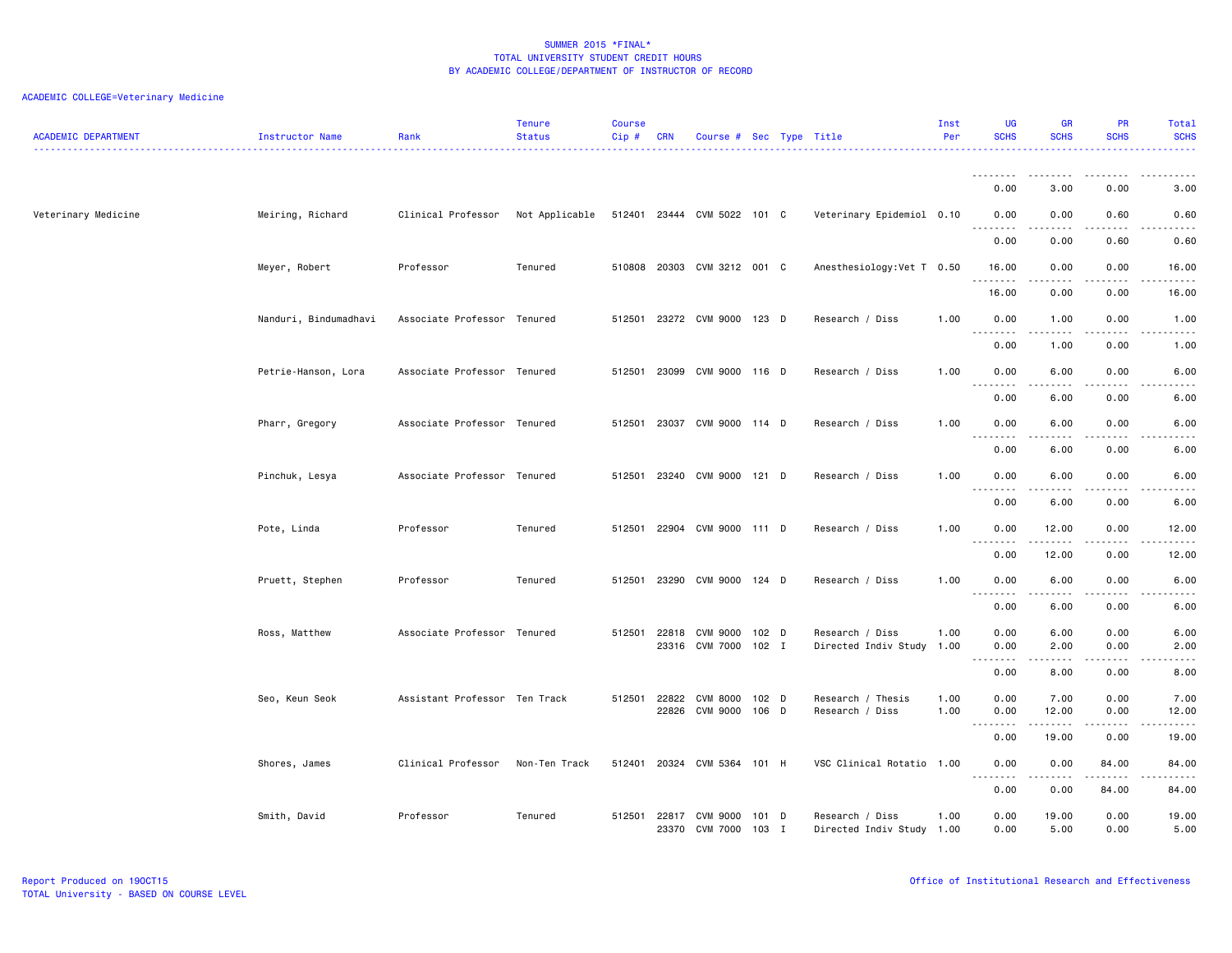| <b>ACADEMIC DEPARTMENT</b> | Instructor Name       | Rank                              | <b>Tenure</b><br><b>Status</b> | <b>Course</b><br>Cip# | <b>CRN</b>   | Course # Sec Type Title     |       |                           | Inst<br>Per | <b>UG</b><br><b>SCHS</b>                      | <b>GR</b><br><b>SCHS</b>       | <b>PR</b><br><b>SCHS</b>            | Total<br><b>SCHS</b>   |
|----------------------------|-----------------------|-----------------------------------|--------------------------------|-----------------------|--------------|-----------------------------|-------|---------------------------|-------------|-----------------------------------------------|--------------------------------|-------------------------------------|------------------------|
|                            |                       |                                   |                                |                       |              |                             |       |                           |             | .                                             |                                |                                     |                        |
|                            |                       |                                   |                                |                       |              |                             |       |                           |             | 0.00                                          | 24.00                          | 0.00                                | 24.00                  |
| Veterinary Medicine        | Smith, Jack           | Associate Professor Tenured       |                                |                       | 512401 20320 | CVM 5292                    | 101 E | Flowood/MVRDL Extern 1.00 |             | 0.00                                          | 0.00                           | 40.00                               | 40.00                  |
|                            |                       |                                   |                                |                       | 20331        | CVM 5510                    | 101 E | Vm An Externship 1        | 1.00        | 0.00                                          | 0.00                           | 107.00                              | 107.00                 |
|                            |                       |                                   |                                |                       | 20332        | CVM 5520                    | 101 E | Vm An Externship 2        | 1.00        | 0.00                                          | 0.00                           | 39.00                               | 39.00                  |
|                            |                       |                                   |                                |                       | 20333        | CVM 5530                    | 101 E | Vm An Externship 3        | 1.00        | 0.00                                          | 0.00                           | 4.00                                | 4.00                   |
|                            |                       |                                   |                                |                       | 20336        | CVM 5560                    | 101 E | Adv Clin Rot 1            | 1.00        | 0.00                                          | 0.00                           | 26.00                               | 26.00                  |
|                            |                       |                                   |                                |                       | 20340        | CVM 5570                    | 101 E | Adv Clin Rot 2            | 1.00        | 0.00                                          | 0.00                           | 4.00                                | 4.00                   |
|                            |                       |                                   |                                |                       | 20344        | CVM 5580                    | 101 E | Adv Clin Rot 3            | 1.00        | 0.00                                          | 0.00                           | 4.00                                | 4.00                   |
|                            |                       |                                   |                                |                       | 23330        | CVM 5222                    | 101 C | Small Animal Clinica      | 1.00        | 0.00<br>$ -$                                  | 0.00                           | 28.00                               | 28,00                  |
|                            |                       |                                   |                                |                       |              |                             |       |                           |             | 0.00                                          | 0.00                           | 252.00                              | 252.00                 |
|                            | Swanson, Elizabeth    | Assistant Professor Ten Track     |                                |                       |              | 512501 23139 CVM 8000 108 D |       | Research / Thesis         | 1.00        | 0.00<br>$\sim$ $\sim$<br>.                    | 2.00                           | 0.00<br>$\sim$ $\sim$ $\sim$ $\sim$ | 2.00                   |
|                            |                       |                                   |                                |                       |              |                             |       |                           |             | 0.00                                          | 2.00                           | 0.00                                | 2.00                   |
|                            | Swiderski, Cyprianna  | Associate Professor Tenured       |                                |                       |              | 512501 23150 CVM 9000 120 D |       | Research / Diss           | 1.00        | 0.00<br>.<br>.                                | 6.00<br>.                      | 0.00<br>$- - - -$                   | 6.00<br>.              |
|                            |                       |                                   |                                |                       |              |                             |       |                           |             | 0.00                                          | 6.00                           | 0.00                                | 6.00                   |
|                            | Syrcle, Jason         | Clinical Assist Pro Non-Ten Track |                                | 512401                | 20343        | CVM 5570                    | 104 E | Adv Clin Rot 2            | 1.00        | 0.00                                          | 0.00                           | 6.00                                | 6.00                   |
|                            |                       |                                   |                                |                       | 20350        | CVM 5754                    | 101 B | Adv Sm Anim Surgery       | 1.00        | 0.00                                          | 0.00                           | 72.00                               | 72.00                  |
|                            |                       |                                   |                                |                       |              | 512501 20315 CVM 5256       | 101 E | Small Animal Surgery 1.00 |             | 0.00                                          | 0.00                           | 126.00                              | 126.00                 |
|                            |                       |                                   |                                |                       |              |                             |       |                           |             | $\sim$ $\sim$ $\sim$<br>-----<br>0.00         | 0.00                           | .<br>204.00                         | .<br>204.00            |
|                            |                       | Clinical Assist Pro Non-Ten Track |                                | 512401                | 20322        | CVM 5310                    | 101 E | SM Critical Care Med      | 0.80        | 0.00                                          | 0.00                           | 70.40                               | 70.40                  |
|                            | Thames, Brittany      |                                   |                                |                       |              | 20323 CVM 5310 102 E        |       | SM Critical Care Med 0.80 |             | 0.00                                          | 0.00                           | 35.20                               | 35.20                  |
|                            |                       |                                   |                                |                       |              |                             |       |                           |             | 0.00                                          | $\cdots \cdots \cdots$<br>0.00 | .<br>105.60                         | .<br>105.60            |
|                            |                       |                                   |                                |                       |              |                             |       |                           |             |                                               |                                |                                     |                        |
|                            | Varela-Stokes, Andrea | Associate Professor Tenured       |                                |                       | 512501 23145 | CVM 9000                    | 119 D | Research / Diss           | 1.00        | 0.00                                          | 6.00                           | 0.00                                | 6.00                   |
|                            |                       |                                   |                                |                       |              | 23146 CVM 8000 109 D        |       | Research / Thesis         | 1.00        | 0.00                                          | 6.00                           | 0.00                                | 6.00                   |
|                            |                       |                                   |                                |                       |              |                             |       |                           |             | $\sim$ $\sim$ $\sim$<br>.<br>0.00             | $- - - - -$<br>12.00           | .<br>0.00                           | $\frac{1}{2}$<br>12.00 |
|                            |                       |                                   |                                |                       |              |                             |       |                           |             |                                               |                                |                                     |                        |
|                            | Walters, Kevin        | Clinical Assist Pro Non-Ten Track |                                |                       |              | 512401 20351 CVM 5764 101 C |       | Adv Equine Repro          | 0.50        | 0.00<br>$\sim$ $\sim$                         | 0.00                           | 14.00                               | 14.00                  |
|                            |                       |                                   |                                |                       |              |                             |       |                           |             | 0.00                                          | 0.00                           | 14.00                               | 14.00                  |
|                            | Wan, Xiufeng          | Associate Professor Tenured       |                                |                       |              | 512501 22883 CVM 9000 110 D |       | Research / Diss           | 1.00        | 0.00<br>$\sim$ $\sim$<br>$\sim$ $\sim$ $\sim$ | 40.00                          | 0.00                                | 40.00                  |
|                            |                       |                                   |                                |                       |              |                             |       |                           |             | 0.00                                          | 40.00                          | 0.00                                | 40.00                  |
|                            | Wang, Chinling        | Associate Professor Tenured       |                                |                       |              | 512501 22831 CVM 9000 107 D |       | Research / Diss           | 1.00        | 0.00<br>.<br>$- - -$                          | 3.00<br>$- - - - -$            | 0.00<br>.                           | 3.00<br>$- - - - -$    |
|                            |                       |                                   |                                |                       |              |                             |       |                           |             | 0.00                                          | 3.00                           | 0.00                                | 3.00                   |
|                            | Wills, Robert         | Professor                         | Tenured                        |                       |              | 512401 23444 CVM 5022 101 C |       | Veterinary Epidemiol 0.90 |             | 0.00                                          | 0.00                           | 5.40                                | 5.40                   |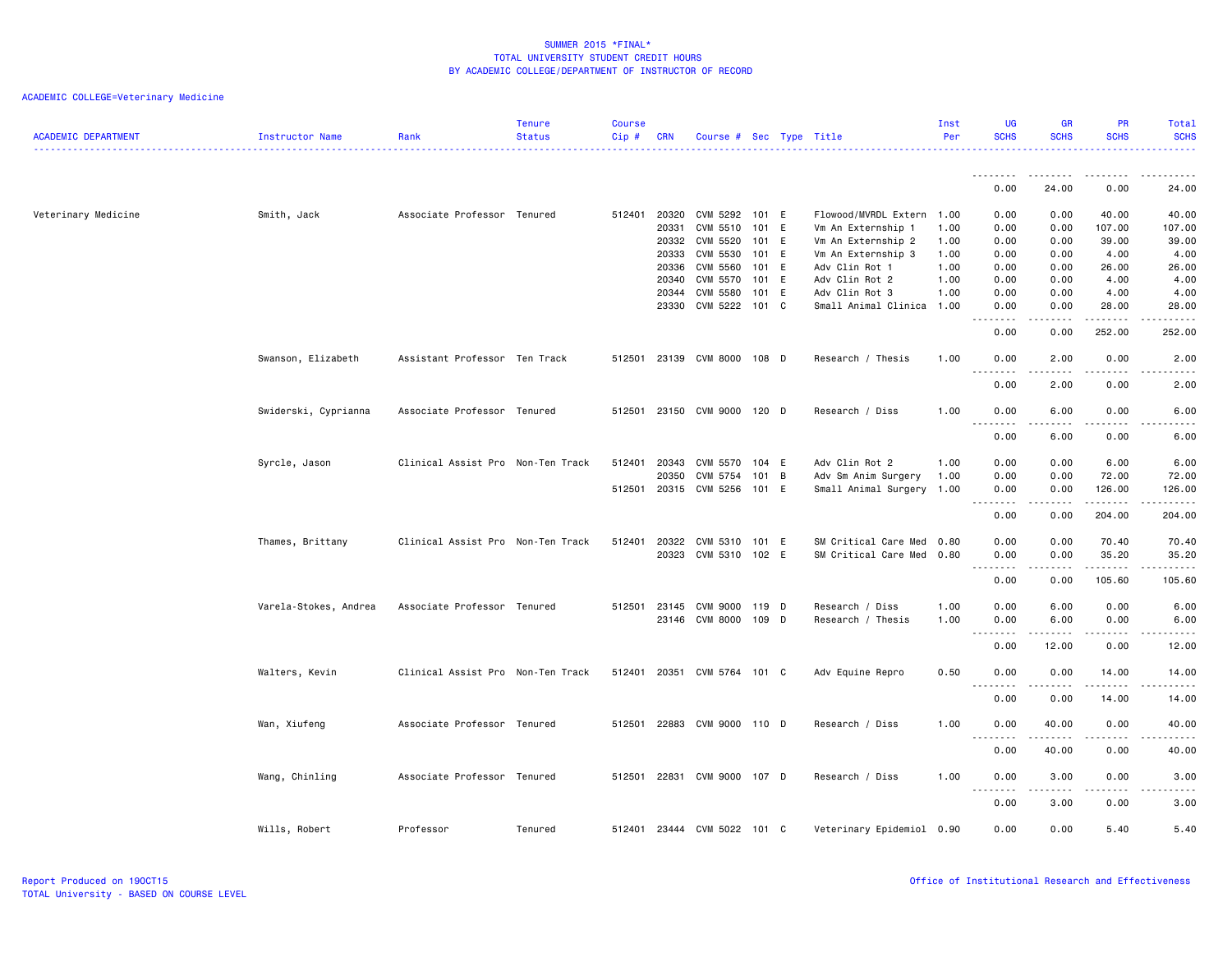| <b>ACADEMIC DEPARTMENT</b> | Instructor Name | Rank | Tenure<br>Status | <b>Course</b><br>Cip# | CRN | Course # Sec Type Title |  | Inst<br>Per | <b>UG</b><br><b>SCHS</b> | GR<br><b>SCHS</b> | <b>PR</b><br><b>SCHS</b> | Total<br><b>SCHS</b> |
|----------------------------|-----------------|------|------------------|-----------------------|-----|-------------------------|--|-------------|--------------------------|-------------------|--------------------------|----------------------|
|                            |                 |      |                  |                       |     |                         |  |             | 0.00                     | 0.00              | 5.40                     | 5.40                 |
|                            |                 |      |                  |                       |     |                         |  |             | ========                 | ========          | ========                 | ==========           |
| Veterinary Medicine        |                 |      |                  |                       |     |                         |  |             | 132.80                   | 297,00            | 2784.00                  | 3213.80              |
|                            |                 |      |                  |                       |     |                         |  |             | =====                    |                   | ======                   | ==========           |